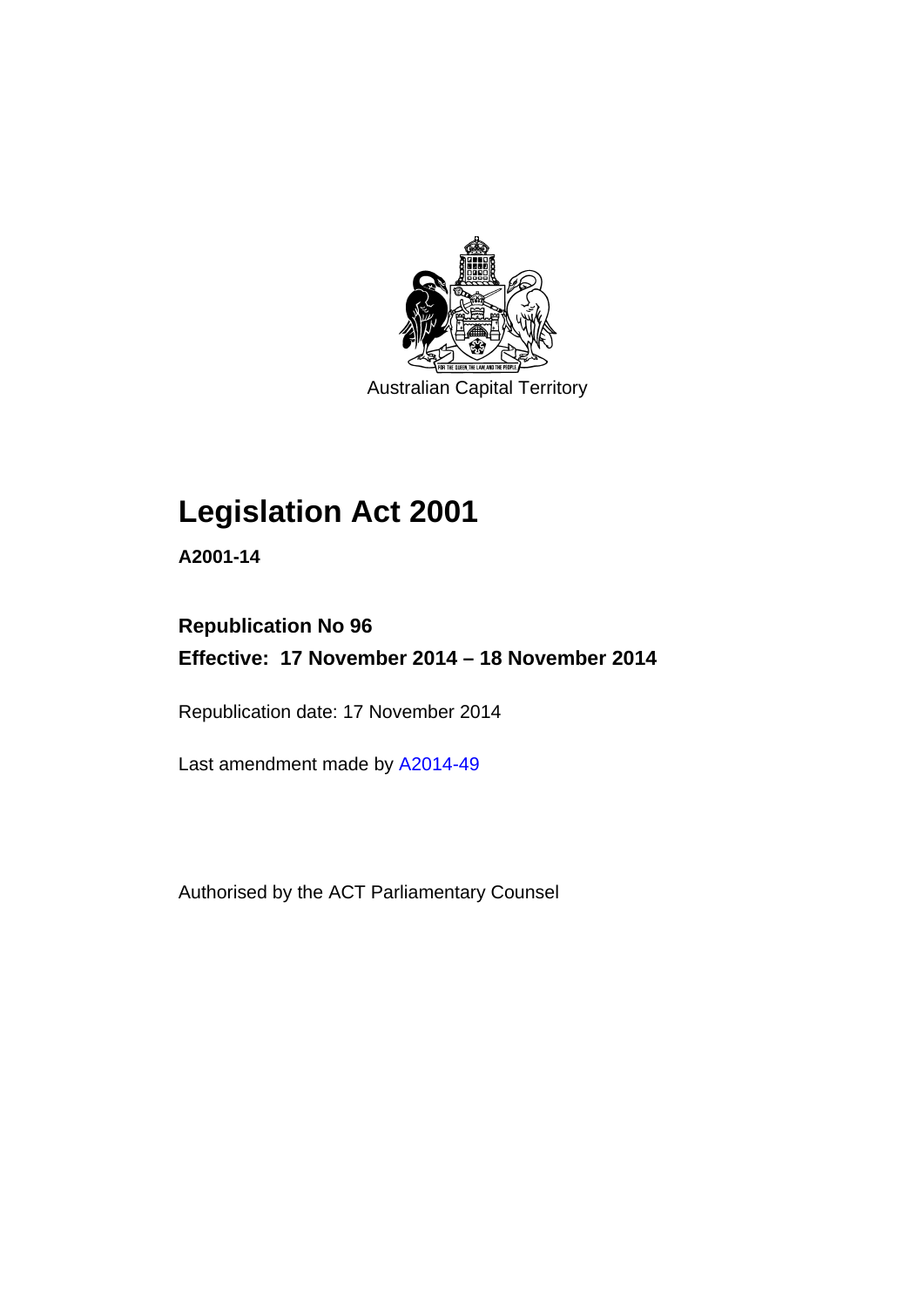## **About this republication**

#### **The republished law**

This is a republication of the *Legislation Act 2001* (including any amendment made under the *[Legislation Act 2001](http://www.legislation.act.gov.au/a/2001-14)*, part 11.3 (Editorial changes)) as in force on 17 November 2014*.* It also includes any commencement, amendment, repeal or expiry affecting this republished law to 17 November 2014.

The legislation history and amendment history of the republished law are set out in endnotes 3 and 4.

#### **Kinds of republications**

The Parliamentary Counsel's Office prepares 2 kinds of republications of ACT laws (see the ACT legislation register at [www.legislation.act.gov.au](http://www.legislation.act.gov.au/)):

- authorised republications to which the *[Legislation Act 2001](http://www.legislation.act.gov.au/a/2001-14)* applies
- unauthorised republications.

The status of this republication appears on the bottom of each page.

#### **Editorial changes**

The *[Legislation Act 2001](http://www.legislation.act.gov.au/a/2001-14)*, part 11.3 authorises the Parliamentary Counsel to make editorial amendments and other changes of a formal nature when preparing a law for republication. Editorial changes do not change the effect of the law, but have effect as if they had been made by an Act commencing on the republication date (see *[Legislation Act 2001](http://www.legislation.act.gov.au/a/2001-14)*, s 115 and s 117). The changes are made if the Parliamentary Counsel considers they are desirable to bring the law into line, or more closely into line, with current legislative drafting practice.

This republication does not include amendments made under part 11.3 (see endnote 1).

#### **Uncommenced provisions and amendments**

If a provision of the republished law has not commenced, the symbol  $\mathbf{U}$  appears immediately before the provision heading. Any uncommenced amendments that affect this republished law are accessible on the ACT legislation register [\(www.legislation.act.gov.au](http://www.legislation.act.gov.au/)). For more information, see the home page for this law on the register.

#### **Modifications**

If a provision of the republished law is affected by a current modification, the symbol  $\mathbf{M}$ appears immediately before the provision heading. The text of the modifying provision appears in the endnotes. For the legal status of modifications, see the *[Legislation Act 2001](http://www.legislation.act.gov.au/a/2001-14)*, section 95.

#### **Penalties**

At the republication date, the value of a penalty unit for an offence against this law is \$150 for an individual and \$750 for a corporation (see *[Legislation Act 2001](http://www.legislation.act.gov.au/a/2001-14)*, s 133).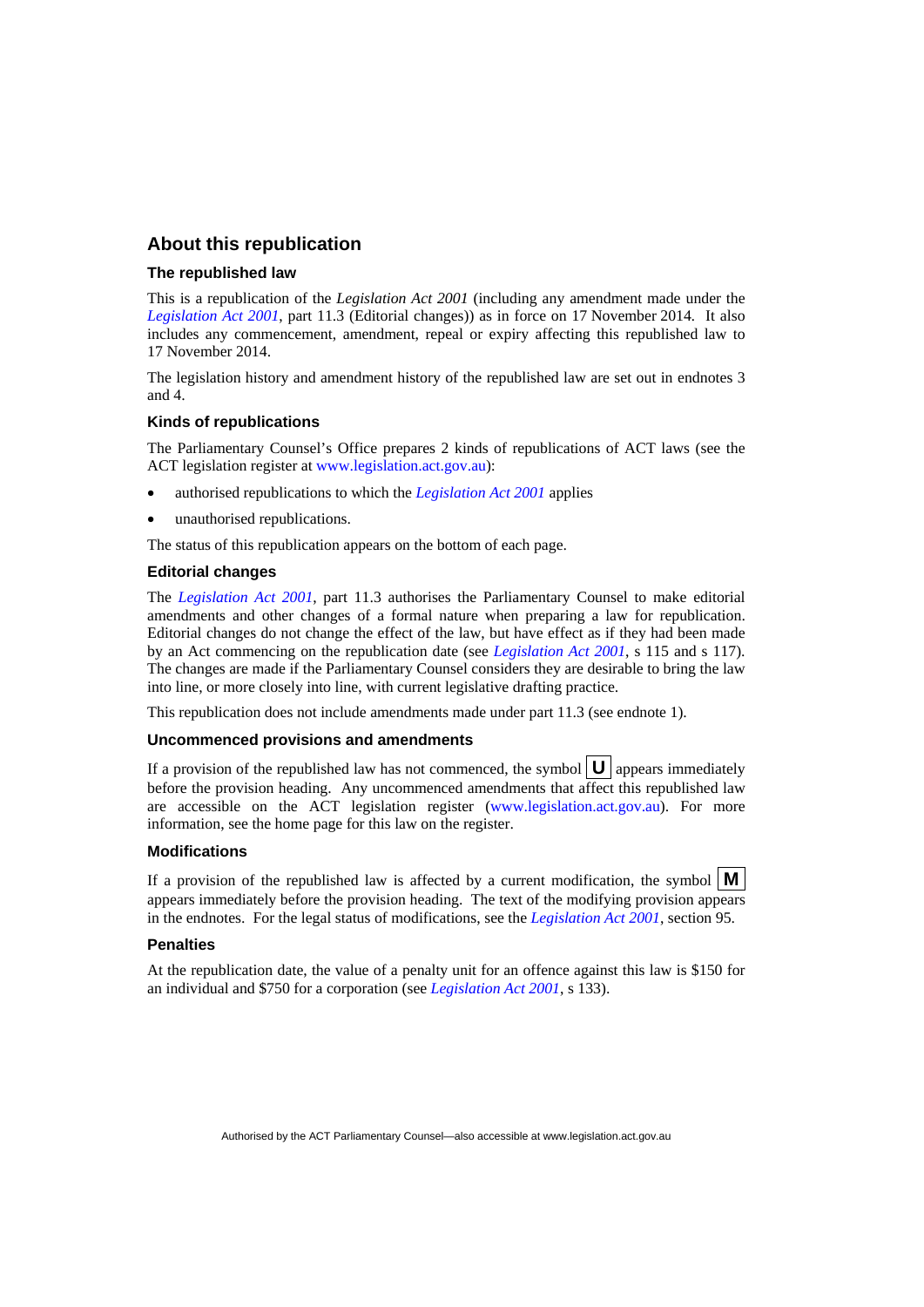

## **Legislation Act 2001**

## **Contents**

## **Chapter 1 [Preliminary](#page-17-0)**

| <b>Part 1.1</b> | General                                        |   |
|-----------------|------------------------------------------------|---|
| 1               | Name of Act                                    | 2 |
| 2               | Dictionary                                     | 2 |
| 2A              | <b>Notes</b>                                   | 2 |
| 3               | Objects                                        | 3 |
| 4               | Application of Act                             | 4 |
| 5               | Determinative and non-determinative provisions | 5 |
| 6               | Legislation Act provisions must be applied     | 5 |
| <b>Part 1.2</b> | <b>Basic concepts</b>                          |   |
| 7               | Meaning of Act generally                       | 9 |
| 8               | Meaning of subordinate law                     | 9 |
|                 |                                                |   |

| R96      | Legislation Act 2001         | contents 1 |
|----------|------------------------------|------------|
| 17/11/14 | Effective: 17/11/14-18/11/14 |            |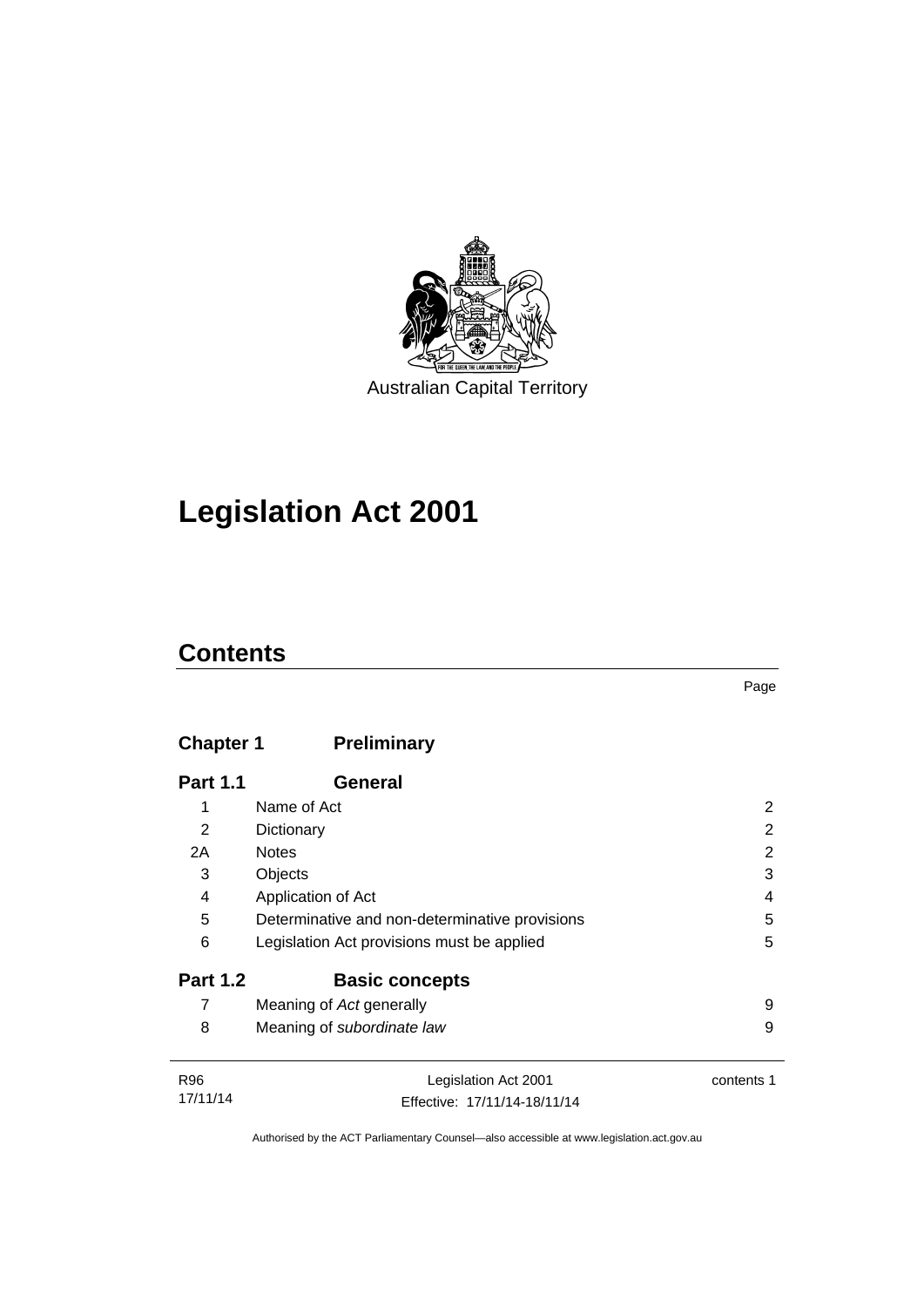| Contents         |                                                                      |          |
|------------------|----------------------------------------------------------------------|----------|
|                  |                                                                      | Page     |
| 9                | Meaning of disallowable instrument                                   | 9        |
| 10               | Meaning of notifiable instrument                                     | 10       |
| 11               | Meaning of commencement notice                                       | 10       |
| 12               | Meaning of legislative instrument                                    | 10       |
| 13               | Meaning of statutory instrument                                      | 11       |
| 14               | Meaning of <i>instrument</i>                                         | 11       |
| 15               | Meaning of authorised republication                                  | 11       |
| 16               | Meaning of <i>provision</i>                                          | 12       |
| <b>Part 1.3</b>  | Sources of law in the ACT                                            |          |
| 17               | References to Acts include references to former Cwlth enactments etc | 14       |
| <b>Chapter 2</b> | <b>ACT legislation register and website</b>                          |          |
| 18               | <b>ACT</b> legislation register                                      | 15       |
| 19               | Contents of register                                                 | 15       |
| 20               | Prompt registration                                                  | 19       |
| 21               | Approved website                                                     | 20       |
| 22               | Access to registered material at approved website                    | 20       |
| <b>Chapter 3</b> | Authorised versions and evidence of laws                             |          |
|                  | and legislative material                                             |          |
| 22A              | Definitions-ch 3                                                     | 21       |
| 23               | Authorisation of versions by parliamentary counsel                   | 22       |
| 24               | Authorised electronic versions                                       | 22       |
| 25               | Authorised written versions                                          | 23       |
| 26               | Judicial notice of certain matters                                   | 25       |
| <b>Chapter 4</b> | <b>Numbering and notification of Acts</b>                            |          |
| 27               | Numbering of Acts                                                    | 27       |
| 28               | Notification of Acts                                                 | 27       |
| 29               | References to enactment or passing of Acts                           | 29       |
| 30               | References to <i>notification</i> of Acts                            | 29       |
|                  |                                                                      |          |
| contents 2       | Legislation Act 2001                                                 | R96      |
|                  | Effective: 17/11/14-18/11/14                                         | 17/11/14 |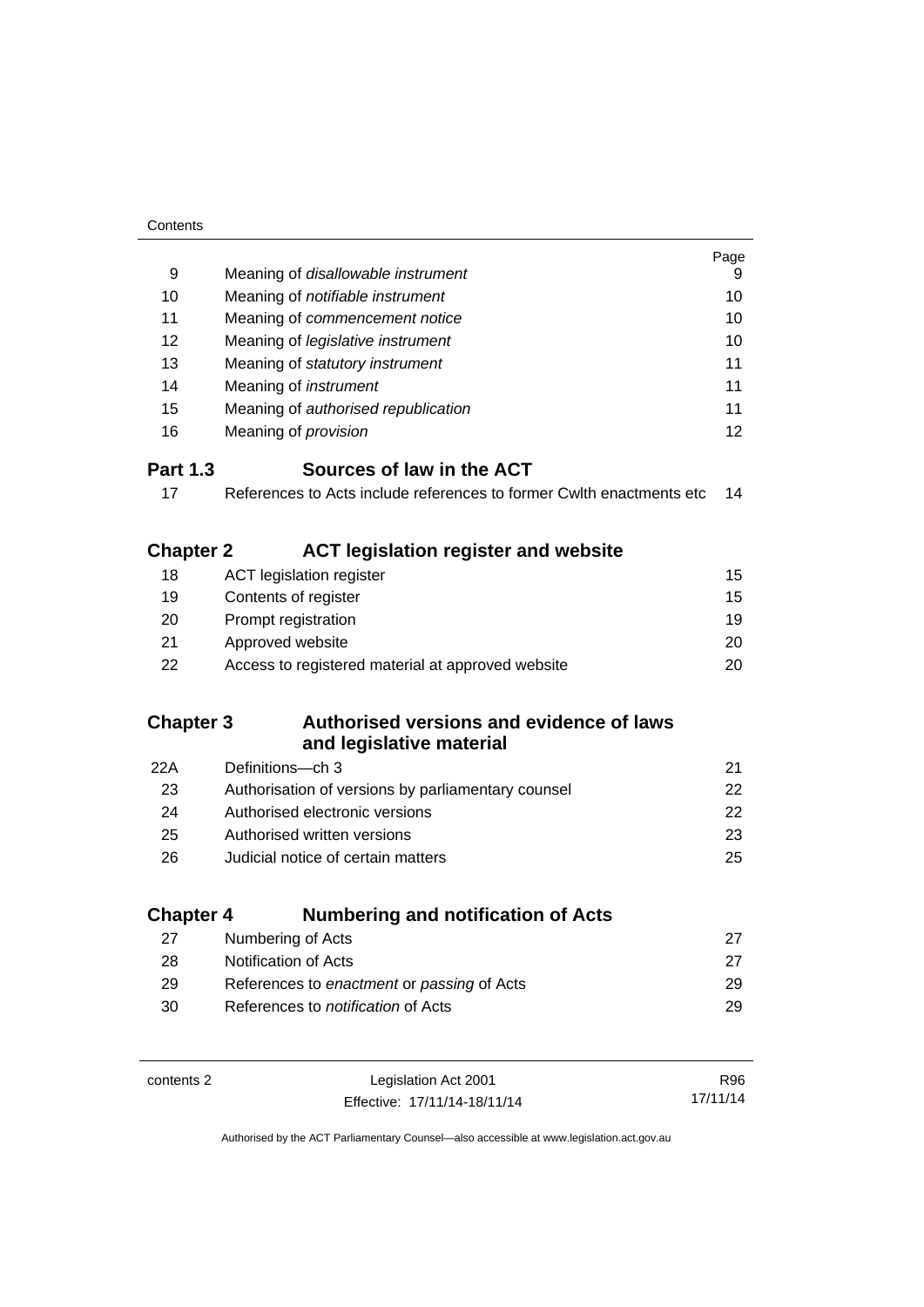|                  |                                                                                          | Page       |
|------------------|------------------------------------------------------------------------------------------|------------|
| <b>Chapter 5</b> | <b>Regulatory impact statements for subordinate</b><br>laws and disallowable instruments |            |
| <b>Part 5.1</b>  | <b>Preliminary</b>                                                                       |            |
| 31               | Definitions-ch 5                                                                         | 30         |
| 32               | Other publication or consultation requirements not affected                              | 31         |
| 33               | Guidelines about costs of proposed subordinate laws and disallowable<br>instruments      | 31         |
| <b>Part 5.2</b>  | <b>Requirements for regulatory impact</b><br><b>statements</b>                           |            |
| 34               | Preparation of regulatory impact statements                                              | 32         |
| 35               | Content of regulatory impact statements                                                  | 33         |
| 36               | When is preparation of regulatory impact statement unnecessary?                          | 34         |
| 37               | When must regulatory impact statement be presented?                                      | 35         |
| <b>Part 5.3</b>  | Failure to comply with requirements for<br>regulatory impact statements                  |            |
| 38               | Effect of failure to comply with pt 5.2                                                  | 36         |
| <b>Chapter 6</b> | Making, notification and numbering of<br>statutory instruments                           |            |
| <b>Part 6.1</b>  | General                                                                                  |            |
| 39               | Meaning of <i>matter</i> -ch 6                                                           | 37         |
| 40               | Presumption of validity                                                                  | 37         |
| 41               | Making of certain statutory instruments by Executive                                     | 37         |
| <b>Part 6.2</b>  | Making of statutory instruments generally                                                |            |
| 42               | Power to make statutory instruments                                                      | 39         |
| 43               | Statutory instruments to be interpreted not to exceed powers under<br>authorising law    | 40         |
| 44               | Power to make statutory instruments for Act etc                                          | 42         |
| 45               | Power to make court rules                                                                | 43         |
| 46               | Power to make instrument includes power to amend or repeal                               | 44         |
| R96              | Legislation Act 2001                                                                     | contents 3 |

| R96      | Legislation Act 2001         | contents 3 |
|----------|------------------------------|------------|
| 17/11/14 | Effective: 17/11/14-18/11/14 |            |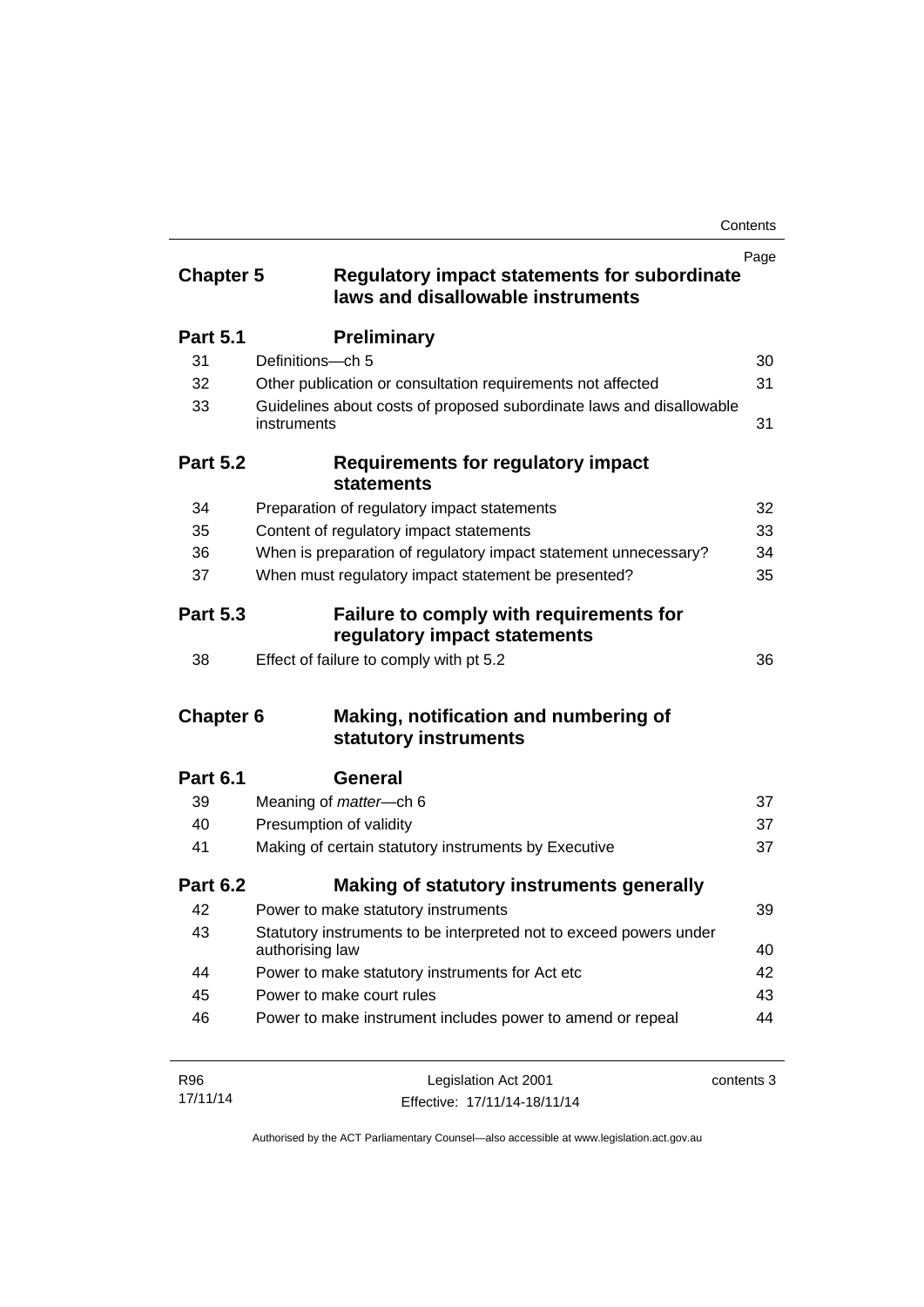| 47               | Statutory instrument may make provision by applying law or<br>instrument                            | 44 |
|------------------|-----------------------------------------------------------------------------------------------------|----|
| 48               | Power to make instrument includes power to make different provision<br>for different categories etc | 49 |
| 49               | Single instrument may exercise several powers or satisfy several<br>requirements                    | 49 |
| 50               | Relationship between authorising law and instrument dealing with<br>same matter                     | 50 |
| 51               | Instrument may make provision in relation to land by reference to map<br>etc                        | 50 |
| 52               | Instrument may authorise determination of matter etc                                                | 51 |
| 53               | Instrument may prohibit                                                                             | 52 |
| 54               | Instrument may require making of statutory declaration                                              | 52 |
| <b>Part 6.3</b>  | Making of certain statutory instruments about<br>fees                                               |    |
| 55               | Definitions-pt 6.3                                                                                  | 53 |
| 56               | Determination of fees by disallowable instrument                                                    | 53 |
| 57               | Fees payable in accordance with determination etc                                                   | 55 |
| 58               | Regulations may make provision about fees                                                           | 56 |
| <b>Part 6.4</b>  | <b>Numbering and notification of legislative</b><br><b>instruments</b>                              |    |
| 59               | Numbering                                                                                           | 59 |
| 60               | Correction etc of name of instrument                                                                | 59 |
| 60A              | Correction of name of explanatory statement etc                                                     | 61 |
| 61               | Notification of legislative instruments                                                             | 61 |
| 62               | Effect of failure to notify legislative instrument                                                  | 64 |
| 63               | References to notification of legislative instruments                                               | 65 |
| <b>Chapter 7</b> | <b>Presentation, amendment and disallowance</b><br>of subordinate laws and disallowable             |    |
|                  | <b>instruments</b>                                                                                  |    |
| 64               | Presentation of subordinate laws and disallowable instruments                                       | 66 |
| 65               | Disallowance by resolution of Assembly                                                              | 66 |

17/11/14

Effective: 17/11/14-18/11/14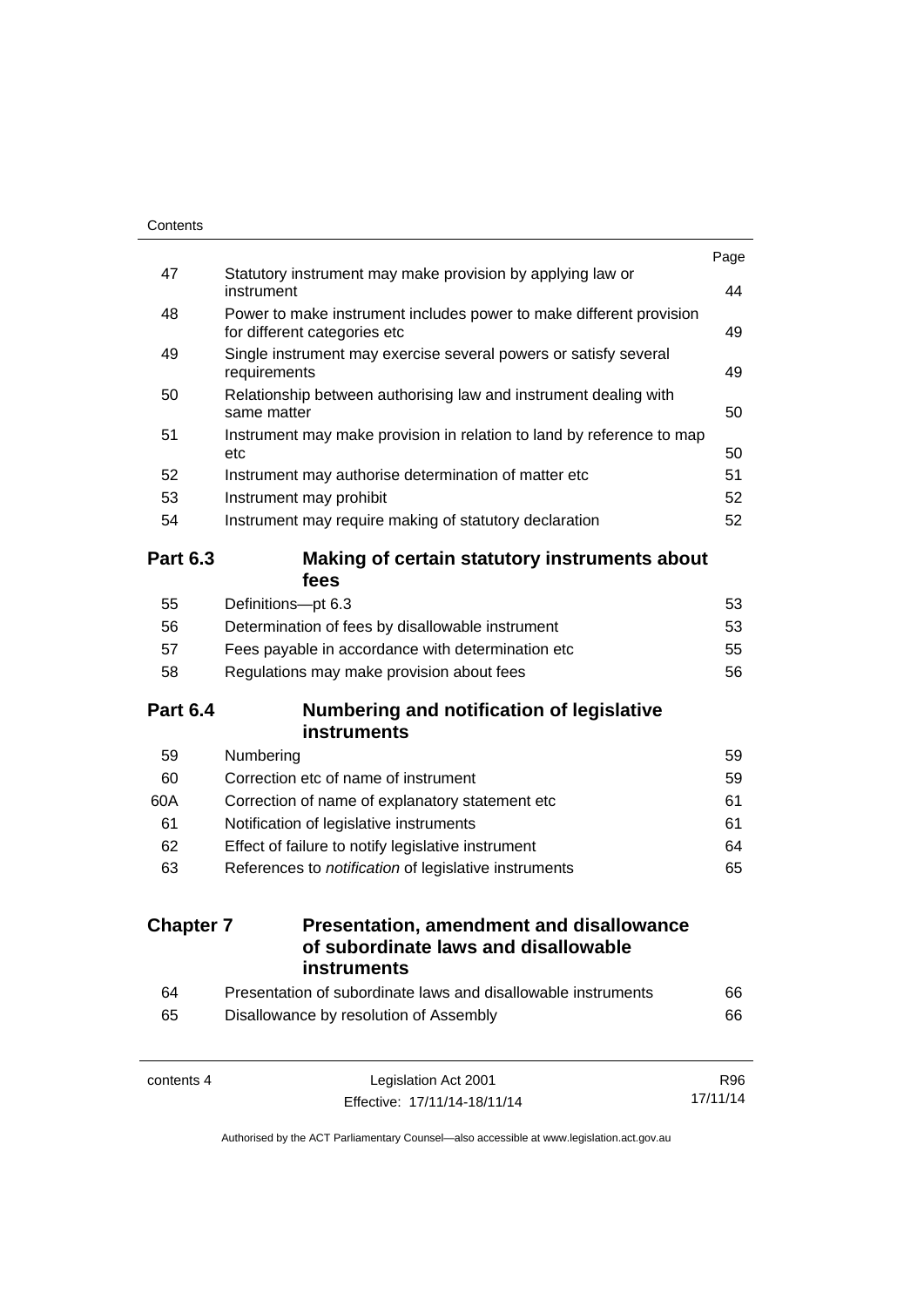|     |                                                                   | Contents |
|-----|-------------------------------------------------------------------|----------|
|     |                                                                   | Page     |
| 65A | Notification of disallowance by resolution of Assembly            | 67       |
| 66  | Revival of affected laws                                          | 69       |
| 67  | Making of instrument same in substance within 6 months after      |          |
|     | disallowance                                                      | 70       |
| 68  | Amendment by resolution of Assembly                               | 71       |
| 69  | Notification of amendments made by resolution of Assembly         | 72       |
| 70  | Making of amendment restoring effect of law within 6 months after |          |
|     | amendment                                                         | 74       |
| 71  | Effect of dissolution or expiry of Assembly on notice of motion   | 75       |

## **Chapter 8 [Commencement and exercise of powers](#page-91-0)  [before commencement](#page-91-0)**

| 72   | Meaning of law-ch 8                                      | 76 |
|------|----------------------------------------------------------|----|
| 73   | General rules about commencement                         | 76 |
| 74   | Time of commencement                                     | 78 |
| 75   | Commencement of naming and commencement provisions       | 79 |
| 75AA | Commencement of provisions identifying amended laws      | 80 |
| 75A  | Meaning of commences retrospectively                     | 81 |
| 75B  | Retrospective commencement requires clear indication     | 81 |
| 76   | Non-prejudicial provision may commence retrospectively   | 82 |
| 77   | Commencement by commencement notice                      | 83 |
| 78   | Separate commencement of amendments                      | 84 |
| 79   | Automatic commencement of postponed law                  | 85 |
| 79A  | Commencement of amendment of uncommenced law             | 86 |
| 80   | References to <i>commencement</i> of law                 | 86 |
| 81   | Exercise of powers between notification and commencement | 87 |

## **Chapter 9 [Repeal and amendment of laws](#page-105-0)**

| <b>Part 9.1</b> | General                                                  |    |
|-----------------|----------------------------------------------------------|----|
| 82              | Definitions-ch 9                                         | 90 |
| 83              | Consequences of amendment of statutory instrument by Act | 90 |
| 84              | Saving of operation of repealed and amended laws         | 90 |
| 84A             | Creation of offences and changes in penalties            | 91 |
|                 |                                                          |    |

| R96      | Legislation Act 2001         | contents 5 |
|----------|------------------------------|------------|
| 17/11/14 | Effective: 17/11/14-18/11/14 |            |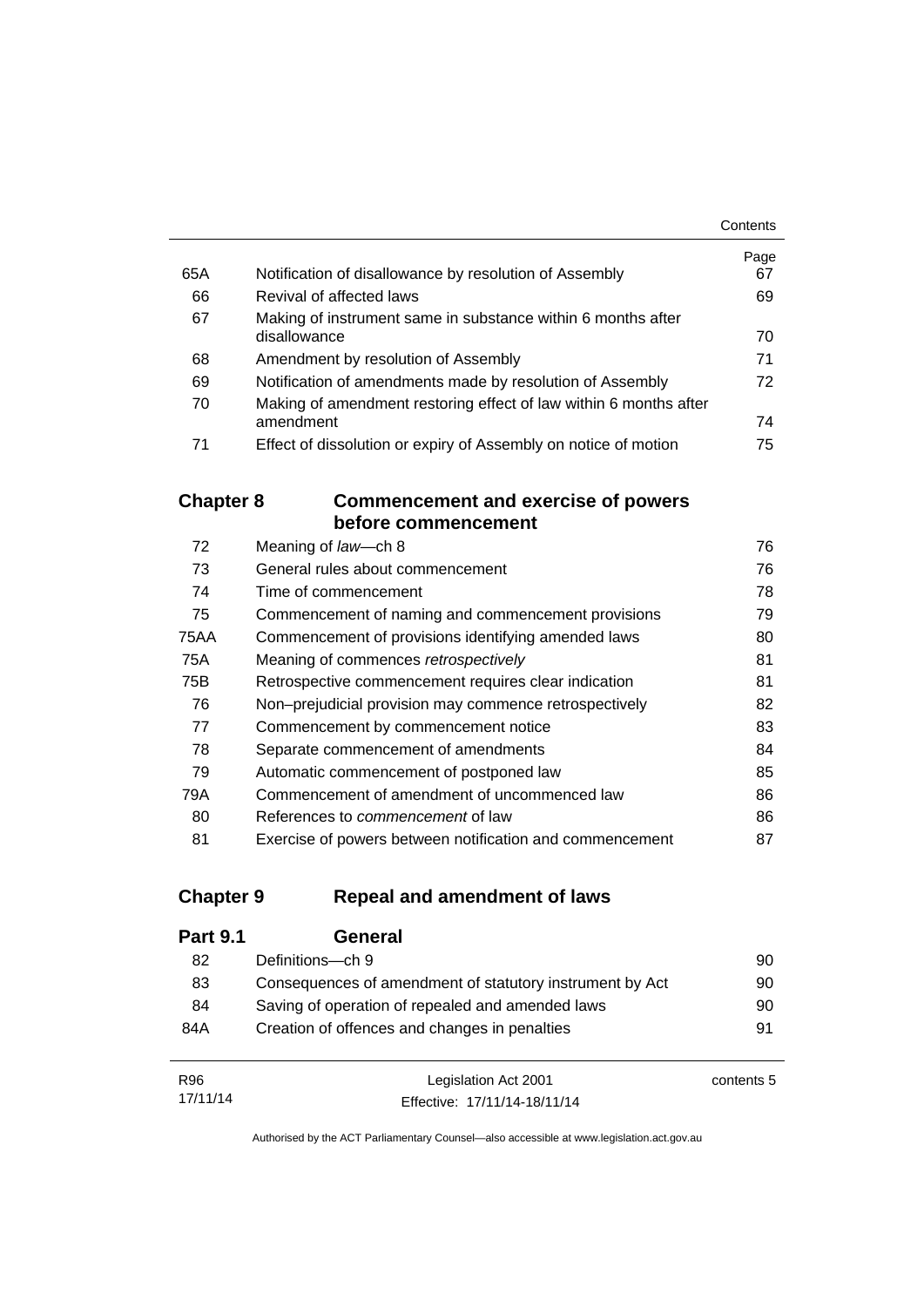| Contents |
|----------|
|----------|

|                 |                                                                                   | Page |
|-----------------|-----------------------------------------------------------------------------------|------|
| <b>Part 9.2</b> | Repeal                                                                            |      |
| 85              | When repeal takes effect                                                          | 93   |
| 86              | Repealed and amended laws not revived on repeal of repealing and<br>amending laws | 93   |
| 87              | Commencement not undone if repealed                                               | 95   |
| 88              | Repeal does not end effect of transitional laws etc                               | 95   |
| 89              | Automatic repeal of certain laws and provisions                                   | 97   |
| <b>Part 9.3</b> | <b>Amendment</b>                                                                  |      |
| 90              | Law and amending laws to be read as one                                           | 102  |
| 91              | Insertion of provisions by amending law                                           | 102  |
| 92              | Amendment to be made wherever possible                                            | 104  |
| 93              | Provisions included in another provision for amendment purposes                   | 105  |
| 94              | Continuance of appointments etc made under amended provisions                     | 106  |
| 95              | Status of modifications                                                           | 107  |

96 Relocated provisions **108** 

## **Chapter 10 [Referring to laws](#page-124-0)**

| 97   | Definitions-ch 10                                                      | 109 |
|------|------------------------------------------------------------------------|-----|
| 98   | References to ACT law include law containing reference                 | 110 |
| 99   | References in ACT statutory instruments to the Act                     | 110 |
| 100  | Referring to particular ACT laws                                       | 110 |
| 101  | Referring to particular laws of other jurisdictions etc                | 112 |
| 102  | References to laws include references to laws as in force from time to |     |
|      | time                                                                   | 112 |
| 103  | References to repealed laws                                            | 114 |
| 104  | References to laws include references to instruments under laws        | 114 |
| 105  | Referring to provisions of laws                                        | 115 |
| 106  | References to provisions of laws are inclusive                         | 115 |
| 106A | References to paragraphs etc of laws                                   | 116 |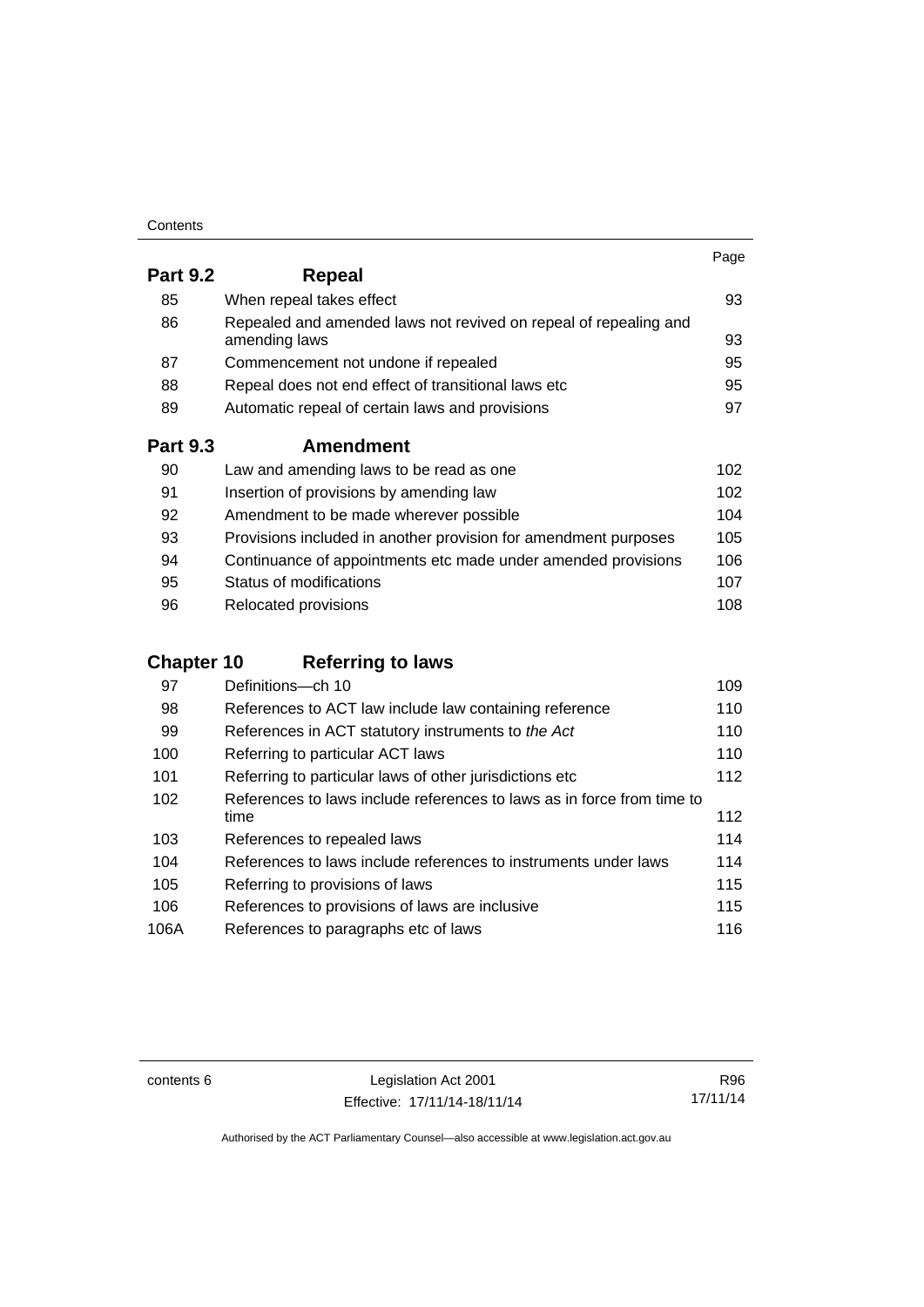| Contents |
|----------|
|----------|

| <b>Chapter 11</b> |                            | <b>Republication of Acts and statutory</b><br>instruments          | Page |
|-------------------|----------------------------|--------------------------------------------------------------------|------|
| Part 11.1         |                            | General                                                            |      |
| 107               | Definitions-ch 11          |                                                                    | 117  |
| 108               |                            | Republication in register                                          | 117  |
| 109               |                            | Republications may be published with other information             | 117  |
| 110               | <b>Collections of laws</b> |                                                                    | 118  |
| <b>Part 11.2</b>  |                            | Substantive amendments made by laws                                |      |
| 111               |                            | Incorporation of amendments                                        | 119  |
| 112               |                            | Reference to amending laws                                         | 119  |
| 113               |                            | Provisions not republished or relocated                            | 119  |
| Part 11.3         |                            | <b>Editorial changes</b>                                           |      |
| 114               |                            | Authorisation for parliamentary counsel                            | 121  |
| 115               |                            | Amendments not to change effect                                    | 121  |
| 116               |                            | Ambit of editorial amendments                                      | 121  |
| 117               |                            | Legal effect of editorial changes                                  | 124  |
| 118               |                            | Reference to editorial amendments                                  | 124  |
| <b>Chapter 12</b> |                            | Scope of Acts and statutory instruments                            |      |
| 120               |                            | Act to be interpreted not to exceed legislative powers of Assembly | 125  |
| 121               |                            | <b>Binding effect of Acts</b>                                      | 125  |
| 122               |                            | Application to Territory                                           | 127  |
| <b>Chapter 13</b> |                            | <b>Structure of Acts and statutory instruments</b>                 |      |
| <b>Part 13.1</b>  |                            | General                                                            |      |

| . u.v. . | ovnoru                                                   |     |
|----------|----------------------------------------------------------|-----|
| 125      | Meaning of law—ch 13                                     | 128 |
| 126      | Material that is part of Act or statutory instrument     | 128 |
| 127      | Material that is not part of Act or statutory instrument | 129 |
|          |                                                          |     |

| R96      | Legislation Act 2001         | contents 7 |
|----------|------------------------------|------------|
| 17/11/14 | Effective: 17/11/14-18/11/14 |            |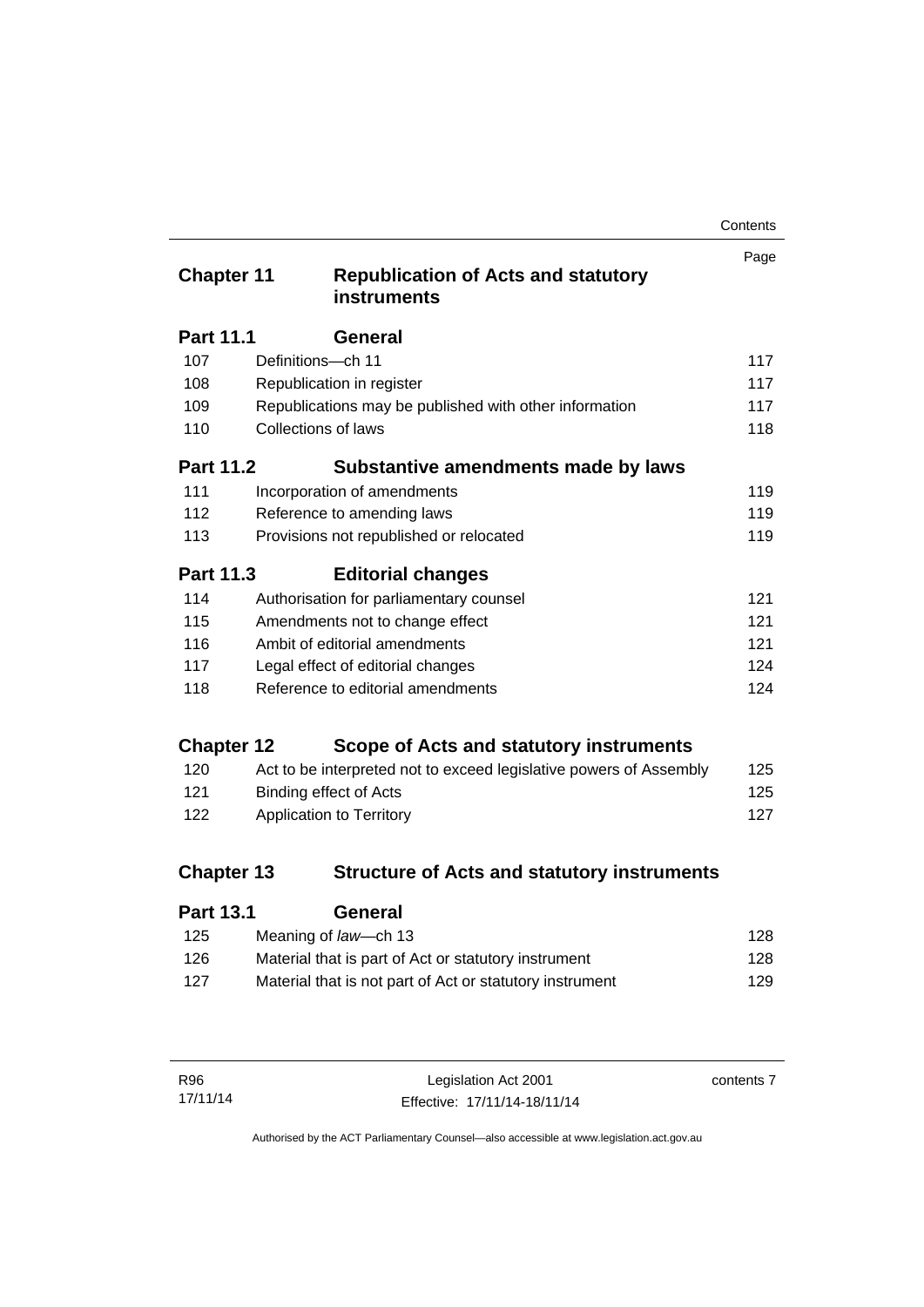| Contents |
|----------|
|----------|

|                   |                                                                        | Page       |
|-------------------|------------------------------------------------------------------------|------------|
| <b>Part 13.2</b>  | <b>Particular kinds of provisions</b>                                  |            |
| 130               | What is a definition?                                                  | 131        |
| 131               | Signpost definitions                                                   | 132        |
| 132               | Examples                                                               | 133        |
| 133               | Penalty units                                                          | 134        |
| 134               | Penalties at end of sections and subsections                           | 134        |
| 135               | Penalties not at end of sections and subsections                       | 137        |
| <b>Chapter 14</b> | <b>Interpretation of Acts and statutory</b><br><b>instruments</b>      |            |
| <b>Part 14.1</b>  | <b>Purpose and scope</b>                                               |            |
| 136               | Meaning of Act-ch 14                                                   | 139        |
| 137               | Purpose and scope-ch 14                                                | 139        |
| <b>Part 14.2</b>  | Key principles of interpretation                                       |            |
| 138               | Meaning of working out the meaning of an Act-pt 14.2                   | 140        |
| 139               | Interpretation best achieving Act's purpose                            | 140        |
| 140               | Legislative context                                                    | 141        |
| 141               | Non-legislative context generally                                      | 142        |
| 142               | Non-legislative context-material that may be considered                | 143        |
| 143               | Law stating material for consideration in working out meaning          | 144        |
| <b>Chapter 15</b> | Aids to interpretation                                                 |            |
| <b>Part 15.1</b>  | <b>General</b>                                                         |            |
| 144               | Meaning of commonly-used terms                                         | 146        |
| 145               | Gender and number                                                      | 146        |
| 146               | Meaning of may and must                                                | 146        |
| 147               | Changes of drafting practice not to affect meaning                     | 147        |
| 148               | Terms used in instruments have same meanings as in authorising<br>laws | 148        |
| 149               | Age in years                                                           | 148        |
| 150               | Measurement of distance                                                | 148        |
| contents 8        | Legislation Act 2001                                                   | <b>R96</b> |

17/11/14

Effective: 17/11/14-18/11/14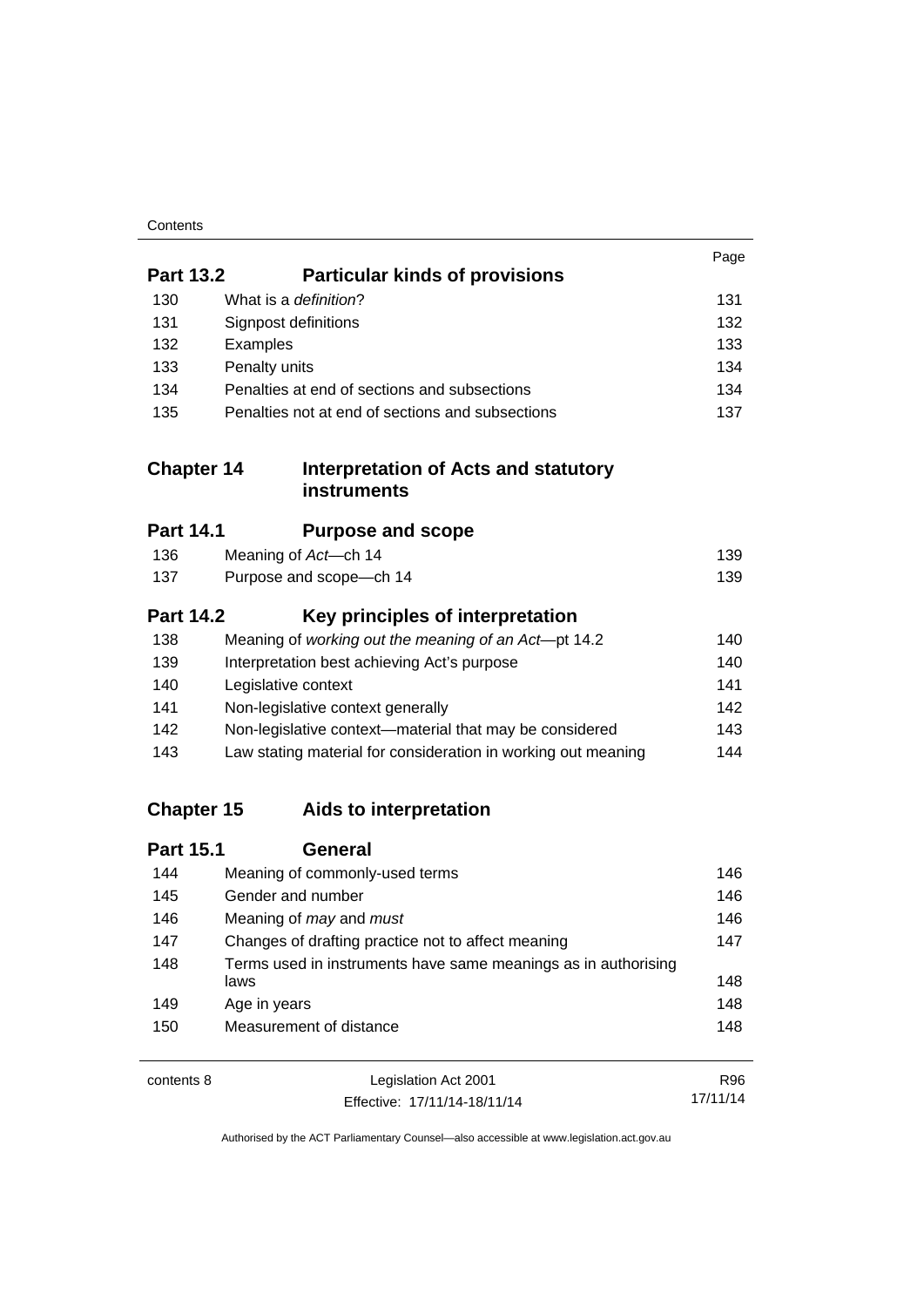|                   |                                                                                                       | Contents   |
|-------------------|-------------------------------------------------------------------------------------------------------|------------|
|                   |                                                                                                       | Page       |
| 151               | Working out periods of time generally                                                                 | 149        |
| 151A              | Periods of time ending on non-working days                                                            | 151        |
| 151B              | Doing things for which no time is fixed                                                               | 152        |
| 151C              | Power to extend time                                                                                  | 153        |
| 152               | Continuing effect of obligations                                                                      | 154        |
| <b>Part 15.2</b>  | <b>Definitions</b>                                                                                    |            |
| 155               | Definitions apply subject to contrary intention                                                       | 155        |
| 156               | Application of definitions in dictionaries and sections                                               | 155        |
| 157               | Defined terms-other parts of speech and grammatical forms                                             | 157        |
| <b>Part 15.3</b>  | References to various entities and things                                                             |            |
| 160               | References to people generally                                                                        | 158        |
| 161               | Corporations liable to offences                                                                       | 159        |
| 162               | References to a Minister or the Minister                                                              | 160        |
| 163               | References to a director-general or the director-general                                              | 161        |
| 164               | References to Australian Standards etc                                                                | 162        |
| 165               | References to Assembly committees that no longer exist                                                | 163        |
| 168               | References to person with interest in land include personal<br>representative etc                     | 163        |
| 169               | References to domestic partner and domestic partnership                                               | 163        |
| 169A              | References to transgender people                                                                      | 164        |
| 169B              | References to intersex people                                                                         | 165        |
| <b>Part 15.4</b>  | <b>Preservation of certain common law</b>                                                             |            |
|                   | privileges                                                                                            |            |
| 170               | Privileges against self-incrimination and exposure to civil penalty                                   | 166        |
| 171               | Client legal privilege                                                                                | 166        |
| <b>Chapter 16</b> | Courts, tribunals and other decision-makers                                                           |            |
| 175               | Meaning of law-ch 16                                                                                  | 167        |
| 176               | Jurisdiction of courts and tribunals                                                                  | 167        |
| 177               | Recovery of amounts owing under laws                                                                  | 167        |
| 178               |                                                                                                       | 167        |
|                   | Power to decide includes power to take evidence etc<br>Content of statements of reasons for decisions |            |
| 179               |                                                                                                       | 168        |
| R96               | Legislation Act 2001                                                                                  | contents 9 |
| 17/11/14          | Effective: 17/11/14-18/11/14                                                                          |            |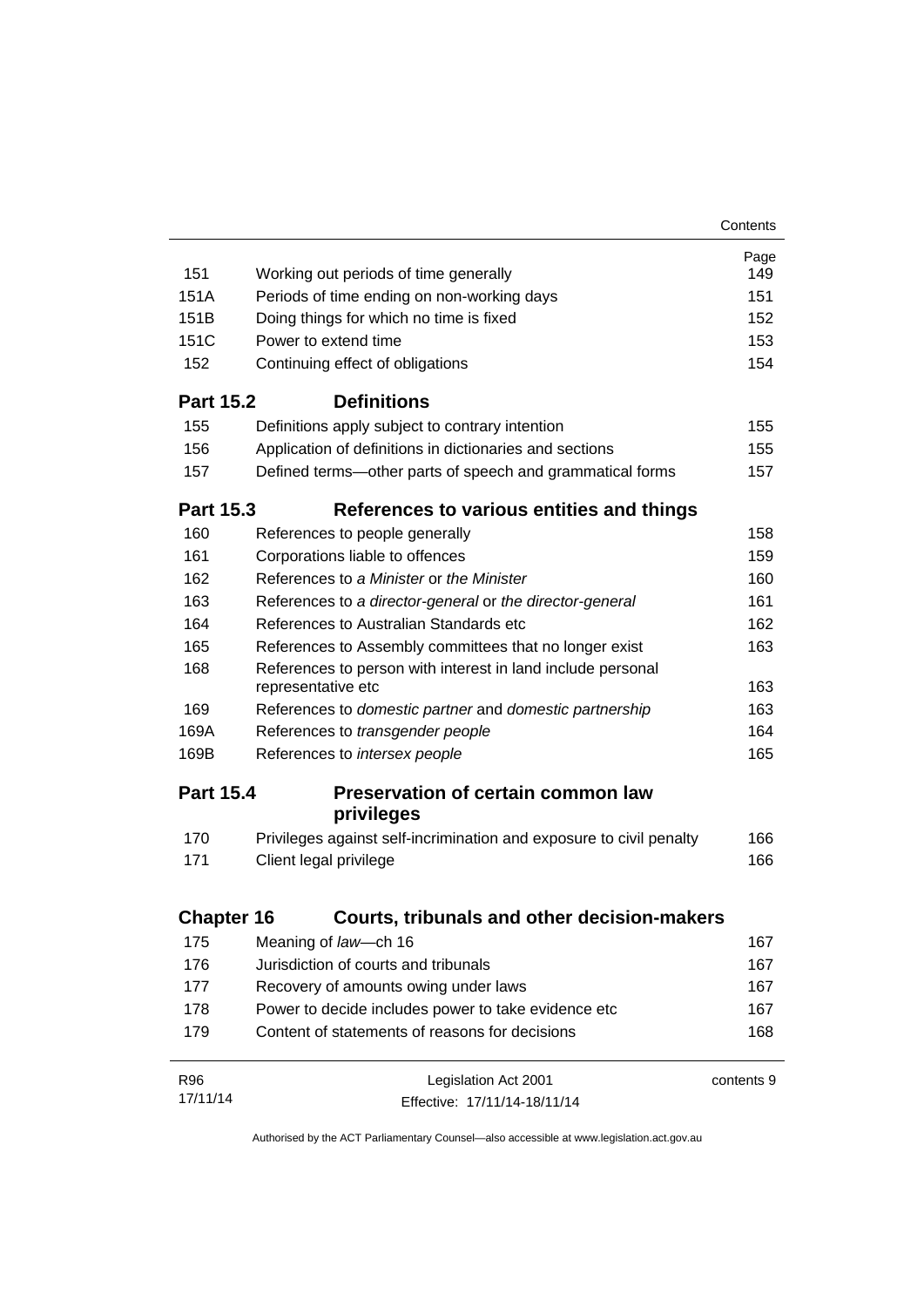#### **Contents**

| 180                      | Power to make decision includes power to reverse or change            | Page<br>169 |
|--------------------------|-----------------------------------------------------------------------|-------------|
|                          |                                                                       |             |
| <b>Chapter 17</b><br>182 | <b>Entities and positions</b><br>Meaning of law-ch 17                 | 170         |
| 183                      | Change of name of entity                                              | 170         |
| 184                      | Change in constitution of entity                                      | 170         |
| 184A                     | References to entity                                                  | 171         |
| 185                      | References to occupant of position                                    | 171         |
| 186                      | Change of name of position                                            | 172         |
| 187                      | Chair and deputy chair etc                                            | 172         |
| <b>Chapter 18</b>        | <b>Offences</b>                                                       |             |
| 188                      | Meaning of ACT law-ch 18                                              | 173         |
| 189                      | Reference to offence includes reference to related ancillary offences | 173         |
| 190                      | Indictable and summary offences                                       | 174         |
| 191                      | Offences against 2 or more laws                                       | 174         |
| 192                      | When must prosecutions begin?                                         | 175         |
| 193                      | Continuing offences                                                   | 176         |
| <b>Chapter 19</b>        | <b>Administrative and machinery provisions</b>                        |             |
| <b>Part 19.1</b>         | <b>Introductory</b>                                                   |             |
| 195                      | Meaning of law-ch 19                                                  | 177         |
| <b>Part 19.2</b>         | <b>Functions</b>                                                      |             |
| 196                      | Provision giving function gives power to exercise function            | 178         |
| 197                      | Statutory functions may be exercised from time to time                | 178         |
| 199                      | <b>Functions of bodies</b>                                            | 178         |
| 200                      | Functions of occupants of positions                                   | 180         |
| <b>Part 19.3</b>         | <b>Appointments</b>                                                   |             |
| Division 19.3.1          | Appointments-general                                                  |             |
| 205                      | Application-div 19.3.1                                                | 181         |
| contents 10              | Legislation Act 2001                                                  | <b>R96</b>  |
|                          | Effective: 17/11/14-18/11/14                                          | 17/11/14    |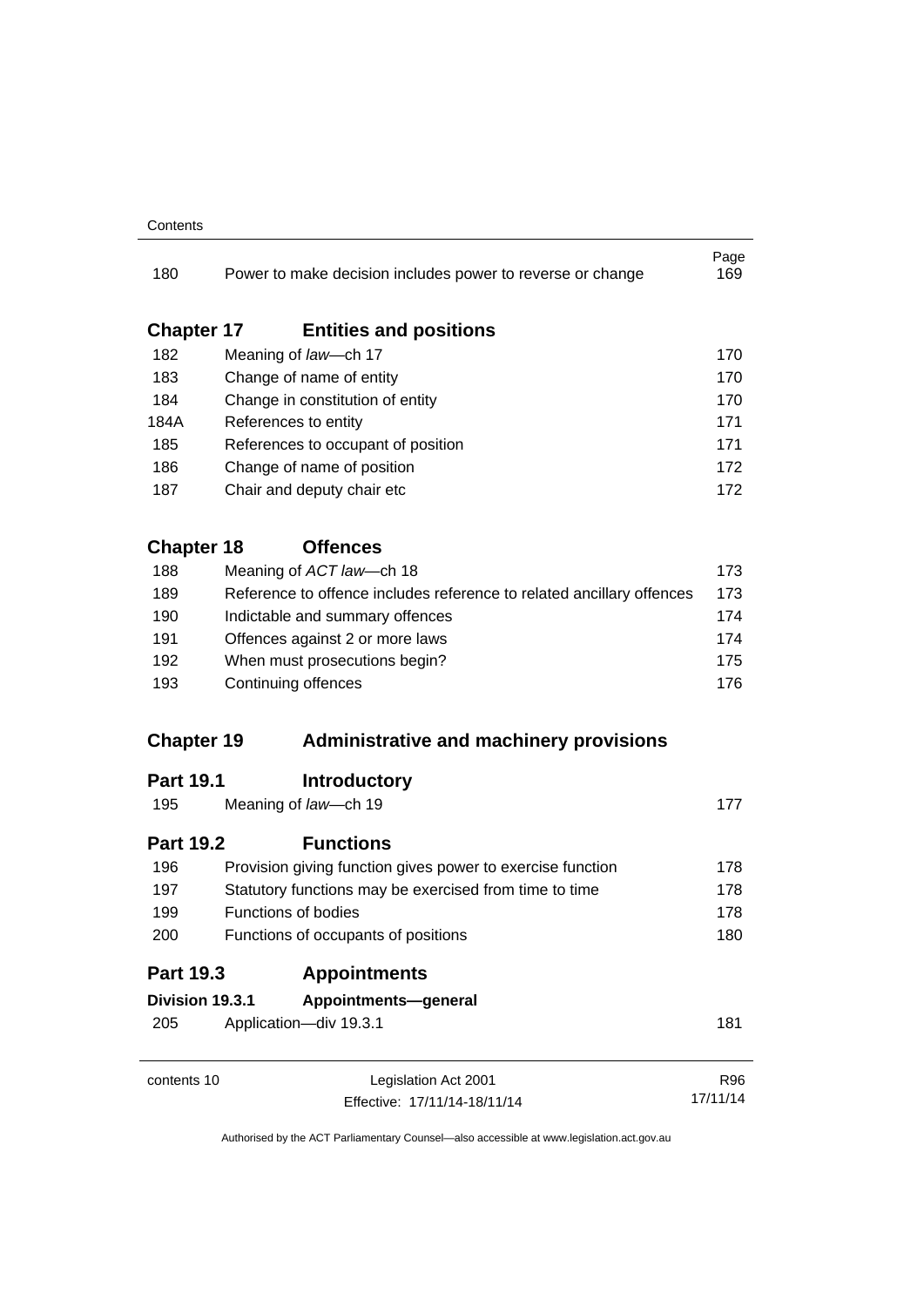|                  |                                                                               | Contents    |
|------------------|-------------------------------------------------------------------------------|-------------|
|                  |                                                                               | Page        |
| 206              | Appointments must be in writing etc                                           | 181         |
| 207              | Appointment may be by name or position                                        | 181         |
| 208              | Power of appointment includes power to suspend etc                            | 182         |
| 209              | Power of appointment includes power to make acting appointment                | 182         |
| 210              | Resignation of appointment                                                    | 184         |
| 211              | Appointment not affected by appointer changes                                 | 184         |
| 212              | Appointment not affected by defect etc                                        | 184         |
| Division 19.3.2  | <b>Acting appointments</b>                                                    |             |
| 215              | Application-div 19.3.2                                                        | 185         |
| 216              | Acting appointments must be in writing etc                                    | 185         |
| 217              | Acting appointment may be made by name or position                            | 185         |
| 218              | Instrument may provide when acting appointment has effect etc                 | 186         |
| 219              | Appointer may decide terms of acting appointment etc                          | 186         |
| 220              | Appointee may exercise functions under acting appointment etc                 | 187         |
| 221              | How long does an acting appointment operate?                                  | 187         |
| 222              | Resignation of acting appointment                                             | 188         |
| 223              | Effect of acting appointment on substantive appointment etc                   | 188         |
| 224              | Acting appointment not affected by appointer changes                          | 189         |
| 225              | Acting appointment not affected by defect etc                                 | 189         |
|                  | Division 19.3.2A<br><b>Standing acting arrangements</b>                       |             |
| 225A             | Application-div 19.3.2A                                                       | 190         |
| 225B             | Person acting under standing acting arrangement may exercise<br>functions etc | 190         |
| Division 19.3.3  | <b>Appointments-Assembly consultation</b>                                     |             |
| 226              | Meaning of statutory position-div 19.3.3                                      | 190         |
| 227              | Application-div 19.3.3                                                        | 191         |
| 228              | Consultation with appropriate Assembly committee                              | 191         |
| 229              | Appointment is disallowable instrument                                        | 192         |
| <b>Part 19.4</b> | <b>Delegations</b>                                                            |             |
| 230              | Application-pt 19.4 generally                                                 | 193         |
| 231              | Application-pt 19.4 to subdelegations                                         | 193         |
| 232              | Delegation must be in writing etc                                             | 193         |
| 233              | Delegation may be made by name or position                                    | 194         |
| R96              | Legislation Act 2001                                                          | contents 11 |

Effective: 17/11/14-18/11/14

17/11/14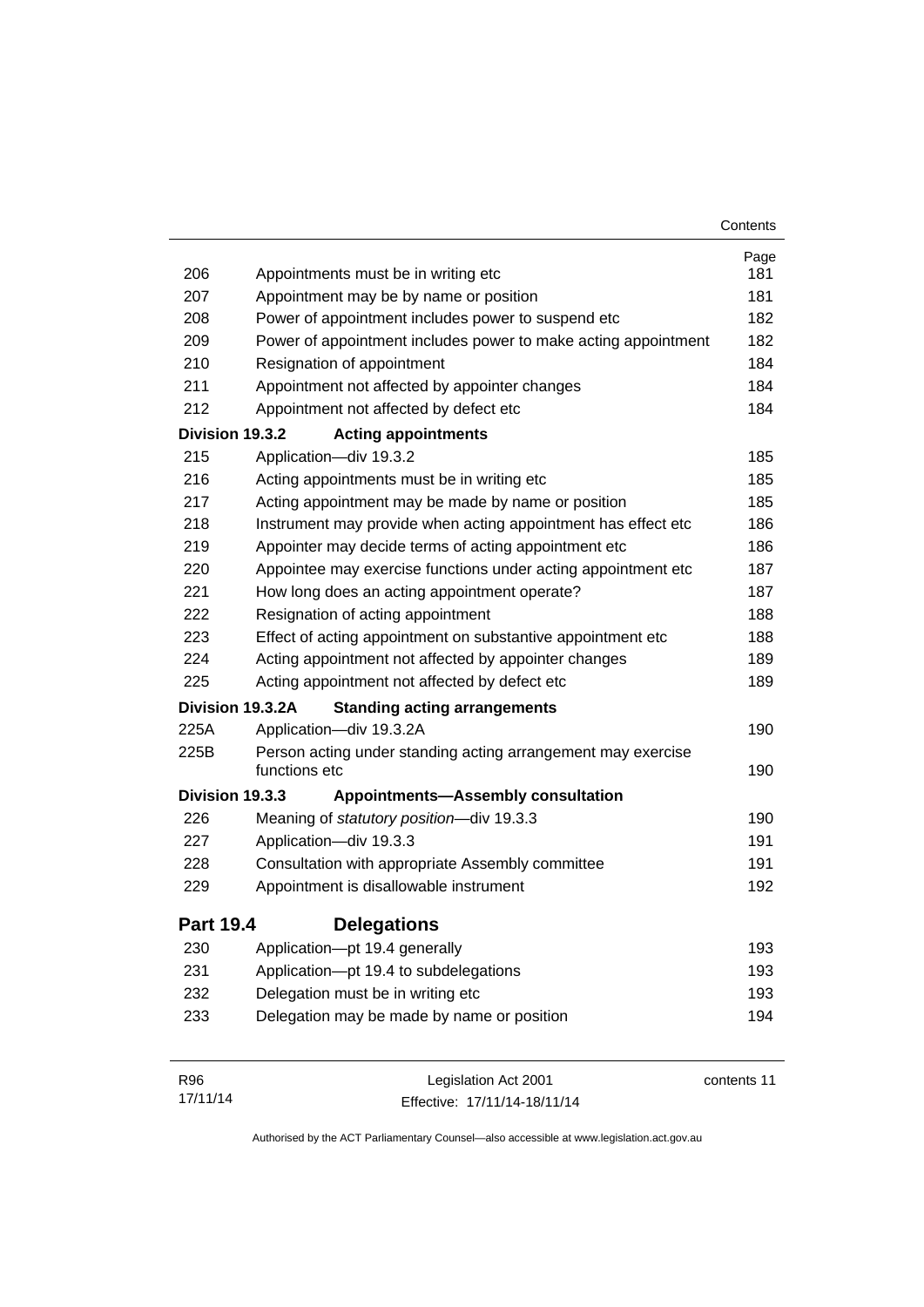| Contents          |                                             |                                                       |      |
|-------------------|---------------------------------------------|-------------------------------------------------------|------|
|                   |                                             |                                                       | Page |
| 234               |                                             | Instrument may provide when delegation has effect etc | 194  |
| 235               |                                             | Delegation may be made to 2 or more delegates         | 194  |
| 236               |                                             | Power to delegate may not be delegated                | 195  |
| 237               |                                             | Delegation may be amended or revoked                  | 195  |
| 238               |                                             | Appointer responsible for delegated function          | 196  |
| 239               |                                             | Exercise of delegation by delegate                    | 196  |
| 240               | Appointer may exercise delegated function   |                                                       | 196  |
| 241               |                                             | Delegation not affected by appointer changes          | 197  |
| 242               |                                             | Delegation not affected by defect etc                 | 197  |
| <b>Part 19.5</b>  |                                             | <b>Service of documents</b>                           |      |
| 245               |                                             | Application-pt 19.5                                   | 198  |
| 246               |                                             | Definitions-pt 19.5                                   | 198  |
| 247               |                                             | Service of documents on individuals                   | 200  |
| 248               | Service of documents on corporations        |                                                       |      |
| 249               |                                             | Service of documents on agencies                      | 201  |
| 250               | When document taken to be served            |                                                       |      |
| 251               | Other laws not affected etc                 |                                                       |      |
| 252               | Powers of courts and tribunals not affected |                                                       |      |
| <b>Part 19.6</b>  |                                             | <b>Functions of Executive and Ministers</b>           |      |
| 253               |                                             | Exercise of functions of Executive                    | 204  |
| 254               | Administration of matters not allocated     |                                                       | 204  |
| 254A              |                                             | Delegation by Minister                                | 205  |
| <b>Part 19.7</b>  |                                             | <b>Other matters</b>                                  |      |
| 255               | Forms                                       |                                                       | 206  |
| 256               |                                             | Production of records kept in computers etc           | 208  |
|                   |                                             |                                                       |      |
| <b>Chapter 20</b> |                                             | <b>Miscellaneous</b>                                  |      |
| 300               | Delegation by parliamentary counsel         |                                                       | 209  |
| 301               |                                             | References to Administration Act 1989 etc             | 209  |
| 302               |                                             | Regulation-making power                               | 209  |
|                   |                                             |                                                       |      |
|                   |                                             |                                                       |      |

| contents 12 | Legislation Act 2001         | R96.     |
|-------------|------------------------------|----------|
|             | Effective: 17/11/14-18/11/14 | 17/11/14 |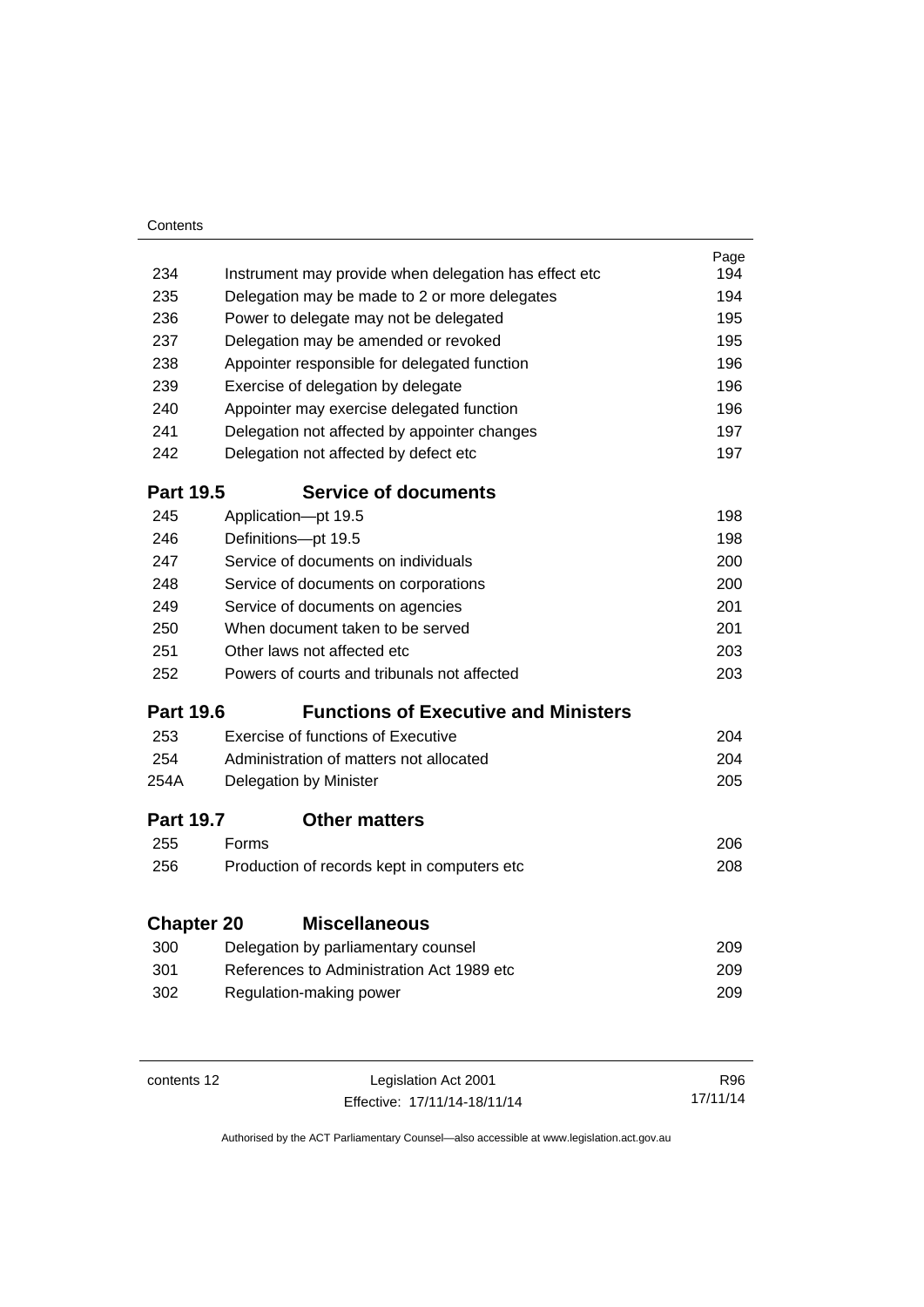|                   |                                                                      | Contents    |
|-------------------|----------------------------------------------------------------------|-------------|
| <b>Schedule 1</b> | Acts included in sources of law in the ACT                           | Page<br>210 |
| <b>Part 1.1</b>   | Former NSW and UK Acts in force before<br>establishment of Territory | 210         |
| <b>Part 1.2</b>   | Former NSW Acts applied after establishment of<br><b>Territory</b>   | 211         |
| <b>Dictionary</b> |                                                                      | 212         |
| Part 1            | Meaning of commonly-used terms                                       | 212         |
| Part 2            | <b>Terms for Legislation Act 2001 only</b>                           | 244         |
| <b>Endnotes</b>   |                                                                      |             |

## 1 [About the endnotes 248](#page-263-1) 2 [Abbreviation key 248](#page-263-2) 3 [Legislation history 249](#page-264-0) 4 [Amendment history 263](#page-278-0) 5 [Earlier republications 302](#page-317-0)

R96 17/11/14

j.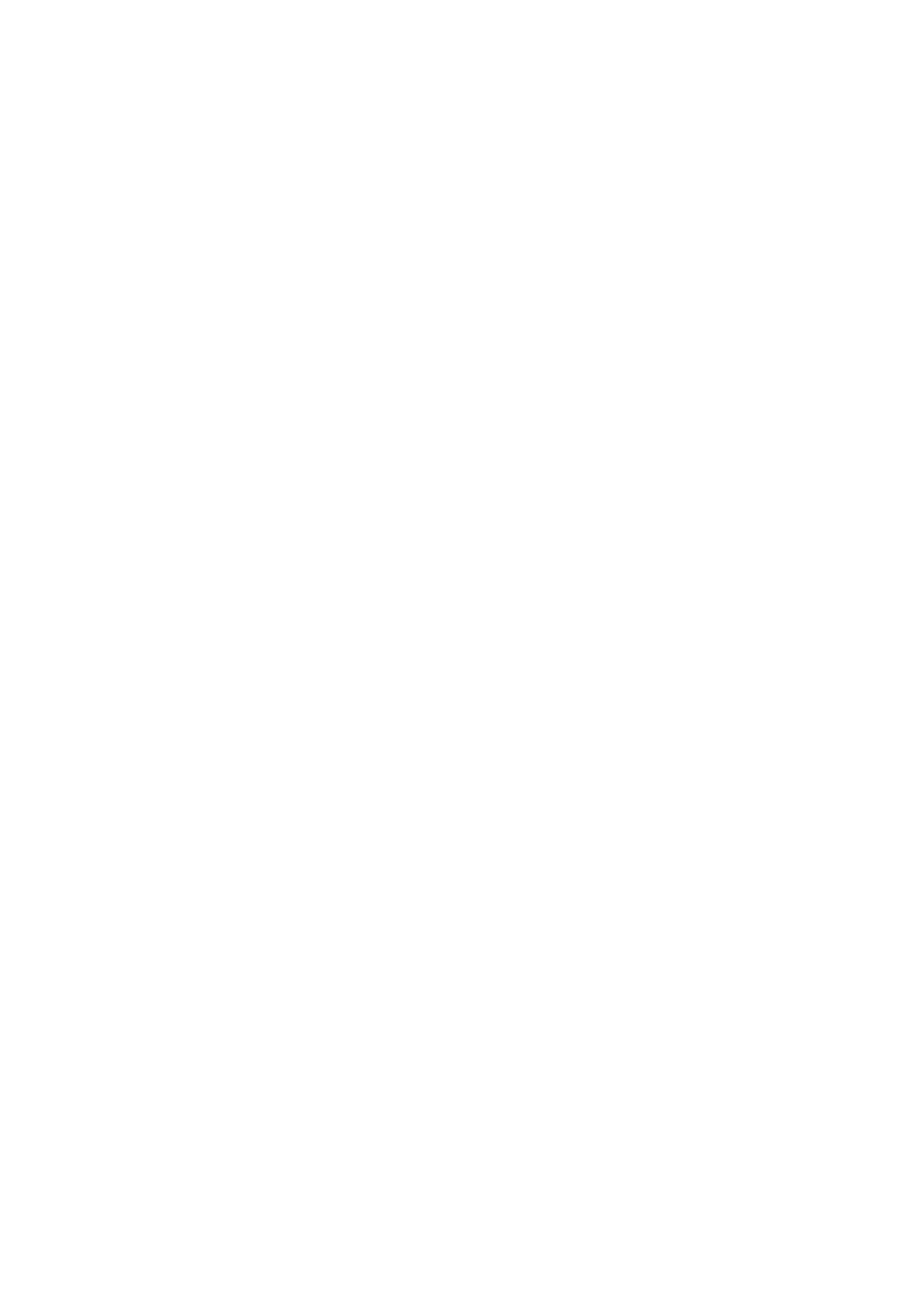

# **Legislation Act 2001**

An Act about legislation

l

R96 17/11/14

Legislation Act 2001 Effective: 17/11/14-18/11/14 page 1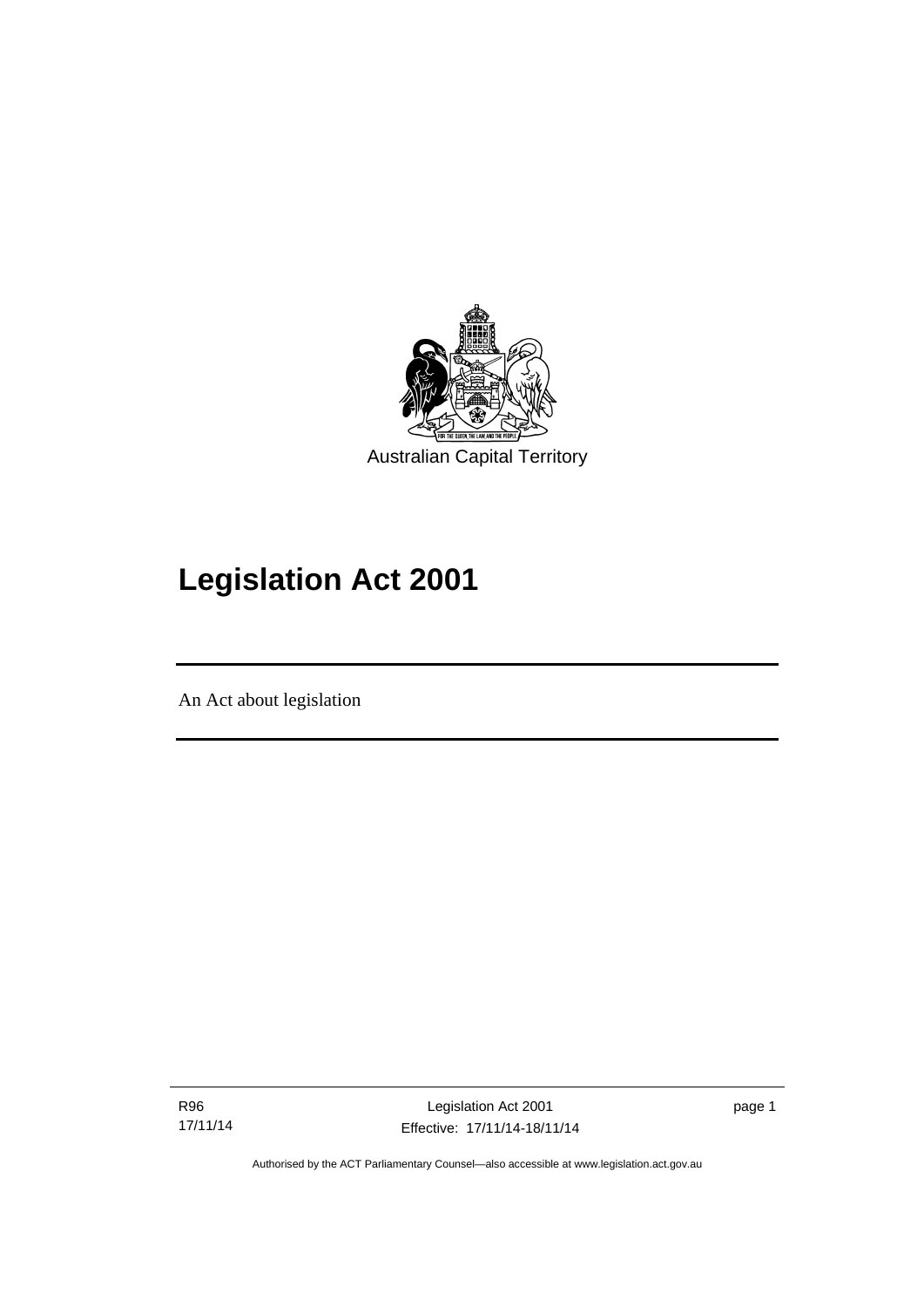**Chapter 1** Preliminary<br>**Part 1.1** General General

Section 1

## <span id="page-17-0"></span>**Chapter 1** Preliminary

## <span id="page-17-1"></span>**Part 1.1 General**

## <span id="page-17-2"></span>**1 Name of Act**

This Act is the *Legislation Act 2001.* 

## <span id="page-17-3"></span>**2 Dictionary**

The dictionary at the end of this Act is part of this Act.

- *Note 1* The dictionary at the end of an Act usually defines certain terms used in the Act, and includes references (*signpost definitions*) to other terms defined elsewhere in the Act. However, in this Act the dictionary is divided into 2 parts.
- *Note 2* Pt 1 defines terms commonly used in Acts (including this Act) and statutory instruments. For example, because of the definition '*month* means calendar month.', the term 'month' has the defined meaning wherever the term is used in an Act or statutory instrument unless the Act or instrument provides otherwise or the contrary intention otherwise appears (see s 144 and s 155).
- *Note 3* Pt 2 defines certain terms used in this Act. For example, the signpost definition '*administrator*, for part 19.5 (Service of documents)—see section 246.' means that the term 'administrator' is defined in s 246 for this Act, pt 19.5. A definition in pt 2 applies to all of this Act unless the definition, or another provision of this Act, provides otherwise or the contrary intention otherwise appears (see s 155 and s 156 (1)).

## <span id="page-17-4"></span>**2A Notes**

A note included in this Act is explanatory and is not part of this Act.

*Note* See s 127 (1), (4) and (5) for the legal status of notes.

R96 17/11/14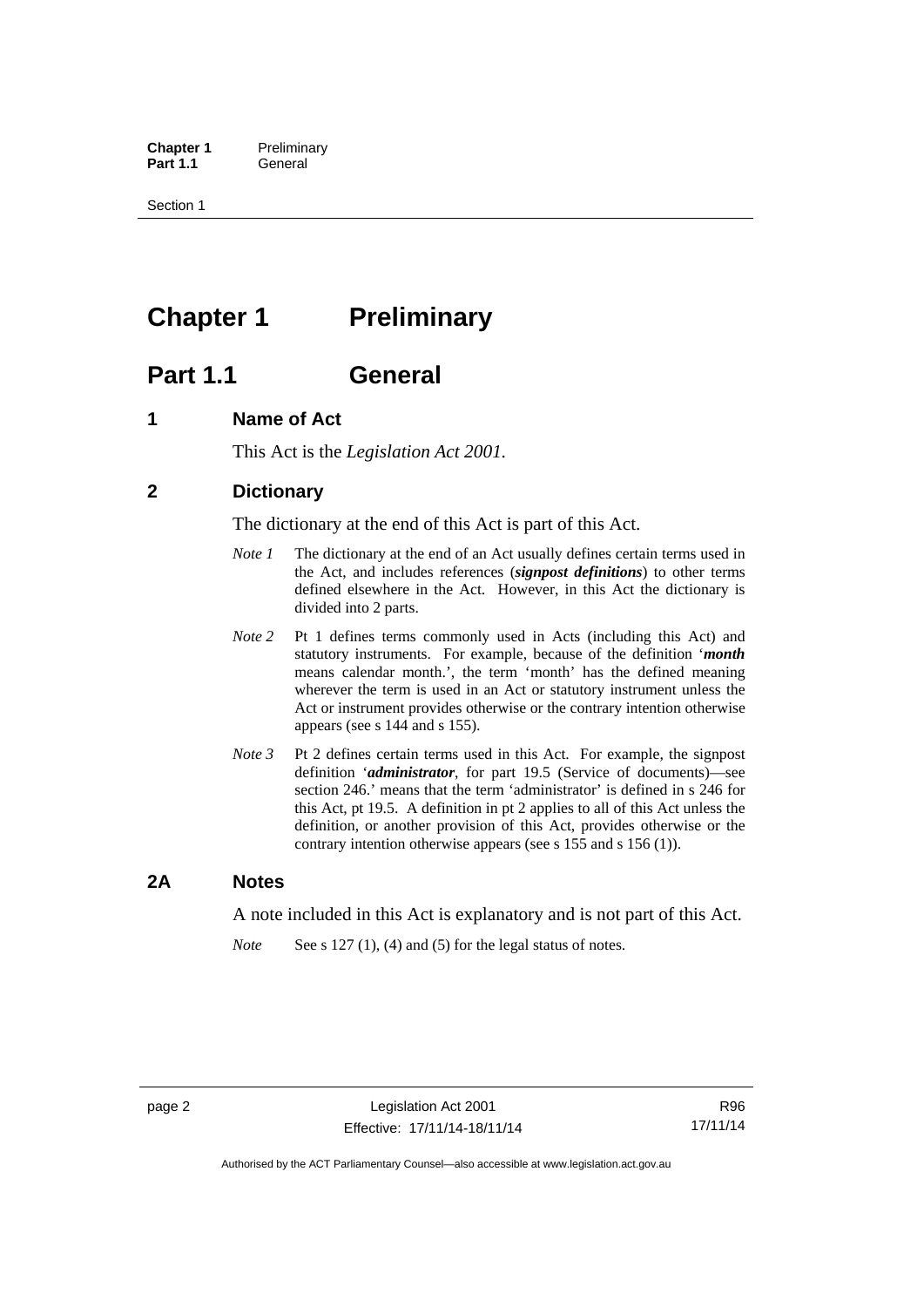## <span id="page-18-0"></span>**3 Objects**

- (1) The main object of this Act is to make legislation more accessible.
- (2) This is to be achieved particularly by—
	- (a) encouraging access to legislation through the internet, while maintaining access to printed legislation; and
	- (b) restating the law dealing with the 'life cycle' of legislation, improving its structure and content, and simplifying its provisions where practicable; and
	- (c) assisting users of legislation to find, read, understand and use legislation by—
		- (i) facilitating the shortening and simplification of legislation; and
		- (ii) promoting consistency in the form and language of legislation; and
		- (iii) providing rules about the interpretation of legislation; and
		- (iv) facilitating the updating and republication of legislation to ensure its ready availability.
- (3) For this section, the '*life cycle*' of legislation includes the making (where relevant), notification, commencement, presentation and disallowance (where relevant), operation, interpretation, proof, republication, amendment and repeal of legislation and instruments made under legislation.

page 3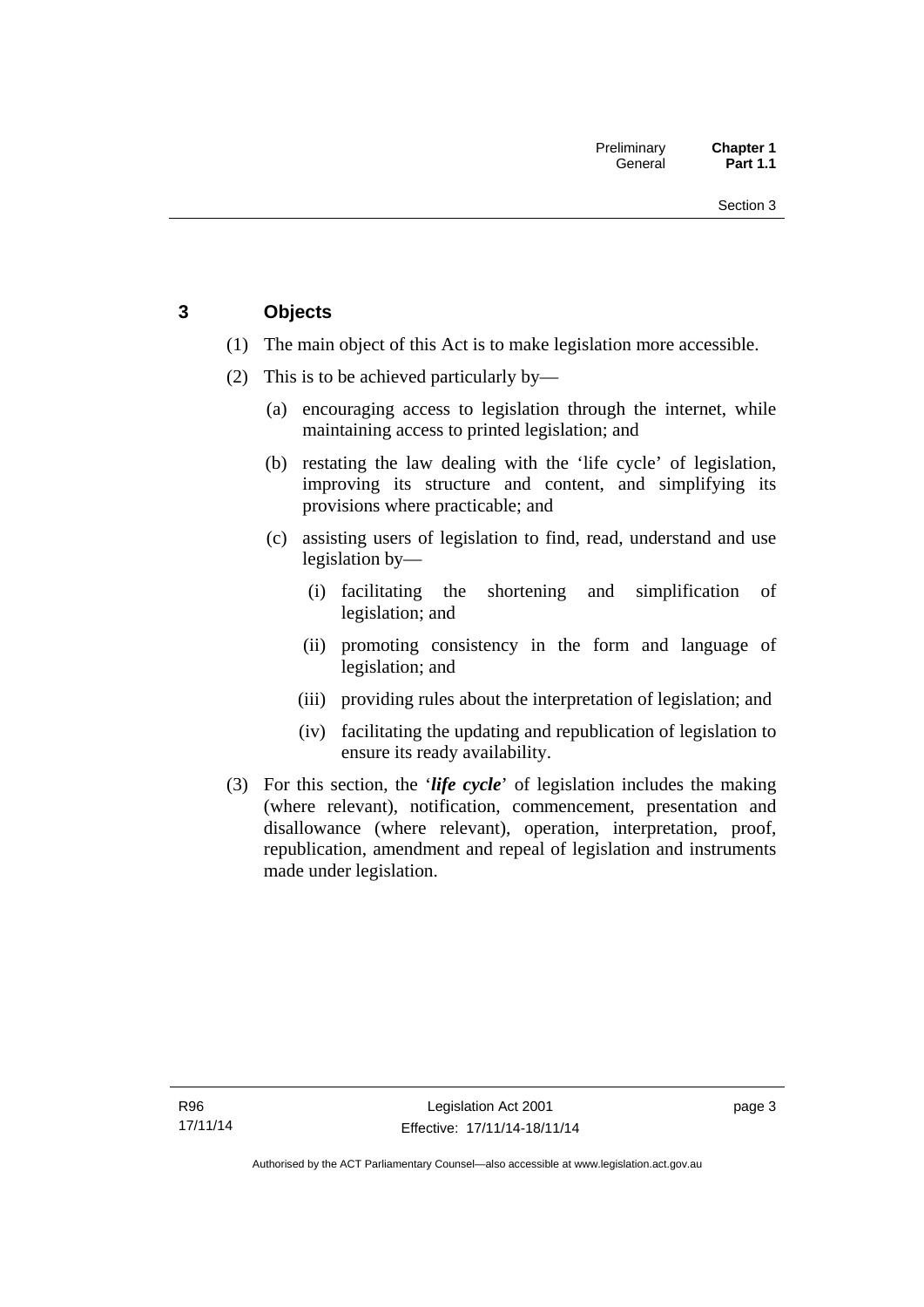## <span id="page-19-0"></span>**4 Application of Act**

- (1) This Act applies to all Acts (including this Act) and statutory instruments.
- (2) In particular, Acts and statutory instruments are taken to be made on the basis that they will operate in conjunction with this Act.

#### **Examples**

- 1 An Act imposes an obligation and provides that people who 'fail' to carry out the obligation are liable to the penalty. The Act does not, however, define 'fail' or indicate that the word is used in a special way. In accordance with this Act, dictionary, pt 1 (see s 144), the word 'fail' includes 'refuse'. In other words, a person who refuses to carry out the obligation will be subject to the penalty in the same way as someone who only neglects the obligation. In this case, the presence in an Act of a word that is defined in this Act attracts the operation of the definition in the dictionary.
- 2 The *XYZ Act 2001* contains the following provision:

The Minister may determine fees for this Act.

Because the XYZ Act authorises a fee to be determined 'for this Act', this Act, s 56 applies and therefore the provisions of pt 6.3 (Making of certain statutory instruments about fees) apply to the determination of fees under the provision. In this case, the operation of provisions of this Act is attracted because the *XYZ Act 2001* contains a provision that triggers the application of the part.

- *Note 1* The determination of a fee by a Minister under an Act is a disallowable instrument and must be in writing (see s 9 (1) (b) and s 42 (2)).
- *Note 2* An example is part of the Act, is not exhaustive and may extend, but does not limit, the meaning of the provision in which it appears (see s 126 and s 132).
- (3) This section is a determinative provision.
	- *Note* See s 5 for the meaning of determinative provisions, and s 6 for their displacement.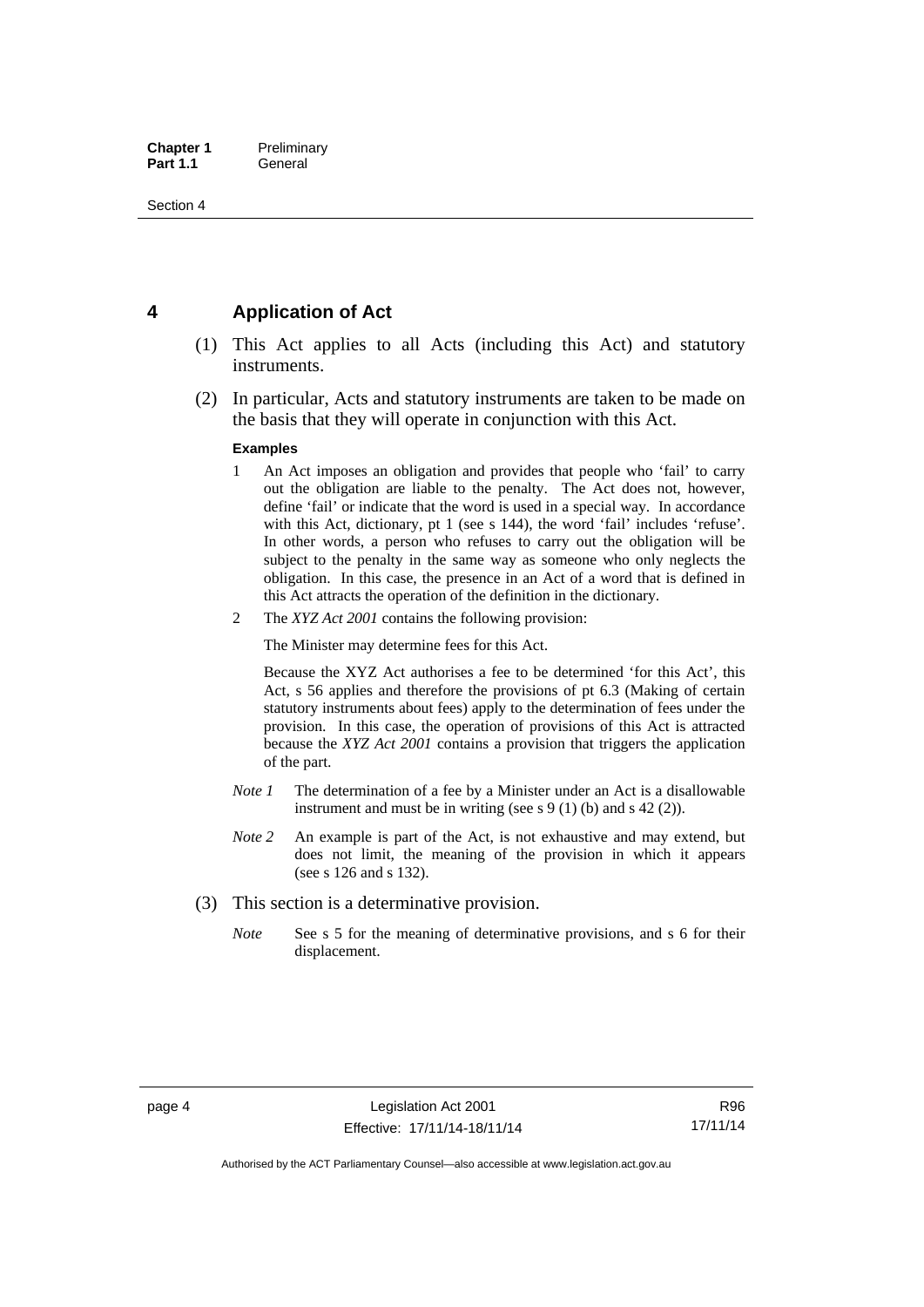## <span id="page-20-0"></span>**5 Determinative and non-determinative provisions**

- (1) This Act consists of determinative and non-determinative provisions.
- (2) A *determinative provision* is a provision of this Act that is declared to be a determinative provision.

#### **Example**

Section 4 (3) provides that s 4 is a determinative provision.

(3) A *non-determinative provision* is any other provision of this Act.

#### **Example**

Section 3 does not contain a provision corresponding to s 4 (3). Therefore, s 3 is not a determinative provision.

*Note* An example is part of the Act, is not exhaustive and may extend, but does not limit, the meaning of the provision in which it appears (see s 126 and s 132).

## <span id="page-20-1"></span>**6 Legislation Act provisions must be applied**

- (1) A provision of this Act must be applied to an Act or statutory instrument, in accordance with the terms of the provision, except so far as it is displaced.
- (2) A determinative provision may be displaced expressly or by a manifest contrary intention.
- (3) A non-determinative provision may be displaced expressly or by a contrary intention.
	- *Note* For the distinction between a 'manifest contrary intention' (see s (2)) and 'contrary intention' (see s (3)), see the examples in this section.
- (4) The declaration of a provision as 'determinative' indicates that it is the intention of the Legislative Assembly that, if the provision is to be displaced at all in a particular case, a more deliberate displacement is required than if the provision were a non-determinative provision.

page 5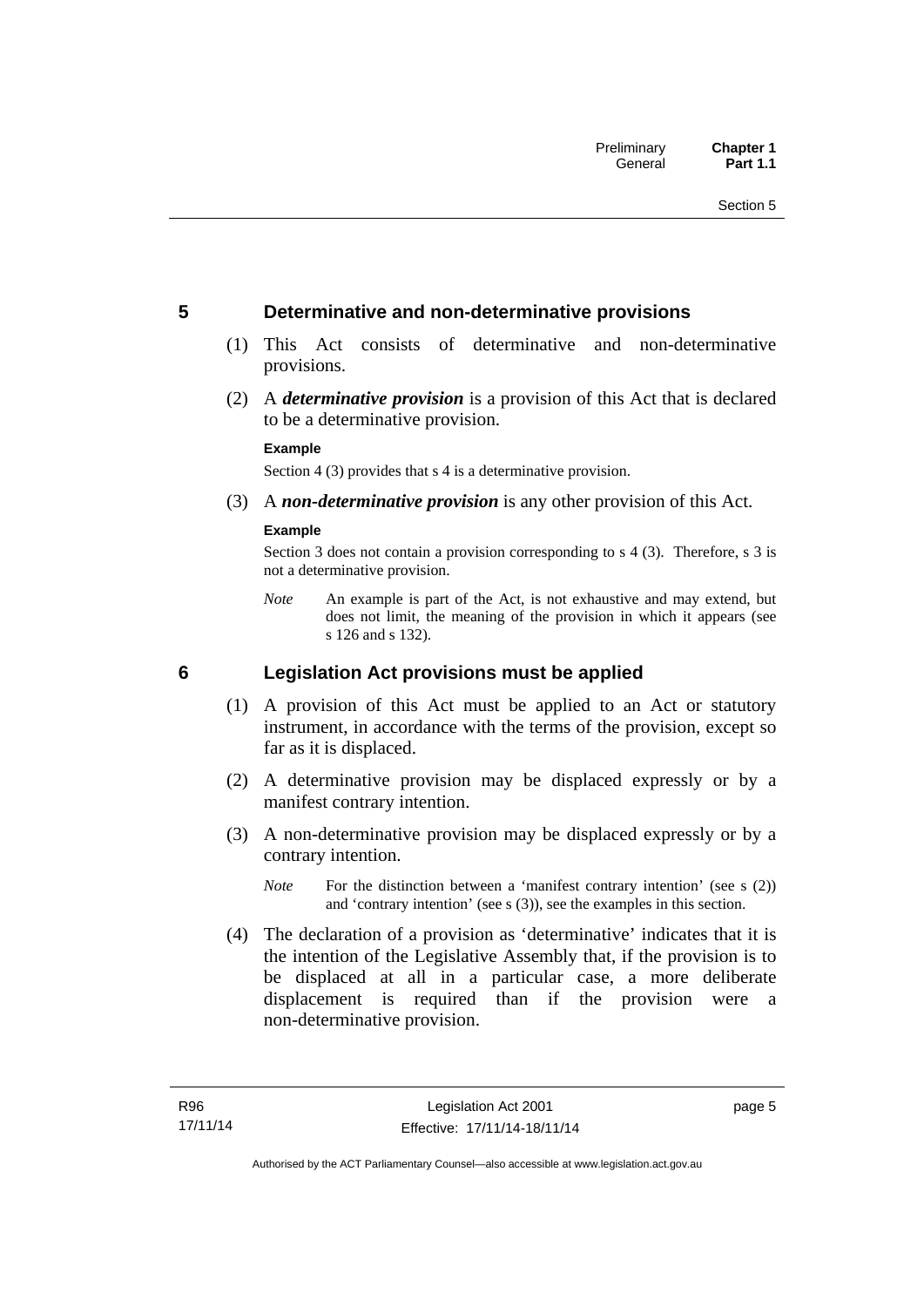- (5) This section applies despite any presumption or rule of interpretation.
- (6) A provision of this Act must not be taken to be displaced by a provision of an Act or statutory instrument so far as the provisions can operate concurrently.
- (7) In particular and without limiting subsection (5), a provision of this Act is not displaced by a provision of an Act or statutory instrument because the provisions deal with the same or a similar subject matter.
- (8) This section is a determinative provision.

#### **Examples—different kinds of displacement**

1 *Determinative provision—express displacement*

The *Collections Regulation Act 1999* (hypothetical), s 83 contains the following provision:

(2) The Legislation Act, section 47 (3) does not apply to a regulation under this Act.

Section 83 (2) illustrates a provision expressly displacing this Act, s 47 (3), a determinative provision.

2 *Determinative provision—manifest contrary intention*

The *Motor Repairers Act 2001* (hypothetical) does not contain a provision like the *Collections Regulation Act 1999*, s 83, but s 79 contains the following provision:

(3) A regulation may apply, adopt or incorporate an instrument or provision of an instrument as in force from time to time.

Section 79 (3) illustrates a provision displacing this Act, s 47 (3), a determinative provision, by a manifest contrary intention because s 79 (3) clearly contradicts s 47 (3).

R96 17/11/14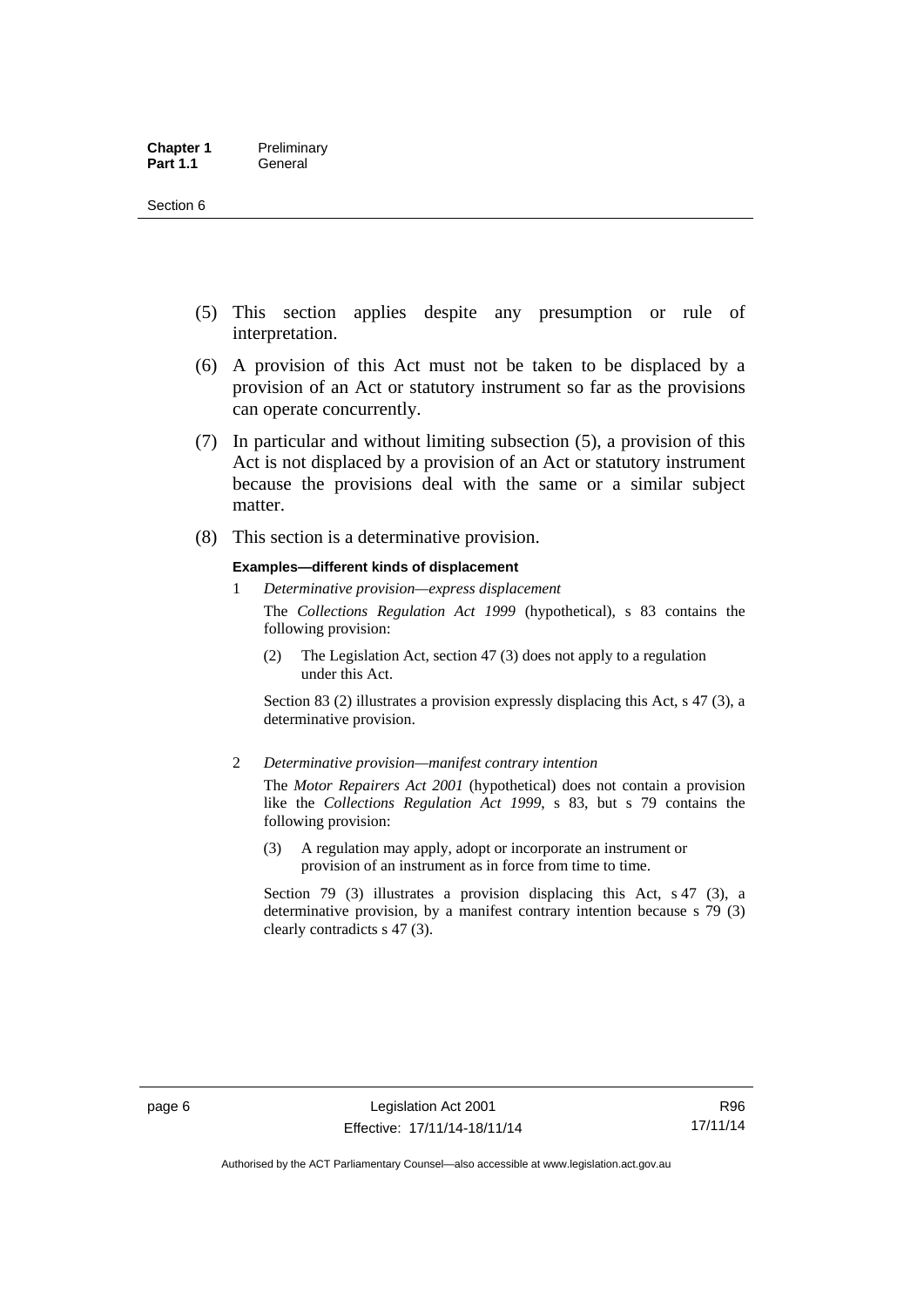#### 3 *Non-determinative provision—contrary intention*

The master of a vessel is charged with contravening the *Liquor Act 2001* (hypothetical), s 126 by selling liquor on or from 'licensed premises' otherwise than at a time authorised by the Act. It is claimed that the sale took place on the vessel. The Act defines 'licensed premises' to mean that part or those parts of a building or buildings and of the land adjoining it or them as defined by the licensing court. It is argued that the complaint is defective in that a vessel cannot be 'licensed premises'. However, s 126 is expressed to apply to 'a licensee, servant, agent or master who sells liquor on or from licensed premises'. In this case, the reference to 'master' indicates a contrary intention indicating that the section is intended to apply to liquor sold on or from vessels.

#### **Example—concurrent operation (no displacement)**

The *Small Clubs Act 2002* (hypothetical) contains the following provision about how notice of the club's annual general meeting may be served on members of a registered small club:

#### **60 Serving notice of annual general meeting**

The executive committee of a registered small club may serve notice of the annual general meeting of the club on members by pinning the notice to a noticeboard in the club house.

This Act, s 247, a non-determinative provision, allows a document to be served on an individual under an Act in a number of ways (by giving the document to the individual, by sending it by prepaid post etc), but does not mention pinning the document to a noticeboard as a method of giving the notice.

Section 247 is not displaced by the *Small Clubs Act 2002*, s 60, because—

- s 60 does not expressly displace section 247 nor does it indicate a contrary intention (see s 6 (1) and (3)) and, in particular, s 60 does not indicate an intention that the method of service it authorises is to be the only method of serving notice of annual general meetings on members of small clubs; and
- the application of s 247 is not displaced by any presumption or rule of interpretation (see s  $6(5)$ ); and
- s 60 and s 247 can operate concurrently (see s 6 (6)) by allowing complementary methods of service; and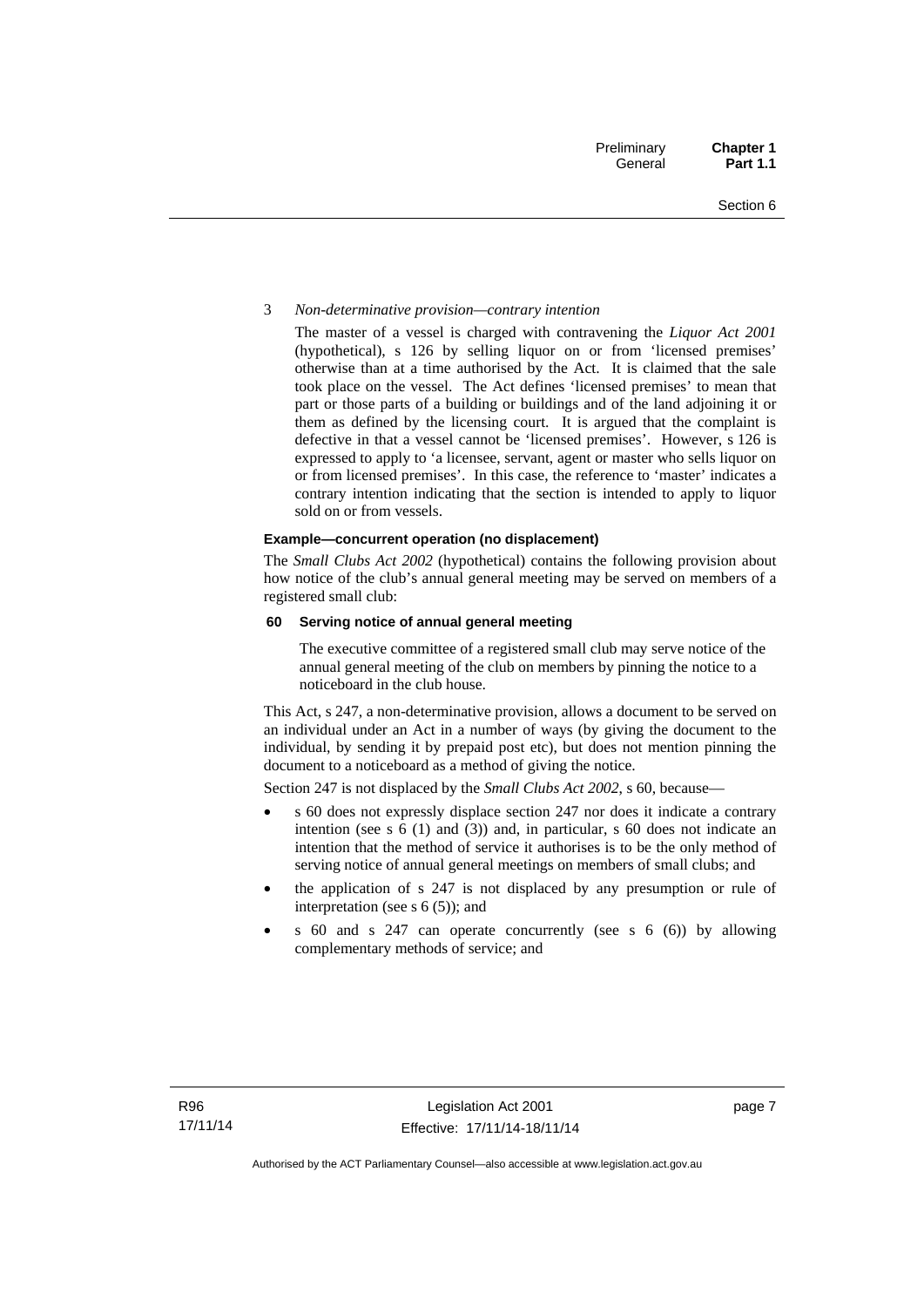Section 6

• the fact that s 60 and s 247 deal with the same (or a similar) subject matter does not of itself displace s 247 (see s 6 (7) and also s 6 (5)).

It follows, therefore, that the executive committee is free to serve notice of the annual general meeting under s 60 or s 247.

*Note* An example is part of the Act, is not exhaustive and may extend, but does not limit, the meaning of the provision in which it appears (see s 126 and s 132).

page 8 Legislation Act 2001 Effective: 17/11/14-18/11/14

R96 17/11/14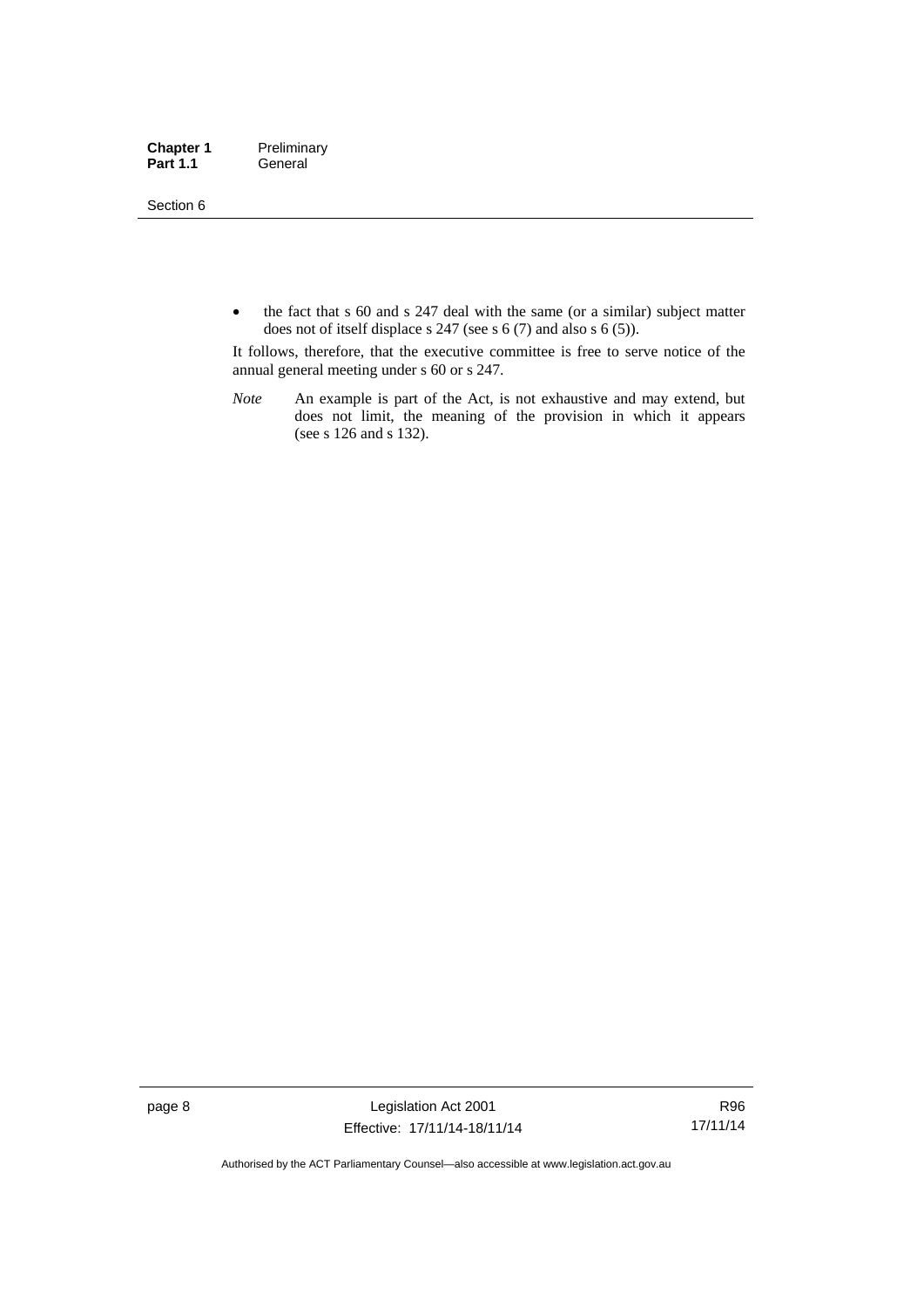## <span id="page-24-0"></span>**Part 1.2 Basic concepts**

## <span id="page-24-1"></span>**7 Meaning of** *Act* **generally**

- (1) An *Act* is an Act of the Legislative Assembly.
- (2) An *Act of the Legislative Assembly* is a law (however described or named) made by the Legislative Assembly under the [Self-Government Act.](http://www.comlaw.gov.au/Series/C2004A03699)
- (3) A reference to an *Act* includes a reference to a provision of an Act.
	- *Note 1* Section 17 deals with former Commonwealth enactments, and former NSW and UK Acts, that have become ACT Acts.
	- *Note 2* Section 100 (1) deals with references to particular Acts.

## <span id="page-24-2"></span>**8 Meaning of** *subordinate law*

- (1) A *subordinate law* is a regulation, rule or by-law (whether or not legislative in nature) made under—
	- (a) an Act; or
	- (b) another subordinate law; or
	- (c) power given by an Act or subordinate law and also power given otherwise by law.
- (2) A reference to a *subordinate law* includes a reference to a provision of a subordinate law.

## <span id="page-24-3"></span>**9 Meaning of** *disallowable instrument*

- (1) A *disallowable instrument* is—
	- (a) a statutory instrument (whether or not legislative in nature) that is declared to be a disallowable instrument by an Act, subordinate law or another disallowable instrument; or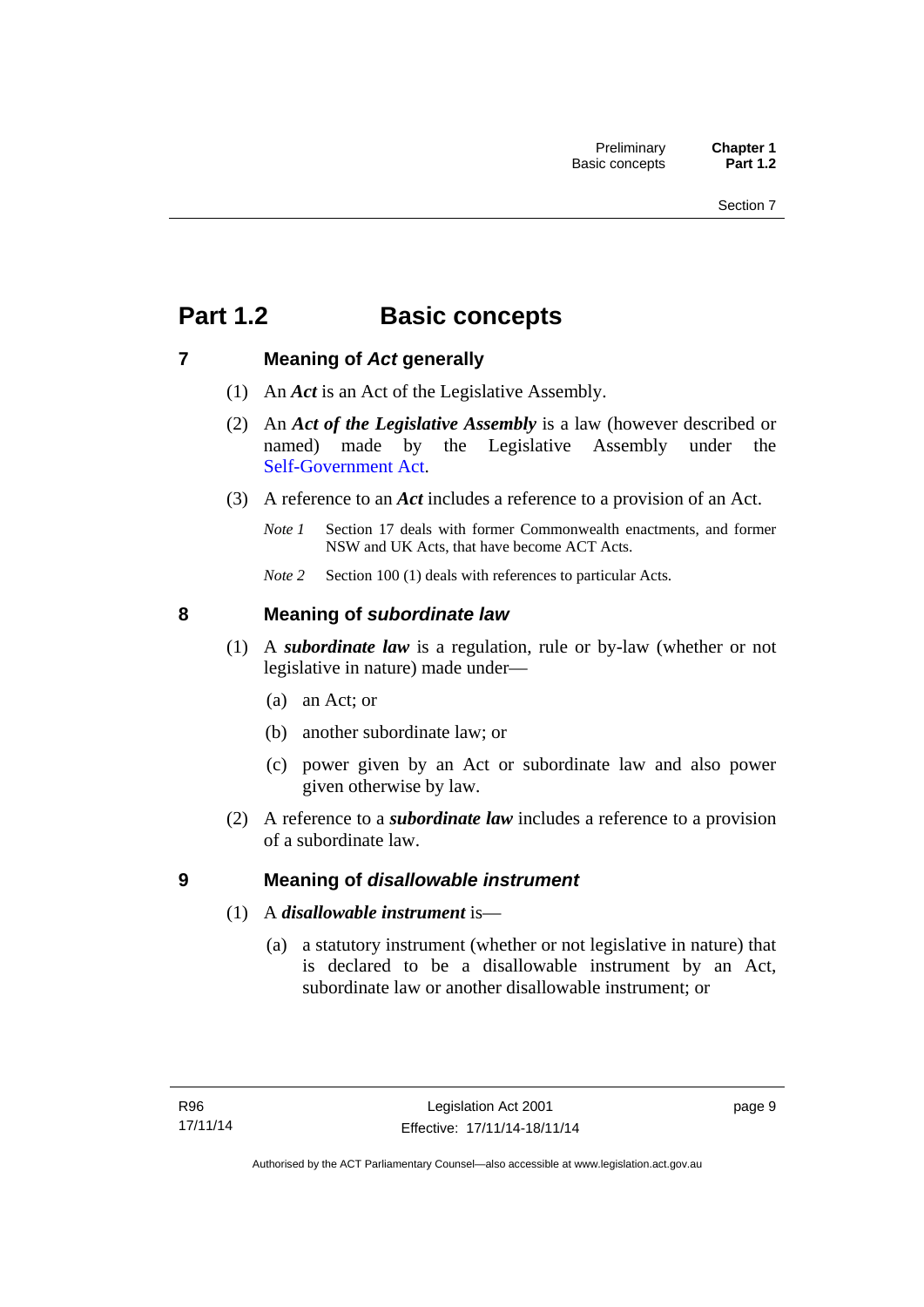(b) a determination of fees or charges by a Minister under an Act or subordinate law.

*Note Statutory instrument* is defined in s 13.

 (2) A reference to a *disallowable instrument* includes a reference to a provision of a disallowable instrument.

## <span id="page-25-0"></span>**10 Meaning of** *notifiable instrument*

- (1) A *notifiable instrument* is a statutory instrument (whether or not legislative in nature) that is declared to be a notifiable instrument by an Act, subordinate law, disallowable instrument or another notifiable instrument.
- (2) A reference to a *notifiable instrument* includes a reference to a provision of a notifiable instrument.

## <span id="page-25-1"></span>**11 Meaning of** *commencement notice*

- (1) A *commencement notice* is a statutory instrument that fixes or otherwise determines the commencement of an Act, subordinate law, disallowable instrument or notifiable instrument.
- (2) A reference to a *commencement notice* includes a reference to a provision of a commencement notice.

## <span id="page-25-2"></span>**12 Meaning of** *legislative instrument*

- (1) A *legislative instrument* is—
	- (a) a subordinate law; or
	- (b) a disallowable instrument; or
	- (c) a notifiable instrument; or
	- (d) a commencement notice.
- (2) A reference to a *legislative instrument* includes a reference to a provision of a legislative instrument.

R96 17/11/14

Authorised by the ACT Parliamentary Counsel—also accessible at www.legislation.act.gov.au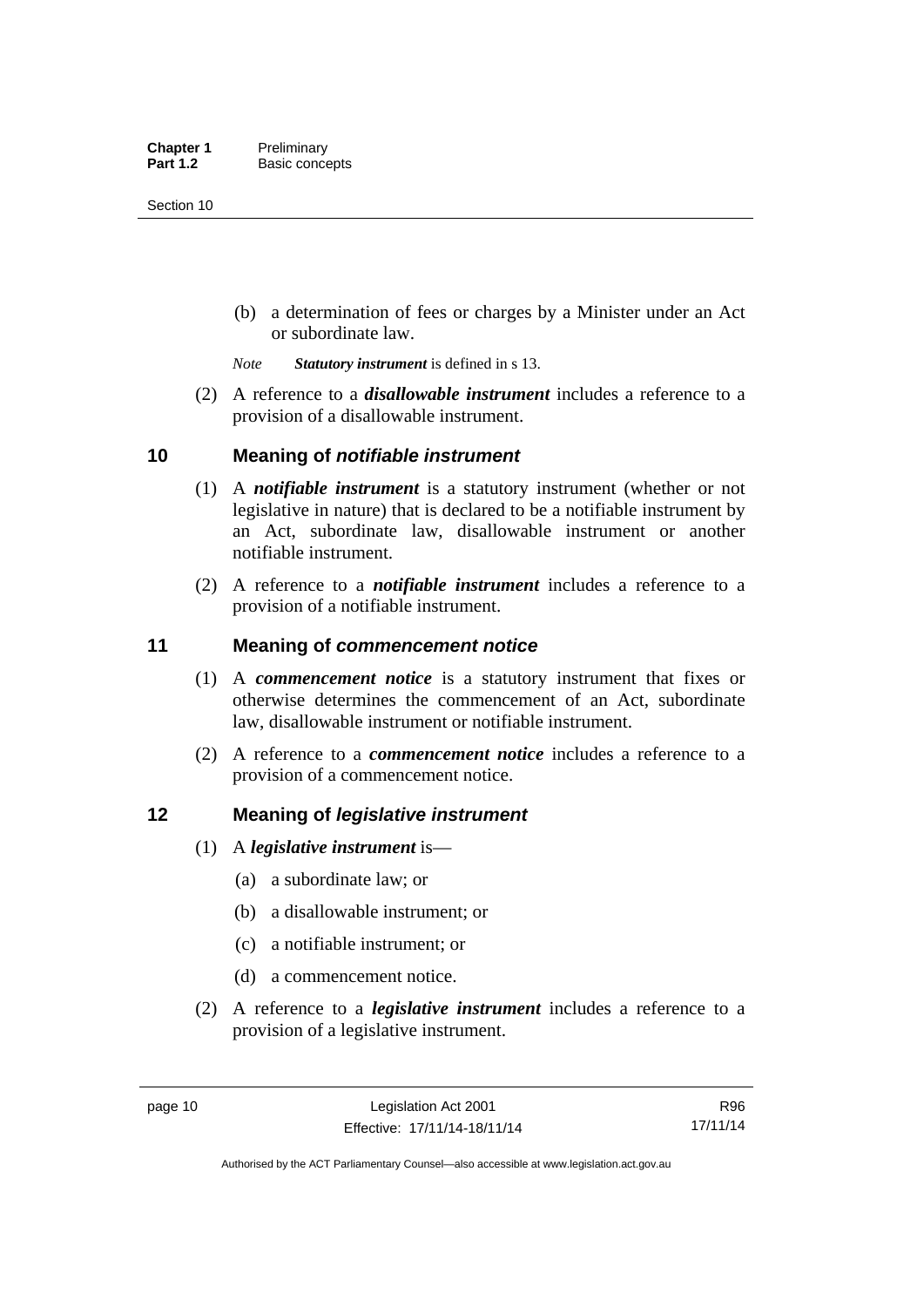## <span id="page-26-0"></span>**13 Meaning of** *statutory instrument*

- (1) A *statutory instrument* is an instrument (whether or not legislative in nature) made under—
	- (a) an Act; or
	- (b) another statutory instrument; or
	- (c) power given by an Act or statutory instrument and also power given otherwise by law.
- (2) A *statutory instrument* includes a subordinate law, disallowable instrument, notifiable instrument and commencement notice.
- (3) A reference to a *statutory instrument* includes a reference to a provision of a statutory instrument.

## <span id="page-26-1"></span>**14 Meaning of** *instrument*

(1) An *instrument* is any writing or other document.

*Note Writing* is defined in the dictionary, pt 1.

 (2) A reference to an *instrument* includes a reference to a provision of an instrument.

## <span id="page-26-2"></span>**15 Meaning of** *authorised republication*

- (1) An *authorised republication* is a republication of a law authorised by the parliamentary counsel under this Act.
- (2) A reference to an *authorised republication* includes a reference to a provision of an authorised republication.
- (3) In this section:

*law*—see section 107 (Definitions—ch 11).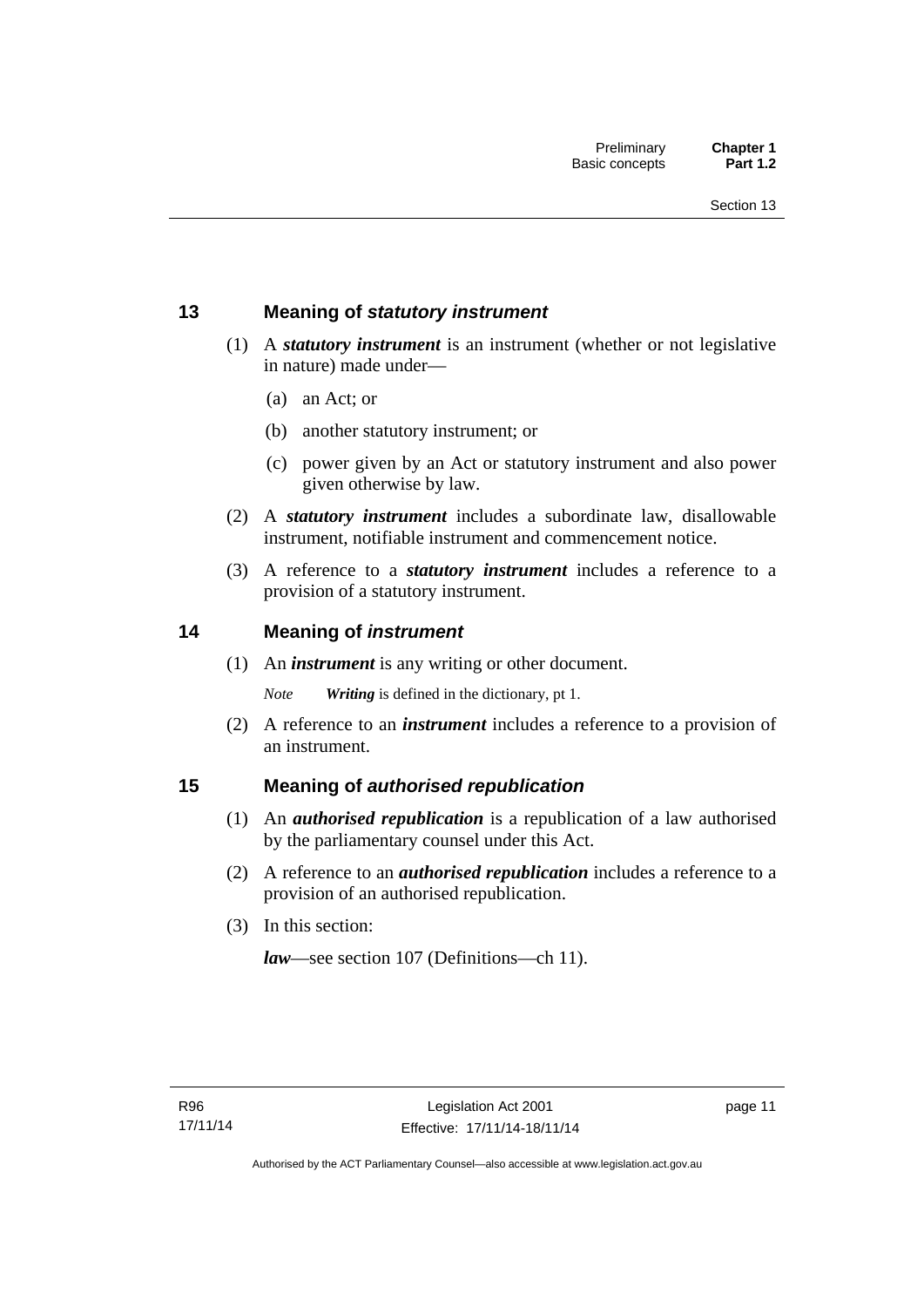## <span id="page-27-0"></span>**16 Meaning of** *provision*

A *provision* of an Act or instrument is any words or anything else that forms part of the Act or instrument.

#### **Examples—provisions consisting of groups of words**

sections, subsections, paragraphs, subparagraphs, sub-subparagraphs, examples

#### **Examples—provisions consisting of groups of other provisions**

chapters, parts, divisions, subdivisions, schedules

- *Note 1* An example is part of the Act, is not exhaustive and may extend, but does not limit, the meaning of the provision in which it appears (see s 126 and s 132).
- *Note 2* See s 126 and s 127 for material that is, or is not, part of an Act or statutory instrument.

R96 17/11/14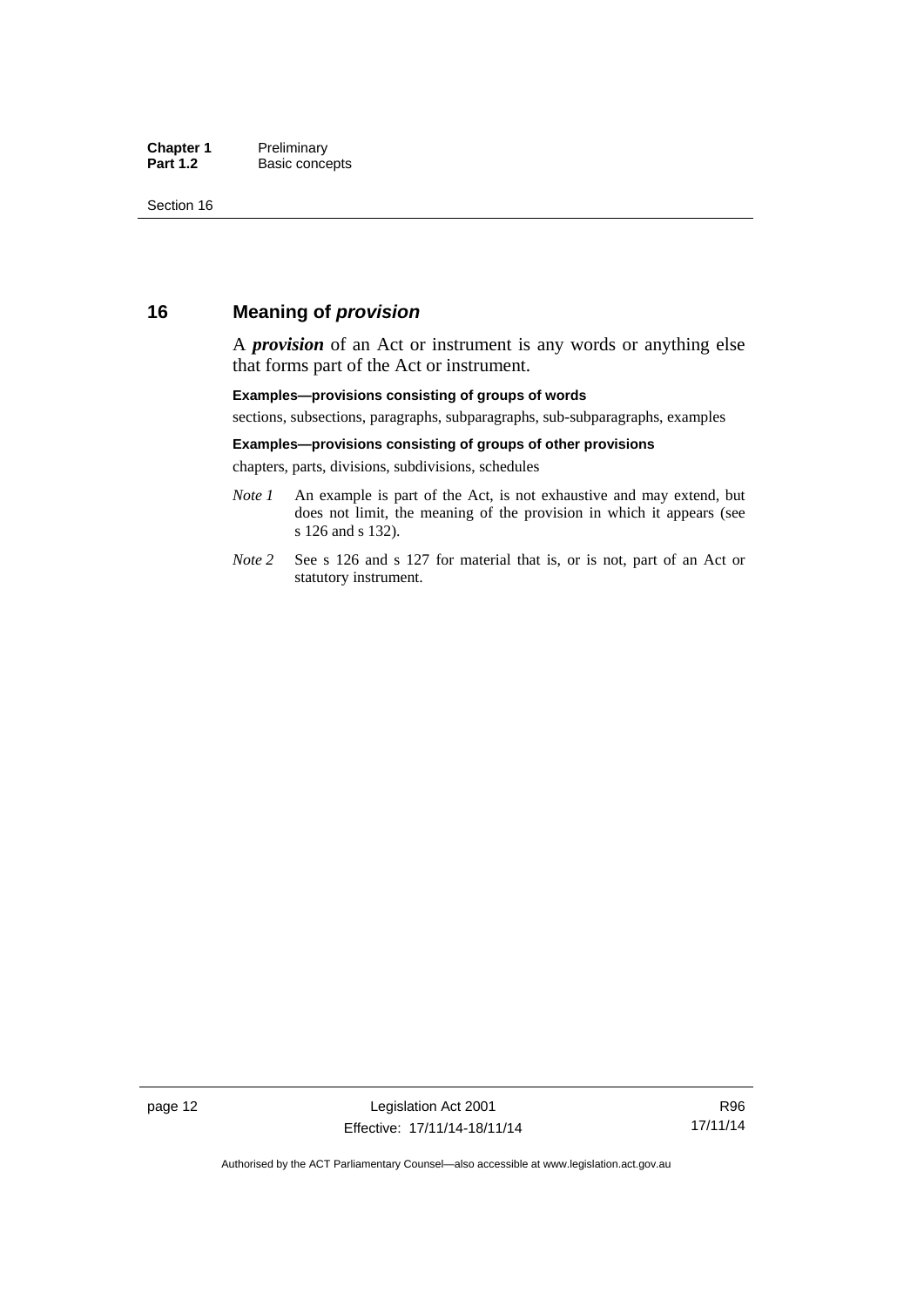## <span id="page-28-0"></span>**Part 1.3 Sources of law in the ACT**

#### **Notes on sources of law**

- *Note 1* The laws in force in the ACT consist of the written law and various unwritten laws known as the principles and rules of common law and equity.
- *Note* 2 The written law of the Territory consists primarily of laws, known as Acts, made by the Legislative Assembly. It also includes regulations, rules of court and other legislative instruments made under specific powers given by Acts. (Written laws made under an Act are commonly called 'subordinate' or 'delegated' legislation.)
- *Note 3* Before self-government, ordinances made by the Governor-General under the *[Seat of Government \(Administration\) Act 1910](http://www.comlaw.gov.au/Series/C2004A07446)* (Cwlth) were the main form of legislation made for the ACT. Most of the ordinances in force at self-government have been converted into Acts (see the [Self-Government Act,](http://www.comlaw.gov.au/Series/C2004A03699) s 34). However, the Governor-General has power to make ordinances for the ACT on a limited number of topics (see *[Seat of Government \(Administration\) Act 1910](http://www.comlaw.gov.au/Series/C2004A07446)* (Cwlth), s 12).
- *Note 4* The written laws in force in the ACT also include the Commonwealth Constitution, Commonwealth Acts, and regulations and other legislative instruments made under Commonwealth Acts. As a general rule, Commonwealth Acts and legislative instruments apply in the ACT in the same way as they apply in other parts of Australia. Commonwealth Acts and instruments prevail over the Acts made by the Legislative Assembly to the extent to which they are inconsistent (see [Self-Government Act](http://www.comlaw.gov.au/Series/C2004A03699), s 28).
- *Note 5* Certain Acts of New South Wales and the United Kingdom also formed part of the written laws in force in the ACT. Because of the *[Interpretation Act 1967](http://www.legislation.act.gov.au/a/1967-48)*, s 65, these are now taken to be laws made by the Legislative Assembly as if they had been enacted by the Assembly. (Section 65 has expired, but its previous operation was saved–see s 65 (3)). These Acts are listed in sch 1.

page 13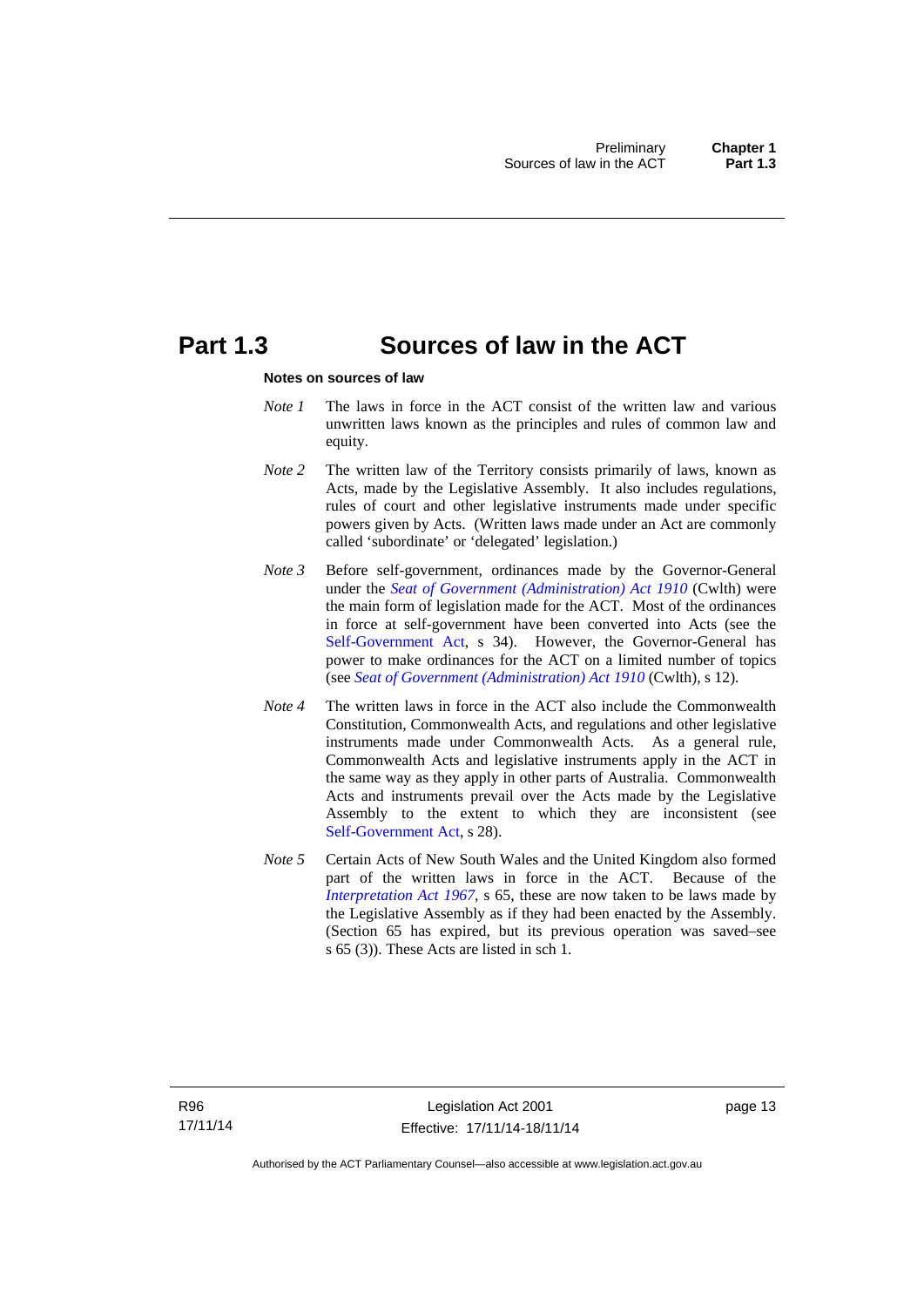## <span id="page-29-0"></span>**17 References to Acts include references to former Cwlth enactments etc**

- (1) A reference to an *Act* includes a reference to a former Commonwealth enactment.
- (2) Without limiting subsection (1), a reference to an *Act* includes a reference to a former NSW Act or former UK Act mentioned in schedule 1.
- (3) In this section:

*former Commonwealth enactment* means a Commonwealth Act or ordinance, a New South Wales Act or Imperial Act that is—

- (a) an enactment within the meaning of the [Self-Government Act](http://www.comlaw.gov.au/Series/C2004A03699) because of that Act, section 34; or
- (b) an enactment because of the *[A.C.T. Self-Government](http://www.comlaw.gov.au/Series/C2004A03702)  [\(Consequential Provisions\) Act 1988](http://www.comlaw.gov.au/Series/C2004A03702)* (Cwlth), section 10 (3) or section 12 (2) or (3).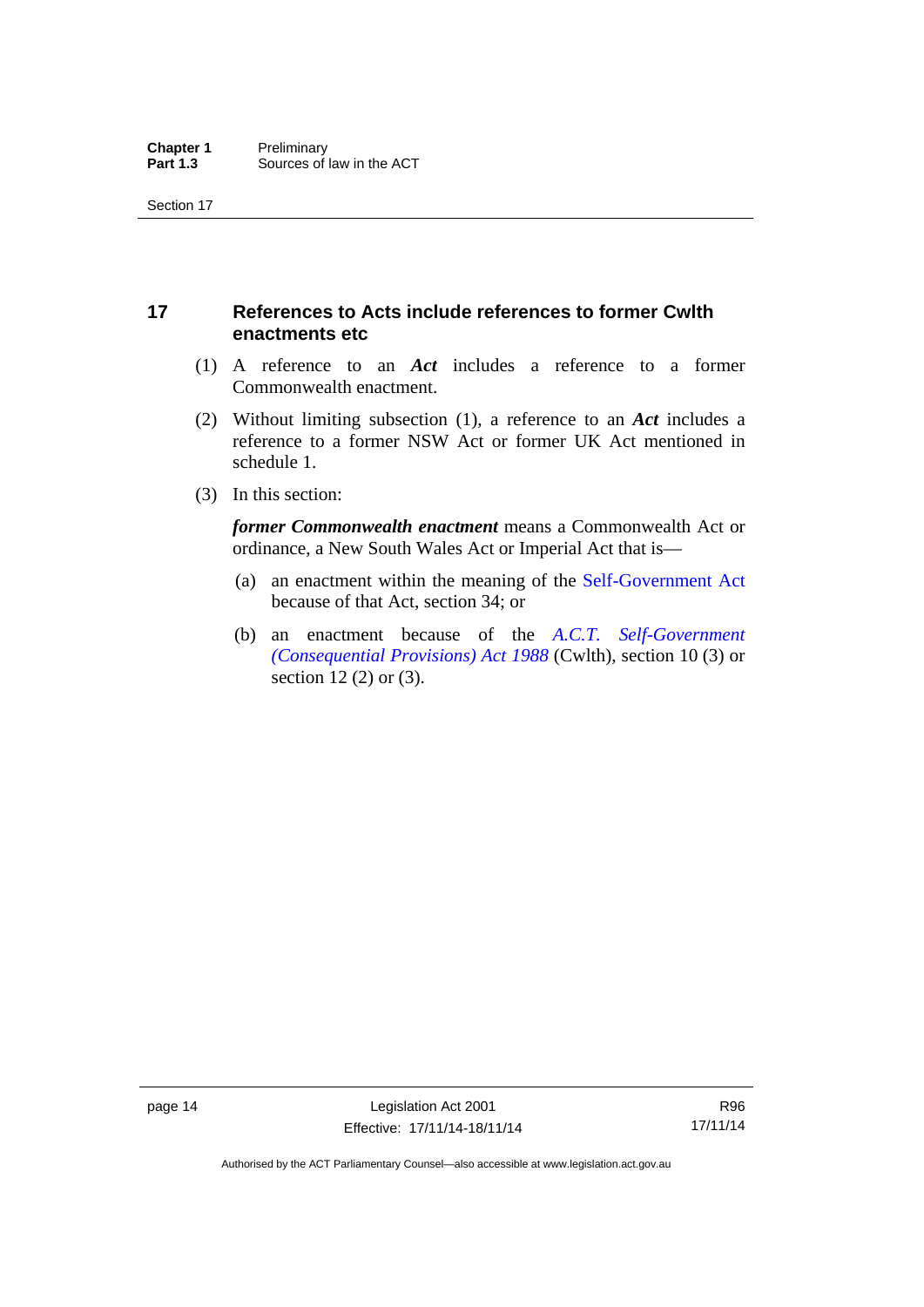## <span id="page-30-0"></span>**Chapter 2 ACT legislation register and website**

## <span id="page-30-1"></span>**18 ACT legislation register**

- (1) The parliamentary counsel must establish and maintain a register of Acts and statutory instruments (the *ACT legislation register*).
- (2) The register must be kept electronically.

### **Example—how register may be kept**

The register may be kept in the form of, or as part of, 1 or more computer databases, and may include data compiled electronically from the databases.

*Note* An example is part of the Act, is not exhaustive and may extend, but does not limit, the meaning of the provision in which it appears (see s 126 and s 132).

## <span id="page-30-2"></span>**19 Contents of register**

- (1) The ACT legislation register must contain the following:
	- (a) authorised republications of laws currently in force;
	- (b) Acts as made;
	- (c) subordinate laws as made;
	- (d) disallowable instruments as made;
	- (e) notifiable instruments as made;
	- (f) commencement notices as made;
	- (g) resolutions passed, or taken to have been passed, by the Legislative Assembly to disallow a subordinate law or disallowable instrument;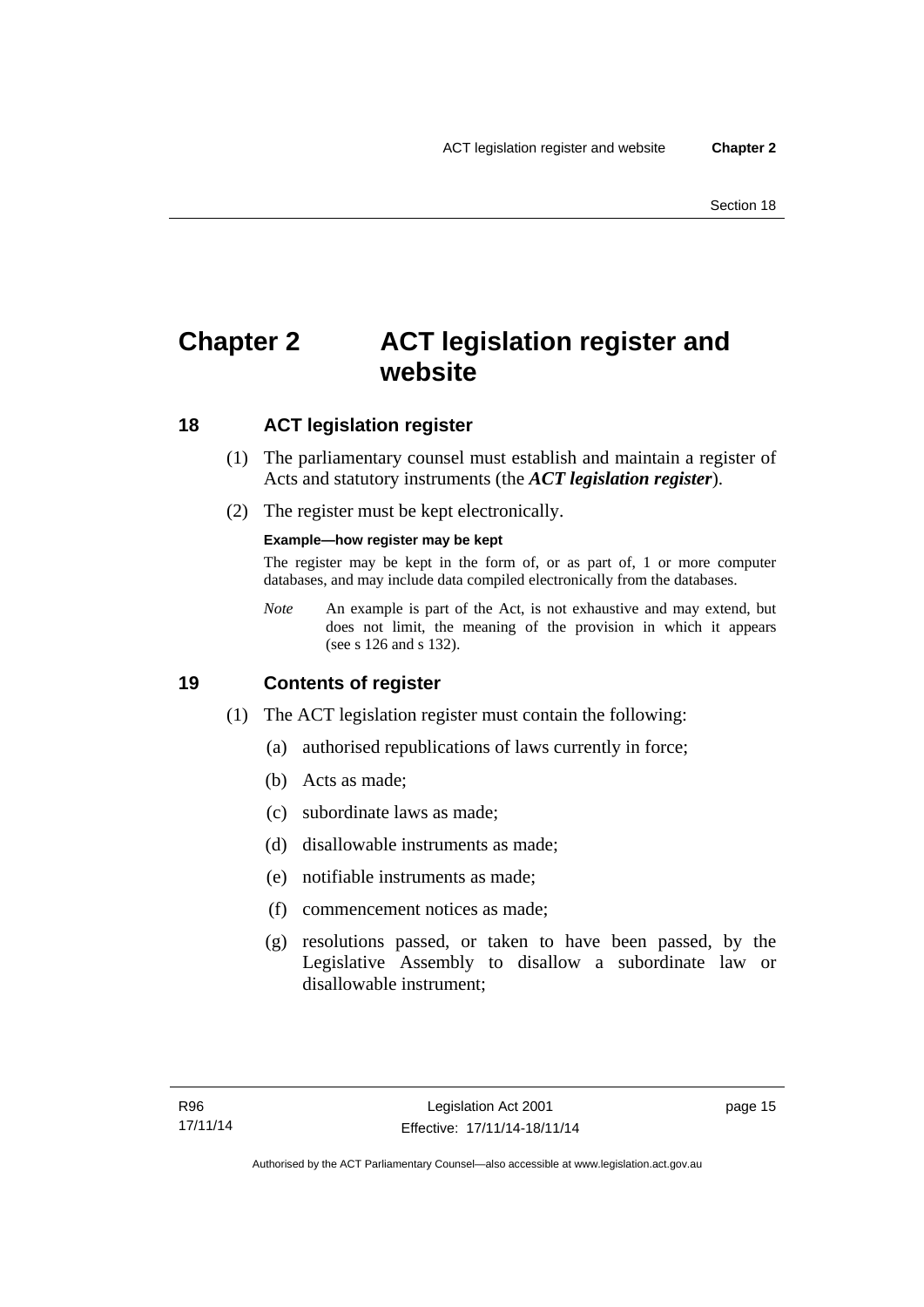- (h) resolutions passed, or taken to have been passed, by the Legislative Assembly to amend a subordinate law or disallowable instrument;
- (i) bills presented to the Legislative Assembly;
- (j) explanatory statements for bills, and amendments of bills, presented to the Legislative Assembly;
- (k) explanatory statements, and regulatory impact statements under chapter 5, for subordinate laws and disallowable instruments.
- (2) The ACT legislation register must also contain the following:
	- (a) notifications of the making of Acts;
	- (b) notifications of the making of subordinate laws;
	- (c) notifications of the making of disallowable instruments;
	- (d) notifications of the making of notifiable instruments;
	- (e) notifications of the making of commencement notices;
	- (f) notifications of the disallowance of subordinate laws or disallowable instruments under section 65 (Disallowance by resolution of Assembly);
	- (g) notifications of the amendment of subordinate laws or disallowable instruments under section 68 (Amendment by resolution of Assembly).
- (3) The parliamentary counsel may enter additional material in the register if the parliamentary counsel considers that it is likely to be useful to users of the register.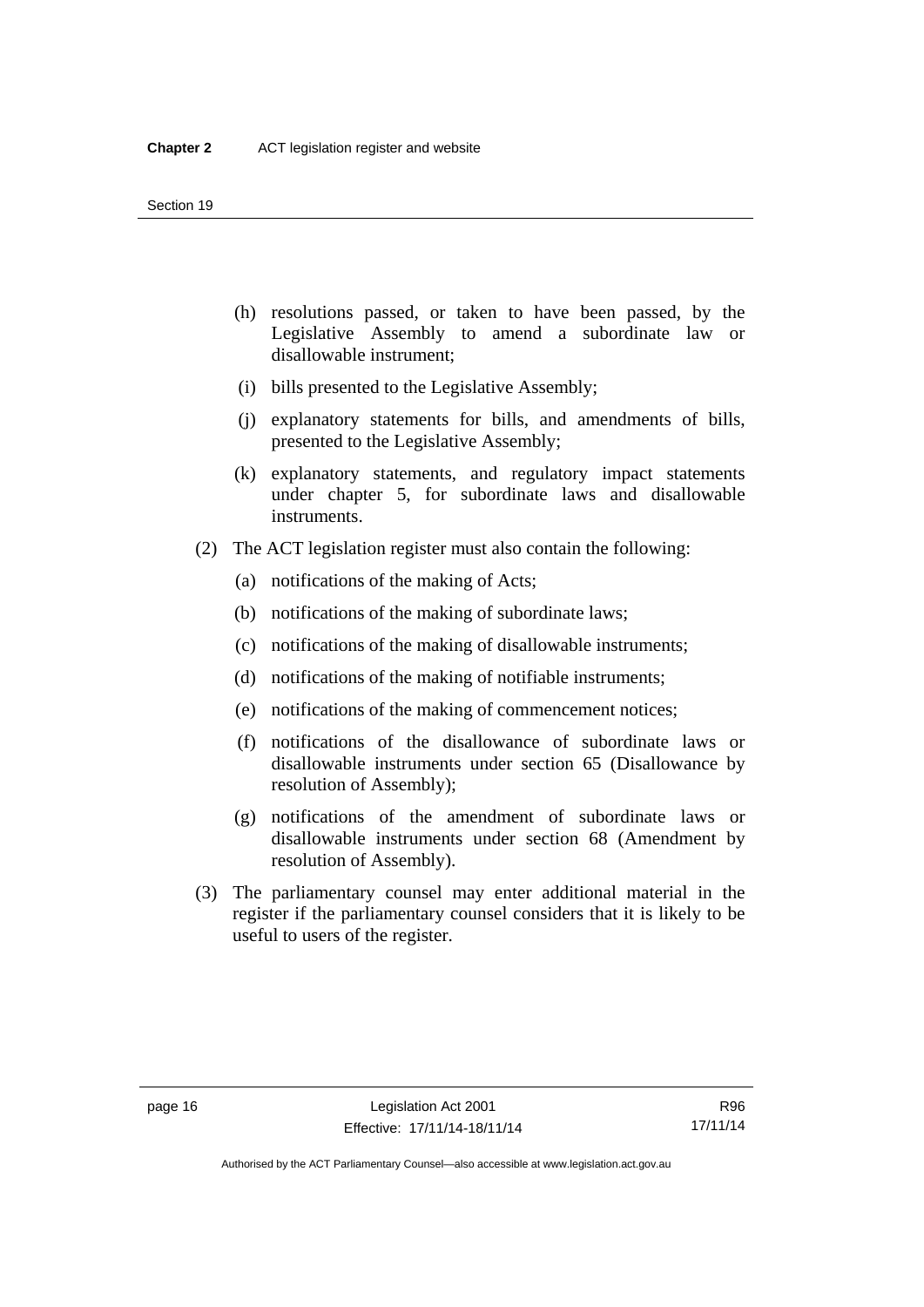- (4) Without limiting subsection (3), the additional material may include the following:
	- (a) unauthorised republications of laws currently in force;
	- (b) past versions of unauthorised republications;
	- (c) past versions of authorised republications;
	- (d) statutory instruments that are not legislative instruments;
	- (e) repealed Acts and statutory instruments;
	- (f) Commonwealth laws that apply in or in relation to the ACT;
	- (g) material relevant to interpreting the rights set out in the *[Human](http://www.legislation.act.gov.au/a/2004-5)  [Rights Act 2004](http://www.legislation.act.gov.au/a/2004-5)*, including documents mentioned in that Act, dictionary, definition of *international law*.
	- *Note* The following sections deal with the entry of material in the register:
		- s 28 (Notification of Acts)
		- s 61 (Notification of legislative instruments)
		- s 65A (Notification of disallowance by resolution of Assembly)
		- s 69 (Notification of amendments made by resolution of Assembly)
		- s 108 (Republication in register).
- (5) The parliamentary counsel may enter additional material in the register in any way the parliamentary counsel considers is likely to be helpful to users of the register.

#### **Examples**

1 A uniform legislative scheme is entered into under heads of agreement signed on behalf of the Commonwealth, States and Territories. The Legislative Assembly later passes an Act to implement the scheme on behalf of the ACT and the Act is notified and entered in the register. The agreement is also entered in the register as a notifiable instrument with a notifiable instrument number even though the instrument is not taken to be a notifiable instrument under s 10 (Meaning of *notifiable instrument*). The page of the register for the Act contains the heading 'Legislative instruments' and the agreement is listed underneath. The page of the register for the agreement gives particulars for the agreement and mentions that it is not a notifiable instrument but is included in the register for information.

page 17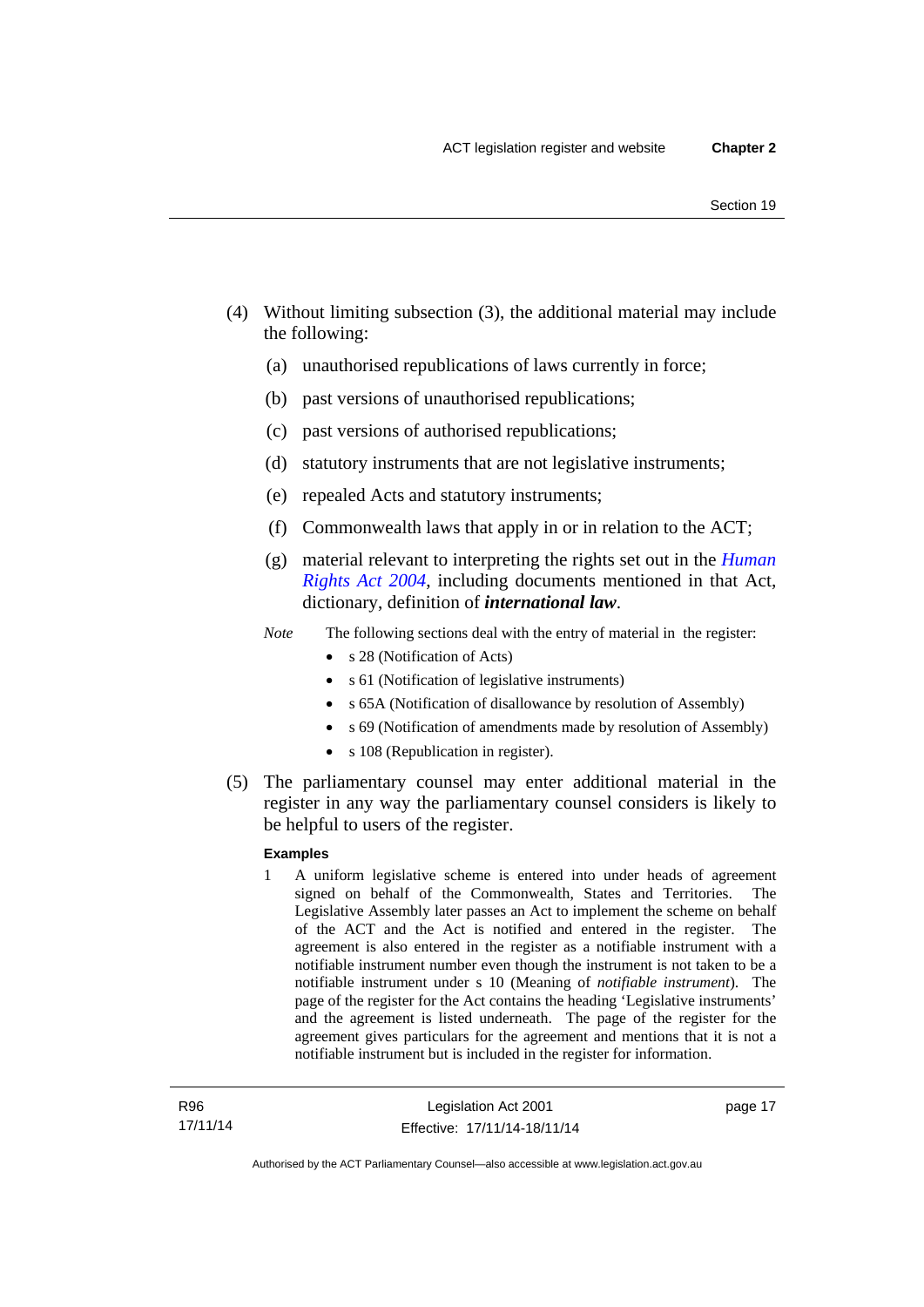- 2 An instrument under the [Self-Government Act](http://www.comlaw.gov.au/Series/C2004A03699) notifying the appointment of Ministers is entered in the register as a notifiable instrument even though the instrument is not taken to be a notifiable instrument under s 10 (Meaning of *notifiable instrument*). The instrument is also numbered as a notifiable instrument. The page of the register for the notification mentions that it is made under the [Self-Government Act](http://www.comlaw.gov.au/Series/C2004A03699) and is not a notifiable instrument but is included in the register for information.
- *Note* An example is part of the Act, is not exhaustive and may extend, but does not limit, the meaning of the provision in which it appears (see s 126 and s 132).
- (6) Without limiting subsection (3) or (5), a regulation may prescribe requirements to be satisfied for additional material to be entered in the register under this section, including, for example, requirements about—
	- (a) the form of the material; and
	- (b) the making of requests for its entry in the register.
- (7) A regulation may also make provision about the following in relation to instruments (other than legislative instruments) to be entered in the register under this section:
	- (a) the numbering of the instruments by the parliamentary counsel, whether in a series of numbers allocated under section 59 (Numbering) or otherwise;
	- (b) the identification of the instruments, including, for example, authorising the parliamentary counsel to—
		- (i) add a name to an unnamed instrument; or
		- (ii) amend an instrument's name; or
		- (iii) add notes to an instrument to assist in its identification; or
		- (iv) do anything else in relation to an instrument to assist users of the register to identify or refer to the instrument.

R96 17/11/14

Authorised by the ACT Parliamentary Counsel—also accessible at www.legislation.act.gov.au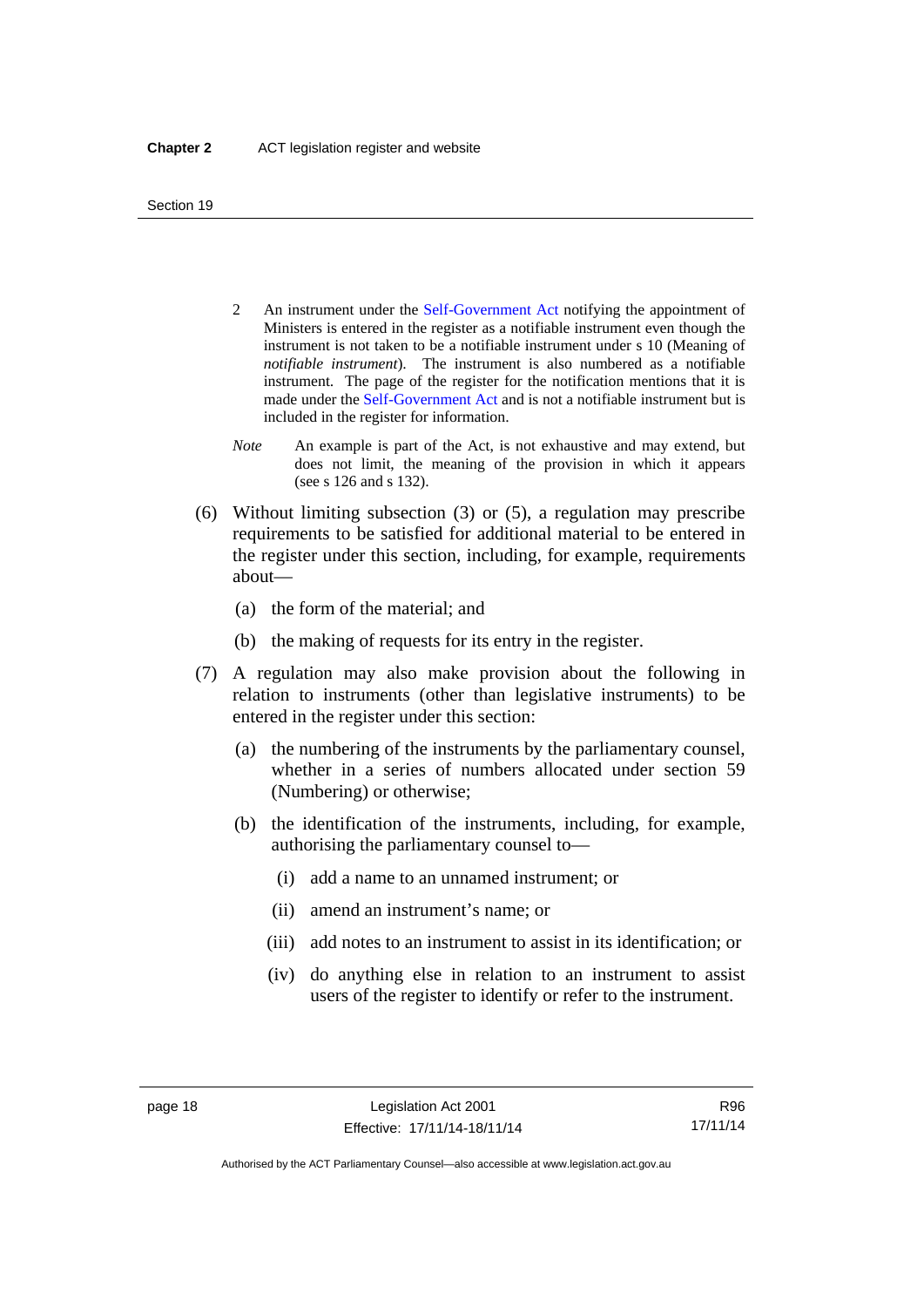- (8) If the register contains an authorised republication of a law currently in force, and the law is amended, the parliamentary counsel must replace the republication with an authorised republication of the law as amended.
- (9) If the register contains an authorised republication of a law, and the law is repealed, expires or, for a subordinate law or disallowable instrument, is disallowed by the Legislative Assembly, the parliamentary counsel must ensure that the republication is no longer shown as a republication of law currently in force.
- (10) If the parliamentary counsel considers it likely to be useful to users of the register to enter information (in any form) in the register, the parliamentary counsel may enter the information at any time.

#### **Example**

guides and indexes to the register

- (11) If an Act passed by the Legislative Assembly, or a legislative instrument made, before the commencement of this Act need not be notified under this Act, the parliamentary counsel may enter the text of the Act or instrument in the register.
- (12) The parliamentary counsel may correct any mistake, error or omission in the register subject to the requirements (if any) of the regulations.
- (13) In this section:

*amended* includes modified.

*law*—see section 107 (Definitions—ch 11).

*repealed* includes lapsed and expired.

## <span id="page-34-0"></span>**20 Prompt registration**

The parliamentary counsel must ensure that anything the parliamentary counsel is required to do in relation to the register is done promptly.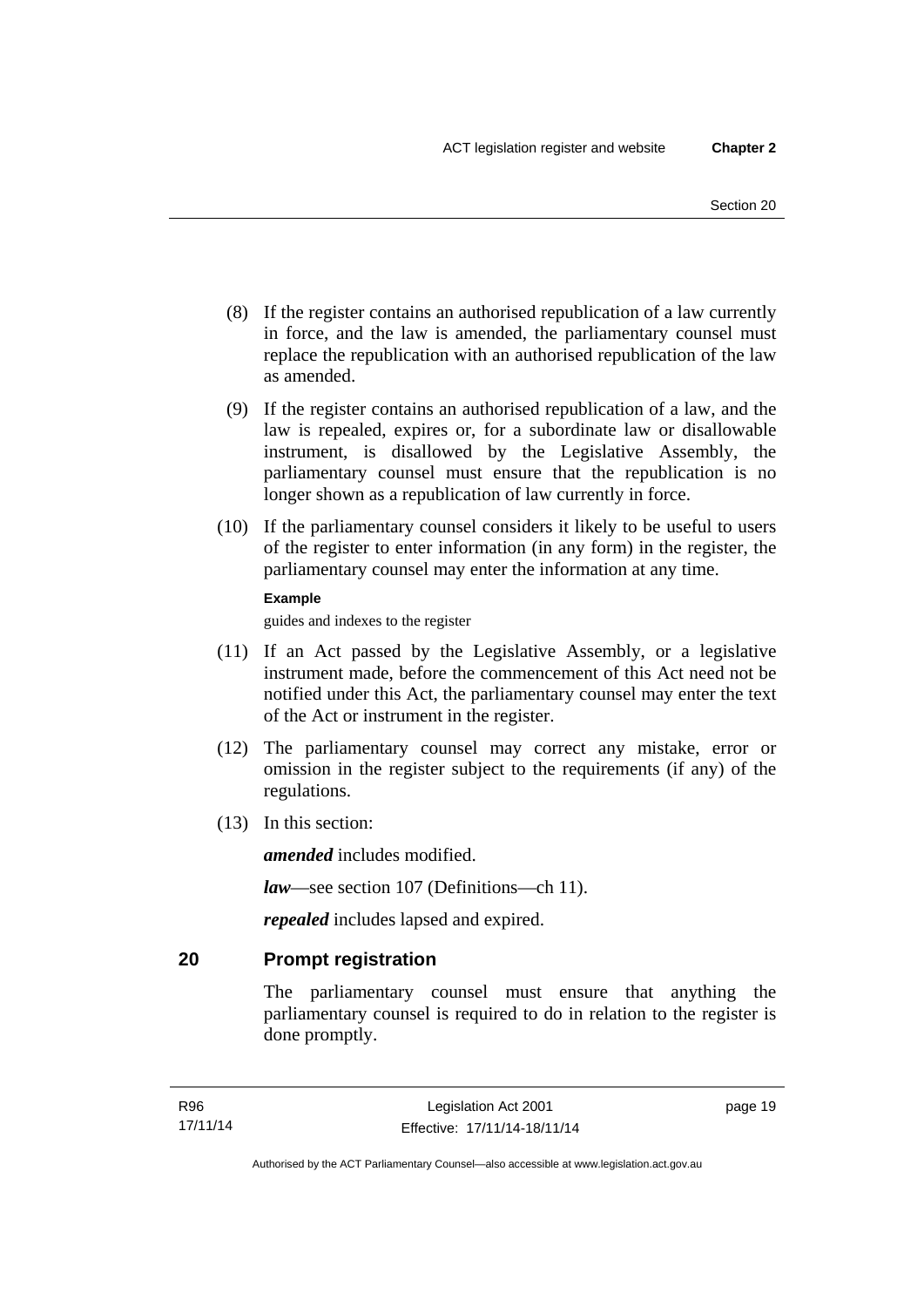Section 21

## <span id="page-35-0"></span>**21 Approved website**

- (1) The parliamentary counsel must approve an internet site, and may approve additional internet sites, for this Act.
- (2) The parliamentary counsel may enter into agreements or arrangements to ensure that users can authenticate an approved website or the material accessible on an approved website.

## <span id="page-35-1"></span>**22 Access to registered material at approved website**

- (1) The parliamentary counsel must ensure, as far as practicable, that a copy of the material mentioned in section 19 (1) and (2) (Contents of register) is accessible at all times on an approved website.
- (2) Access is to be provided without charge by the Territory.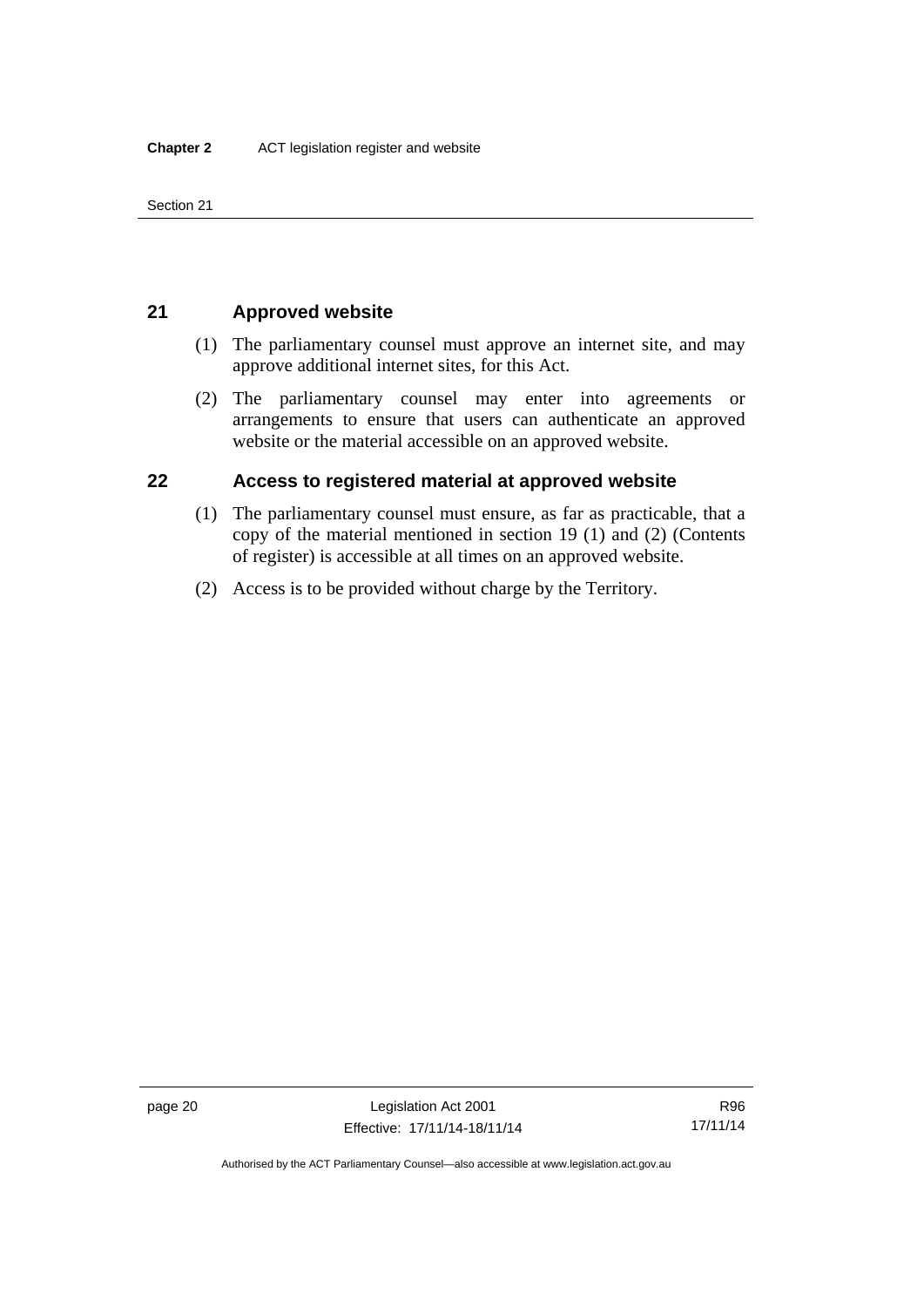# **Chapter 3 Authorised versions and evidence of laws and legislative material**

# **22A Definitions—ch 3**

In this chapter:

*law* means an Act or statutory instrument, whether or not it has been amended, and includes, in relation to a republication—

- (a) a collection of 2 or more Acts or statutory instruments; or
- (b) all or part of an agreement or other instrument that has the force of law or is in, or attached to, an Act or statutory instrument.
- *Note* A reference to an Act or statutory instrument includes a reference to a provision of the Act or instrument (see s 7 and s 13).

*legislative material* means material (other than a law or provision of a law) relating to an Act or statutory instrument.

#### **Examples—legislative material**

- 1 Additional material entered in the register under s 19 (3) (Contents of register) that is not an Act or statutory instrument, for example, appointments of Ministers. Ministers are appointed by the Chief Minister under the [Self-Government Act,](http://www.comlaw.gov.au/Series/C2004A03699) s 41. An instrument notifying an appointment may be entered in the register even though the instrument is not a statutory instrument.
- 2 Material that may be considered under ch 14 in working out the meaning of an Act or statutory instrument, for example, an explanatory statement for the bill that became the relevant Act that was presented to the Legislative Assembly before the Act was passed.
- *Note* An example is part of the Act, is not exhaustive and may extend, but does not limit, the meaning of the provision in which it appears (see s 126 and s 132).

#### *republication* includes part of a republication.

page 21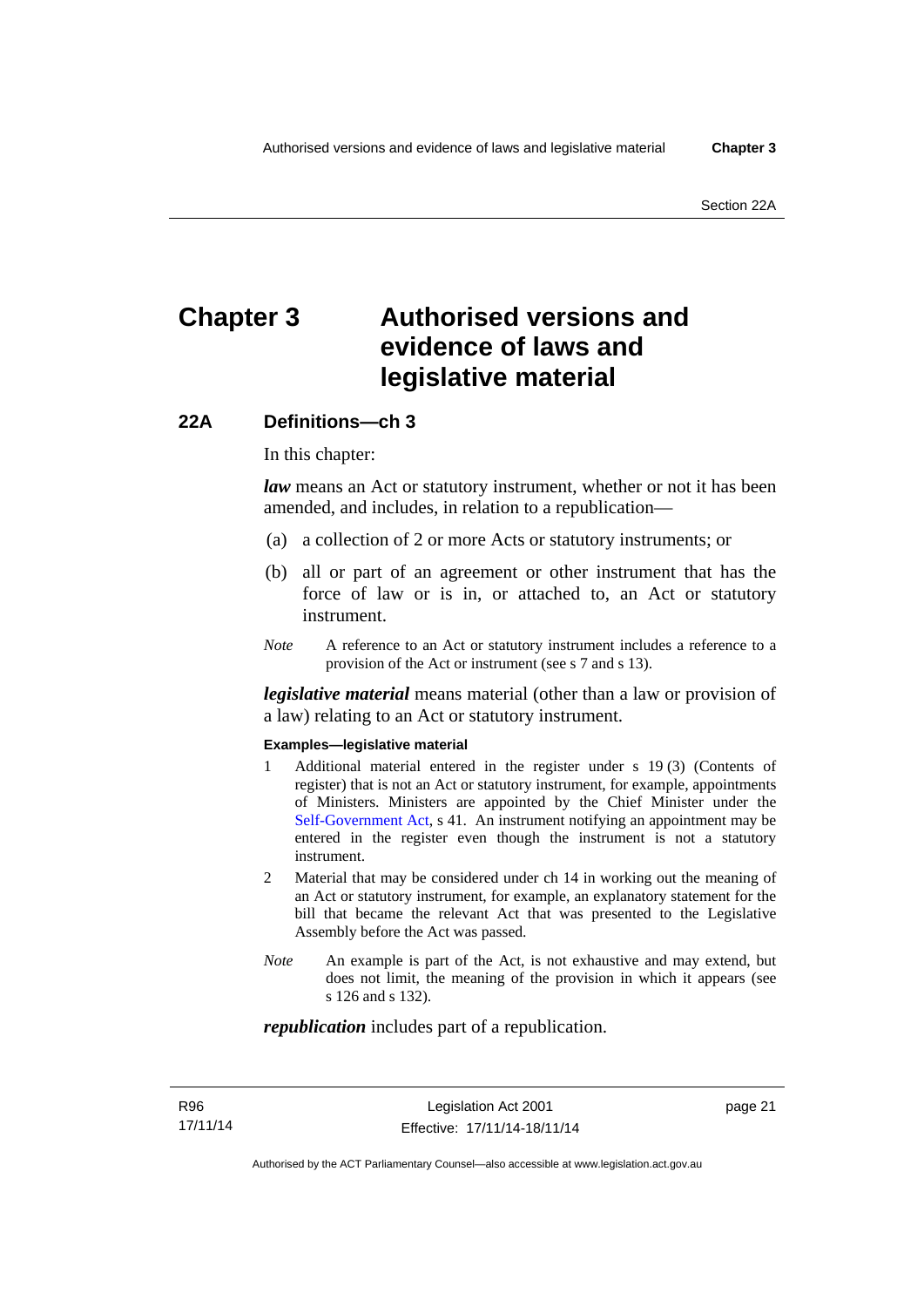# **23 Authorisation of versions by parliamentary counsel**

The parliamentary counsel may authorise written or electronic versions of a law, republication or legislative material.

*Note Written* includes printed (see dict, pt 1, def *writing*).

## **24 Authorised electronic versions**

- (1) An electronic copy of a law, republication or legislative material is an authorised version if—
	- (a) it is accessed at, or downloaded from, an approved website in a format authorised by the parliamentary counsel; or
	- (b) it is authorised by the parliamentary counsel and is in the format in which it is authorised by the parliamentary counsel.

**Example—authorised electronic format** 

a locked pdf file

- *Note* An example is part of the Act, is not exhaustive and may extend, but does not limit, the meaning of the provision in which it appears (see s 126 and s 132).
- (2) It is presumed, unless the contrary is proved—
	- (a) that an internet site purporting to be an approved website is an approved website; and
	- (b) that an electronic copy of a law, republication or legislative material accessed at, or downloaded from, an approved website and purporting to be authorised by the parliamentary counsel (however expressed) is an authorised version of the law, republication or legislative material; and
	- (c) that any other electronic copy of a law, republication or legislative material purporting to be authorised by the parliamentary counsel (however expressed) is an authorised version of the law, republication or legislative material; and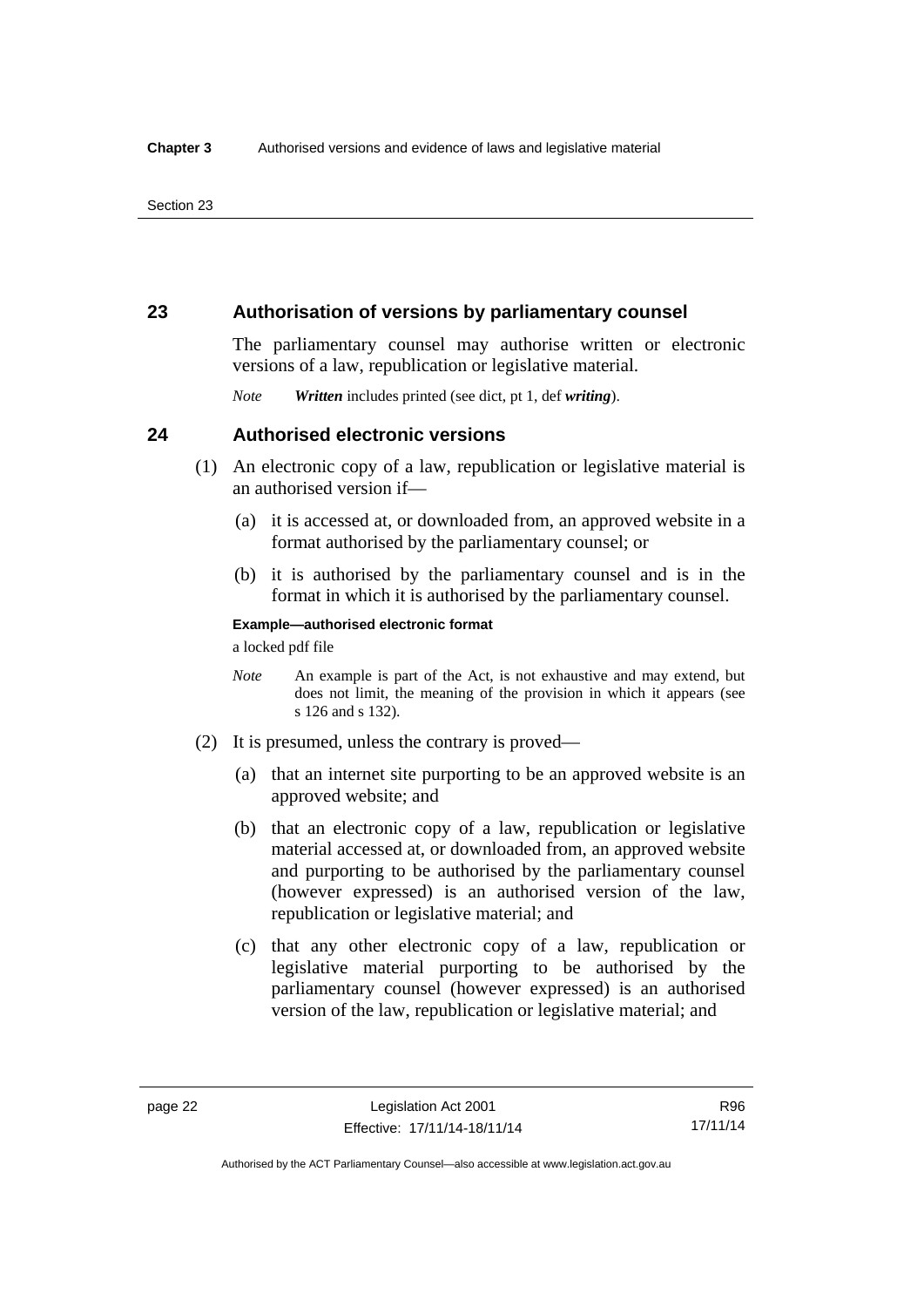- (d) that an authorised electronic version of an Act or statutory instrument correctly shows the Act or instrument; and
- (e) that an authorised electronic version of a republication of a law correctly shows the law as at the republication date; and
- (f) that an authorised electronic version of legislative material correctly shows the material.

#### **Examples—electronic copy of republication purporting to be authorised by parliamentary counsel**

- 1 The republication has the words 'Authorised by the ACT Parliamentary Counsel' on the front cover and the words 'Authorised when accessed at [www.legislation.act.gov.au](http://www.legislation.act.gov.au/) or in authorised printed form' at the foot of each page of the republication.
- 2 The republication has the words 'Authorised by the ACT Parliamentary Counsel' on the front cover and the words 'Authorised by the ACT Parliamentary Counsel—also accessible at [www.legislation.act.gov.au](http://www.legislation.act.gov.au/)' at the foot of each page of the republication.
- *Note* A reference to an Act or statutory instrument includes a reference to a provision of the Act or instrument (see s 7 (3) and s 13 (3)). A reference to a republication includes a reference to part of a republication (see s 22A def *republication*).

# **25 Authorised written versions**

- (1) A written copy of a law, republication or legislative material is an authorised version if—
	- (a) it is a written copy produced directly from an authorised electronic version of the law, republication or legislative material; or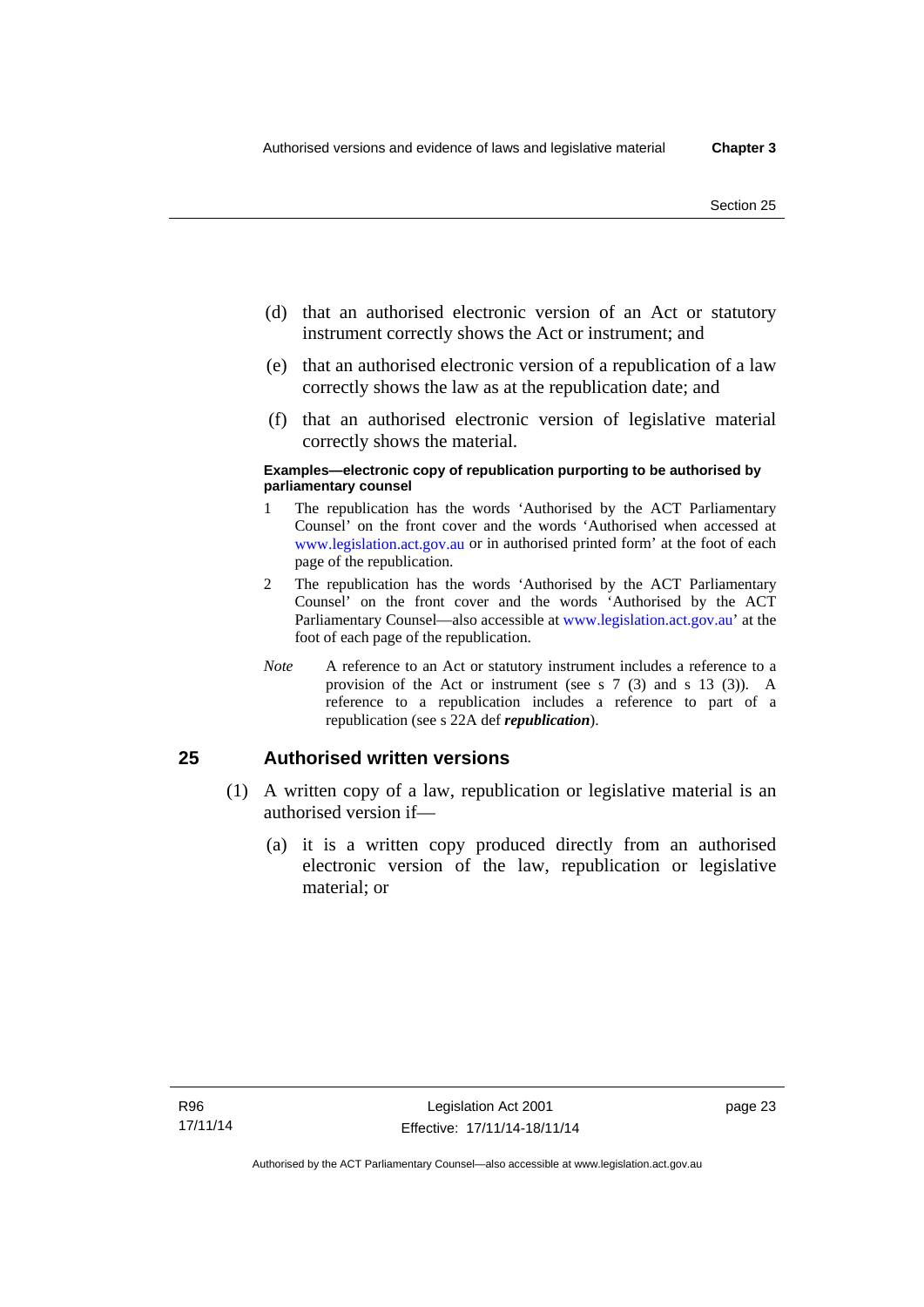(b) it is a written copy of another version of the law, republication or legislative material authorised by the parliamentary counsel.

#### **Example—par (a)**

An authorised electronic version of an Act is downloaded from an approved website and printed. The printed copy is an authorised written version of the Act.

- *Note* An example is part of the Act, is not exhaustive and may extend, but does not limit, the meaning of the provision in which it appears (see s 126 and s 132).
- (2) It is presumed, unless the contrary is proved—
	- (a) that a written copy of a law, republication or legislative material purporting to be authorised by the parliamentary counsel (however expressed) is an authorised version of the law, republication or legislative material; and
	- (b) that an authorised written version of an Act or statutory instrument correctly shows the Act or instrument; and
	- (c) that an authorised written version of a republication of a law correctly shows the law as at the republication date; and
	- (d) that an authorised written version of legislative material correctly shows the material.

#### **Examples—written copy of republication purporting to be authorised by parliamentary counsel**

- 1 The republication has the words 'Authorised by the ACT Parliamentary Counsel' on the front cover and the words 'Authorised by the parliamentary counsel and printed by authority of the ACT Government' at the foot of each page of the republication.
- 2 The republication has the words 'Authorised by the ACT Parliamentary Counsel and printed by authority of the ACT Government' on the front cover and the words 'Authorised by the ACT Parliamentary Counsel—also accessible at [www.legislation.act.gov.au'](http://www.legislation.act.gov.au/) at the foot of each page of the republication.
- 3 The republication has the words 'Authorised by the ACT Parliamentary Counsel' on the front cover and the words 'Authorised by the ACT Parliamentary Counsel—also accessible at [www.legislation.act.gov.au](http://www.legislation.act.gov.au/)' at the foot of each page of the republication.

R96 17/11/14

Authorised by the ACT Parliamentary Counsel—also accessible at www.legislation.act.gov.au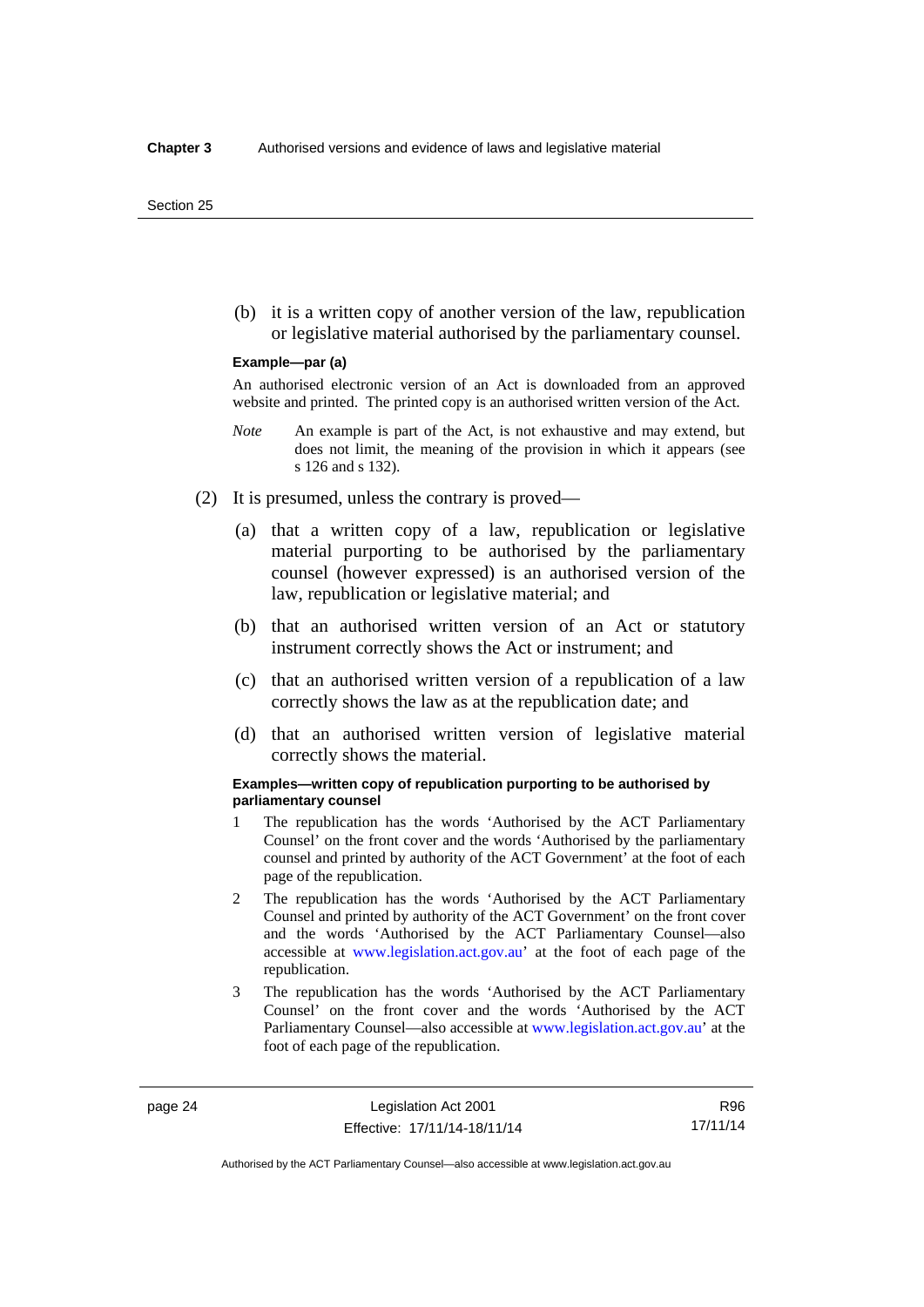*Note* A reference to an Act or statutory instrument includes a reference to a provision of the Act or instrument (see s 7 (3) and s 13 (3)). A reference to a republication includes a reference to part of a republication (see s 22A def *republication*).

## **26 Judicial notice of certain matters**

- (1) Proof is not required about—
	- (a) the passing of a proposed law by the Legislative Assembly or its notification in the register, the gazette or otherwise under section 28 (2) (b); or
	- (b) the making, or notification or publication in the register, the gazette or otherwise under section 61 (2) (b), of a subordinate law, disallowable instrument, notifiable instrument, commencement notice or any other statutory instrument; or
	- (c) the approval (however described) of a statutory instrument by the Executive, a Minister or any other entity; or
	- (d) the provisions of an Act, subordinate law, disallowable instrument, notifiable instrument, commencement notice or any other statutory instrument; or
	- (e) the commencement of an Act, subordinate law, disallowable instrument, notifiable instrument, or any other statutory instrument; or
	- (f) the presentation of a subordinate law, disallowable instrument or any other statutory instrument to the Legislative Assembly; or
	- (g) anything done or not done by or in the Legislative Assembly in relation to a subordinate law, disallowable instrument or any other statutory instrument; or
	- (h) amendments or other changes made under chapter 11 (Republication of Acts and statutory instruments); or

page 25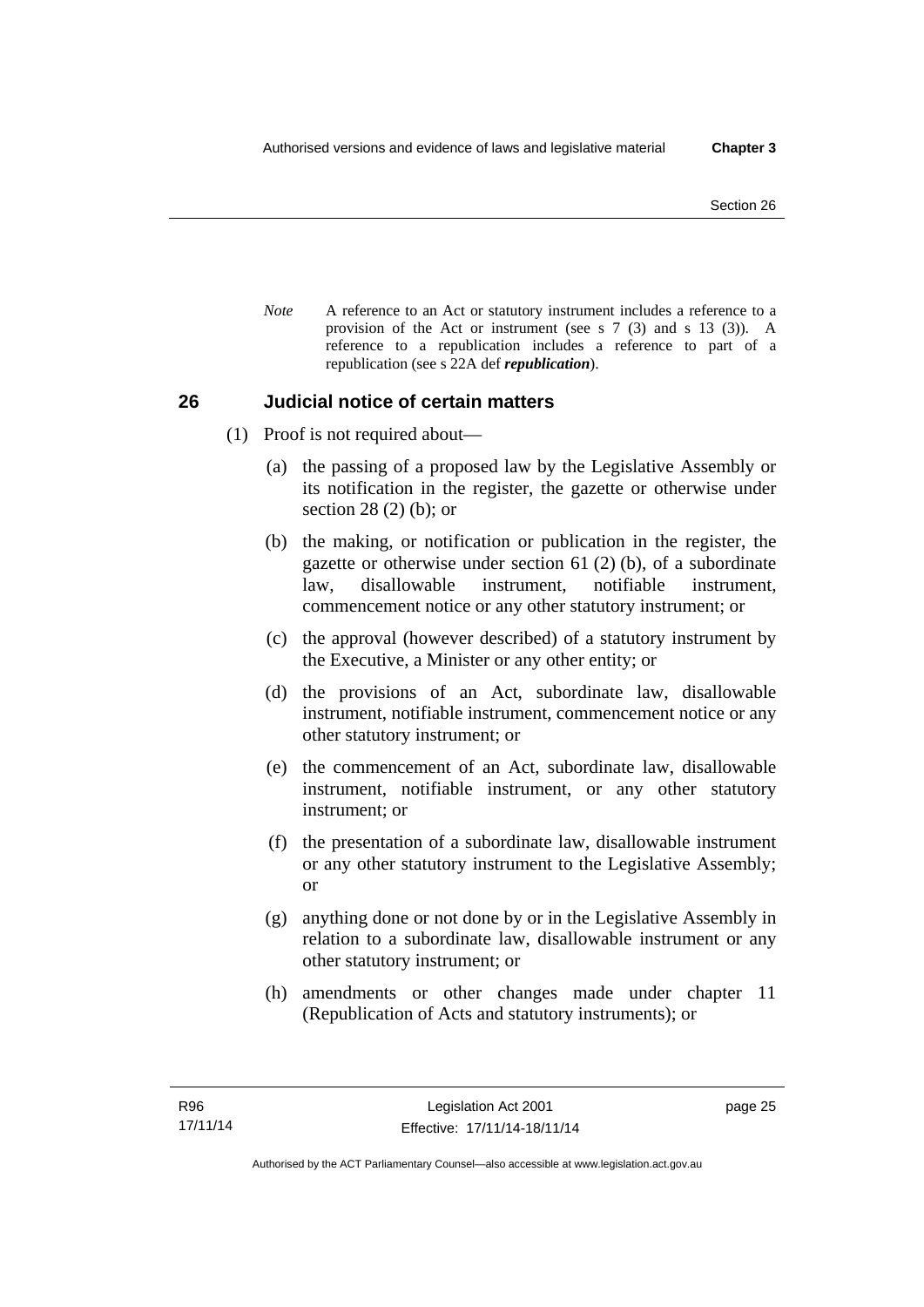#### Section 26

- (i) the authorisation of a republication under this Act, the provisions of an authorised republication or the republication date of an authorised republication.
- (2) A court or tribunal may inform itself of anything mentioned in subsection (1) in any way it considers appropriate.

#### **Examples—ways that may be appropriate**

- 1 using a version of an Act downloaded from an approved website using the internet
- 2 using information obtained from an approved website using the internet
- 3 using an authorised written version of a republication
- *Note* An example is part of the Act, is not exhaustive and may extend, but does not limit, the meaning of the provision in which it appears (see s 126 and s 132).
- (3) However, the court or tribunal must consider whether the source it intends to use appears to be a reliable source of information.
- (4) For subsection (3), an authorised version of a law, republication or legislative material is a reliable source of information.
- (5) This section does not limit any other law providing how a court or tribunal may be informed about a matter mentioned in subsection  $(1)$ .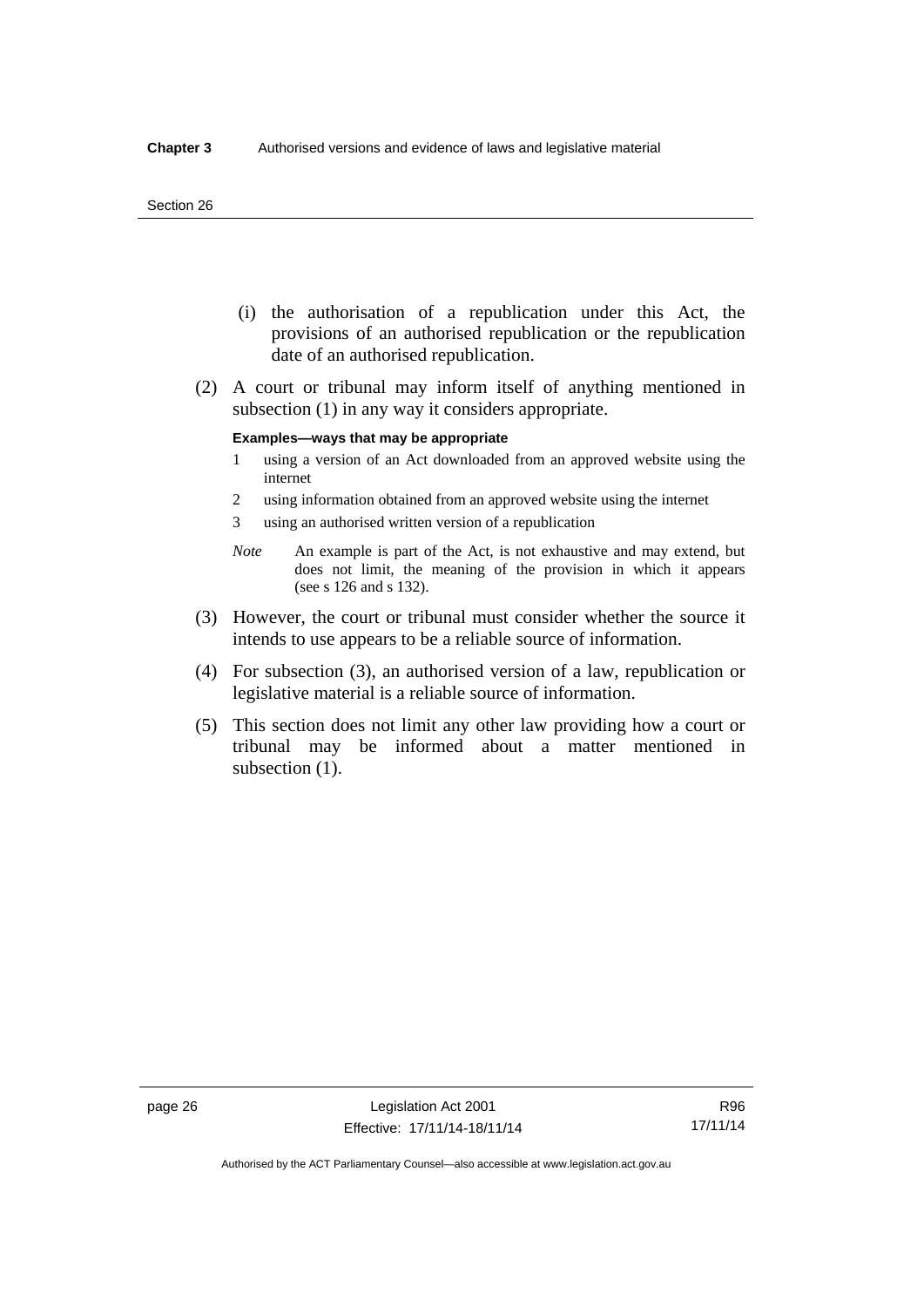# **Chapter 4 Numbering and notification of Acts**

# **27 Numbering of Acts**

The Acts passed in each year are to be numbered as nearly as practicable in the order in which they are passed.

## **28 Notification of Acts**

- (1) If a proposed law is passed by the Legislative Assembly, the Speaker must ask the parliamentary counsel to notify the making of the law.
- (2) If the Speaker asks the parliamentary counsel to notify the making of the proposed law, the parliamentary counsel must—
	- (a) notify the making of the law in the register; or
	- (b) if it is not practicable to notify the making of the proposed law in the register—notify the making of the law in another place the parliamentary counsel considers appropriate.

#### **Examples—other places**

- 1 another government website
- 2 the gazette
- 3 outside the Legislative Assembly
- *Note* An example is part of the Act, is not exhaustive and may extend, but does not limit, the meaning of the provision in which it appears (see s 126 and s 132).
- (3) If the Speaker asks the parliamentary counsel to notify the making of the proposed law on a particular day, the parliamentary counsel must notify the making of the law on that day unless it is impracticable to do so.
- (4) The making of the proposed law is notified in the register by entering in the register—

page 27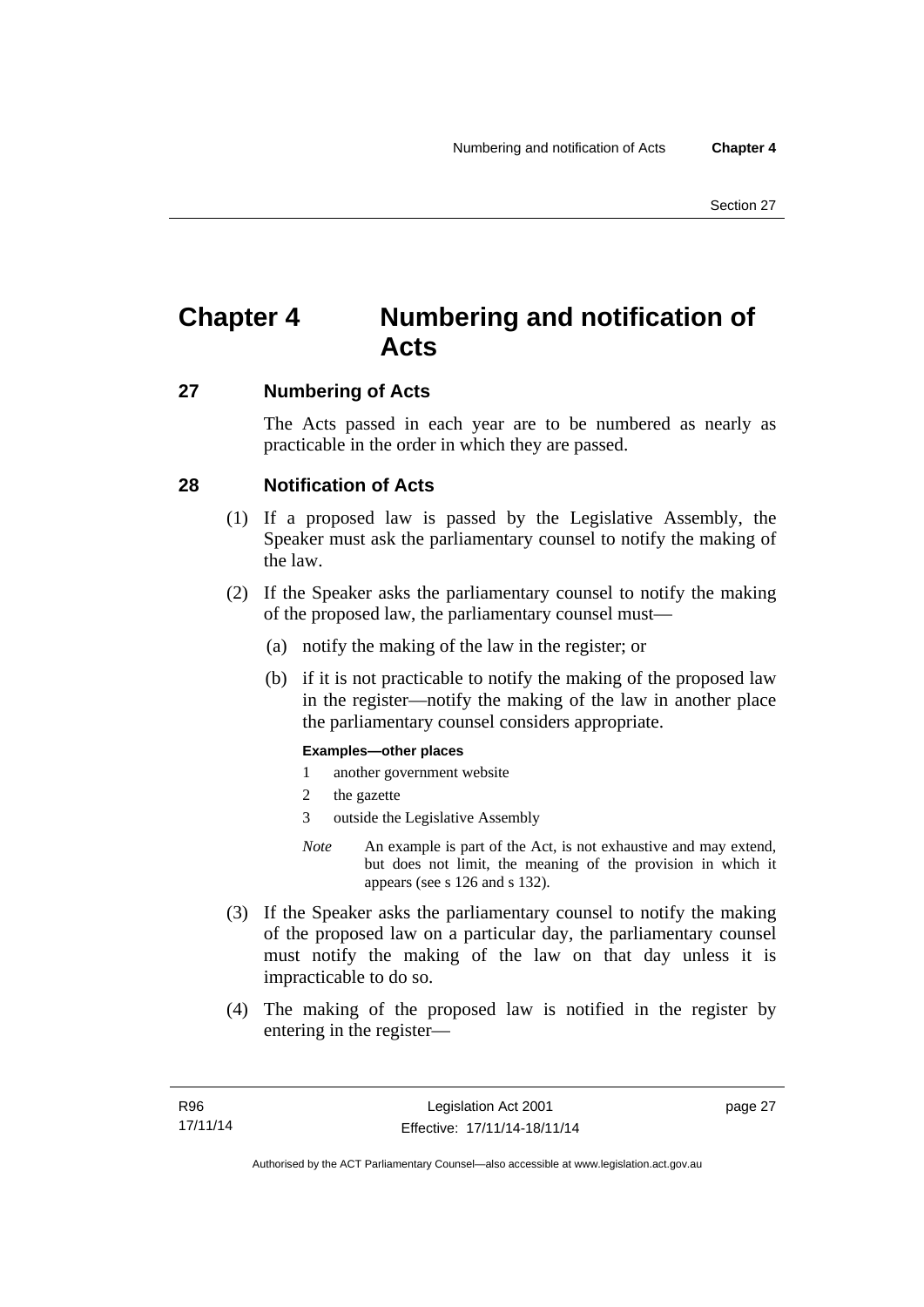- (a) a statement that the law has been passed by the Legislative Assembly; and
- (b) the text of the law.
- (5) The making of the proposed law is notified under subsection (2) (b)  $by-$ 
	- (a) publishing the text of the law in the place decided by the parliamentary counsel under subsection (2) (b); or
	- (b) publishing in that place a statement that—
		- (i) the law has been passed by the Legislative Assembly; and
		- (ii) copies of the law can be obtained at a stated place or stated places (whether by purchase or otherwise).
- (6) If the making of the proposed law is notified under subsection  $(2)$  (b), the parliamentary counsel must as soon as practicable enter in the register—
	- (a) a statement that the law—
		- (i) has been passed by the Legislative Assembly; and
		- (ii) was notified in the stated place on a stated date; and
	- (b) the text of the law.
- (7) If the making of the proposed law is notified by publishing the statement mentioned in subsection (5) (b), copies of the law must be available on the day of publication, or as soon as practicable after that day, at the stated place or each of the stated places.
- (8) If on that day no copies of the law are available at the stated place or any of the stated places, the parliamentary counsel must give the Minister a statement—
	- (a) that copies of the law were not available; and
	- (b) explaining why they were not available.

Authorised by the ACT Parliamentary Counsel—also accessible at www.legislation.act.gov.au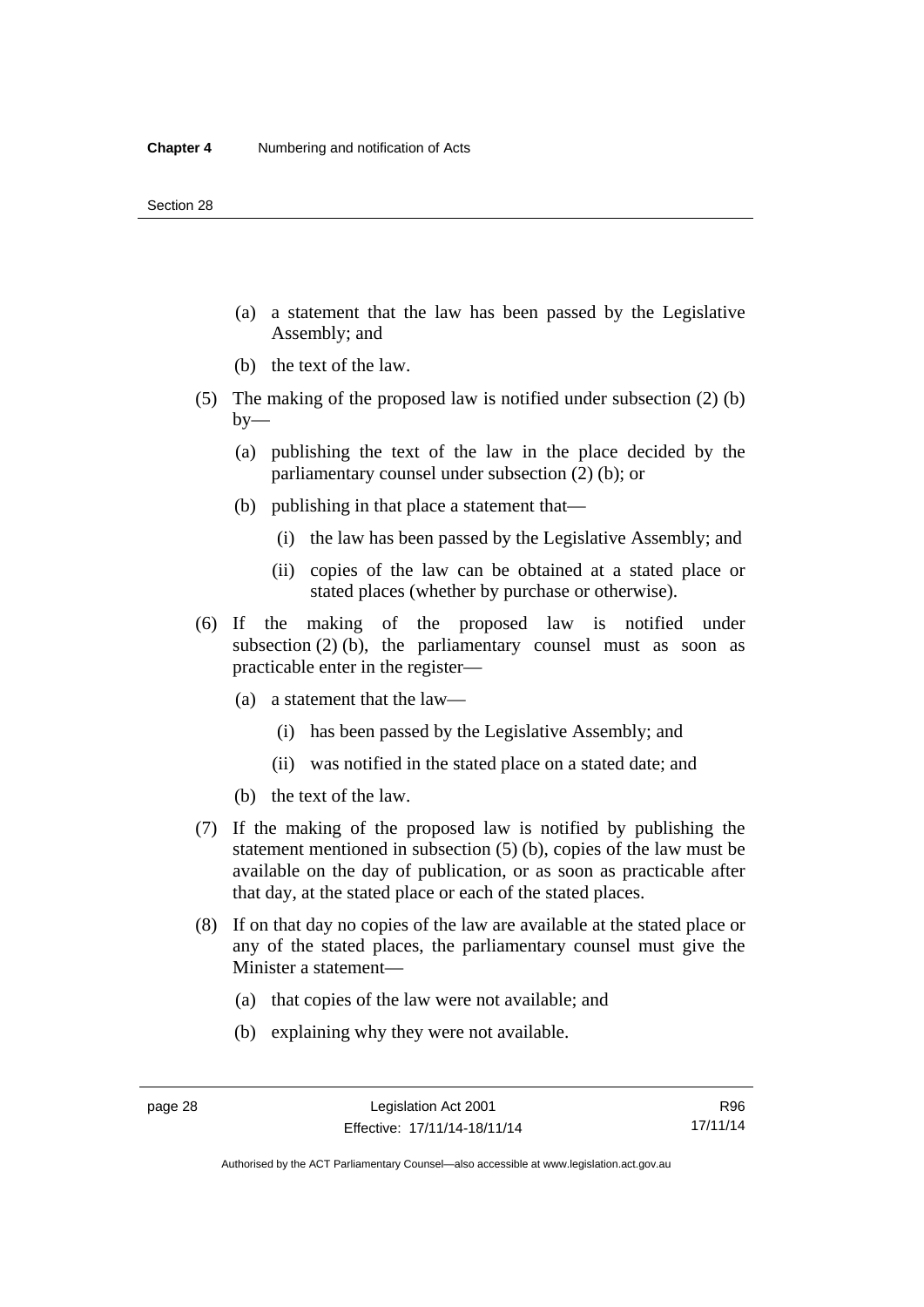- (9) The Minister must present the statement to the Legislative Assembly not later than 6 sitting days after receiving it.
- (10) This section is a determinative provision.
	- *Note* See s 5 for the meaning of determinative provisions, and s 6 for their displacement.

# **29 References to** *enactment* **or** *passing* **of Acts**

In an Act or statutory instrument, a reference to the *enactment* or *passing* of an Act is a reference to the making of the Act having been notified in the register, the gazette or otherwise under section 28 (2) (b).

## **30 References to** *notification* **of Acts**

In an Act or statutory instrument, a reference to the *notification* of an Act is a reference to the making of the Act having been notified in the register, the gazette or otherwise under section 28 (2) (b).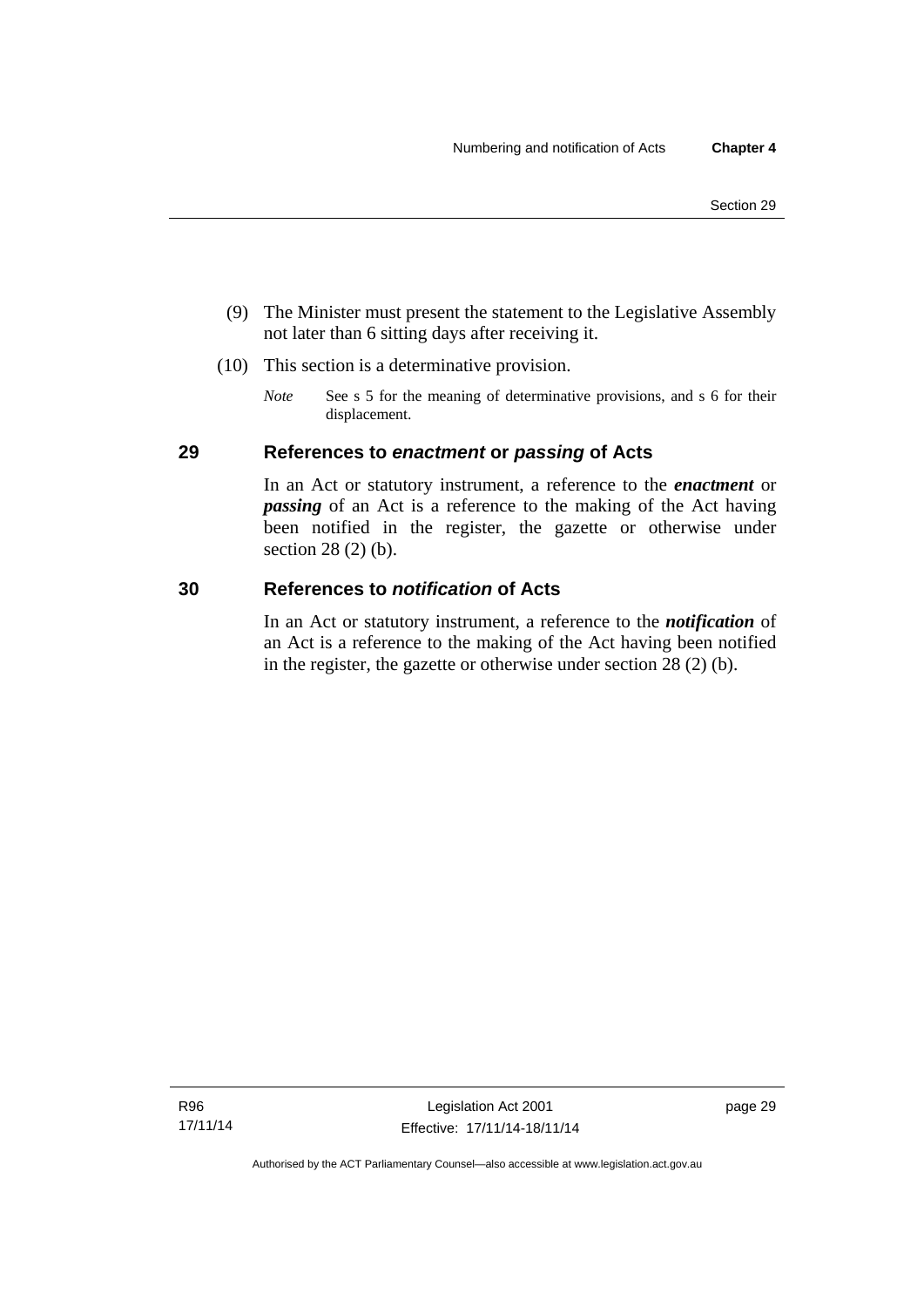#### **Chapter 5** Regulatory impact statements for subordinate laws and disallowable instruments Part 5.1 **Preliminary**

Section 31

# **Chapter 5 Regulatory impact statements for subordinate laws and disallowable instruments**

# **Part 5.1** Preliminary

# **31 Definitions—ch 5**

In this chapter:

*authorising law*, in relation to a proposed subordinate law or disallowable instrument (the *proposed law*), means the Act or statutory instrument (and, if appropriate, the provision of the Act or statutory instrument) under which the proposed law will be made.

*benefits* includes—

- (a) advantages; and
- (b) direct and indirect economic, environmental and social benefits.

*costs* includes—

- (a) burdens and disadvantages; and
- (b) direct and indirect economic, environmental and social costs.

*scrutiny committee principles* means the terms of reference of the Legislative Assembly standing committee performing the duties of a scrutiny of bills and subordinate legislation committee that apply to subordinate laws and disallowable instruments.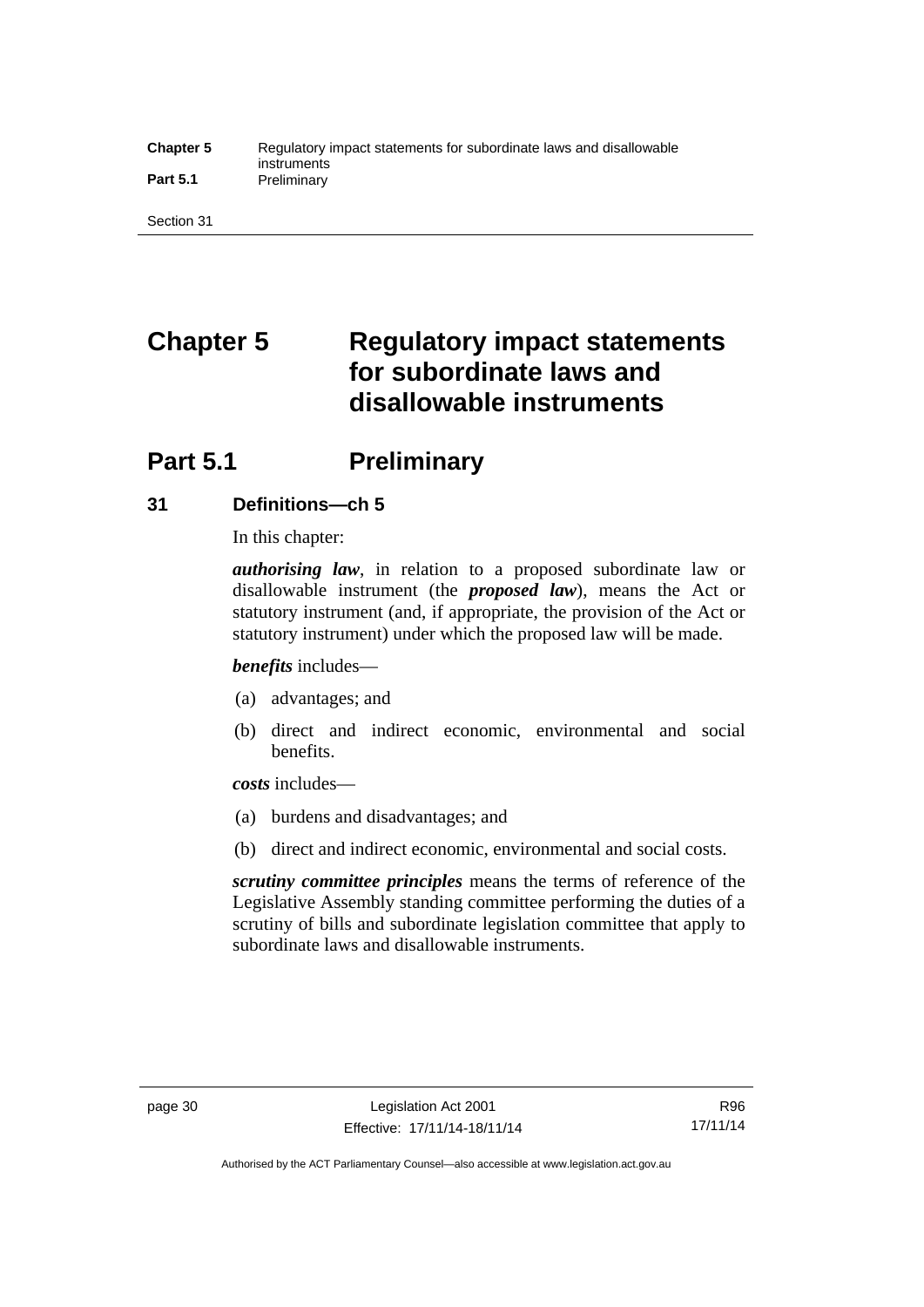# **32 Other publication or consultation requirements not affected**

- (1) Part 5.2 (Requirements for regulatory impact statements) does not affect any requirements in any other territory law for publication or consultation about a proposal to make a subordinate law or disallowable instrument.
- (2) Part 5.2 does not apply to the subordinate law or disallowable instrument if the requirements are of a comparable level to publication and consultation under the part.

## **33 Guidelines about costs of proposed subordinate laws and disallowable instruments**

- (1) The Minister may issue guidelines to be applied in deciding whether a proposed subordinate law or disallowable instrument is, or is not, likely to impose appreciable costs on the community or a part of the community.
- (2) A guideline is a disallowable instrument.
	- *Note* A disallowable instrument must be notified, and presented to the Legislative Assembly, under this Act.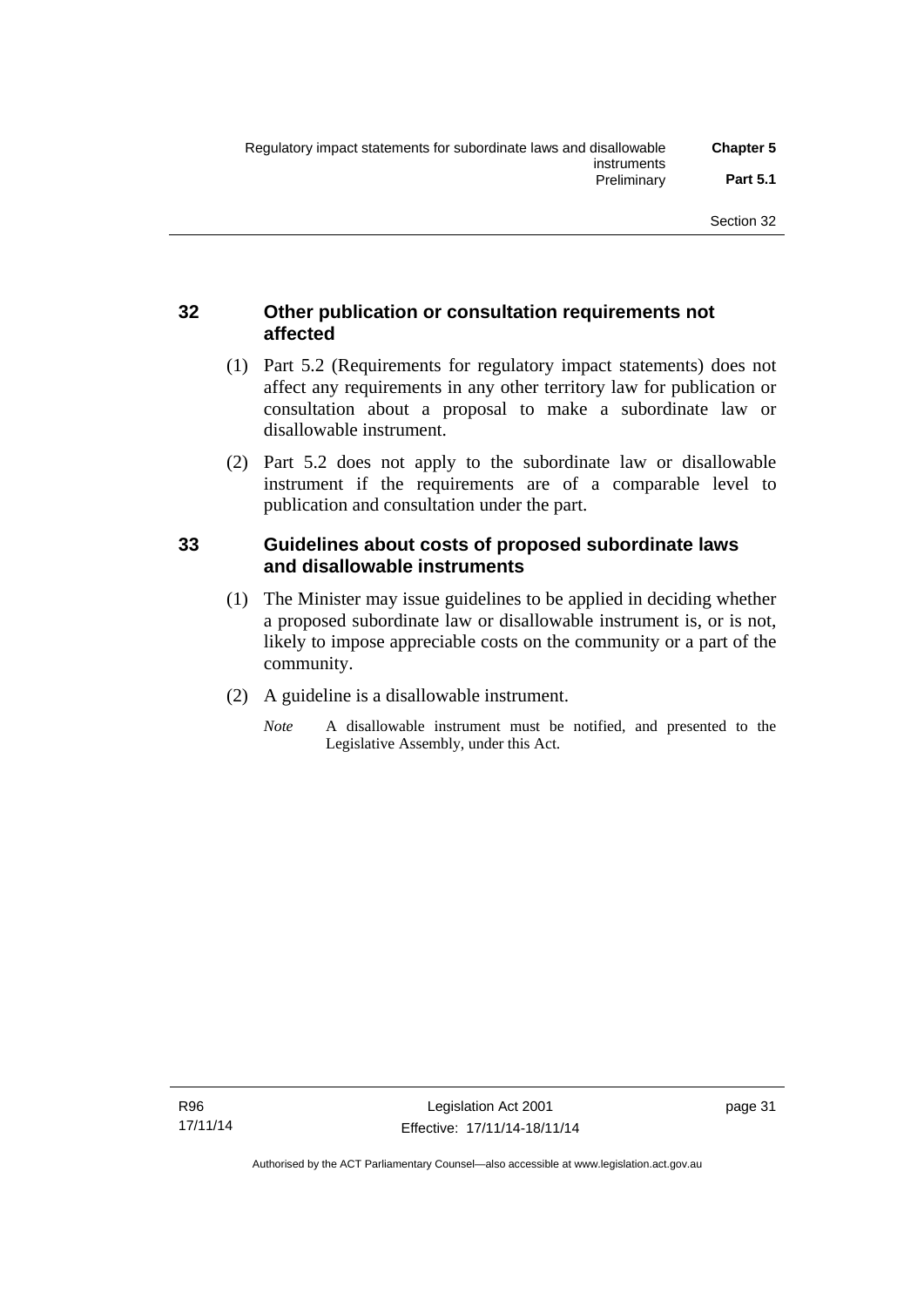# **Part 5.2 Requirements for regulatory impact statements**

## **34 Preparation of regulatory impact statements**

- (1) If a proposed subordinate law or disallowable instrument (the *proposed law*) is likely to impose appreciable costs on the community, or a part of the community, then, before the proposed law is made, the Minister administering the authorising law (the *administering Minister*) must arrange for a regulatory impact statement to be prepared for the proposed law.
- (2) However, this section does not apply to the proposed law if the administering Minister exempts the proposed law from subsection  $(1)$ .

*Note* Section 32 and s 36 also state other circumstances when a regulatory impact statement is not required.

- (3) An exemption under subsection (2) (the *RIS exemption*) is a disallowable instrument.
	- *Note* A disallowable instrument must be notified, and presented to the Legislative Assembly, under this Act.
- (4) If the RIS exemption is disallowed under this Act after the proposed law has been made, the administering Minister must arrange for a regulatory impact statement to be prepared for the subordinate law or disallowable instrument.
- (5) The regulatory impact statement prepared under subsection (4) must be presented to the Legislative Assembly not later than 5 sitting days after the day the RIS exemption is disallowed.
- (6) This chapter (other than section 37 (When must regulatory impact statement be presented?)) applies to the law as if the law were a proposed subordinate law or disallowable instrument.

Authorised by the ACT Parliamentary Counsel—also accessible at www.legislation.act.gov.au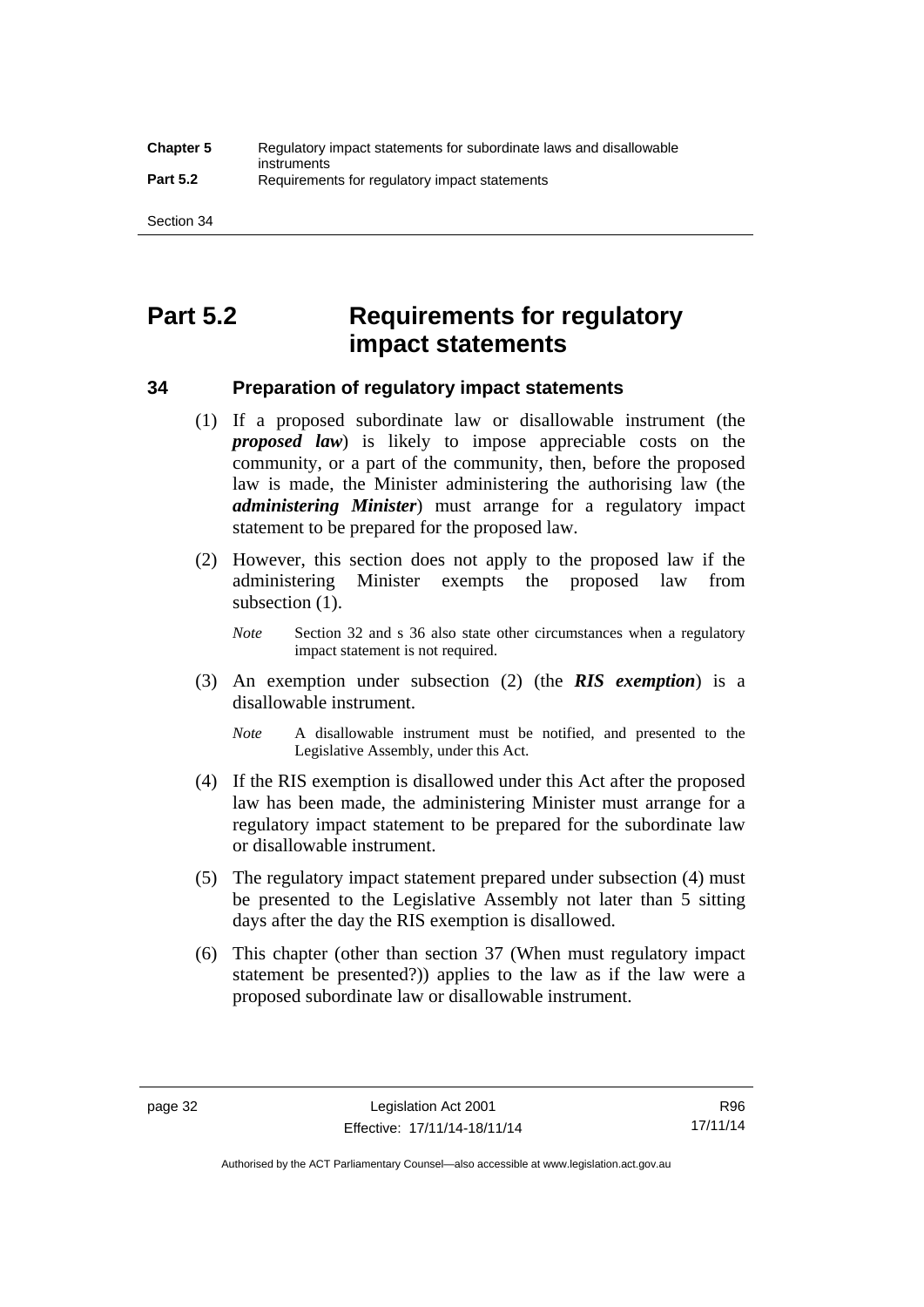# **35 Content of regulatory impact statements**

A regulatory impact statement for a proposed subordinate law or disallowable instrument (the *proposed law*) must include the following information about the proposed law in clear and precise language:

- (a) the authorising law;
- (b) a brief statement of the policy objectives of the proposed law and the reasons for them;
- (c) a brief statement of the way the policy objectives will be achieved by the proposed law and why this way of achieving them is reasonable and appropriate;
- (d) a brief explanation of how the proposed law is consistent with the policy objectives of the authorising law;
- (e) if the proposed law is inconsistent with the policy objectives of another territory law—
	- (i) a brief explanation of the relationship with the other law; and
	- (ii) a brief explanation for the inconsistency;
- (f) if appropriate, a brief statement of any reasonable alternative way of achieving the policy objectives (including the option of not making a subordinate law or disallowable instrument) and why the alternative was rejected;
- (g) a brief assessment of the benefits and costs of implementing the proposed law that—
	- (i) if practicable and appropriate, quantifies the benefits and costs; and
	- (ii) includes a comparison of the benefits and costs with the benefits and costs of any reasonable alternative way of achieving the policy objectives stated under paragraph (f);

page 33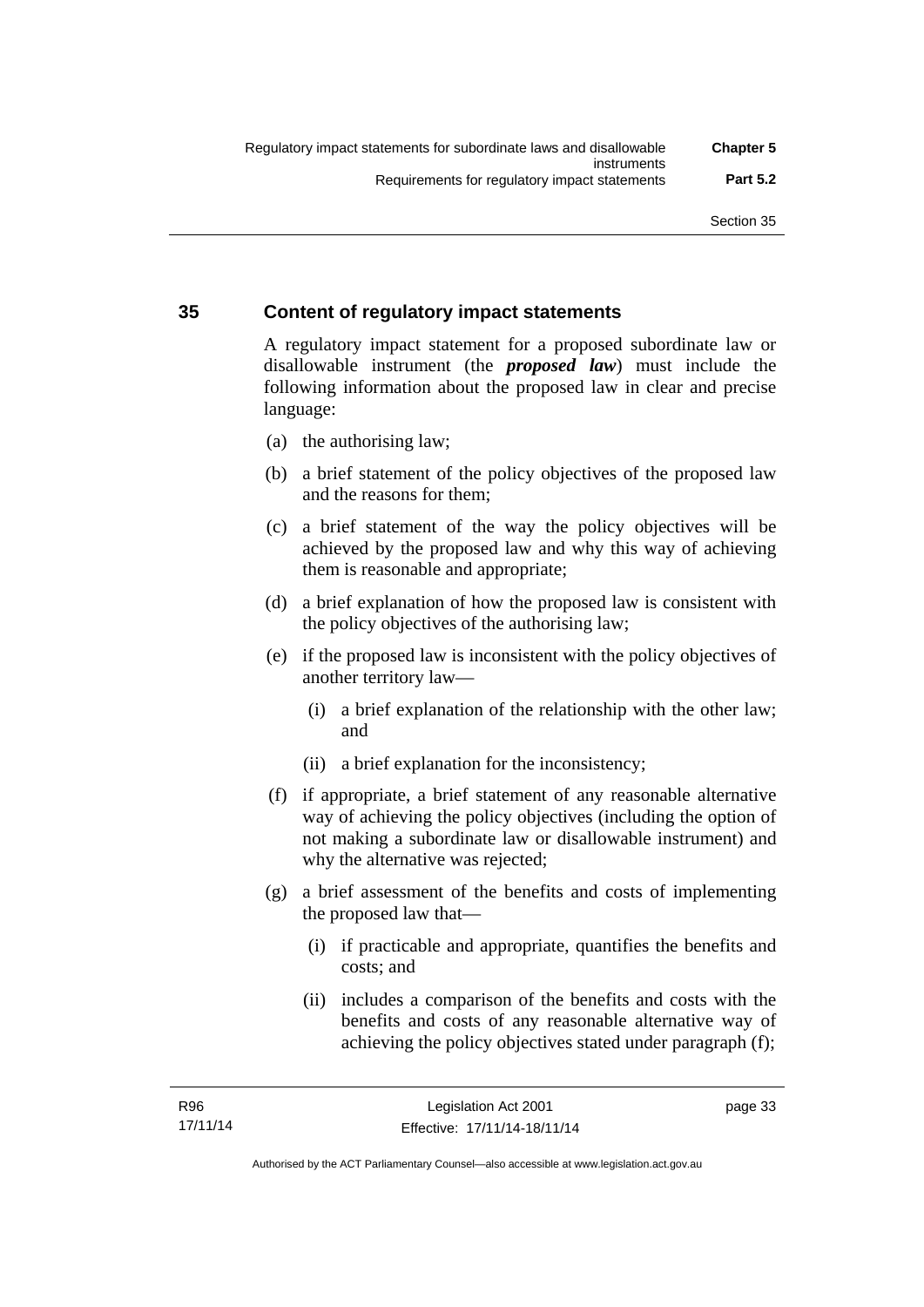| <b>Chapter 5</b> | Regulatory impact statements for subordinate laws and disallowable |
|------------------|--------------------------------------------------------------------|
| <b>Part 5.2</b>  | instruments<br>Requirements for regulatory impact statements       |

Section 36

 (h) a brief assessment of the consistency of the proposed law with the scrutiny committee principles and, if it is inconsistent with the principles, the reasons for the inconsistency.

# **36 When is preparation of regulatory impact statement unnecessary?**

- (1) A regulatory impact statement need not be prepared for a proposed subordinate law or disallowable instrument (the *proposed law*) if the proposed law only provides for, or to the extent it only provides for, any of the following:
	- (a) a matter that is not of a legislative nature, including, for example, a matter of a machinery, administrative, drafting or formal nature;
	- (b) a matter that does not operate to the disadvantage of anyone (other than the Territory or a territory authority or instrumentality) by—
		- (i) adversely affecting the person's rights; or
		- (ii) imposing liabilities on the person;
	- (c) an amendment of a territory law to take account of current legislative drafting practice;
	- (d) the commencement of an Act or statutory instrument;
		- *Note* A reference to an Act or statutory instrument includes a reference to a provision of the Act or instrument (see s 7 and s 13).
	- (e) an amendment of a territory law that does not fundamentally affect the law's application or operation;
	- (f) a matter of a transitional character;
	- (g) a matter arising under a territory law that is part of a uniform scheme of legislation or complementary with legislation of the Commonwealth, a State or New Zealand;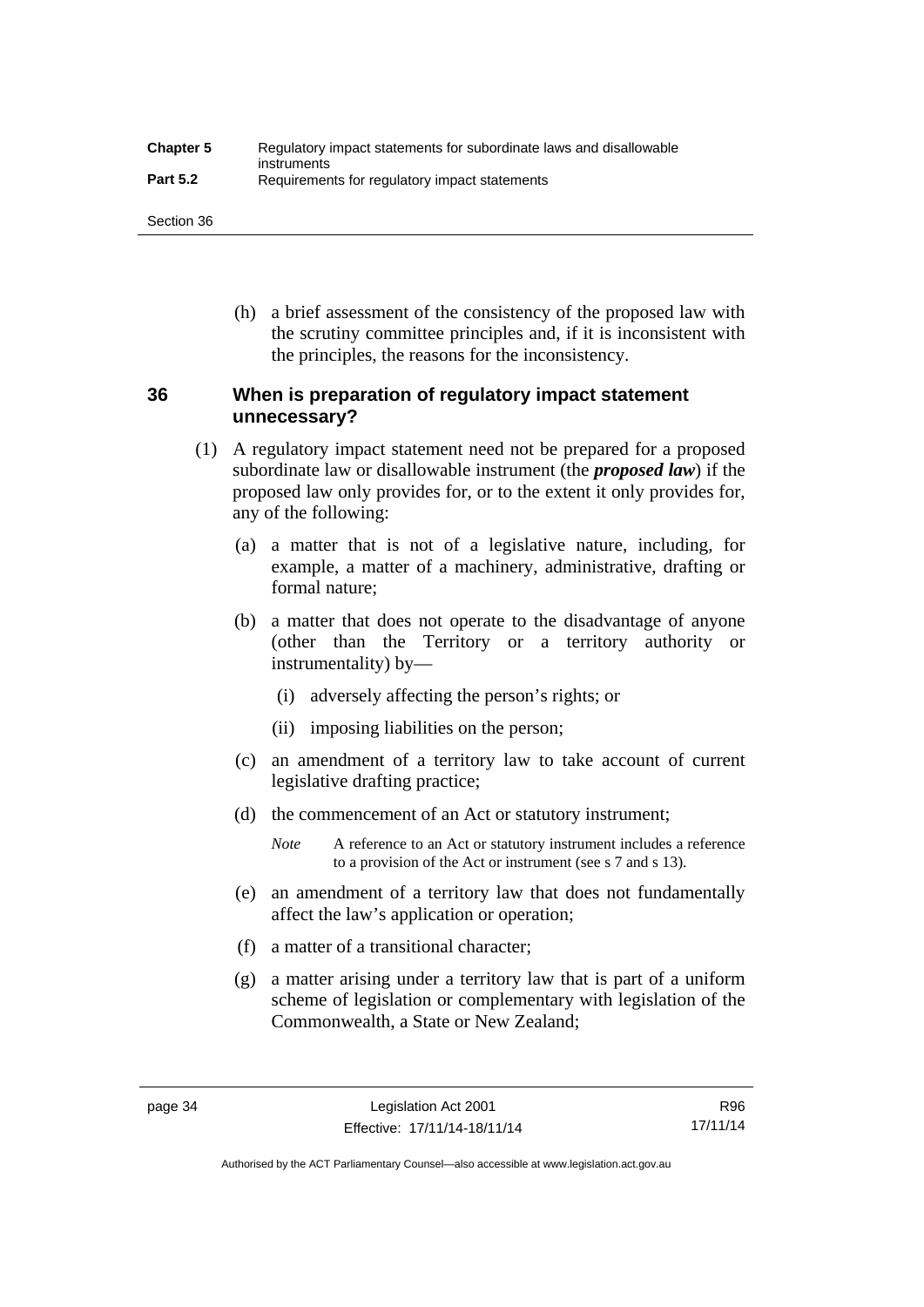- (h) a matter involving the adoption of an Australian or international protocol, standard, code, or intergovernmental agreement or instrument, if an assessment of the benefits and costs has already been made and the assessment was made for, or is relevant to, the ACT;
- (i) a proposal to make, amend or repeal rules of court;
- (j) a matter advance notice of which would enable someone to gain unfair advantage;
- (k) an amendment of a fee, charge or tax consistent with announced government policy.
- (2) A regulatory impact statement also need not be prepared for the proposed law if, or to the extent that, it would be against the public interest because of the nature of the proposed law or the circumstances in which it is made.

#### **Example**

A law may need to be made urgently for controlling the spread of a disease or dealing with another urgent situation.

- *Note 1* An example is part of the Act, is not exhaustive and may extend, but does not limit, the meaning of the provision in which it appears (see this Act, s 126 and s 132).
- *Note* 2 Section 32 and s 34 also state other circumstances when a regulatory impact statement is not required.

## **37 When must regulatory impact statement be presented?**

- (1) This section applies if a regulatory impact statement for a proposed subordinate law or disallowable instrument (the *proposed law*) has been prepared and the proposed law is made.
- (2) The statement must be presented to the Legislative Assembly with the subordinate law or disallowable instrument.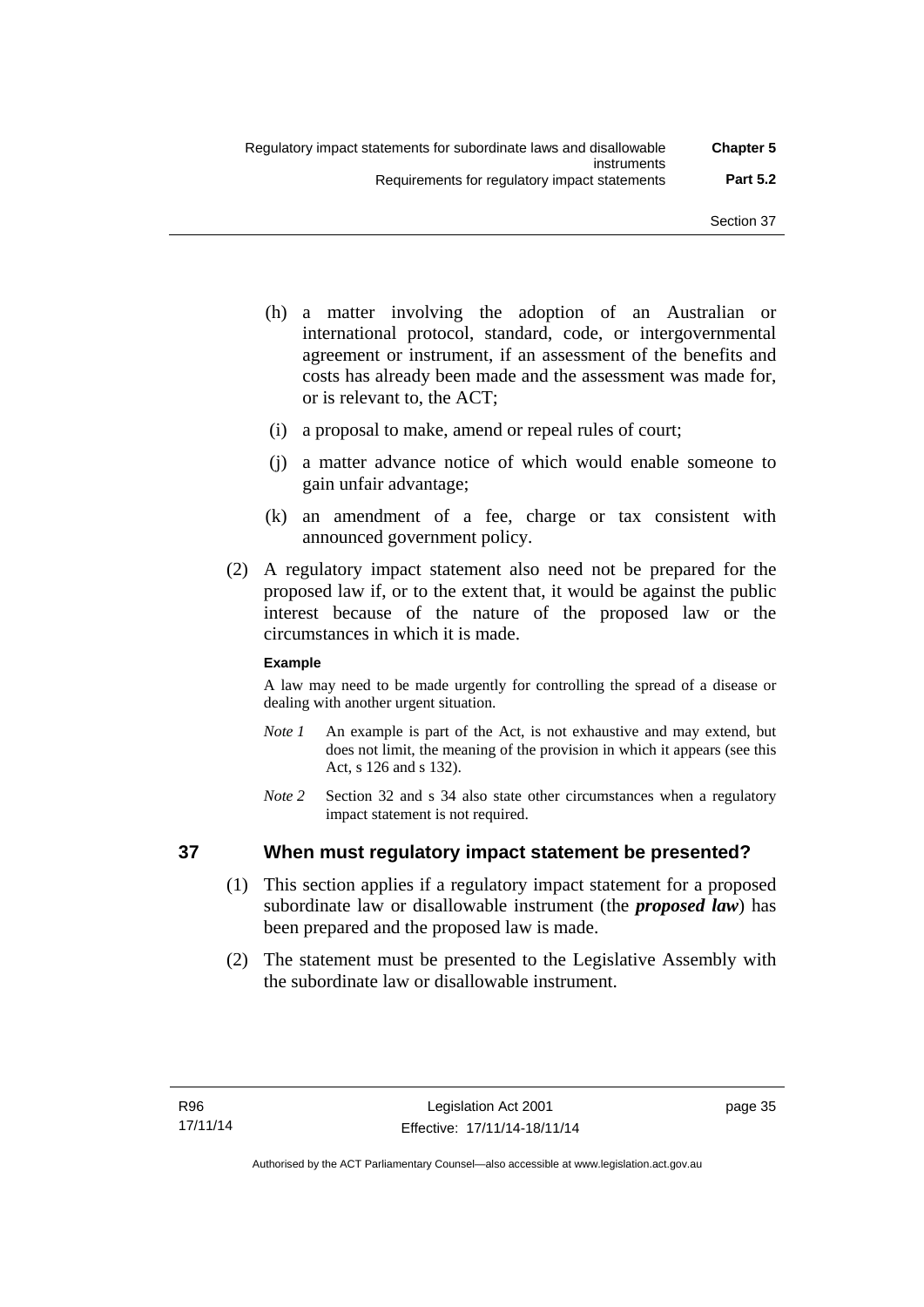#### **Chapter 5** Regulatory impact statements for subordinate laws and disallowable instruments **Part 5.3** Failure to comply with requirements for regulatory impact statements

Section 38

# **Part 5.3 Failure to comply with requirements for regulatory impact statements**

# **38 Effect of failure to comply with pt 5.2**

- (1) Failure to comply with part 5.2 (Requirements for regulatory impact statements) in relation to a subordinate law or disallowable instrument (the *law*) does not—
	- (a) affect the law's validity; or
	- (b) create rights or impose legally enforceable obligations on the Territory, a Minister or anyone else.
- (2) In addition, a decision made, or appearing to be made, under part 5.2 is final and conclusive.
- (3) In this section:

*decision* includes—

- (a) conduct engaged in to make a decision; and
- (b) conduct related to making a decision; and
- (c) failure to make a decision.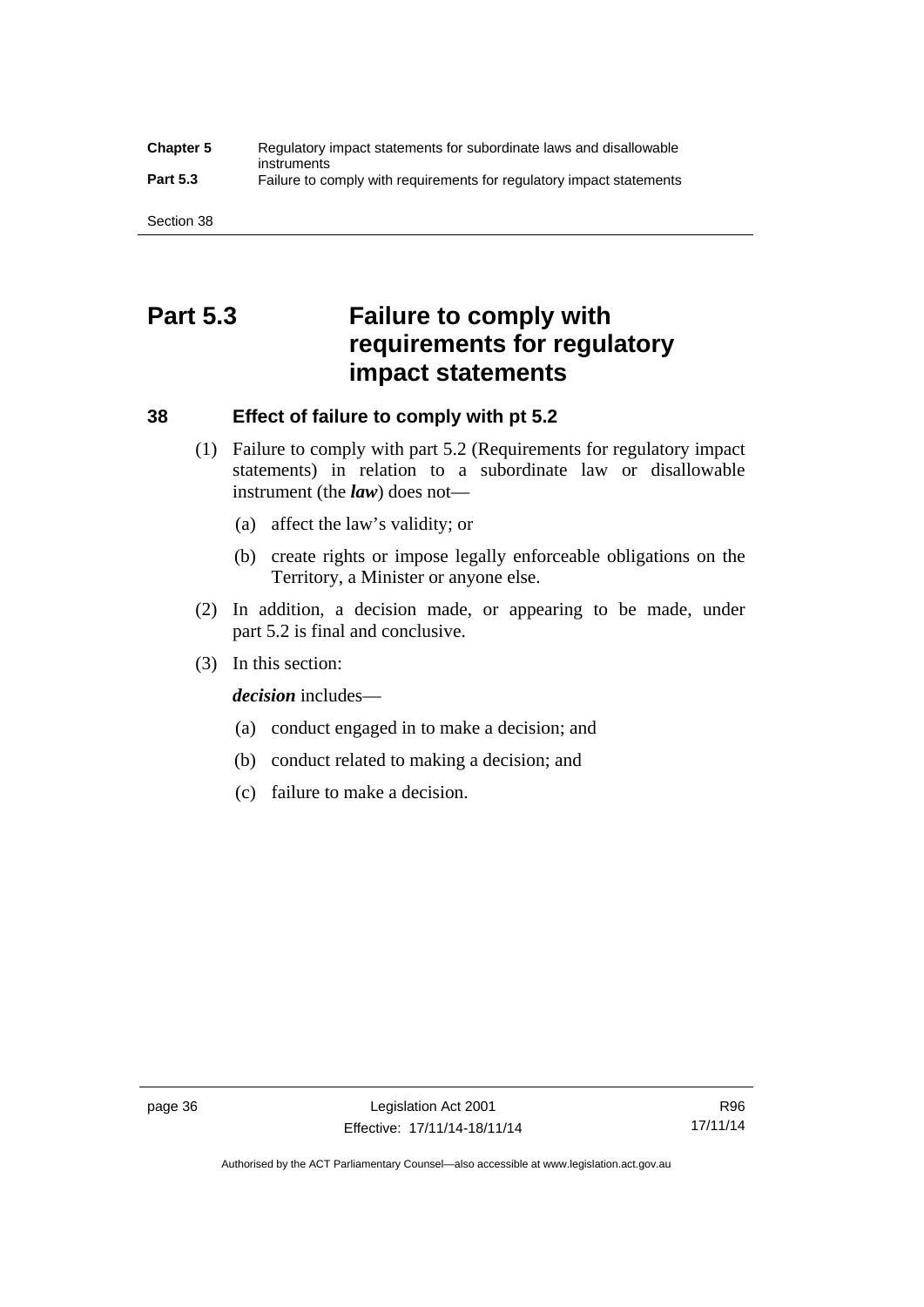# **Chapter 6 Making, notification and numbering of statutory instruments**

# **Part 6.1 General**

# **39 Meaning of** *matter***—ch 6**

In this chapter:

*matter*, in relation to a statutory instrument, includes circumstance, person, place and purpose.

# **40 Presumption of validity**

It is presumed, unless the contrary is proved, that all conditions and steps required for the making of a statutory instrument have been satisfied and carried out.

# **41 Making of certain statutory instruments by Executive**

- (1) This section applies if an Act authorises or requires the Executive to make a subordinate law or disallowable instrument.
- (2) The subordinate law or disallowable instrument is taken to be made by the Executive if—
	- (a) it is signed by 2 or more Ministers who are members of the Executive; and
	- (b) 1 of the signing Ministers is the responsible Minister.
- (3) A subordinate law or disallowable instrument made in accordance with subsection (2) is taken to be made when it is signed by the second Minister signing.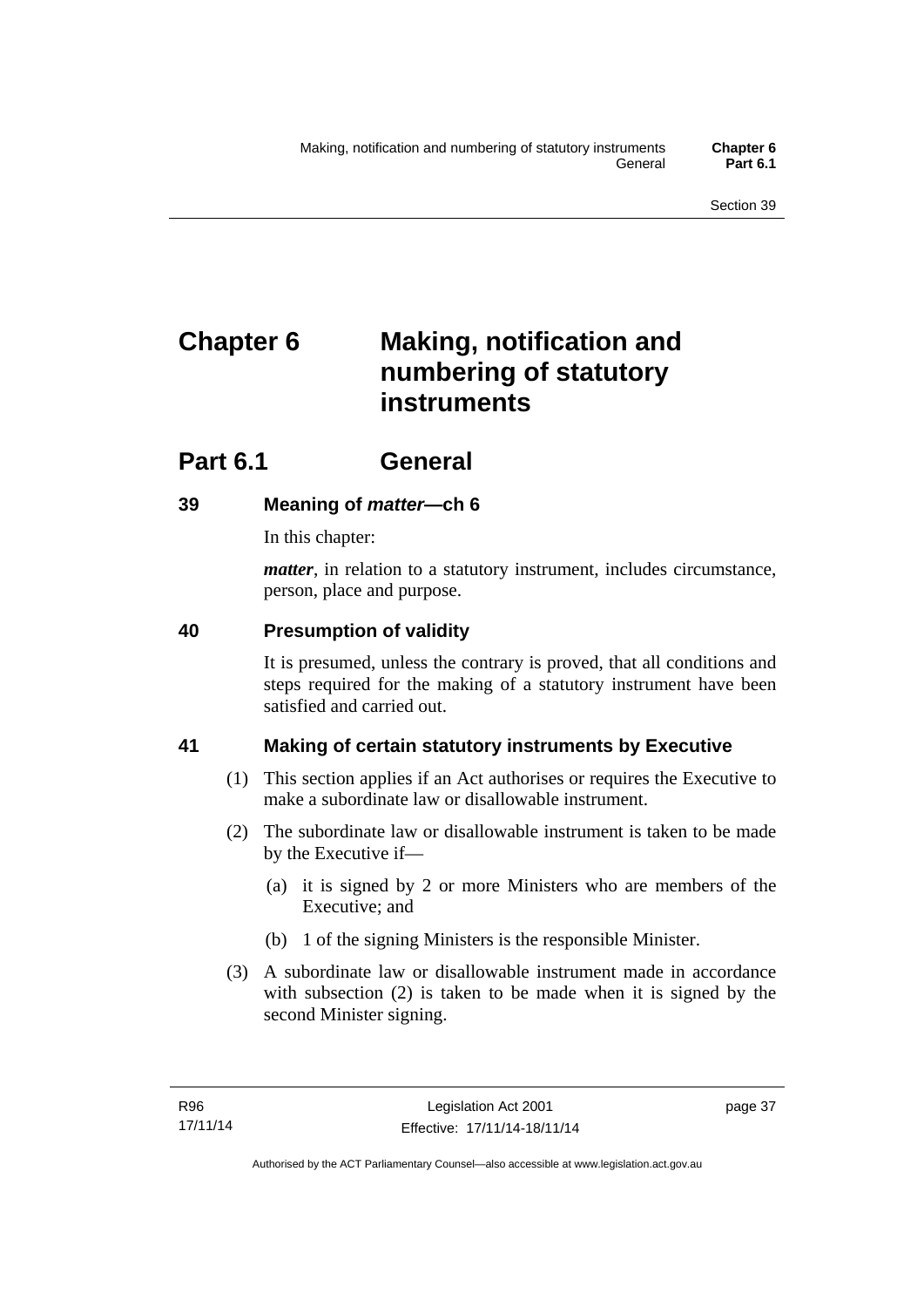- (4) Subsection (2) (b) does not apply if the responsible Minister cannot sign because he or she is absent from the ACT, ill or on leave.
- (5) In this section:

*responsible Minister* means—

- (a) the Minister for the time being administering the Act; or
- (b) if, for the time being, different Ministers administer the Act in relation to different matters—
	- (i) if only 1 Minister administers the Act in relation to the relevant matter—that Minister; or
	- (ii) if 2 or more Ministers administer the Act in relation to the relevant matter—any of the Ministers; or
	- (iii) if subparagraph (ii) does not apply and, for the time being, 2 or more Ministers administer the Act—any of the Ministers;

but does not include a Minister for the time being acting on behalf of the Minister or 2 or more Ministers.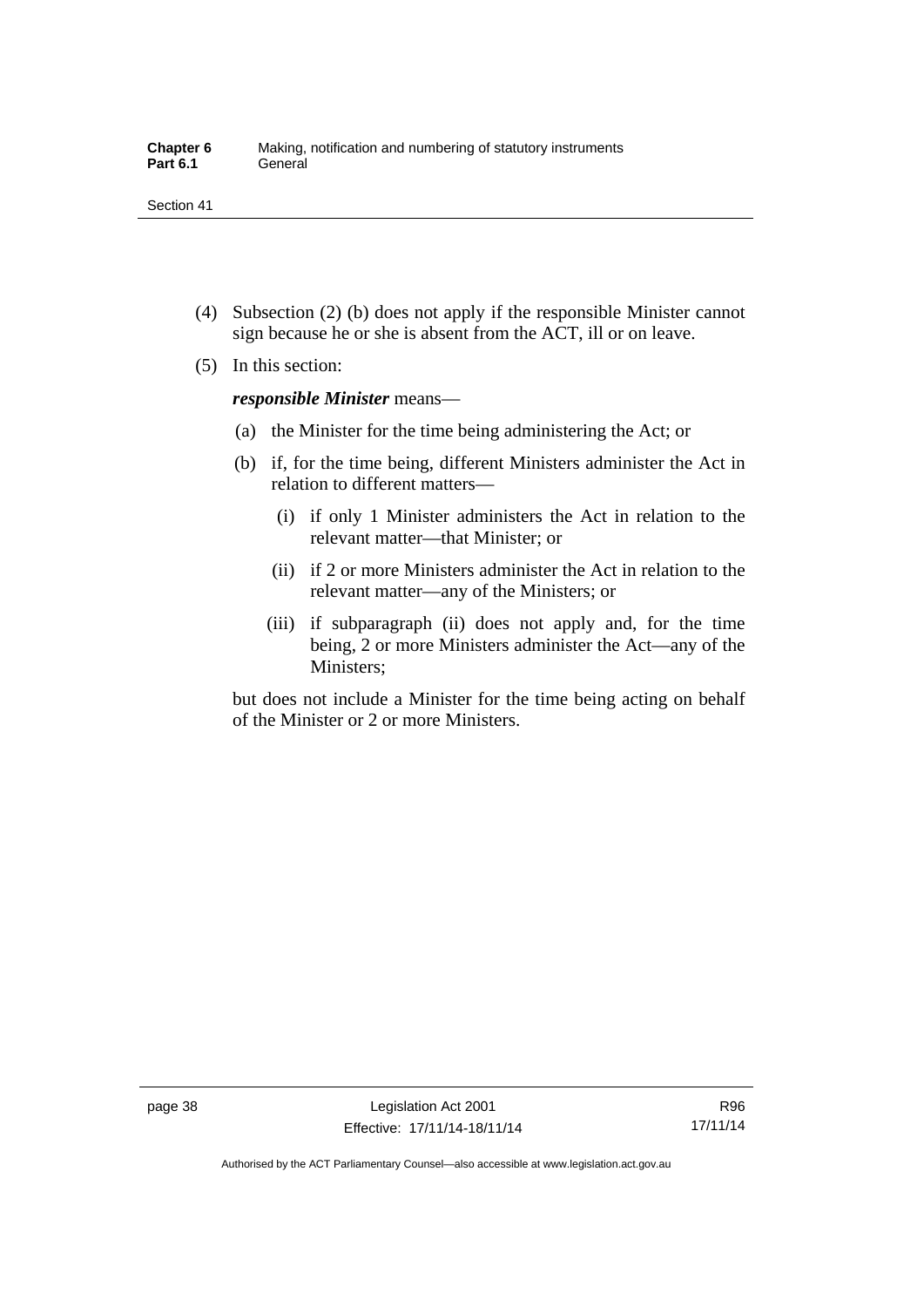# **Part 6.2 Making of statutory instruments generally**

#### **42 Power to make statutory instruments**

 (1) If an Act or statutory instrument gives a power that can be exercised by making an instrument, the Act or statutory instrument gives power to make the instrument.

#### **Example**

An Act gives a Minister power to approve codes of practice, but does not require the approval to be in writing or to be given by a particular instrument. The power can be exercised by giving a written approval. The Act, therefore, gives power to make an instrument, namely, a written approval.

- *Note* An example is part of the Act, is not exhaustive and may extend, but does not limit, the meaning of the provision in which it appears (see s 126 and s 132).
- (2) If an Act or statutory instrument gives power to make an instrument that would be a legislative instrument, the power can only be exercised by making an instrument.

#### **Examples**

See examples to s 56 (3) and s 255 (3).

- (3) If an Act or statutory instrument gives power to make an instrument, the power may be exercised from time to time.
- (4) This section is a determinative provision.
	- *Note* See s 5 for the meaning of determinative provisions, and s 6 for their displacement.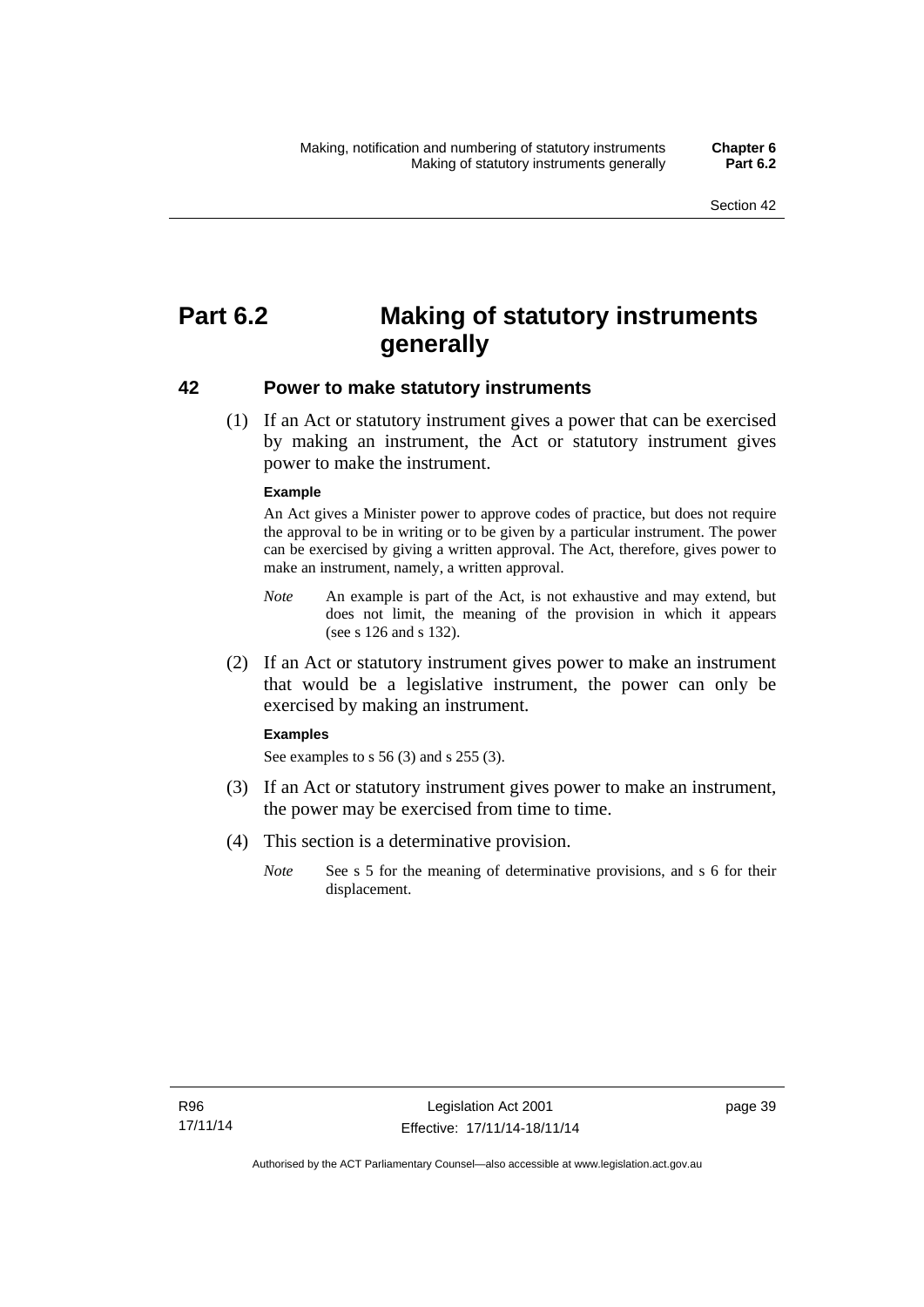# **43 Statutory instruments to be interpreted not to exceed powers under authorising law**

- (1) A statutory instrument is to be interpreted as operating to the full extent of, but not to exceed, the power given by the Act or statutory instrument under which it is made (the *authorising law*).
- (2) Without limiting subsection (1), if a provision of a statutory instrument would, apart from this section, be interpreted as exceeding power—
	- (a) the provision is valid to the extent to which it does not exceed power; and
	- (b) the remainder of the instrument is not affected.

#### **Example 1**

The *Agriculture Services Determination* 2001, pt 4 exceeds the determination– making power given by the *Agriculture Services Act 2000* (hypothetical). The other provisions of the determination are within power.

The determination (apart from pt 4) operates effectively. Pt 4 is treated as if it did not form part of the determination and is disregarded.

*Note* The kind of interpretation indicated in example 1 is known as a divisible interpretation of the determination.

#### **Example 2**

The *Goats Regulation 2001* (hypothetical) is made under the *Goats Act 2001*. The *Goats Regulation 2001*, s 39 seeks to impose rules about the care of 'animals', but the Act only gives power to make regulations about goats.

Section 39 is read restrictively ('read down') as if it mentioned goats. In other words, the section is effective but treated as if it applied only to goats.

*Note* The kind of interpretation indicated in example 2 is known as a distributive interpretation of the regulation.

R96 17/11/14

Authorised by the ACT Parliamentary Counsel—also accessible at www.legislation.act.gov.au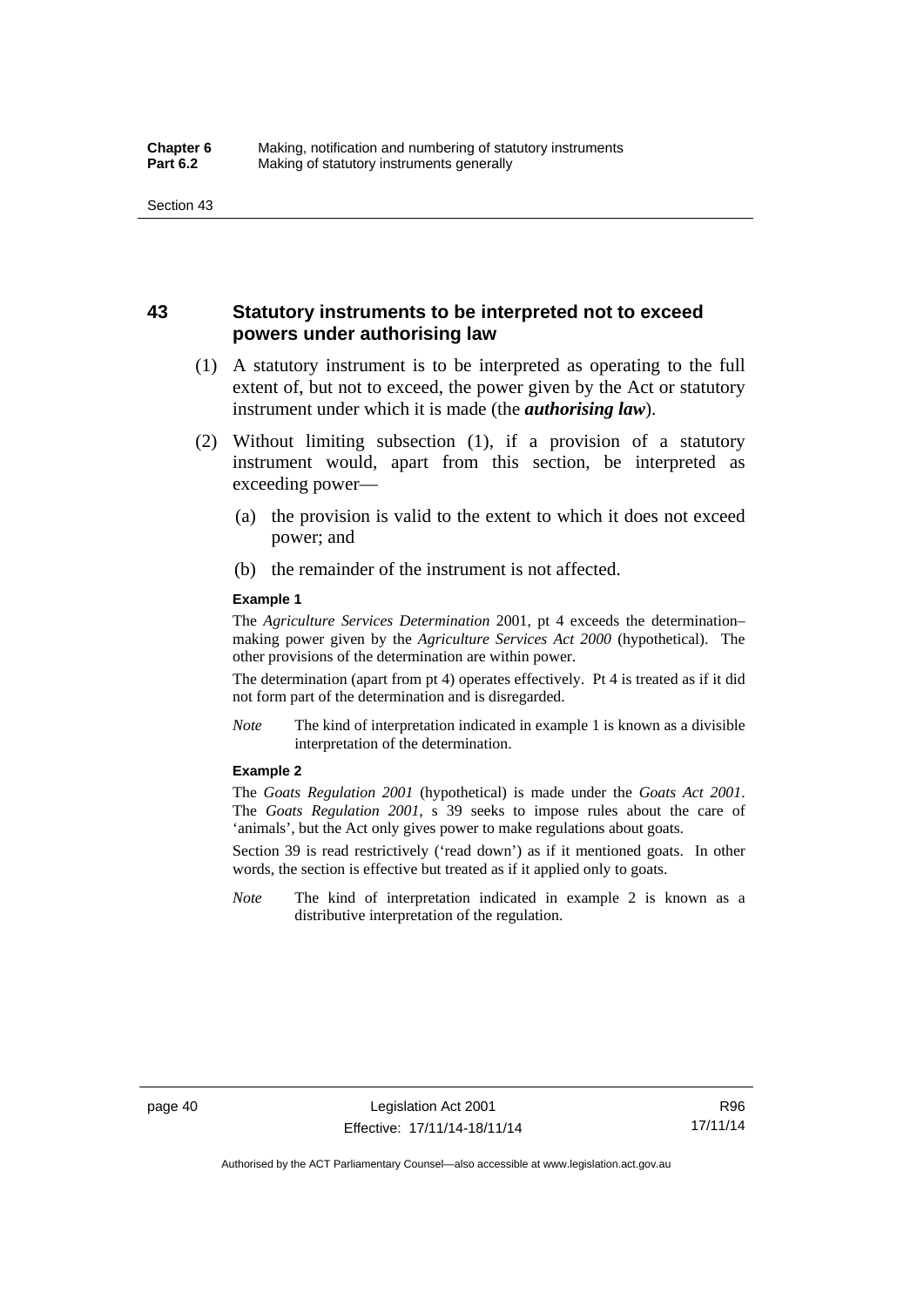#### **Example 3**

The *Wombat Protection Act 2003* (hypothetical) provides that the Minister may appoint a Wombat Advocate. The instrument making the appointment states that the appointment is for 5 years, but the maximum term of appointment authorised under the Act is 4 years.

The instrument is read restrictively ('read down') as if it referred to 4 years. In other words, the instrument is effective but the appointment is only valid for 4 years.

- *Note 1* The kind of interpretation indicated in example 3 is known as a distributive interpretation of the instrument.
- *Note 2* An example is part of the Act, is not exhaustive and may extend, but does not limit, the meaning of the provision in which it appears (see s 126 and s 132).
- (3) Without limiting subsection (1), if the application of a provision of a statutory instrument to a matter would, apart from this section, be interpreted as exceeding power, the provision's application to other matters is not affected.

#### **Example**

The *Community Safety Order 2001* is expressed to apply to all members of the community without qualification although it is in fact made under the *Building Industry (Safety) Act 2000* (hypothetical). That Act is restricted in its operation to the building industry. The order is cast in such wide terms that it cannot be interpreted divisibly or distributively. However, the order applies to entities such as XYZ Constructions Pty Ltd because it is a company in the construction industry.

- (4) This section is in addition to any provision of the statutory instrument or authorising law.
- (5) This section is a determinative provision.
	- *Note* See s 5 for the meaning of determinative provisions, and s 6 for their displacement.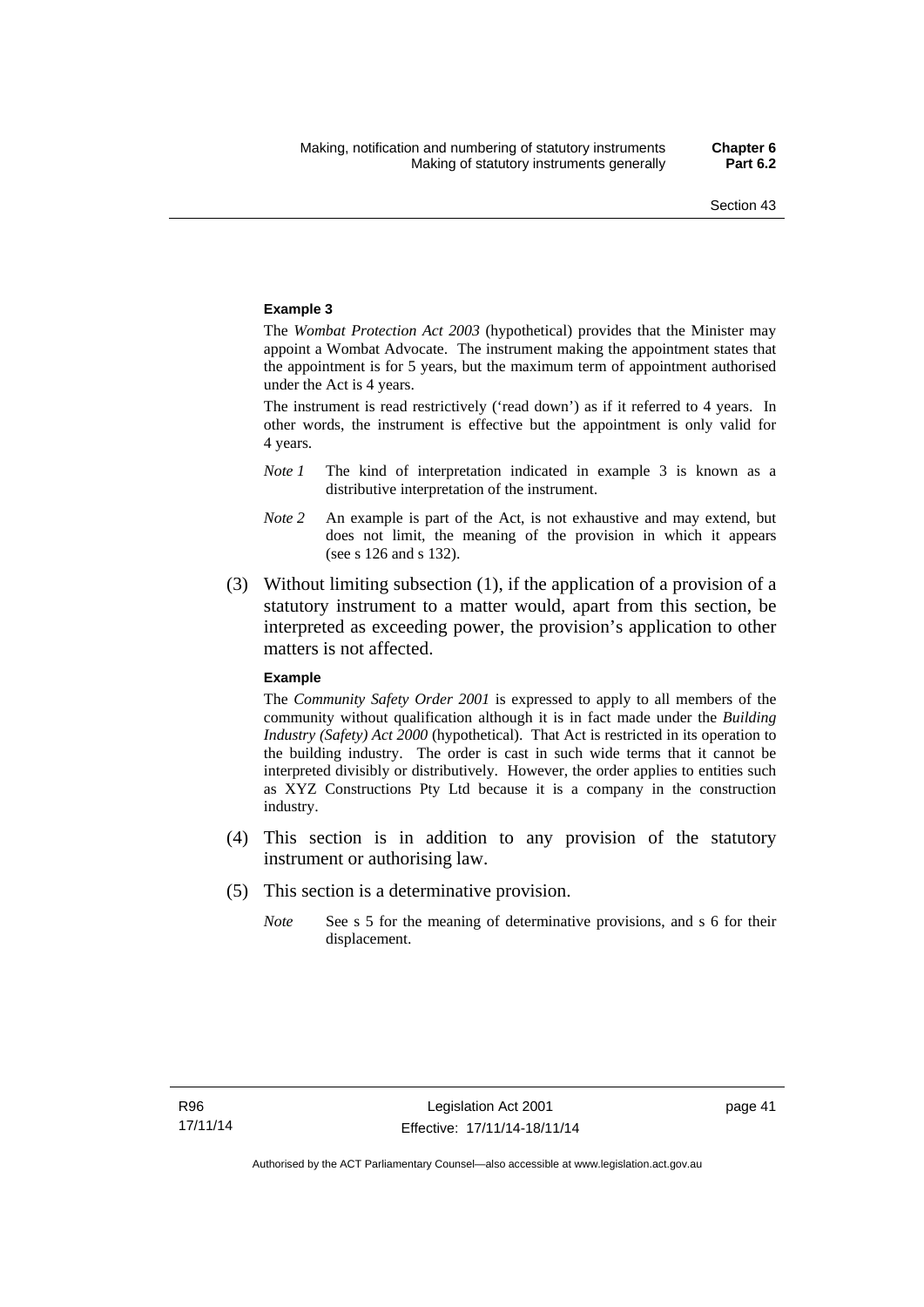#### **44 Power to make statutory instruments for Act etc**

- (1) If an Act or statutory instrument (the *authorising law*) authorises or requires the making of a statutory instrument for the authorising law or another Act or statutory instrument (the *other law*), the power authorises a statutory instrument to be made in relation to any matter that—
	- (a) is required or permitted to be prescribed by the authorising law or other law; or
	- (b) is necessary or convenient to be prescribed for carrying out or giving effect to the authorising law or other law.
- (2) Subsection (1) applies to the authorising law even though the authorising law—
	- (a) only authorises the making of a statutory instrument for the authorising law; or
	- (b) also authorises or requires the making of a statutory instrument about a particular matter.
- (3) Power given by the authorising law to make a statutory instrument about a particular matter does not limit power given by the authorising law or other law to make a statutory instrument (whether or not of the same kind) about any other matter.
- (4) This section is a determinative provision.
	- *Note* See s 5 for the meaning of determinative provisions, and s 6 for their displacement.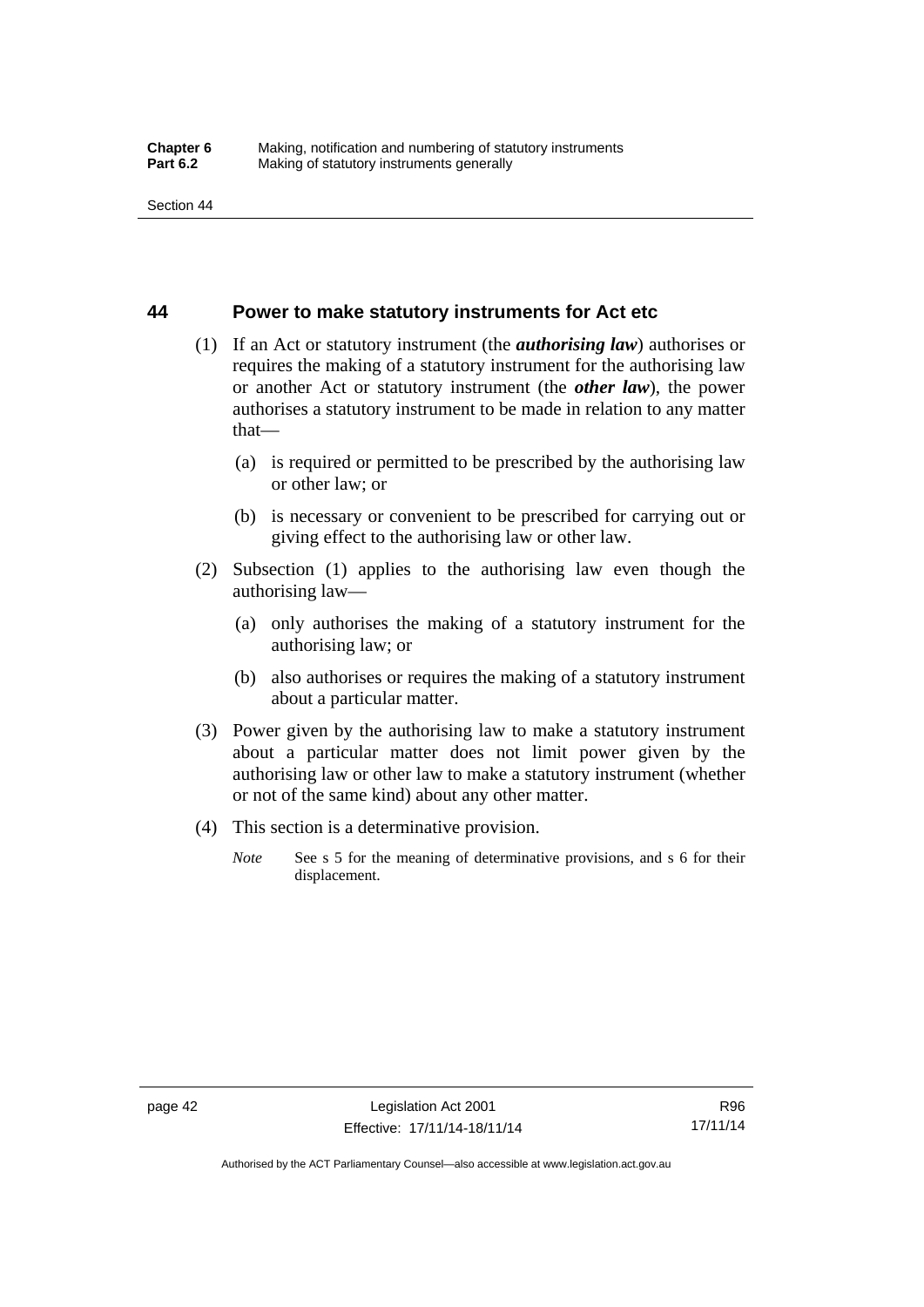## **45 Power to make court rules**

- (1) The power of an entity to make rules for a court includes power to make rules in relation to any matter necessary or convenient to be prescribed for carrying out or giving effect to the court's jurisdiction under any law that authorises or requires anything to be done in or in relation to the court.
- (2) This section is additional to section 44.
- (3) This section is a determinative provision.
	- *Note* See s 5 for the meaning of determinative provisions, and s 6 for their displacement.
- (4) In this section:

*court* includes a tribunal*.*

*disallowable instrument*, for a Commonwealth Act, means an instrument that can be disallowed under the *[Legislative Instruments](http://www.comlaw.gov.au/Series/C2004A01224)  [Act 2003](http://www.comlaw.gov.au/Series/C2004A01224)* (Cwlth), part 5 (Parliamentary scrutiny of legislative instruments), including that part, or provisions of that part, applied by another Commonwealth law.

*law* means—

- (a) an Act, subordinate law or disallowable instrument; or
	- *Note* A reference to an Act, subordinate law or disallowable instrument includes a reference to a provision of the Act, law or instrument (see s 7, s 8 and s 9).
- (b) a Commonwealth Act or a disallowable instrument under a Commonwealth Act (or a provision of such an Act or instrument).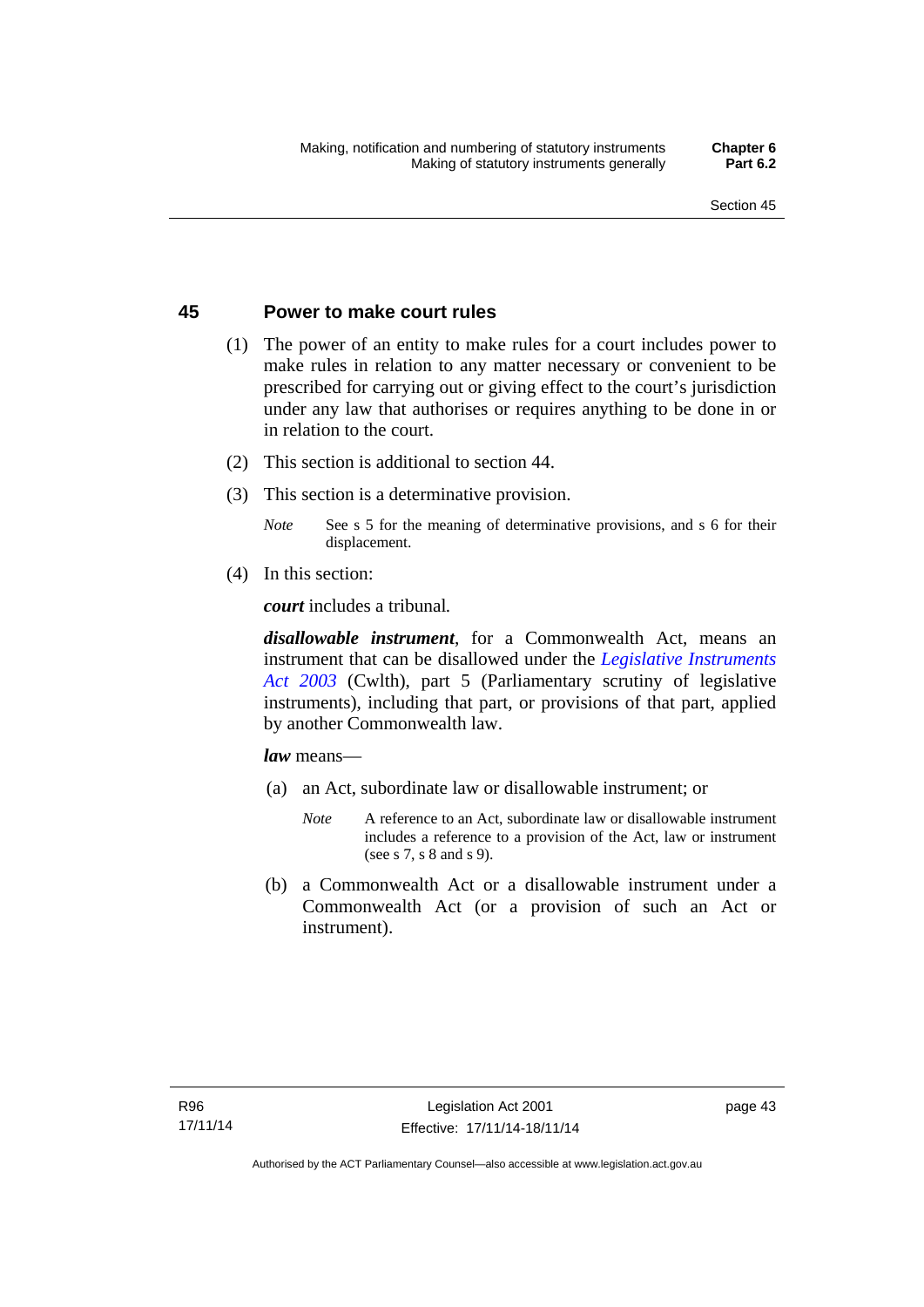# **46 Power to make instrument includes power to amend or repeal**

- (1) Power given under an Act or statutory instrument (the *authorising law*) to make a statutory instrument includes power to amend or repeal the instrument.
- (2) The power to amend or repeal the instrument is exercisable in the same way, and subject to the same conditions, as the power to make the instrument.

#### **Examples**

- 1 If the instrument is a disallowable instrument, an amendment or repeal of the instrument is also a disallowable instrument.
- 2 If the instrument is a notifiable instrument, an amendment or repeal of the instrument is also a notifiable instrument.
- 3 If notice of the making of the instrument must be published in a newspaper, notice of an amendment or repeal of the instrument must also be published in the newspaper.
- *Note* An example is part of the Act, is not exhaustive and may extend, but does not limit, the meaning of the provision in which it appears (see s 126 and s 132).
- (3) Despite subsection (1), a form that is a legislative instrument may be repealed or repealed and remade (with or without changes), but may not be amended.
- (4) This section is a determinative provision.
	- *Note* See s 5 for the meaning of determinative provisions, and s 6 for their displacement.

# **47 Statutory instrument may make provision by applying law or instrument**

 (1) This section applies if an Act, subordinate law or disallowable instrument (the *authorising law*) authorises or requires the making of a statutory instrument (the *relevant instrument*) about a matter.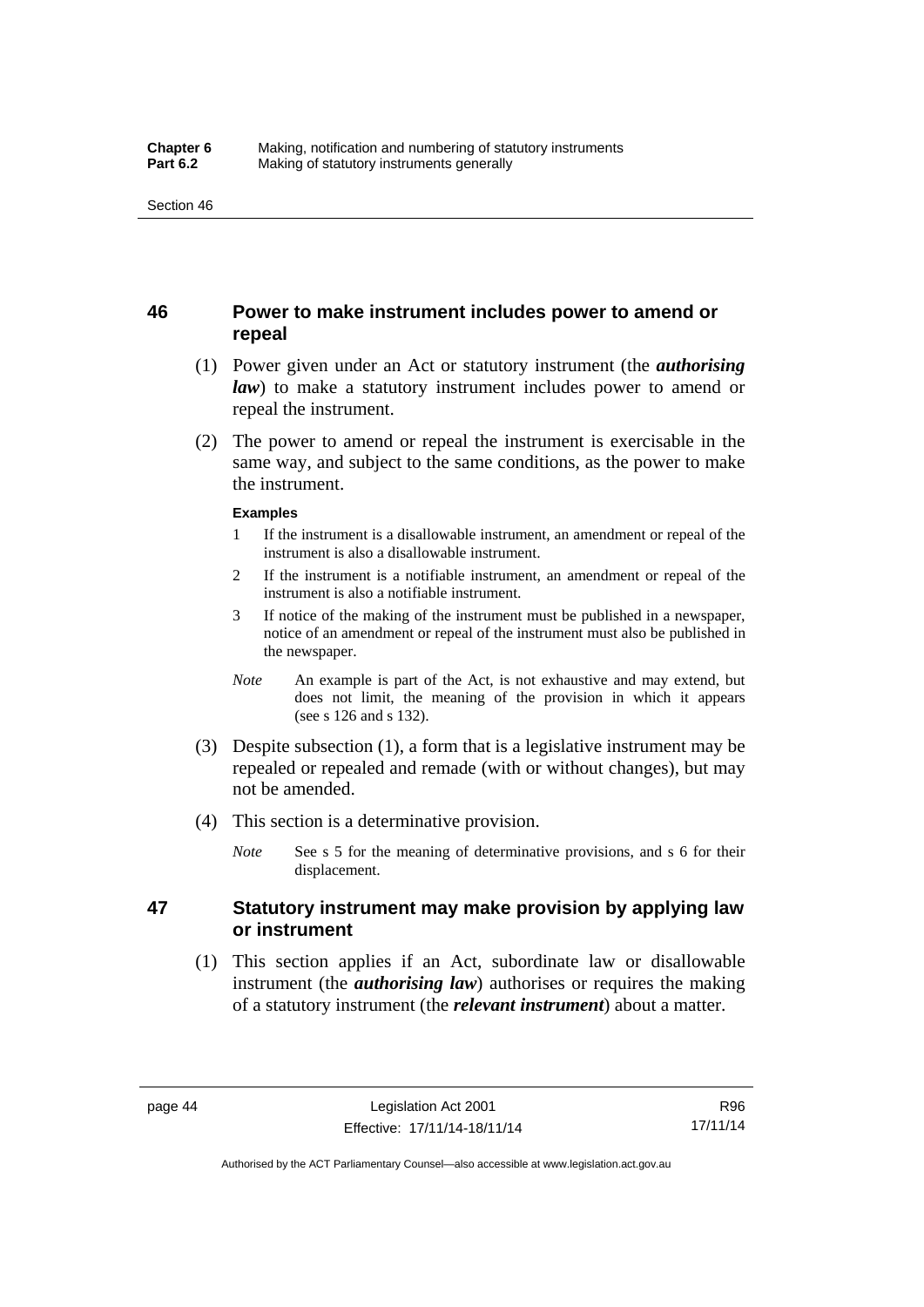- (2) The relevant instrument may make provision about the matter by applying an ACT law—
	- (a) as in force at a particular time; or
	- (b) as in force from time to time.
- (3) The relevant instrument may make provision about the matter by applying a law of another jurisdiction, or an instrument, as in force only at a particular time.

*Note* For information on the operation of s (3), see the examples to s (9).

- (4) If the relevant instrument makes provision about the matter by applying a law of another jurisdiction or an instrument, the following provisions apply:
	- (a) if subsection (3) is displaced by, or under authority given by, an Act or the authorising law—the law of the other jurisdiction or instrument is applied as in force from time to time;
		- *Note* For the displacement of s (3), see s 6, examples 1 and 2.
	- (b) if subsection (3) is not so displaced and the relevant instrument does not provide that the law of the other jurisdiction or instrument is applied as in force at a particular time—the law or instrument is taken to be applied as in force when the relevant instrument is made.

#### **Examples—s (4) (b)**

1 The *Locust Damage Compensation Determination 2003* (a hypothetical disallowable instrument) provides for the making of claims against a compensation fund. Section 43 states that disputes about claims must be decided in accordance with the *[Commercial Arbitration Act 1984](http://www.legislation.nsw.gov.au/maintop/view/repealed/act+160+1984+cd+0+Y)* (NSW) (the *NSW Act*) as in force from time to time. The determination is made on 1 August 2003. The Act under which the determination is made does not displace s (3). Therefore, even though s 43 purports to apply the [NSW Act](http://www.legislation.nsw.gov.au/maintop/view/repealed/act+160+1984+cd+0+Y) as in force from time to time, the [NSW Act](http://www.legislation.nsw.gov.au/maintop/view/repealed/act+160+1984+cd+0+Y) as in force on 1 August 2003 is applied by the determination.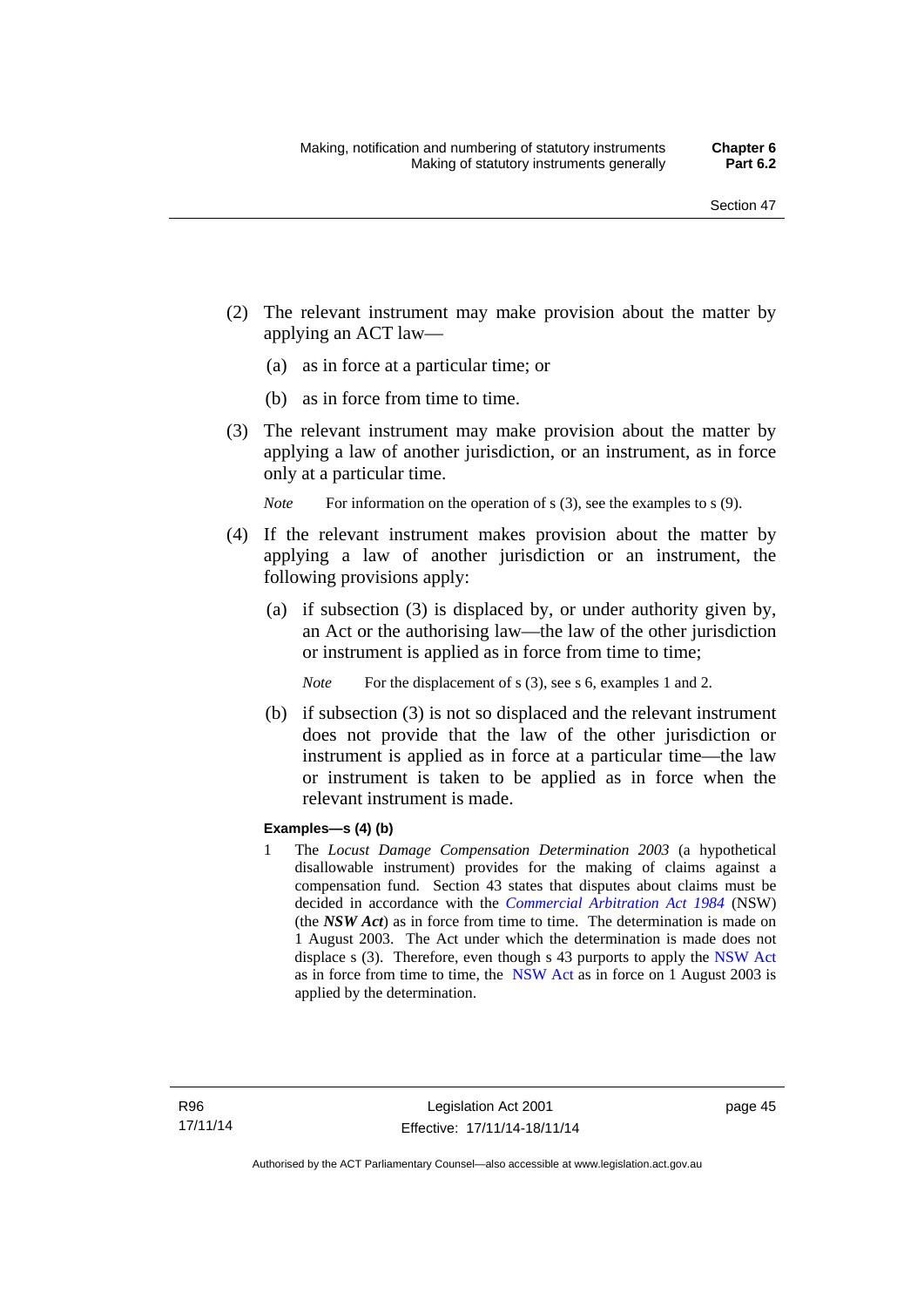Section 47

- 2 The *Locust Damage Compensation Determination 2003* (mentioned in example 1), s 43 states that disputes about claims must be decided in accordance with the *[Commercial Arbitration Act 1984](http://www.legislation.nsw.gov.au/maintop/view/repealed/act+160+1984+cd+0+Y)* (NSW) (the *NSW Act*), but does not state that the [NSW Act](http://www.legislation.nsw.gov.au/maintop/view/repealed/act+160+1984+cd+0+Y) is to be applied as in force from time to time or at a particular time. The determination is made on 1 August 2003. The Act under which the determination is made does not displace s (3). Therefore, the [NSW Act](http://www.legislation.nsw.gov.au/maintop/view/repealed/act+160+1984+cd+0+Y) as in force on 1 August 2003 is applied by the determination.
- *Note* An example is part of the Act, is not exhaustive and may extend, but does not limit, the meaning of the provision in which it appears (see s 126 and s 132).
- (5) If a law of another jurisdiction or an instrument is applied as in force at a particular time, the text of the law or instrument (as in force at that time) is taken to be a notifiable instrument made under the relevant instrument by the entity authorised or required to make the relevant instrument.
- (6) If subsection (3) is displaced and a law of another jurisdiction or an instrument is applied as in force from time to time, the text of each of the following is taken to be a notifiable instrument made under the relevant instrument by the entity authorised or required to make the relevant instrument:
	- (a) the law or instrument as in force at the time the relevant instrument is made;
	- (b) each subsequent amendment of the law or instrument;
	- (c) if the law or instrument is repealed and remade (with or without changes)—the law or instrument as remade and each subsequent amendment of the law or instrument;
	- (d) if a provision of the law or instrument is omitted and remade (with or without changes) in another law or instrument—the provision as remade and each subsequent amendment of the provision.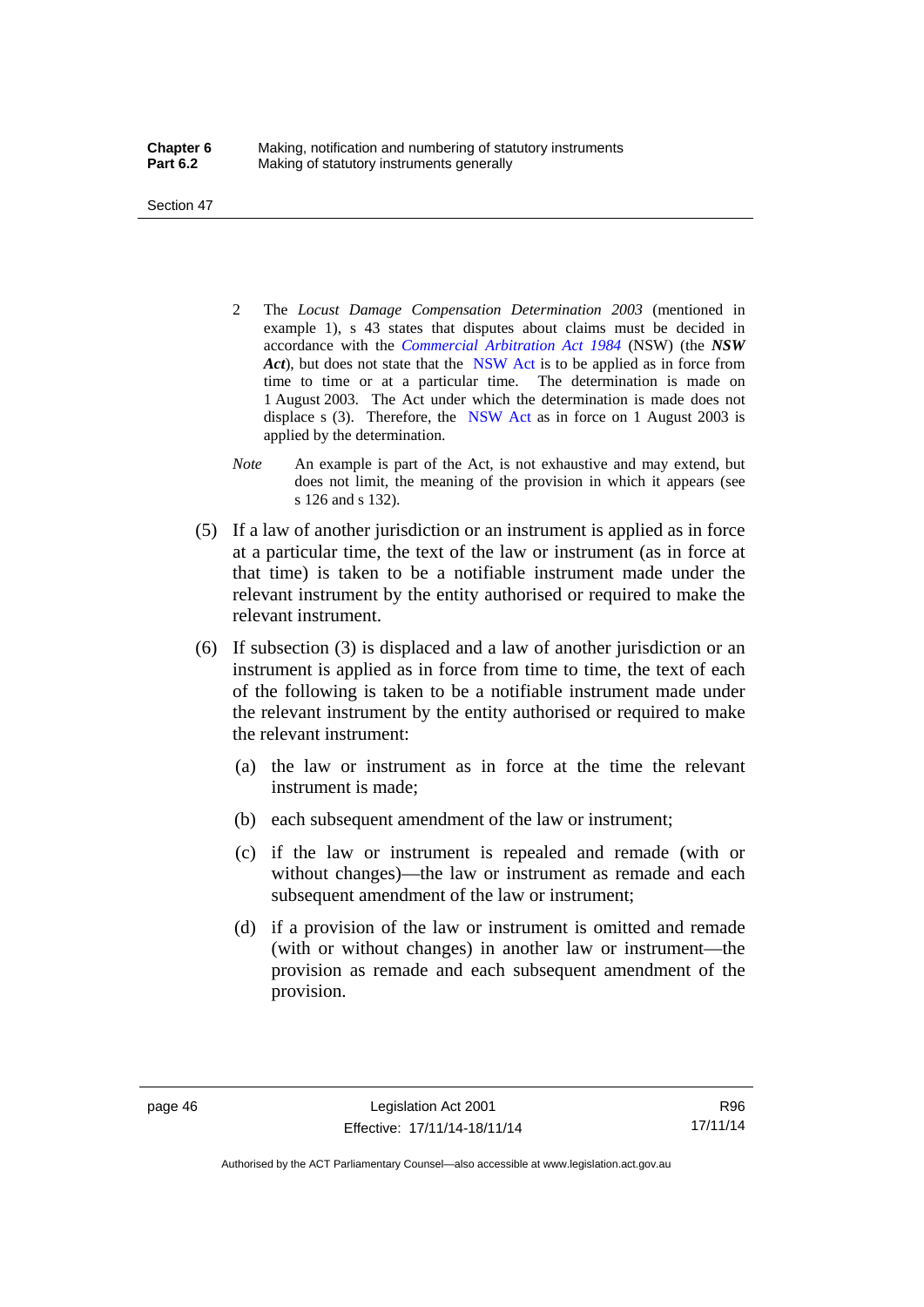- (7) The authorising law or, if the relevant instrument is a subordinate law or disallowable instrument, the relevant instrument may provide that—
	- (a) subsection (5) or (6) does not apply to the relevant instrument; or
	- (b) subsection (5) or (6) applies with the modifications stated in the authorising law or relevant instrument.
- (8) If a provision of an Act, subordinate law or disallowable instrument authorises or requires the application of a law or instrument, the provision authorises the making of changes or modifications to the law or instrument for that application.
- (9) This section is a determinative provision.

#### **Examples—s (3) and s (9)**

Here are 2 examples about the operation of s (3) and (9): the first illustrates how s (3) might be displaced and the second illustrates how a law of another jurisdiction that applies as in force from time to time would operate—

- 1 The effect of s (3) and s (9), and s (10), def *applying*, is that if it is intended to apply, adopt or incorporate a law or instrument as in force from time to time, the authorising law would need to expressly displace s (3) (as illustrated in s 6, examples of different kinds of displacement, example 1) *or* indicate a manifest contrary intention (as illustrated in example 2 in those examples).
- 2 The *ABC Regulation 2001* (made under a provision like those illustrated in s 6, examples of different kinds of displacement, examples 1 and 2) provides that noise measurements are to be taken in accordance with the NSW noise control manual as in force from time to time. The effect of the *ABC Regulation 2001* is that whenever the NSW noise control manual is amended in future, the noise measurements must be taken in accordance with the manual as last amended.
- *Note* See s 5 for the meaning of determinative provisions, and s 6 for their displacement.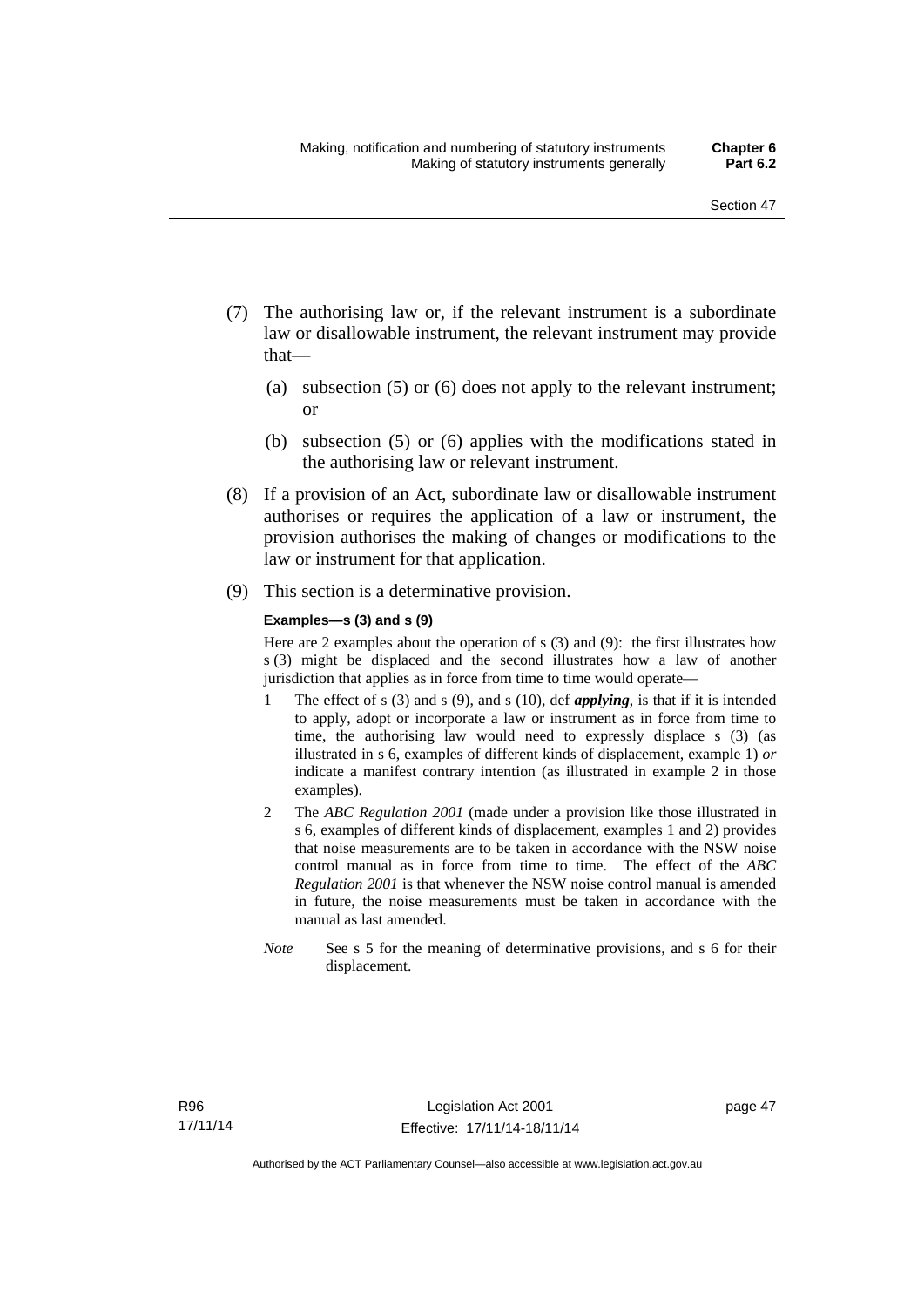(10) In this section:

*ACT law* means an Act, subordinate law or disallowable instrument.

*Note* A reference to an Act, subordinate law or disallowable instrument includes a reference to a provision of the Act, law or instrument (see s 7, s 8 and s 9).

*applying* includes adopting or incorporating.

*Note* See also s 157 (Defined terms–other parts of speech and grammatical forms).

*disallowable instrument*, for a Commonwealth Act, means an instrument that can be disallowed under the *[Legislative Instruments](http://www.comlaw.gov.au/Series/C2004A01224)  [Act 2003](http://www.comlaw.gov.au/Series/C2004A01224)* (Cwlth), part 5 (Parliamentary scrutiny of legislative instruments), including that part, or provisions of that part, applied by another Commonwealth law.

*instrument* includes a provision of an instrument, but does not include an ACT law or a law of another jurisdiction.

*law of another jurisdiction* means—

- (a) a Commonwealth Act or a disallowable instrument under a Commonwealth Act; or
- (b) a State Act, or any regulation or rule under a State Act; or
- (c) a New Zealand or Norfolk Island Act, or any regulation or rule under a New Zealand or Norfolk Island Act; or
- (d) a provision of a law mentioned in paragraphs (a) to (c).

R96 17/11/14

Authorised by the ACT Parliamentary Counsel—also accessible at www.legislation.act.gov.au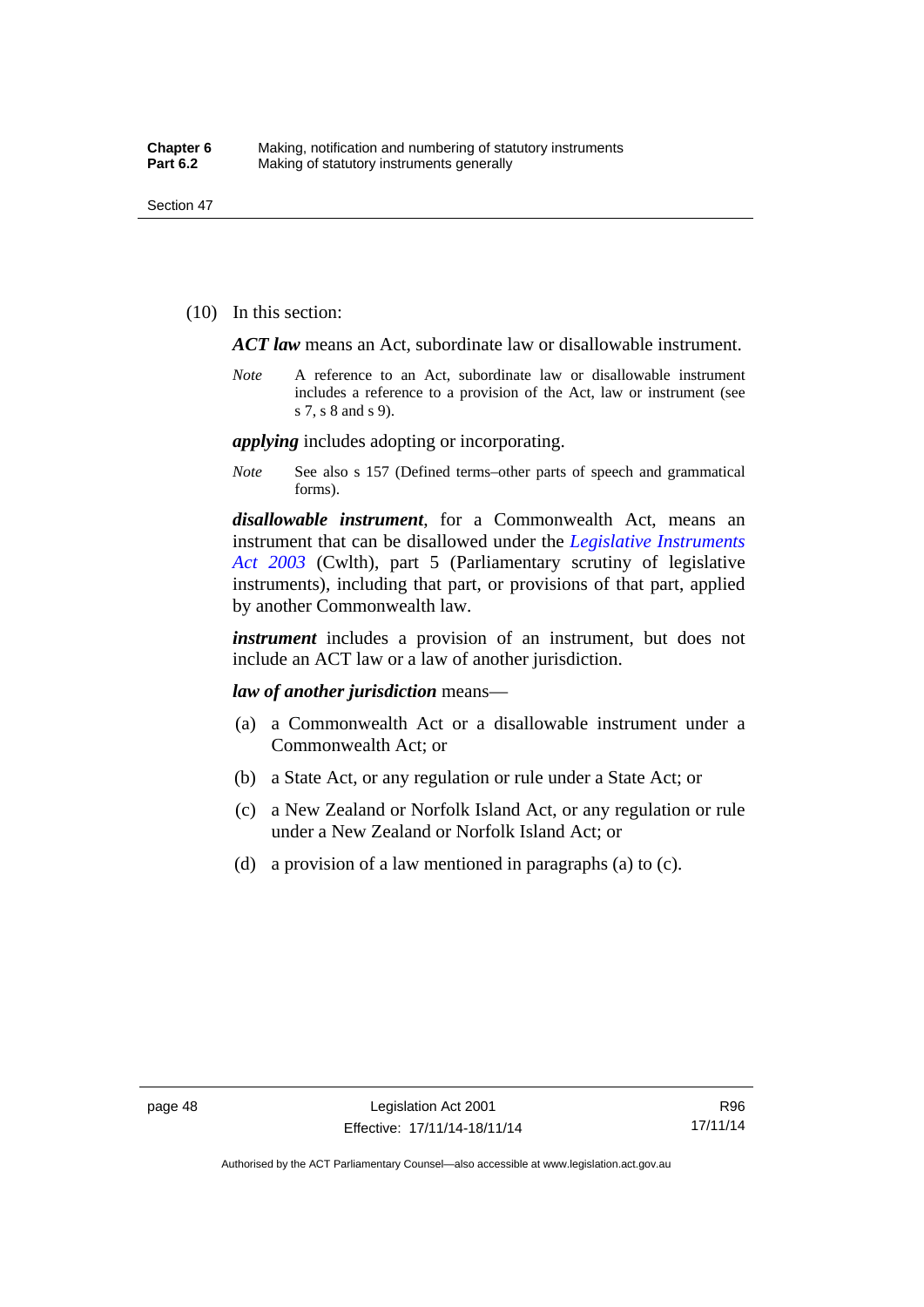# **48 Power to make instrument includes power to make different provision for different categories etc**

- (1) Power given under an Act or statutory instrument to make a statutory instrument includes power—
	- (a) to make different provision in relation to different matters or different classes of matters; or
	- (b) to make an instrument that applies differently by reference to stated exceptions or factors.
- (2) Without limiting subsection (1), power given under an Act or statutory instrument to make a statutory instrument about particular matters includes power to make a statutory instrument about any 1 or more of the matters or a particular class of the matters.
- (3) For this section, a class may consist of a single matter.
- (4) This section is a determinative provision.
	- *Note* See s 5 for the meaning of determinative provisions, and s 6 for their displacement.

# **49 Single instrument may exercise several powers or satisfy several requirements**

- (1) Power given under an Act or statutory instrument may be exercised with any other power to make a single instrument—
	- (a) whether or not the powers are exercised in relation to separate provisions, some of the same provisions, or all of the provisions, of the instrument; or
	- (b) whether or not the other powers are given under the same Act or statutory instrument, another Act or statutory instrument or any other territory law.
- (2) A statutory instrument is taken—
	- (a) to be made under each power given under territory law under which it could be made; and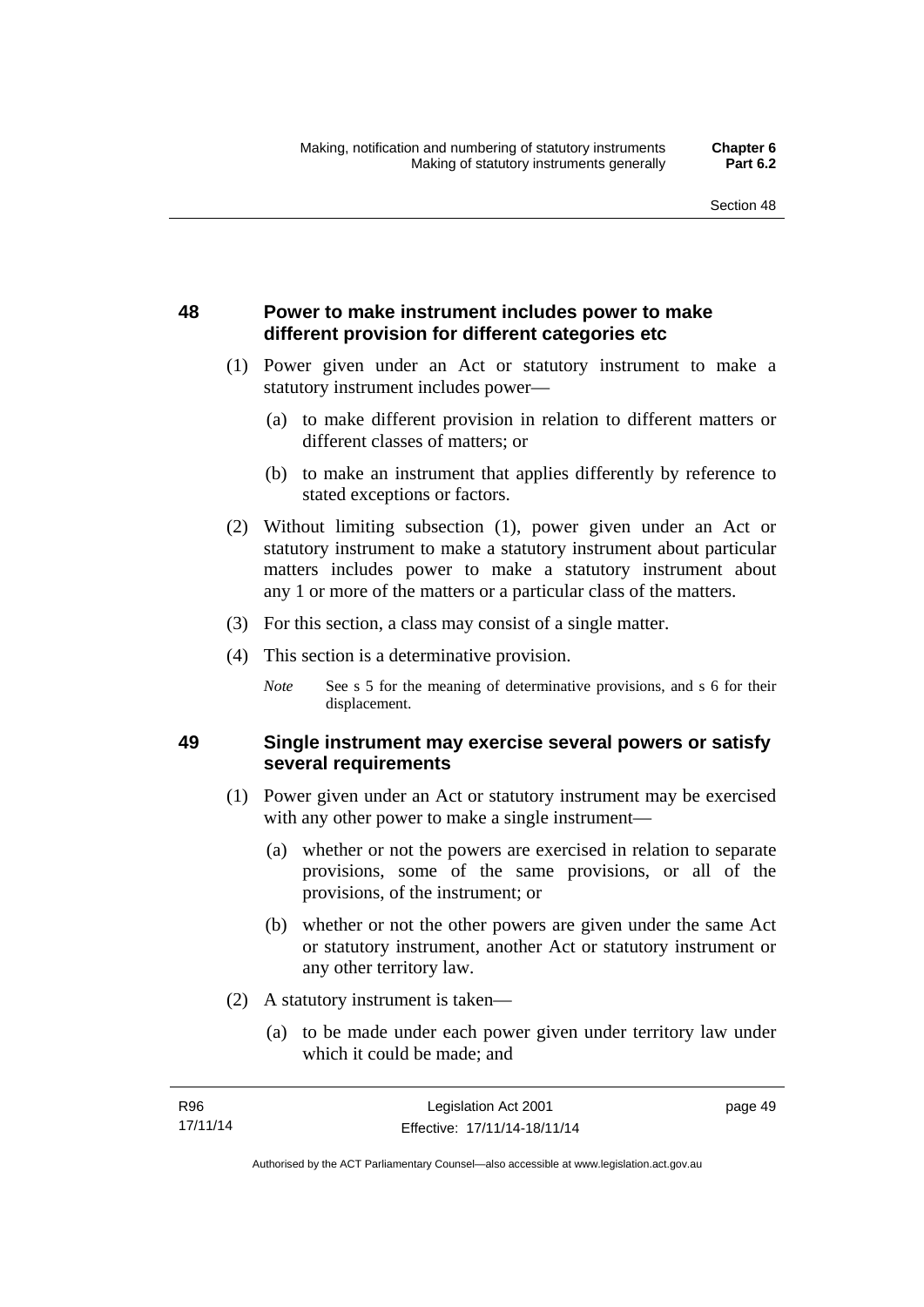- (b) to satisfy each requirement under territory law that it could satisfy.
- (3) Without limiting subsection (2), that subsection applies to an instrument even though—
	- (a) it is stated to be made under a particular territory law (the *authorising law*) or a particular provision of the authorising law; and
	- (b) it is stated to be made for a particular territory law (the *requiring law*) or a particular provision of the requiring law.
- (4) This section is a determinative provision.
	- *Note* See s 5 for the meaning of determinative provisions, and s 6 for their displacement.

### **50 Relationship between authorising law and instrument dealing with same matter**

- (1) If an Act or statutory instrument (the *authorising law*) gives power to make a statutory instrument about a matter, the instrument may make provision in relation to a particular aspect of the matter even though provision is made by the authorising law in relation to another aspect of the matter or in relation to another matter.
- (2) This section is a determinative provision.
	- *Note* See s 5 for the meaning of determinative provisions, and s 6 for their displacement.

## **51 Instrument may make provision in relation to land by reference to map etc**

- (1) This section applies if an Act or statutory instrument authorises or requires provision to be made by statutory instrument in relation to land or waters.
- (2) Provision may be made by reference to—
	- (a) a particular map or plan held by an entity; or

R96 17/11/14

Authorised by the ACT Parliamentary Counsel—also accessible at www.legislation.act.gov.au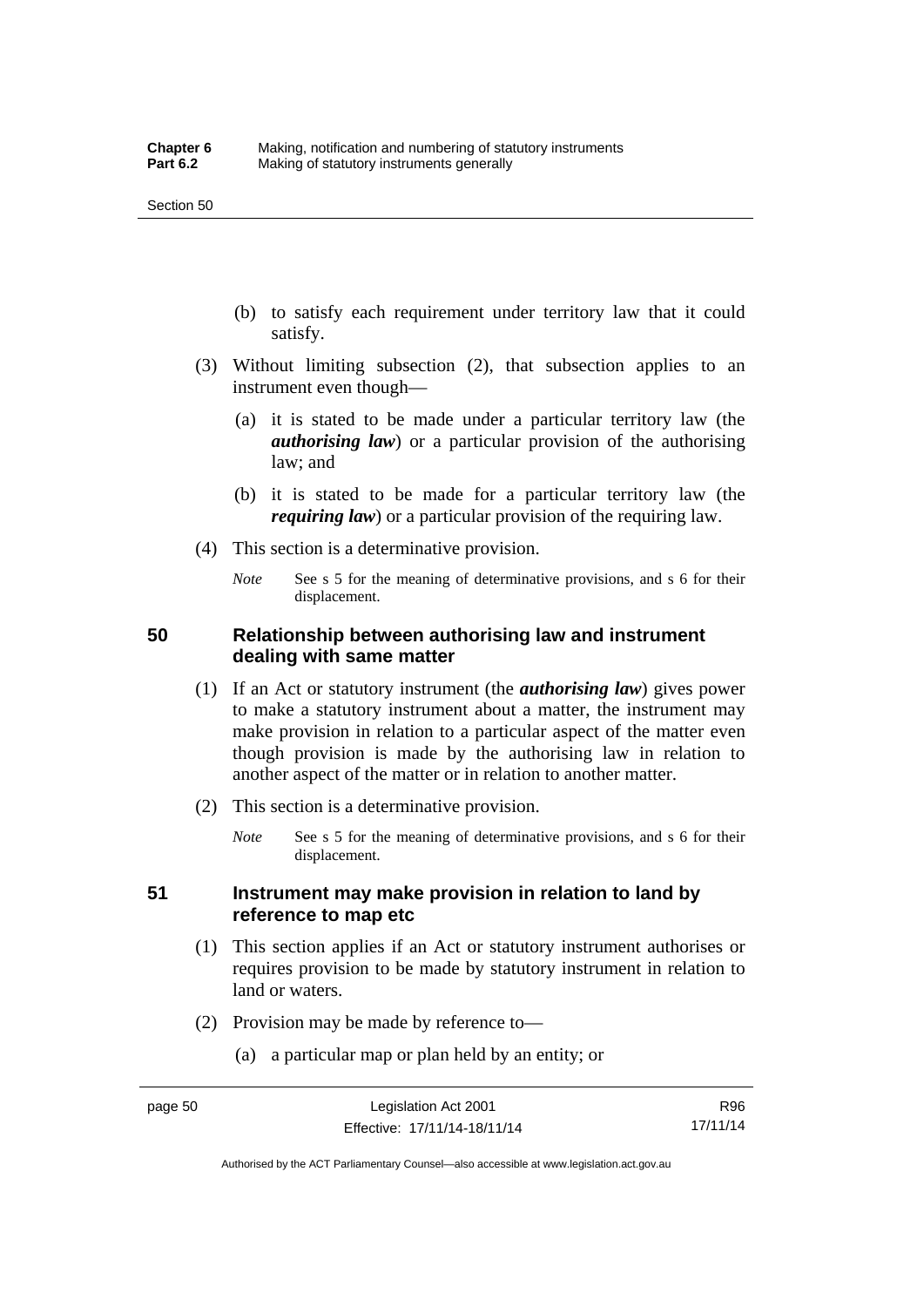(b) a particular entry in a register kept by an entity;

if the map, plan or register is available for inspection (on the internet or otherwise) by members of the public, whether or not on payment of a fee.

### **52 Instrument may authorise determination of matter etc**

- (1) This section applies if an Act or statutory instrument (the *authorising law*) authorises or requires provision to be made about a matter by statutory instrument.
- (2) A statutory instrument made under the authorising law may make provision about the matter by authorising or requiring a stated entity to make provision about the matter, or any aspect of the matter, whether or not from time to time.
- (3) This section is a determinative provision.
	- *Note* See s 5 for the meaning of determinative provisions, and s 6 for their displacement.
- (4) In this section:

*provision*, for a matter, includes determining or regulating the matter, applying the instrument to the matter, being satisfied or forming an opinion about anything relating to the matter, or doing anything else in relation to the matter.

#### **Example**

If an Act provides that an application is to be in a prescribed form, a regulation made under the Act may provide that the form is to be a form approved by the Minister.

*Note* An example is part of the Act, is not exhaustive and may extend, but does not limit, the meaning of the provision in which it appears (see s 126 and s 132).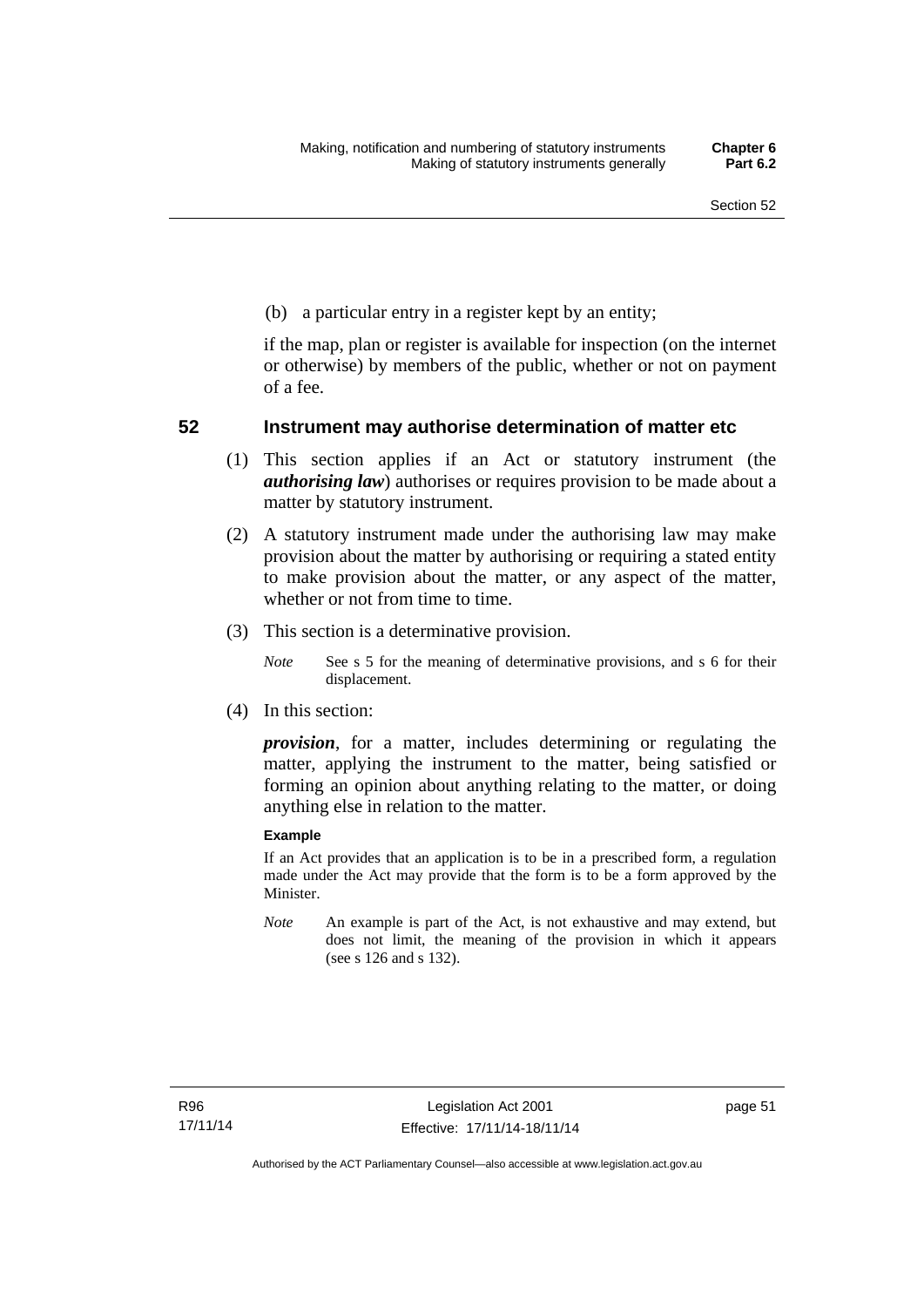## **53 Instrument may prohibit**

- (1) If an Act or statutory instrument authorises or requires a matter to be regulated (however described) by statutory instrument, the power may be exercised by prohibiting by statutory instrument the matter or any aspect of the matter.
- (2) This section is a determinative provision.
	- *Note* See s 5 for the meaning of determinative provisions, and s 6 for their displacement.

#### **54 Instrument may require making of statutory declaration**

- (1) If an Act or statutory instrument (the *authorising law*) gives power to make a statutory instrument, the instrument may require the making of a statutory declaration.
	- *Note* The *[Statutory Declarations Act 1959](http://www.comlaw.gov.au/Series/C2004A07365)* (Cwlth) applies to the making of statutory declarations under territory laws (see that Act, s 5).
- (2) Subsection (1) applies—
	- (a) whether or not the authorising law authorises or requires penalties to be prescribed by instrument; and
	- (b) if the authorising law authorises or requires penalties to be prescribed by instrument—irrespective of the level of penalties that may be prescribed.
- (3) This section is a determinative provision.
	- *Note* See s 5 for the meaning of determinative provisions, and s 6 for their displacement.

Authorised by the ACT Parliamentary Counsel—also accessible at www.legislation.act.gov.au

R96 17/11/14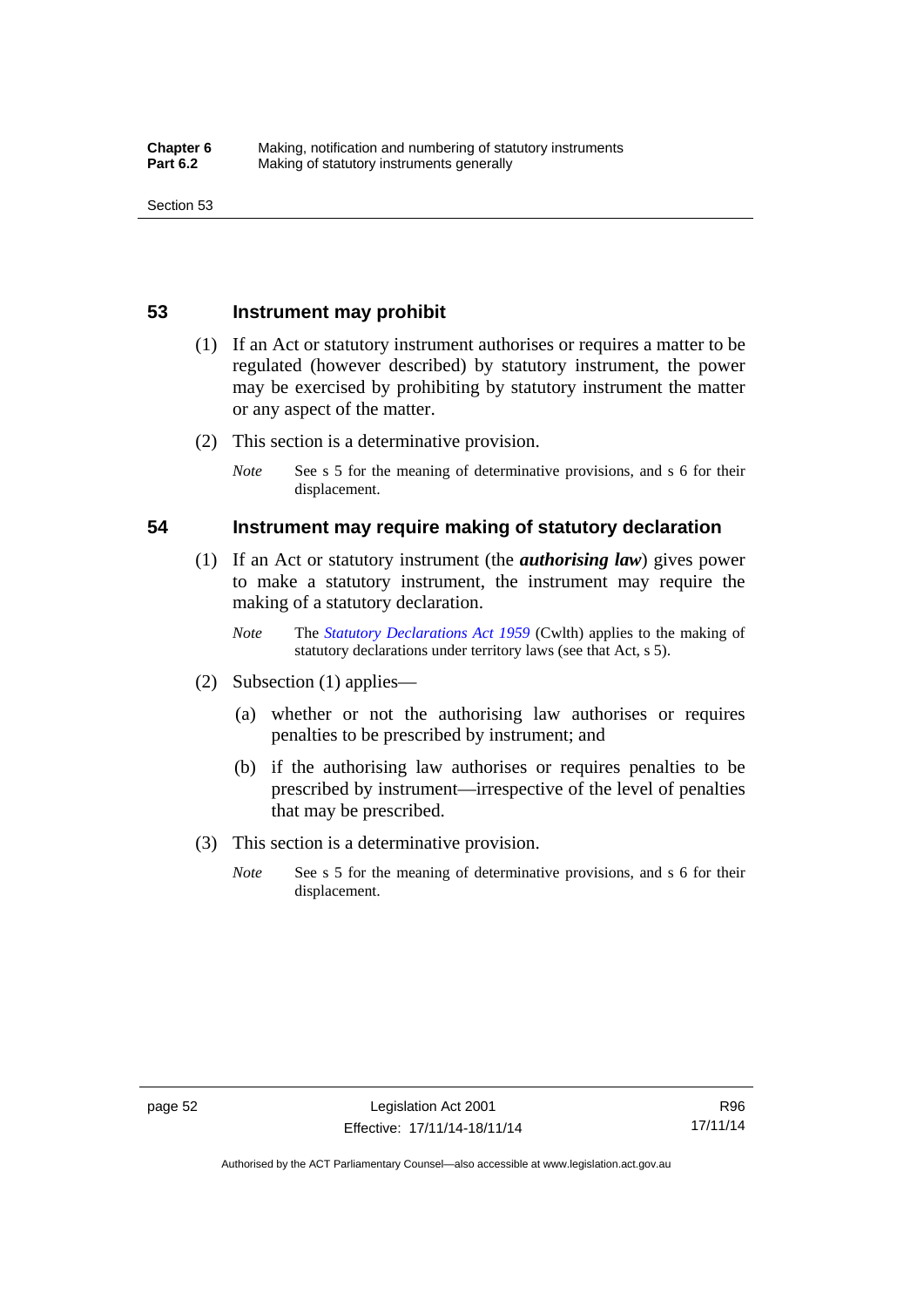# **Part 6.3 Making of certain statutory instruments about fees**

# **55 Definitions—pt 6.3**

In this part:

*fee* includes a charge or other amount.

*provide* a service includes exercise a function.

*service* includes a function or facility.

#### **56 Determination of fees by disallowable instrument**

- (1) This section applies if an Act (the *authorising law*) authorises fees to be determined for an Act or statutory instrument (the *relevant law*).
- (2) The authorising law authorises a fee to be determined in relation to any matter under or related to the relevant law.
- (3) To remove any doubt, a fee may be determined for a provision of the relevant law even though the provision does not mention a fee.

#### **Example**

The X Act, s 15 provides for a person to apply for an approval but makes no mention of a fee for the approval. However, the Act, s 79 (1) provides:

(1) The Minister may determine fees for this Act.

Because s 79 (1) permits a fee to be determined 'for this Act', this Act, s 56 applies in relation to s 15 and the Minister may, in writing, determine an application fee for the approval.

- *Note 1* The determination of a fee by a Minister under an Act is a disallowable instrument and must be in writing (see s 9 (1) (b) and s 42 (2)).
- *Note 2* An example is part of the Act, is not exhaustive and may extend, but does not limit, the meaning of the provision in which it appears (see s 126 and s 132).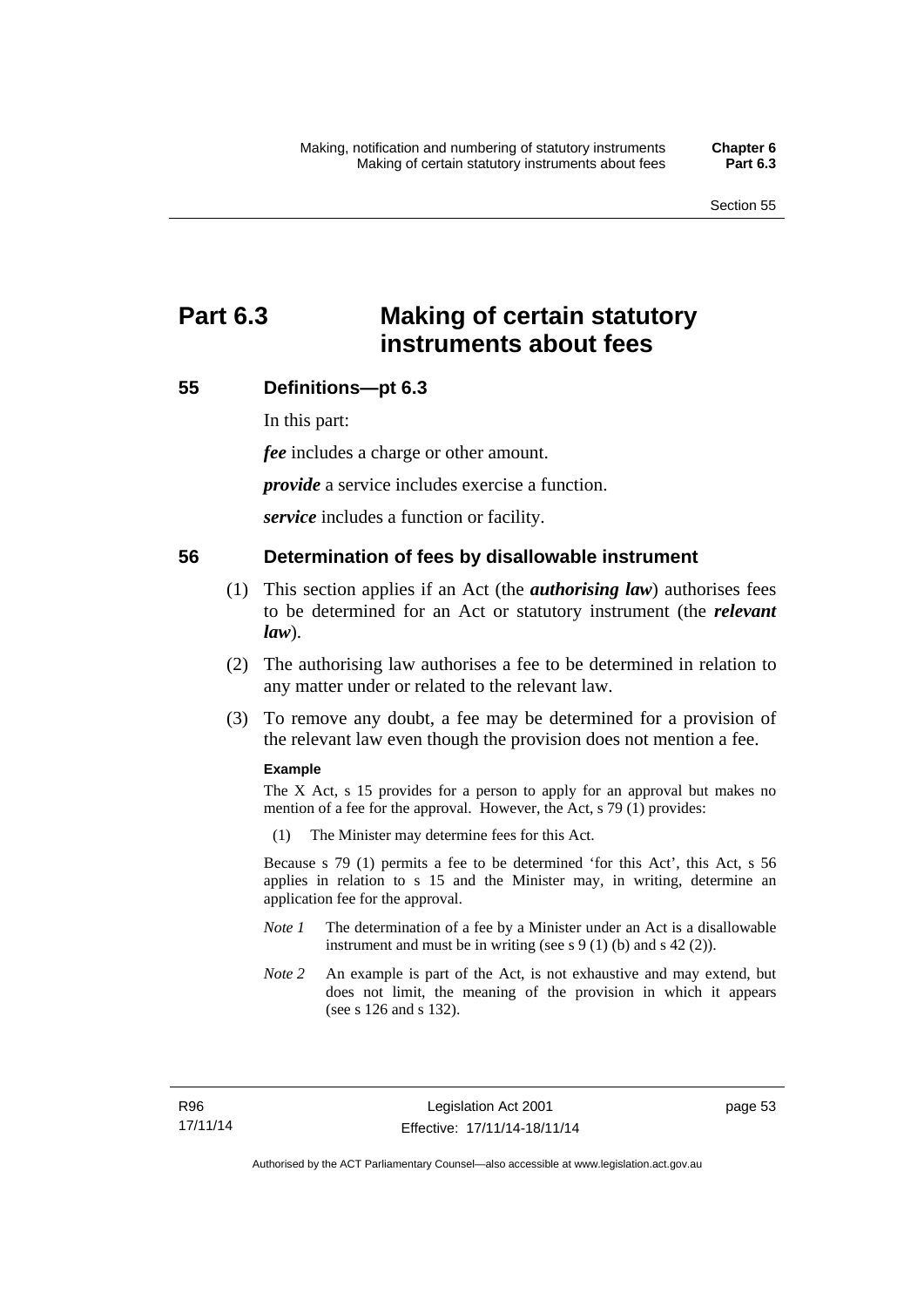- (4) A fee may be determined—
	- (a) by stating the fee; or
	- (b) by setting a rate, or providing a formula or other method, by which the fee is to be worked out; or
	- (c) by a combination of a stated fee and a rate, formula or other method.

#### **Examples—different methods of determining fees**

An instrument may determine a fee by stating an amount (eg \$250), or a rate (eg \$7.50 per kilogram). An instrument may also determine a fee by providing a formula. For example, the fee for a licence issued for part of a year could be worked out using the following formula:

annual fee  $\times$  whole and part months for which licence issued  $\frac{12}{\sqrt{12}}$ 

- (5) The determination—
	- (a) must provide by whom the fee is payable; and
	- (b) must provide to whom the fee is to be paid; and
	- (c) may make provision about the circumstances in which the fee is payable; and
	- (d) may make provision about exempting a person from payment of the fee; and
	- (e) may make provision about when the fee is payable and how it is to be paid (for example, as a lump sum or by instalments); and
	- (f) may mention the service for which the fee is payable; and
	- (g) may make provision about waiving, postponing or refunding the fee (completely or partly); and
	- (h) may make provision about anything else relating to the fee.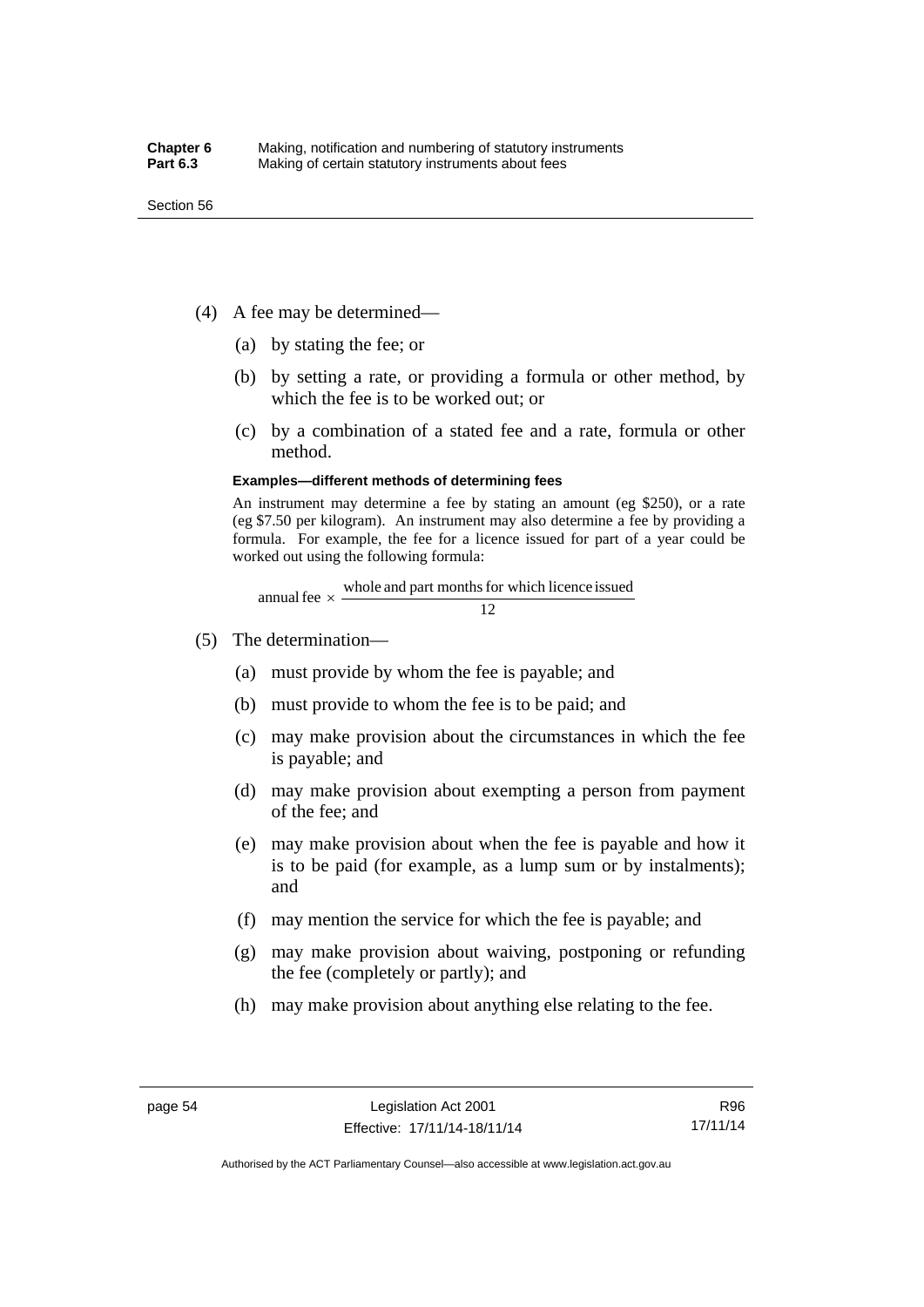#### **Example—par (a)**

a provision that the owner for the time being of a vehicle is liable for any unpaid registration fee

#### **Examples—par (c)**

- 1 a provision that a document prepared and submitted in accordance with a condition imposed under the Act be accompanied by a fee
- 2 a provision that royalty ceases to be payable if the percentage of recoverable minerals is less than the prescribed limit

#### **Examples—par (e)**

- 1 a provision that a levy is payable within 30 days after the day goods are sold
- 2 a provision that, if a licensee fails to pay an instalment payable in the financial year within 14 days after the day it is payable, all remaining instalments payable in the financial year become payable

#### **Example—par (g)**

a provision that a stated official may waive all or part of a charge in stated circumstances, including if the official is satisfied about a stated circumstance

- (6) This section is a determinative provision.
	- *Note* See s 5 for the meaning of determinative provisions, and s 6 for their displacement.

# **57 Fees payable in accordance with determination etc**

- (1) A fee determined by a disallowable instrument is payable by the person by whom the fee is payable under the determination, in relation to the service (if any) mentioned in the determination and in accordance with the determination, to the person to whom the fee is payable under the determination.
- (2) If a service is mentioned in the determination, the fee is payable before the service is provided unless the determination provides otherwise.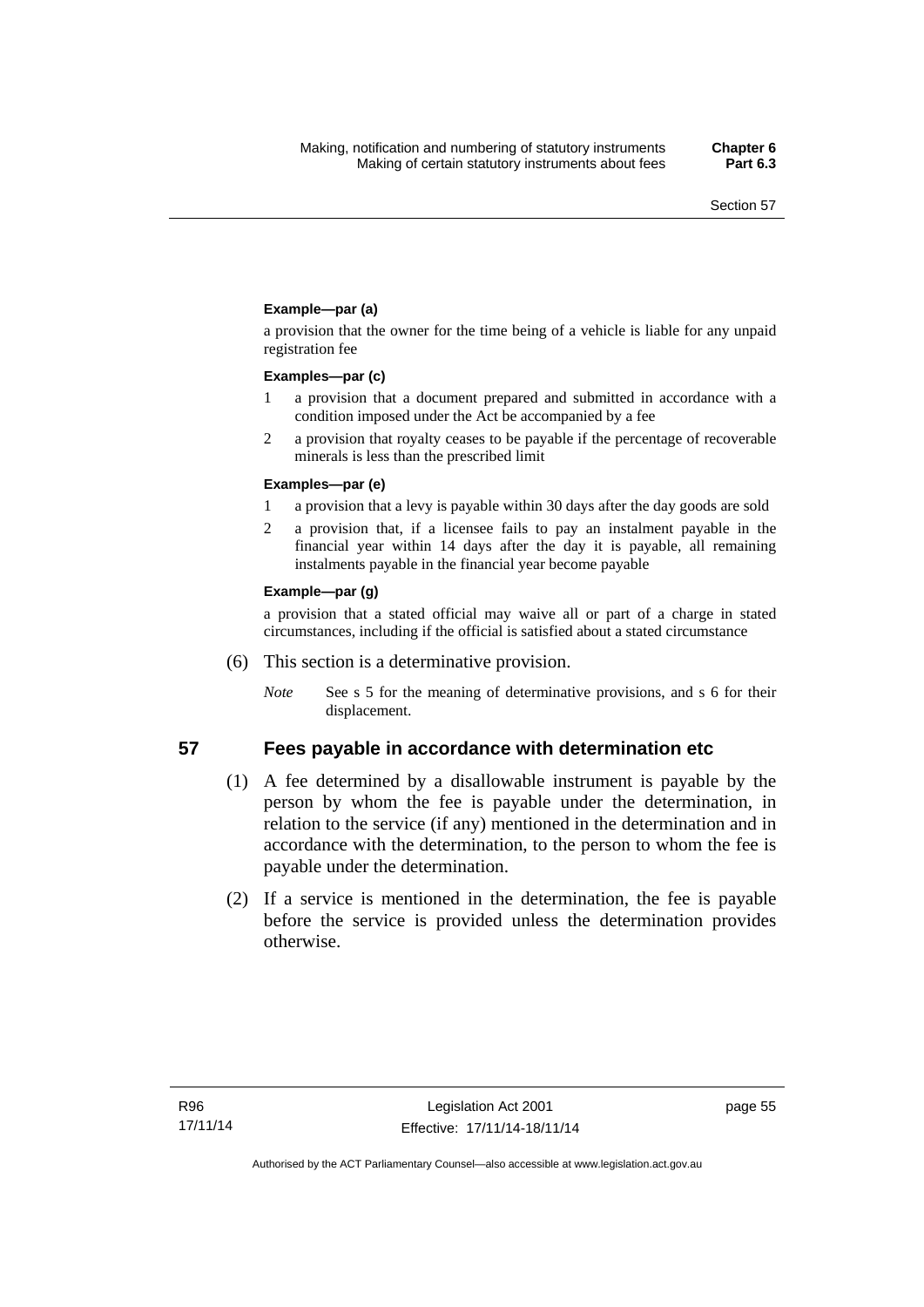#### Section 58

 (3) If the fee is payable in relation to a service mentioned in the determination and the fee has not been paid in accordance with the determination, no-one is obliged to provide the service.

#### **Examples**

- 1 If a fee for a service is payable in advance under a disallowable instrument and the fee is not paid, there is no obligation to provide the service.
- 2 If fees for services over a period of time are payable by instalment under a disallowable instrument and the person paying the fees falls behind in payments on the instalments, there is no obligation to provide further services for the person.
- *Note* An example is part of the Act, is not exhaustive and may extend, but does not limit, the meaning of the provision in which it appears (see s 126 and s 132).
- (4) Subsection (3) applies to a service even though, apart from that subsection, someone is under a duty to provide the service.

#### **Example**

A provision of an Act provides that a registrar 'must' renew a licence if the holder of the licence applies to the registrar for its renewal before the end of the licence term. If a fee is determined for renewal of the licence, the registrar is not required to renew the licence unless the fee is paid.

- (5) This section is a determinative provision.
	- *Note* See s 5 for the meaning of determinative provisions, and s 6 for their displacement.

# **58 Regulations may make provision about fees**

- (1) This section applies if an Act (the *authorising law*)—
	- (a) authorises or requires fees to be determined for the authorising law, or another Act or a statutory instrument (the *fees law*); and
	- (b) the authorising law authorises the making of regulations by the Executive.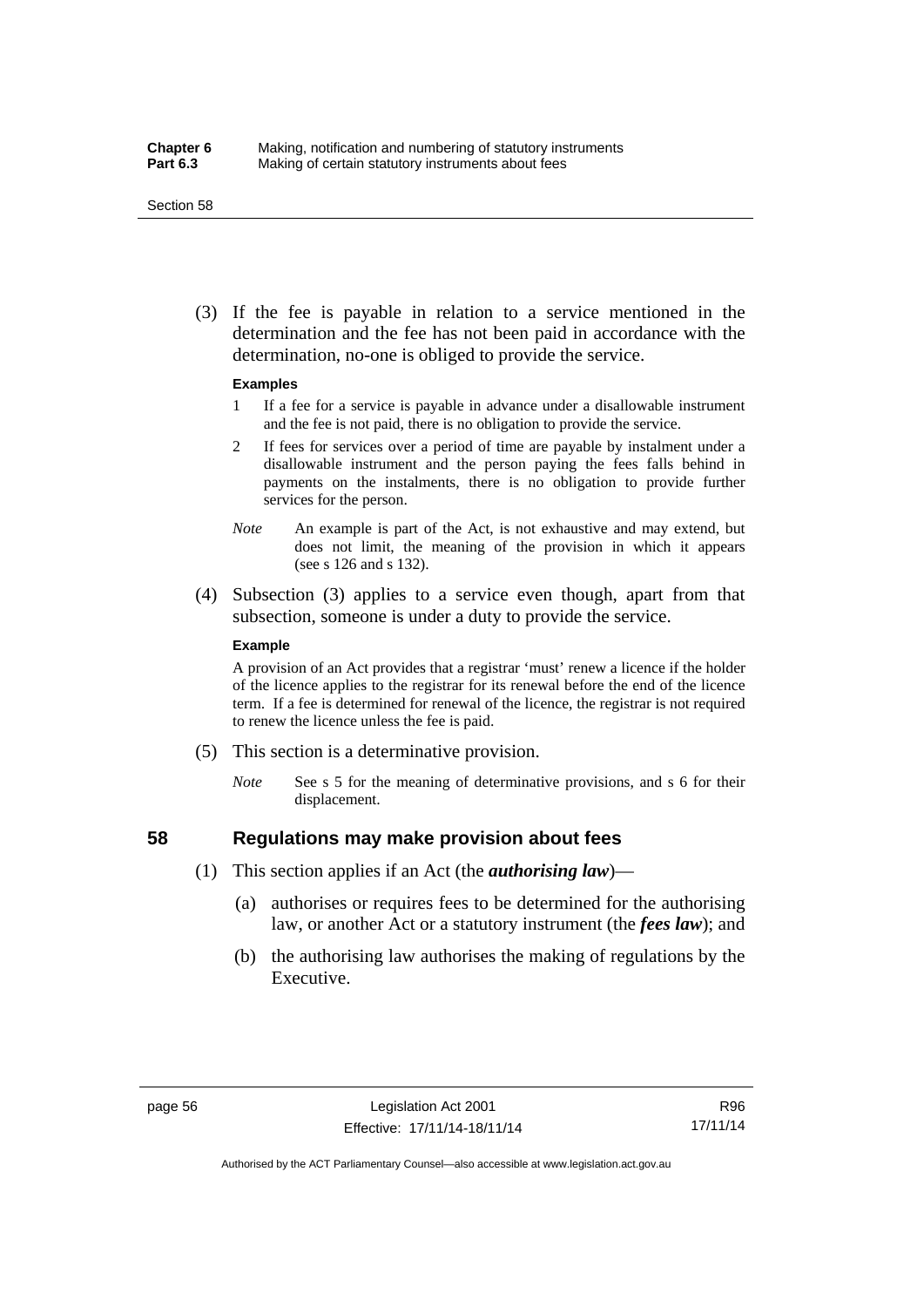- (2) A regulation under the authorising law may make provision in relation to—
	- (a) the payment, collection and recovery of determined fees; and
	- (b) the waiver, postponement or refund of the fees (completely or partly); and
	- (c) anything else about which provision may, under section 56 (Determination of fees by disallowable instrument), be made by determination in relation to determined fees.
- (3) The power mentioned in subsection (2) (b) includes power to make provision in relation to an entitlement to a waiver, postponement or refund of determined fees in circumstances prescribed by regulation (including the removal of a statutory capacity).
- (4) A regulation or the authorising law may make provision in relation to the payment of determined fees by cheque or credit card, including, for example, the consequences of a cheque not being honoured on presentation or a credit card transaction not being honoured.
- (5) A regulation or the authorising law may make provision in relation to the removal of a statutory capacity if any determined fee—
	- (a) is not paid when it is required to be paid; or
	- (b) is paid by cheque and the cheque is not honoured on presentation; or
	- (c) is paid by credit card and the credit card transaction is not honoured.
- (6) A regulation or the authorising law may make provision in relation to the restoration of a statutory capacity (whether prospectively or during any past period).
- (7) This section is in addition to any provision of the authorising law or fees law.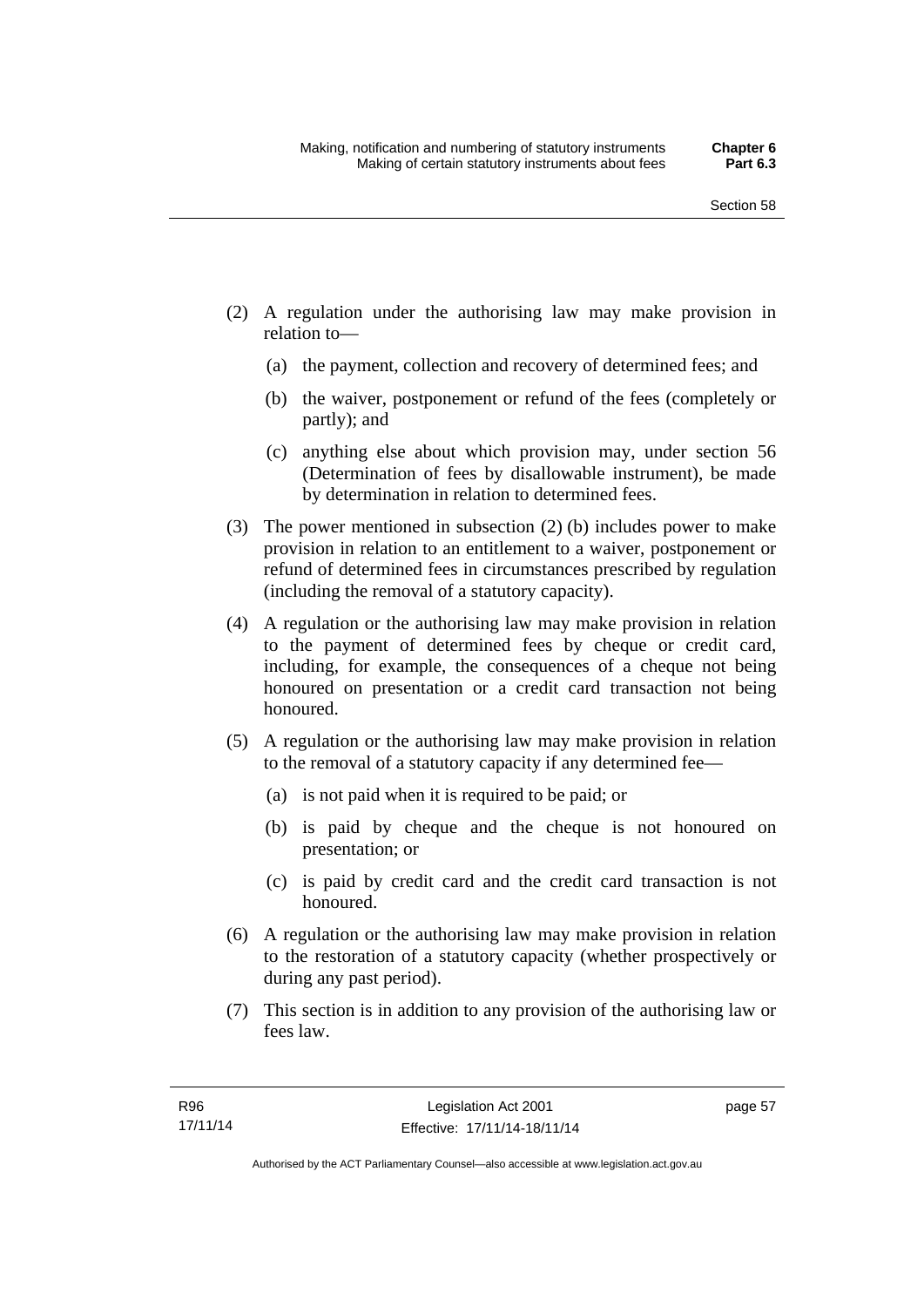- (8) This section is a determinative provision.
	- *Note* See s 5 for the meaning of determinative provisions, and s 6 for their displacement.
- (9) In this section:

*credit card* includes debit card.

*removal*, of a statutory capacity, includes suspension, cancellation, revocation, withdrawal, surrender or other prescribed restriction or termination of a statutory capacity under the fees law or authorising law.

*statutory capacity* includes an accreditation, approval, assessment, authority, certificate, condition, decision, determination, exemption, licence, permission, permit, registration or other prescribed thing giving a status, privilege or benefit under the fees law or authorising law (whether or not required under either law for doing anything).

R96 17/11/14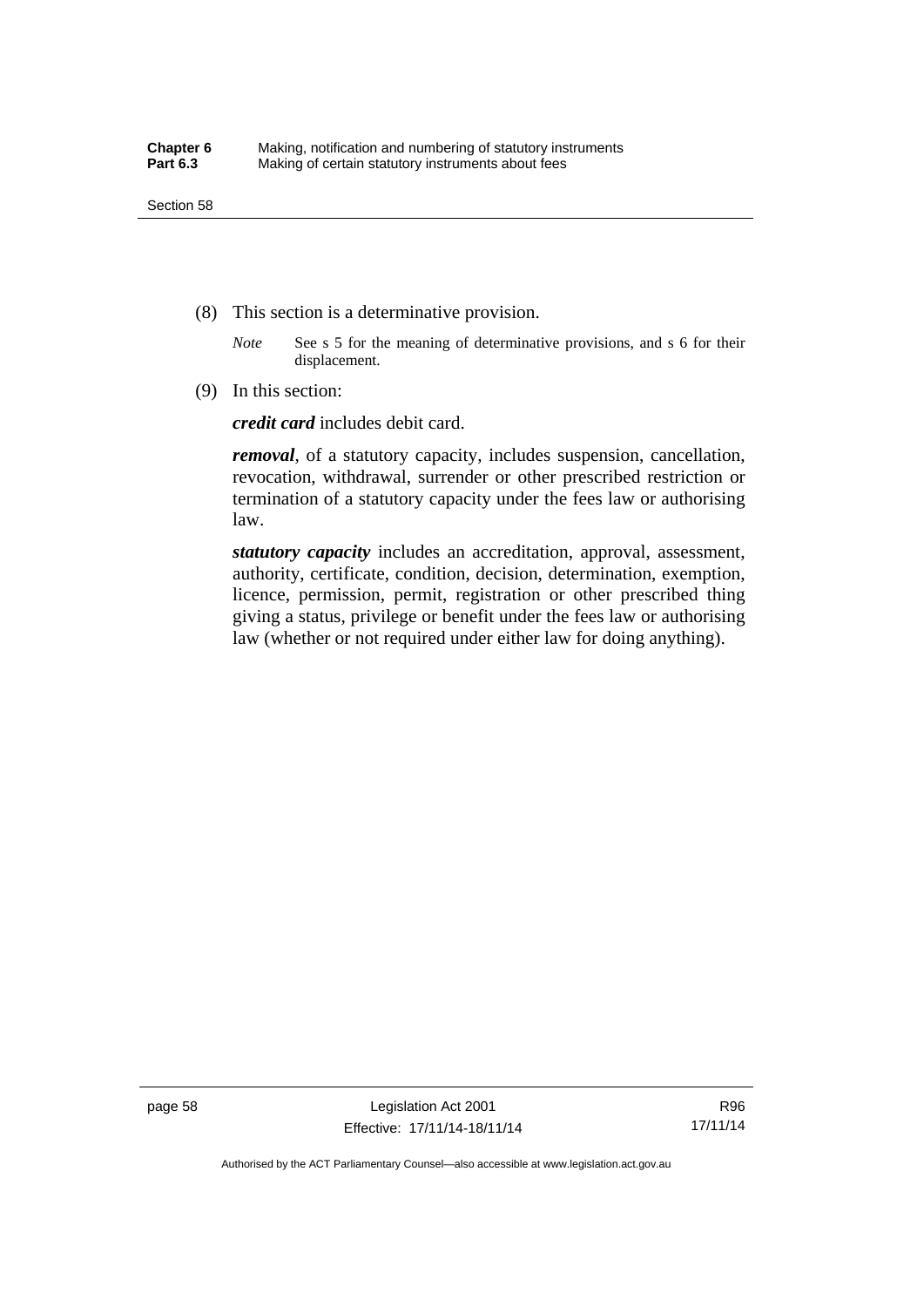# **Part 6.4 Numbering and notification of legislative instruments**

## **59 Numbering**

- (1) The legislative instruments registered in each year must be numbered by the parliamentary counsel as nearly as practicable in the order in which they are notified.
- (2) However, the parliamentary counsel may—
	- (a) allocate different kinds of legislative instruments to different series for numbering purposes; or
	- (b) add distinguishing letters to numbers to indicate the kind of legislative instrument.

## **Examples**

- 1 The parliamentary counsel may number subordinate laws, disallowable instruments, commencement notices and other legislative instruments in different series.
- 2 The parliamentary counsel may add the letters 'SL' to the numbers of registered subordinate laws, the letters 'DI' to the numbers of registered disallowable instruments and the letters 'CN' to the numbers of registered commencement notices.
- *Note* An example is part of the Act, is not exhaustive and may extend, but does not limit, the meaning of the provision in which it appears (see s 126 and s 132).
- (3) Also, a regulation may provide that this section does not apply to a notifiable instrument of a kind prescribed by regulation.

## **60 Correction etc of name of instrument**

- (1) This section applies if a legislative instrument, or a statutory instrument entered on the register under section 19 (3), is unnamed or the name it gives to itself—
	- (a) includes a year that is not the year in which the instrument was notified; or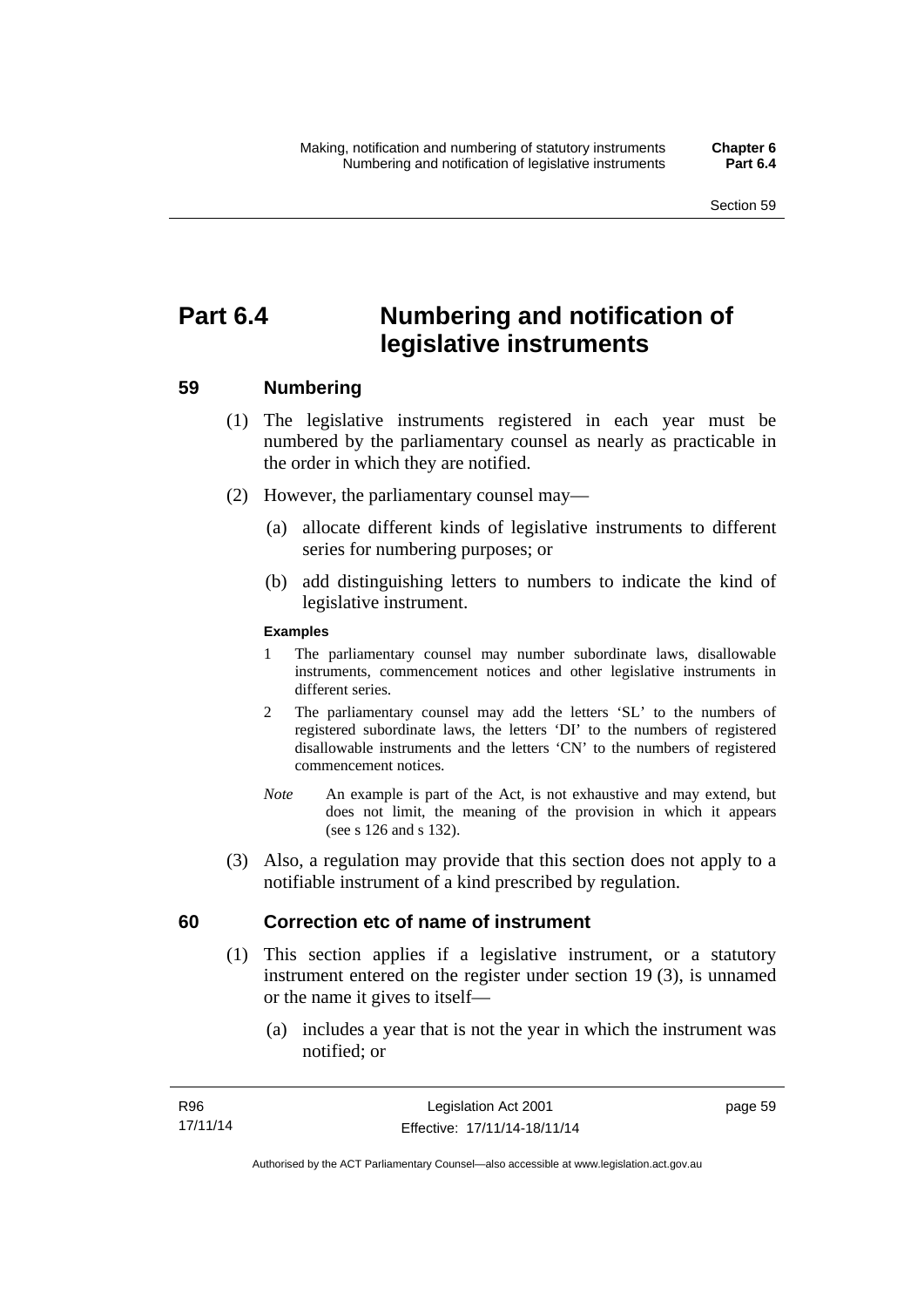#### Section 60

- (b) is the same as another instrument that has been, or is to be, notified under this Act; or
- (c) includes a number that is not consecutive with other instruments that have been notified under this Act; or
- (d) does not include a number that would give the instrument a unique name; or
- (e) is otherwise not in accordance with current legislative drafting practice.

## **Example—par (c)**

A legislative instrument has the name '*XYZ Amendment Rule 2000* (*No 5*)'. Legislative instruments with the names '*XYZ Amendment Rule 2000 (No 1)*', '*XYZ Amendment Rule 2000 (No 2)*' and '*XYZ Amendment Rule 2000 (No 3)*' have already been notified under the Act

#### **Example—par (d)**

A legislative instrument has the name '*XYZ Amendment Rule 2000 (No )*'.

#### **Example—par (e)**

A legislative instrument has the name '*XYY Amendment Order 2002 (No 1)*'. The instrument was made under the *XYZ Act 2000* (the *authorising Act*). The name of the instrument does not correctly reflect the name of the authorising Act.

- *Note* An example is part of the Act, is not exhaustive and may extend, but does not limit, the meaning of the provision in which it appears (see s 126 and s 132).
- (2) The parliamentary counsel may, before notifying the instrument under this Act—
	- (a) add a name to an unnamed instrument; or
	- (b) amend the instrument's name to bring it into line with current legislative drafting practice.
- (3) If the name of an instrument is added or amended under this section, the instrument has effect for all purposes as if the instrument were made with the name as added or amended.

R96 17/11/14

Authorised by the ACT Parliamentary Counsel—also accessible at www.legislation.act.gov.au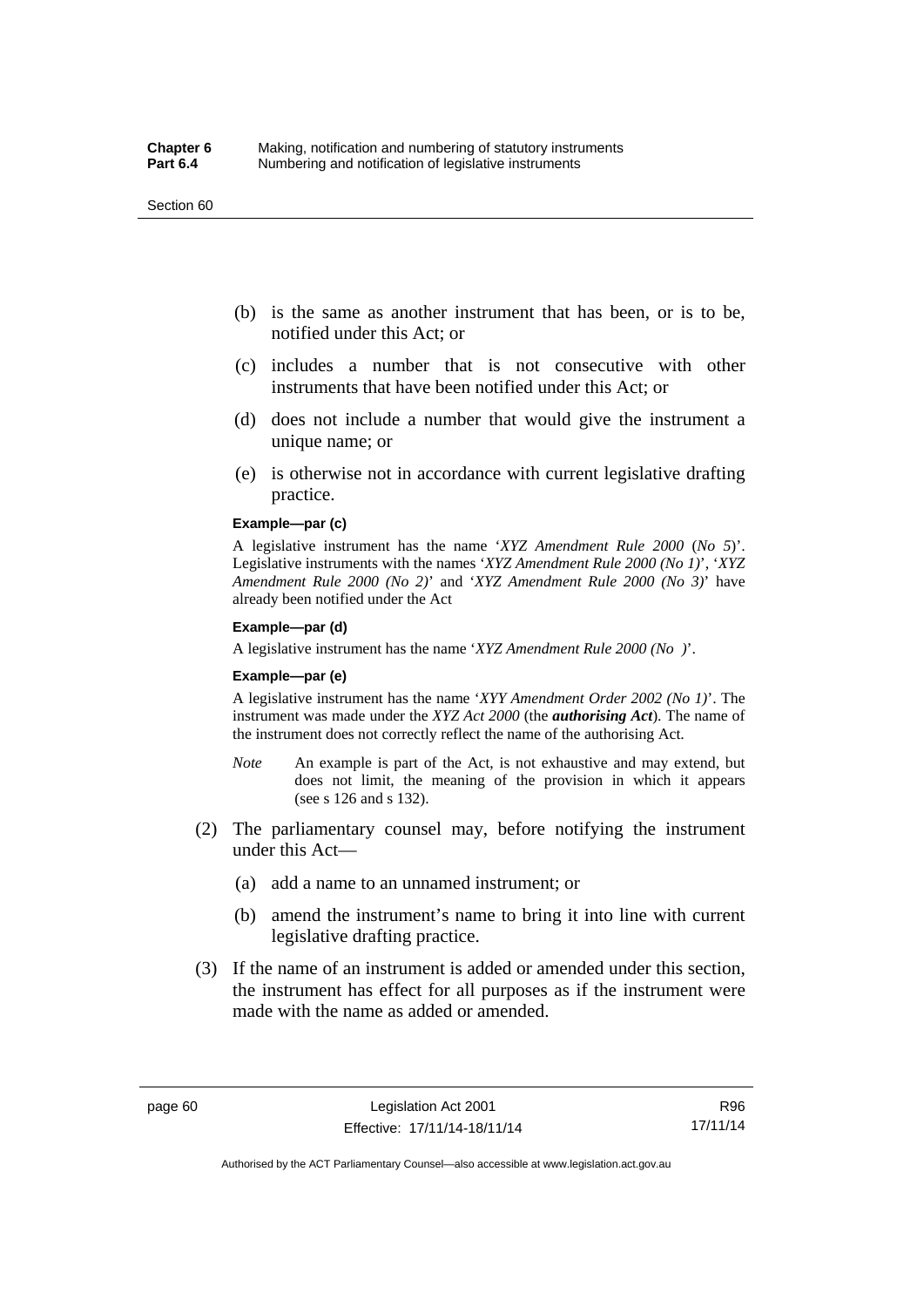(4) If the name of an instrument is added or amended under this section, the parliamentary counsel may make a corresponding change to any explanatory statement or regulatory impact statement for the instrument.

## **60A Correction of name of explanatory statement etc**

- (1) This section applies if an explanatory statement or regulatory impact statement for a legislative instrument—
	- (a) does not include the instrument's number or name in an appropriate place; or
	- (b) includes a reference to the instrument's number or name that is incorrect.
- (2) The parliamentary counsel may, before entering the statement in the register—
	- (a) include the instrument's number or name in an appropriate place in the statement; or
	- (b) correct the reference to the instrument's number or name.

## **61 Notification of legislative instruments**

- (1) If a legislative instrument is made, an authorised person for making a notification request for the instrument may ask the parliamentary counsel to notify the making of the instrument.
- (2) If an authorised person for making a notification request for a legislative instrument asks the parliamentary counsel to notify the making of the instrument and complies with the requirements (if any) prescribed by regulation (whether in relation to the form of the instrument, in relation to the making of the request or otherwise), the parliamentary counsel must—
	- (a) notify the making of the instrument in the register; or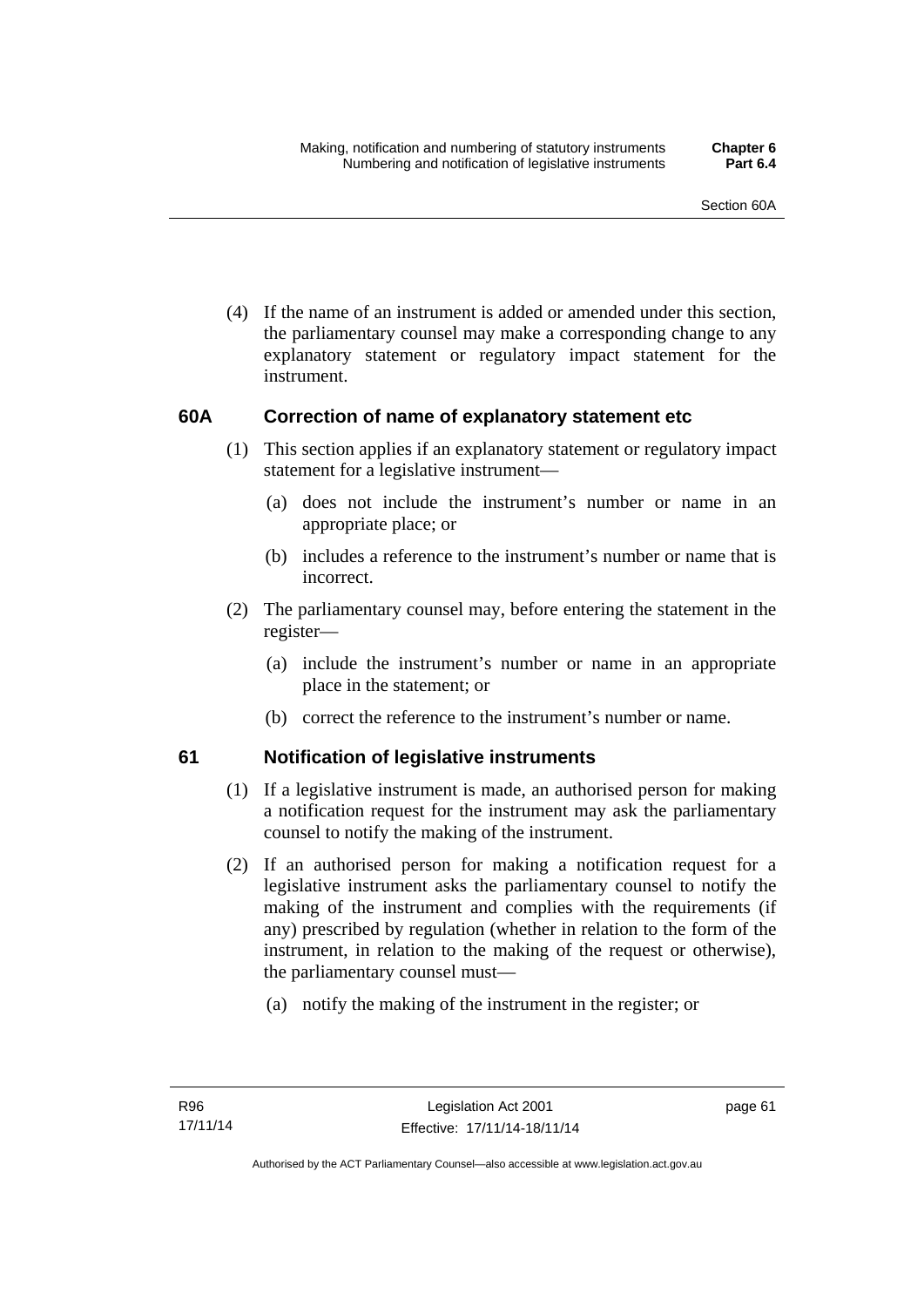#### Section 61

 (b) if it is not practicable to notify the making of the instrument in the register—notify the making of the instrument in another place the parliamentary counsel considers appropriate.

#### **Examples—other places**

- 1 another government website
- 2 the gazette
- 3 outside the Legislative Assembly
- *Note* An example is part of the Act, is not exhaustive and may extend, but does not limit, the meaning of the provision in which it appears (see s 126 and s 132).
- (3) The making of the legislative instrument is notified in the register by entering in the register—
	- (a) a statement that the instrument has been made; and
	- (b) the text of the instrument.
- (4) The making of the legislative instrument is notified under subsection  $(2)$  (b) by—
	- (a) publishing the text of the instrument in the place decided by the parliamentary counsel under subsection (2) (b); or
	- (b) publishing in that place a statement that—
		- (i) the instrument has been made; and
		- (ii) copies of the instrument can be obtained at a stated place or stated places (whether by purchase or otherwise).
- (5) If the making of the legislative instrument is notified under subsection  $(2)$  (b), the parliamentary counsel must as soon as practicable enter in the register—
	- (a) a statement that the instrument—
		- (i) has been made; and
		- (ii) was notified in the stated place on a stated date; and

R96 17/11/14

Authorised by the ACT Parliamentary Counsel—also accessible at www.legislation.act.gov.au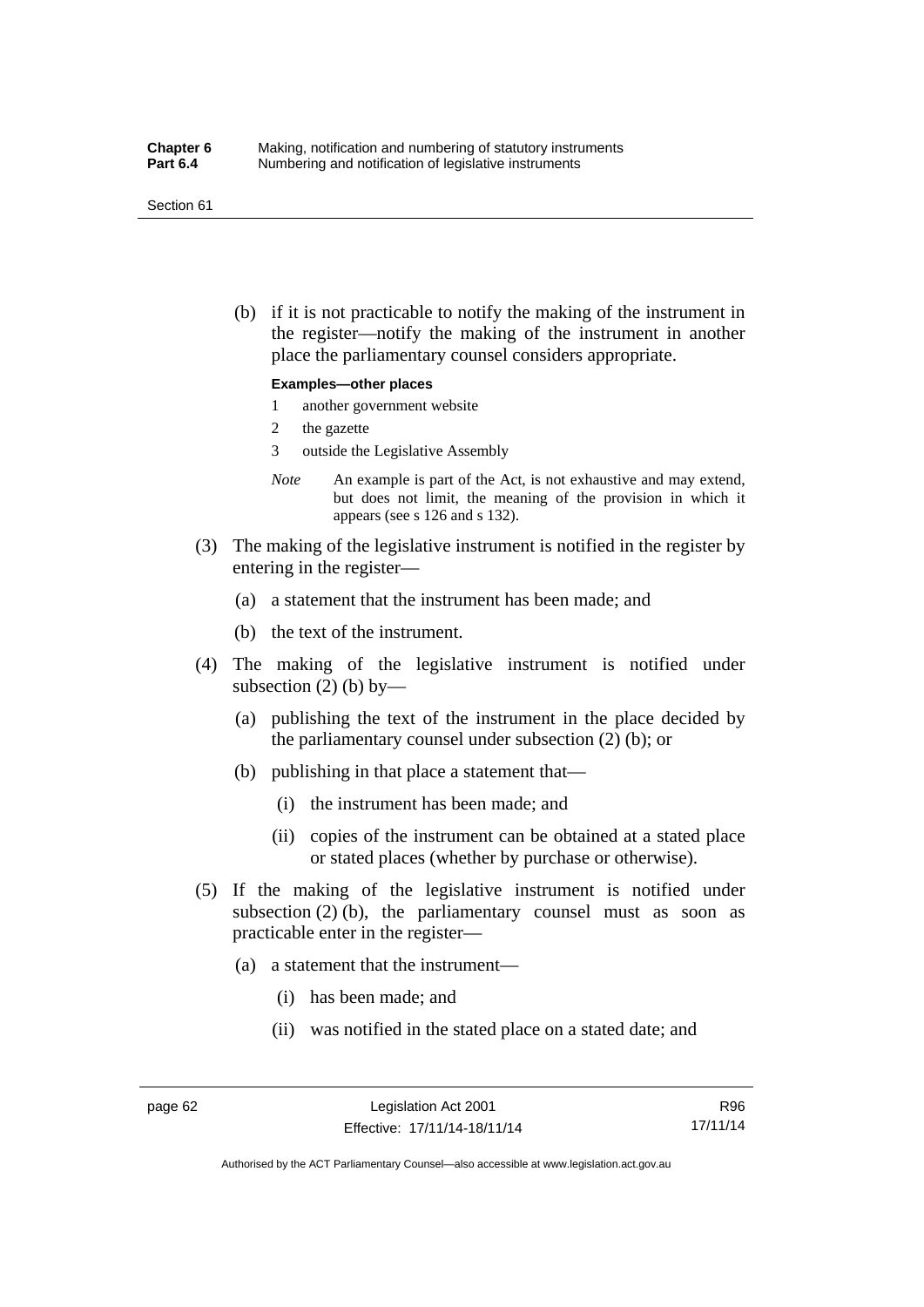- (b) the text of the instrument.
- (6) If the making of the legislative instrument is notified by publishing the statement mentioned in subsection (4) (b), copies of the instrument must be available on the day of publication, or as soon as practicable after that day, at the stated place or each of the stated places.
- (7) If on that day no copies of the legislative instrument are available at the stated place or any of the stated places, the parliamentary counsel must give the Minister a statement—
	- (a) that copies of the instrument were not available; and
	- (b) explaining why they were not available.
- (8) The Minister must present the statement to the Legislative Assembly not later than 6 sitting days after receiving it.
- (9) Despite subsection (2), the parliamentary counsel may notify the making of a legislative instrument even though a requirement prescribed by regulation for subsection (2) (a *prescribed requirement*) is not complied with.
- (10) The notification of a legislative instrument is valid even if—
	- (a) a prescribed requirement was not complied with; or
	- (b) the notification was made on the request of a person who was not, or was no longer, a delegate of an authorised person for making a notification request for the instrument.
- (11) This section is a determinative provision.
	- *Note* See s 5 for the meaning of determinative provisions, and s 6 for their displacement.
- (12) In this section:

*authorised person*, for making a notification request for a legislative instrument, means—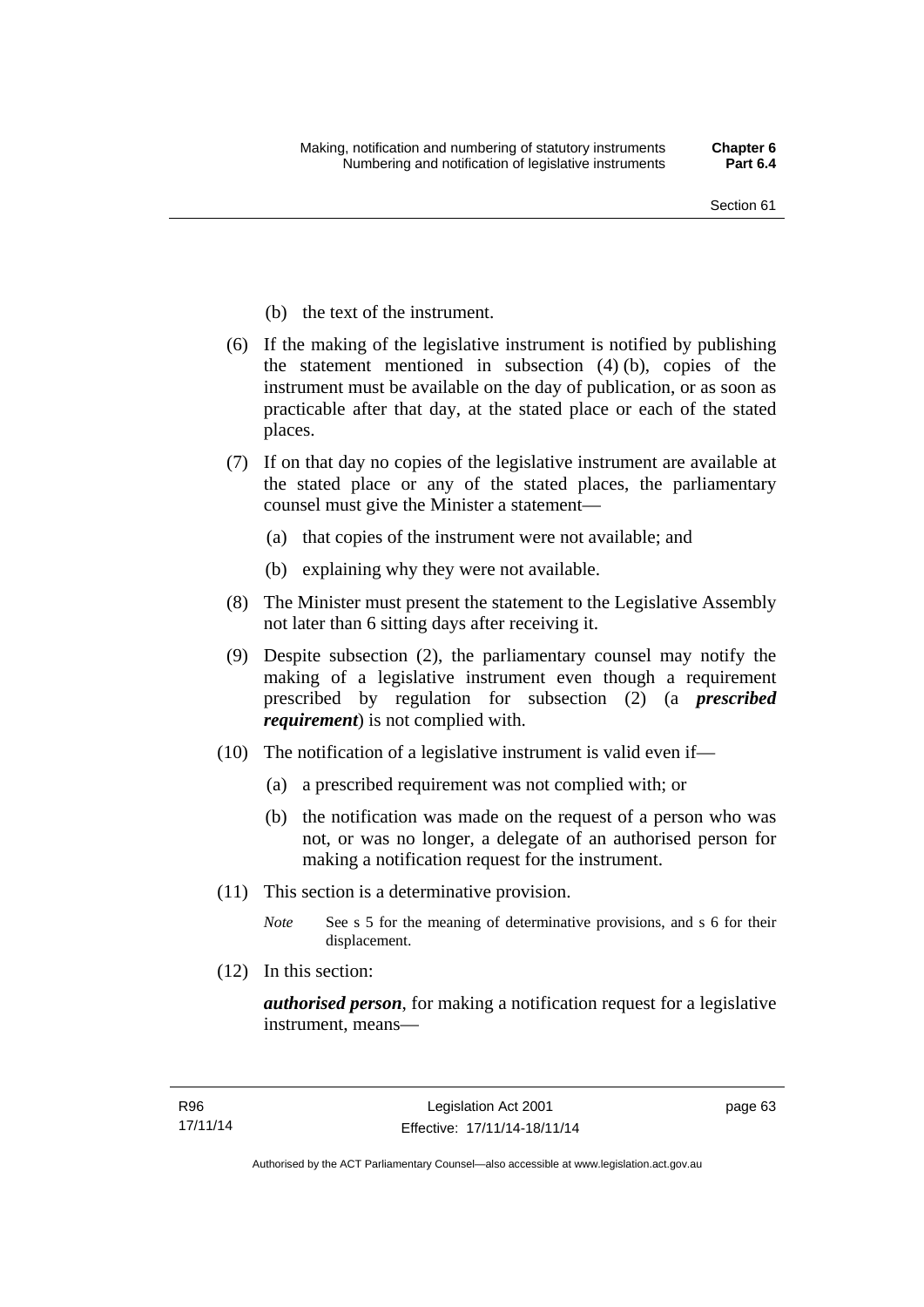- (a) the maker of the instrument; or
- (b) for a legislative instrument made by the Executive—a Minister or director-general; or
- (c) for a legislative instrument made by a Minister—a director-general; or
- (d) for a legislative instrument made by the rule-making committee—
	- (i) the secretary of the committee; or
	- (ii) the registrar of a court or tribunal in relation to which the instrument applies; or
- (e) for any other legislative instrument made by a court or tribunal, or by a member (however described) of a court or tribunal the registrar of the court or tribunal; or
- (f) for any other legislative instrument (other than an instrument prescribed by regulation for this paragraph)—a director-general; or
- (g) for a legislative instrument prescribed by regulation for this paragraph—a person prescribed by regulation as an authorised person for making a notification request for the instrument.

*rule-making committee* means the rule-making committee established under the *[Court Procedures Act 2004](http://www.legislation.act.gov.au/a/2004-59)*.

## **62 Effect of failure to notify legislative instrument**

- (1) A legislative instrument is not enforceable by or against the Territory or anyone else unless it is notified.
- (2) This section is a determinative provision.
	- *Note* See s 5 for the meaning of determinative provisions, and s 6 for their displacement.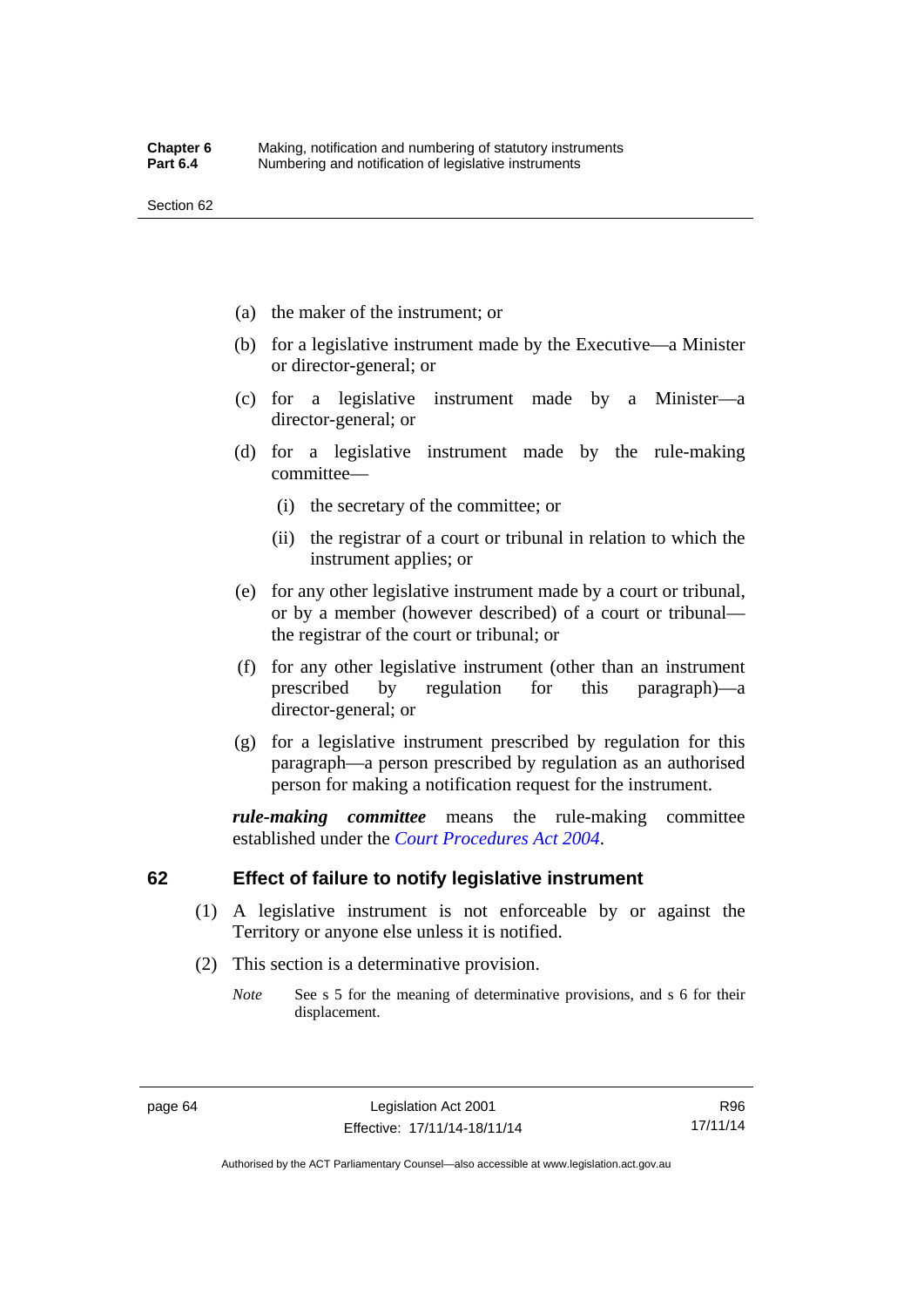## **63 References to** *notification* **of legislative instruments**

In an Act or statutory instrument, a reference to the *notification* of a legislative instrument is a reference to the instrument having been notified in the register, the gazette or otherwise under section  $61$  (2) (b).

Authorised by the ACT Parliamentary Counsel—also accessible at www.legislation.act.gov.au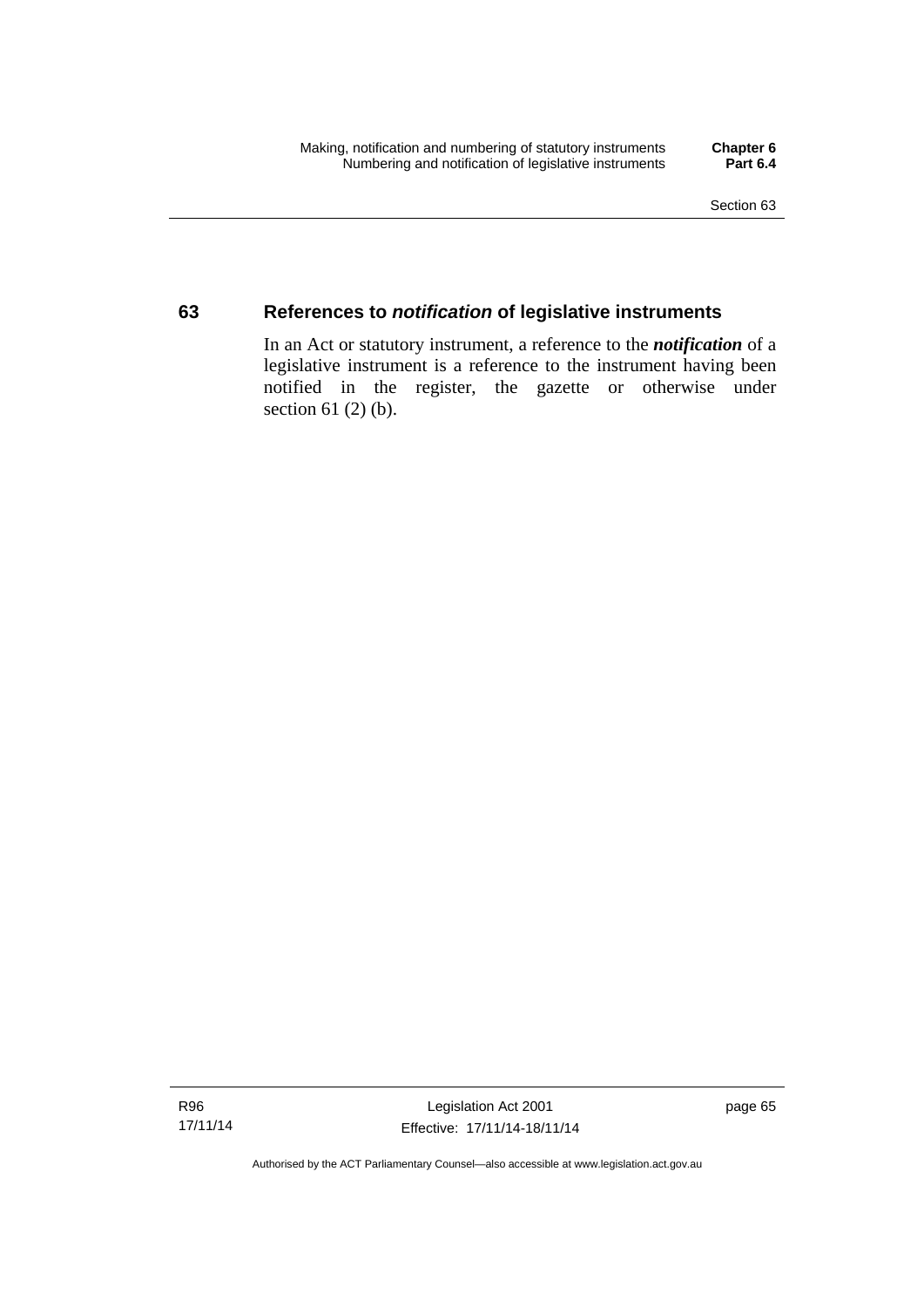#### **Chapter 7** Presentation, amendment and disallowance of subordinate laws and disallowable instruments

# **Chapter 7** Presentation, amendment and **disallowance of subordinate laws and disallowable instruments**

*Note* In this chapter, a reference to a subordinate law or disallowable instrument includes a reference to a provision of a subordinate law or disallowable instrument (see s 8 (2) and s 9 (2)).

## **64 Presentation of subordinate laws and disallowable instruments**

- (1) A subordinate law or disallowable instrument must be presented to the Legislative Assembly not later than 6 sitting days after its notification day.
- (2) If a subordinate law or disallowable instrument is not presented in accordance with subsection (1), it is taken to be repealed.
- (3) This section is a determinative provision.
	- *Note* See s 5 for the meaning of determinative provisions, and s 6 for their displacement.

## **65 Disallowance by resolution of Assembly**

- (1) This section applies if notice of a motion to disallow a subordinate law or disallowable instrument is given in the Legislative Assembly not later than 6 sitting days after the day it is presented to the Assembly.
- (2) If the Legislative Assembly passes a resolution to disallow the subordinate law or disallowable instrument, it is taken to be repealed—
	- (a) on the day after the day the disallowance is notified; or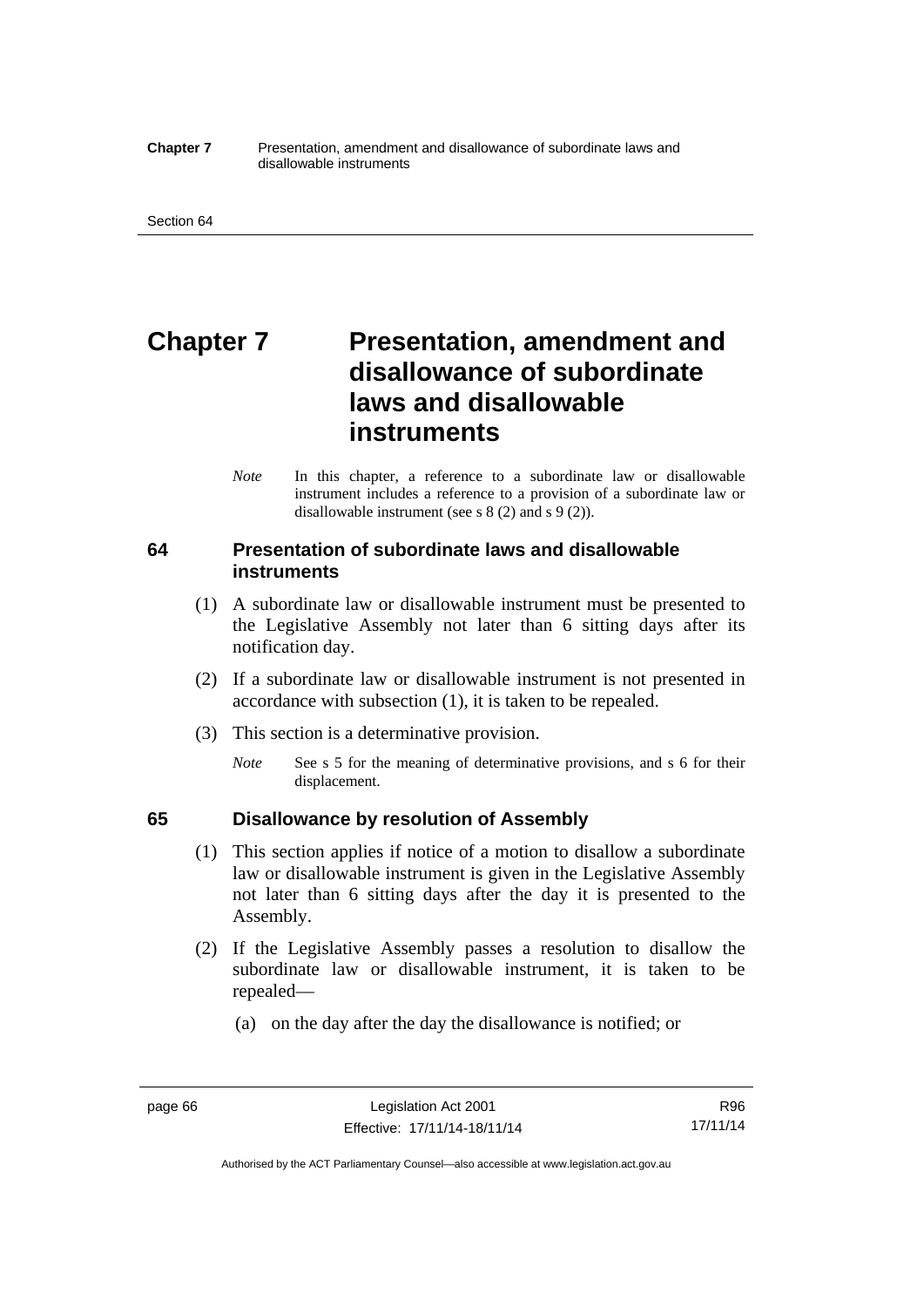- (b) if the resolution provides that it takes effect on the day the resolution is passed—that day.
- (3) For this chapter, the Legislative Assembly is taken to have passed a resolution to disallow the subordinate law or disallowable instrument if, at the end of 6 sitting days after the day the notice is given—
	- (a) the notice has not been withdrawn and the motion has not been called on; or
	- (b) the motion has been called on and moved, but has not been withdrawn or otherwise disposed of.
- (4) If subsection (3) applies, the resolution is taken to be the resolution set out in the motion for the resolution.
- (5) A disallowance under this section has effect for all purposes as if it were a repeal made by an Act.
- (6) This section is a determinative provision.
	- *Note* See s 5 for the meaning of determinative provisions, and s 6 for their displacement.

## **65A Notification of disallowance by resolution of Assembly**

- (1) If a subordinate law or disallowable instrument is disallowed, or taken to have been disallowed, under section 65, the Speaker must ask the parliamentary counsel to notify the disallowance.
- (2) If the Speaker asks the parliamentary counsel to notify the disallowance, the parliamentary counsel must—
	- (a) notify the disallowance in the register; or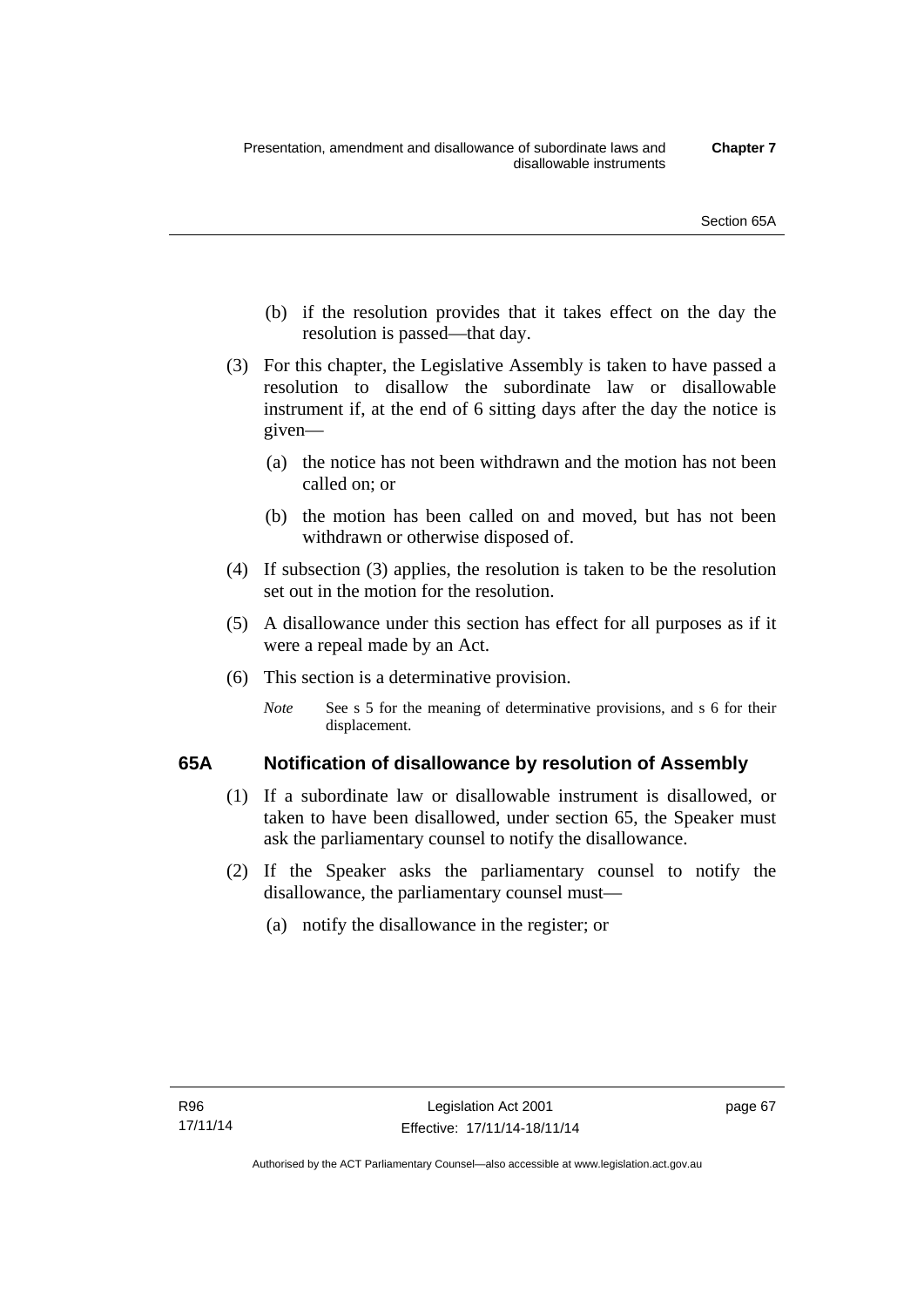#### **Chapter 7** Presentation, amendment and disallowance of subordinate laws and disallowable instruments

#### Section 65A

 (b) if it is not practicable to notify the disallowance in the register—notify the disallowance in another place the parliamentary counsel considers appropriate.

#### **Examples—other places**

- 1 another government website
- 2 the gazette
- 3 outside the Legislative Assembly
- *Note* An example is part of the Act, is not exhaustive and may extend, but does not limit, the meaning of the provision in which it appears (see s 126 and s 132).
- (3) If the Speaker asks the parliamentary counsel to notify the disallowance on a particular day, the parliamentary counsel must notify the disallowance on that day unless it is impracticable to do so.
- (4) The disallowance is notified in the register by entering in the register—
	- (a) a statement that the subordinate law or disallowable instrument has been disallowed under section 65; and
	- (b) the text of the resolution passed, or taken to have been passed, by the Legislative Assembly under section 65; and
	- (c) the day when the resolution was passed or taken to have been passed; and
	- (d) the day when the subordinate law or disallowable instrument is taken to be repealed because of the resolution.
- (5) The disallowance is notified under subsection (2) (b) by publishing in the place decided by the parliamentary counsel under that subsection—
	- (a) a statement that the subordinate law or disallowable instrument has been disallowed under section 65; and

R96 17/11/14

Authorised by the ACT Parliamentary Counsel—also accessible at www.legislation.act.gov.au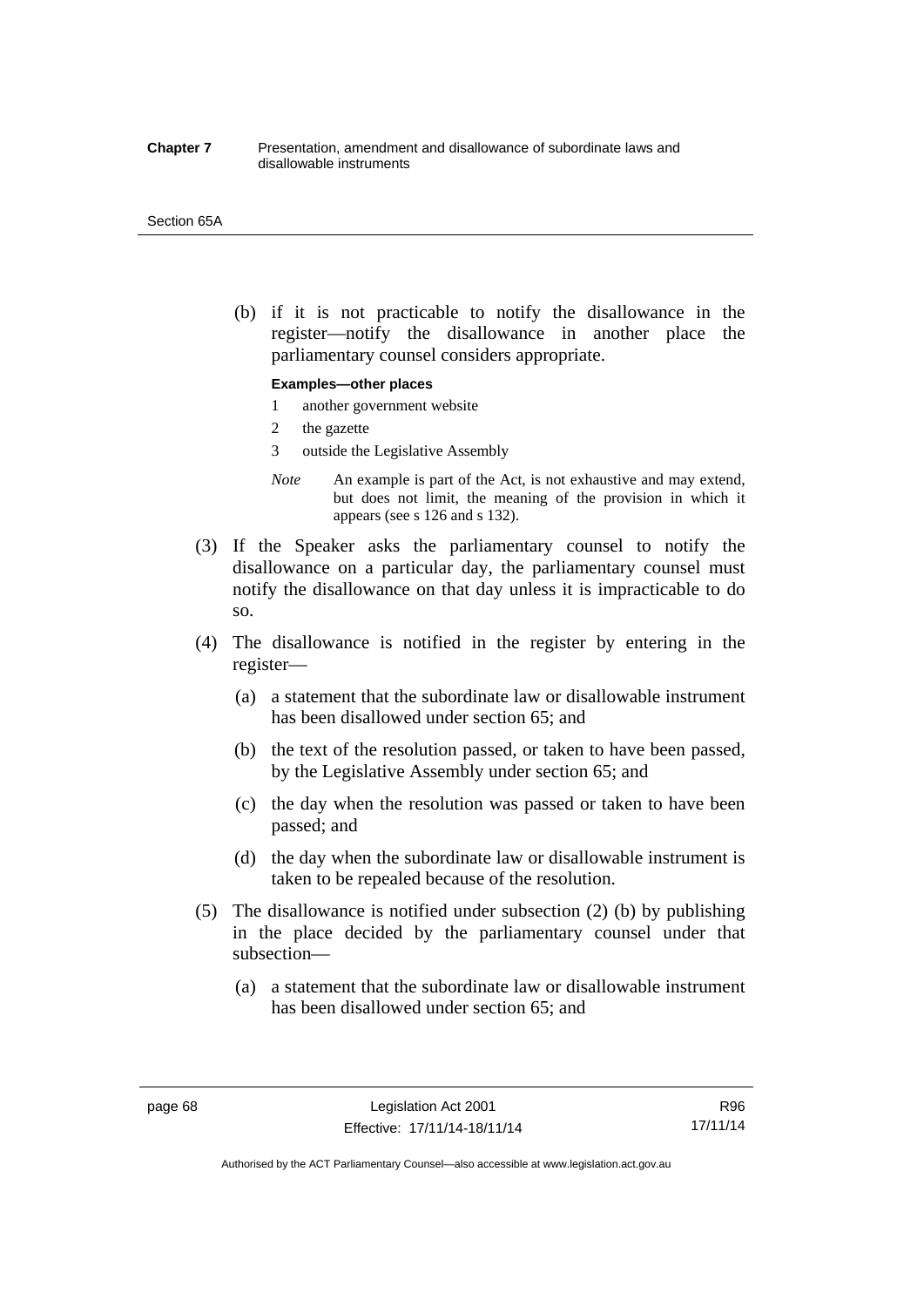- (b) the text of the resolution passed, or taken to have been passed, by the Legislative Assembly under section 65; and
- (c) the day when the resolution was passed or taken to have been passed; and
- (d) the day when the subordinate law or disallowable instrument is taken to be repealed because of the resolution.
- (6) If the disallowance is notified under subsection (2) (b), the parliamentary counsel must enter in the register—
	- (a) a statement that the subordinate law or disallowable instrument has been disallowed under section 65; and
	- (b) a statement that the disallowance was notified under subsection (2) (b) in a stated place on a stated date; and
	- (c) the text of the resolution passed, or taken to have been passed, under section 65; and
	- (d) the day when the resolution was passed or taken to have been passed; and
	- (e) the day when the subordinate law or disallowable instrument is taken to be repealed because of the resolution.
- (7) This section is a determinative provision.
	- *Note* See s 5 for the meaning of determinative provisions, and s 6 for their displacement.

## **66 Revival of affected laws**

- (1) This section applies if—
	- (a) a subordinate law or disallowable instrument (the *disallowed law*) is taken to be repealed under section 64 (Presentation of subordinate laws and disallowable instruments) or section 65 (Disallowance by resolution of Assembly); and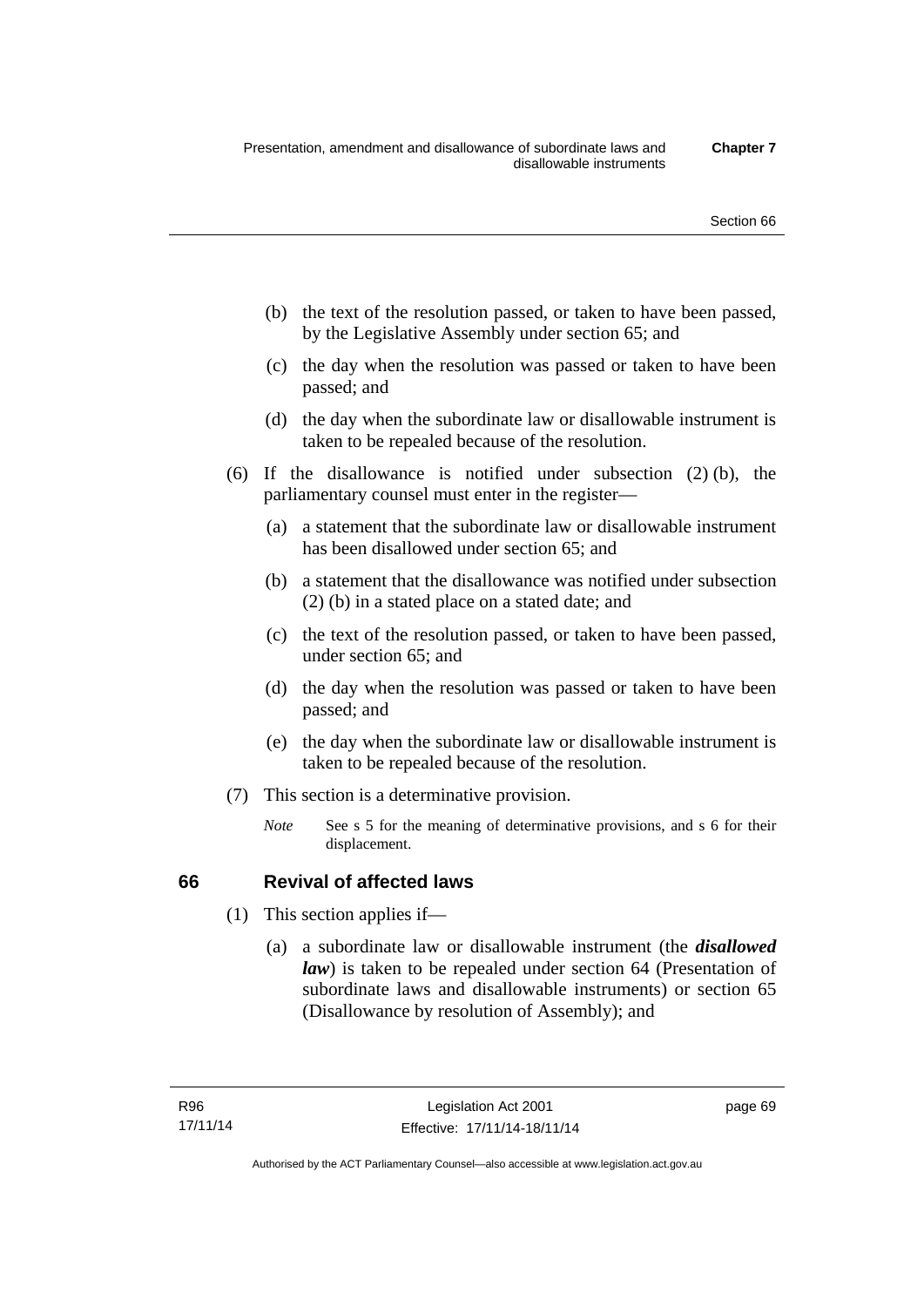#### **Chapter 7** Presentation, amendment and disallowance of subordinate laws and disallowable instruments

#### Section 67

- (b) the disallowed law repealed or amended an Act or statutory instrument (the *affected law*); and
- (c) the repeal or amendment has commenced.
- (2) The affected law is revived, from the beginning of the day after the disallowed law is taken to have been repealed, as if the disallowed law had never been made.
- (3) This section is a determinative provision.
	- *Note* See s 5 for the meaning of determinative provisions, and s 6 for their displacement.

## **67 Making of instrument same in substance within 6 months after disallowance**

- (1) This section applies if a subordinate law or disallowable instrument (the *disallowed law*) is disallowed under section 65 (Disallowance by resolution of Assembly).
- (2) A subordinate law or disallowable instrument the same in substance must not be made within 6 months beginning on the day of the disallowance unless the Legislative Assembly has—
	- (a) rescinded the resolution that disallowed the disallowed law; or
	- (b) by resolution, approved the making of—
		- (i) a subordinate law or disallowable instrument in those terms; or
		- (ii) a subordinate law or disallowable instrument the same in substance as the disallowed law.
- (3) A subordinate law or disallowable instrument made in contravention of this section is void.
- (4) This section is a determinative provision.
	- *Note* See s 5 for the meaning of determinative provisions, and s 6 for their displacement.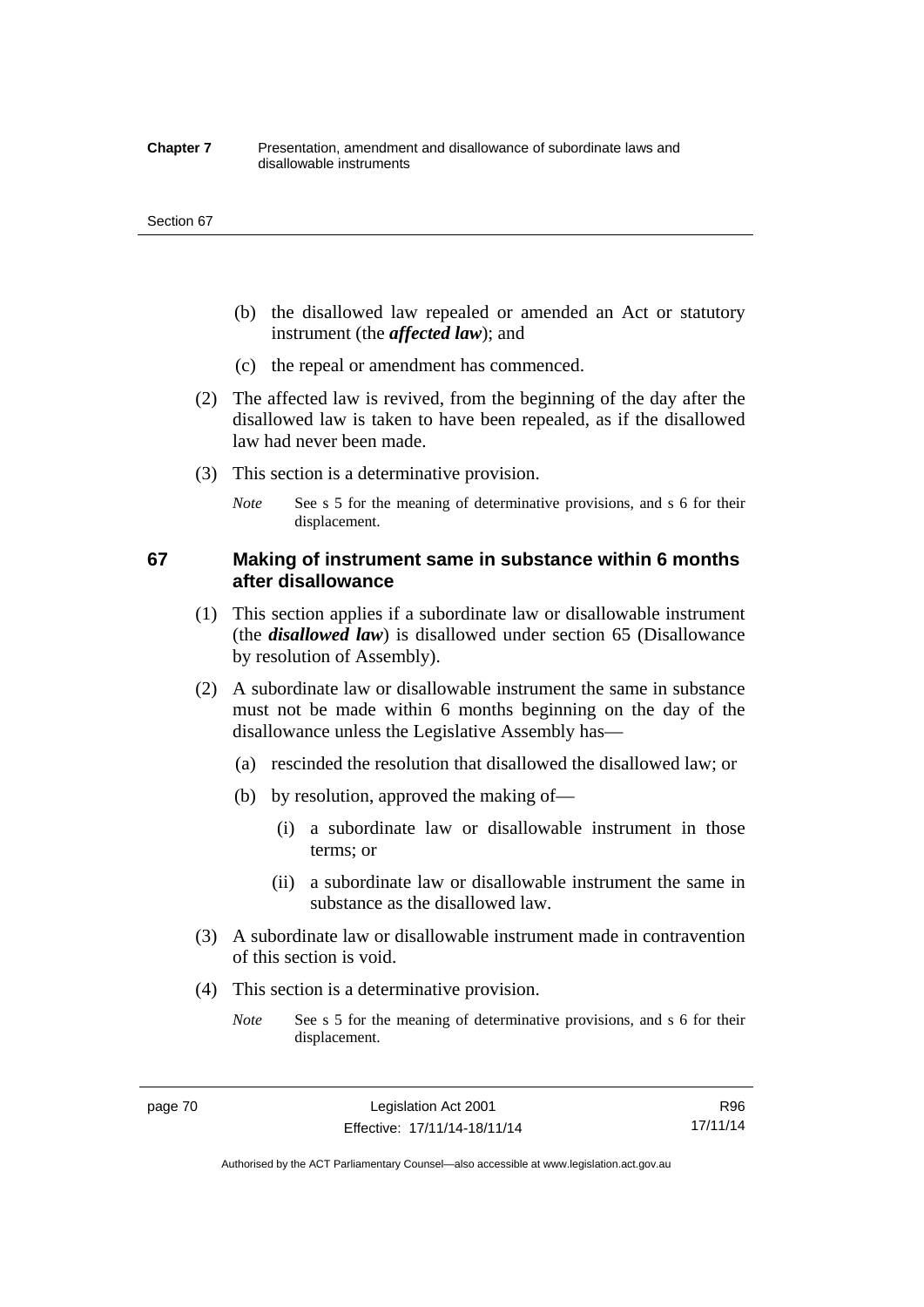## **68 Amendment by resolution of Assembly**

(1) In this section:

*amendment* does not include an amendment that would have the effect of waiving or changing any fee, charge, penalty or other amount payable to the Territory.

*disallowable instrument* does not include a determination of fees or charges by a Minister under an Act or subordinate law.

- (2) This section applies if notice of a motion to amend a subordinate law or disallowable instrument is given in the Legislative Assembly not later than 6 sitting days after the day it is presented to the Assembly.
- (3) If the Legislative Assembly passes a resolution to amend the subordinate law or disallowable instrument, it is amended accordingly—
	- (a) on the day after the day the amendment is notified; or
	- (b) if the resolution provides that it takes effect on the day the resolution is passed—that day.
- (4) For this chapter, the Legislative Assembly is taken to have passed a resolution to amend the subordinate law or disallowable instrument if, at the end of 6 sitting days after the day the notice is given—
	- (a) the notice has not been withdrawn and the motion has not been called on; or
	- (b) the motion has been called on and moved, but has not been withdrawn or otherwise disposed of.
- (5) If subsection (4) applies, the resolution is taken to be the resolution set out in the motion for the resolution.
- (6) An amendment under this section has effect for all purposes as if it had been made by an Act.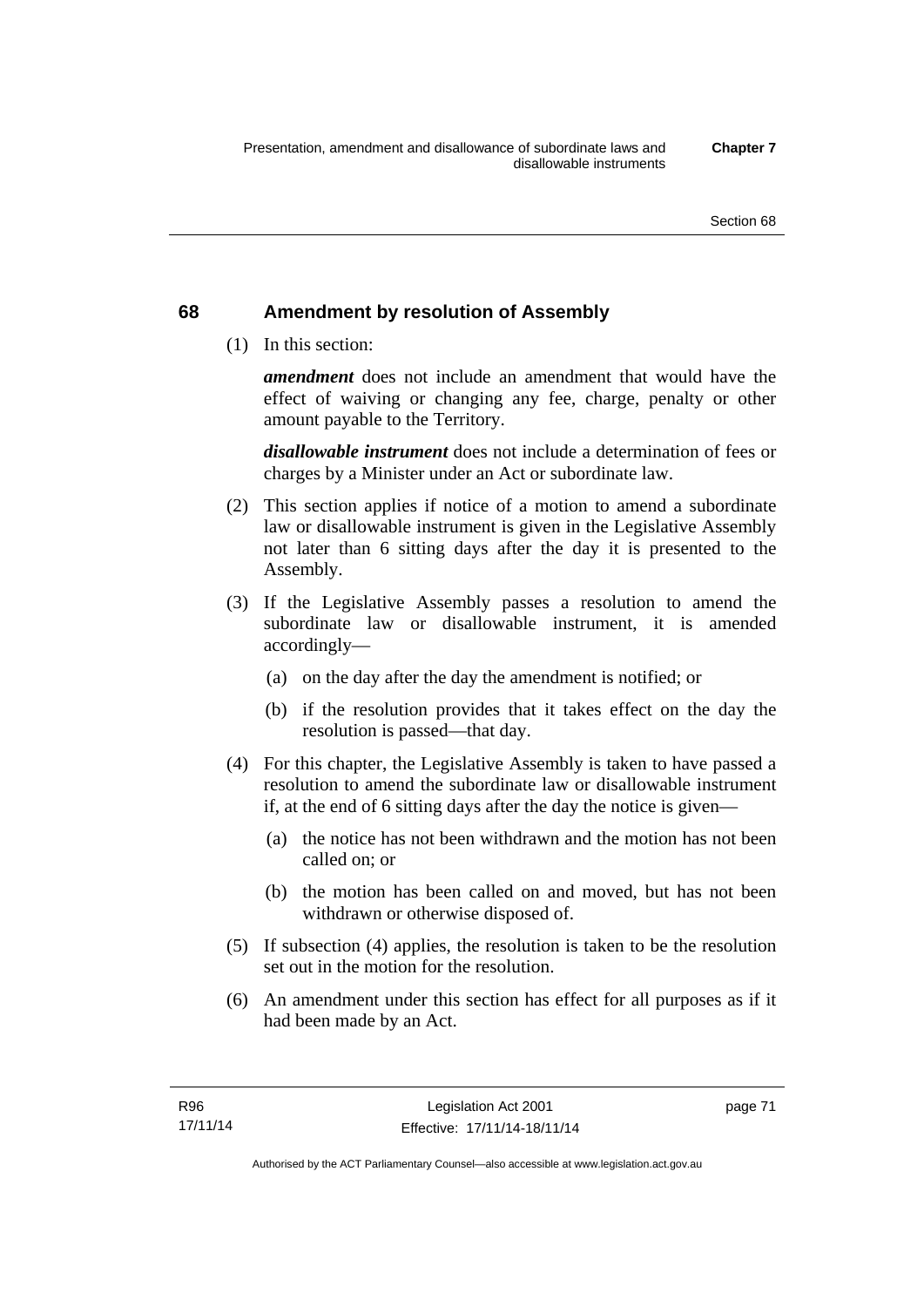#### **Chapter 7** Presentation, amendment and disallowance of subordinate laws and disallowable instruments

#### Section 69

- (7) Without limiting subsection (6), section 83 (Consequences of amendment of statutory instrument by Act) applies to the amendment as if it had been made by an Act.
- (8) This section is a determinative provision.
	- *Note* See s 5 for the meaning of determinative provisions, and s 6 for their displacement.

## **69 Notification of amendments made by resolution of Assembly**

- (1) If a subordinate law or disallowable instrument (the *amended law*) is amended under section 68, the Speaker must ask the parliamentary counsel to notify the amendment.
- (2) If the Speaker asks the parliamentary counsel to notify the amendment, the parliamentary counsel must—
	- (a) notify the amendment in the register; or
	- (b) if it is not practicable to notify the amendment in the register notify the amendment in another place the parliamentary counsel considers appropriate.

#### **Examples—other places**

- 1 another government website
- 2 the gazette
- 3 outside the Legislative Assembly
- *Note* An example is part of the Act, is not exhaustive and may extend, but does not limit, the meaning of the provision in which it appears (see s 126 and s 132).
- (3) If the Speaker asks the parliamentary counsel to notify the amendment on a particular day, the parliamentary counsel must notify the amendment on that day unless it is impracticable to do so.
- (4) The amendment is notified in the register by entering in the register—

R96 17/11/14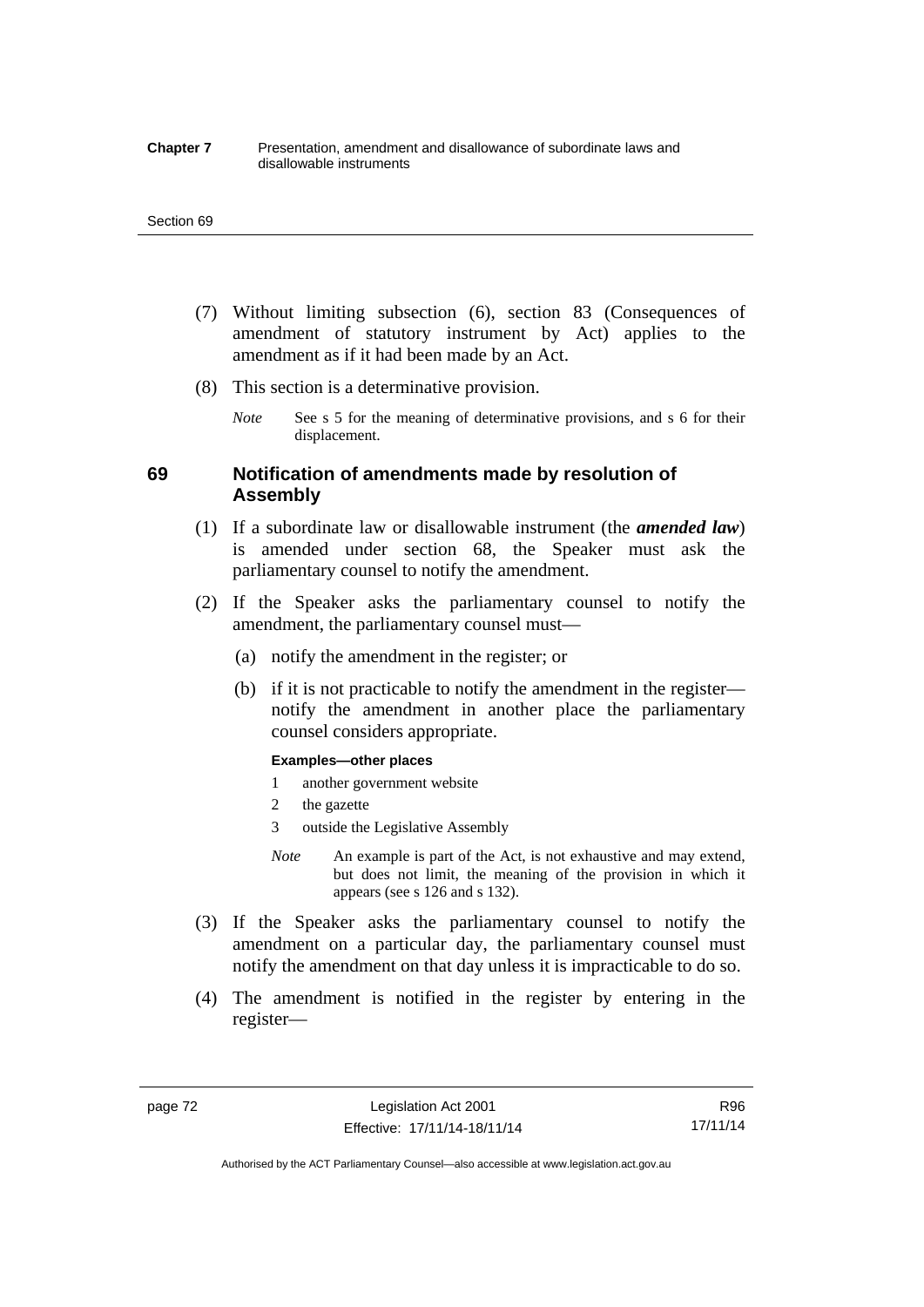- (a) a statement that the amendment of the amended law has been made under section 68; and
- (b) the text of the resolution passed, or taken to have been passed, by the Legislative Assembly under section 68; and
- (c) the day when the resolution was passed or taken to have been passed; and
- (d) the day when the subordinate law or disallowable instrument is taken to be amended because of the resolution.
- (5) The amendment is notified under subsection (2) (b) by publishing in the place decided by the parliamentary counsel under that subsection—
	- (a) a statement that the amendment of the amended law has been made under section 68; and
	- (b) the text of the resolution passed, or taken to have been passed, by the Legislative Assembly under section 68; and
	- (c) the day when the resolution was passed or taken to have been passed; and
	- (d) the day when the subordinate law or disallowable instrument is taken to be amended because of the resolution.
- (6) If the amendment is notified under subsection (2) (b), the parliamentary counsel must enter in the register—
	- (a) a statement that the amendment of the amended law has been made under section 68; and
	- (b) a statement that the amendment was notified under subsection (2) (b) in a stated place on a stated date; and
	- (c) the text of the resolution passed, or taken to have been passed, by the Legislative Assembly under section 68; and
	- (d) the day when the resolution was passed or taken to have been passed; and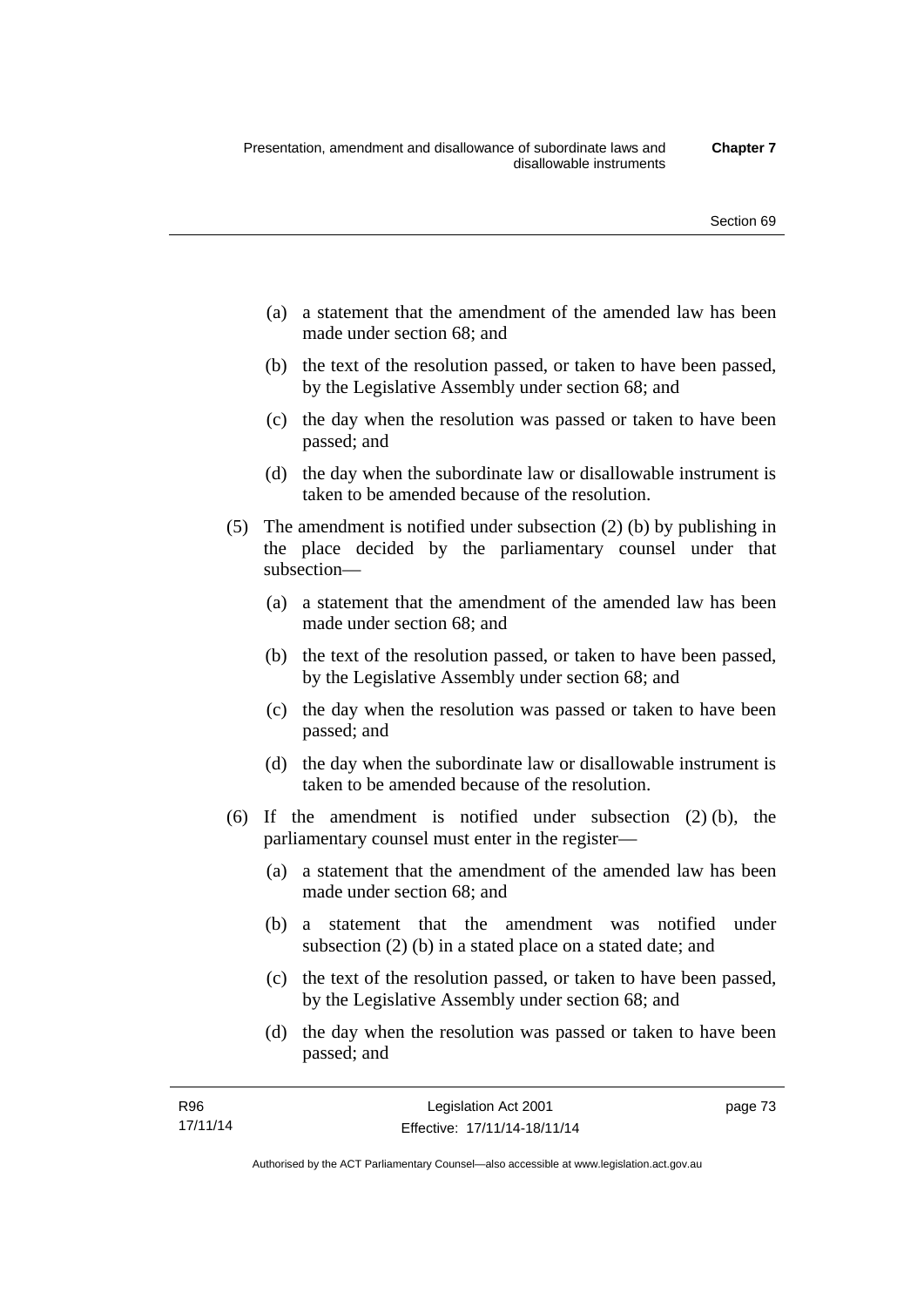#### **Chapter 7** Presentation, amendment and disallowance of subordinate laws and disallowable instruments

#### Section 70

- (e) the day when the subordinate law or disallowable instrument is taken to be amended because of the resolution.
- (7) This section is a determinative provision.
	- *Note* See s 5 for the meaning of determinative provisions, and s 6 for their displacement.

## **70 Making of amendment restoring effect of law within 6 months after amendment**

- (1) This section applies if a subordinate law or disallowable instrument (the *amended law*) is amended under section 68 (Amendment by resolution of Assembly).
- (2) A subordinate law or disallowable instrument the same in substance as the amended law before the amendment (the *earlier law*) must not be made within 6 months beginning on the day the amendment is made unless the Legislative Assembly has—
	- (a) rescinded the resolution that made the amendment; or
	- (b) by resolution approved the making of—
		- (i) a subordinate law or disallowable instrument in those terms; or
		- (ii) a subordinate law or disallowable instrument the same in substance as the earlier law.
- (3) A subordinate law or disallowable instrument made in contravention of this section is void.
- (4) This section is a determinative provision.
	- *Note* See s 5 for the meaning of determinative provisions, and s 6 for their displacement.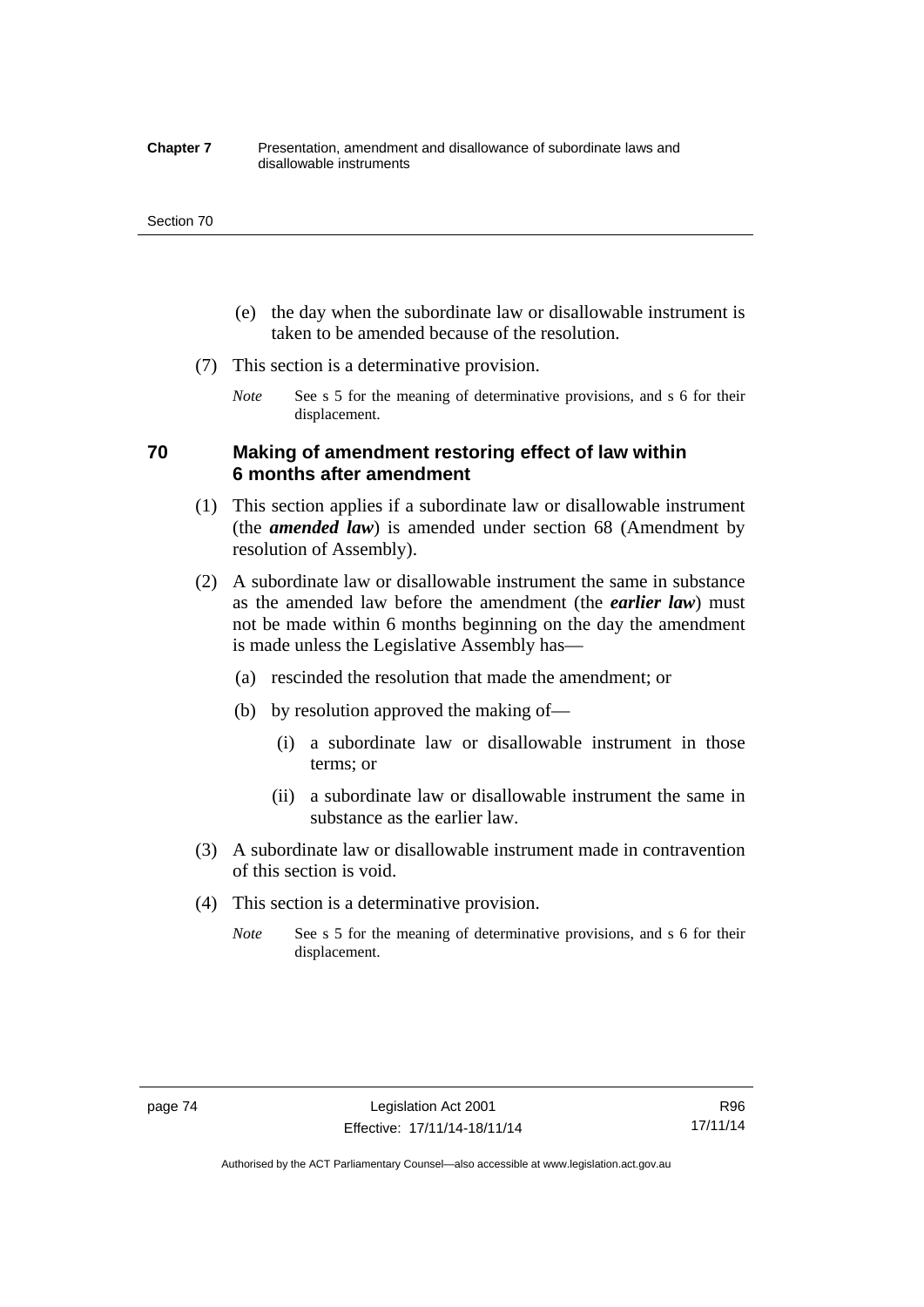## **71 Effect of dissolution or expiry of Assembly on notice of motion**

- (1) This section applies if—
	- (a) notice of motion to disallow or amend a subordinate law or disallowable instrument is given in the Legislative Assembly not later than 6 sitting days after the day the instrument is presented to the Assembly; and
	- (b) not later than 6 sitting days after the day the notice is given, the Assembly is dissolved or expires; and
	- (c) at the time of the dissolution or expiry—
		- (i) the notice has not been withdrawn and the motion has not been called on; or
		- (ii) the motion has been called on and moved, but has not been withdrawn or otherwise disposed of.
- (2) For this chapter, the subordinate law or disallowable instrument is taken to have been presented to the Legislative Assembly on the first sitting day of the Assembly after the next general election of members of the Assembly.
- (3) This section is a determinative provision.
	- *Note* See s 5 for the meaning of determinative provisions, and s 6 for their displacement.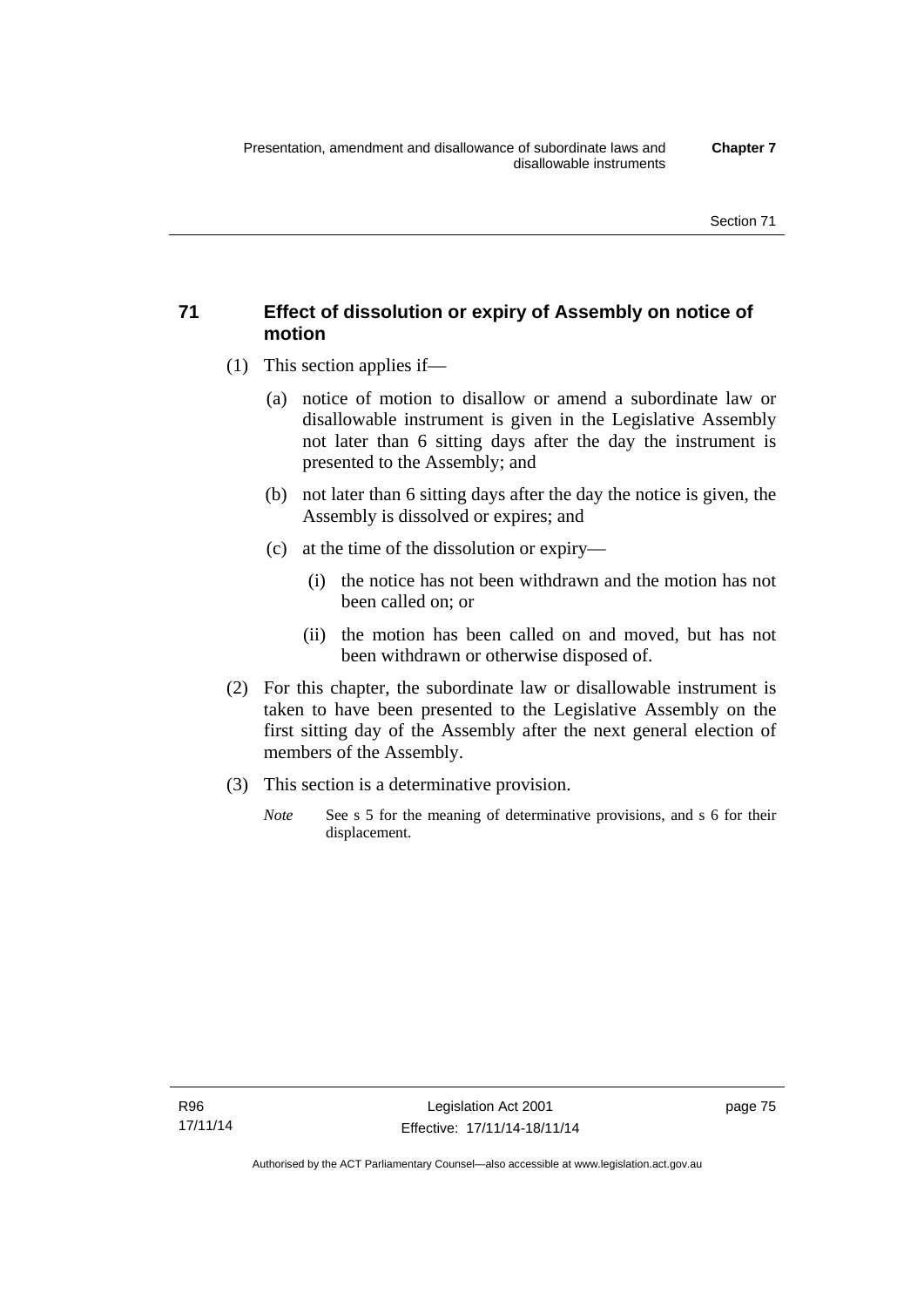# **Chapter 8 Commencement and exercise of powers before commencement**

### **72 Meaning of** *law***—ch 8**

In this chapter:

*law* means an Act or statutory instrument.

*Note* A reference to an Act or statutory instrument includes a reference to a provision of the Act or instrument (see s 7 and s 13).

## **73 General rules about commencement**

- (1) An Act commences—
	- (a) on the day after its notification day; or
	- (b) if the Act or another Act provides for a different date or time of commencement—on that date or at that time.
- (2) A legislative instrument commences—
	- (a) on the day after its notification day; or
	- (b) if an Act or the instrument provides for a later date or time of commencement—on that date or at that time; or
	- (c) if an Act provides for an earlier date or time of commencement—on that date or at that time; or
	- (d) if the instrument, under authority given by an Act, provides for an earlier date or time—on that date or at that time.

#### **Examples—par (b)**

- 1 A subordinate law may provide that it commences on a stated future date or at a stated time on a stated future date.
- 2 A disallowable instrument may provide that it commences on the commencement of a stated law or a stated provision of a stated law.

R96 17/11/14

Authorised by the ACT Parliamentary Counsel—also accessible at www.legislation.act.gov.au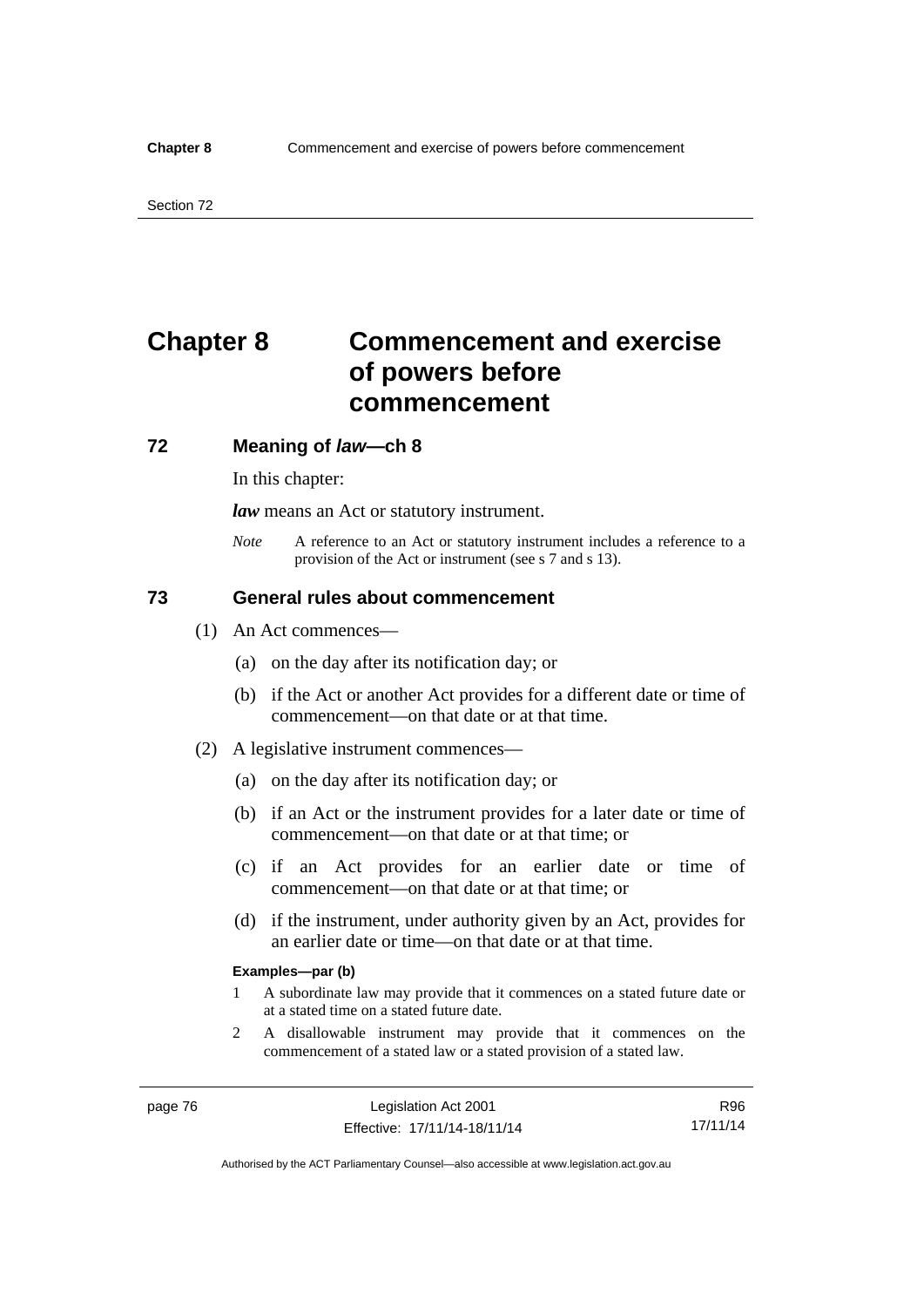- 3 A notifiable instrument may provide that it commences on the expiry of a stated statutory instrument.
- 4 A notifiable instrument may provide that it commences on the date fixed by a Commonwealth Minister, by notice in the Commonwealth gazette, under a stated Commonwealth Act.
- *Note* An example is part of the Act, is not exhaustive and may extend, but does not limit, the meaning of the provision in which it appears (see s 126 and s 132).
- (3) Without limiting subsection (2), if a legislative instrument is notified on a day after the day or time provided by the instrument for its commencement, and subsection (2) (c) or (d) does not apply to the instrument—
	- (a) the instrument is valid; but
	- (b) the instrument commences on the day after its notification day.
- (4) A statutory instrument that is not a legislative instrument commences—
	- (a) on the day after the day it is made or, if it is required under an Act or statutory instrument to be approved (however described) by the Executive, a Minister or any other entity, the day after the day it is approved; or
	- (b) if an Act or the instrument provides for a later date or time of commencement—on that date or at that time; or
	- (c) if an Act provides for an earlier date or time of commencement—on that date or at that time; or
	- (d) if the instrument, under authority given by an Act, provides for an earlier date or time—on that date or at that time.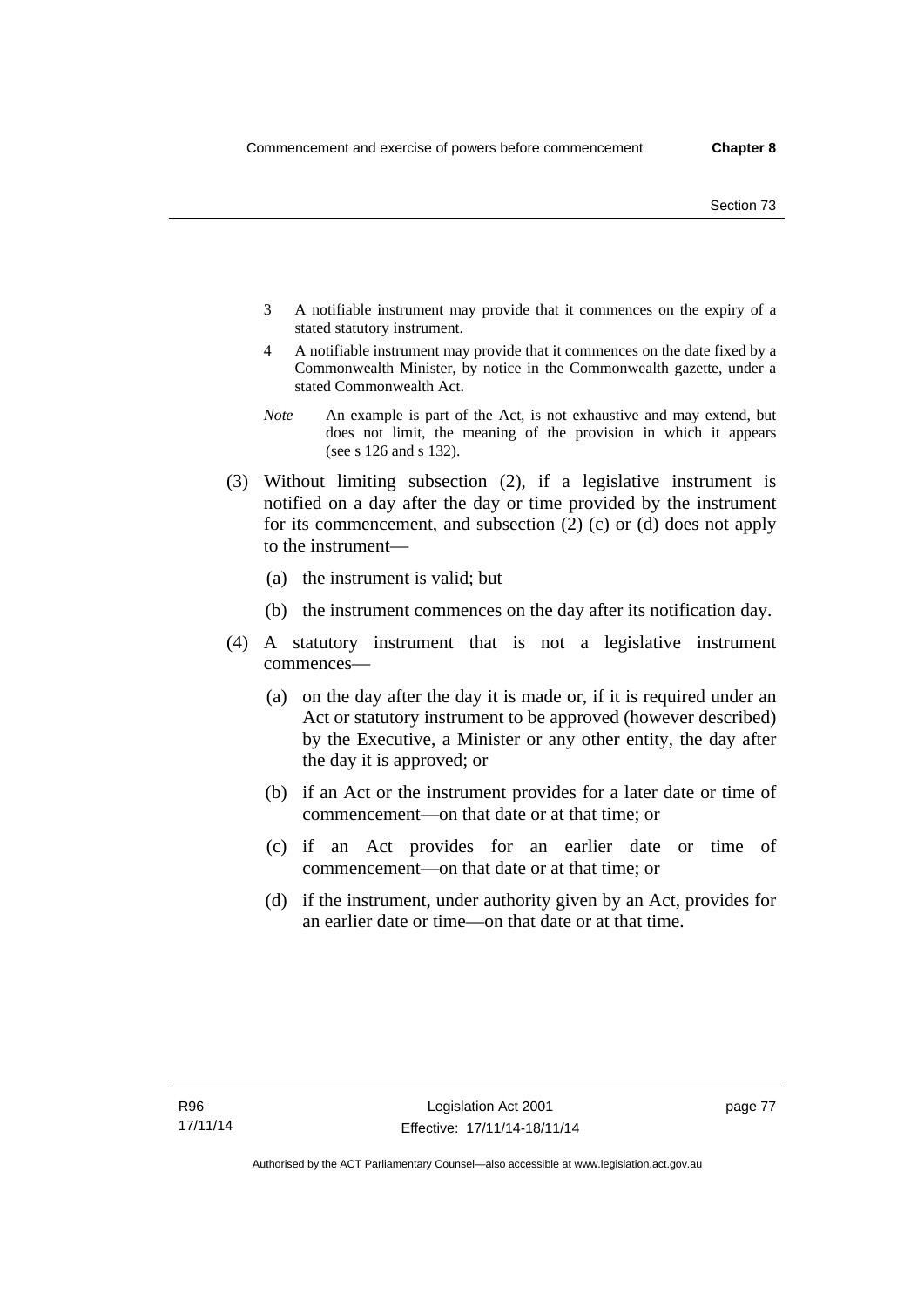- (5) This section is subject to the following sections:
	- (a) section 75 (Commencement of naming and commencement provisions);
	- (b) section 76 (Non-prejudicial provision may commence retrospectively);
	- (c) section 79 (Automatic commencement of postponed law);
	- (d) section 79A (Commencement of amendment of uncommenced law);
	- (e) section 81 (Exercise of powers between notification and commencement).
- (6) This section is a determinative provision.
	- *Note* See s 5 for the meaning of determinative provisions, and s 6 for their displacement.

## **74 Time of commencement**

- (1) If an Act commences on a day, it commences at the beginning of the day unless a different time of commencement is provided by the Act, another Act, or a commencement notice providing for the commencement of the Act.
- (2) If a statutory instrument commences on a day, it commences at the beginning of the day unless a different time of commencement is provided by the instrument, an Act, or a commencement notice providing for the commencement of the instrument.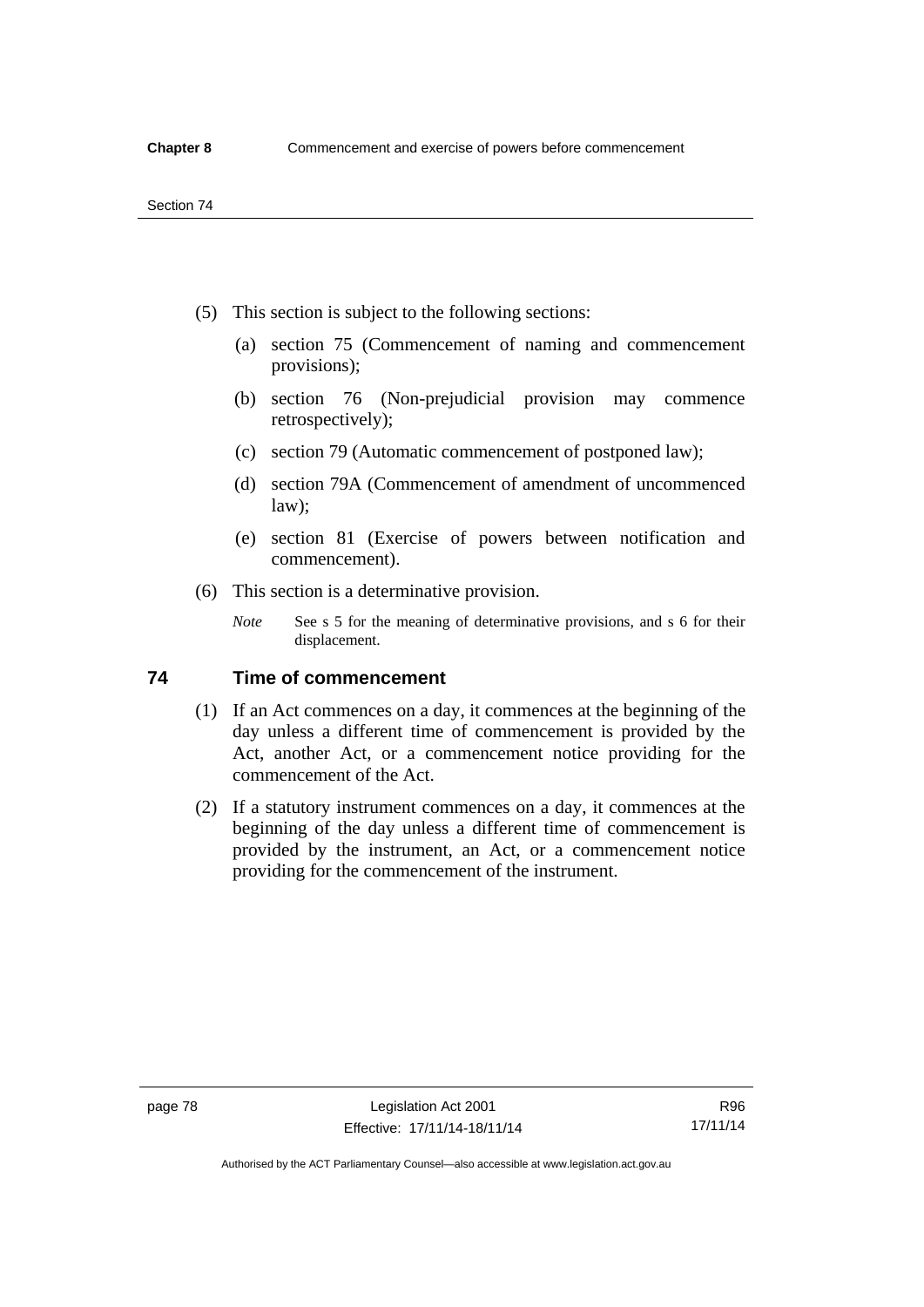## **75 Commencement of naming and commencement provisions**

 (1) The provisions of a law providing for its name and commencement automatically commence on its notification day.

### **Example**

The *XYZ Act 2002* was notified on 1 October 2002. It contains the following provision:

#### **2 Commencement**

This Act commences on 1 December 2002.

The provisions of the *XYZ Act 2002* providing for its name and commencement commence on 1 October 2002.

- *Note* An example is part of the Act, is not exhaustive and may extend, but does not limit, the meaning of the provision in which it appears (see s 126 and s 132).
- (2) However, if a provision of the law commences before the law's notification day, the naming and commencement provisions are taken to have automatically commenced—
	- (a) on that commencement; or
	- (b) if 2 or more provisions of the law commence at different times before the notification day—on the earlier or earliest of the commencements.

## **Example**

#### **2 Commencement**

- (1) This Act, other than section 9 and section 10, commences on a day fixed by the Minister by written notice.
- (2) Section 9 is taken to have commenced on 1 July 2001.
- (3) Section 10 is taken to have commenced on 1 August 2001.

The provisions of the *XYZ Act 2001* providing for its name and commencement are taken to have commenced on 1 July 2001.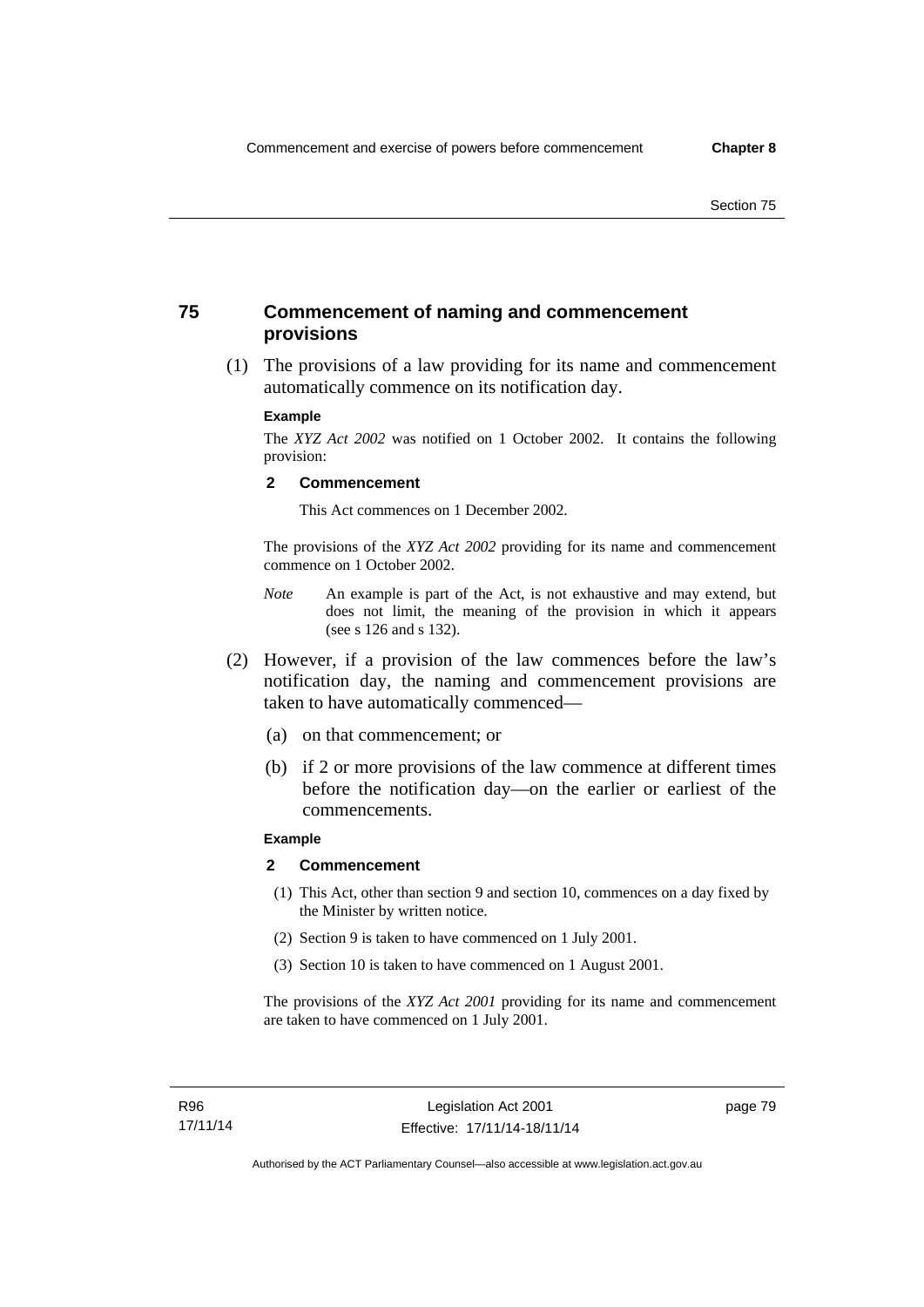- (3) In the application of this section to a statutory instrument that is not a legislative instrument, a reference to the instrument's *notification*  day is a reference to the day after the day it is made or, if it is required under an Act or statutory instrument to be approved (however described) by the Executive, a Minister or any other entity, the day after the day it is approved.
- (4) This section is a determinative provision.
	- *Note* See s 5 for the meaning of determinative provisions, and s 6 for their displacement.

## **75AA Commencement of provisions identifying amended laws**

- (1) This section applies if a law amends another law and includes a provision (a *legislation amended provision*) identifying the amended law.
- (2) The legislation amended provision automatically commences (or is taken to have automatically commenced)—
	- (a) on the commencement of the amendments; or
	- (b) if the amendments commence at different times—on the commencement of the earlier or earliest of the amendments.
- (3) This section is a determinative provision.
	- *Note* See s 5 for the meaning of determinative provision, and s 6 for their displacement.

Authorised by the ACT Parliamentary Counsel—also accessible at www.legislation.act.gov.au

R96 17/11/14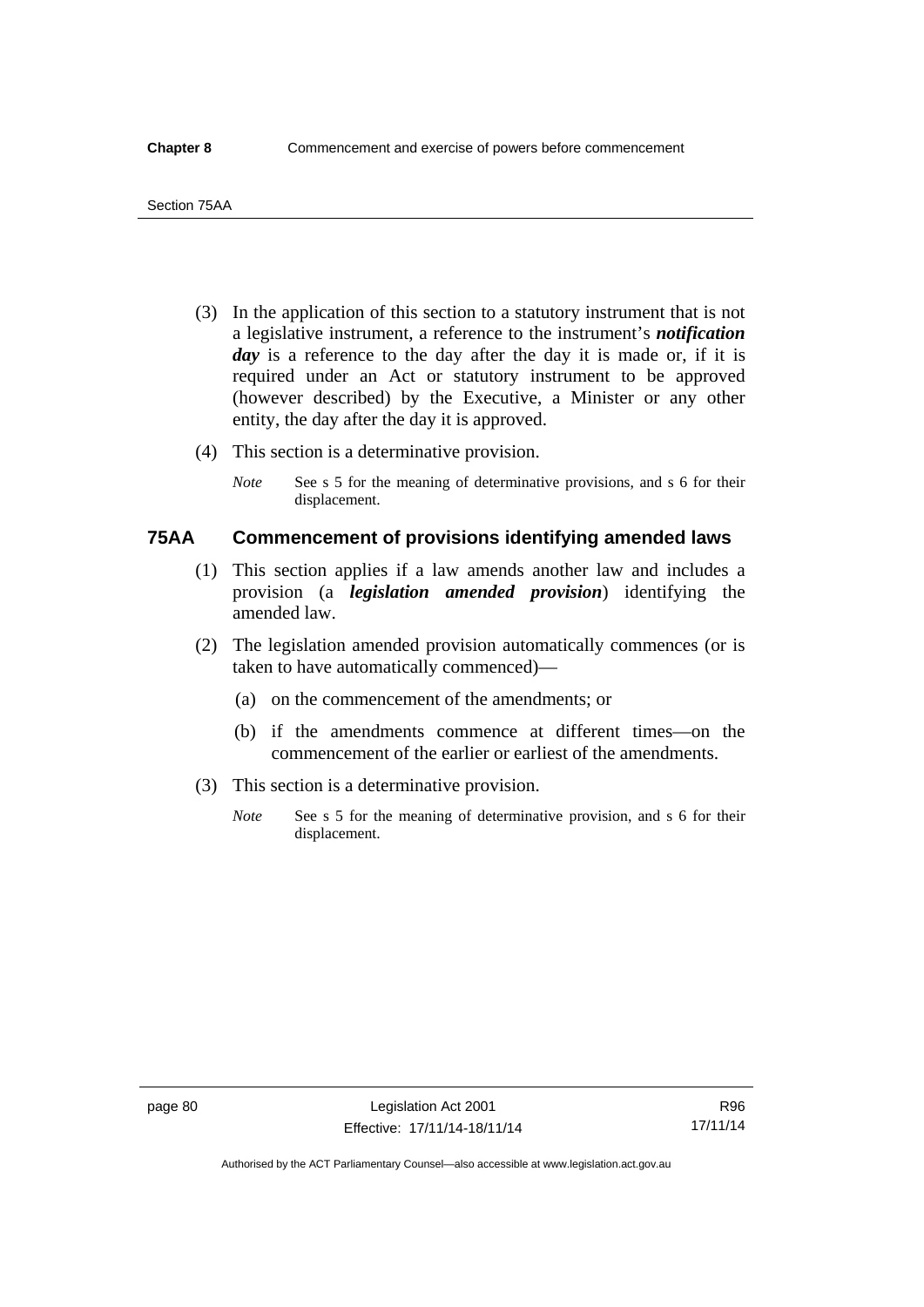## **75A Meaning of commences** *retrospectively*

- (1) An Act or legislative instrument commences *retrospectively* if it commences on a day or at a time earlier than the day after its notification day.
	- *Note* A reference to an Act or legislative instrument includes a reference to a provision of an Act or legislative instrument (see s 7 (3) and s 12 (2)).
- (2) A statutory instrument that is not a legislative instrument commences *retrospectively* if it commences on a day or at a time earlier than the day after the day it is made or, if it is required under an Act or statutory instrument to be approved (however described) by the Executive, a Minister or any other entity, the day after the day it is approved.

## **75B Retrospective commencement requires clear indication**

(1) A law must not be taken to provide for the law (or another law) to commence retrospectively unless the law clearly indicates that it is to commence retrospectively.

#### **Example**

The *XYZ Act 2003* was notified on 1 July 2003. It contains the following provision:

### **2 Commencement**

This Act is taken to have commenced on 17 October 2001.

Section 2 clearly indicates that the Act is to commence retrospectively.

- *Note* An example is part of the Act, is not exhaustive and may extend, but does not limit, the meaning of the provision in which it appears (see s 126 and s 132).
- (2) This section is a determinative provision.
	- *Note* See s 5 for the meaning of determinative provisions, and s 6 for their displacement.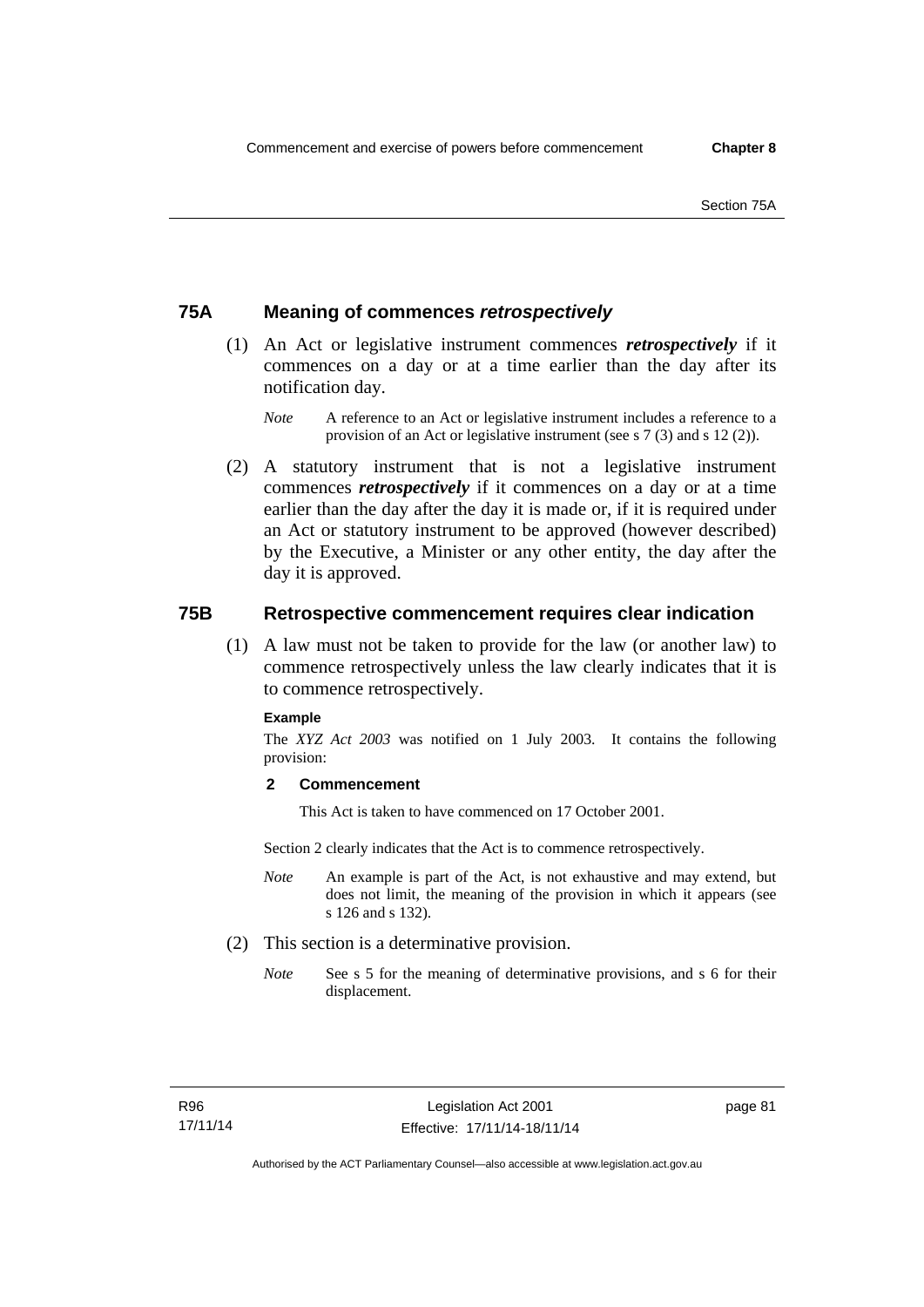## **76 Non–prejudicial provision may commence retrospectively**

- (1) A statutory instrument may provide that a non-prejudicial provision of the instrument commences retrospectively.
- (2) Unless this subsection is displaced by, or under authority given by, an Act, a statutory instrument cannot provide that a prejudicial provision of the instrument commences retrospectively.

#### **Example**

The *Locust Damage Compensation Determination 2003* (a hypothetical disallowable instrument) sets out (among other things) the people who are eligible for compensation under a compensation fund. Previously, there was no restriction on who was eligible. The determination provides that it is taken to have commenced on 1 July 2003, but it is not notified until 15 August 2003. There is nothing in the Act under which the determination is made (or any other Act) that authorises the retrospective commencement.

The provision of the determination that limits who can apply for compensation is a prejudicial provision (ie it adversely affects some people's right to receive compensation) and cannot commence retrospectively. Instead, it would commence on the day after the determination's notification day (see s 73 (3)).

- (3) This section is a determinative provision.
	- *Note* See s 5 for the meaning of determinative provisions, and s 6 for their displacement.
- (4) In this section:

*non-prejudicial provision* means a provision that is not a prejudicial provision.

*prejudicial provision* means a provision that operates to the disadvantage of a person (other than the Territory or a territory authority or instrumentality) by—

- (a) adversely affecting the person's rights; or
- (b) imposing liabilities on the person.

R96 17/11/14

Authorised by the ACT Parliamentary Counsel—also accessible at www.legislation.act.gov.au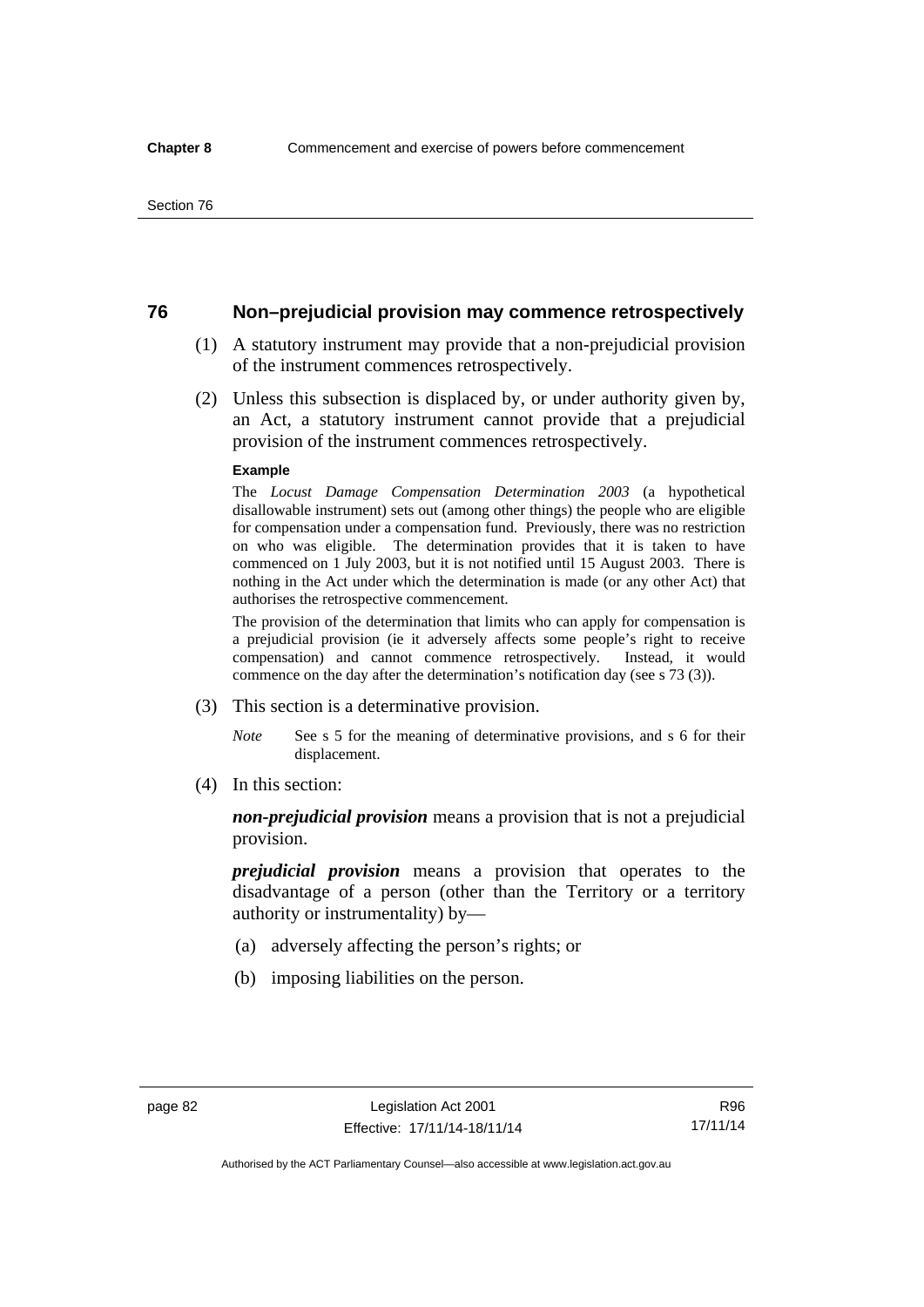## **77 Commencement by commencement notice**

- (1) If a law is expressed to commence on a day fixed or otherwise determined by a notice—
	- (a) a single day, or a time on a single day, may be fixed or determined; or
	- (b) different days or times may be fixed or determined for different provisions.

#### **Example**

The *Hypothetical Act 2001* is expressed to commence on a day to be fixed by the Minister by written notice. Unless the Act has commenced automatically in accordance with s 79 (Automatic commencement of postponed law), any of the following arrangements for commencement would be possible:

- (a) a notice could fix a single day (eg 5 June 2001) for the entire Act to commence;
- (b) a notice could fix a time on a single day (eg 8 pm on 5 June 2001) for the entire Act to commence;
- (c) a notice could fix different days or times for the different provisions of the Act to commence (eg pt 7, pt 9 and sch 4 commence on 5 June 2001, pt 11 commences at 5 pm on 30 June 2001, and the remaining provisions of the Act commence on 1 July 2001);
- (d) a notice could fix a single day (eg 5 June 2001) or a time on a single day (eg 8 pm on 5 June 2001) for the provisions of the Act not already commenced to come into operation.
- *Note* An example is part of the Act, is not exhaustive and may extend, but does not limit, the meaning of the provision in which it appears (see s 126 and s 132).
- (2) A commencement notice for a law is valid even if the day or time fixed or otherwise determined by the notice happens before the notice's notification day.
- (3) If the day or time fixed or otherwise determined by a commencement notice for a law happens on or before the notice's notification day, the law commences on the day after the notice's notification day.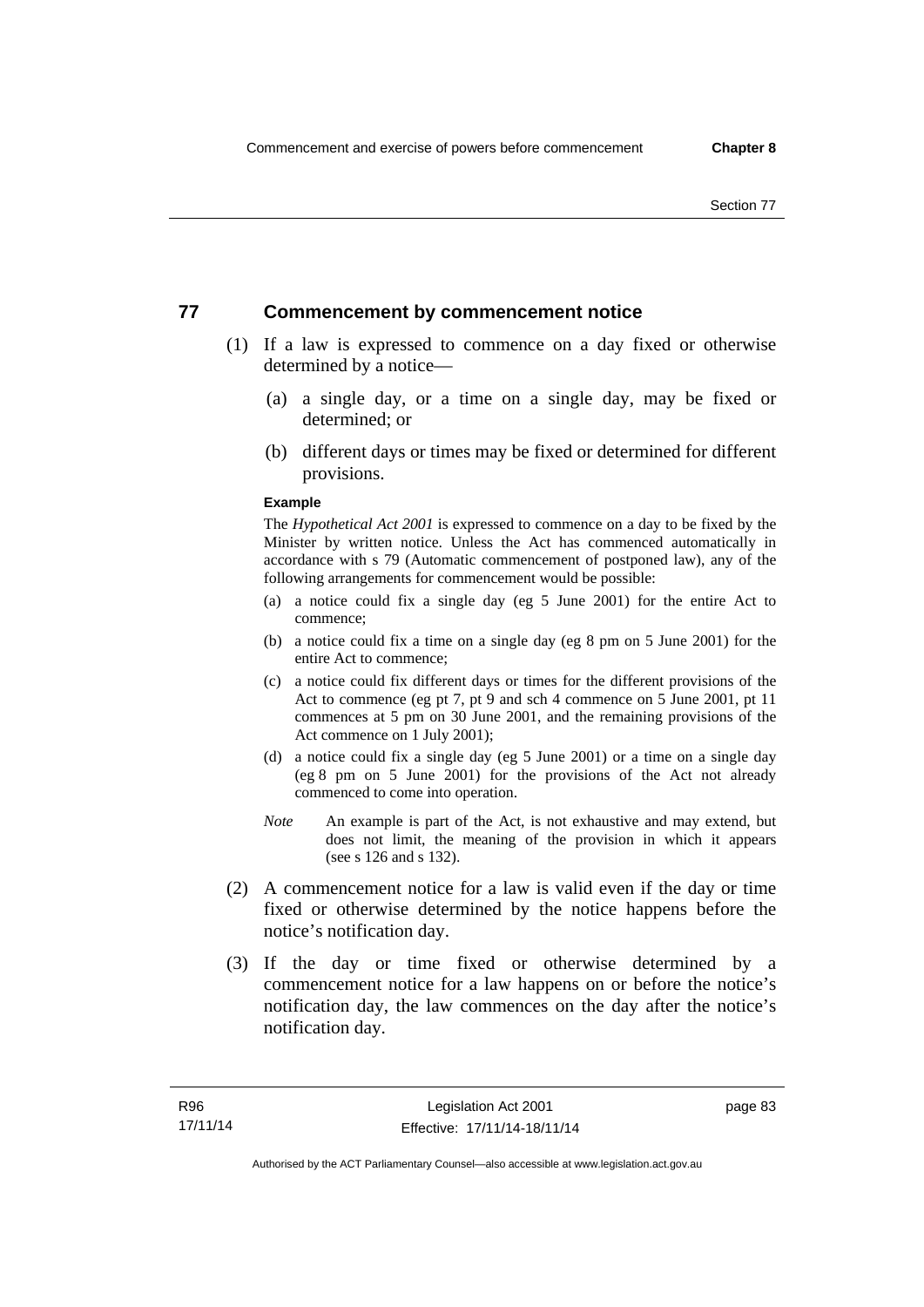- (4) However, subsection (3) does not apply to the commencement notice if—
	- (a) the notice clearly indicates that the law is to commence at an earlier date or time; and
	- (b) the notice provides for the earlier date or time under authority given by an Act.

### **Example—par (a)**

the commencement notice provides that the law or statutory instrument is 'taken to have commenced' at the earlier date or time

- (5) This section is a determinative provision.
	- *Note* See s 5 for the meaning of determinative provisions, and s 6 for their displacement.

## **78 Separate commencement of amendments**

 (1) Amendments made by a provision of a law may be given separate commencements, whether or not the provision is self-contained.

#### **Examples**

- 1 A provision of an amending law inserts 2 sections. The sections may be given separate commencements.
- 2 A provision of an amending law inserts a section that is divided into paragraphs. The paragraphs may be given separate commencements.
- *Note* An example is part of the Act, is not exhaustive and may extend, but does not limit, the meaning of the provision in which it appears (see s 126 and s 132).
- (2) This section is a determinative provision.
	- *Note* See s 5 for the meaning of determinative provisions, and s 6 for their displacement.

R96 17/11/14

Authorised by the ACT Parliamentary Counsel—also accessible at www.legislation.act.gov.au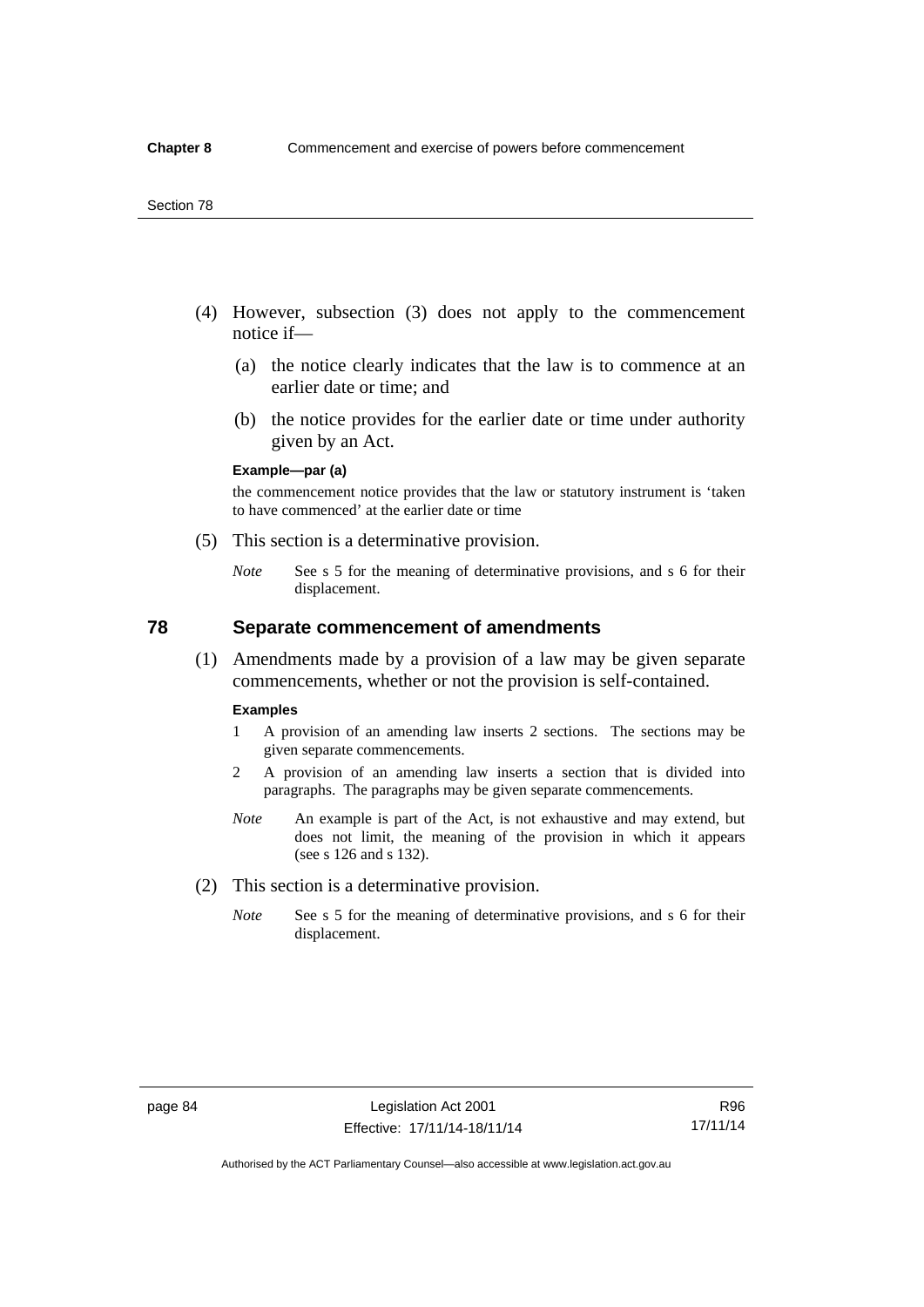## **79 Automatic commencement of postponed law**

 (1) If a postponed law has not commenced within 6 months beginning on its notification day, it automatically commences on the first day after that period.

### **Example**

The *Hypothetical Act 2001* was notified on 5 July 2001 and was expressed to commence on a day to be fixed by the Minister by written notice. If the Act had not commenced by notice on or before 4 January 2002, it would automatically commence on 5 January 2002.

- *Note* An example is part of the Act, is not exhaustive and may extend, but does not limit, the meaning of the provision in which it appears (see s 126 and s 132).
- (2) This section applies to a law unless it is displaced by, or under authority given by, an Act or, if the postponed law is a subordinate law or disallowable instrument, the postponed law.
- (3) This section is a determinative provision.
	- *Note* See s 5 for the meaning of determinative provisions, and s 6 for their displacement.
- (4) In this section:

*enact* includes make.

*law* means an Act, subordinate law, disallowable instrument or notifiable instrument.

*Note* A reference to an Act, subordinate law, disallowable instrument or notifiable instrument includes a reference to a provision of the Act, law or instrument (see s 7, s 8, s 9 and s 10).

*notification day*, for a postponed law, means the notification day  $of$ 

- (a) if the postponed law is a law—the law; or
- (b) if the postponed law is a provision of a law—the law that enacts the provision.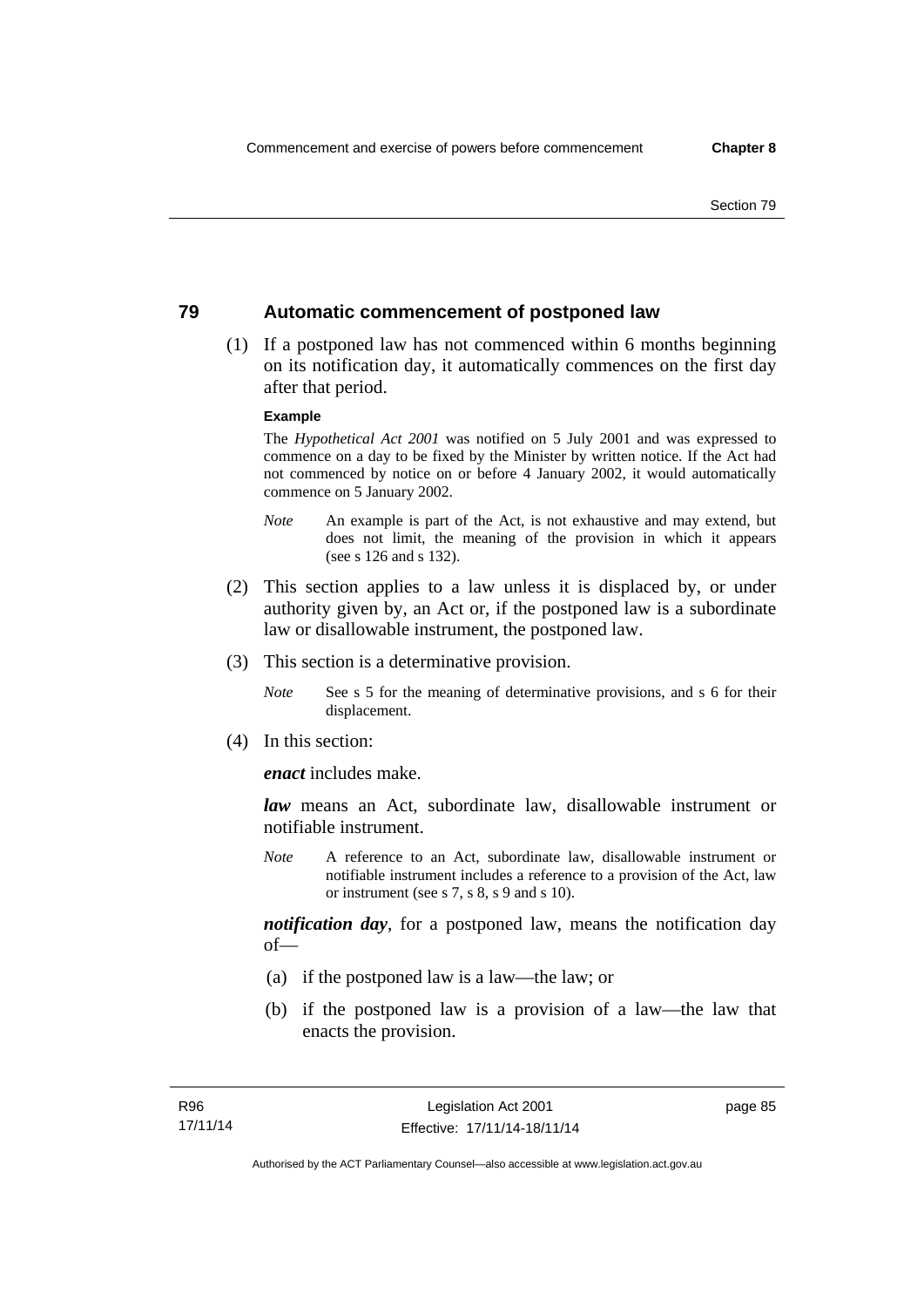#### Section 79A

*postponed law* means a law that does not commence on its notification day because a law postpones its commencement until a day or time fixed or determined by a commencement notice.

## **79A Commencement of amendment of uncommenced law**

- (1) This section applies if a law (the *amending law*) amends a law that has not commenced (the *uncommenced law*).
- (2) The amendment of the uncommenced law does not of itself commence that law.
- (3) The amendment made by the amending law commences on the commencement of the uncommenced law.
- (4) This section is a determinative provision.
	- *Note* See s 5 for the meaning of determinative provisions, and s 6 for their displacement.

## **80 References to** *commencement* **of law**

In a law, a reference to the *commencement* of the law, or another law, (the *law concerned*) is a reference to—

- (a) if the provisions of the law concerned (other than those providing for its name and commencement) commence, or are required to commence, on a single day or at a single time—the commencement of the remaining provisions; or
- (b) if paragraph (a) does not apply and the reference is in a provision of the law concerned—the commencement of the provision; or
- (c) in any other case—the commencement of the relevant provision of the law concerned.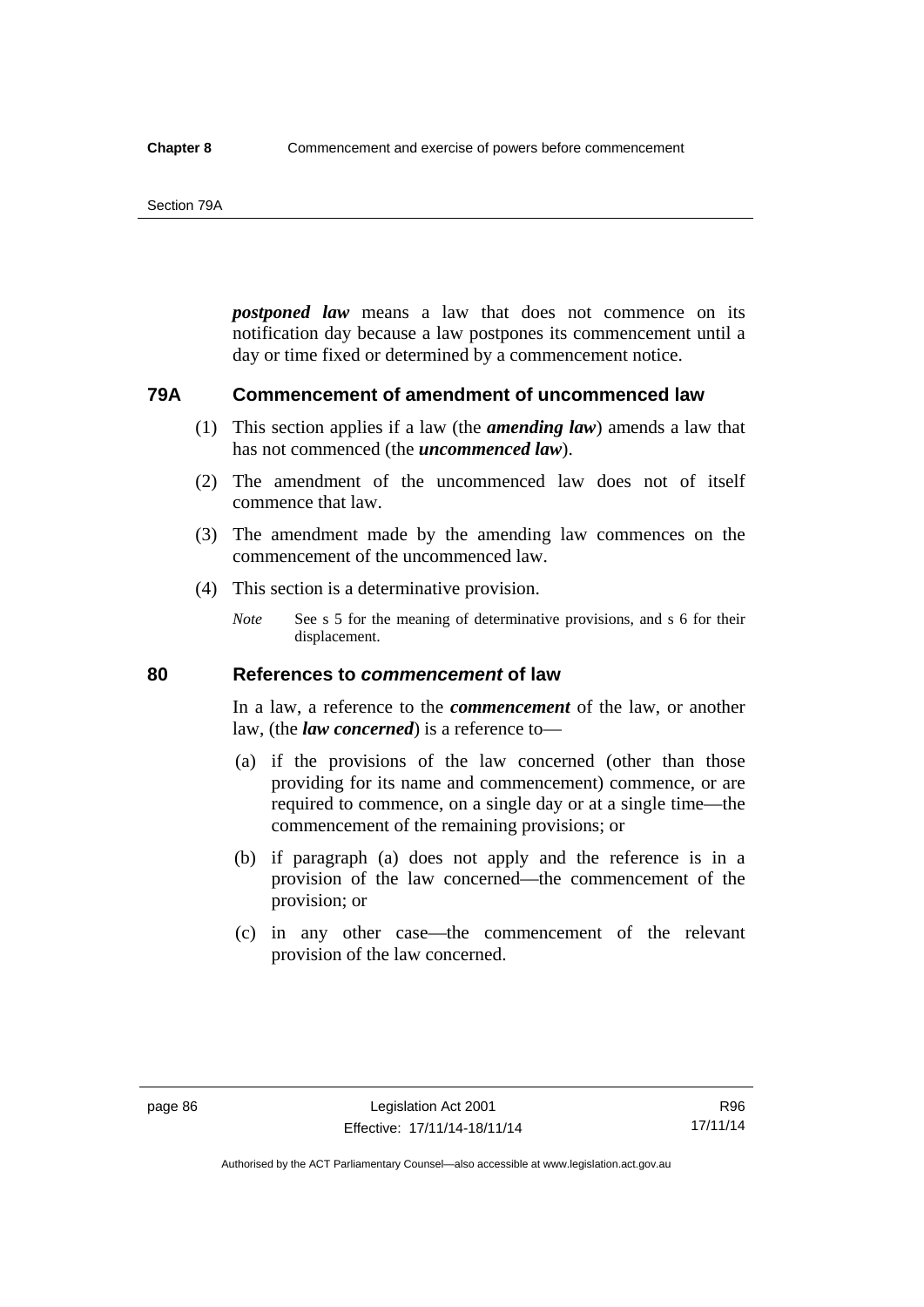## **81 Exercise of powers between notification and commencement**

- (1) This section applies to a power to make an appointment or statutory instrument, or to do anything else, in the following situations:
	- (a) the power is given by a law (the *authorising law*) that has been notified but has not commenced;
	- (b) the power is given by a law (the *authorising law*) as amended by another law (the *amending law*) and the laws have been notified, but all or any of them have not commenced.

### **Examples—powers to which section applies**

- 1 power to delegate a function
- 2 power to give or issue an approval, consent, licence, permit or other authority (however described)
- 3 power to make an acting appointment
- 4 power to issue guidelines
- *Note* An example is part of the Act, is not exhaustive and may extend, but does not limit, the meaning of the provision in which it appears (see s 126 and s 132).
- (2) To remove any doubt and without limiting subsection (1), this section applies to any of the following powers if the power is to be exercised in relation to an entity to be established by the authorising law or the authorising law as amended by the amending law:
	- (a) a power to make an appointment to the entity;
	- (b) a power to make a statutory instrument for the purposes of the entity;
	- (c) a power to do anything else in relation to the entity.

### **Example**

This section applies to powers under an authorising law to be exercised in relation to the conduct of an election for members of a board to be established as a corporation by the authorising law.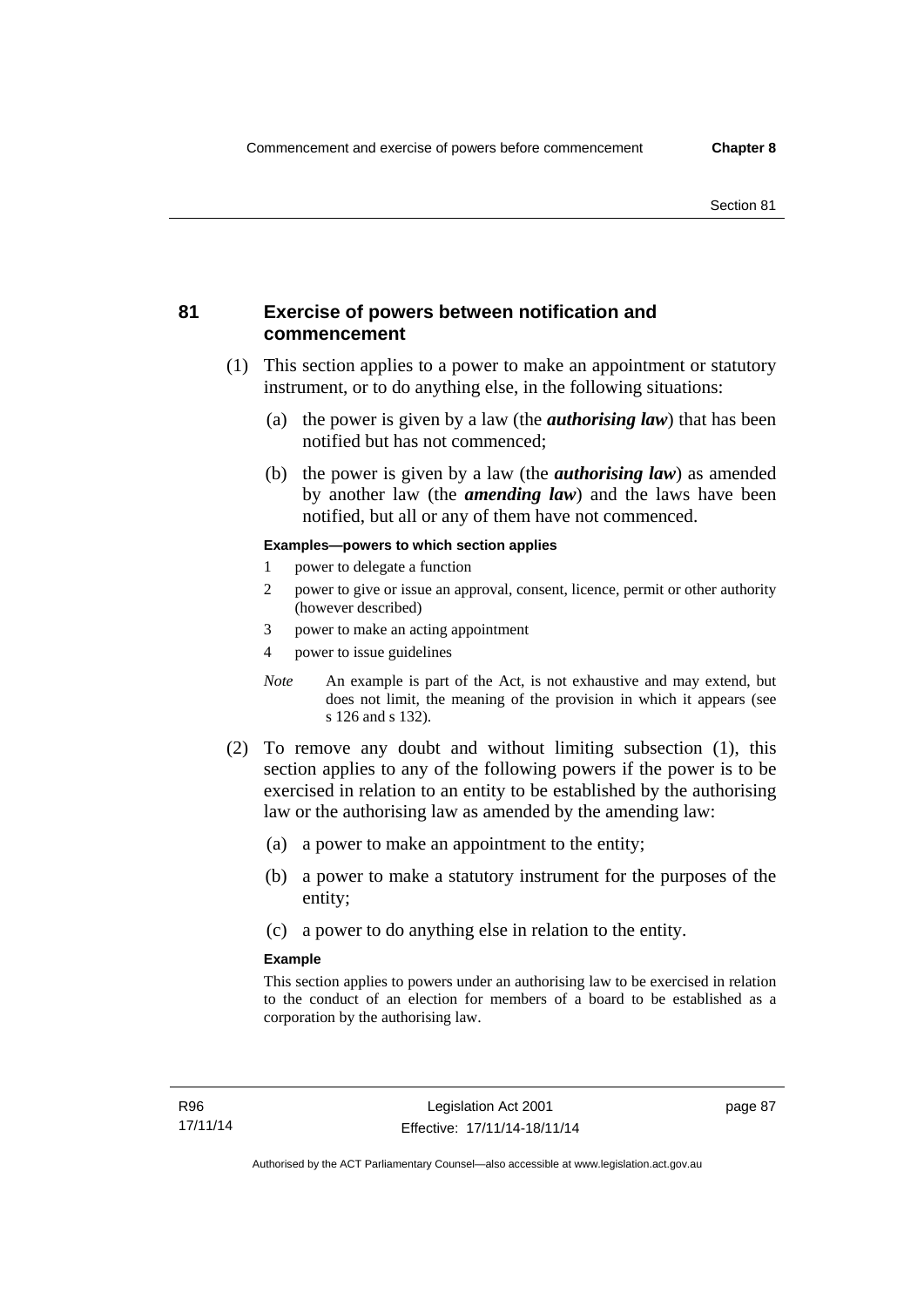#### Section 81

- (3) The power may be exercised at any time even though the authorising law, or the authorising law and amending law (or either of them), is not in force at the time.
- (4) For the exercise of the power, the authorising law, or the authorising law and amending law, are taken to be in force at the time of the exercise of the power.
- (5) Also, anything else may be done under the power at any time for the purpose of bringing, or in relation to bringing, the authorising law, or the authorising law as amended by the amending law, into operation.
- (6) If an appointment or statutory instrument made under this section declares that this subsection applies to it, then, unless the appointment or instrument commences on a different date or at a different time under another provision of this chapter, the appointment or instrument commences on—
	- (a) for an appointment or statutory instrument that is a legislative instrument—the day after its notification day; or
	- (b) for any other appointment or statutory instrument—the day after the day it is made or, if it is required under an Act or statutory instrument to be approved (however described) by the Executive, a Minister or any other entity, the day after the day it is approved.
- (7) In any other case, an appointment or statutory instrument made under this section commences on the latest of the following:
	- (a) the commencement of the authorising law or, if subsection (1) (b) applies and the amending law commences after the authorising law, the commencement of the amending law;
	- (b) on the day or at the time the appointment or instrument would have commenced if it had not been made under this section.

R96 17/11/14

Authorised by the ACT Parliamentary Counsel—also accessible at www.legislation.act.gov.au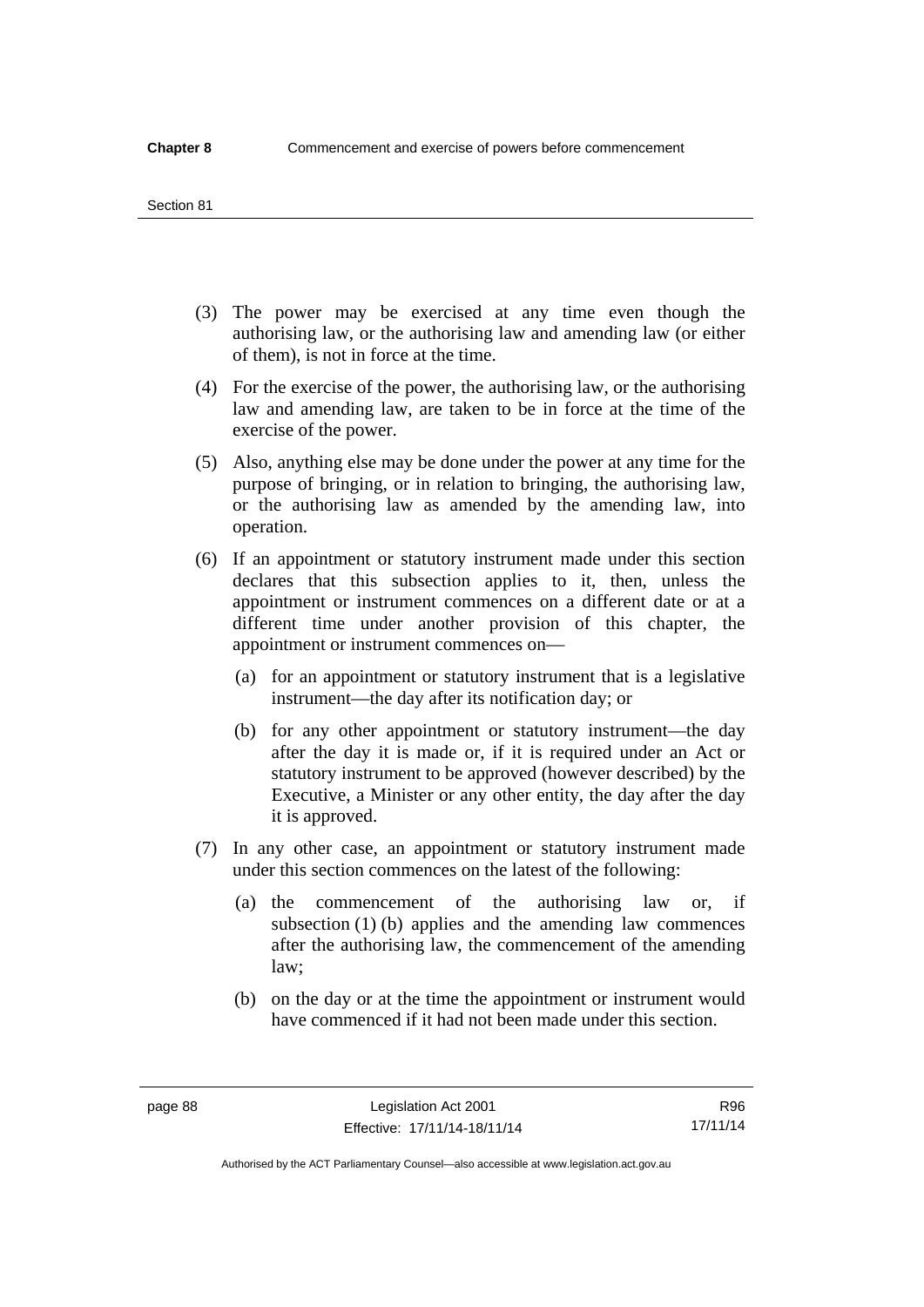- Section 81
- (8) In the application of this section to a statutory instrument that is not a legislative instrument, a reference to the instrument being *notified*  is a reference to the instrument being made or, if it is required under an Act or statutory instrument to be approved (however described) by the Executive, a Minister or any other entity, to the instrument being approved.
- (9) This section is a determinative provision.
	- *Note* See s 5 for the meaning of determinative provisions, and s 6 for their displacement.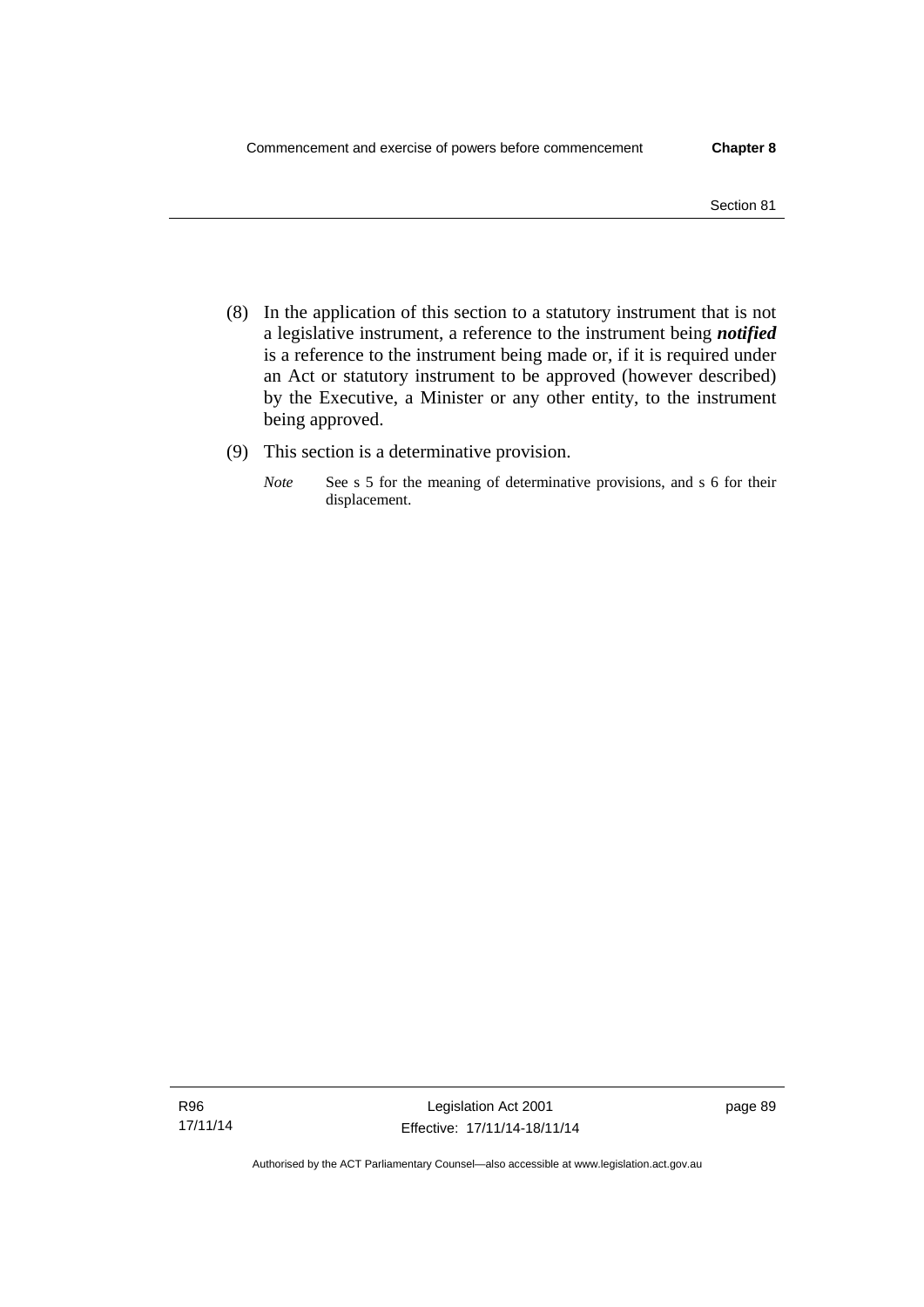Section 82

# **Chapter 9 Repeal and amendment of laws**

# **Part 9.1 General**

## **82 Definitions—ch 9**

In this chapter:

*amend* includes modify.

*law* means an Act or statutory instrument.

*Note* A reference to an Act or statutory instrument includes a reference to a provision of the Act or instrument (see s 7 and s 13).

*repeal* includes lapse and expire.

## **83 Consequences of amendment of statutory instrument by Act**

- (1) If an Act amends a statutory instrument, the instrument may be amended or repealed as if the amendment had been made by another statutory instrument of that kind.
- (2) This section is a determinative provision.
	- *Note* See s 5 for the meaning of determinative provisions, and s 6 for their displacement.

## **84 Saving of operation of repealed and amended laws**

- (1) The repeal or amendment of a law does not—
	- (a) revive anything not in force or existing when the repeal or amendment takes effect; or
	- (b) affect the previous operation of the law or anything done, begun or suffered under the law; or
	- (c) affect an existing right, privilege or liability acquired, accrued or incurred under the law.

R96 17/11/14

Authorised by the ACT Parliamentary Counsel—also accessible at www.legislation.act.gov.au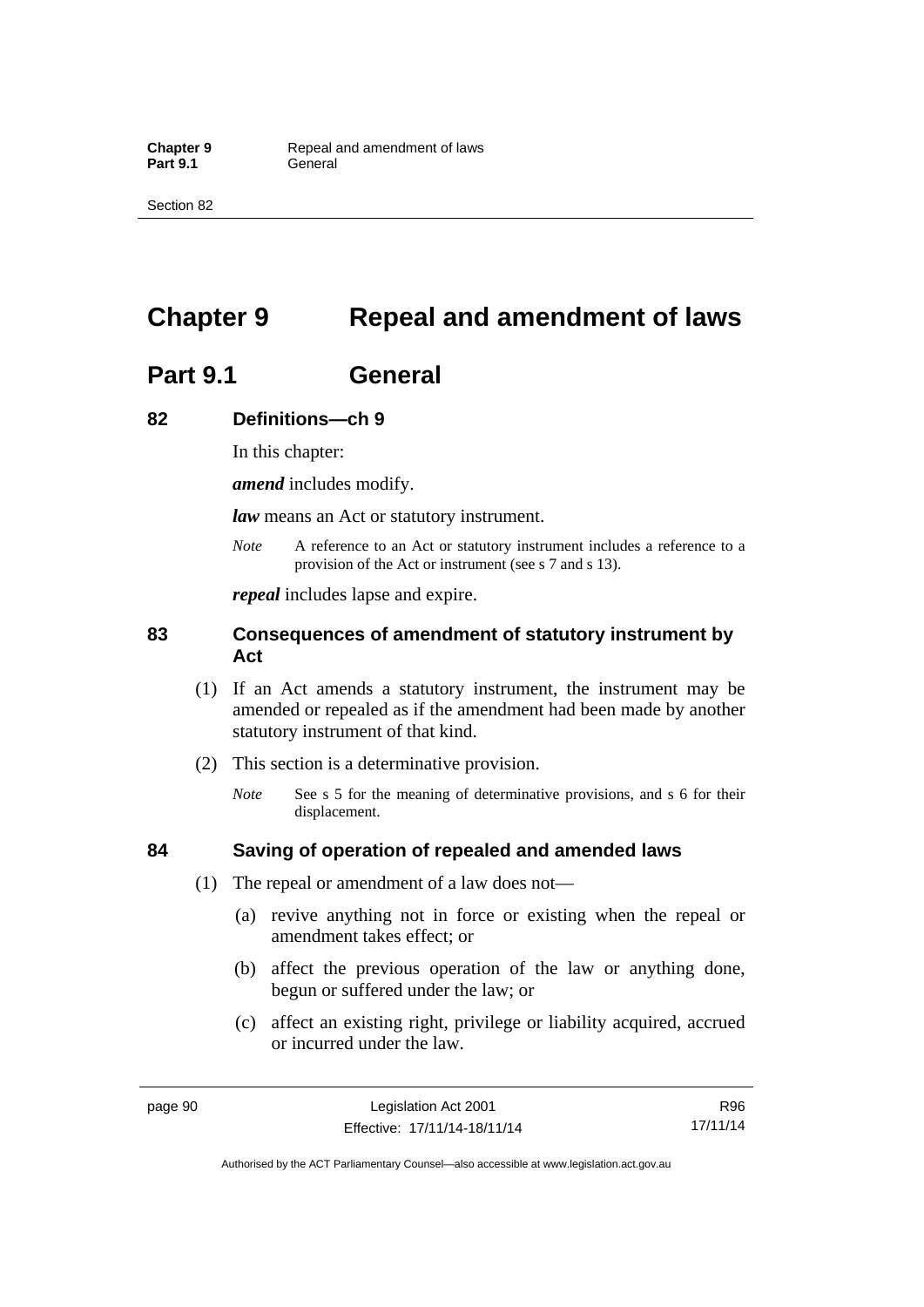- (2) An investigation, proceeding or remedy in relation to an existing right, privilege or liability under the law may be started, exercised, continued or completed, and the right, privilege or liability may be enforced and any penalty imposed, as if the repeal or amendment had not happened.
- (3) Without limiting subsections (1) and (2), the repeal or amendment of a law does not affect—
	- (a) the proof of anything that has happened; or
	- (b) any right, privilege or liability saved by the law.
- (4) This section does not limit any other provision of this chapter and is in addition to any provision of the law by which the repeal or amendment is made.
- (5) This section is a determinative provision.
	- *Note* See s 5 for the meaning of determinative provisions, and s 6 for their displacement.
- (6) In this section:

*liability* includes liability to penalty for an offence against the law.

*penalty* includes punishment and forfeiture.

*privilege* includes immunity.

right includes capacity, interest, status and title.

## **84A Creation of offences and changes in penalties**

- (1) If a law makes an act or omission an offence, the act or omission is only an offence if done or not done after the law commences.
- (2) If a law increases the maximum or minimum penalty, or the penalty, for an offence, the increase applies only to an offence committed after the law commences.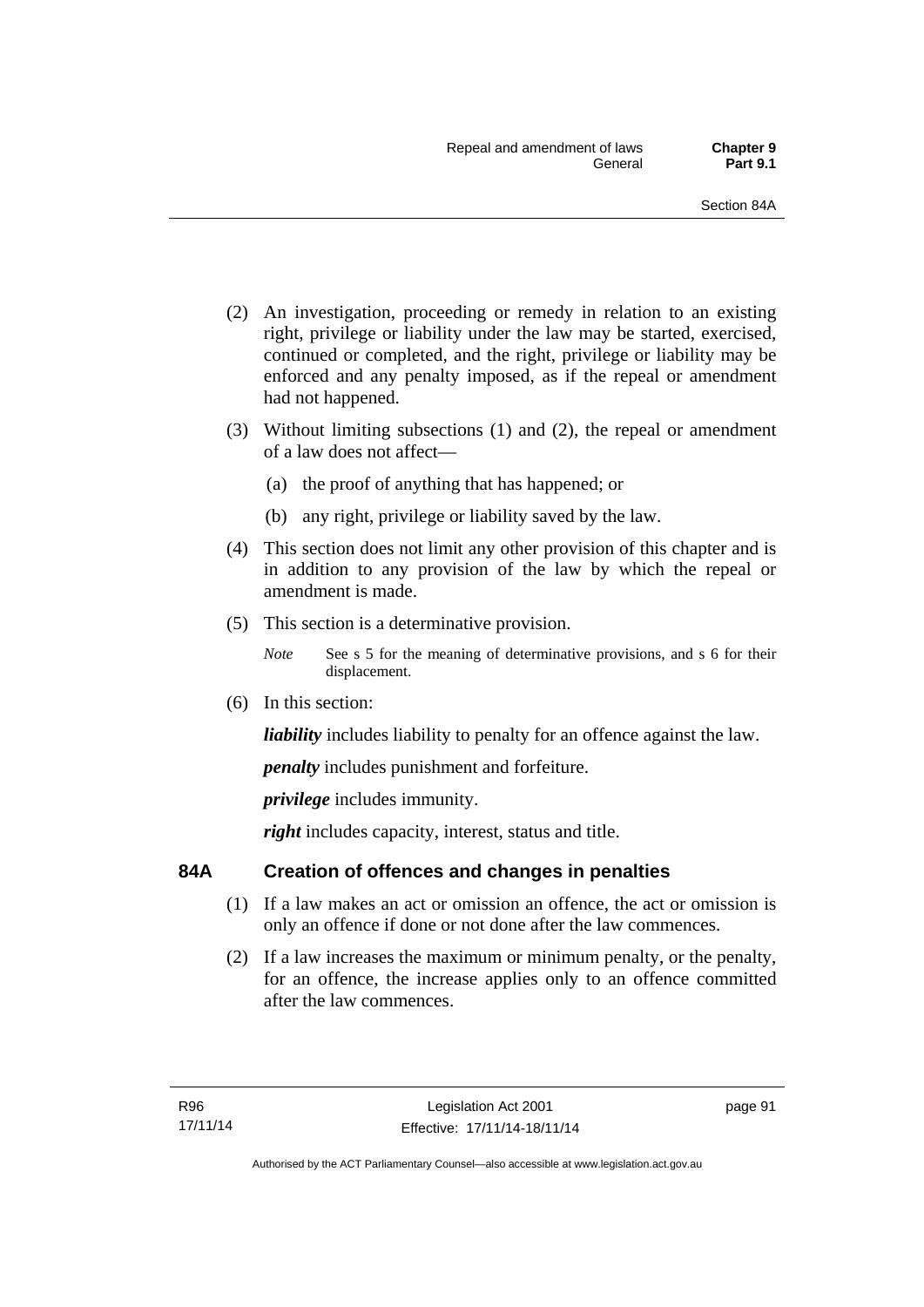- (3) If a law reduces the maximum or minimum penalty, or the penalty, for an offence, the reduction applies to an offence committed before or after the law commences, but does not affect any penalty imposed before the law commences.
- (4) In this section:

*law* means an Act or subordinate law.

- *Note* A reference to an Act or statutory instrument includes a reference to a provision of the Act or instrument (see s 7 and s 8).
- (5) This section is a determinative provision.
	- *Note* See s 5 for the meaning of determinative provisions, and s 6 for their displacement.

R96 17/11/14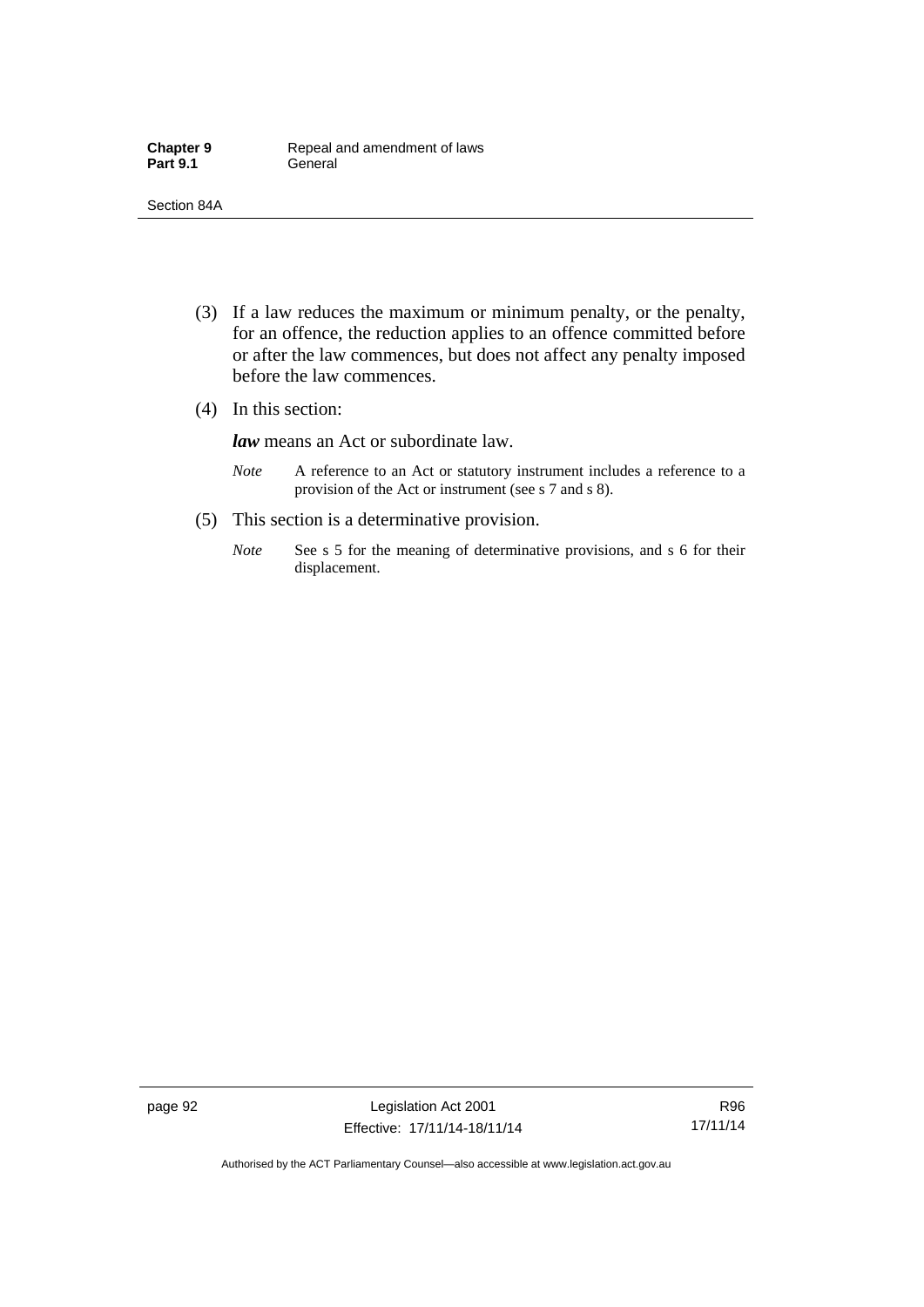## **Part 9.2 Repeal**

## **85 When repeal takes effect**

- (1) This section applies if a law is repealed on a day.
- (2) If the law is remade on that day (with or without changes), the repeal takes effect when the remade law commences.

 (3) If the law is not remade on that day (with or without changes), the law continues in force until the end of the day and the repeal takes effect at midnight on the day.

## **86 Repealed and amended laws not revived on repeal of repealing and amending laws**

 (1) If a law (the *first law*) is repealed by another law (the *other law*), the first law is not revived only because the other law is repealed.

#### **Examples**

- 1 Act A repeals Act B. Act A is repealed. The repeal of Act A does not revive Act B.
- 2 Act A repeals Act B. Act A is automatically repealed under this Act, section 89 (Automatic repeal of certain laws and provisions). The repeal of Act A does not revive Act B.
- *Note* An example is part of the Act, is not exhaustive and may extend, but does not limit, the meaning of the provision in which it appears (see s 126 and s 132).

*Note* Under s 74, if a law commences on a day, it commences at the beginning of the day unless otherwise provided.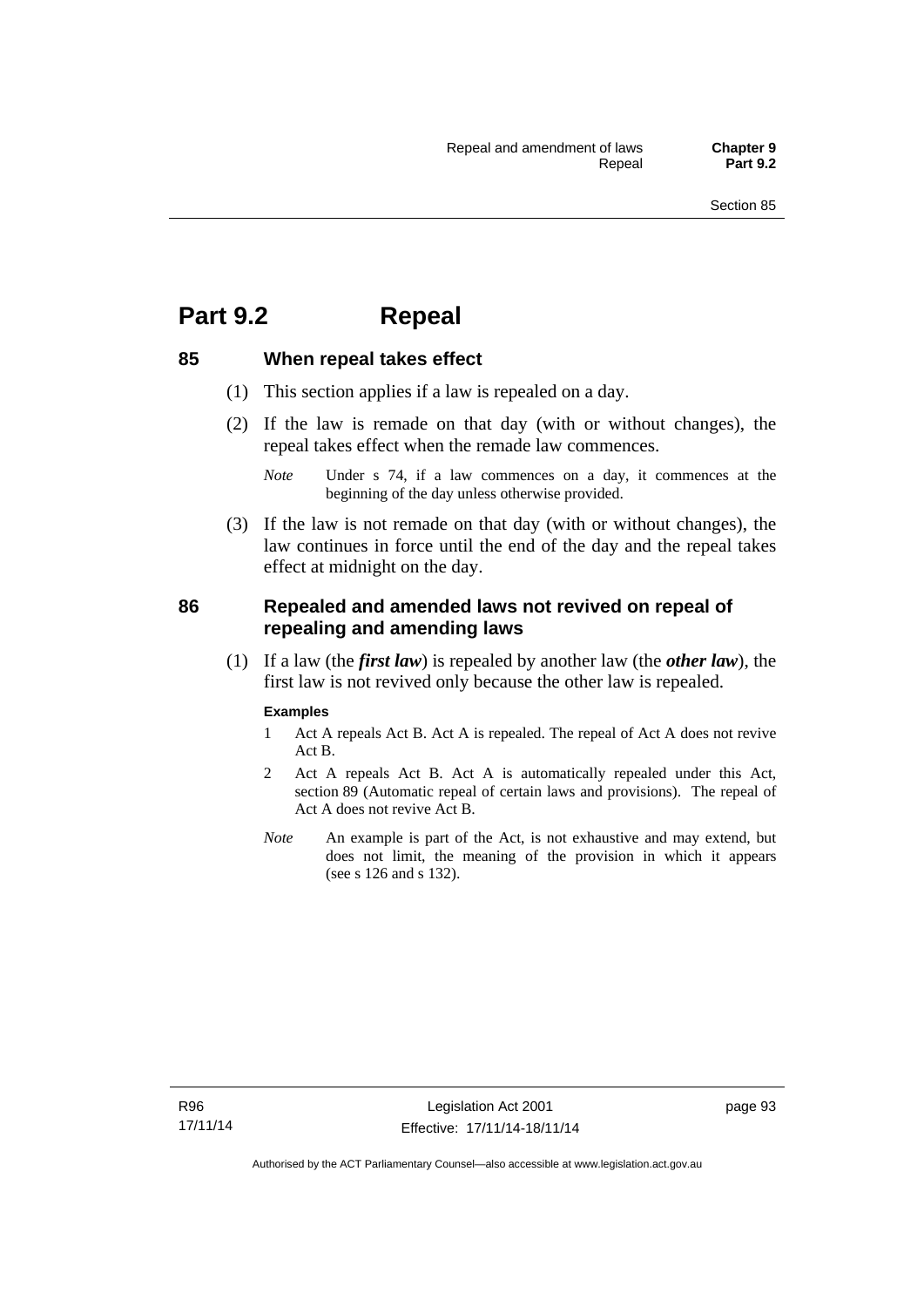(2) If a law (the *first law*) is amended by another law (the *other law*), the continuing operation of the amendments made by the other law is not affected only because the other law is repealed and, in particular, the first law is not revived in the form in which it was in before the amendments took effect only because of the repeal.

#### **Examples**

- 1 Act A amends Act B. Act A is repealed after it has commenced by a later Act C. The amendments made by Act A continue to operate, even though Act A has been repealed.
- 2 Act A amends Act B. Act A is automatically repealed under this Act, section 89. The amendments made by Act A continue to operate, even though Act A has been repealed.
- (3) This section does not limit any other provision of this chapter and is in addition to any provision of the law by which the repeal is made.
- (4) This section is a determinative provision.
	- *Note* See s 5 for the meaning of determinative provisions, and s 6 for their displacement.
- (5) In this section:

*amended* does not include modified.

*law* includes a rule of the common law (including equity).

#### **Examples**

- 1 a common law offence
- 2 a common law rule of practice or procedure
- 3 a right to equitable relief

R96 17/11/14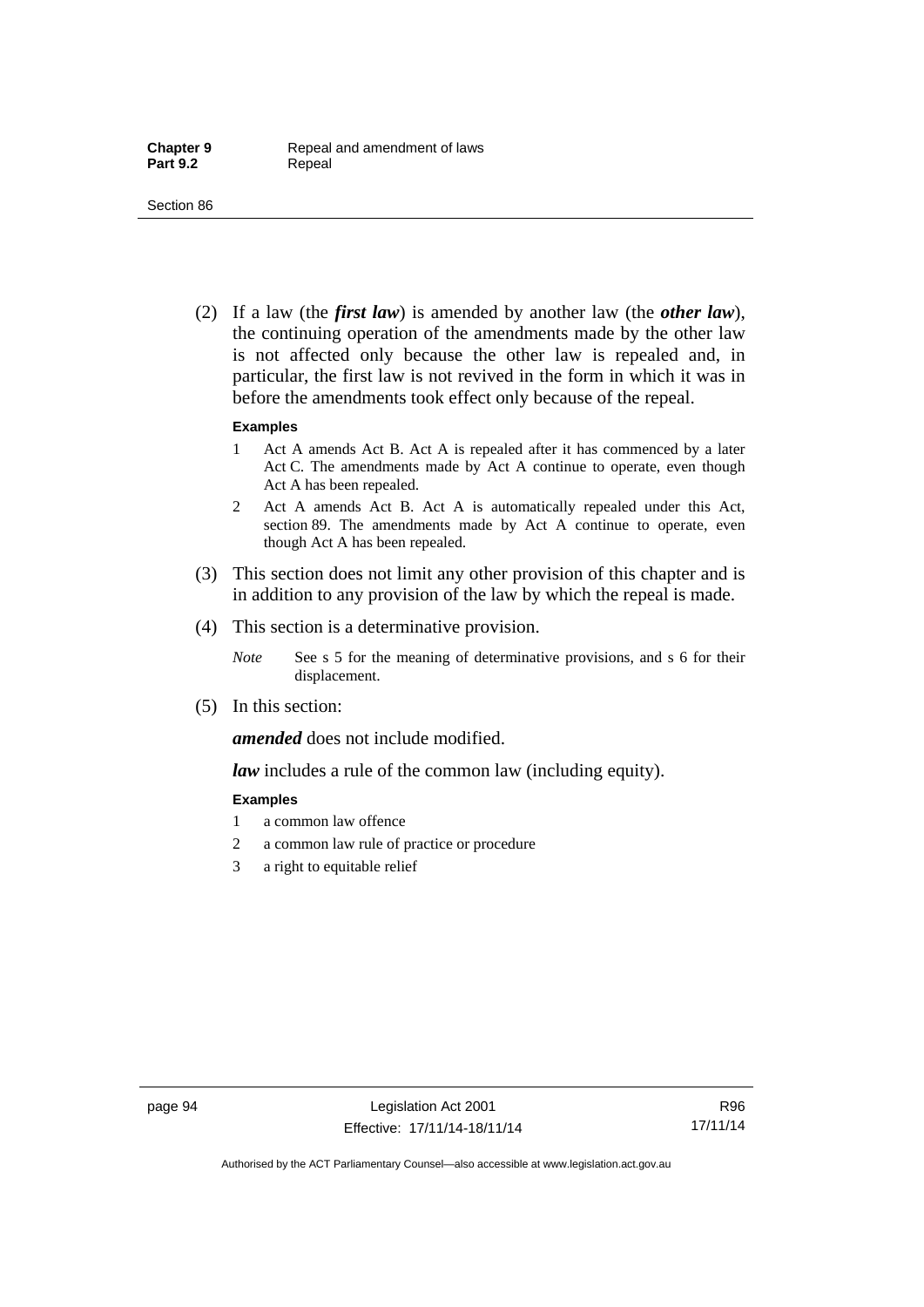## **87 Commencement not undone if repealed**

- (1) If a provision of a law providing for the commencement of the law is repealed after the law has commenced, the repeal of the provision does not affect the continuing operation of the law.
- (2) If a commencement notice providing for the commencement of a law is repealed after the law has commenced, the repeal of the notice does not affect the continuing operation of the law.
- (3) This section does not limit any other provision of this chapter and is in addition to any provision of the law by which the repeal is made.
- (4) This section is a determinative provision.
	- *Note* See s 5 for the meaning of determinative provisions, and s 6 for their displacement.

## **88 Repeal does not end effect of transitional laws etc**

- (1) The continuing operation of a transitional law or validating law is not affected only because the law is repealed.
- (2) Subsection (1) does not apply to a law that is a transitional law or validating law because of modifications that it makes to another law.
- (3) If a law (the *savings law*) declares a law (the *declared law*) to be a law to which this section applies—
	- (a) the effect of the declared law does not end only because of its repeal; and
	- (b) the effect of the savings law does not end only because of its repeal.
- (4) A declaration may be made for subsection (3) about a law whether or not the Act is a law to which subsection (1) applies.
- (5) A declaration made for subsection (3) about a law does not imply that, in the absence of a declaration about it, another law is not a law to which this section applies.

page 95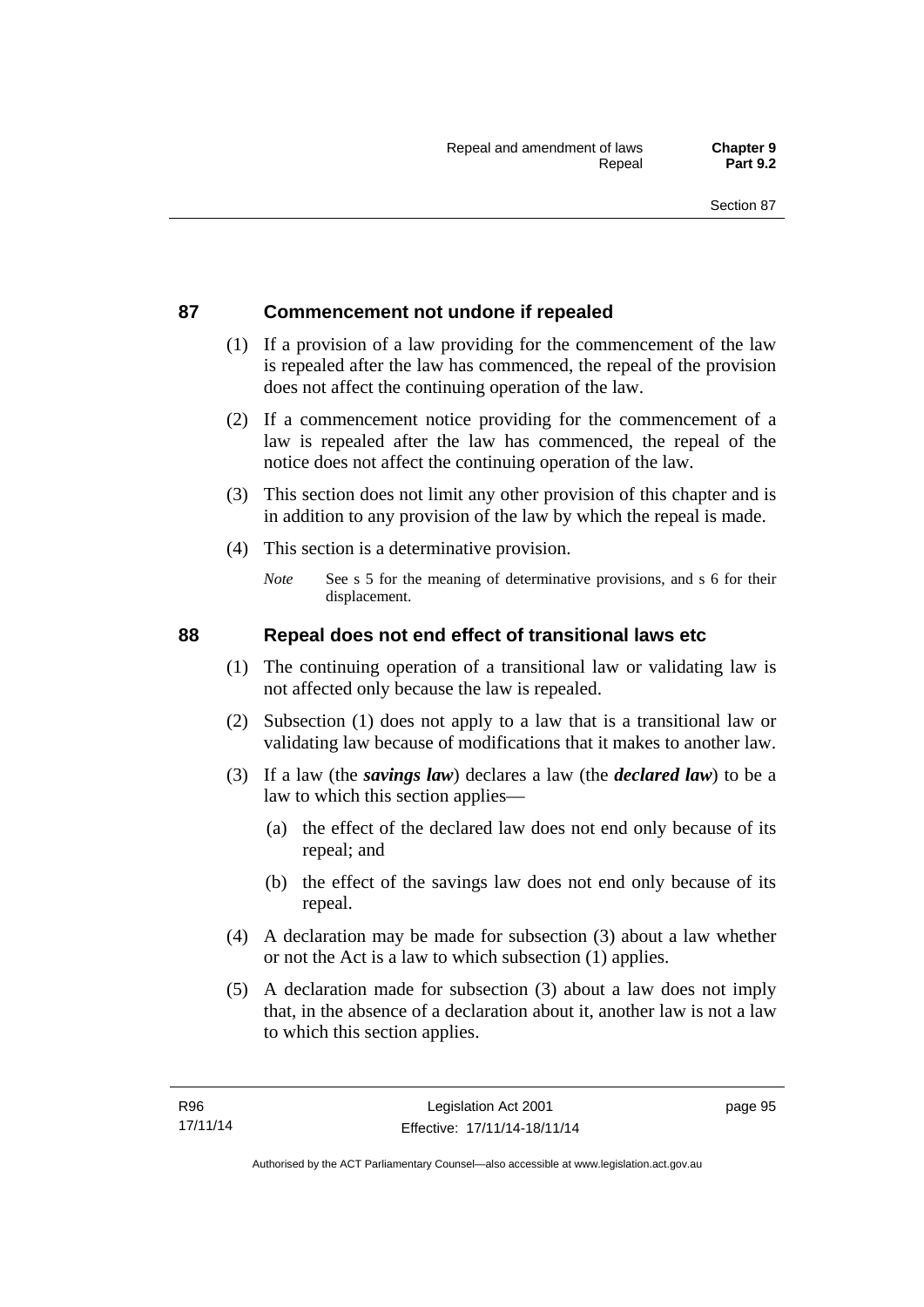- (6) This section does not limit any other provision of this chapter and is in addition to any provision of the law by which the repeal is made.
- (7) This section is a determinative provision.
	- *Note* See s 5 for the meaning of determinative provisions, and s 6 for their displacement.
- (8) To remove any doubt and without limiting section 6 (Legislation Act provisions must be applied), the application of this section to a law is not displaced only because the law is repealed and, in particular, the repeal of the law does not of itself imply an intention to displace the application of this section to the law.
- (9) In this section:

*transitional law* means—

- (a) a law made or expressed to be made for a transitional purpose; or
- (b) a law that makes provision consequential on a law mentioned in paragraph (a).

#### **Examples**

- 1 a provision stating that an existing licence under a repealed Act is taken to be a licence of a particular kind under another Act and authorising the imposition of conditions under the other Act
- 2 a provision stating that a provision applies to certain applications made before the commencement of an amendment or only to applications made after the commencement of an amendment
- 3 a declaration made for s (3)
- *Note 1 Transitional* is defined in the dictionary to include application and savings.
- *Note 2* An example is part of the Act, is not exhaustive and may extend, but does not limit, the meaning of the provision in which it appears (see s 126 and s 132).

R96 17/11/14

Authorised by the ACT Parliamentary Counsel—also accessible at www.legislation.act.gov.au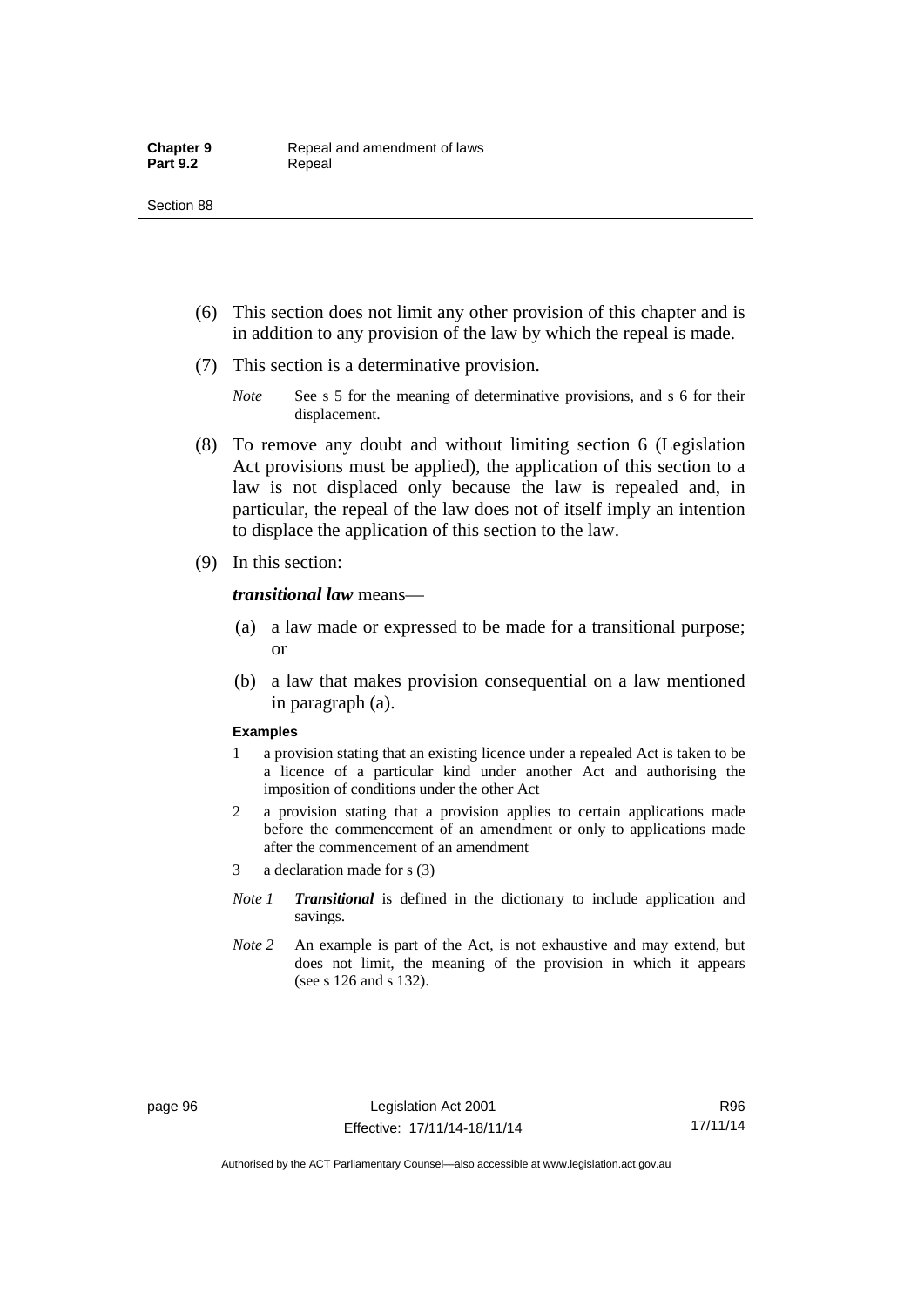#### *validating law* means—

- (a) a law that validates something that is or may be invalid; or
- (b) a law that makes provision consequential on a law mentioned in paragraph (a).

#### **Examples**

- 1 a provision declaring an instrument to have been validly made and acts done in reliance on the instrument to have been validly done
- 2 a provision stating that an instrument that is declared valid is taken to have been amended in a particular way

## **89 Automatic repeal of certain laws and provisions**

- (1) An amending law is automatically repealed on the day after—
	- (a) all of its provisions have commenced; or
	- (b) the last of its provisions that have not commenced are omitted or cannot commence.

#### **Example—provision that can no longer commence**

The *ABC Act 2005* includes a provision that amends the *XYZ Act 2000*. Before the provision commences, the *XYZ Act 2000* is repealed. The provision can, therefore, no longer commence.

- *Note* An example is part of the Act, is not exhaustive and may extend, but does not limit, the meaning of the provision in which it appears (see s 126 and s 132).
- (2) An appropriation Act is automatically repealed on the last day of the financial year for which it makes appropriations.
- (3) An amending provision of a law is automatically repealed immediately after all of the amendments and repeals made by it (or to which it relates) have commenced.
- (4) A commencement provision of a law is automatically repealed immediately after all of the provisions of the law have commenced.

page 97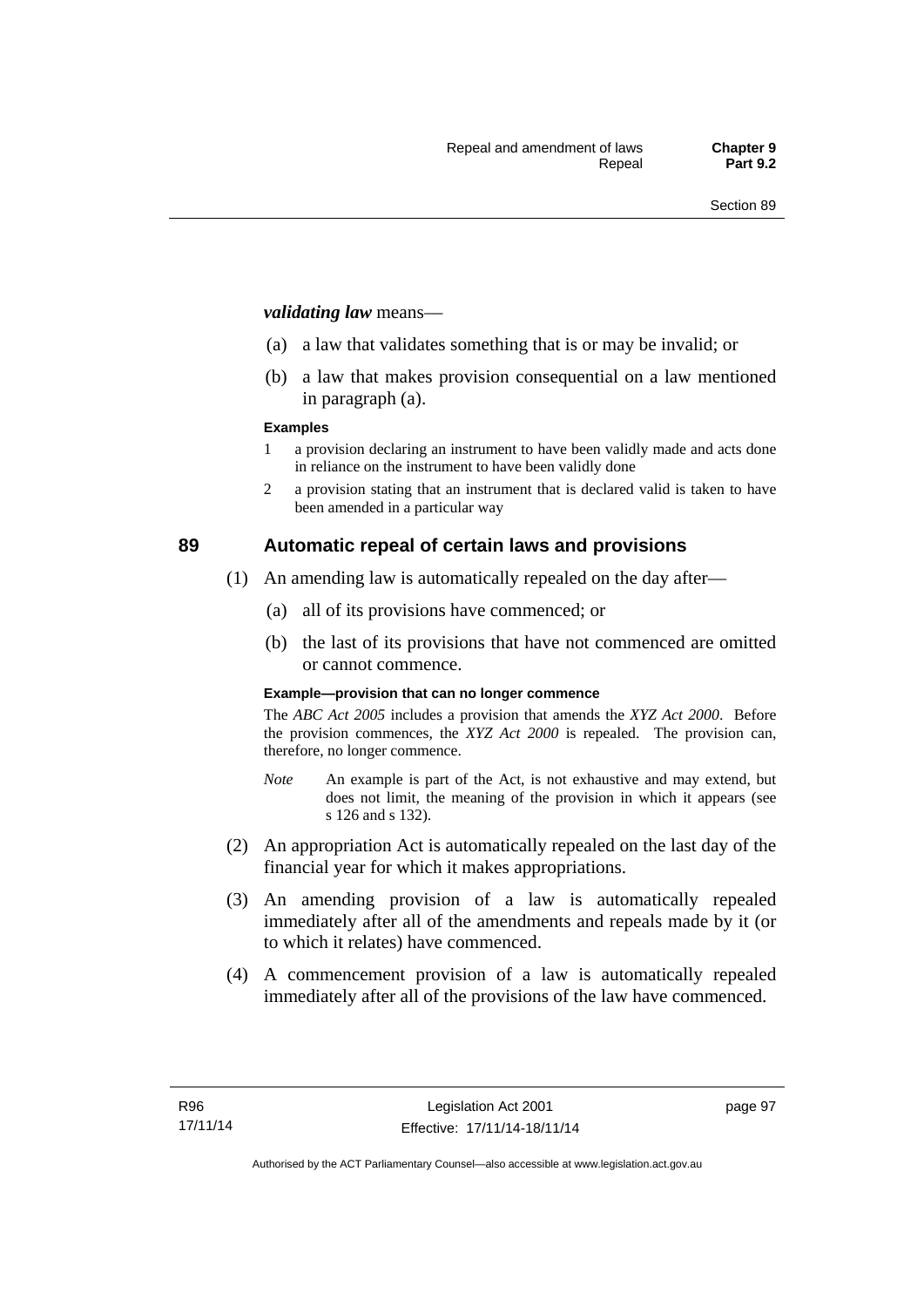- (5) A commencement notice is automatically repealed on the day after the day, or the last of the days, fixed or otherwise determined by the notice for the commencement of a law.
- (6) If an instrument making, or evidencing, an appointment (including an acting appointment) is a legislative instrument, the instrument is automatically repealed—
	- (a) on the day the appointment ends; or
	- (b) if the instrument makes 2 or more appointments that end on different days—on the day the last-ending appointment ends.
- (7) A repeal under this section has effect for all purposes, including, for example, any other provisions of this chapter about repeals.
- (8) If apart from this subsection a law would be automatically repealed on a day that is earlier than its notification day, the law is instead automatically repealed on the day after its notification day.
- (9) In the application of subsection (8) to a statutory instrument that is not a legislative instrument, a reference to the instrument's *notification day* is a reference to the day after the day it is made or, if it is required under an Act or statutory instrument to be approved (however described) by the Executive, a Minister or any other entity, the day after the day it is approved.
- (10) This section does not limit any other provision of this chapter.
- (11) This section is a determinative provision.
	- *Note* See s 5 for the meaning of determinative provisions, and s 6 for their displacement.
- (12) In this section:

*amend* does not include modify.

*amending law* means a law that consists only of provisions of the following kinds:

(a) for an Act—the Act's long title;

R96 17/11/14

Authorised by the ACT Parliamentary Counsel—also accessible at www.legislation.act.gov.au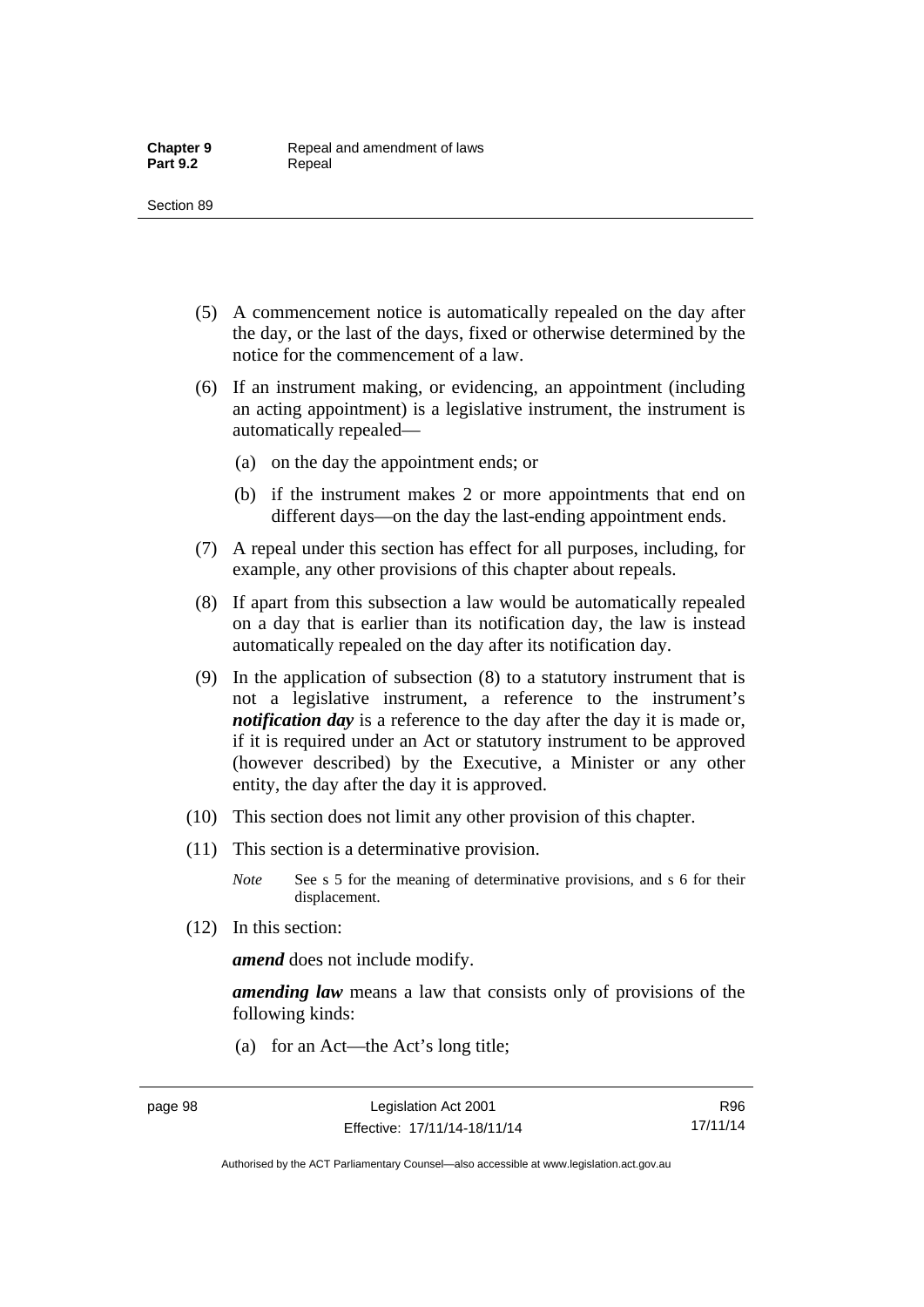- (b) a preamble or recital (however described);
- (c) a provision about the law's name;
- (d) a provision about the law's commencement;
- (e) a provision about the purposes of the law or any of its provisions;

#### **Example**

an objects provision

(f) a provision about the effect of notes;

- (g) a provision providing for the amendment or repeal of a law (including a provision identifying the amended or repealed law);
- (h) a provision declaring a law to be a law to which section 88 (Repeal does not end effect of transitional laws etc) applies;
- (i) a provision about the renumbering of a law;
- (j) a provision authorising or requiring something to be done under chapter 11 (Republication of Acts and statutory instruments).

*amending provision*, of a law, means a provision of the law that only amends or repeals a law, and includes—

- (a) any other provision (for example, a schedule) of the law that only identifies the law amended or repealed; and
- (b) any other provision (for example, a part heading) of the law that only identifies (or groups) provisions that are amended or repealed.

*Note* A note itself is not part of an Act or statutory instrument (see s 127).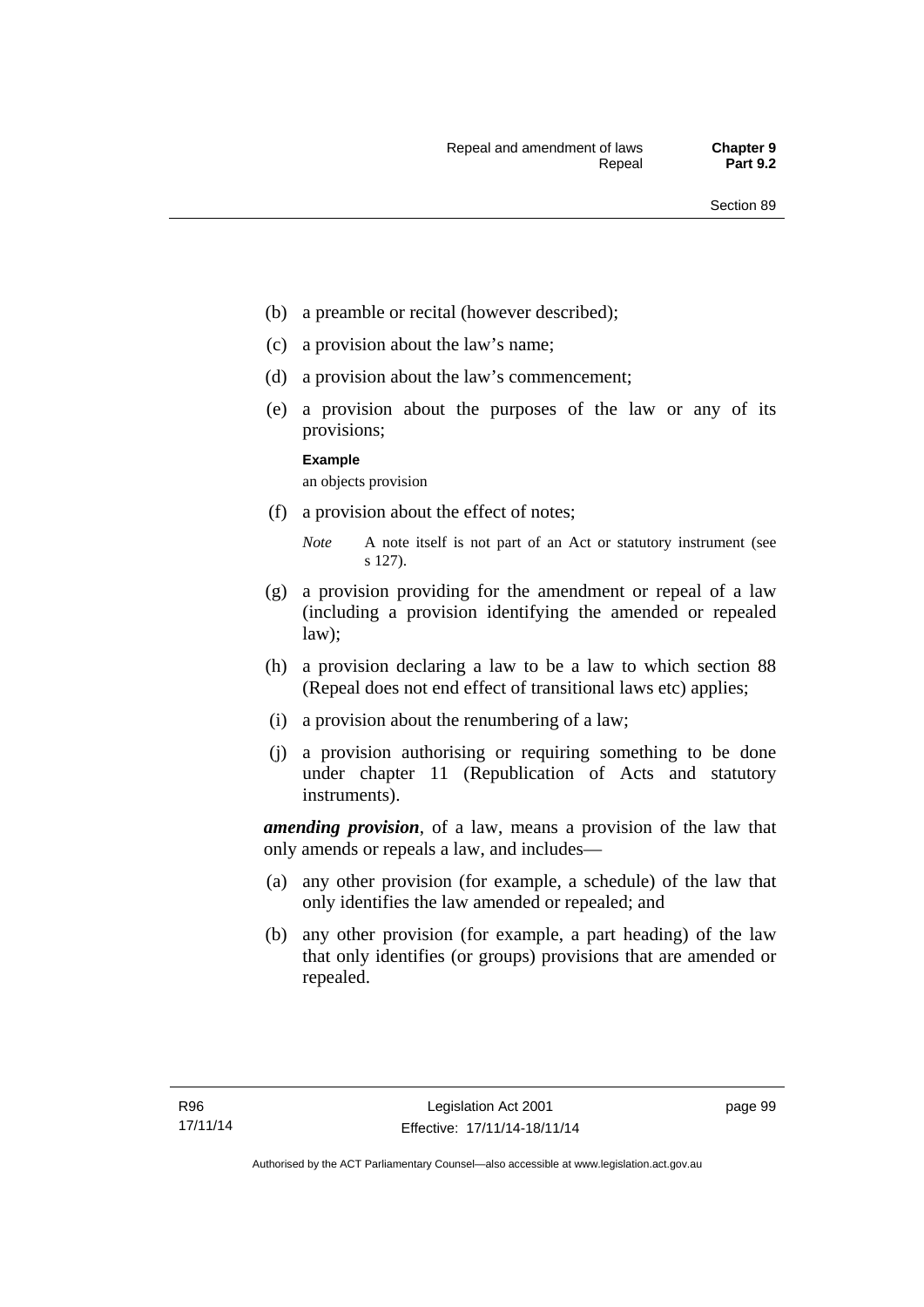#### *appropriation Act*—see the *[Financial Management Act 1996](http://www.legislation.act.gov.au/a/1996-22)*, dictionary.

*commencement provision*, of a law, means a provision of the law that only provides for the commencement of the law.

#### **Example 1—s 89**

The *Hypothetical Amending Act 2002* repeals and amends a number of Acts. The Act contains the following provisions:

- a long title
- a provision about the Act's name
- a provision about the Act's commencement
- repealing provisions (that is, a provision stating that the Act repeals the Acts mentioned in sch 1 and a schedule (sch 1) setting out the names of the repealed Acts)
- amending provisions (that is, a provision stating that the Act amends the Acts mentioned in sch 2 and a schedule (sch 2) setting out the amended Acts and the amendments of them)
- a provision about the application of this Act, s 88 (Repeal does not end effect of transitional laws etc) to a provision being repealed
- a provision requiring an amended Act (the *XYZ Act 1990*), or a provision of the *XYZ Act 1990*, to be renumbered in the next republication of the Act under this Act.

The Act contains no other provisions. Its repealing provisions, and its other provisions apart from the naming provision, the commencement provision and the amending provisions, commence on the day after its notification day, 22 March 2002. Its amending provisions commence on a date fixed by the Minister by written notice, 12 April 2002. The Act is automatically repealed under s 89 on the day after all of its provisions have commenced, 13 April 2002.

#### **Example 2—s 89**

The *Example Act 2001* contains provisions establishing a new licensing scheme. It also amends several Acts and repeals others. Because it contains the scheme provisions, it is not an amending law covered by s (1). It is, therefore, not automatically repealed under s 89.

page 100 Legislation Act 2001 Effective: 17/11/14-18/11/14

R96 17/11/14

Authorised by the ACT Parliamentary Counsel—also accessible at www.legislation.act.gov.au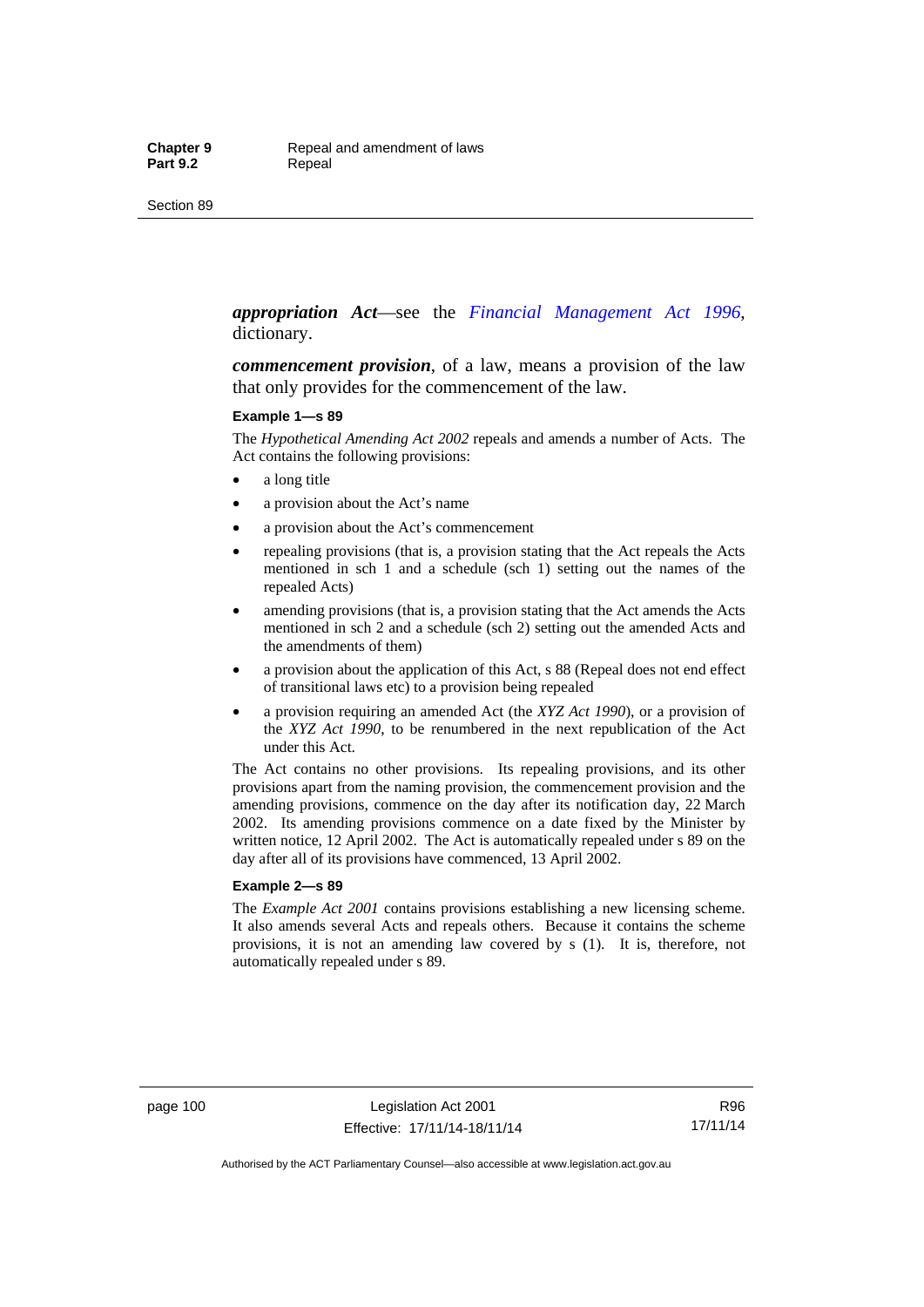#### **Example 3—s 89—see s (12), def** *amending provision*

The *Plant Diseases Act 2003* (hypothetical), pt 6 is as follows:

#### **Part 6 Repeals and consequential amendment**

#### **42 Repeal of Plant Diseases Act 1934**

The *Plant Diseases Act 1934* A1934-21 is repealed.

#### **43 Repeal of Plant Diseases Regulations 1938**

The *Plant Diseases Regulations 1938* (made on 11 February 1938) is repealed.

#### **44 Administrative Decisions (Judicial Review) Act 1989, schedule 1, new item 6**

*insert* 

6 This Act does not apply to decisions of the Minister under the *Plant Diseases Act 2003*, part 3 (Measures for the control of diseases and pests).

Under the definition of *amending provision*, the heading to pt 6, as well as the contents of pt 6, are automatically repealed under s 89.

*Note* An example is part of the Act, is not exhaustive and may extend, but does not limit, the meaning of the provision in which it appears (see s 126 and s 132).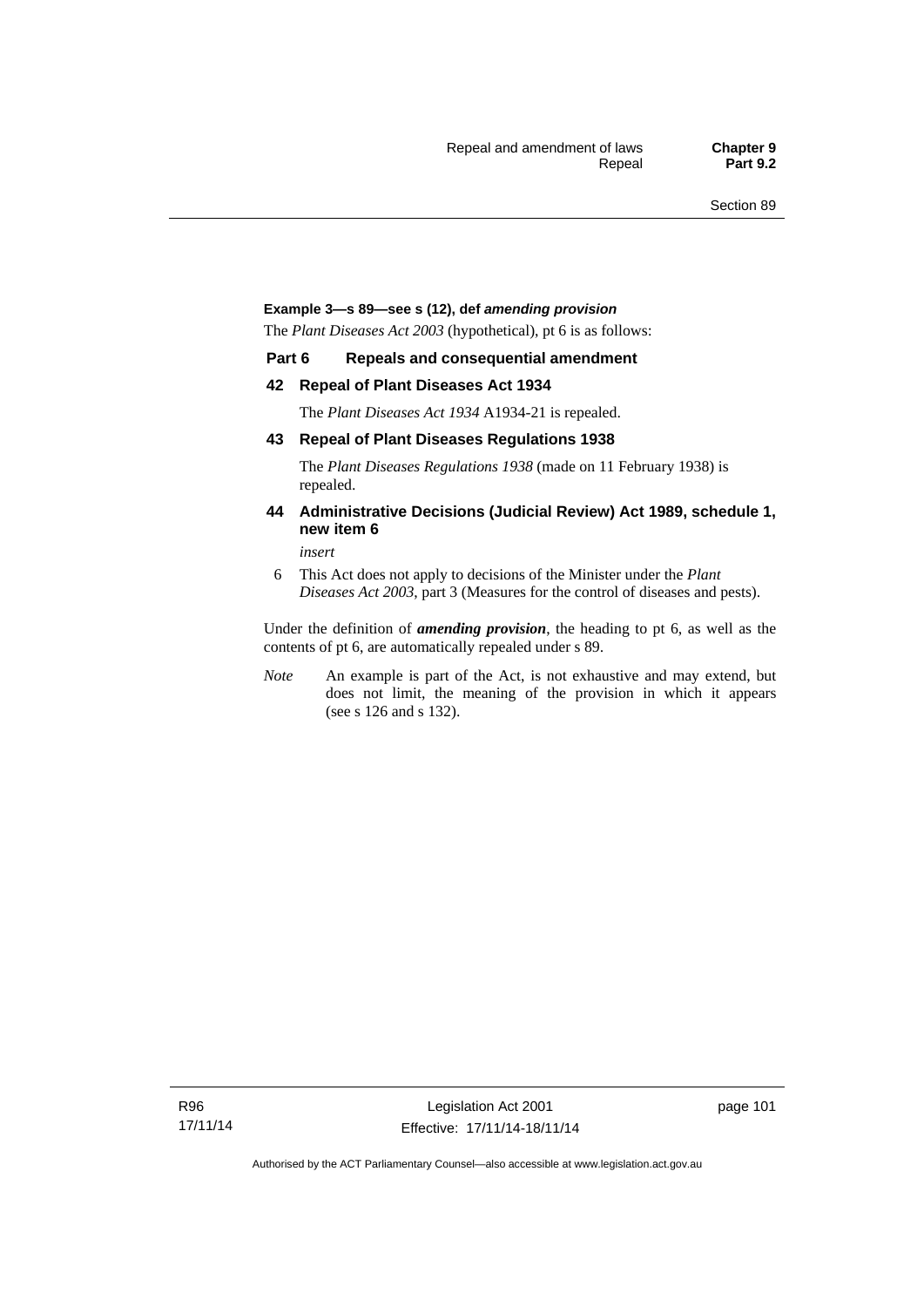## **Part 9.3 Amendment**

#### **90 Law and amending laws to be read as one**

A law and all laws amending it are to be read as one.

#### **91 Insertion of provisions by amending law**

- (1) This section applies if a law (the *amending law*) amends another law (the *amended law*) by inserting any of the following provisions, and does not exactly specify the position in the amended law where it is to be inserted:
	- (a) a chapter, part, division, subdivision, section or subsection (an *inserted chapter, part, division, subdivision, section* or *subsection*);
	- (b) a paragraph (an *inserted paragraph*);
	- (c) a subparagraph (an *inserted subparagraph*);
	- (d) a sub-subparagraph (an *inserted sub-subparagraph*);
	- (e) a definition (an *inserted definition*);
	- (f) any other provision (a *miscellaneous inserted provision*).
- (2) An inserted chapter, part, division, subdivision, section or subsection is inserted in the appropriate numerical or alphanumerical position in the amended law.
- (3) An inserted paragraph is inserted in the appropriate alphabetical position in the amended law.
- (4) An inserted subparagraph is inserted in the appropriate numerical or alphanumerical position in the amended law.
- (5) An inserted sub-subparagraph is inserted in the appropriate alphabetical position in the amended law.

R96 17/11/14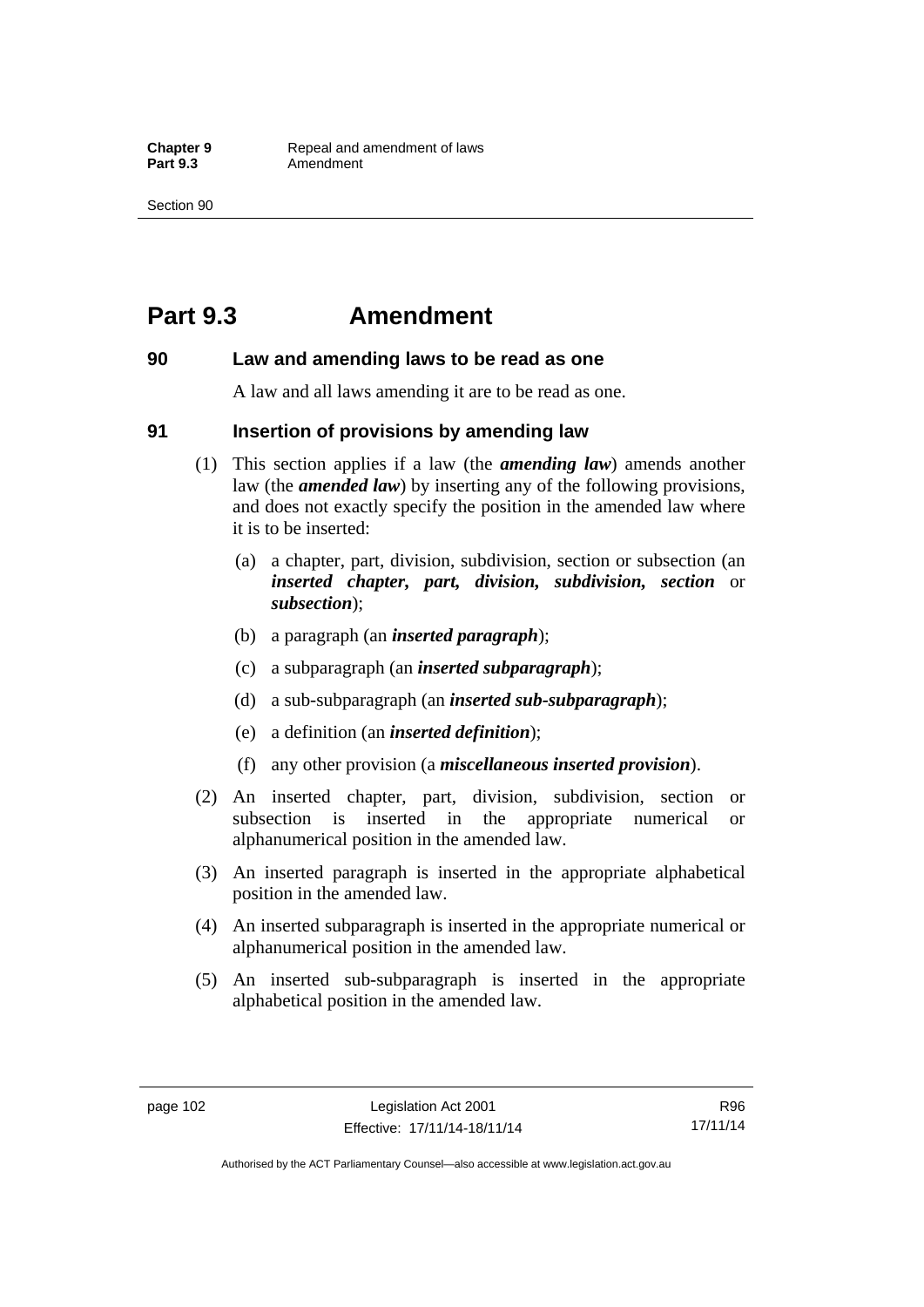- (6) An inserted definition is inserted in the appropriate alphabetical position (worked out on a letter-by-letter basis) in a series of definitions in the amended law.
- (7) A miscellaneous inserted provision is inserted in the appropriate position in the amended law.
- (8) In applying this section to a law that is divided otherwise than into sections, a reference to a section or subsection is a reference to a corresponding provision of the law.
- (9) In working out the appropriate position where a provision is to be inserted in the amended law, regard may be had to the following:
	- (a) the provision number or letter;
	- (b) the heading of the relevant amending provision of the amending law;
	- (c) any other amendments in the amending law including the order of amendments;
	- (d) anything else in the amending law or amended law;
	- (e) current legislative drafting practice.

#### **Examples**

- 1 If a part numbered '3' is to be inserted into an amended law with an existing sequence of parts 'part 1—part 2—part 4', inserted part 3 is inserted between parts 2 and 4.
- 2 If a division numbered '2.2A' is to be inserted into an amended law with an existing sequence of divisions in part 2 'division 2.1—division 2.2 division 2.3', inserted division 2.2A is inserted between divisions 2.2 and 2.3.
- 3 If a section numbered '6AA' is to be inserted into an amended law with an existing sequence of sections 'section 6—section 6A—section 6B', inserted section 6AA is inserted between sections 6A and 6B.
- 4 If a section numbered '7A' is to be inserted (by an amending section headed 'New section 7A', with the command '*in division 2.2, insert*') into an amended law with an existing sequence 'section 7 [in division 2.2] division 2.3 heading—section 8', inserted section 7A is inserted between section 7 and the division 2.3 heading (that is, at the end of division 2.2).

page 103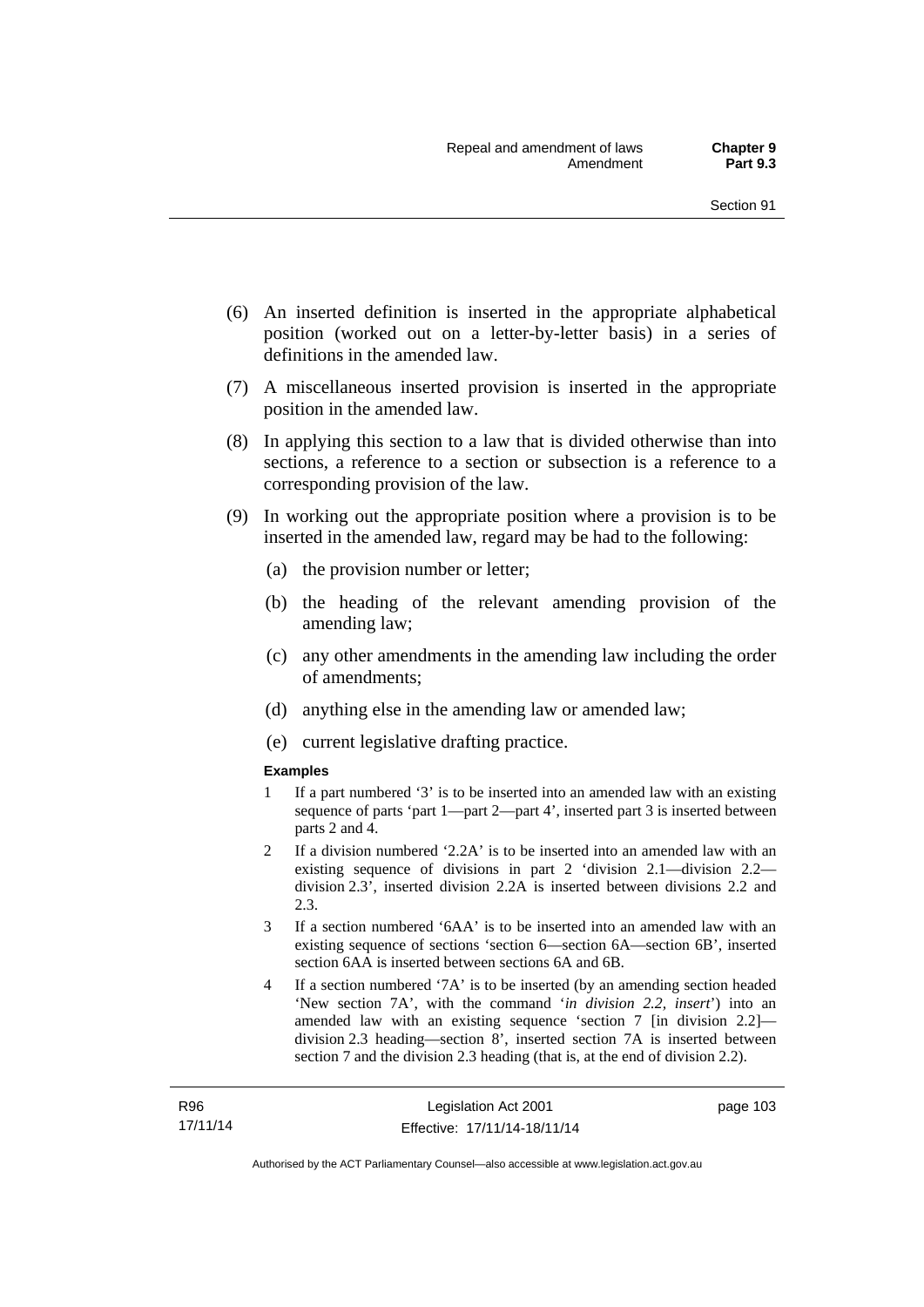- 5 If a section numbered '7A' is to be inserted (by an amending section headed 'New section 7A', with the command '*in division 2.3, insert*') into an amended law with an existing sequence 'section 7 [in division 2.2] division 2.3 heading—section 8', inserted section 7A is inserted between the division 2.3 heading and section 8 (that is, at the beginning of division 2.3).
- *Note* An example is part of the Act, is not exhaustive and may extend, but does not limit, the meaning of the provision in which it appears (see s 126 and s 132).
- (10) This section is a determinative provision.
	- *Note* See s 5 for the meaning of determinative provisions, and s 6 for their displacement.
- (11) In this section:

*insert* includes relocate.

#### **92 Amendment to be made wherever possible**

- (1) If a law amends another law—
	- (a) by omitting a word; or
	- (b) by substituting a word for another word; or
	- (c) by inserting a word before or after a particular word;

the amendment is to be made wherever possible in the other law.

#### **Example**

The *XYZ Amendment Act 2002* is expressed to omit the word 'authorised' from the *ABC Act 1998*, s 20. The word 'authorised' is used once in the heading to s 20, 3 times in s 20 (1), twice in s 20 (3), once in an example to s 20 (4) and twice in a note to s 20 (5). The amendment omits each of those references to the word 'authorised'.

- *Note* An example is part of the Act, is not exhaustive and may extend, but does not limit, the meaning of the provision in which it appears (see s 126 and s 132).
- (2) This section is a determinative provision.
	- *Note* See s 5 for the meaning of determinative provisions, and s 6 for their displacement.

R96 17/11/14

Authorised by the ACT Parliamentary Counsel—also accessible at www.legislation.act.gov.au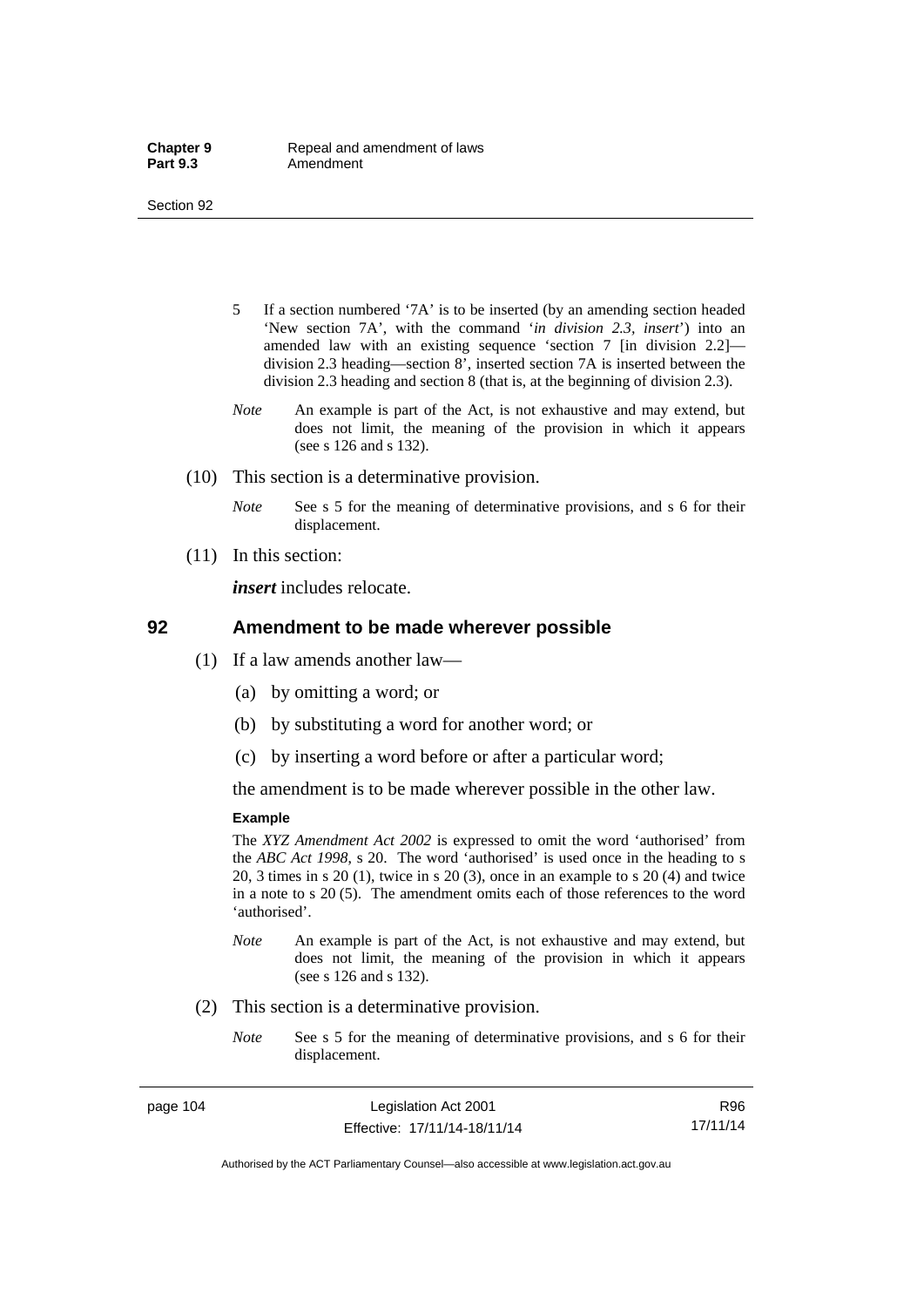## **93 Provisions included in another provision for amendment purposes**

- (1) This section applies for the purpose of amending a law.
- (2) The heading to a chapter, part, division, subdivision, schedule, dictionary, section or any other provision of the law forms part of the provision to which it is a heading.
- (3) An example at the end of a provision of the law is part of the provision unless the example is expressed in a way that indicates that it applies only to another provision.
- (4) A note at the end of a provision of the law is taken, for this section, to be part of the provision unless the note is expressed in a way that indicates that it applies only to another provision.
- (5) However, a note in a law is not, for any other purpose, part of the law.

*Note* Section 127 (Material that is not part of Act or statutory instrument) deals with the status of notes.

- (6) A penalty at the end of a subsection of the law—
	- (a) is part of the subsection unless the penalty is expressed in a way that indicates that it applies only to other subsections of the section; or
	- (b) if the penalty is expressed in a way that indicates that it applies only to other subsections—is part of the section.
- (7) A penalty at the end of a section of the law that is not divided into subsections is part of the section.
- (8) The word 'and', 'or' or 'but', or a similar word, at the end of a paragraph, subparagraph, sub-subparagraph or another provision of the law is part of the provision.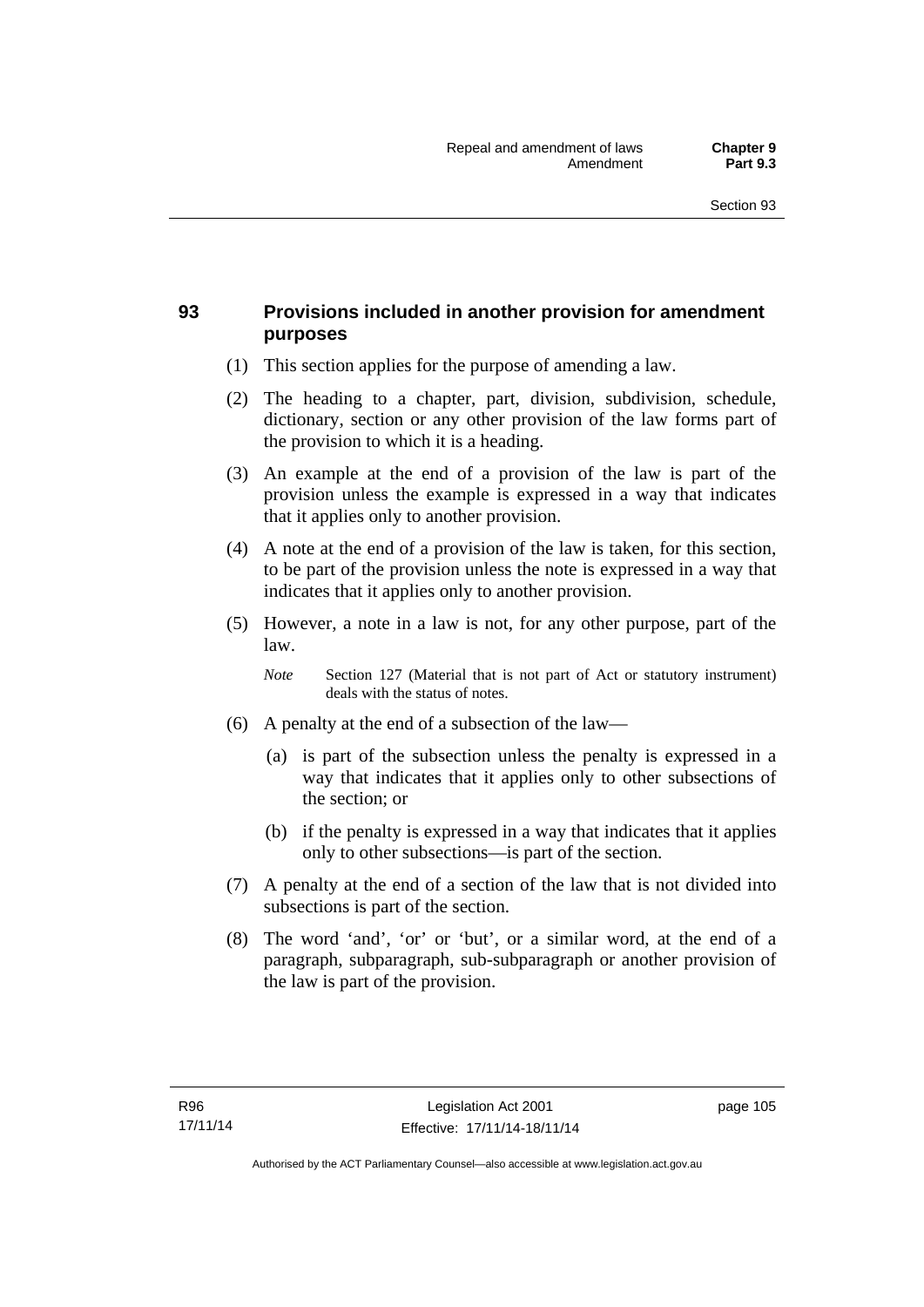- (9) In working out whether an example or note is at the end of a provision of the law, any penalty is to be disregarded, and, for an example, any note is to be disregarded.
	- *Note* According to current legislative drafting practice, examples, notes and penalties to a provision are arranged in the following order at the end of provisions:
		- 1 penalty (first)
		- 2 examples
		- 3 notes (last).
- (10) In applying this section to a law that is divided otherwise than into sections, a reference to a section or subsection is a reference to a corresponding provision of the law.
- (11) This section is a determinative provision.
	- *Note* See s 5 for the meaning of determinative provisions, and s 6 for their displacement.

#### **94 Continuance of appointments etc made under amended provisions**

- (1) This section applies if—
	- (a) a law expressly or impliedly authorises or requires—
		- (i) the making of an appointment or statutory instrument; or
		- (ii) the delegation of a function; or
		- (iii) the issue of a licence or permit (however described); or
		- (iv) the doing (however described) of anything else; and
	- (b) the law is amended by another law; and
	- (c) under the amended law—
		- (i) the appointment or statutory instrument may be made; or
		- (ii) the function may be delegated; or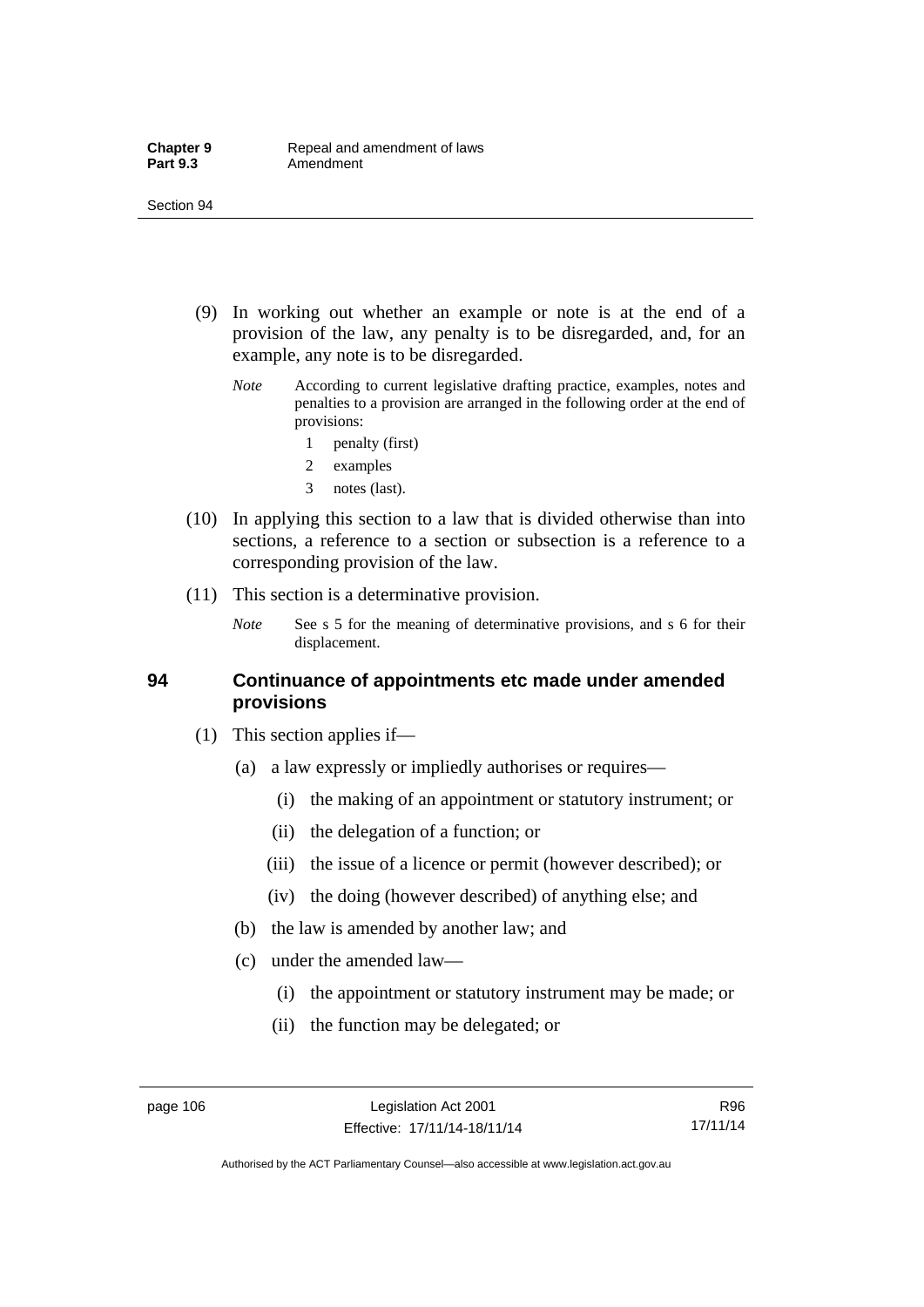- (iii) the licence or permit may be issued; or
- (iv) the thing may be done;

whether by the same or a different entity.

#### **Examples—par (a) (iv)**

- 1 the giving of an approval, consent or permission
- 2 the making of a recommendation
- *Note* An example is part of the Act, is not exhaustive and may extend, but does not limit, the meaning of the provision in which it appears (see s 126 and s 132).
- (2) An appointment, statutory instrument, delegation, licence, permit or anything else mentioned in subsection (1) that was in force immediately before the commencement of the amendment continues to have effect as if it had been made, issued or done (however described) under the amended law.
- (3) This section is a determinative provision.
	- *Note* See s 5 for the meaning of determinative provisions, and s 6 for their displacement.
- (4) In this section:

*amend* includes omit and re-enact in the same law (with or without changes), but does not include omit and re-enact in another law.

*appointment* includes acting appointment.

## **95 Status of modifications**

- (1) If a law is modified by another law, the law operates as modified but the modification does not amend the text of the law.
- (2) This section is a determinative provision.
	- *Note* See s 5 for the meaning of determinative provisions, and s 6 for their displacement.

page 107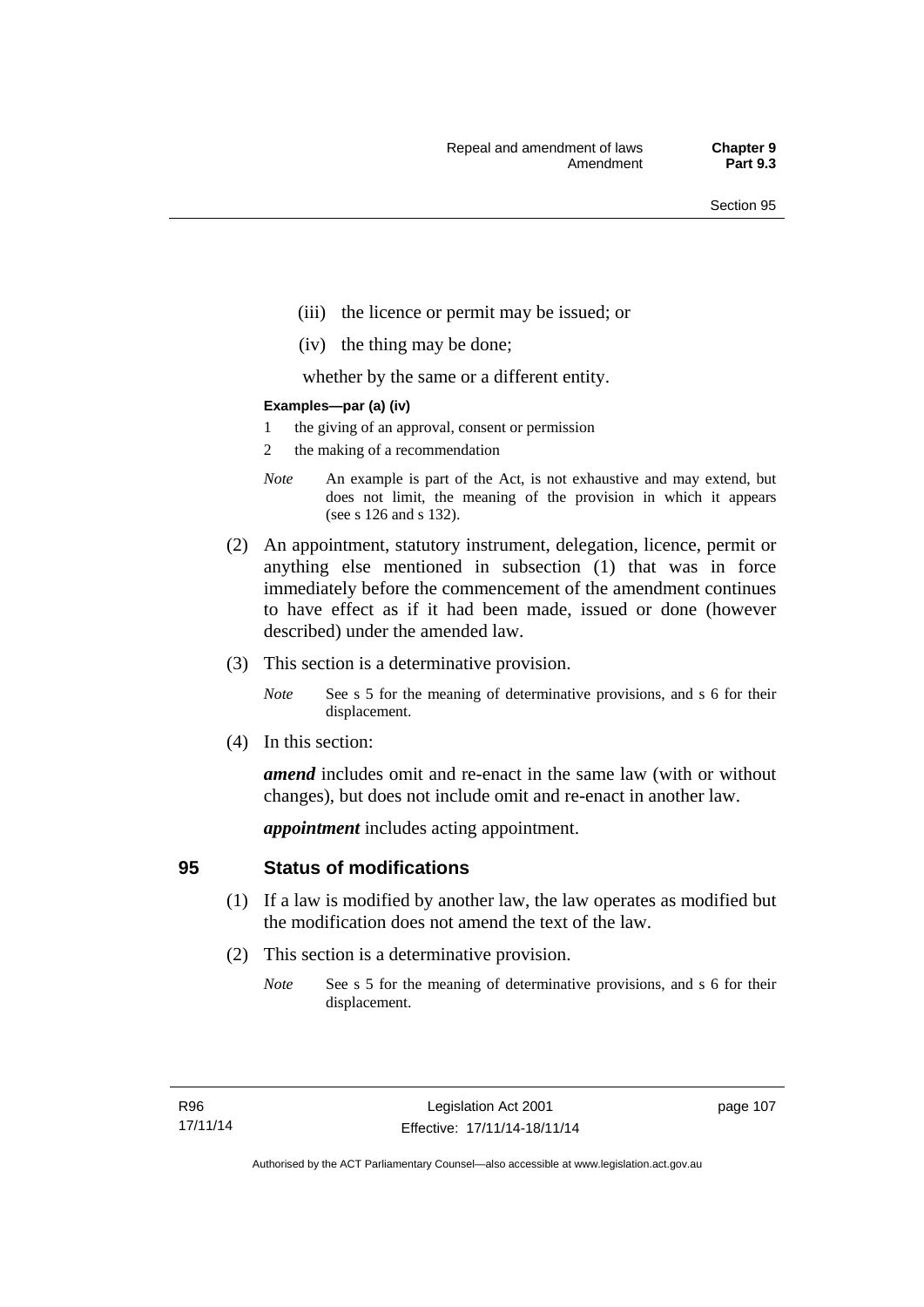## **96 Relocated provisions**

- (1) This section applies if a provision of a law is relocated (with or without changes) to a different place in the same law or to a different law.
- (2) The operation or meaning of the provision is not affected only because of the provision's relocation.
- (3) Without limiting subsection (2), if before its relocation the provision was to be interpreted in a particular way, it is to be interpreted in that way in its new location.

#### **Example**

If a provision of an Act is to be interpreted as if it were a law consolidating the provisions of other laws and it is relocated into another Act, it is to be interpreted in the same way in its new location.

- *Note* An example is part of the Act, is not exhaustive and may extend, but does not limit, the meaning of the provision in which it appears (see s 126 and s 132).
- (4) However, the provision has effect subject to any changes made to, or in relation to, it.
- (5) This section is a determinative provision.
	- *Note* See s 5 for the meaning of determinative provisions, and s 6 for their displacement.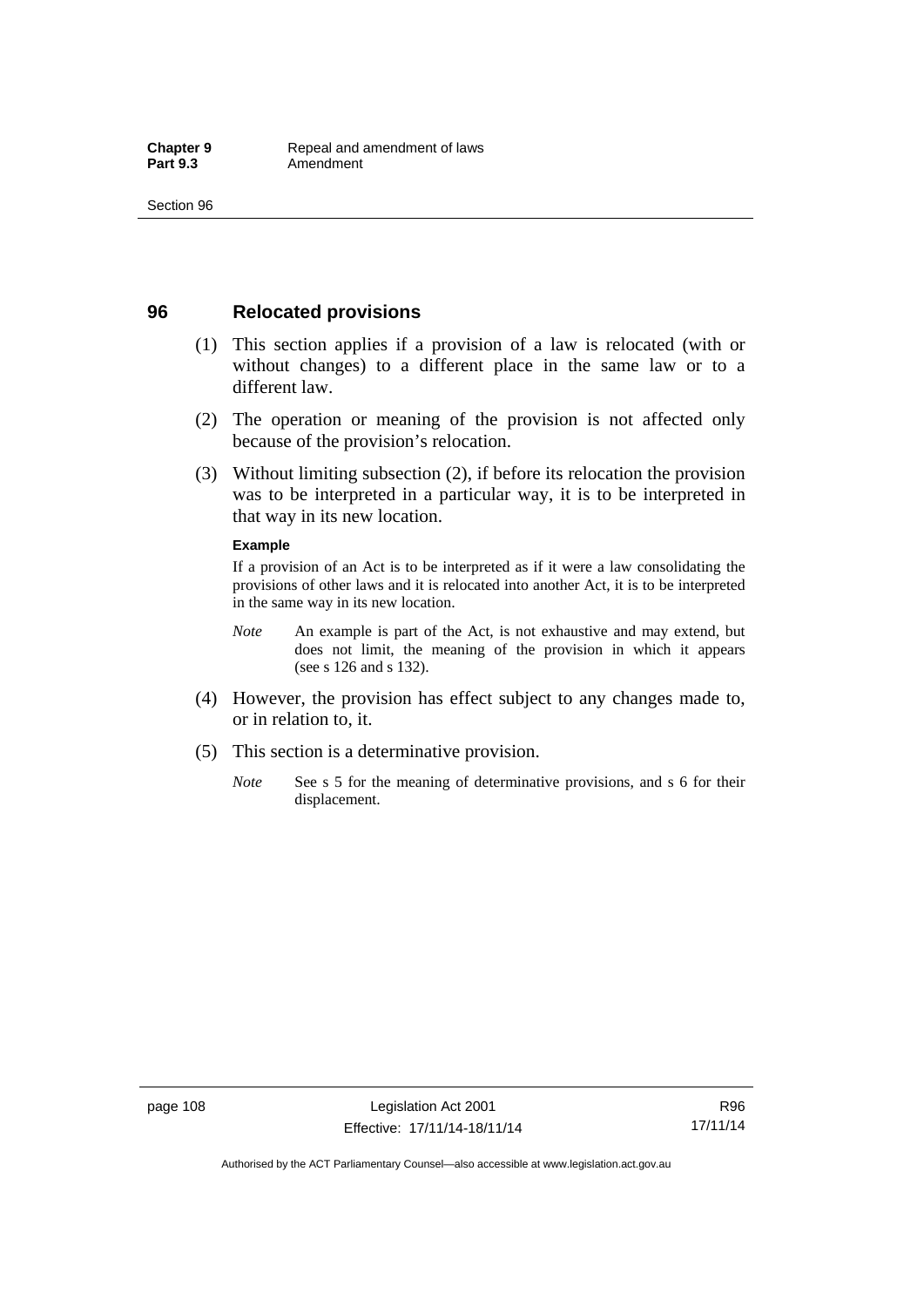## **Chapter 10 Referring to laws**

## **97 Definitions—ch 10**

(1) In this chapter:

*ACT law* means an Act or statutory instrument.

*Note* A reference to an Act or statutory instrument includes a reference to a provision of the Act or instrument (see s 7 and s 13).

*law* means an ACT law or a law of another jurisdiction.

*law of another jurisdiction* means an Act or statutory instrument of another jurisdiction, and includes a provision of an Act or statutory instrument of another jurisdiction.

- *Note Another jurisdiction* means the Commonwealth, a State, another Territory, the United Kingdom or New Zealand (see dict, pt 2).
- (2) In this section:

*Act*, in relation to another Territory, includes ordinance.

*statutory instrument*, of another jurisdiction, means an instrument (whether or not legislative in nature) made under—

- (a) an Act of the other jurisdiction; or
- (b) another statutory instrument of the other jurisdiction; or
- (c) power given by an Act or statutory instrument of the other jurisdiction and also power given otherwise by law.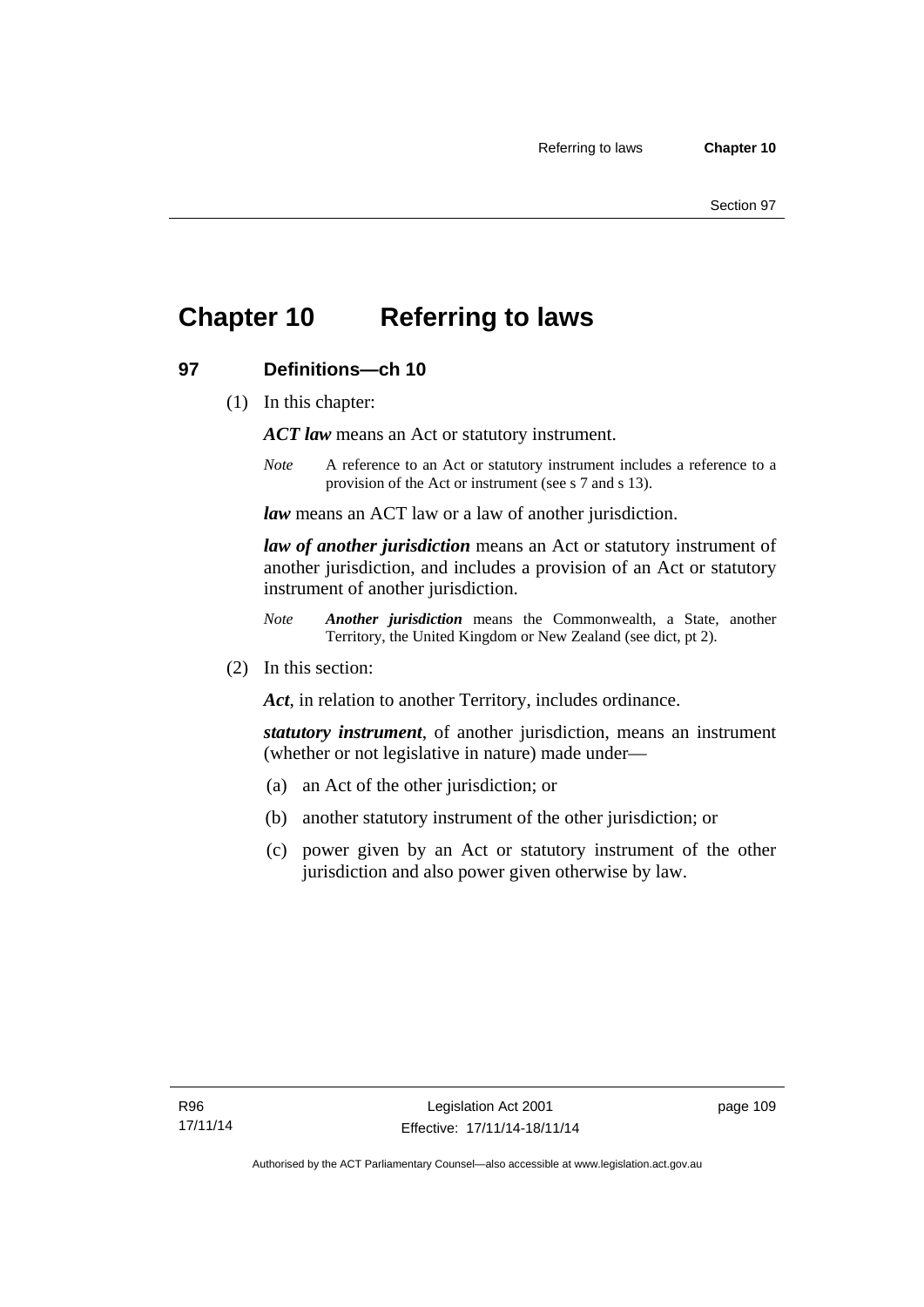#### **98 References to ACT law include law containing reference**

In an ACT law, a reference in general terms to an ACT law of the same kind includes a reference to the law itself.

#### **Example**

The *ABC Act 2001*, s 27 gives a power to confiscate property under certain circumstances. Section 93 of the same Act provides 'If an Act authorises the confiscation of property, the owner of the property has a right of appeal to the Magistrates Court.' The right of appeal under s 93 also applies to the power given by s 27 because the reference to 'an Act' in s 93 includes a reference to the *ABC Act 2001*.

*Note* An example is part of the Act, is not exhaustive and may extend, but does not limit, the meaning of the provision in which it appears (see s 126 and s 132).

#### **99 References in ACT statutory instruments to** *the Act*

In a statutory instrument, a reference to *Act* or *the Act*, without mentioning a particular Act, is a reference to the Act under which the instrument is made or in force.

#### **100 Referring to particular ACT laws**

- (1) An Act may be referred to by—
	- (a) the name the Act gives to itself; or
	- (b) the year it was passed and its number, together with a reference (if necessary) to indicate that it is an Act.

#### **Example—reference to indicate Act**

An Act may be referred to using the word Act or the letter 'A' (eg 'A1993-1' is a reference to Act No 1 of 1993).

*Note* An example is part of the Act, is not exhaustive and may extend, but does not limit, the meaning of the provision in which it appears (see s 126 and s 132).

R96 17/11/14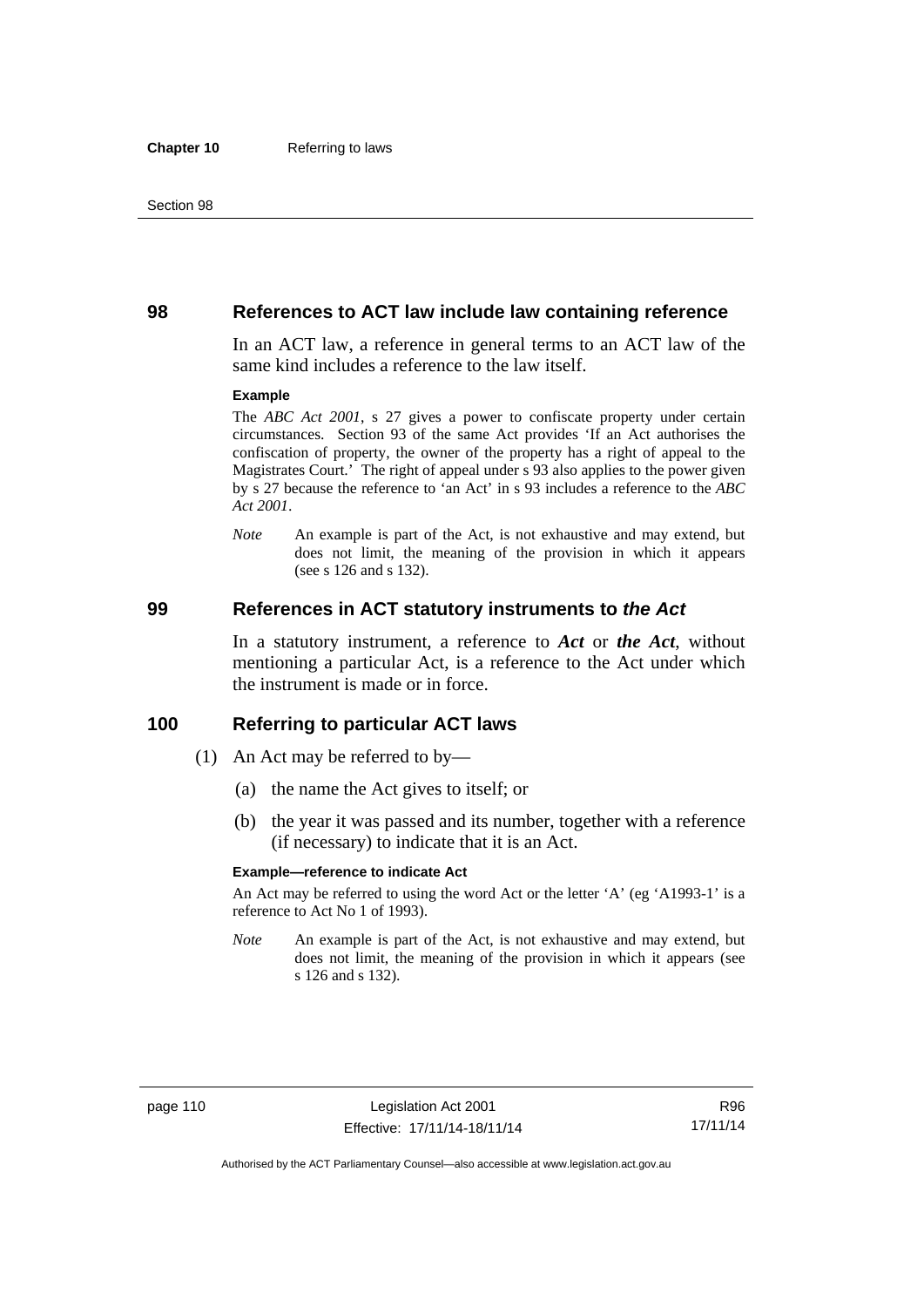- (2) A statutory instrument may be referred to by—
	- (a) any name the instrument gives to itself; or
	- (b) if the instrument was notified in the register, the gazette or otherwise under section 61 (2) (b) and was numbered under this Act or another territory law—the year it was notified and its number, together with a reference (if necessary) to the kind of instrument; or
	- (c) if the instrument was not notified but was numbered under a territory law—the year it was made and its number, together with a reference (if necessary) to the kind of instrument; or
	- (d) if the instrument was notified in the gazette before the commencement of this Act—the number, date and page of the gazette where it was notified; or
	- (e) the date it was made, together with a reference to the Act or statutory instrument under which it was made.

#### **Examples—references to kind of instrument—par (b)**

- 1 A subordinate law may be referred to using the letters 'SL' (eg 'SL2000-11' is a reference to subordinate law No 11 of 2000).
- 2 A disallowable instrument may be referred to using the letters 'DI' (eg 'DI1997-101' is a reference to disallowable instrument No 101 of 1997).
- 3 A notifiable instrument that is not an approved form may be referred to using the letters 'NI' (eg 'NI2002-226' is a reference to notifiable instrument No 226 of 2002).
- 4 An approved form may be referred to using the letters 'AF' (eg 'AF2003-1' is a reference to approved form No 1 of 2003).
- 5 A commencement notice may be referred to using the letters 'CN' (eg 'CN2002-3' is a reference to commencement notice No 3 of 2002).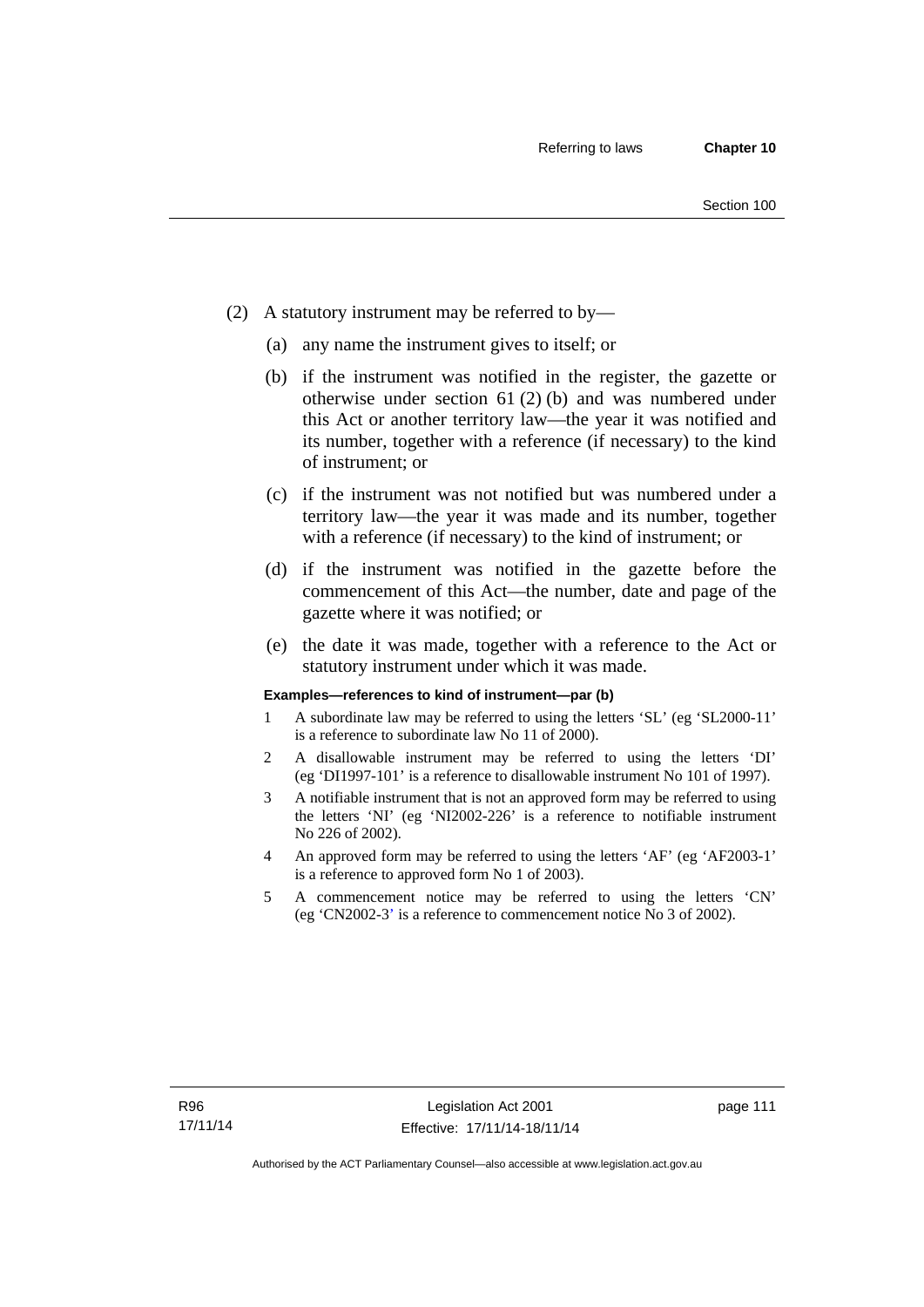## **101 Referring to particular laws of other jurisdictions etc**

- (1) In an ACT law, a law of another jurisdiction (the *relevant law*) may be referred to—
	- (a) by the name the relevant law gives to itself; or
	- (b) in any other way sufficient in a law of the other jurisdiction for referring to the relevant law; or
	- (c) in any way that, under current legislative drafting practice, would be sufficient for referring to the relevant law if it were an ACT law;

together with a reference to the jurisdiction (or an abbreviation of the jurisdiction).

- (2) In an ACT law, a provision of a law of another jurisdiction may be referred to—
	- (a) in a way sufficient in a law of the other jurisdiction for referring to the provision; or
	- (b) in any way that, under current legislative drafting practice, would be sufficient for referring to the provision if it were a provision of an ACT law.
- (3) Subsection (2) does not limit any other provision of this chapter.

## **102 References to laws include references to laws as in force from time to time**

- (1) In an ACT law, a reference to a law includes a reference to the following:
	- (a) the law as originally made, and as amended from time to time since it was originally made;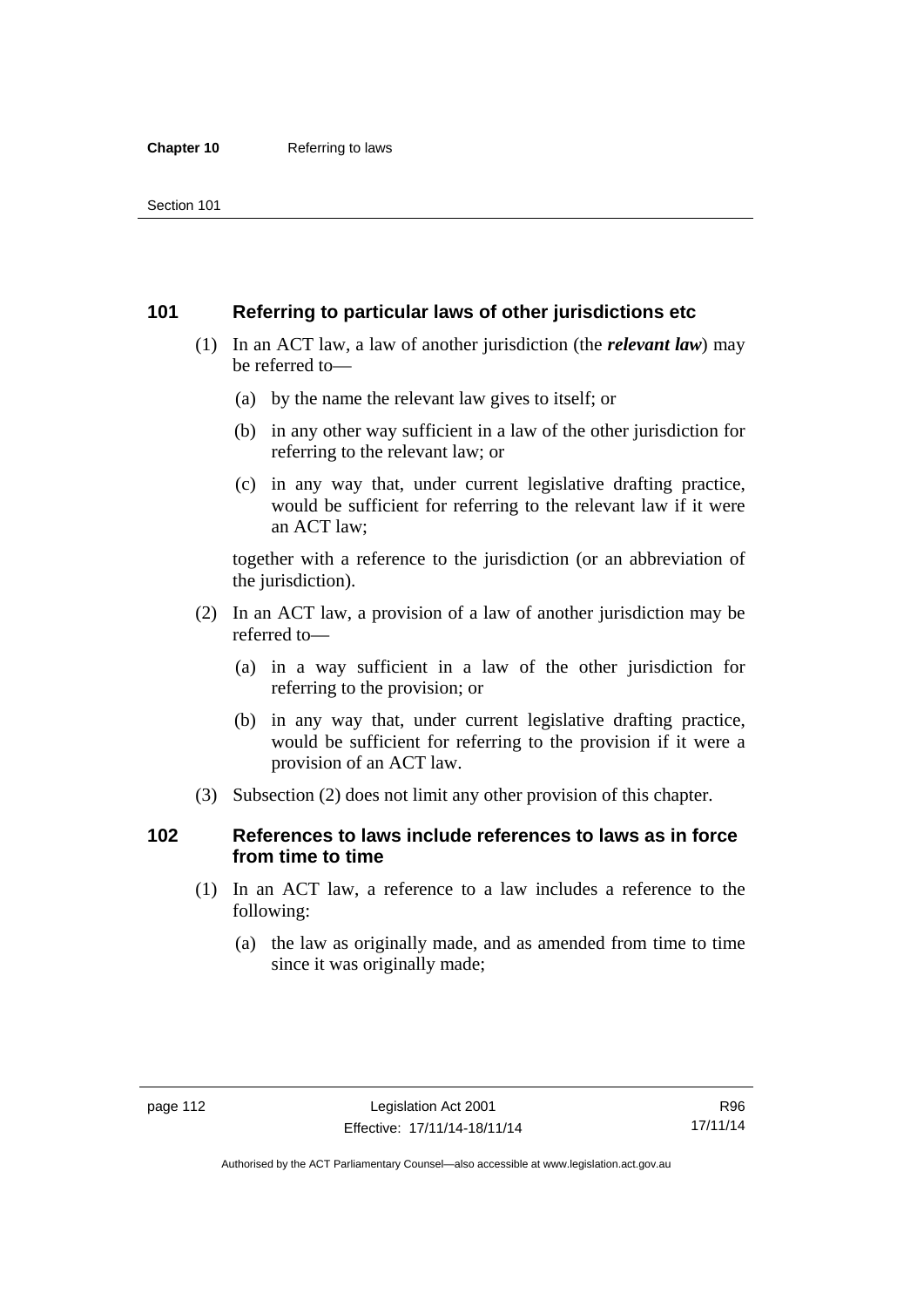- (b) if the law has been repealed and remade (with or without changes) since the reference was made—the law as remade (or last remade), and as amended from time to time since it was remade (or last remade);
- (c) if a relevant provision of the law has been omitted and remade (with or without changes) in another law since the reference was made—the law in which the provision was remade (or last remade), as in force when the provision was remade (or last remade), and as amended from time to time since the provision was remade (or last remade).
- (2) In an ACT law, a reference to a provision of a law includes a reference to the following:
	- (a) the provision as originally made, and as amended from time to time since it was originally made;
	- (b) if the provision has been omitted and remade (with or without changes and whether in the law or another law) since the reference was made—the provision as remade (or last remade), and as amended from time to time since it was remade (or last remade).
- (3) To remove any doubt, if the name of a law is amended, a reference in an ACT law to the law by its name before the amendment includes a reference to the law by its name as amended.
- (4) This section is subject to section 47 (Statutory instrument may make provision by applying law or instrument).
- (5) In this section:

*made* includes enacted.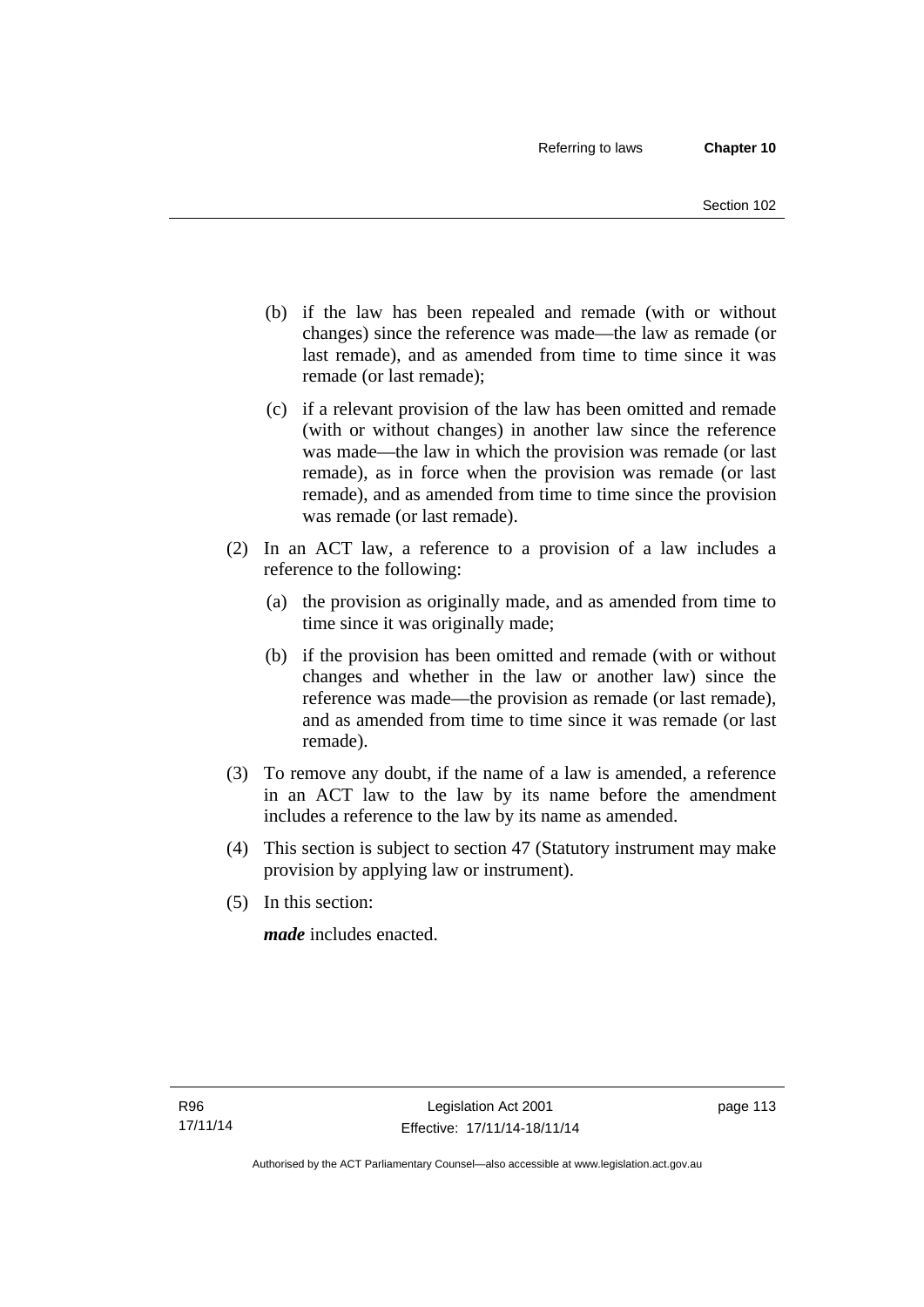## **103 References to repealed laws**

In an ACT law, a reference to a law as repealed is a reference to the law as in force immediately before it was repealed.

#### **Example**

A reference to the '*XYZ Act 2000* (repealed)' is a reference to the *XYZ Act 2000* immediately before it was repealed.

*Note* An example is part of the Act, is not exhaustive and may extend, but does not limit, the meaning of the provision in which it appears (see s 126 and s 132).

## **104 References to laws include references to instruments under laws**

- (1) In an ACT law, a reference (either generally or specifically) to a law includes a reference to the statutory instruments made or in force under the law.
- (2) In subsection (1), a reference to the statutory instruments made or in force under the law includes a reference to any law or instrument applied, adopted or incorporated (with or without change) under the law.
- (3) This chapter applies to an instrument applied, adopted or incorporated under a law as if—
	- (a) the instrument were a law; and
	- (b) any other necessary changes were made.
- (4) In this section:

*statutory instrument*, of another jurisdiction—see section 97 (2).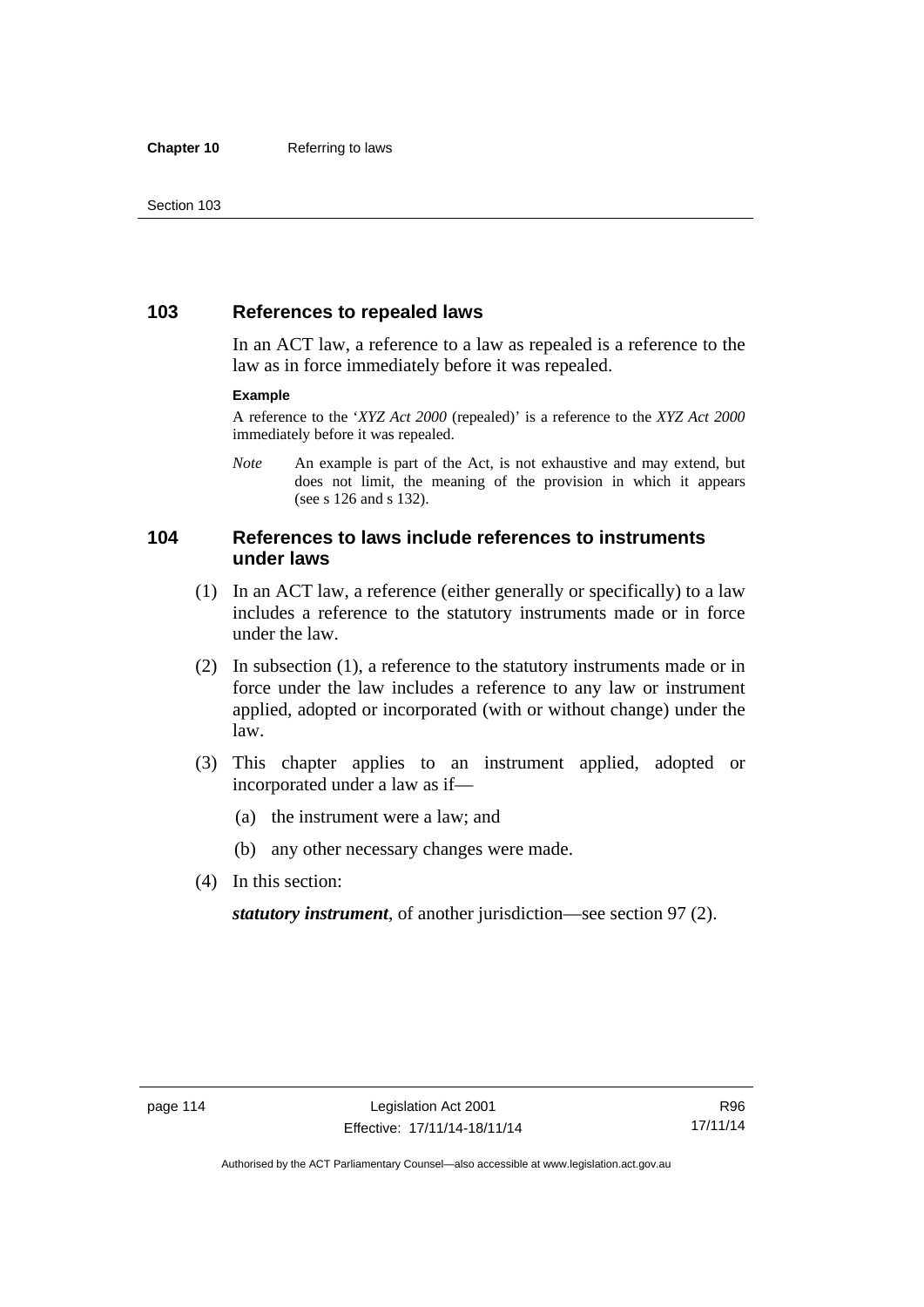## **105 Referring to provisions of laws**

In an ACT law, a provision of a law may be referred to by reference to the provision of the law in which it is contained.

#### **Example**

Paragraph (b) of subsection (2) of section 10 of an Act may be referred to by reference to the section, subsection and paragraph, that is, as section 10 (2) (b).

*Note* An example is part of the Act, is not exhaustive and may extend, but does not limit, the meaning of the provision in which it appears (see s 126 and s 132).

#### **106 References to provisions of laws are inclusive**

In an ACT law, a reference to any part of a law is a reference to the following:

- (a) the provision of the law that begins the part;
- (b) the provision of the law that ends the part;
- (c) any provision of the law between the beginning and end of the part.

#### **Examples**

- 1 A reference to 'sections 5 to 9' includes both section 5 and section 9.
- 2 A reference to 'sections 260 to 264' includes a provision such as a part heading between section 260 and section 261.
- 3 A reference to '*from* child *to* adult' includes both the word 'child' and the word 'adult'.
- *Note* An example is part of the Act, is not exhaustive and may extend, but does not limit, the meaning of the provision in which it appears (see s 126 and s 132).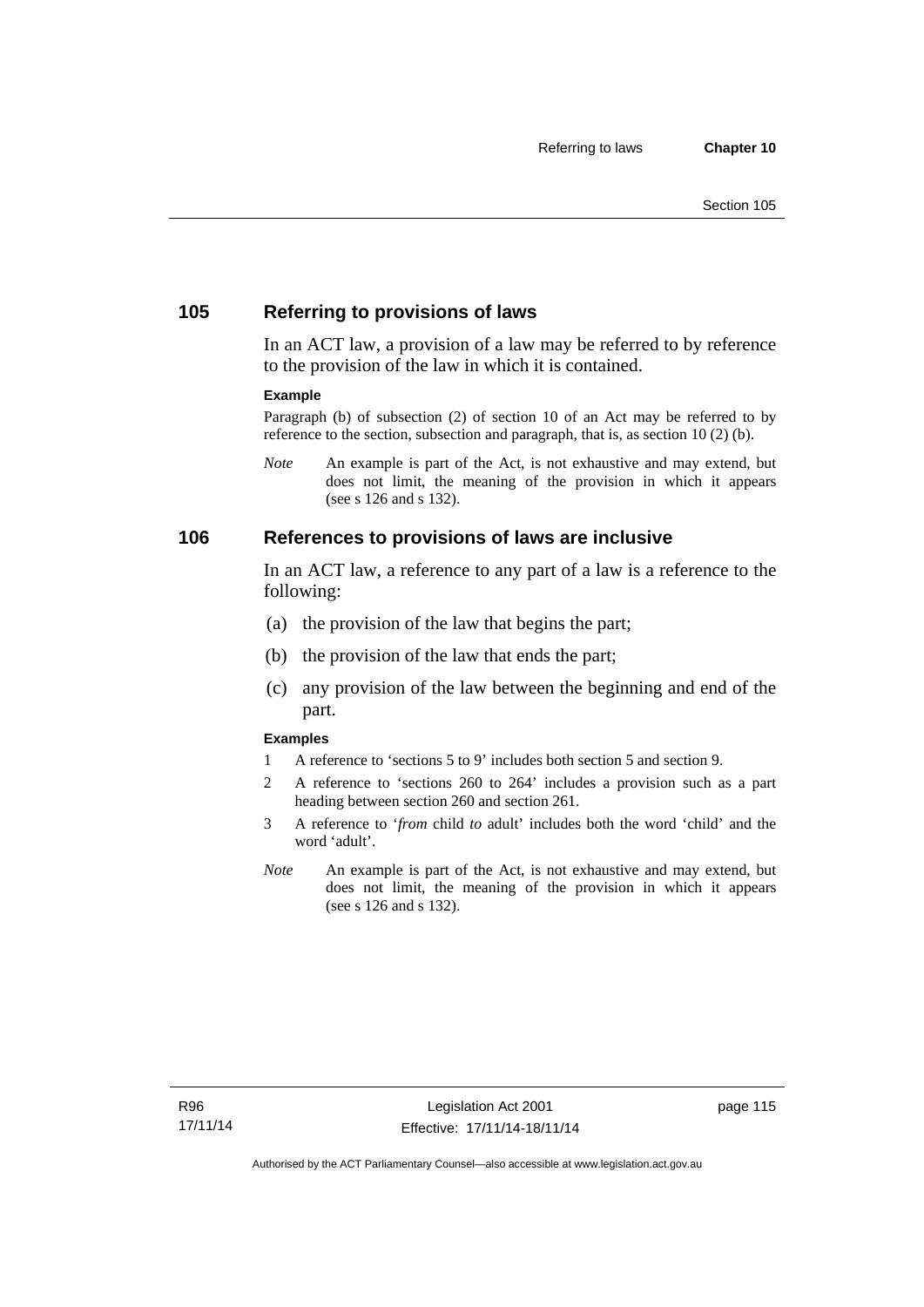#### **Chapter 10** Referring to laws

## **106A References to paragraphs etc of laws**

 (1) In an ACT law, a reference to a paragraph of a provision of a law includes any words in the provision before or after the paragraph that are necessary or desirable to make the reference meaningful.

#### **Example**

A subsection may be divided into paragraphs as follows:

- '(2) An application must be—
	- (a) in writing; and
	- (b) accompanied by a copy of the advertisement of the applicant's intention to apply.'

Paragraphs form part of the sentence in which they are contained. A reference to paragraph (a) in this example that did not include the preceding words 'An application must be' would be meaningless. Section 106A therefore allows the paragraph to be read with those words so that it makes sense.

- *Note 1* Although this section contains a reference to an ACT law and a reference to a law, s 98 makes it clear that the references can be to the same law.
- *Note 2* An example is part of the Act, is not exhaustive and may extend, but does not limit, the meaning of the provision in which it appears (see s 126 and s 132).
- (2) In this section:

*paragraph* includes a subparagraph and a sub-subparagraph.

R96 17/11/14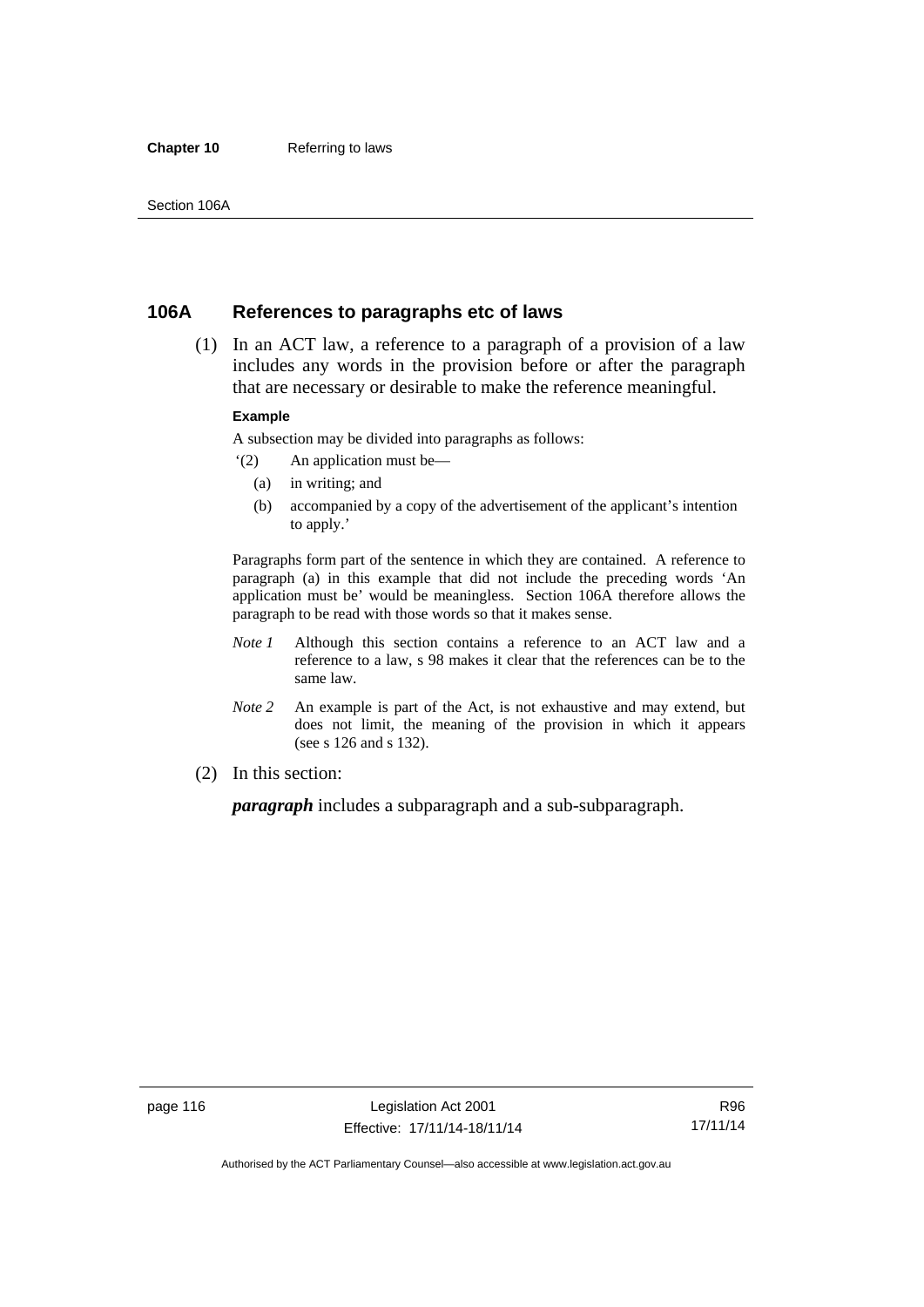# **Chapter 11 Republication of Acts and statutory instruments**

## **Part 11.1 General**

## **107 Definitions—ch 11**

In this chapter:

*law* means an Act or statutory instrument, whether or not it has been amended, and includes—

- (a) a collection of 2 or more Acts or statutory instruments; or
- (b) all or part of an agreement or other instrument that has the force of law or is in, or attached to, an Act or statutory instrument.
- *Note* A reference to an Act or statutory instrument includes a reference to a provision of the Act or instrument (see s 7 and s 13).

*republication* means a republication of a law.

## **108 Republication in register**

- (1) The parliamentary counsel may republish a law by entering the text of the law in the register.
- (2) This section does not limit the ways in which the parliamentary counsel may republish a law.

## **109 Republications may be published with other information**

The parliamentary counsel may publish information not required by this chapter with a written or electronic version of an authorised republication if the parliamentary counsel considers that the information is likely to be useful to users of the republication.

page 117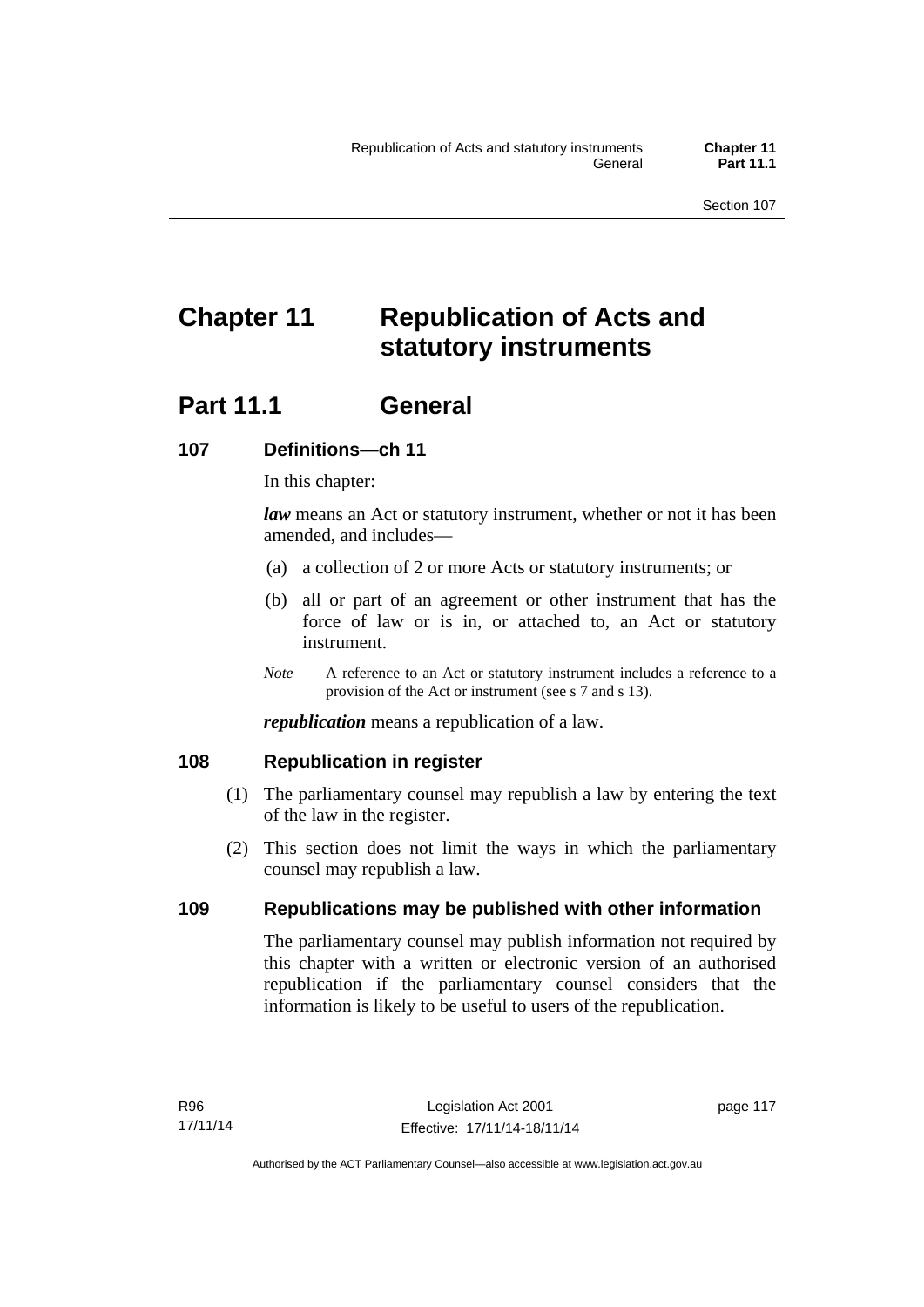## **110 Collections of laws**

- (1) If the parliamentary counsel authorises under this Act the republication of 2 or more laws in a collection, this chapter applies to each of the laws in the collection as if it were republished separately.
- (2) This section does not prevent the use of—
	- (a) a single contents for the collection; or
	- (b) information applying to 2 or more laws in the collection.

page 118 Legislation Act 2001 Effective: 17/11/14-18/11/14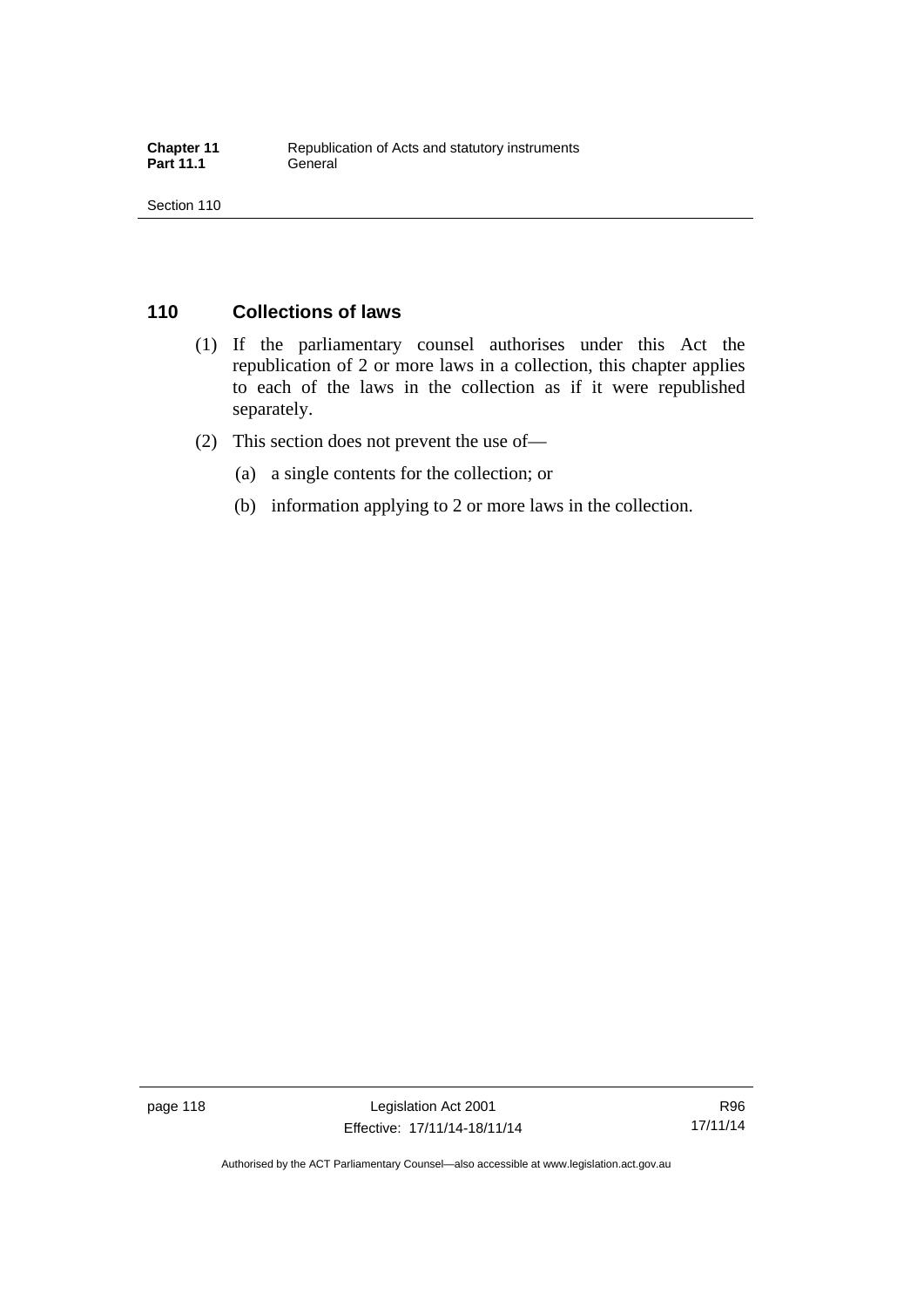## **Part 11.2 Substantive amendments made by laws**

## **111 Incorporation of amendments**

- (1) This section applies to a law if the law has been amended by another law by the omission, insertion, substitution, renumbering or relocation of provisions.
- (2) An authorised republication of the law must show the law as amended by all amendments that commenced on or before the day stated in the republication as the republication date.
- (3) This section does not prevent an authorised republication of the law showing the law as it would be amended by amendments that have not commenced on or before the republication date if the republication indicates, in a suitable place, that the amendments have not commenced.

## **112 Reference to amending laws**

An authorised republication of a law that shows the law as amended must include, in a suitable place, a reference to the law by which each amendment was made.

## **113 Provisions not republished or relocated**

- (1) This part does not require—
	- (a) every provision of a law to be shown in an authorised republication of the law; or
	- (b) each provision of a law to be shown in an authorised republication of the law in the place in the law where it was located when the provision was made.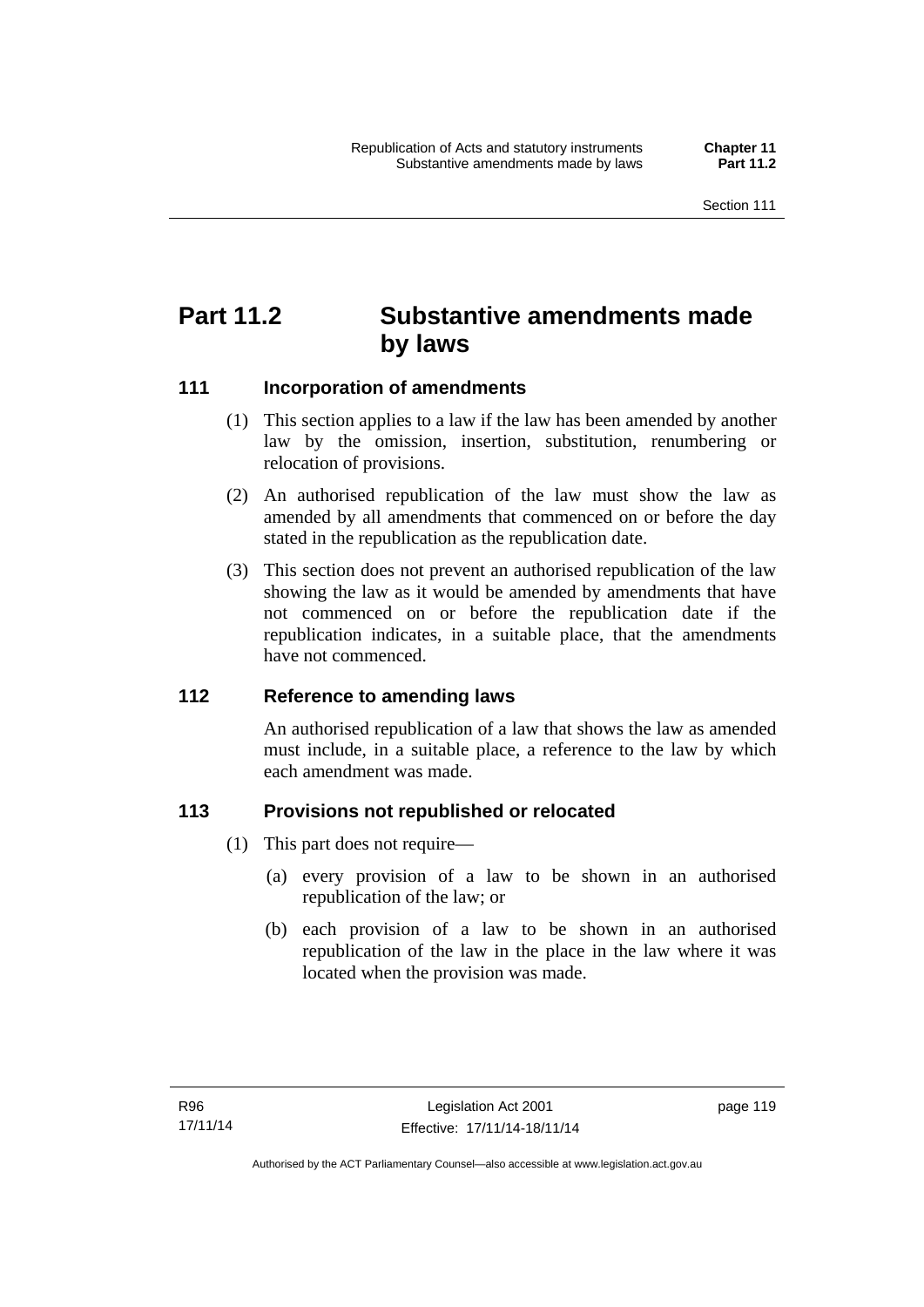- (2) If a provision of a law is not shown in an authorised republication, the republication must indicate that fact in a suitable place.
- (3) If a provision of a law is shown in an authorised republication in a different place in the law to the place where it was located when the provision was made, the republication must indicate that fact in a suitable place.

page 120 Legislation Act 2001 Effective: 17/11/14-18/11/14

R96 17/11/14

Authorised by the ACT Parliamentary Counsel—also accessible at www.legislation.act.gov.au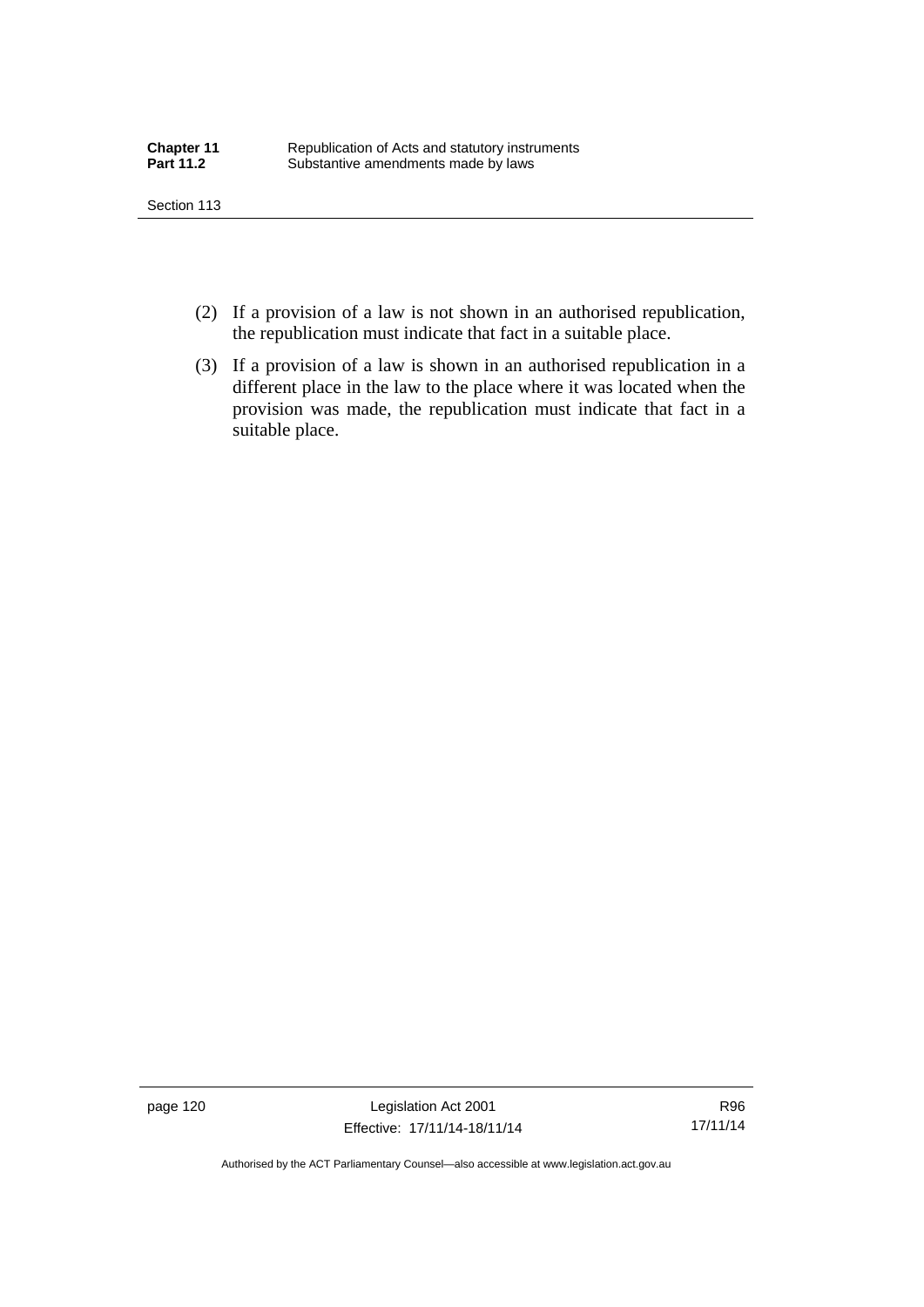## **Part 11.3 Editorial changes**

## **114 Authorisation for parliamentary counsel**

In preparing a law for republication, the parliamentary counsel is authorised—

- (a) to make editorial amendments and other textual amendments of a formal nature that the parliamentary counsel considers desirable to bring the law into line, or more closely into line, with current legislative drafting practice; and
- (b) to make other editorial changes by way of format, layout or printing style, or in any other presentational respect, that the parliamentary counsel considers desirable to bring the law into line, or more closely into line, with current legislative drafting practice.

## **115 Amendments not to change effect**

This part does not permit the making of an amendment of a law that would change the effect of the law.

## **116 Ambit of editorial amendments**

- (1) An *editorial amendment* of a law is an amendment that—
	- (a) corrects a typographical error; or
	- (b) corrects or updates a reference to a law, position, entity, place or thing; or
	- (c) goes only to a matter of spelling, punctuation, grammar or syntax or the use of conjunctives and disjunctives; or
	- (d) changes the name of the law or a provision of the law; or
	- (e) numbers or renumbers a provision of the law; or
	- (f) changes the order of definitions or other provisions of the law; or

page 121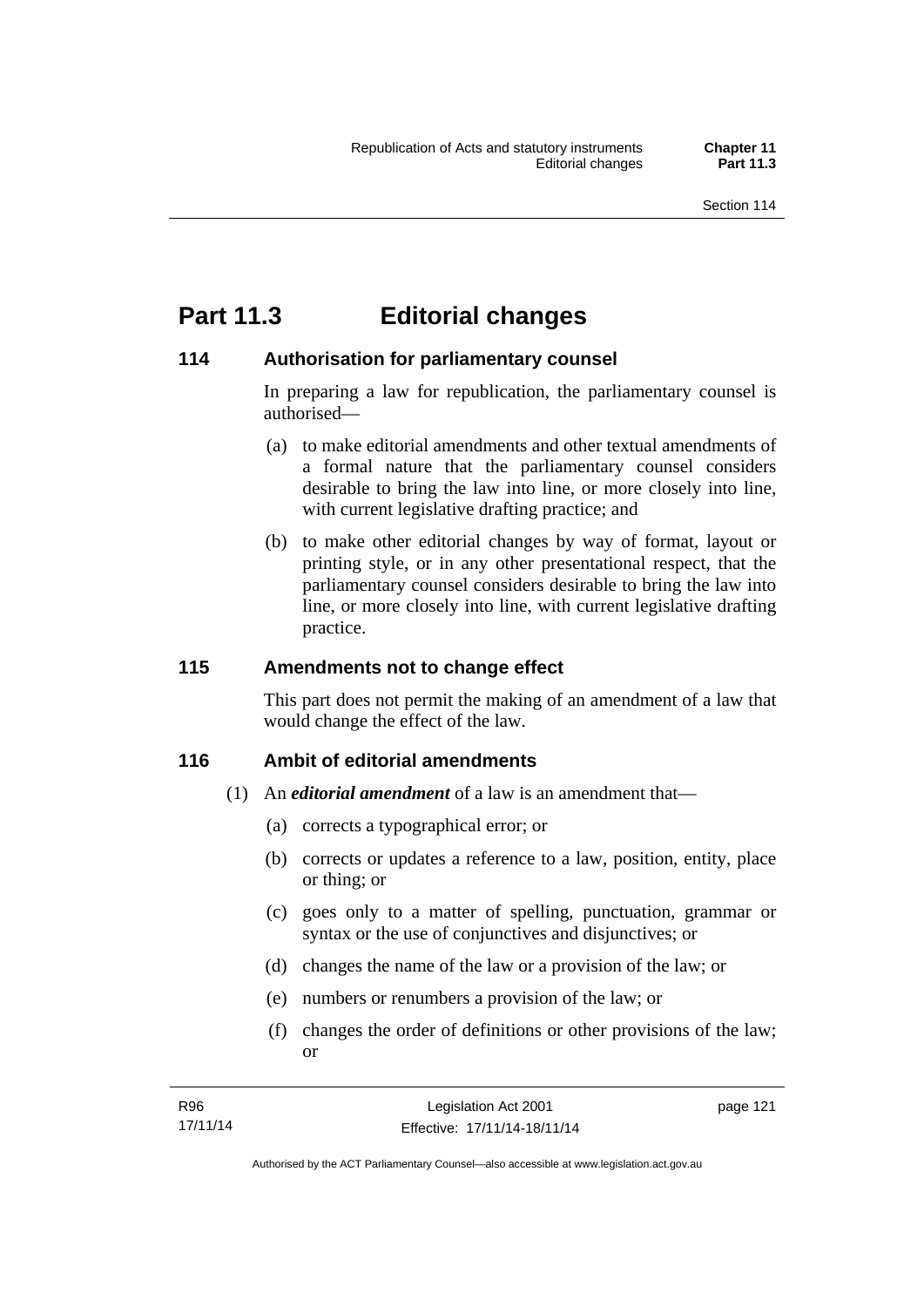- (g) replaces a reference to a provision of a law with a different form of reference to the provision; or
- (h) changes the way of referring to or expressing a number, year, date, time, amount of money, penalty, quantity, measurement, or other matter, idea or concept; or
- (i) replaces a word indicating gender or that could be taken to indicate gender in accordance with current legislative drafting practice; or
- (j) replaces a reference to the Queen, the King or the Crown with a reference to the Sovereign or the Territory; or
- (k) omits—
	- (i) the enacting words or the law-making words (including any signatures); or
	- (ii) a provision that consists only of a description of how the law is arranged into groups of provisions; or
	- (iii) a provision that has expired, the operation of which is exhausted or spent or that is otherwise obsolete or redundant; or
- (l) omits, inserts or changes a referential term; or
- (m) inserts, omits or changes a note; or
- (n) updates a reference to the heading to a provision; or
- (o) is consequential on any amendment made to the law by another law; or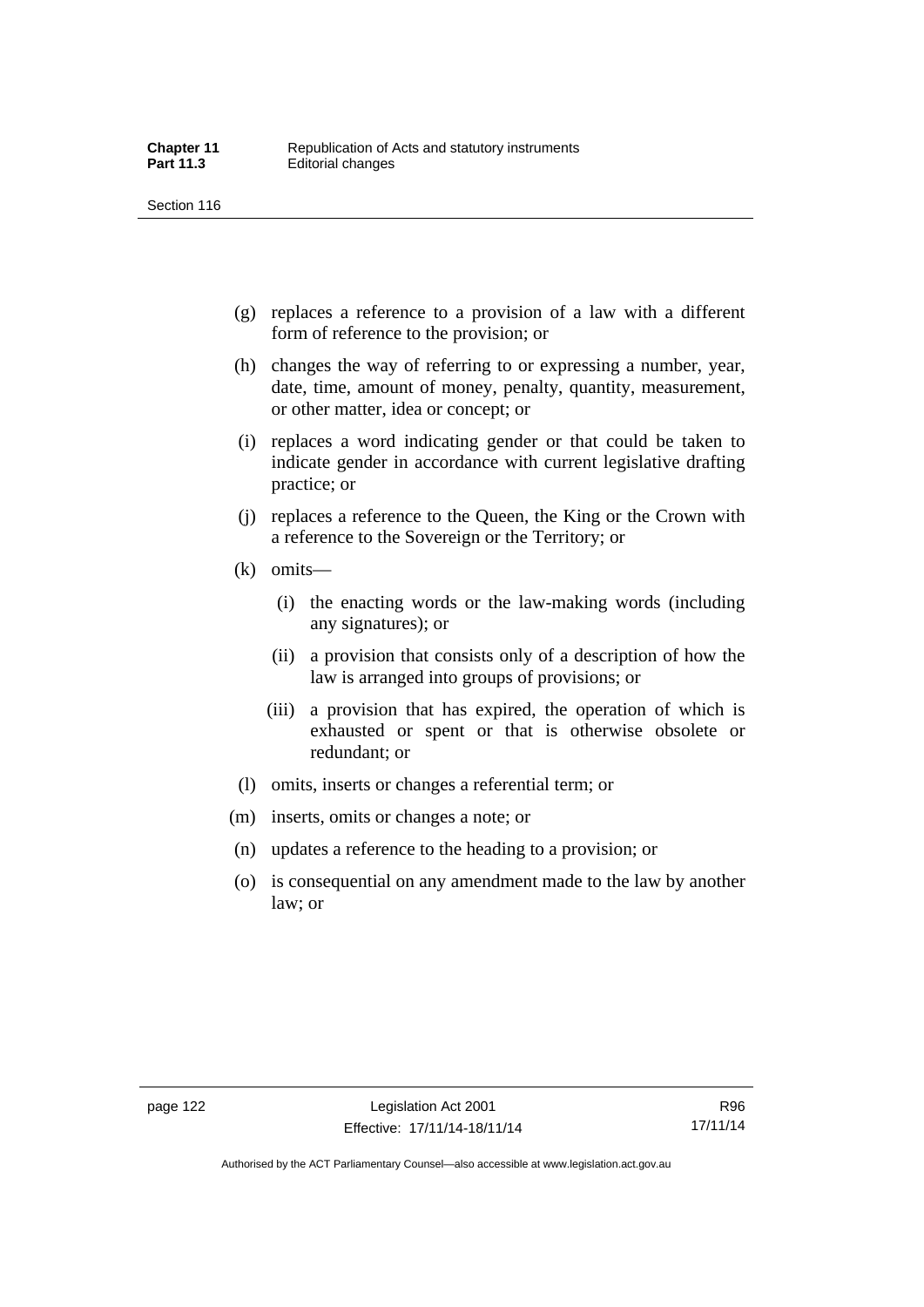(p) is consequential on any other editorial amendment (whether made to that law or another law).

#### **Examples—consequential amendments—par (o)**

- 1 If an amendment adds 1 or more subsections to a section that is not already divided into subsections, the subsection number (1) may be inserted.
- 2 If an amendment omits subsection (1) from a section with 2 subsections, the subsection number (2) may be omitted.
- 3 If an amendment omits subsection (2) from a series of 4 subsections (subsections  $(1)$  to  $(4)$ ), subsections  $(3)$  and  $(4)$  may be renumbered as subsections (2) and (3).
- 4 If an amendment adds a new subsection (3A) to a series of 5 subsections (subsections  $(1)$  to  $(5)$ ), the new subsection and subsections  $(4)$  and  $(5)$  may be renumbered as subsections (4), (5), and (6).
- 5 If an amendment omits paragraph (b) from a series of 4 paragraphs (paragraphs (a) to (d)), paragraphs (c) and (d) may be renumbered as paragraphs (b) and (c).
- 6 If an amendment adds a new paragraph (aa) to a series of 3 paragraphs (paragraphs (a) to (c)), the paragraphs may be renumbered as paragraphs (a), (b), (c) and (d).
- 7 If an amendment makes a change mentioned in any of examples 1 to 6, a cross-reference in any law to any of the provisions that have been renumbered may be correspondingly renumbered.
- 8 If an amendment adds a paragraph as the last paragraph in a series of paragraphs that end in a full stop, the full stop may be changed to a semicolon and, if the series of paragraphs is joined by a conjunction (eg 'and'), the conjunction may be added after the semicolon.
- 9 If an amendment omits a section example from a section that has 2 section examples, the number of the remaining example may be omitted.
- 10 If an amendment adds a subsection note to a subsection that already has a subsection note, the notes may be numbered.
- *Note* An example is part of the Act, is not exhaustive and may extend, but does not limit, the meaning of the provision in which it appears (see s 126 and s 132).
- (2) In this section:

*law* includes a law of another jurisdiction.

*law of another jurisdiction*—see section 97 (1).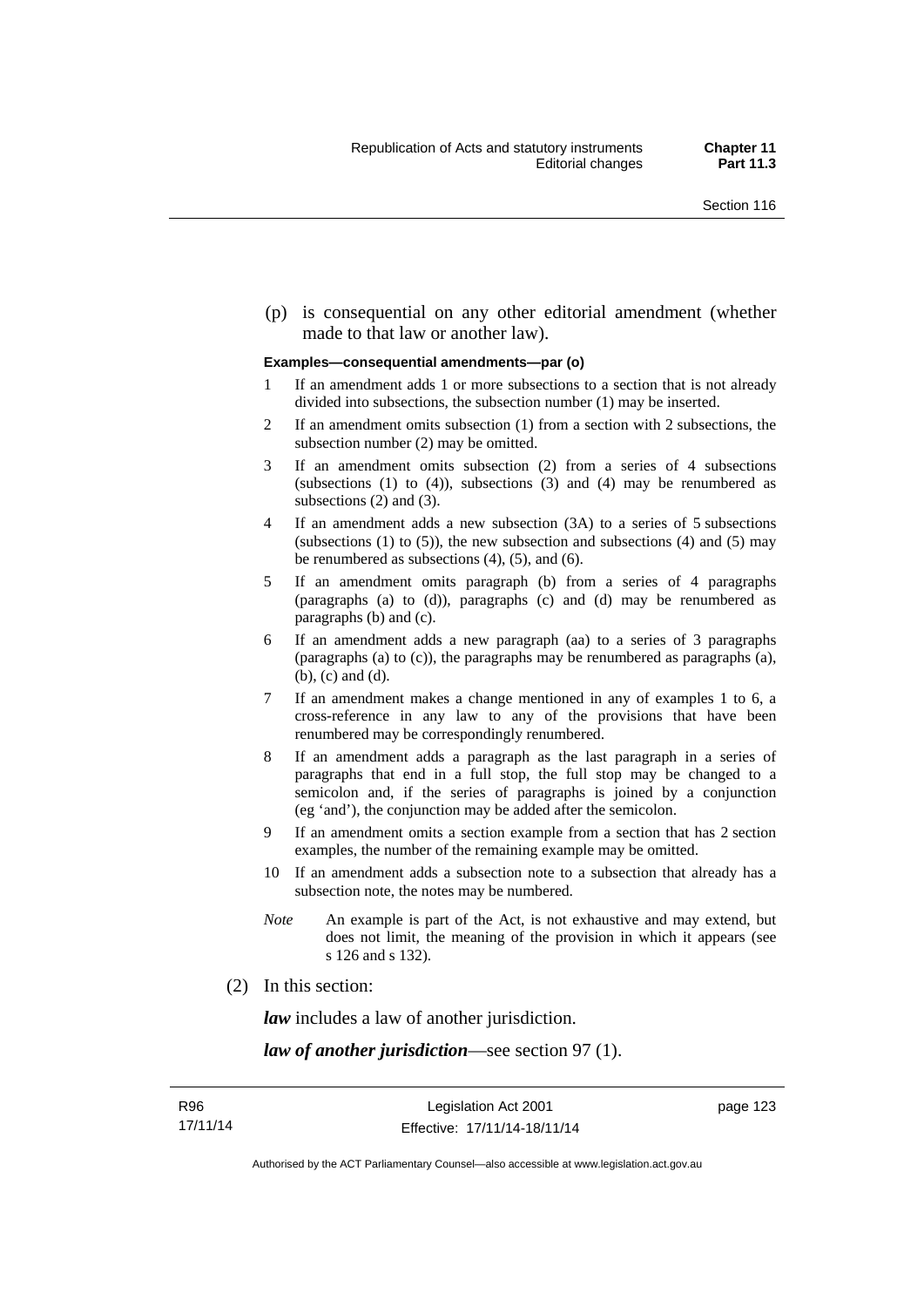*referential term* means a term that identifies a provision as a provision, or part of a provision, of the Act, statutory instrument or provision in which it appears.

#### **Examples**

- 1 of this Act
- 2 of this section
- 3 hereof
- 4 said
- *Note* An example is part of the Act, is not exhaustive and may extend, but does not limit, the meaning of the provision in which it appears (see s 126 and s 132).

## **117 Legal effect of editorial changes**

- (1) A law that is amended or otherwise changed under this part in preparing an authorised republication of the law has effect for all purposes, on and after the republication date, as if the changes had been made by an Act that commenced on the republication date.
- (2) Without limiting subsection (1), section 83 (Consequences of amendment of statutory instrument by Act) applies to an amendment made under this part as if the amendment had been made by an Act.
- (3) This section is subject to section 115 (Amendments not to change effect).

## **118 Reference to editorial amendments**

If a law is amended under this part in preparing an authorised republication of the law, the republication must indicate that fact in a suitable place.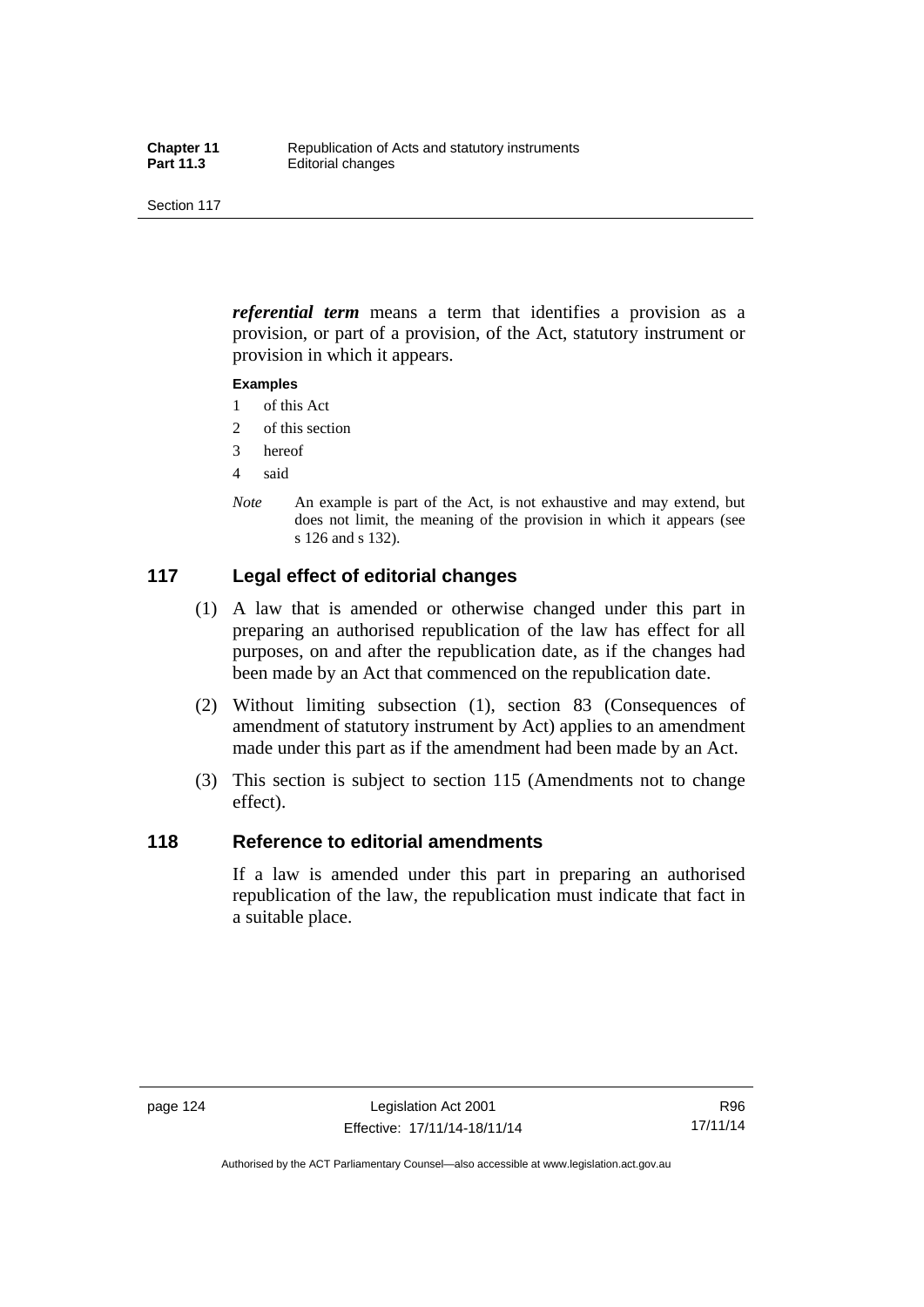## **Chapter 12 Scope of Acts and statutory instruments**

## **120 Act to be interpreted not to exceed legislative powers of Assembly**

- (1) An Act is to be interpreted as operating to the full extent of, but not to exceed, the legislative power of the Legislative Assembly.
- (2) Without limiting subsection (1), if a provision of an Act would, apart from this section, be interpreted as exceeding the legislative power of the Legislative Assembly—
	- (a) the provision is valid to the extent to which it does not exceed power; and
	- (b) the remainder of the Act is not affected.
- (3) Without limiting subsection (1), if the application of a provision of an Act to a matter would, apart from this section, be interpreted as exceeding power, the provision's application to other matters is not affected.
- (4) This section is in addition to any provision of the Act itself.

*Note* For the equivalent provision for statutory instruments, see s 43.

- (5) This section is a determinative provision.
	- *Note* See s 5 for the meaning of determinative provisions, and s 6 for their displacement.

## **121 Binding effect of Acts**

- (1) An Act binds everyone, including people who are not Australian citizens and all governments.
	- *Note* See the [Self-Government Act](http://www.comlaw.gov.au/Series/C2004A03699), s 27 which provides that, except as provided by the regulations under that Act, an ACT enactment does not bind the Crown in right of the Commonwealth. See also s 120.

page 125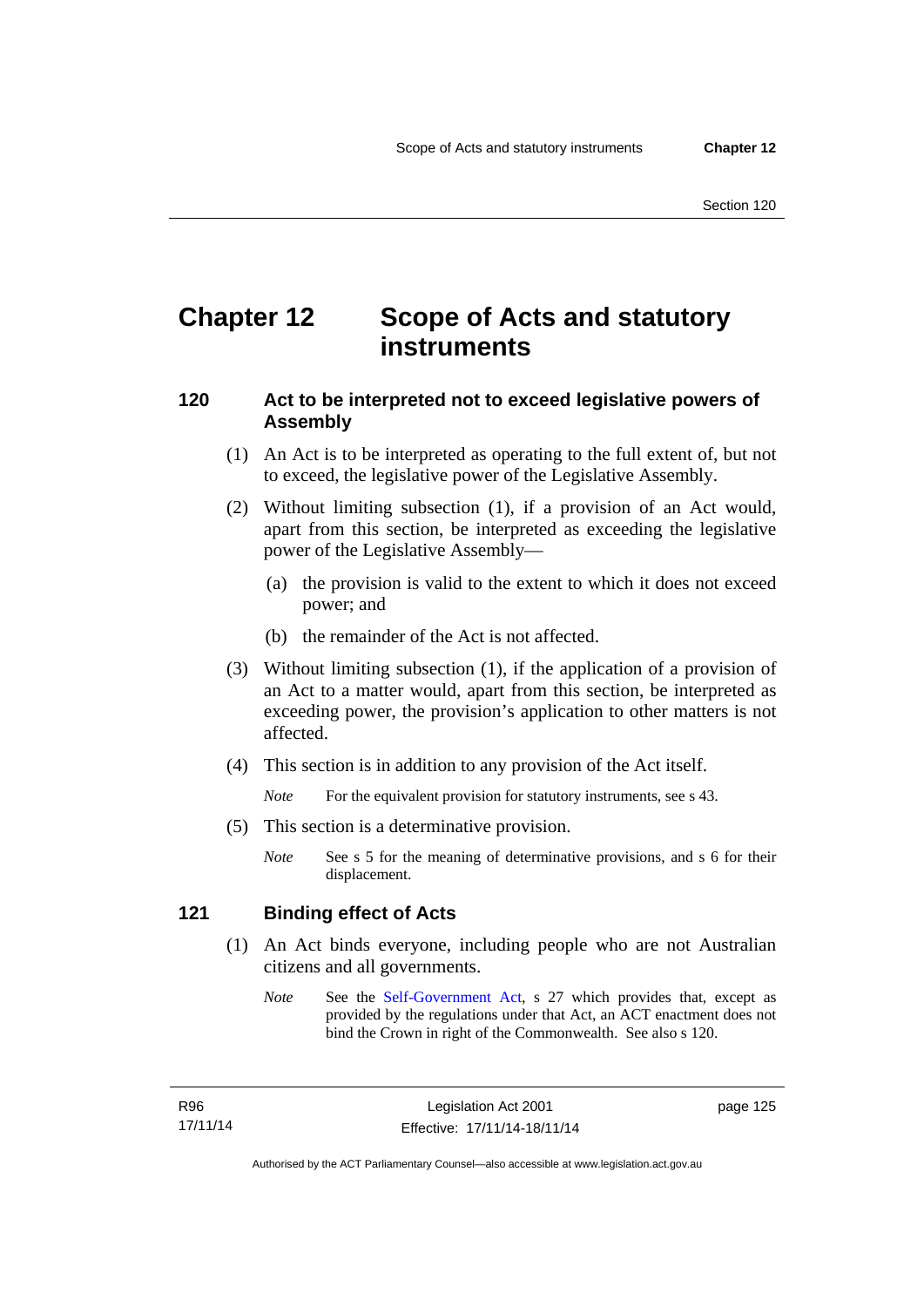- (2) However, an Act does not bind the Territory to the extent that it requires or otherwise provides for the payment of money that, on payment, would form part of the public money of the Territory.
- (3) Also, subsection (1) does not make a government liable to be prosecuted for an offence.
- (4) To the extent that an Act does not bind a government, the same degree of immunity extends to a government entity in relation to an authorised act or omission of the entity.
- (5) This section is a determinative provision.

*Note* See s 5 for the meaning of determinative provisions, and s 6 for their displacement.

(6) In this section:

*authorised*—an act or omission of a government entity is *authorised* if—

- (a) for an instrumentality—the act or omission relates to a matter within the scope of the instrumentality's functions; and
- (b) for an officer or employee of the government—the act or omission relates to a matter within the scope of the duties of the officer or employee; and
- (c) for a contractor who exercises a function on behalf of the government—the act or omission relates to a matter within the scope of the contract; and
- (d) for anyone else who exercises a function on behalf of the government—the act or omission relates to a matter within the scope of the person's engagement.

*government* includes the Territory, the Commonwealth, a State, another Territory or New Zealand.

*government entity* includes—

(a) an instrumentality, officer or employee of the government; and

Authorised by the ACT Parliamentary Counsel—also accessible at www.legislation.act.gov.au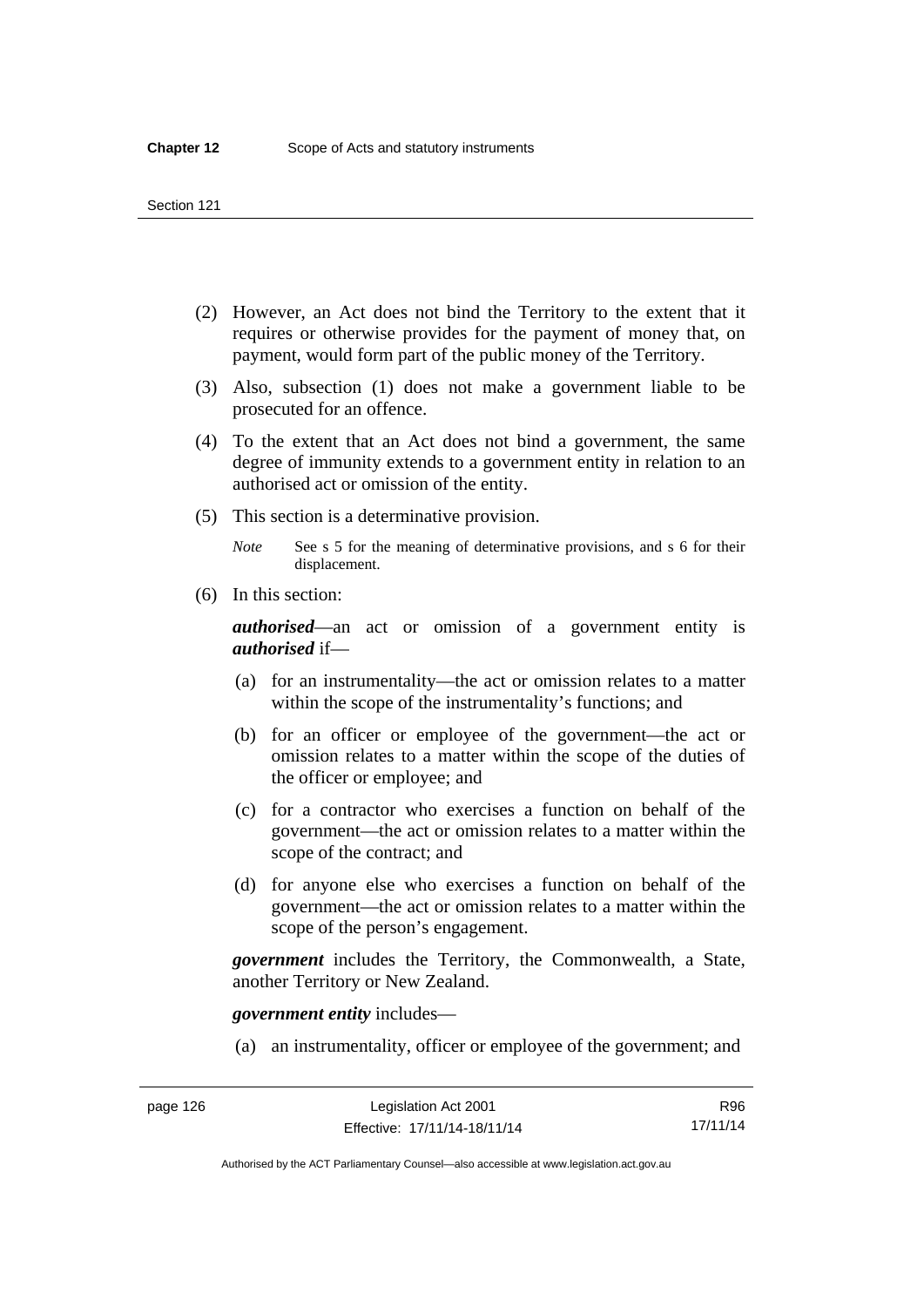- Section 122
- (b) a contractor or anyone else who exercises a function on behalf of the government.

## **122 Application to Territory**

- (1) In an Act or statutory instrument—
	- (a) a reference to an entity or position by name or description is a reference to the entity or position of that name or description in or for the Territory; and
	- (b) a reference to a place, jurisdiction or anything else by name or description is a reference to the place, jurisdiction or thing of that name or description in or for the Territory.
- (2) If the name of an entity or position established under an Act or statutory instrument includes the words 'of the Australian Capital Territory', 'for the Australian Capital Territory', '(ACT)', or words having a similar effect, a reference in an Act or statutory instrument to the entity or position need not include the words.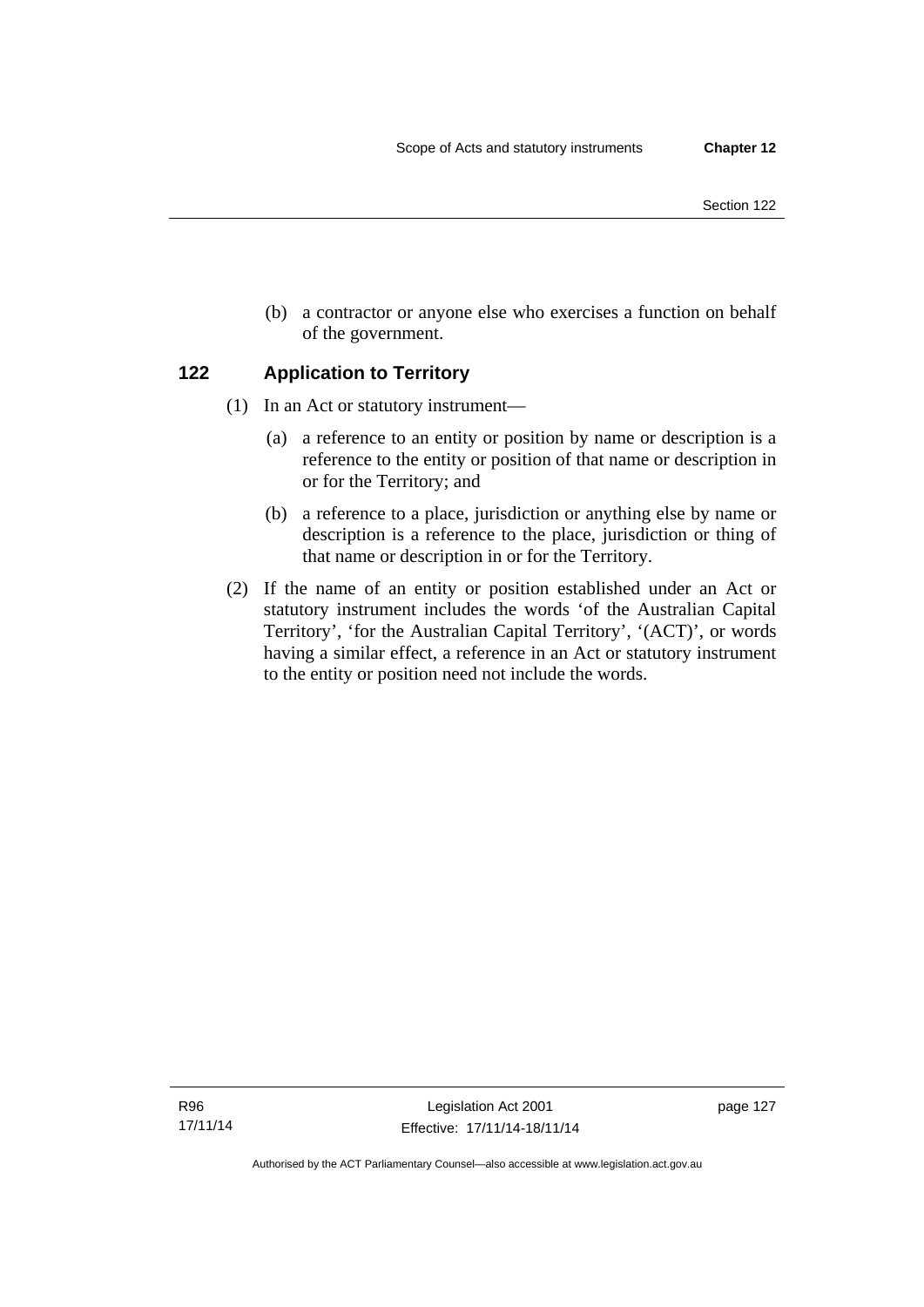## **Chapter 13 Structure of Acts and statutory instruments**

## **Part 13.1 General**

#### **125 Meaning of** *law***—ch 13**

In this chapter:

*law* means an Act, subordinate law or disallowable instrument.

*Note* A reference to an Act, subordinate law or disallowable instrument includes a reference to a provision of the Act, law or instrument (see s 7, s 8 and s 9).

#### **126 Material that is part of Act or statutory instrument**

- (1) A heading to a chapter, part, division, subdivision, schedule, or another provision (other than a section or subsection), of or to an Act or statutory instrument is part of the Act or instrument.
- (2) A heading to a section or subsection of an Act or statutory instrument is part of the Act or instrument if—
	- (a) the Act was enacted, or the instrument was made, after 1 January 2000; or
	- (b) the heading was amended or inserted into the Act or instrument after 1 January 2000.
- (3) A preamble or other recital to an Act or statutory instrument is part of the Act or instrument.
- (4) An example or diagram in an Act or statutory instrument is part of the Act or instrument.
- (5) A schedule, dictionary or appendix to an Act or statutory instrument is part of the Act or instrument.

R96 17/11/14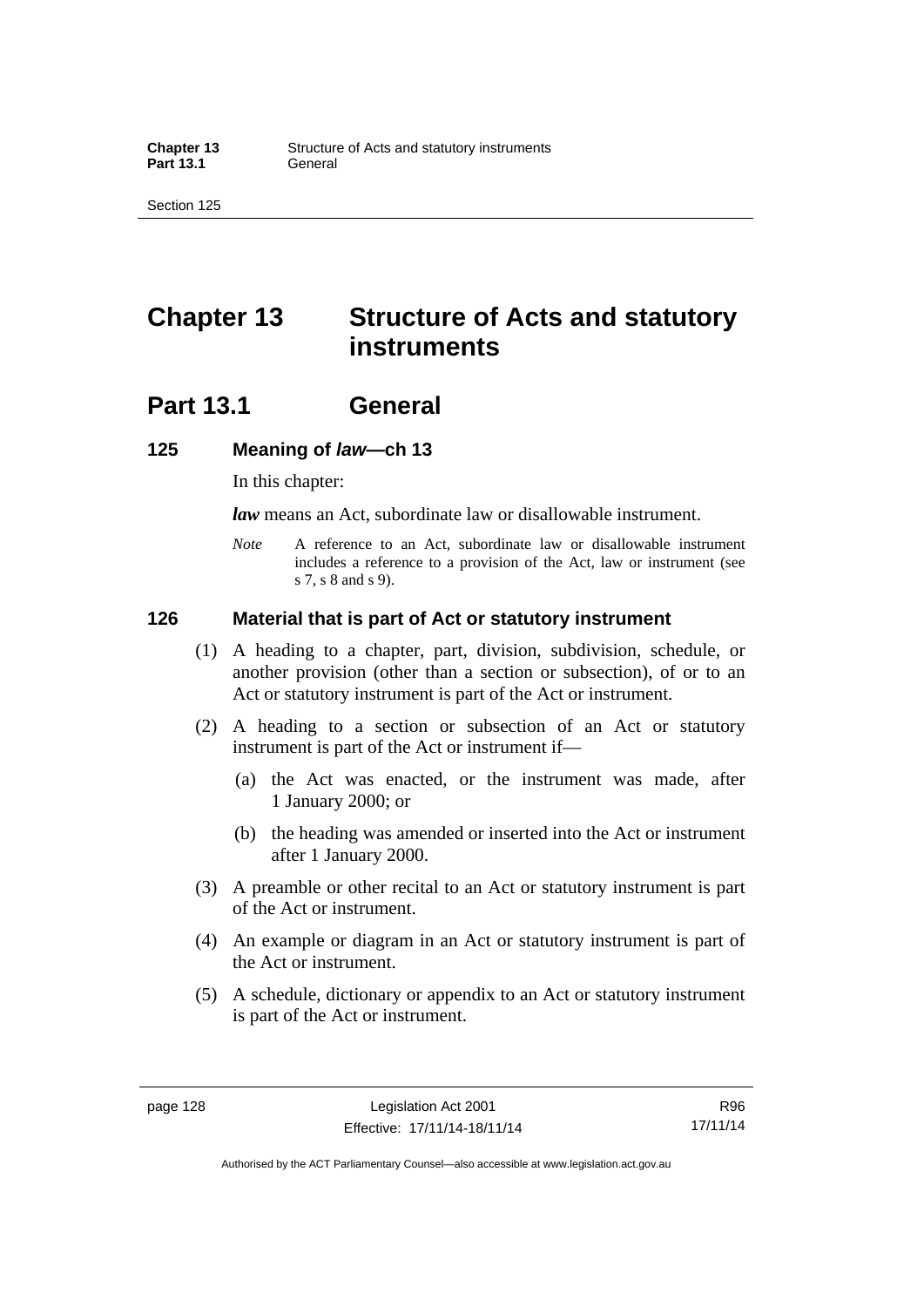- (6) Punctuation in an Act or statutory instrument is part of the Act or instrument.
- (7) A provision number in an Act or statutory instrument is part of the Act or instrument.
- (8) In applying this section to an Act or statutory instrument that is divided otherwise than into sections, a reference to a section or subsection is a reference to a corresponding provision of the Act or instrument.
	- *Note* A reference to an Act or statutory instrument includes a reference to a provision of the Act or instrument (see s 7 and s 13).
- (9) This section is a determinative provision.
	- *Note* See s 5 for the meaning of determinative provisions, and s 6 for their displacement.

## **127 Material that is not part of Act or statutory instrument**

- (1) A footnote, endnote, or other note, in or to an Act or statutory instrument is not part of the Act or instrument.
- (2) A table of contents (however described), or reader's guide or index, in or to an Act or statutory instrument is not part of the Act or instrument.
- (3) A heading to a section or subsection of an Act or statutory instrument is not part of the Act or instrument if section 126 (2) does not apply to the heading.
- (4) This section does not prevent the amendment of a note, table, guide, index or heading mentioned in subsection (1), (2) or (3).
- (5) However, such a note, table, guide or index does not become part of the Act or statutory instrument because it is amended or inserted by an Act or instrument.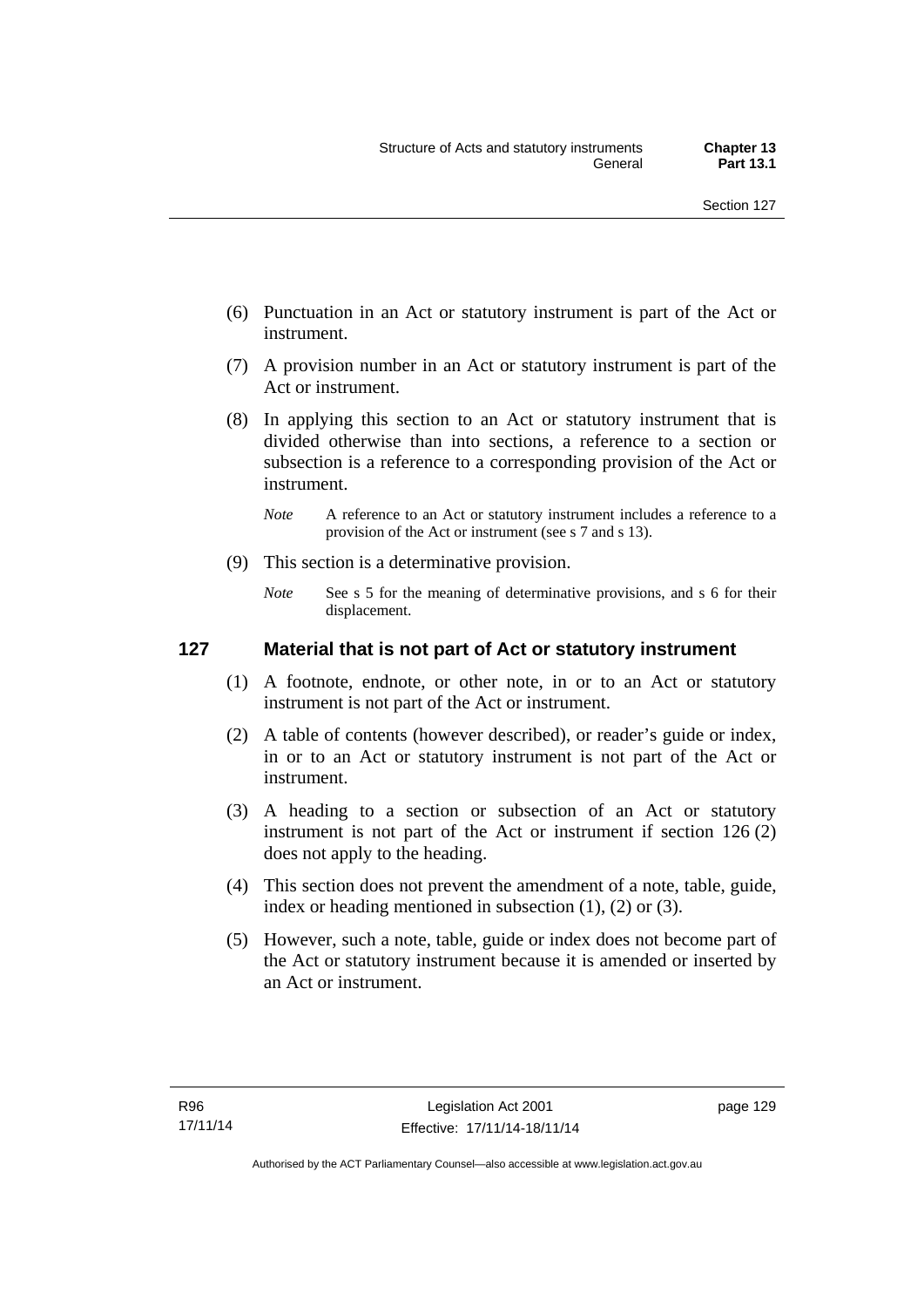| <b>Chapter 13</b> | Structure of Acts and statutory instruments |
|-------------------|---------------------------------------------|
| <b>Part 13.1</b>  | General                                     |

- (6) In applying this section to an Act or statutory instrument that is divided otherwise than into sections, a reference to a section or subsection is a reference to a corresponding provision of the Act or instrument.
	- *Note* A reference to an Act or statutory instrument includes a reference to a provision of the Act or instrument (see s 7 and s 13).
- (7) This section is a determinative provision.
	- *Note* See s 5 for the meaning of determinative provisions, and s 6 for their displacement.

page 130 Legislation Act 2001 Effective: 17/11/14-18/11/14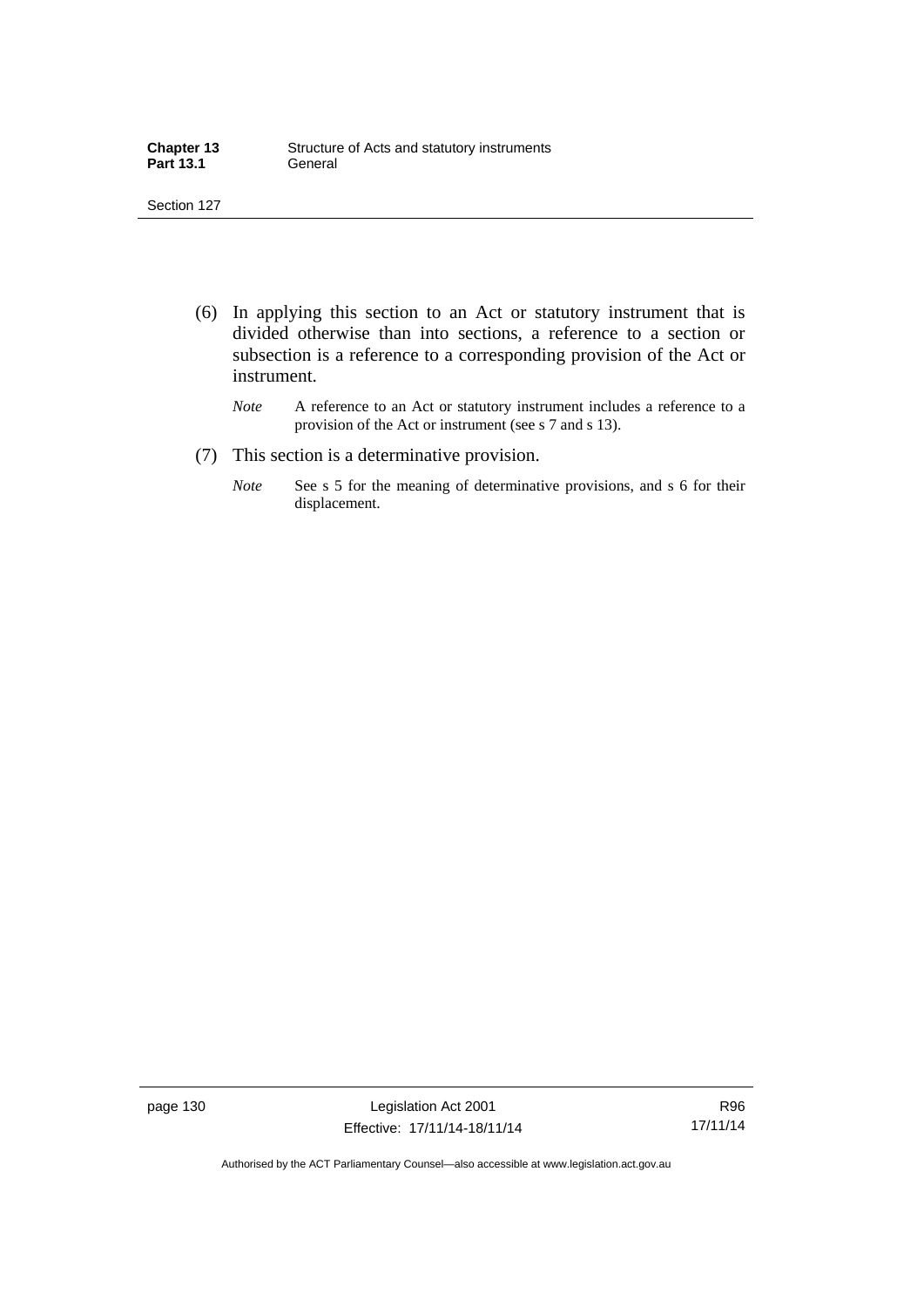# **Part 13.2 Particular kinds of provisions**

#### **130 What is a** *definition***?**

A *definition* is a provision (however expressed) of an Act or statutory instrument that—

- (a) gives a meaning to a term; or
- (b) limits or extends the meaning of a term.

#### **Examples—definitions**

- 1 *X* means Y.
- 2 *X* includes Y.
- 3 *X* means Y, and includes Z.
- 4 A reference to *X* is a reference to Y.
- 5 *X*—see section Y.
- 6 *X*—see the *XYZ Act 1999*, section Y.
- 7 In a proceeding against a person (the *retailer*), it is a defence if the retailer establishes that the goods were bought honestly.
- 8 *excluded*—a claim is *excluded* if the claim is not brought within 1 year after the day the claimant becomes aware of the failure to account to which the claim relates.
- 9 A term used in the *XYZ Act 2003* has the same meaning in this Act.
- 10 A term defined in the *XYZ Act 2003* has the same meaning in this Act.
- *Note 1* Examples 5 and 6 illustrate signpost definitions, that is, definitions that do not themselves directly define a term but point the reader to the place where the term is defined (see s 131).
- *Note 2* Example 7 illustrates a tagged-term definition (*retailer*) that takes its meaning from the context of the provision where the defined term is found.
- *Note 3* Example 8 illustrates a definition that does not begin with the defined term.
- *Note 4* For other provisions about definitions, see pt 15.2.
- *Note 5* An example is part of the Act, is not exhaustive and may extend, but does not limit, the meaning of the provision in which it appears (see s 126 and s 132).

| R96      | Legislation Act 2001         |
|----------|------------------------------|
| 17/11/14 | Effective: 17/11/14-18/11/14 |

page 131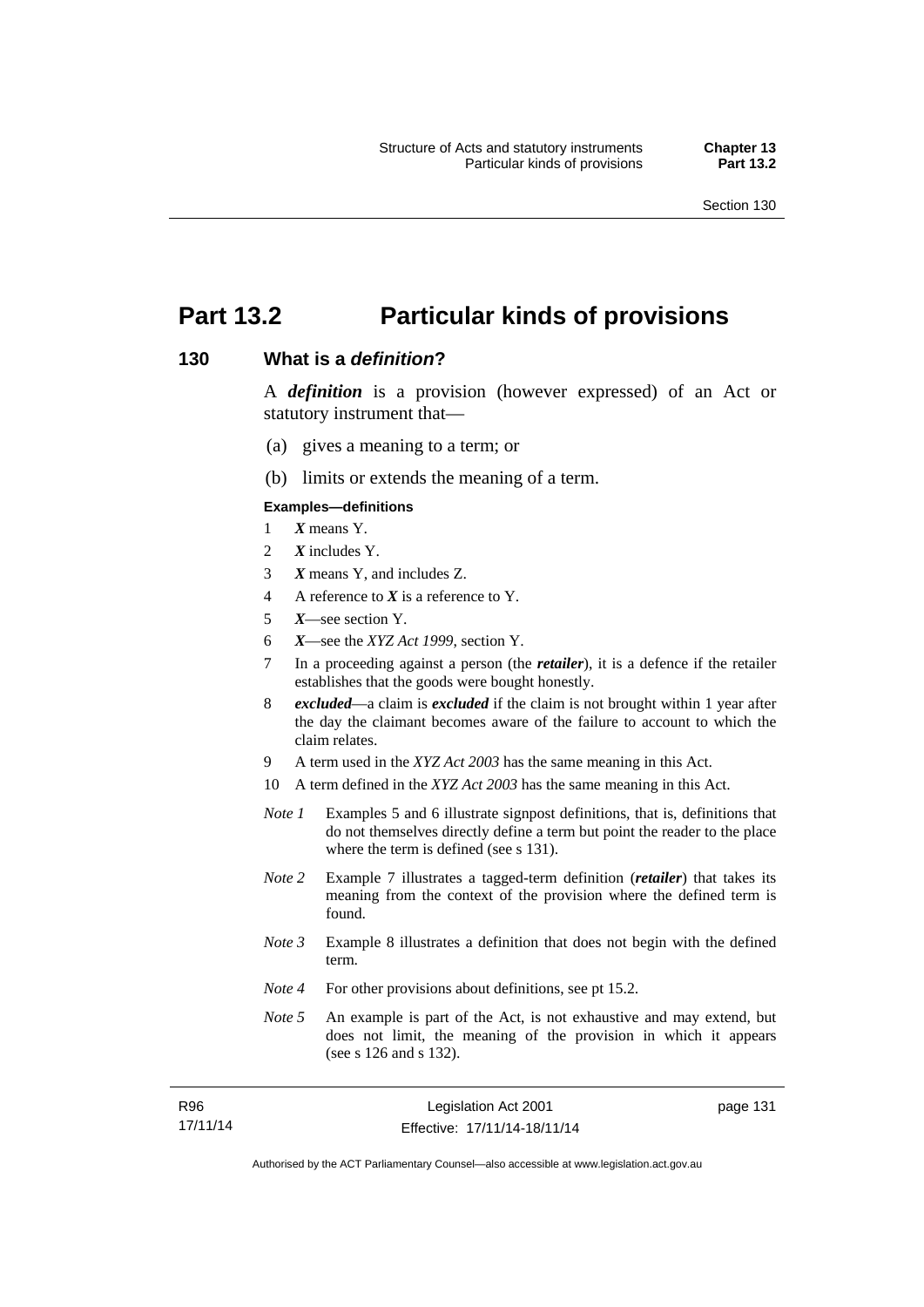## **131 Signpost definitions**

 (1) In an Act or statutory instrument, a definition of a term that includes the word 'see' followed by a reference to a law or instrument (a *signpost definition*) means the term has the same meaning as the term (or, if the reference includes a reference to the definition of another term, that term) has in the law or instrument, as in force from time to time.

#### **Examples**

- 1 A signpost definition '*food*—see section 10.' in the dictionary to an Act means that the word 'food' when used in the Act has the same meaning as it has in section 10, as in force from time to time.
- 2 A signpost definition '*injury*—see the *XYZ Act 2001*, dictionary.' in the dictionary to another Act means that the word 'injury', when used in the other Act, has the same meaning as it has in the definition of *injury* in the *XYZ Act 2001*, dictionary, as in force from time to time.
- 3 A signpost definition 'Work Safety Council—see the *XYZ Act 2000*, dictionary, definition of *council*.' means that the expression 'Work Safety Council' has the same meaning as the word 'council' has in the definition of *council* in the *XYZ Act 2000*, dictionary, as in force from time to time.
- *Note* An example is part of the Act, is not exhaustive and may extend, but does not limit, the meaning of the provision in which it appears (see s 126 and s 132).
- (2) This section is subject to section 47 (Statutory instrument may make provision by applying law or instrument).
- (3) In this section:

*instrument* includes a provision of an instrument.

*law* includes a law, or a provision of a law, of the Commonwealth, a State or another Territory.

*Note* For other provisions about definitions, see pt 15.2.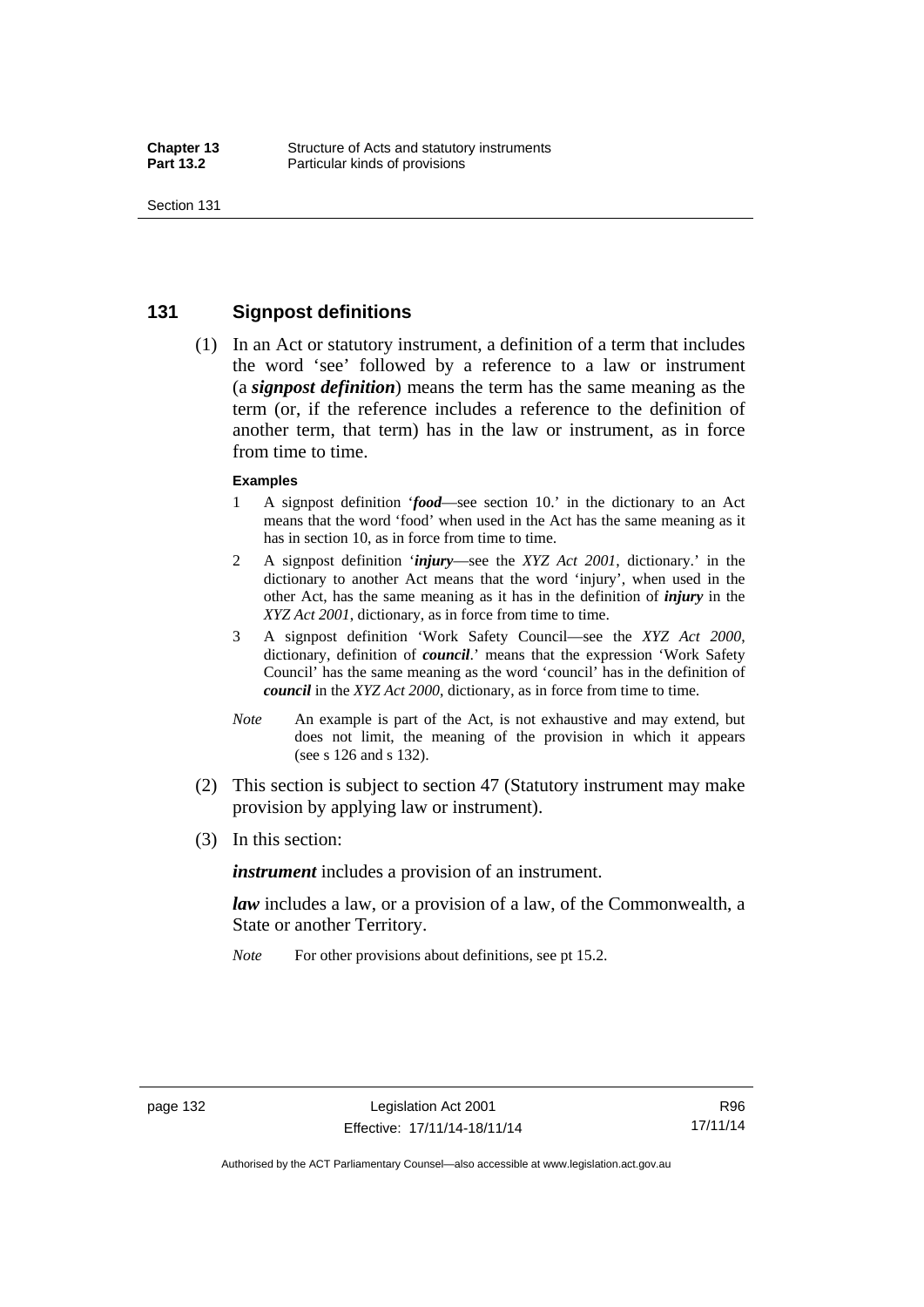## **132 Examples**

- (1) An example in an Act or statutory instrument—
	- (a) is not exhaustive; and
	- (b) may extend, but does not limit, the meaning of the Act or instrument, or the particular provision to which it relates.

#### **Examples**

- 1 A specific case (which may be fictional) that helps to give meaning to the more abstract language of a provision. See the examples in s 43.
- 2 An example (which may be fictional) that clarifies the scope of a provision by illustrating cases that fall within the provision or cases that fall outside the provision, or both. See the examples in s 86.
- *Note 1* These examples may overlap.
- *Note* 2 An example in an Act or statutory instrument is part of the Act or instrument (see s 126 (4)).
- (2) An example may take either of the following forms:
	- (a) a statement at the end of the provision it illustrates (or at the end of a provision containing the provision it illustrates);
	- (b) a statement forming part of the text of a provision that illustrates the operation of the provision, whether or not the words 'for example' are used.

**Examples—par (a)** 

the examples in s 130 or this section, s (1)

#### **Example—par (b)**

the statement beginning 'for example' in s 36 (1) (a)

- (3) Subsection (2) does not limit the form that an example may take.
- (4) This section is a determinative provision.
	- *Note* See s 5 for the meaning of determinative provisions, and s 6 for their displacement.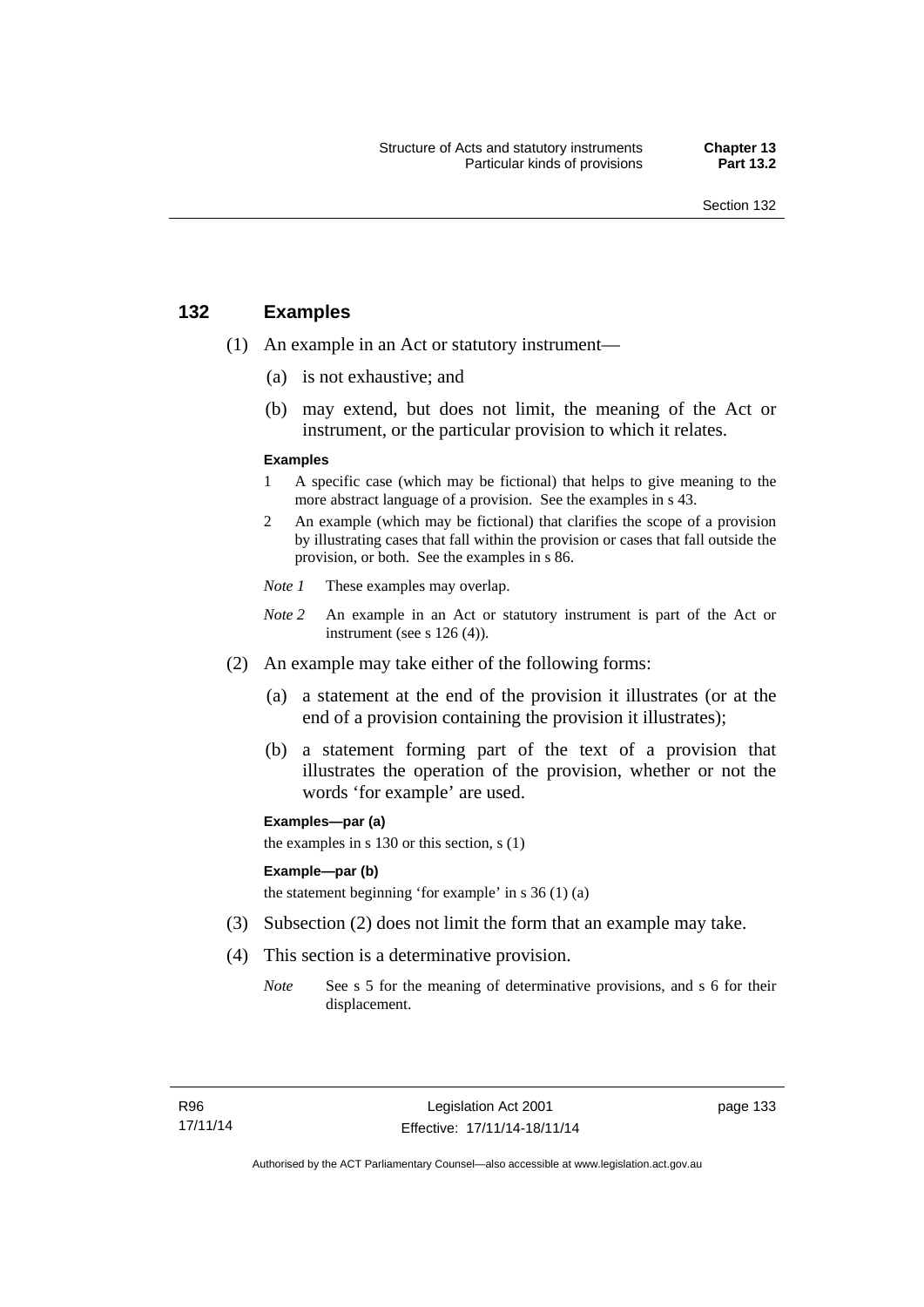## **133 Penalty units**

- (1) In a law, if a penalty for an offence is expressed as a number (whether whole or fractional) of penalty units, the penalty for the offence is a fine of that number of penalty units.
- (2) A *penalty unit* is—
	- (a) for an offence committed by an individual—\$150; or
	- (b) for an offence committed by a corporation—\$750.

#### **Example**

'Maximum penalty: 10 penalty units.' means that a person who is convicted of the relevant offence is liable to a maximum fine of 10 penalty units.

- If the person is an individual, the maximum fine is, therefore, \$1 500 (\$150 x 10).
- If the person is a corporation, the maximum fine is, therefore, \$7 500 (\$750 x 10).
- *Note* An example is part of the Act, is not exhaustive and may extend, but does not limit, the meaning of the provision in which it appears (see [Legislation Act,](http://www.legislation.act.gov.au/a/2001-14) s 126 and s 132).
- (3) The Attorney-General must review the amount of a penalty unit at least once every 4 years after the day this subsection commences.
- (4) This section is a determinative provision.
	- *Note* See s 5 for the meaning of determinative provisions, and s 6 for their displacement.

#### **134 Penalties at end of sections and subsections**

- (1) This section applies if a penalty (however expressed) is stated in a law—
	- (a) at the end of a section (whether or not the section is divided into subsections) and not expressed in a way that indicates that it applies only to a provision of the section; or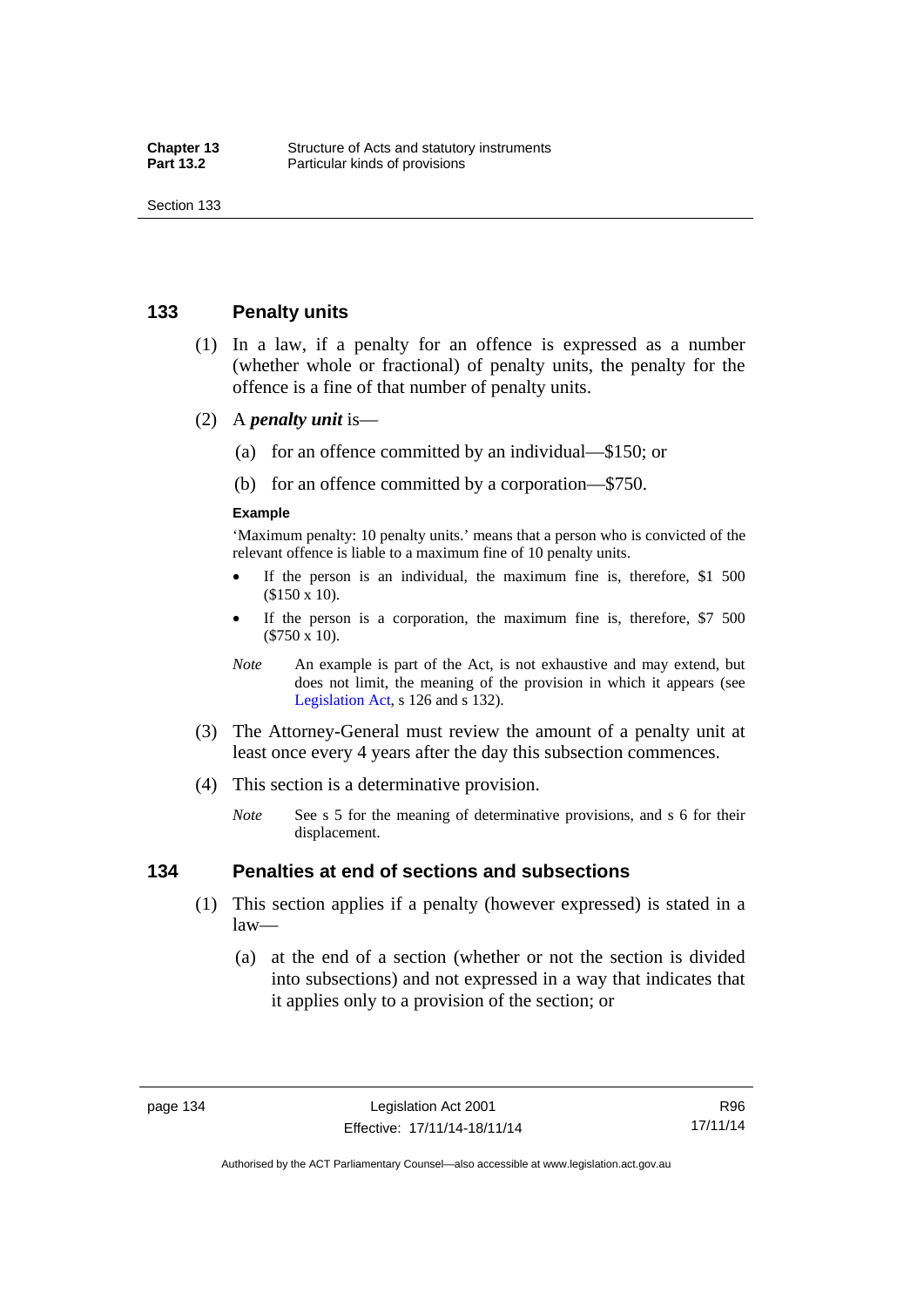- (b) at the end of a subsection (but not at the end of a section) and not expressed in a way that indicates that it applies only to a provision of the subsection; or
- (c) at the end of a section or subsection and expressed in a way that indicates that it applies only to a provision of the section or subsection (the *relevant provision*).

#### **Example—par (a)**

the following penalty at the end of a section: 'Maximum penalty: 20 penalty units.'

#### **Example—par (b)**

the following penalty at the end of a subsection, but not at the end of a section: 'Maximum penalty: 20 penalty units.'

#### **Examples—par (c)**

- 1 the following penalty at the end of a section divided into subsections: 'Maximum penalty (subsection (3)): 20 penalty units.'.
- 2 the following penalty at the end of a subsection, but not at the end of a section:

'Maximum penalty:

- (a) for paragraph (b)—20 penalty units; or
- (b) for another paragraph—50 penalty units, imprisonment for 6 months or both.'
- *Note* An example is part of the Act, is not exhaustive and may extend, but does not limit, the meaning of the provision in which it appears (see s 126 and s 132).
- (2) If an offence is not expressly mentioned in the section, subsection or relevant provision, the penalty indicates that contravention of the section, subsection or relevant provision is an offence punishable on conviction as provided by subsection (4).

#### **Example—penalty applying to entire section or subsection**

A person must not contravene a notice.

Maximum penalty: 20 penalty units.

**Example—penalty applying to a stated provision** 

(2) The register of transactions—

page 135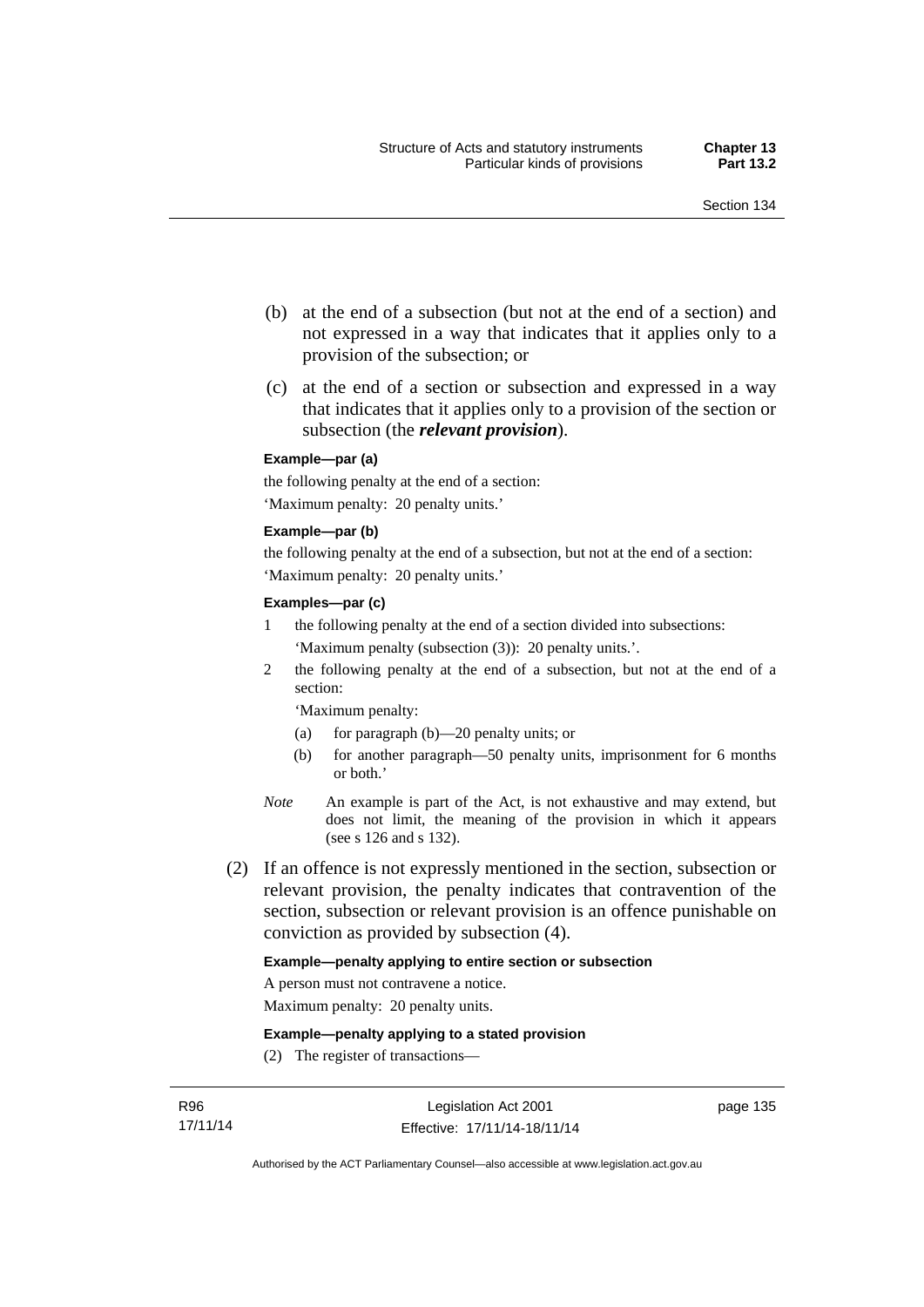Section 134

- (a) may be kept in electronic form; and
- (b) must contain the particulars mentioned in section 91C.

Maximum penalty (paragraph (b)): 20 penalty units.

 (3) If an offence is expressly mentioned in the section, subsection or relevant provision, the penalty indicates that the offence is punishable on conviction as provided by subsection (4).

## **Example—penalty applying to entire section or subsection**

A person who contravenes a notice commits an offence. Maximum penalty: 20 penalty units.

**Example—penalty applying to a stated provision** 

- (2) If a person keeps the person's identity card after ceasing to be an officer—
	- (a) the person commits an offence; and
	- (b) the identity card is forfeited to the Territory.

Maximum penalty (paragraph (a)): 20 penalty units.

- (4) The penalty that may be imposed for the offence is—
	- (a) if only a single penalty is stated (whether as a maximum penalty or a penalty)—not more than the stated penalty; or
	- (b) if a minimum as well as a maximum penalty is stated—not less than the minimum and not more than the maximum.
- $(5)$  If—
	- (a) a penalty (however expressed) is stated in a law at the end of a section divided into subsections; and
	- (b) another penalty (however expressed) is stated at the end of another subsection of the section; and
	- (c) the first penalty is not expressed in a way that indicates that it applies only to a particular provision of the last subsection;

the first penalty is taken, for this section, to be expressed in a way that indicates that it applies only to the last subsection.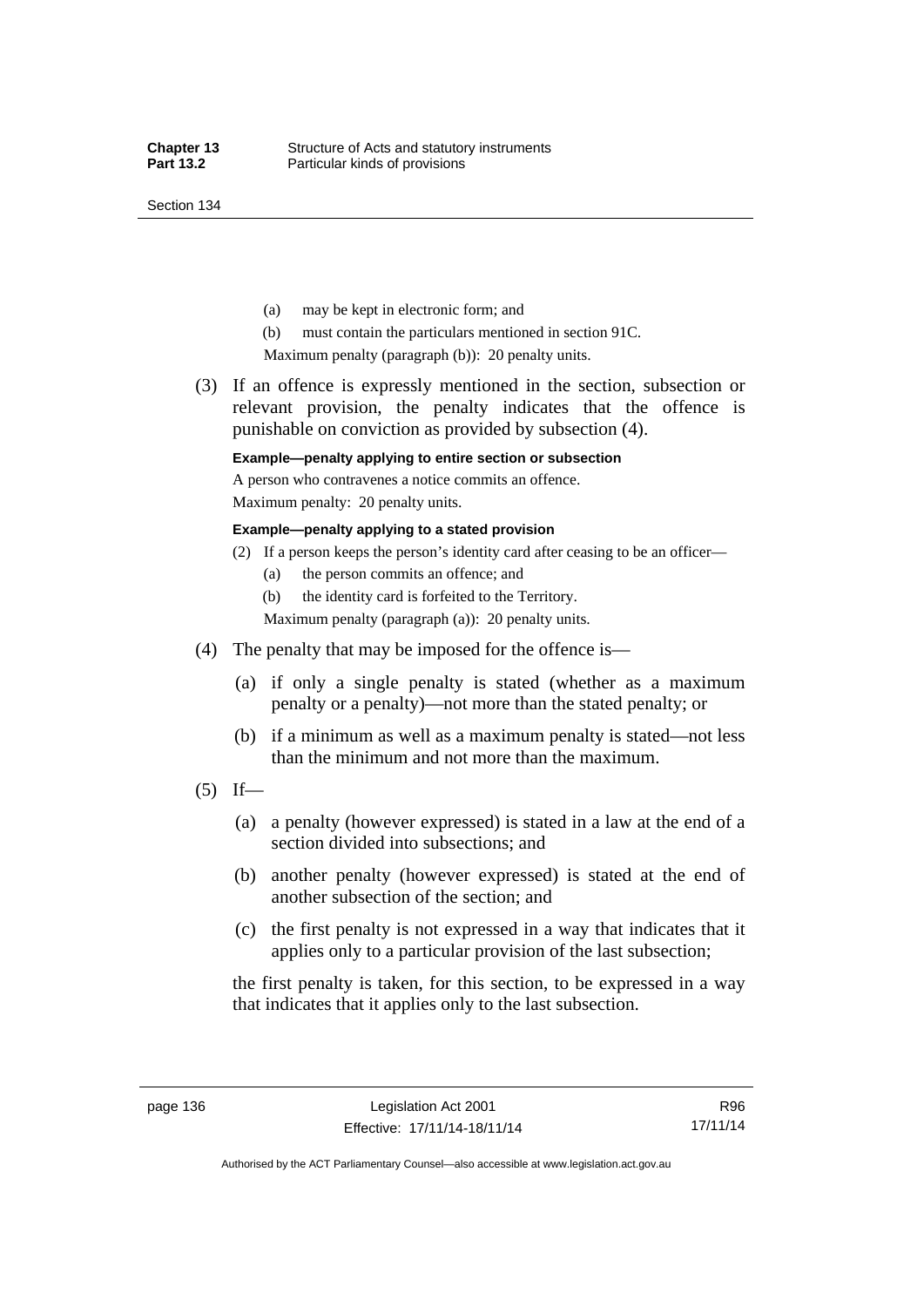#### **Example**

In the following example, s (4) is the last subsection and the penalty stated at the end applies only to that subsection:

'(2) A permit holder must record all transactions under this Act.

Maximum penalty: 20 penalty units.

- (3) If a permit holder is convicted of an offence against subsection (2), the registrar must cancel the permit.
- (4) A permit holder must not sell a declared substance in contravention of this Act.

Maximum penalty: 100 penalty units, imprisonment for 1 year or both.'.

- (6) In working out for this section whether a penalty is at the end of a section or subsection, the position of any example or note is to be disregarded.
- (7) This section is a determinative provision.
	- *Note* See s 5 for the meaning of determinative provisions, and s 6 for their displacement.

## **135 Penalties not at end of sections and subsections**

- (1) This section applies if a penalty (however expressed) is stated in a provision of a law other than at the end of a section or subsection.
- (2) If an offence is expressly mentioned in the provision, the penalty indicates that the offence is punishable on conviction as provided by subsection (4).

#### **Example**

A person who contravenes s (3) commits an offence punishable by a fine of not more than 20 penalty units.

- *Note* An example is part of the Act, is not exhaustive and may extend, but does not limit, the meaning of the provision in which it appears (see s 126 and s 132).
- (3) If an offence is not expressly mentioned in the provision, the penalty indicates that contravention of the provision (or a stated part of the provision) is an offence punishable on conviction as provided by subsection (4).

page 137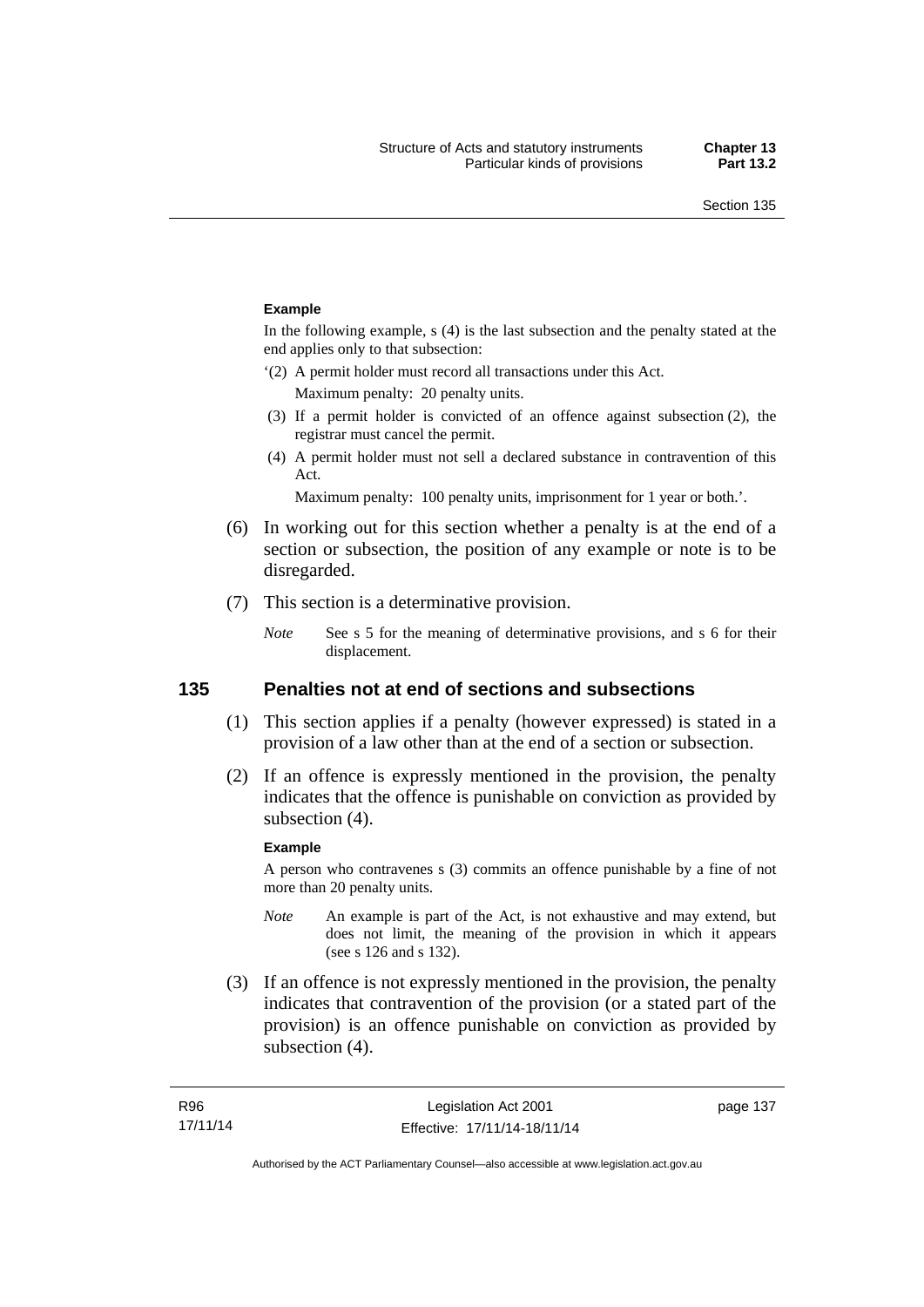Section 135

#### **Example**

A person who contravenes s (3) must pay a fine of not more than 20 penalty units.

- (4) The penalty that may be imposed for the offence is—
	- (a) if only a single penalty is stated (whether as a maximum penalty or a penalty)—not more than the stated penalty; or
	- (b) if a minimum as well as a maximum penalty is stated—not less than the minimum and not more than the maximum.
- (5) In working out for this section whether a penalty is at the end of a section or subsection, the position of any example or note is to be disregarded.
- (6) This section is a determinative provision.
	- *Note* See s 5 for the meaning of determinative provisions, and s 6 for their displacement.

R96 17/11/14

Authorised by the ACT Parliamentary Counsel—also accessible at www.legislation.act.gov.au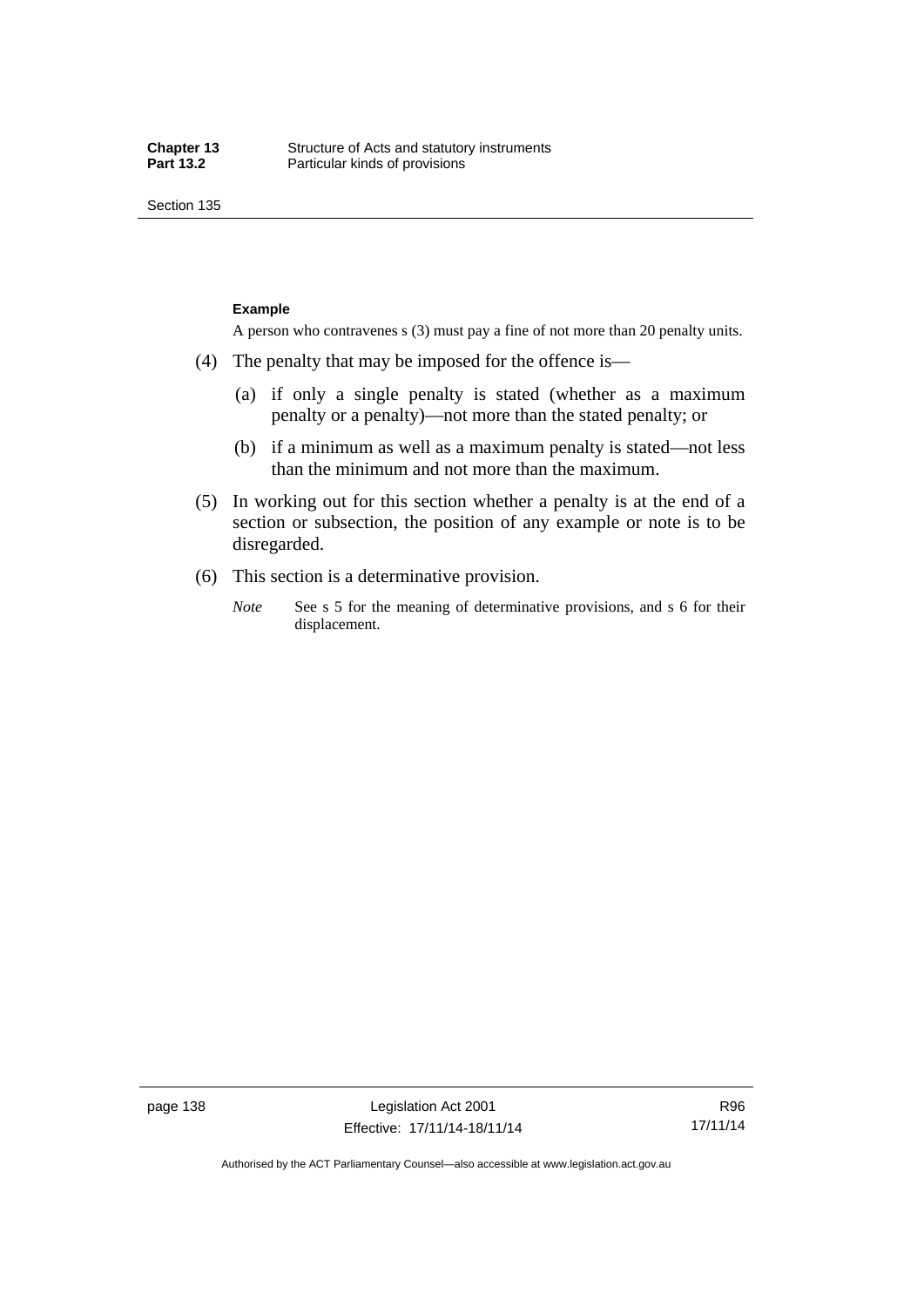# **Chapter 14 Interpretation of Acts and statutory instruments**

# **Part 14.1 Purpose and scope**

## **136 Meaning of** *Act***—ch 14**

In this chapter:

*Act* includes a statutory instrument.

*Note* Section 7 (3) provides that a reference to an Act includes a reference to a provision of an Act. Section 13 (3) provides that a reference to a statutory instrument includes a reference to a provision of a statutory instrument.

## **137 Purpose and scope—ch 14**

- (1) The purpose of this chapter is to provide guidance about the interpretation of Acts.
- (2) This chapter is not intended to be a comprehensive statement of the law of interpretation applying to Acts.
- (3) In particular, this chapter assumes that common law presumptions operate in conjunction with this chapter.
- (4) Subsection (3) also applies to common law presumptions that come into existence after the commencement of this chapter.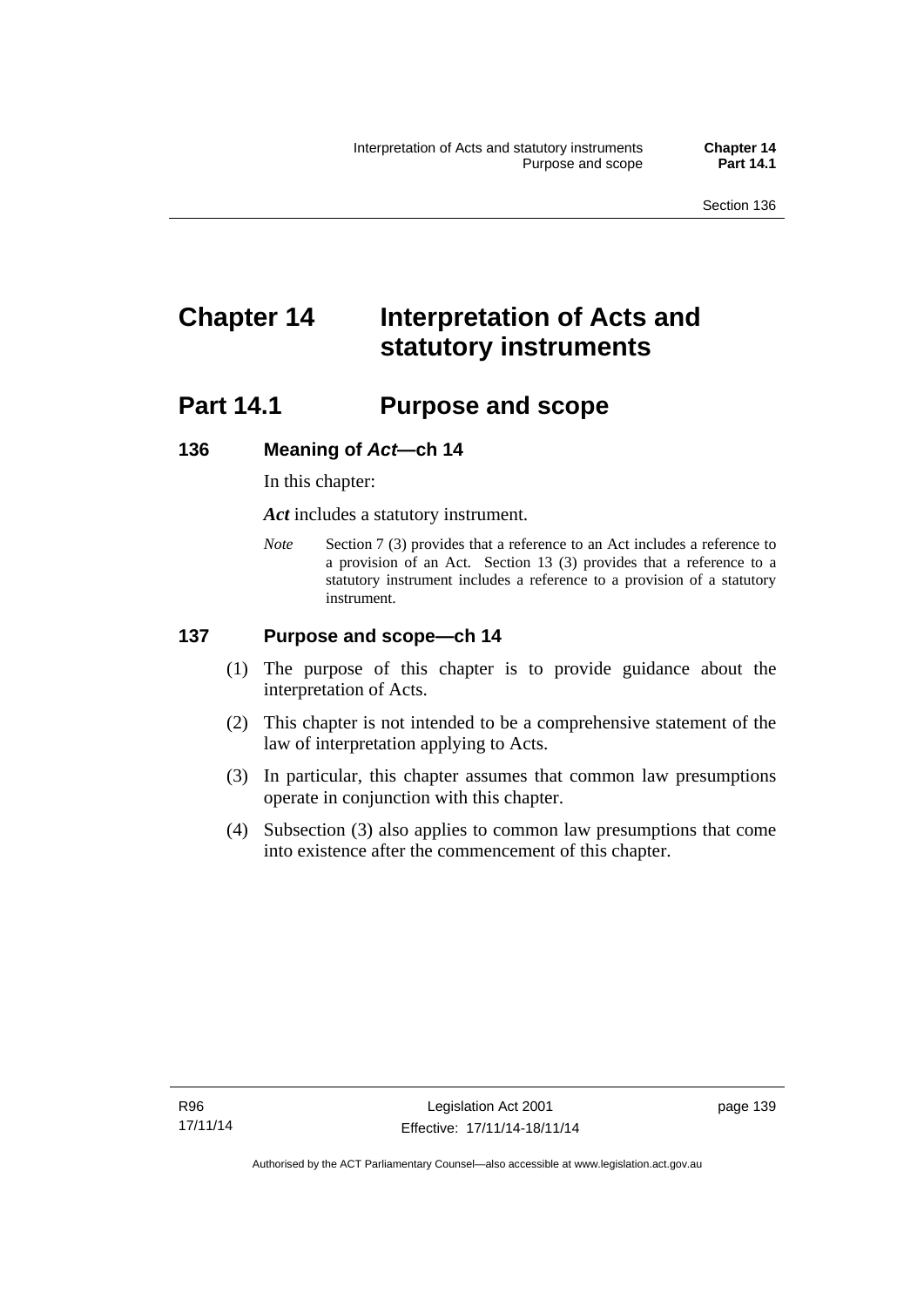# **Part 14.2 Key principles of interpretation**

## **138 Meaning of** *working out the meaning of an Act***—pt 14.2**

In this part:

*working out the meaning of an Act* means—

- (a) resolving an ambiguous or obscure provision of the Act; or
- (b) confirming or displacing the apparent meaning of the Act; or
- (c) finding the meaning of the Act when its apparent meaning leads to a result that is manifestly absurd or is unreasonable; or
- (d) finding the meaning of the Act in any other case.

## **139 Interpretation best achieving Act's purpose**

- (1) In working out the meaning of an Act, the interpretation that would best achieve the purpose of the Act is to be preferred to any other interpretation.
- (2) This section applies whether or not the Act's purpose is expressly stated in the Act.
	- *Note* The *[Human Rights Act 2004](http://www.legislation.act.gov.au/a/2004-5)*, s 30 (1) (which is about interpreting legislation to be consistent with human rights) is also relevant to interpreting territory laws.

R96 17/11/14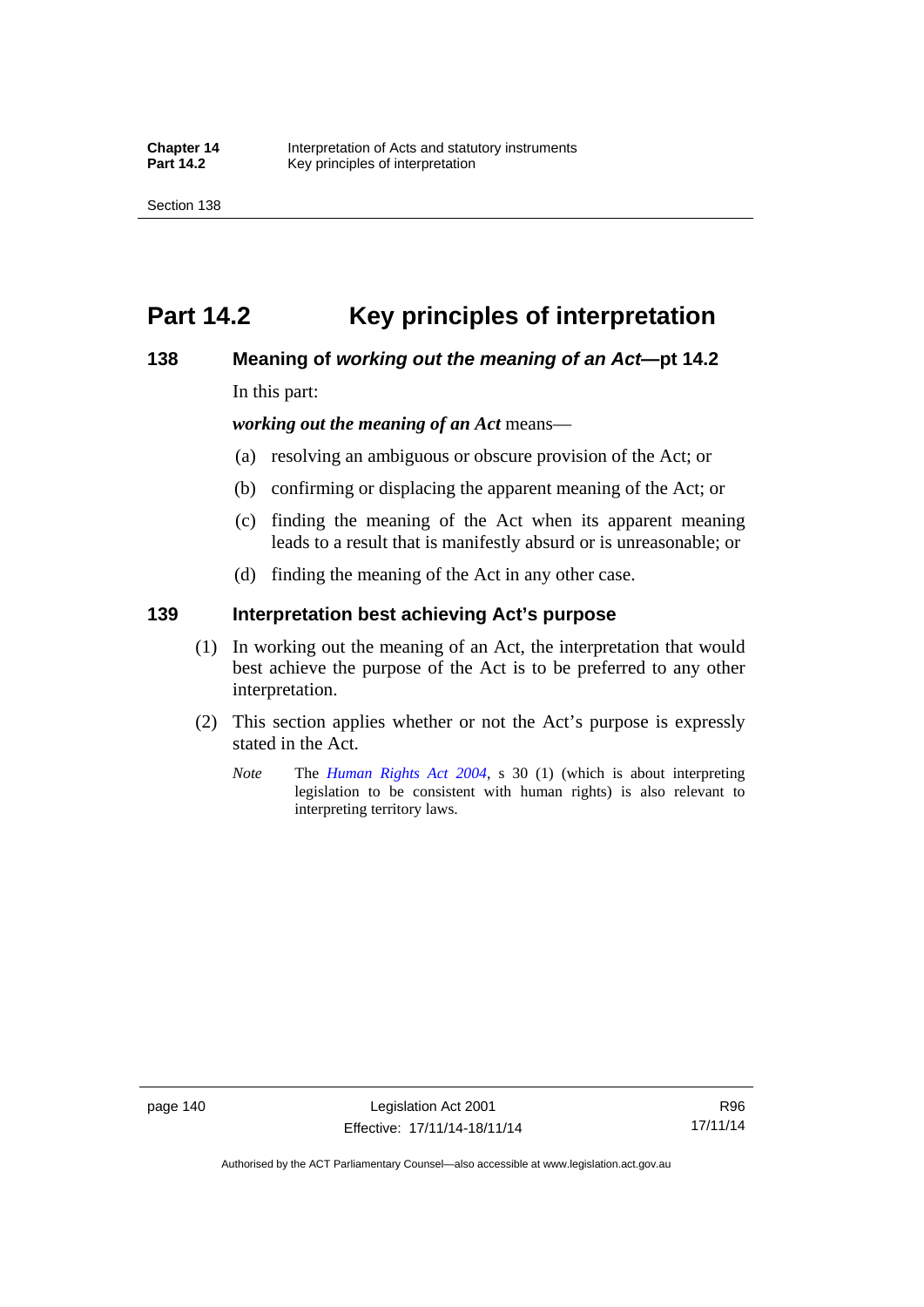## **140 Legislative context**

In working out the meaning of an Act, the provisions of the Act must be read in the context of the Act as a whole.

#### **Examples**

- 1 The long title of an Act provides that it is an Act to give certain benefits to the holders of pensioner cards. Section 4 provides 'This Act applies to a holder of a pensioner card'. Section 22 provides that the commissioner may grant 'a person' an exemption from payment of rates. The Act does not contain a definition of 'person'. Section 22 must be read in the context of the Act as a whole so that the commissioner may only grant exemptions to people who are holders of pensioner cards.
- 2 The *Drug Testing Regulation 2001* (made under the *Drug Testing Act 2000* (hypothetical)), s 6 contains the following heading:

#### **6 Corresponding law—Act, s 100, def** *corresponding law*

The heading indicates that the section has been made for the definition of *corresponding law* in the *Drug Testing Act 2000*, s 100.

- 3 Section 12 (1) of a subordinate law refers to 'a non-conviction order under the *[Crimes \(Sentencing\) Act 2005](http://www.legislation.act.gov.au/a/2005-58)*'. No other kind of order is mentioned in the section and the word 'order' is not otherwise defined in the subordinate law. Subsections (2), (4), (7) and (9) of the same section, which only refer to 'the order', are to be understood as referring to the order mentioned in s (1).
- *Note 1* See s 126 and s 127 for material that is, or is not, part of an Act or statutory instrument.
- *Note 2* An example is part of the Act, is not exhaustive and may extend, but does not limit, the meaning of the provision in which it appears (see s 126 and s 132).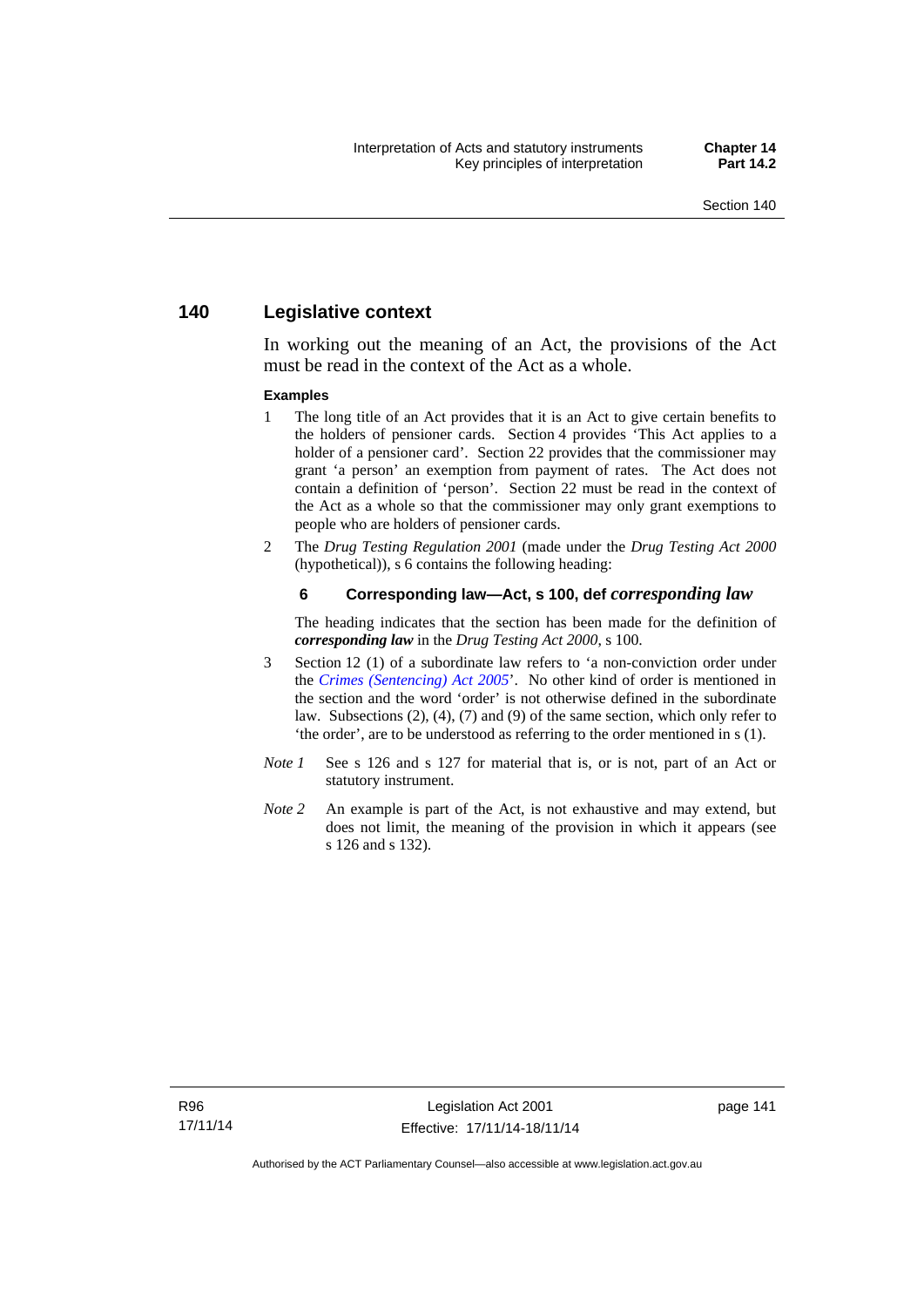Section 141

## **141 Non-legislative context generally**

- (1) In working out the meaning of an Act, material not forming part of the Act may be considered.
	- *Note 1* See s 146 for the meaning of *may* and *must*.
	- *Note* 2 See s 126 and s 127 for material that is, or is not, part of an Act or statutory instrument.
	- *Note 3* See s 142 for material that may be considered in working out the meaning of an Act or statutory instrument.
- (2) In deciding whether material not forming part of an Act should be considered in working out the meaning of the Act, and the weight to be given to the material, the following matters must be taken into account:
	- (a) the desirability of being able to rely on the ordinary meaning of the Act, having regard to the purpose of the Act and the provisions of the Act read in the context of the Act as a whole;
	- (b) the undesirability of prolonging proceedings without compensating advantage;
	- (c) the accessibility of the material to the public.
- (3) Subsection (2) does not limit the matters that may be taken into account.
- (4) For subsection (2) (c), material in the register is taken to be accessible to the public.
	- *Note* The register is the ACT legislation register (see dict, pt 2, def *register*).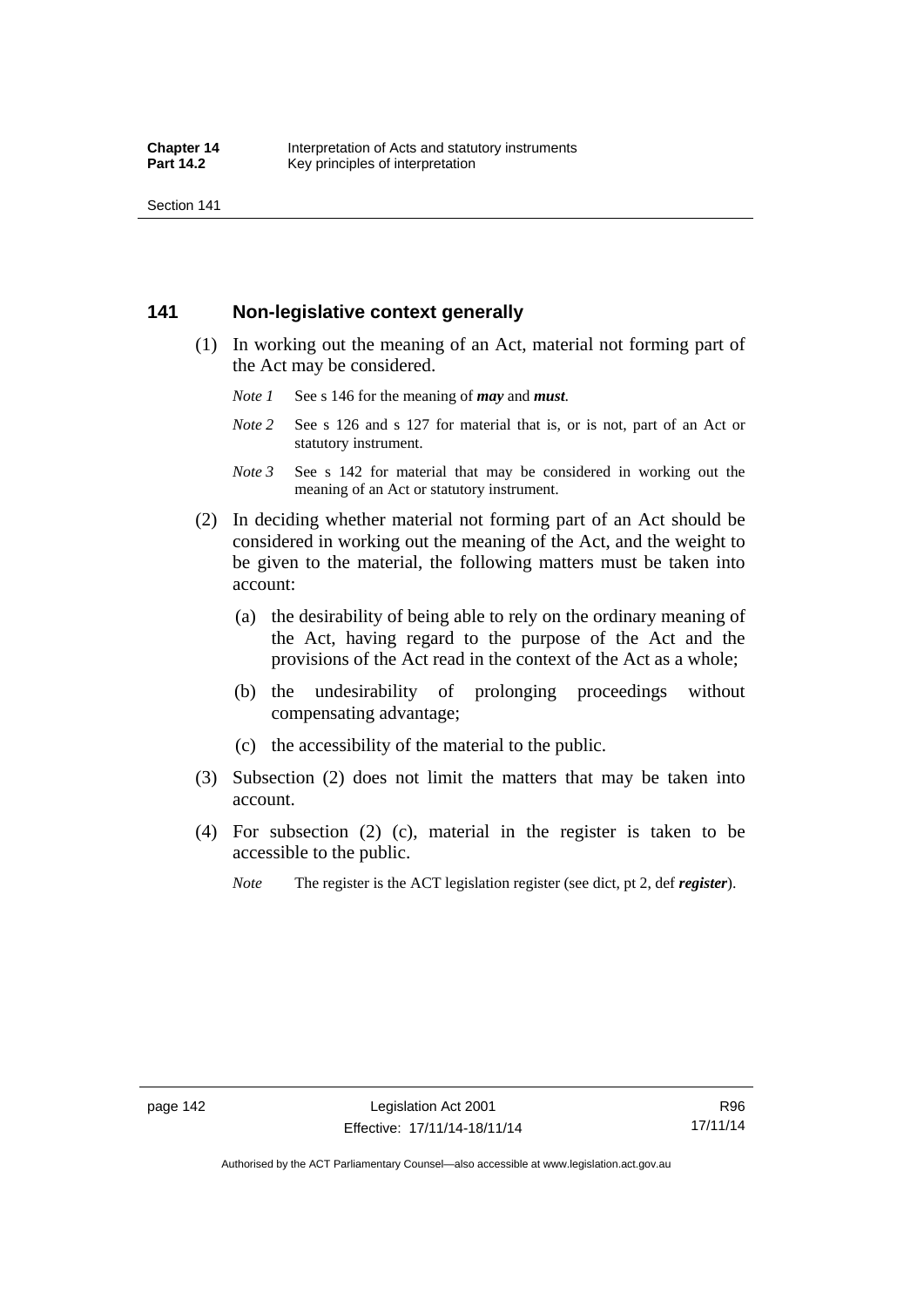## **142 Non-legislative context—material that may be considered**

- (1) In working out the meaning of an Act, material mentioned in table 142, column 2 may be considered.
- (2) In working out the meaning of a statutory instrument, material mentioned in table 142, column 3 may be considered.
- (3) This section does not limit the material that may be considered in working out the meaning of an Act or statutory instrument.

| column 1       | column 2                                                                                                                                                                                                  | column 3                                                                                                                                                                                                                                                                                                                                                |
|----------------|-----------------------------------------------------------------------------------------------------------------------------------------------------------------------------------------------------------|---------------------------------------------------------------------------------------------------------------------------------------------------------------------------------------------------------------------------------------------------------------------------------------------------------------------------------------------------------|
| item           | Act                                                                                                                                                                                                       | statutory instrument                                                                                                                                                                                                                                                                                                                                    |
| 1              | material not forming part of the<br>Act contained in an authorised<br>version of the Act                                                                                                                  | material not forming part of the statutory<br>instrument contained in an authorised version<br>of the instrument<br><i>Note</i> See ch 3 (Authorised versions and evidence                                                                                                                                                                              |
|                | <i>Note</i> See ch 3 (Authorised versions<br>and evidence of laws and<br>legislative material).                                                                                                           | of laws and legislative material).                                                                                                                                                                                                                                                                                                                      |
| $\overline{2}$ | any relevant report of a royal<br>commission, law reform<br>commission, committee of inquiry<br>or other similar entity that was<br>presented to the Legislative<br>Assembly before the Act was<br>passed | any relevant report of a royal commission,<br>law reform commission, committee of<br>inquiry or other similar entity that was<br>presented to the Legislative Assembly—<br>if the statutory instrument was<br>(a)<br>presented to the Assembly-before<br>the end of 6 sitting days after the<br>day the instrument was presented to<br>the Assembly; or |
|                |                                                                                                                                                                                                           | in any other case—before the<br>(b)<br>instrument was made                                                                                                                                                                                                                                                                                              |

**Table 142** 

R96 17/11/14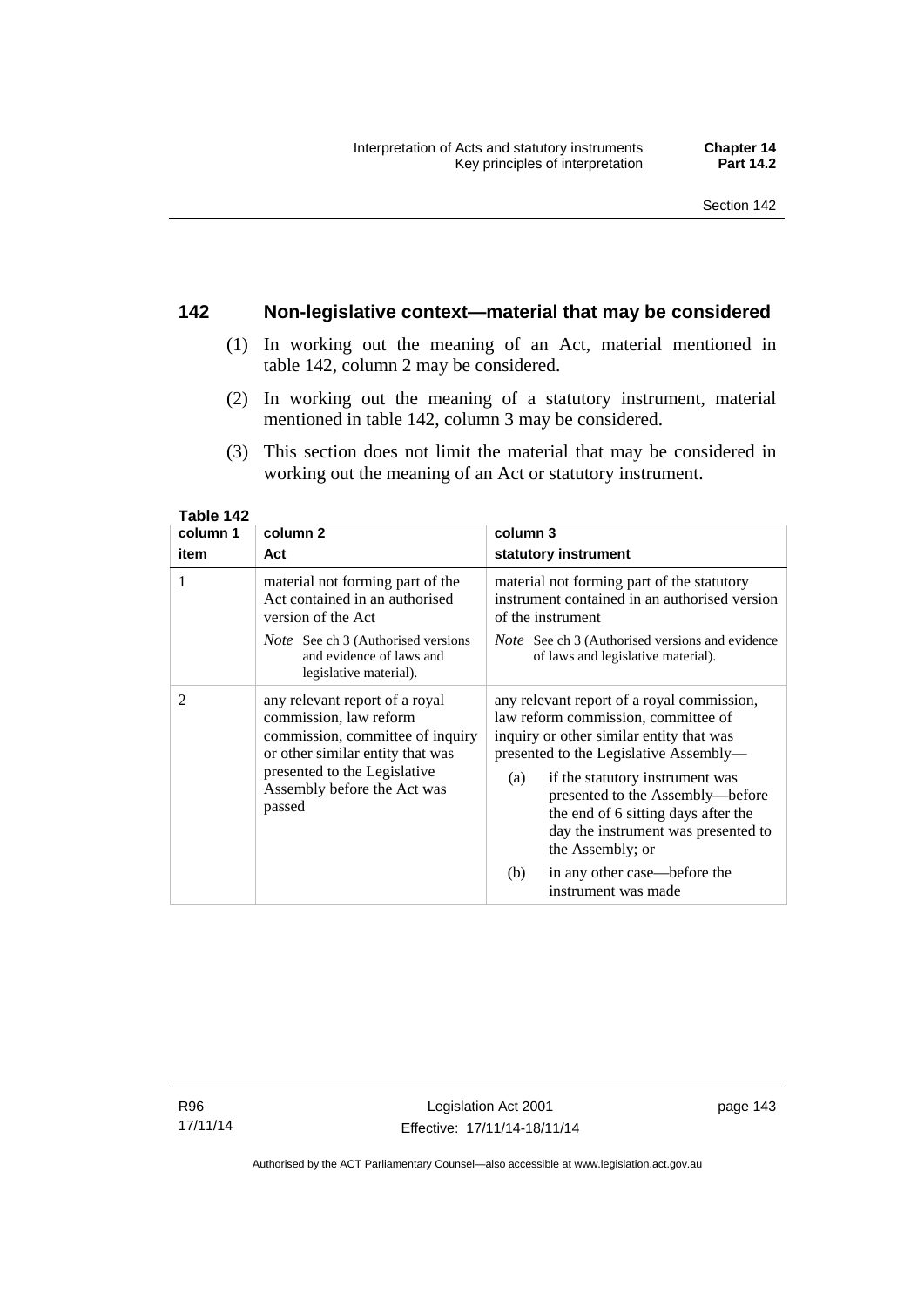**Chapter 14** Interpretation of Acts and statutory instruments<br>**Part 14.2** Key principles of interpretation Key principles of interpretation

Section 143

| column 1       | column <sub>2</sub>                                                                                                                                                                                        | column 3                                                                                                                                                                                                                                                                                                                                          |
|----------------|------------------------------------------------------------------------------------------------------------------------------------------------------------------------------------------------------------|---------------------------------------------------------------------------------------------------------------------------------------------------------------------------------------------------------------------------------------------------------------------------------------------------------------------------------------------------|
| item           | Act                                                                                                                                                                                                        | statutory instrument                                                                                                                                                                                                                                                                                                                              |
| 3              | any relevant report of a committee<br>of the Legislative Assembly that<br>was made to the Assembly before<br>the Act was passed                                                                            | any relevant report of a committee of the<br>Legislative Assembly that was made to the<br>Assembly-<br>(a)<br>if the statutory instrument was<br>presented to the Assembly-before<br>the end of 6 sitting days after the<br>day the instrument was presented to<br>the Assembly; or<br>in any other case—before the<br>(b)<br>instrument was made |
| $\overline{4}$ | any explanatory statement<br>(however described) for the bill<br>that became the Act, or any other<br>relevant document, that was<br>presented to the Legislative<br>Assembly before the Act was<br>passed | if the statutory instrument was presented to<br>the Legislative Assembly—any explanatory<br>statement (however described) for the<br>instrument, or any other relevant document,<br>that was presented to the Legislative<br>Assembly before the end of 6 sitting days<br>after the instrument was presented to the<br>Assembly                   |
| 5              | the presentation speech made to<br>the Legislative Assembly during<br>the passage of the bill that became<br>the Act                                                                                       | if the statutory instrument was presented to<br>the Legislative Assembly by a member of the<br>Assembly—any presentation speech made to<br>the Assembly                                                                                                                                                                                           |
| 6              | official reports of proceedings in<br>the Legislative Assembly in<br>relation to the bill that became the<br>Act                                                                                           | if the statutory instrument was presented to<br>the Legislative Assembly-official reports of<br>proceedings in the Legislative Assembly in<br>relation to the statutory instrument                                                                                                                                                                |
| 7              | any relevant treaty or other<br>international agreement to which<br>Australia is a party                                                                                                                   | any relevant treaty or other international<br>agreement to which Australia is a party                                                                                                                                                                                                                                                             |

## **143 Law stating material for consideration in working out meaning**

 (1) If a relevant law provides that stated material may or must be considered in working out the meaning of an Act or statutory instrument, that does not by implication prevent other material of

page 144 Legislation Act 2001 Effective: 17/11/14-18/11/14

R96 17/11/14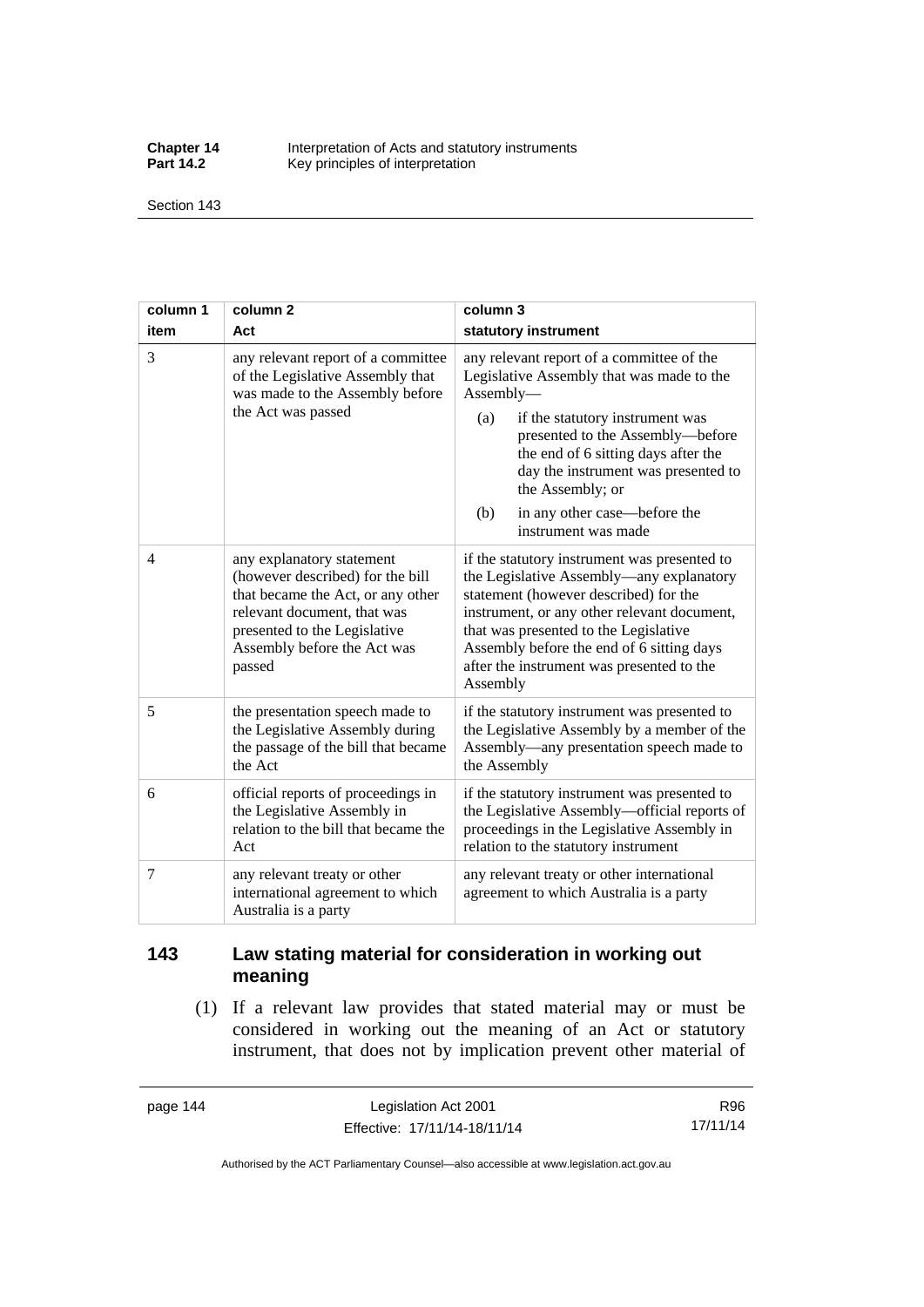the same or similar kind being considered in working out the meaning of the Act or instrument.

#### **Example**

The *Computer Crime Act 2000* (hypothetical) contains the following provision:

#### **4 Report may be used as an aid to interpretation**

The *Community Law Reform Report on Computer Crime* (CLRC No X) may be considered in working out the meaning of this Act.

This does not limit access to other non-legislative material of the same or a similar kind for working out the meaning of the *Computer Crime Act 2000*.

- *Note* An example is part of the Act, is not exhaustive and may extend, but does not limit, the meaning of the provision in which it appears (see s 126 and s 132).
- (2) In this section:

*relevant law* means—

- (a) in working out the meaning of an Act—the Act or another Act; or
- (b) in working out the meaning of a statutory instrument made under an Act—the Act, another Act or the instrument; or
- (c) in working out the meaning of a statutory instrument made under another statutory instrument—an Act or either instrument.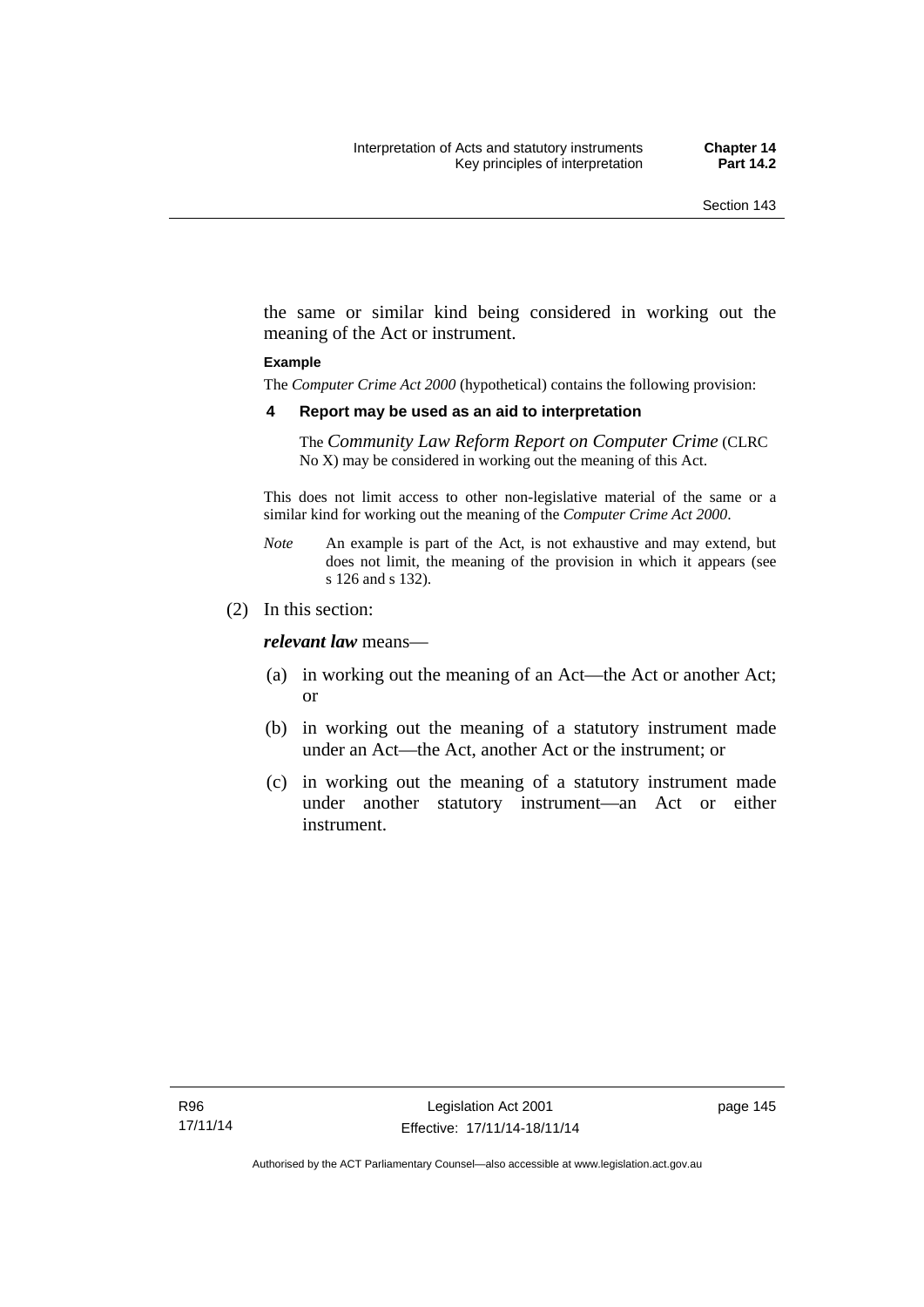**Part 15.1** 

Section 144

# **Chapter 15 Aids to interpretation**

# **Part 15.1 General**

## **144 Meaning of commonly-used terms**

A definition in the dictionary, part 1 applies to all Acts and statutory instruments.

*Note* See s 130 for the def *definition* and s 131 for provisions about signpost definitions.

## **145 Gender and number**

In an Act or statutory instrument—

- (a) words indicating a gender include every other gender; and
- (b) words in the singular number include the plural and words in the plural number include the singular.

## **146 Meaning of** *may* **and** *must*

- (1) In an Act or statutory instrument, the word *may*, or a similar term, used in relation to a function indicates that the function may be exercised or not exercised, at discretion.
	- *Note Function* is defined in the dictionary, pt 1 to include authority, duty and power.
- (2) In an Act or statutory instrument, the word *must*, or a similar term, used in relation to a function indicates that the function is required to be exercised.
- (3) This section is a determinative provision so far as it applies to an applicable law or an applicable provision.
	- *Note* See s 5 for the meaning of determinative provisions, and s 6 for their displacement.

R96 17/11/14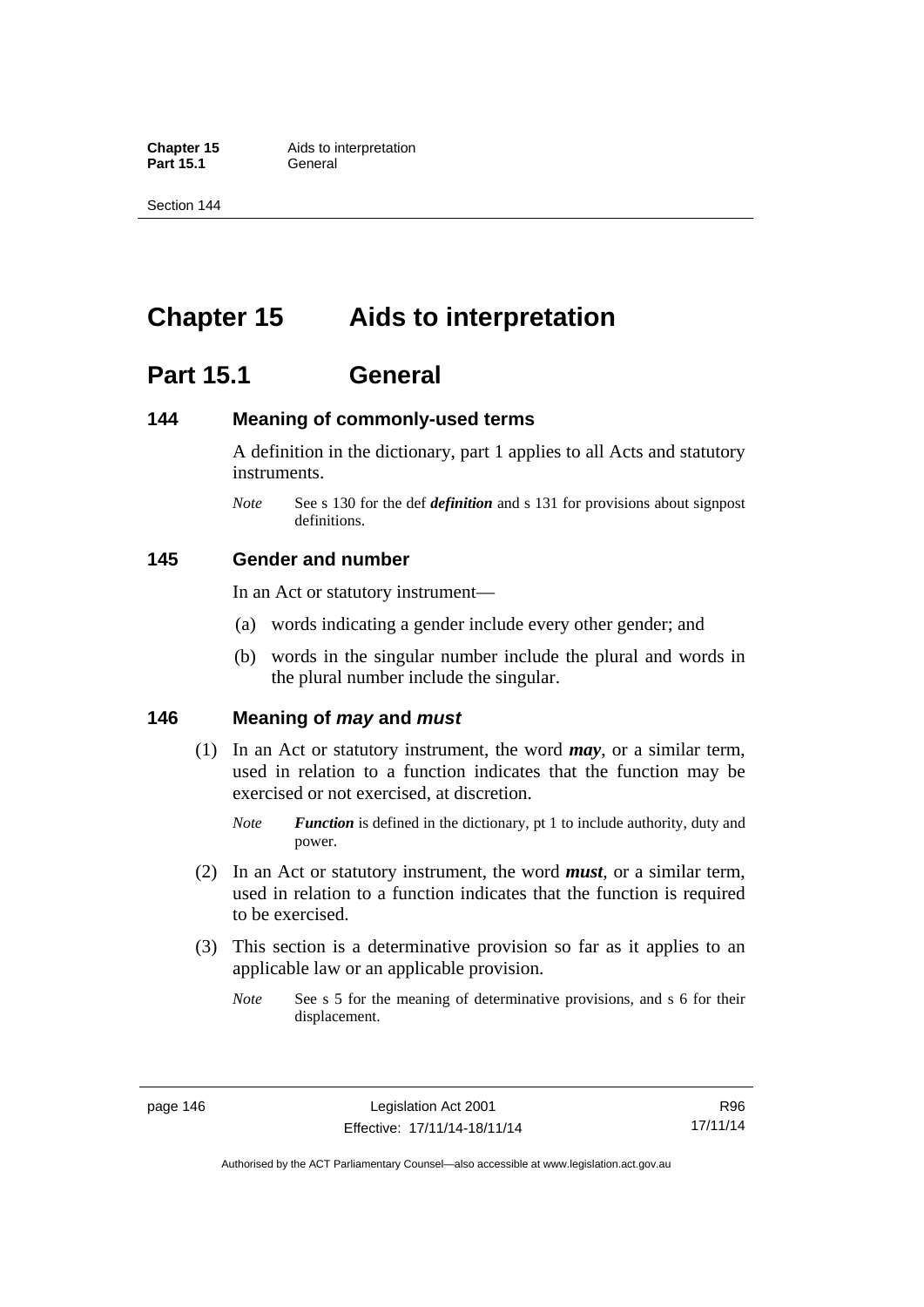(4) In this section:

*applicable law* means an Act enacted, or statutory instrument made, after the application date.

*applicable provision* means a provision inserted after the application date into an Act or statutory instrument that is not an applicable law.

*application date* means—

- (a) for an Act, subordinate law or disallowable instrument— 1 January 2000; and
- (b) for any other statutory instrument—1 January 2006.

*inserted*, for a provision, includes inserted in substitution for another provision.

## **147 Changes of drafting practice not to affect meaning**

(1) The purpose of this section is to encourage the making of progressive improvements in the form of the statute book without inadvertently changing the substantive effect of the law.

*Note* See also s 96 (Relocated provisions).

- (2) This is to be achieved particularly by updating the language and structure of Acts and statutory instruments to replace older forms of legislative expression with forms reflecting current legislative drafting practice.
- (3) If an Act or statutory instrument is amended so that it contains an older form of legislative expression in a provision and a newer form in another, the ideas in the 2 provisions must not be regarded as different only because different words are used or the provisions are structured in different ways.
- (4) Subsection (3) also applies if the provisions are in different Acts or statutory instruments.

page 147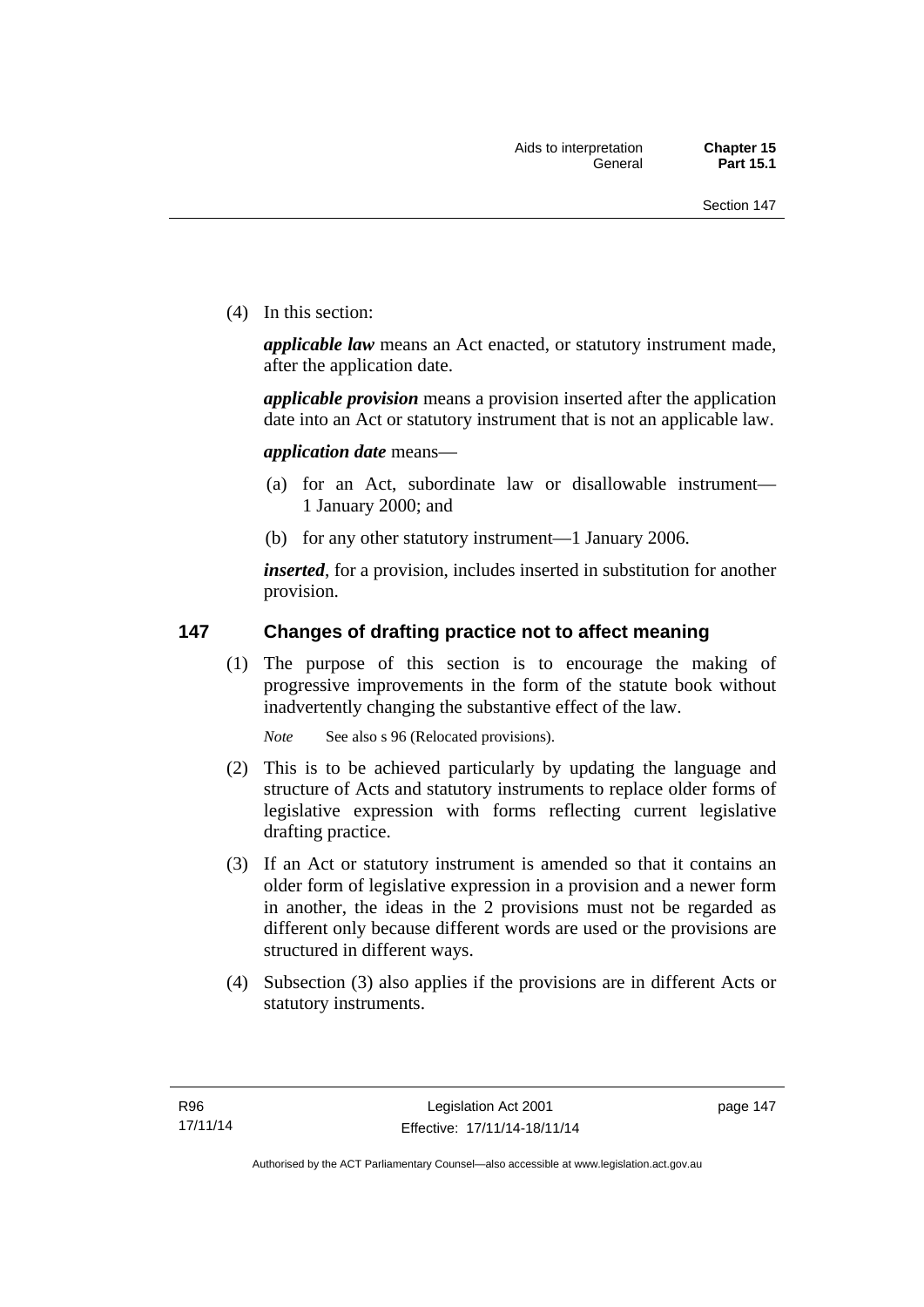- (5) Also, if an Act or statutory instrument is amended so that a provision containing an older form of legislative expression is replaced (whether or not in the same position) by a provision in a newer form, the ideas in the 2 provisions must not be regarded as different only because different words are used or the provisions are structured in different ways.
- (6) In deciding whether the ideas are different, regard must be had to the context and history of the 2 provisions.
- (7) Subsection (6) does not limit the matters to which regard may be had.
- (8) This section is a determinative provision.
	- *Note* See s 5 for the meaning of determinative provisions, and s 6 for their displacement.

## **148 Terms used in instruments have same meanings as in authorising laws**

Terms used in a statutory instrument have the same meanings as they have, from time to time, in the Act or statutory instrument (the *authorising law*), or the relevant provisions of the authorising law, under which the instrument is made or in force.

## **149 Age in years**

For an Act or statutory instrument, a person is an age in years at the beginning of the person's birthday for the age.

## **150 Measurement of distance**

In applying an Act or statutory instrument, distance is to be measured in a straight line on a horizontal plane.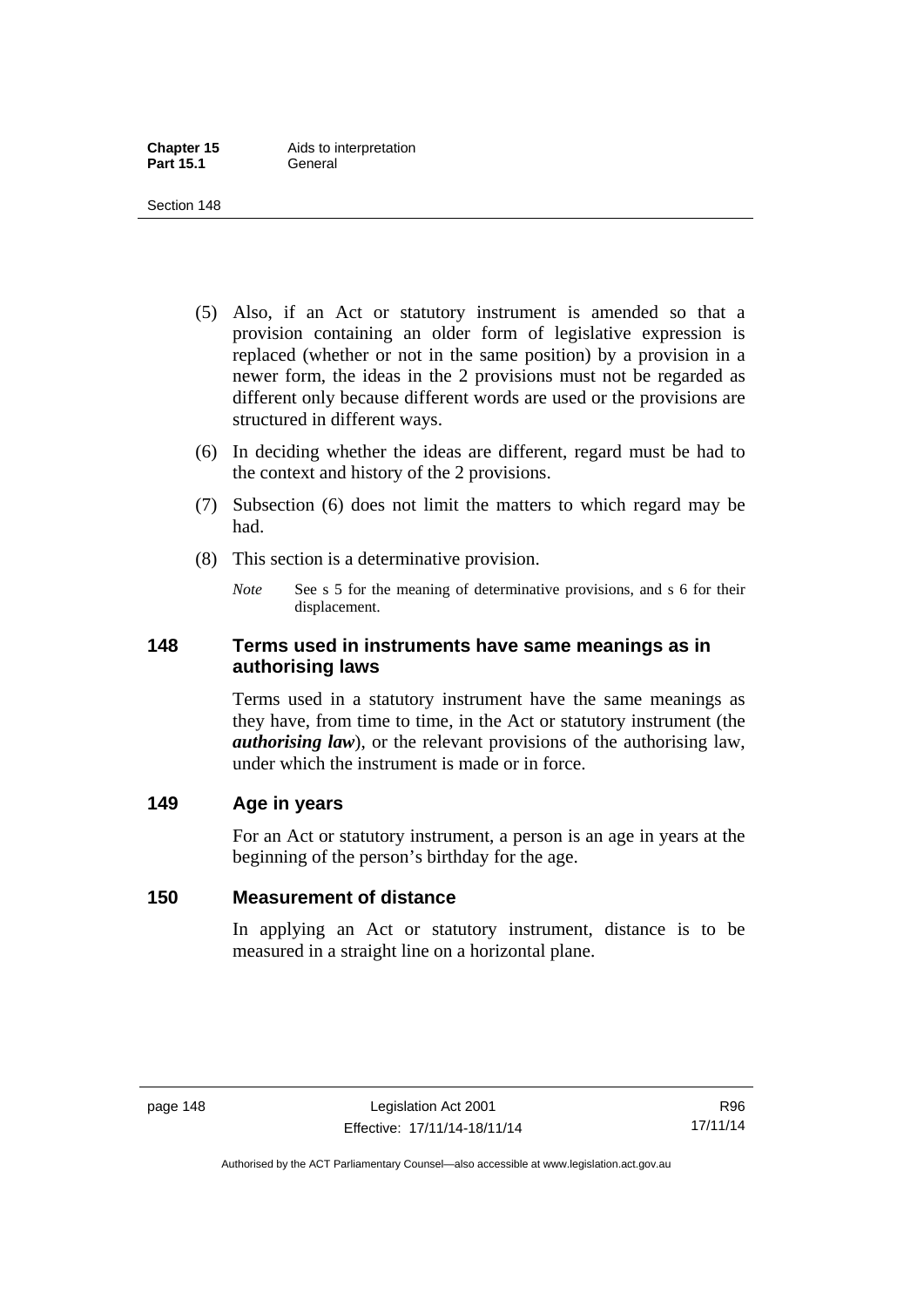## **151 Working out periods of time generally**

- (1) This section applies in working out periods of 1 day or longer for an Act or statutory instrument, whether the period is a period in the future or the past.
	- *Note 1* The following definitions in the dictionary, pt 1 are also relevant to periods of time:
		- *business day*
		- *calendar month*
		- *calendar year*
		- *financial year*
		- *midnight*
		- *month*
		- *named month*
		- *quarter*
		- *working day*
		- *year*.
	- *Note 2* The *[Standard Time and Summer Time Act 1972](http://www.legislation.act.gov.au/a/1972-34)* deals with the meaning of a reference to a time.
- (2) A period of time described as beginning at, on or with a stated day, act or event includes the stated day or the day of the stated act or event.
- (3) A period of time described as beginning from or after a stated day, act or event does not include the stated day or the day of the stated act or event.
- (4) A period of time described as ending at, by, on or with, or as continuing to or until, a stated day, act or event includes the stated day or the day of the stated act or event.
- (5) A period of time described as ending before a stated day, act or event does not include the stated day or the day of the stated act or event.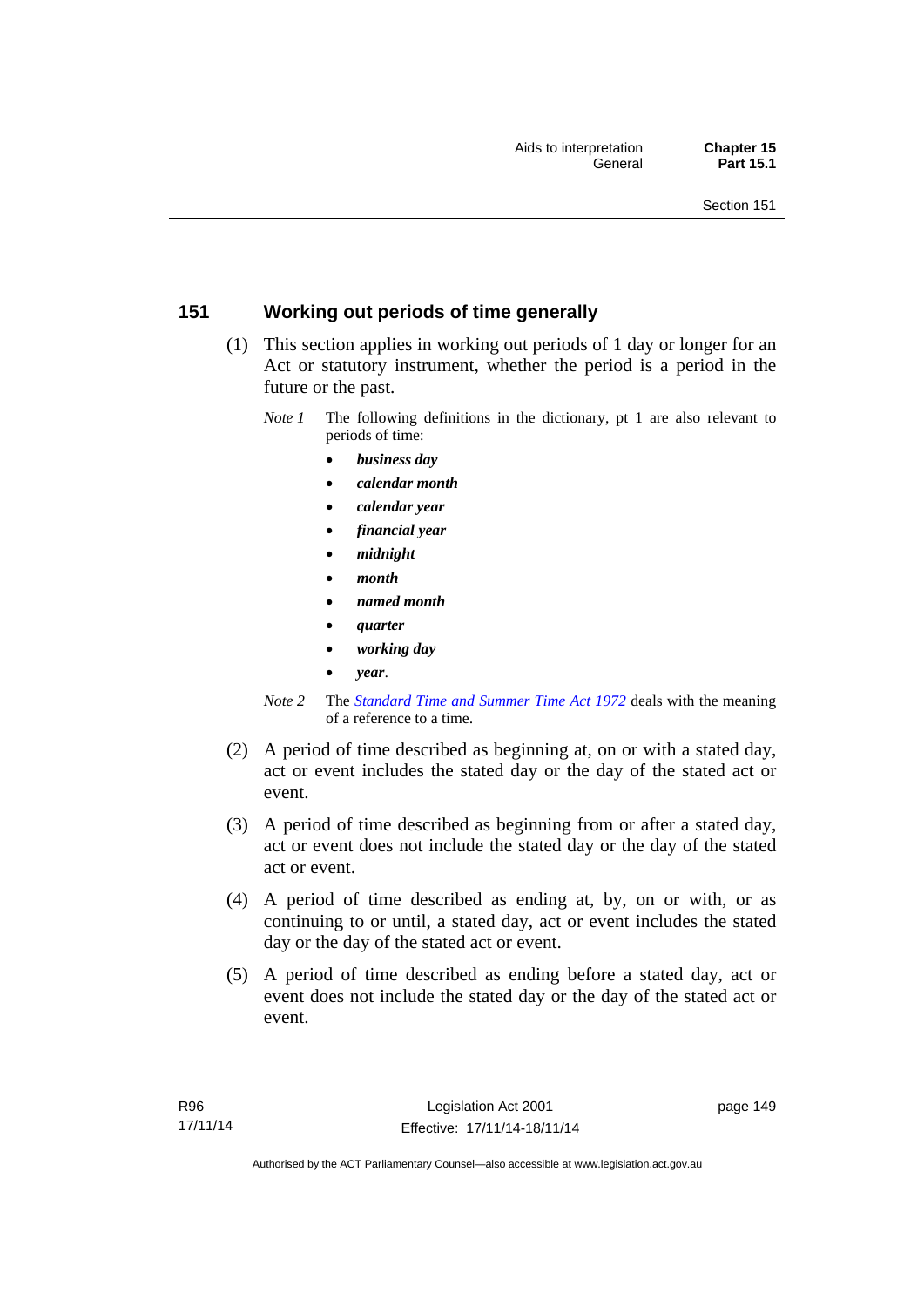(6) A reference to a number of days between 2 events does not include the days when the events happen.

#### **Example**

A court rule requires a notice of motion to be served 2 days before the return date for the application. If the return date is Friday, that day and the day the application is served are not counted in working out the 2 days. For service to be valid, the application must be served on or before the Tuesday before the return date.

- *Note* An example is part of the Act, is not exhaustive and may extend, but does not limit, the meaning of the provision in which it appears (see s 126 and s 132).
- (7) Despite subsection (3), if, under an Act or statutory instrument, something must or may be done within a particular period of time after a stated day, the thing may be done on the stated day.
- (8) This section is a determinative provision so far as it applies to an applicable law or applicable provision.
	- *Note* See s 5 for the meaning of determinative provisions, and s 6 for their displacement.
- (9) In this section:

*applicable law* means an Act enacted, or statutory instrument made, after 1 January 2006.

*applicable provision* means a provision inserted after 1 January 2006 into an Act or statutory instrument that is not an applicable law.

*inserted*, for a provision, includes inserted in substitution for another provision.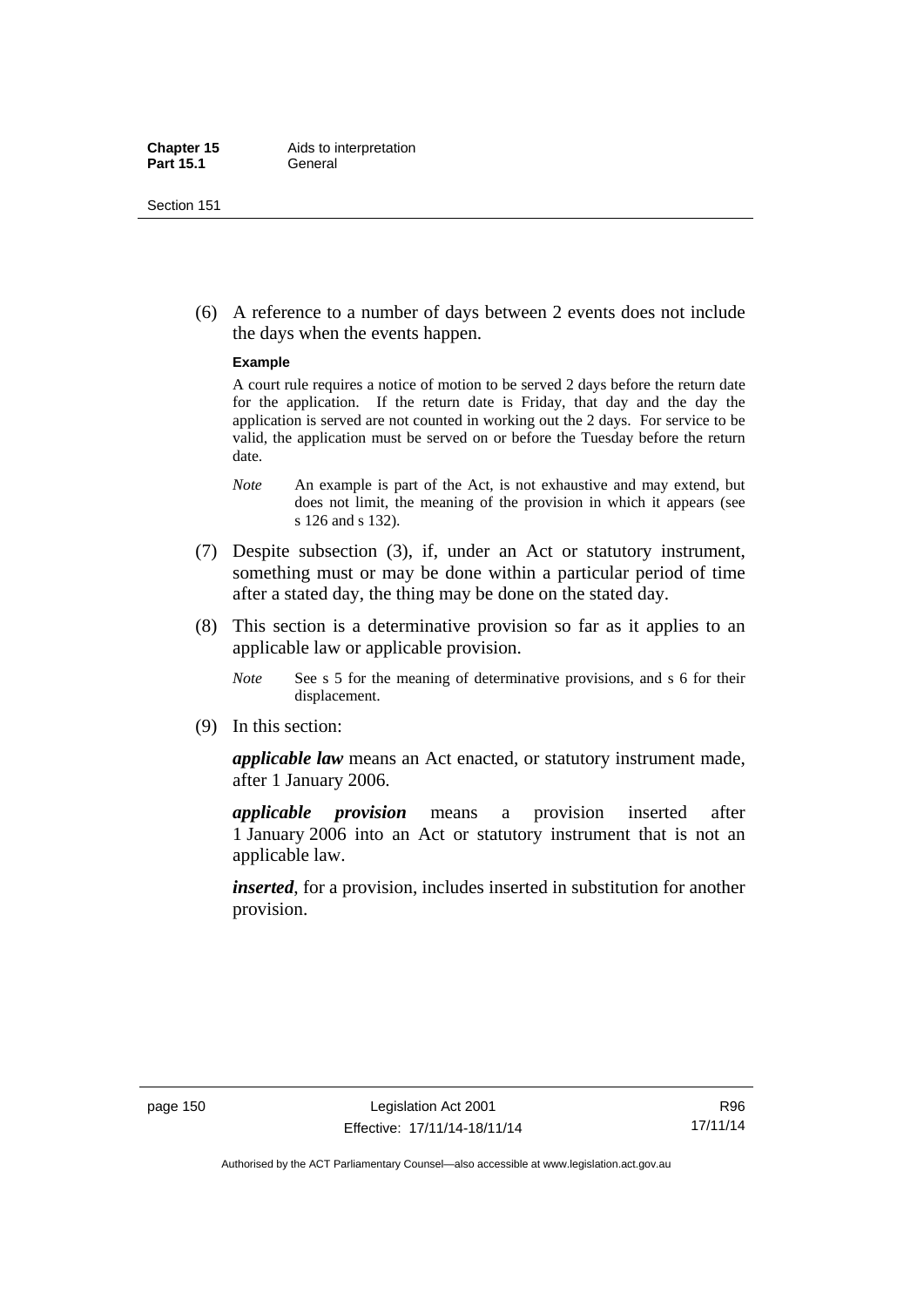## **151A Periods of time ending on non-working days**

- (1) This section applies if—
	- (a) under an Act or statutory instrument, something must or may be done on a particular day or within a particular period of time; and
	- (b) the day, or the last day of the period, is not a working day.
- (2) The thing must or may be done on the next day that is a working day.
- (3) This section is a determinative provision so far as it applies to an applicable law or applicable provision.
	- *Note* See s 5 for the meaning of determinative provisions, and s 6 for their displacement.
- (4) In this section:

*applicable law* means an Act enacted, or statutory instrument made, after 1 January 2006.

*applicable provision* means a provision inserted after 1 January 2006 into an Act or statutory instrument that is not an applicable law.

*inserted*, for a provision, includes inserted in substitution for another provision.

*public entity* means—

- (a) a court or tribunal; or
- (b) an administrative unit; or
- (c) a statutory-office holder; or
- (d) any other entity established for a public purpose under a law.

page 151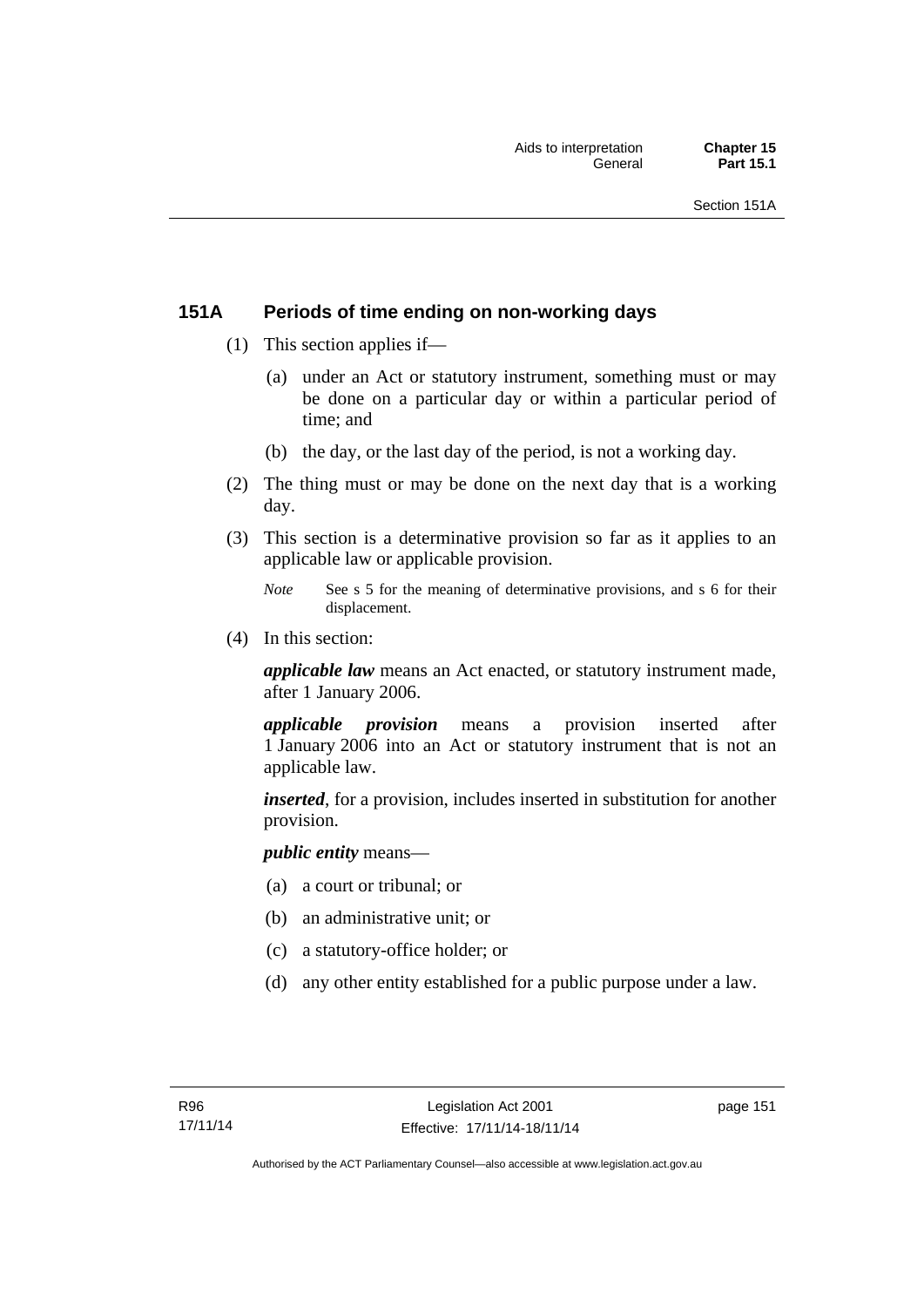Section 151B

*working day* means—

- (a) for doing something at an office (however described) of a public entity where the thing must or may be done—a day when the office is open; and
- (b) for doing anything else—a day that is not—
	- (i) a Saturday or Sunday; or
	- (ii) a public holiday at the place where the thing must or may be done; or
	- (iii) if the thing is to be done by or in relation to an authorised deposit-taking institution—a day observed by the institution as a bank holiday at the place where the thing must or may be done.

#### **Example—par (a)**

filing a document at a court registry

*Note* An example is part of the Act, is not exhaustive and may extend, but does not limit, the meaning of the provision in which it appears (see s 126 and s 132).

## **151B Doing things for which no time is fixed**

- (1) This section applies if—
	- (a) under an Act or statutory instrument, something must or may be done; but
	- (b) no time is provided for doing the thing.
- (2) The thing must or may be done as soon as possible and as often as needed.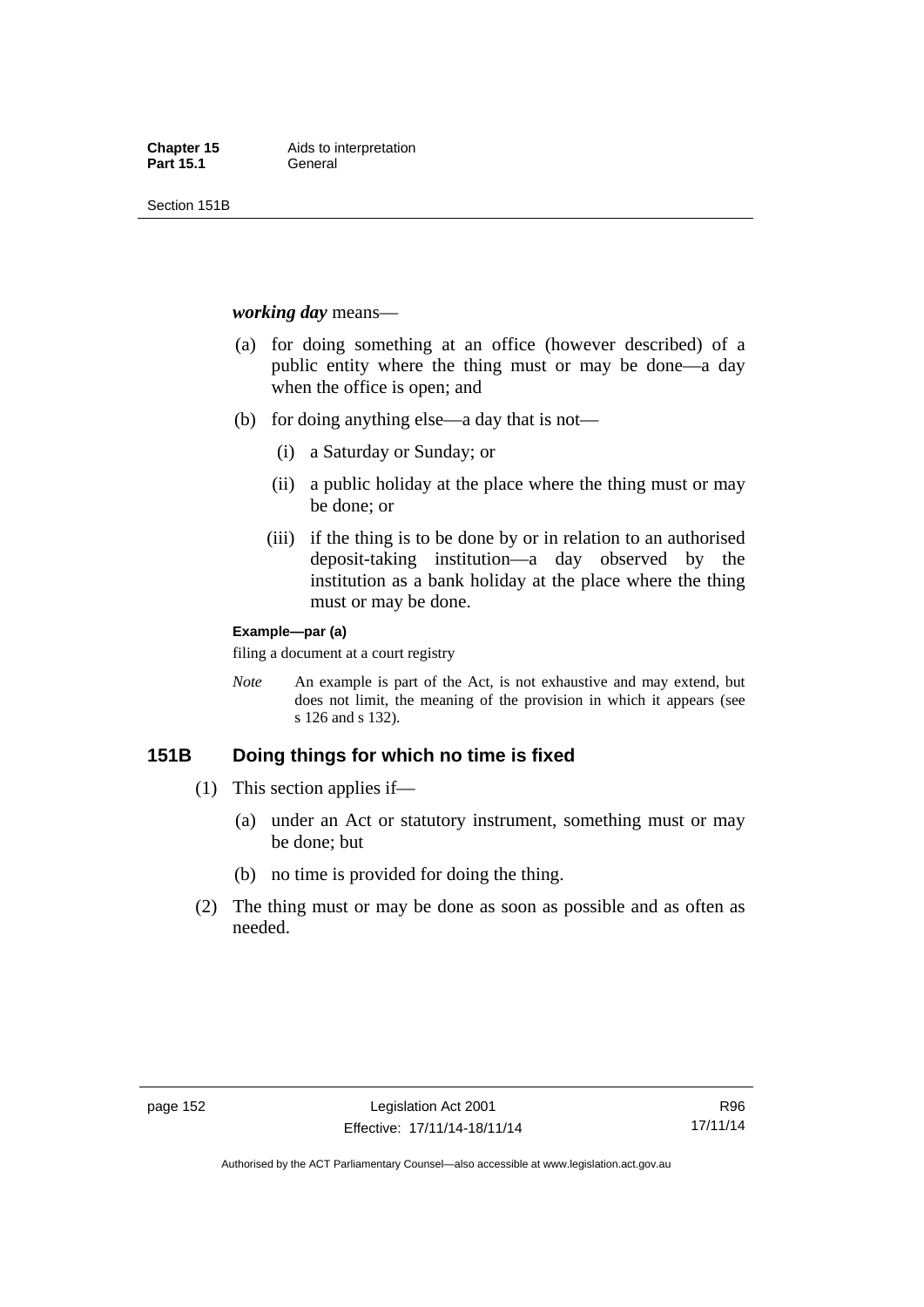## **151C Power to extend time**

- (1) This section applies if, under an Act or statutory instrument—
	- (a) something must or may be done on a particular day or within a particular period of time; but
	- (b) a court or other entity has power to extend the time (the *relevant time*) for doing the thing.
- (2) A person may apply to the court or other entity for the relevant time to be extended even though the relevant time has ended.
- (3) The court or other entity may extend the relevant time even though the relevant time has ended.
- (4) This section is a determinative provision.
	- *Note* See s 5 for the meaning of determinative provisions, and s 6 for their displacement.
- (5) This section applies only to an applicable law or applicable provision.
- (6) In this section:

*applicable law* means an Act enacted, or statutory instrument made, after 1 January 2006.

*applicable provision* means a provision inserted after 1 January 2006 into an Act or statutory instrument that is not an applicable law.

*inserted*, for a provision, includes inserted in substitution for another provision.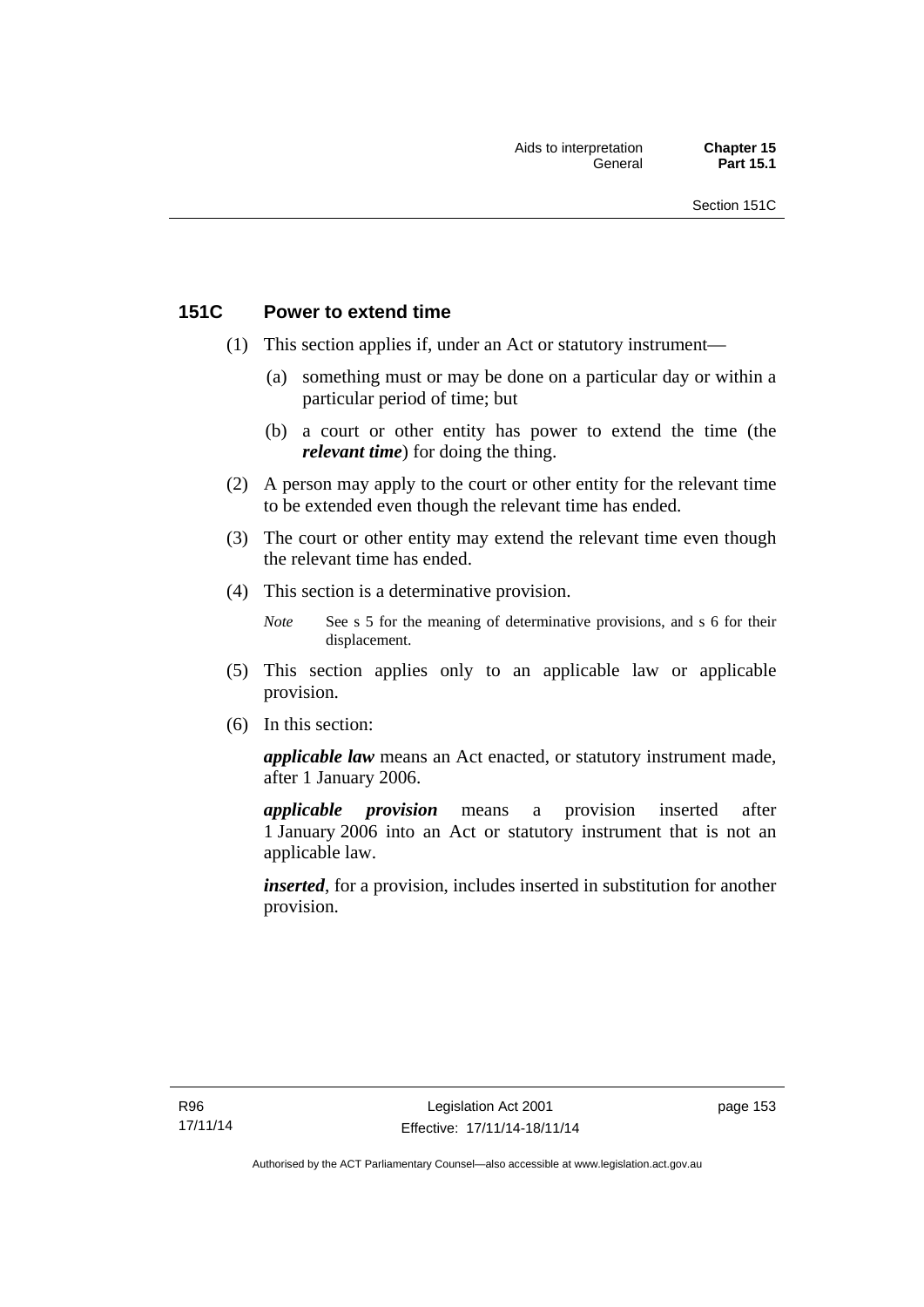## **152 Continuing effect of obligations**

If, under a provision of an Act or statutory instrument, an act is required to be done, the obligation to do the act continues until the act is done even if—

- (a) the provision required the act to be done within a particular period or before a particular time, and the period has ended or the time has passed; or
- (b) someone has been convicted of an offence in relation to failure to do the act.

page 154 Legislation Act 2001 Effective: 17/11/14-18/11/14

R96 17/11/14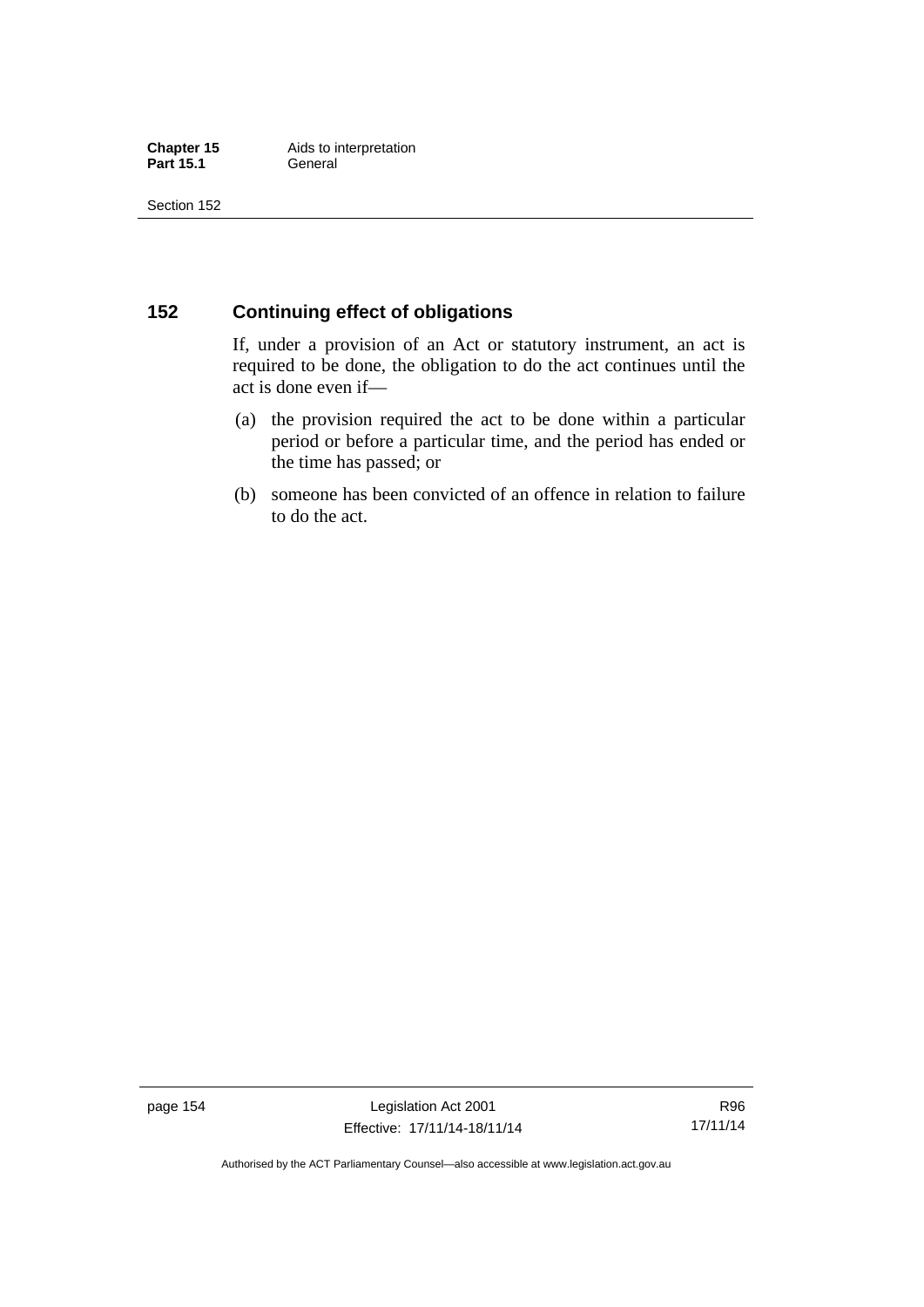# **Part 15.2 Definitions**

*Note* See also s 130 (What is a definition?), s 131 (Signpost definitions) and s 148 (Terms used in instruments have same meanings as in authorising laws).

## **155 Definitions apply subject to contrary intention**

- (1) A definition in an Act or statutory instrument applies except so far as the contrary intention appears.
- (2) This section is a determinative provision.
	- *Note* See s 5 for the meaning of determinative provisions, and s 6 for their displacement.

## **156 Application of definitions in dictionaries and sections**

 (1) A definition in the dictionary to an Act or statutory instrument applies to the entire Act or instrument unless the Act or instrument provides for the definition to have a more limited application.

#### **Examples**

- 1 The dictionary to the *ABC Act 1999* includes the signpost definition '*x*—see the *XYZ Act 1998*, section 3.'. There is nothing in the *ABC Act 1999* indicating the intended application of the definition of  $x$ . The definition of  $x$ in the *XYZ Act 1998*, s 3, therefore, applies to the entire *ABC Act 1999*.
- 2 In an Act, the word *z* is defined in the dictionary. The definition provides, in part, that '*z*, in part 4 (Registration of vehicles), means ...'. The definition of *z* applies only to pt 4.
- 3 In pt 6 of an Act (which is headed 'Part 6 Complaints'), the word *a* is defined in s 50. The section is not divided into subsections but contains a number of definitions. Section 50 begins with the words 'In this part:'. However, the dictionary to the Act contains the following definition:

*a*—see section 50.

The definition of *a* applies to the entire Act (compare s (2) example 2).

- *Note 1* See s 144 (Meaning of commonly-used terms) for the application of the definitions in this Act, dict, pt 1.
- *Note 2* Section 148 (Terms used in instruments have same meanings as in authorising laws) provides that terms used in a statutory instrument

R96 17/11/14 page 155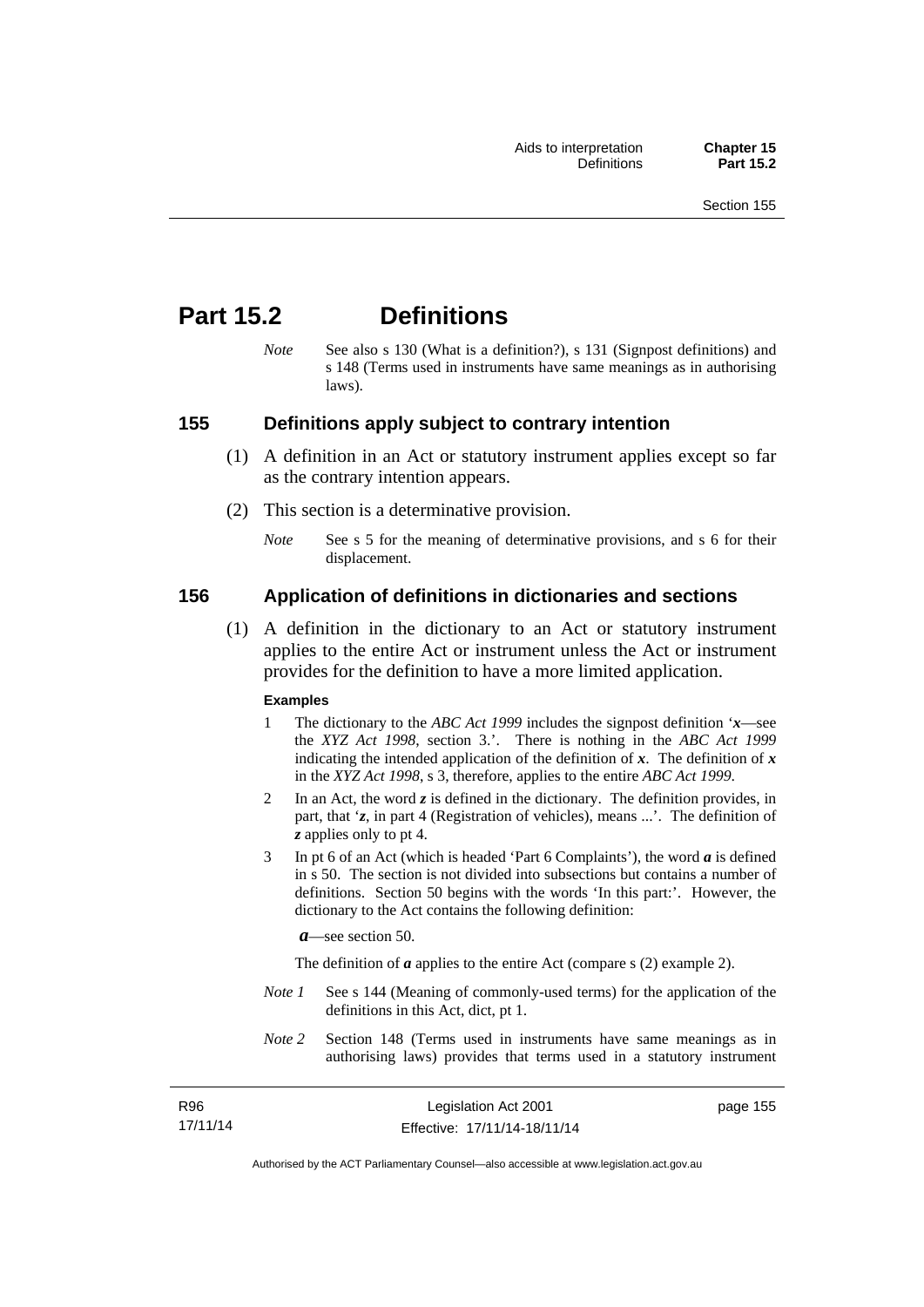Section 156

have the same meaning as they have in the Act or statutory instrument under which the statutory instrument is made.

- *Note 3* An example is part of the Act, is not exhaustive and may extend, but does not limit, the meaning of the provision in which it appears (see s 126 and s 132).
- (2) A definition in a section of an Act or statutory instrument applies only to the section unless the Act or instrument provides for the definition to have a broader application.

#### **Examples**

- 1 This Act, s 255 (7) (Forms) contains definitions of *form 1* and *form 2* as tagged terms. There is nothing in this Act indicating that the definitions apply outside s 255. The definitions apply only to s 255.
- 2 In pt 6 of an Act (which is headed 'Part 6 Complaints'), the word *a* is defined in s 50. The section is not divided into subsections but contains a number of definitions. Section 50 begins with the words 'In this part:'. However, the dictionary to the Act contains the following definition:

*a*, for part 6 (Complaints)—see section 50.

The definition of *a* applies to all of pt 6, but not to provisions of the Act outside pt 6 (compare s (1) example 3).

- 3 In an Act, the word *b* is defined in a section, which is not divided into subsections but contains a number of definitions. The section begins with the words 'In this Act:'. The definition of *b* applies to the entire Act.
- (3) A definition in a section of an Act or statutory instrument applies to the entire section unless the Act or instrument provides for the definition to have a more limited application.

#### **Example**

In a subsection of a section of an Act, the word  $c$  is defined. The subsection begins with the words 'In subsection  $(3)$ :'. The definition of  $c$  applies only to s (3) of that section.

- (4) In applying this section to an Act or statutory instrument that is divided otherwise than into sections, a reference to a section is a reference to a corresponding provision of the Act or instrument.
	- *Note* A reference to an Act or statutory instrument includes a reference to a provision of the Act or instrument (see s 7 and s 13).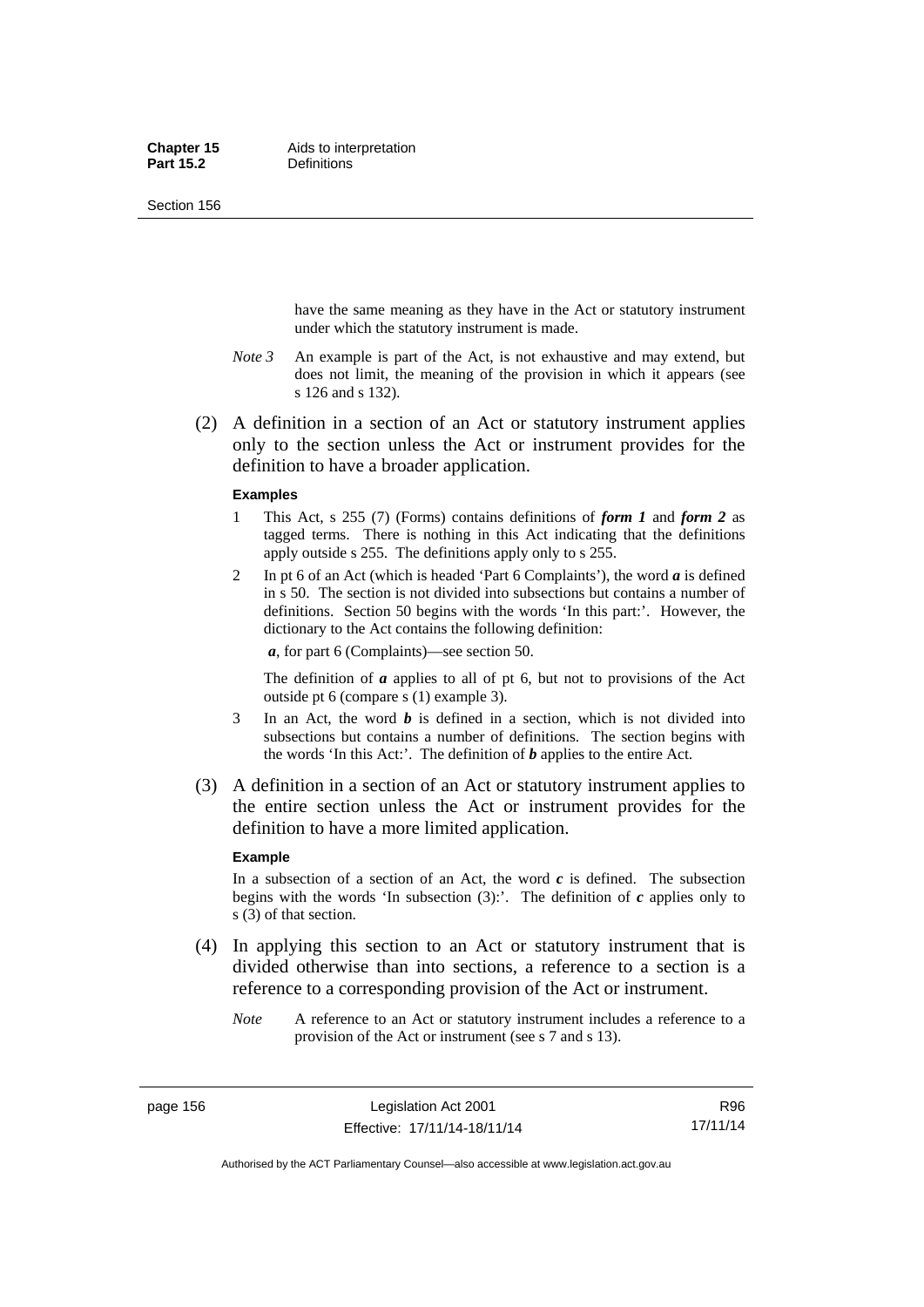## **157 Defined terms—other parts of speech and grammatical forms**

If an Act or statutory instrument defines a term, other parts of speech and grammatical forms of the term have corresponding meanings.

#### **Example**

The *Publication (Grants) Act 2001* contains a definition of *publish* and also contains other forms of the same word ('published', 'publisher', 'publishes', 'publishing' and 'publication'). Because of this section, all forms of the word will have the same meaning except so far as the Act otherwise expressly provides or a contrary intention appears (see s 6 (3)).

*Note* An example is part of the Act, is not exhaustive and may extend, but does not limit, the meaning of the provision in which it appears (see s 126 and s 132).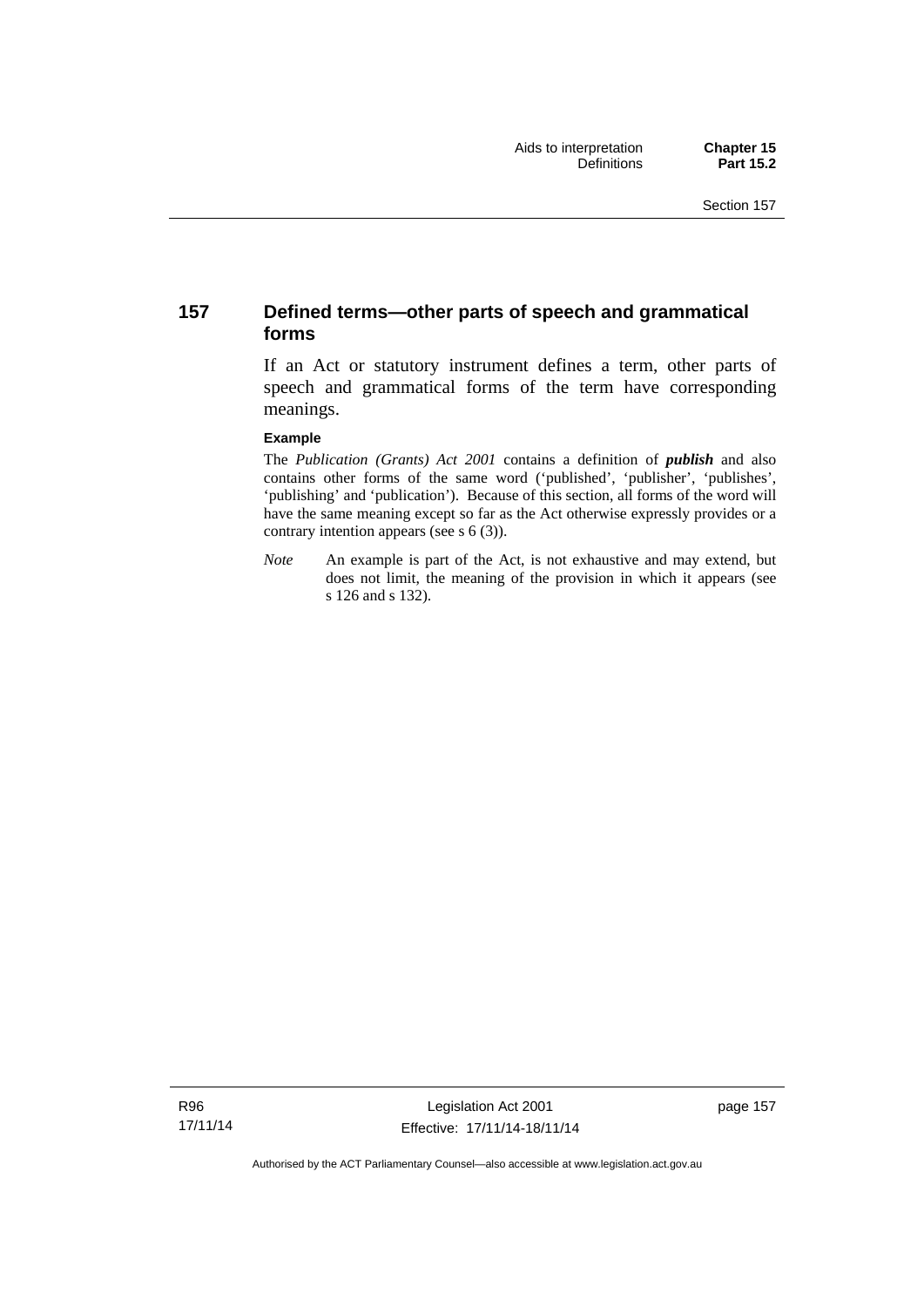Section 160

# **Part 15.3 References to various entities and things**

*Note* See also ch 10 (Referring to laws).

#### **160 References to people generally**

- (1) In an Act or statutory instrument, a reference to a *person* generally includes a reference to a corporation as well as an individual.
- (2) Subsection (1) is not displaced only because there is an express reference to either an individual or a corporation elsewhere in the Act or statutory instrument.

#### **Examples—references to a person generally**

- 1 another person
- 2 anyone else
- 3 party
- 4 someone else
- 5 employer

#### **Examples—express references to a corporation**

- 1 body corporate
- 2 company

#### **Examples—express references to an individual**

- 1 adult
- 2 child
- 3 spouse
- 4 driver
- *Note* An example is part of the Act, is not exhaustive and may extend, but does not limit, the meaning of the provision in which it appears (see s 126 and s 132).
- (3) Subsection (2) does not limit the operation of section 6.
	- *Note* Section 6 deals with the displacement of a provision of this Act.

R96 17/11/14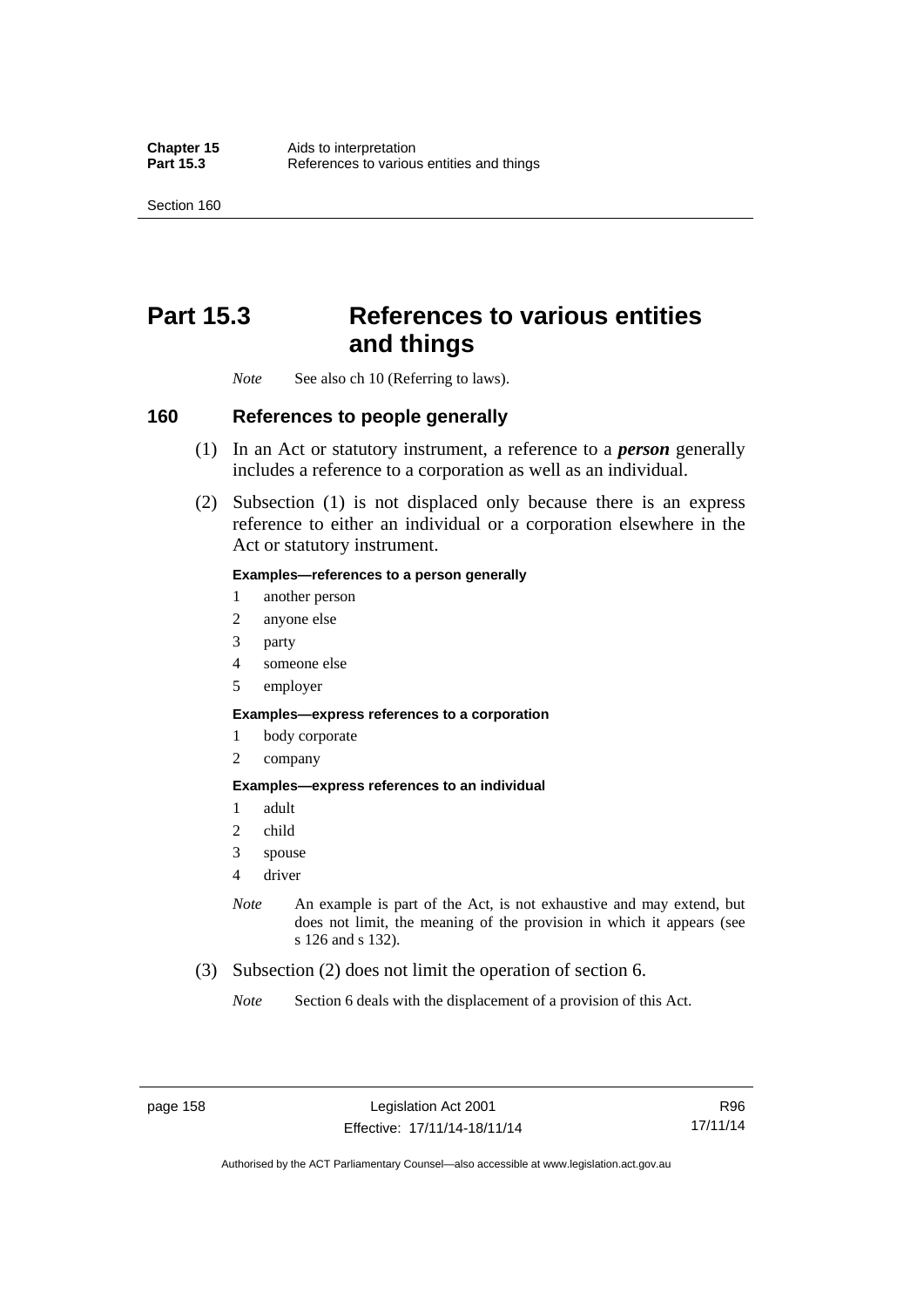## **161 Corporations liable to offences**

- (1) A provision of a law that creates an offence (whether indictable or summary) applies to corporations as well as to individuals.
- (2) A provision of a law that creates an offence can apply to a corporation even though contravention of the provision is punishable by imprisonment (with or without another penalty).

#### **Example**

A provision of an Act contains the following penalty:

'Maximum penalty: 100 penalty units, imprisonment for 1 year or both.' The provision can apply to a corporation.

- *Note* An example is part of the Act, is not exhaustive and may extend, but does not limit, the meaning of the provision in which it appears (see s 126 and s 132).
- (3) If a corporation is convicted of an offence and, apart from this subsection, the penalty for the offence is a period of imprisonment only, the court may impose a maximum penalty of—
	- (a) if the period of imprisonment is not longer than 6 months— 50 penalty units; and
	- (b) if the period of imprisonment is longer than 6 months but not longer than 1 year—100 penalty units; and
	- (c) if the period of imprisonment is longer than 1 year but not longer than 2 years—200 penalty units; and
	- (d) if the period of imprisonment is longer than 2 years but not longer than 5 years—500 penalty units; and
	- (e) if the period of imprisonment is longer than 5 years but not longer than 10 years—1 000 penalty units; and
	- (f) if the period of imprisonment is longer than 10 years—1 500 penalty units.
	- *Note* Section 133 explains the meaning and value of penalty units.

page 159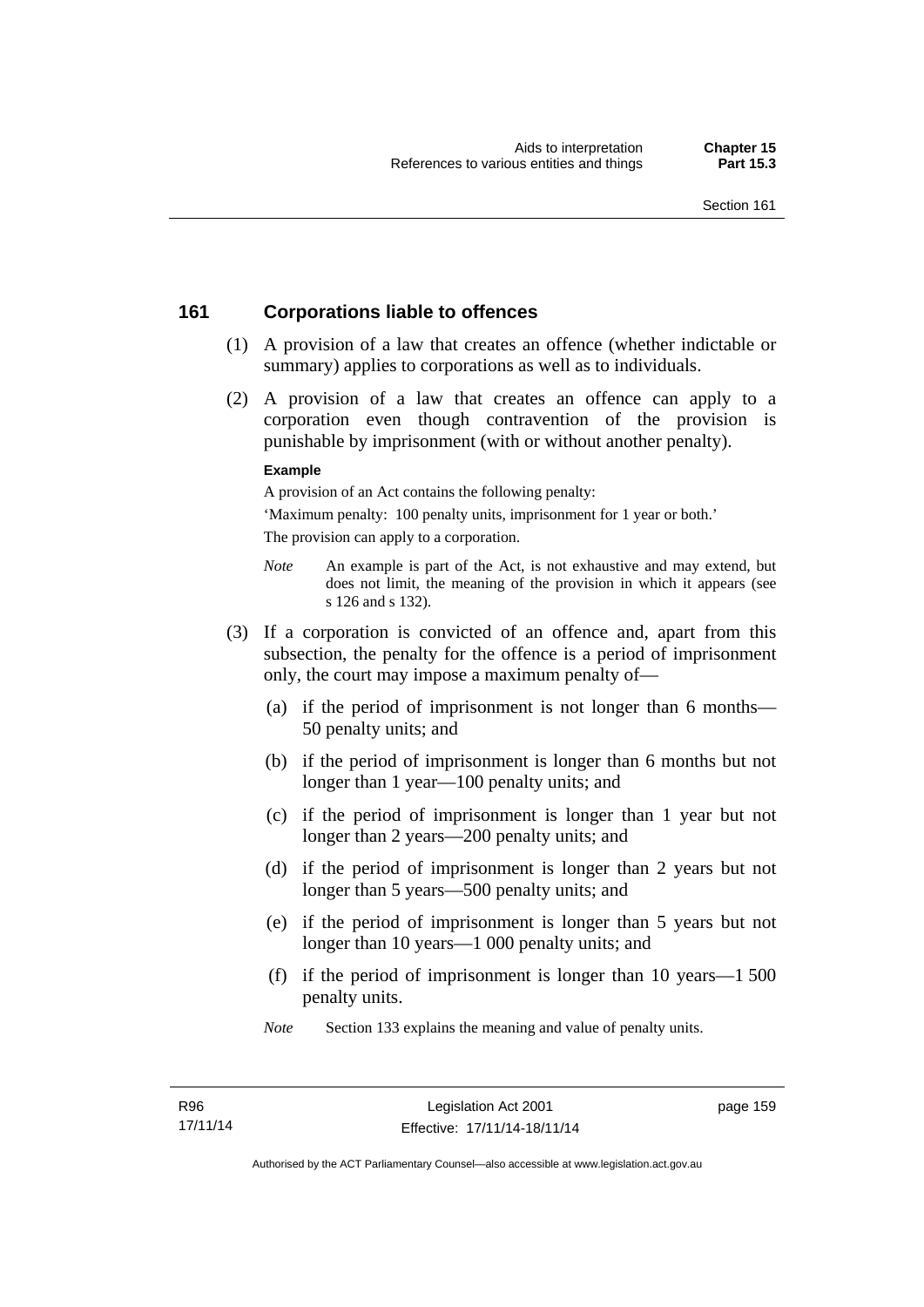(4) In this section:

*law* means an Act, subordinate law or disallowable instrument.

#### **162 References to** *a Minister* **or** *the Minister*

 (1) In an Act or statutory instrument, a reference to *a Minister* is a reference to the Chief Minister or a Minister appointed under the [Self-Government Act,](http://www.comlaw.gov.au/Series/C2004A03699) section 41.

*Note Chief Minister*—see the dictionary, pt 1.

- (2) In a provision of an Act or statutory instrument, a reference to *the Minister* without identifying the Minister's title or portfolio is a reference to—
	- (a) the Minister for the time being administering the provision; or
	- (b) if, for the time being, different Ministers administer the provision in relation to different matters—
		- (i) if only 1 Minister administers the provision in relation to the relevant matter—the Minister; or
		- (ii) if 2 or more Ministers administer the provision in relation to the relevant matter—any of the Ministers; or
	- (c) if paragraph (b) does not apply and, for the time being, 2 or more Ministers administer the provision—any of the Ministers.
- (3) In subsection (2):

*Minister* includes a Minister for the time being acting on behalf of the Minister or 2 or more Ministers.

 (4) If an Act or statutory instrument mentions a Minister and identifies the Minister by reference to the fact that the Minister administers a stated Act, statutory instrument or provision, subsection (2) applies as if references in paragraphs (a) to (c) to the provision were references to the stated Act, instrument or provision.

*Note Attorney-General* and *Treasurer*—see the dictionary, pt 1.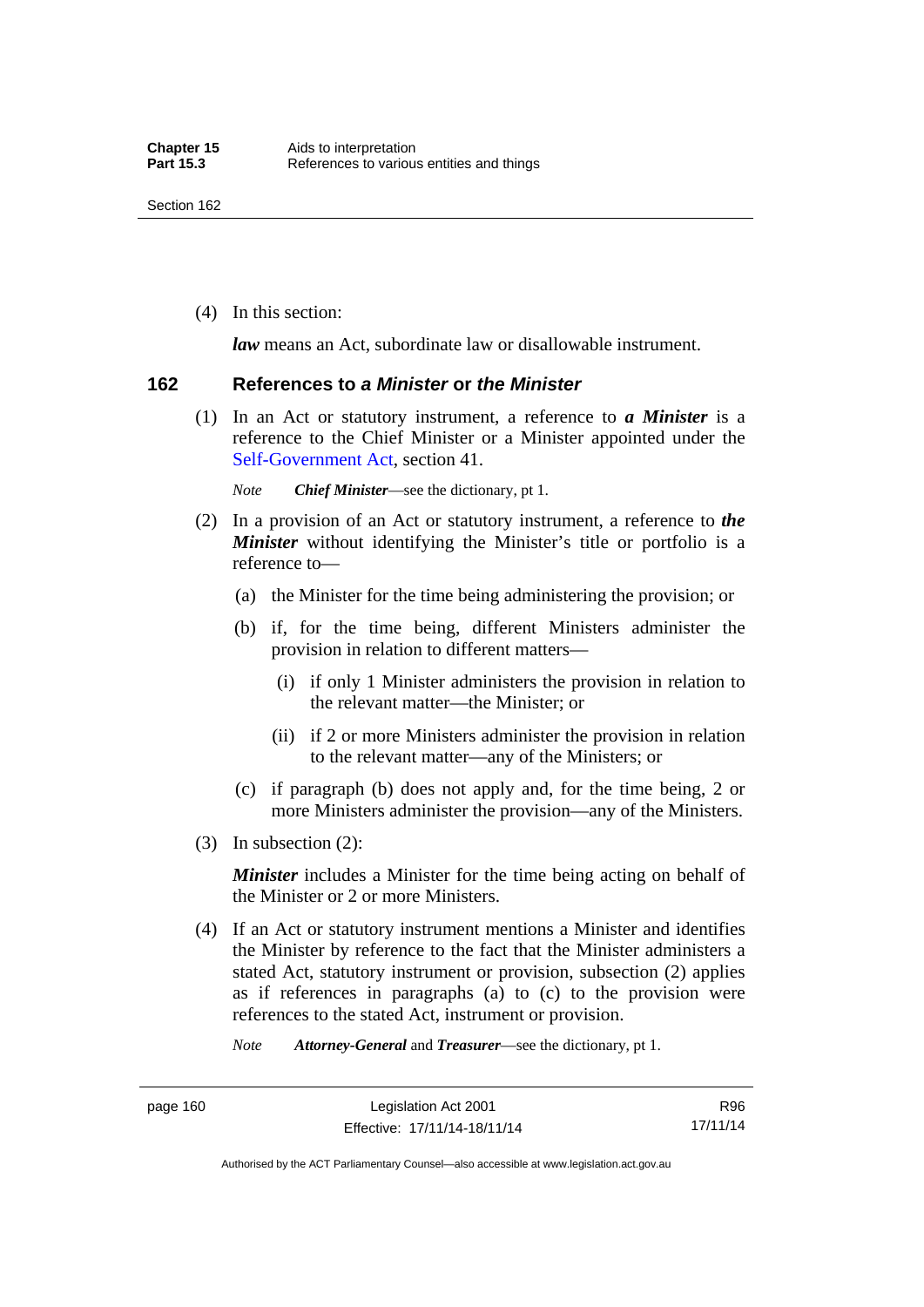## **163 References to** *a director-general* **or** *the director-general*

- (1) In an Act or statutory instrument, a reference to *a director-general* is a reference to a person employed under the [Public Sector](http://www.legislation.act.gov.au/a/1994-37)  [Management Act,](http://www.legislation.act.gov.au/a/1994-37) section 28 (Directors-general—engagement) or section 30 (Directors-general—temporary contracts) to perform the duties of an office of director-general.
- (2) In a provision of an Act or statutory instrument, a reference to *the director-general* without identifying the director-general's title is a reference to—
	- (a) the director-general of the administrative unit responsible for the provision; or
	- (b) if, for the time being, different administrative units are responsible for the provision in relation to different matters—
		- (i) if only 1 administrative unit is responsible for the provision in relation to the relevant matter—the director-general of the administrative unit; or
		- (ii) if 2 or more administrative units are responsible for the provision in relation to the relevant matter—the director-general of any of the administrative units; or
	- (c) if paragraph (b) does not apply and, for the time being, 2 or more administrative units are responsible for the provision the director-general of any of the administrative units.
	- *Note Administrative unit*—see the dictionary, pt 1.
- (3) If an Act or statutory instrument mentions a director-general and identifies the director-general by reference to the fact that the director-general is the director-general of the administrative unit responsible for a stated Act, statutory instrument or provision, subsection (2) applies as if references in paragraphs (a) to (c) to the provision were references to the stated Act, instrument or provision.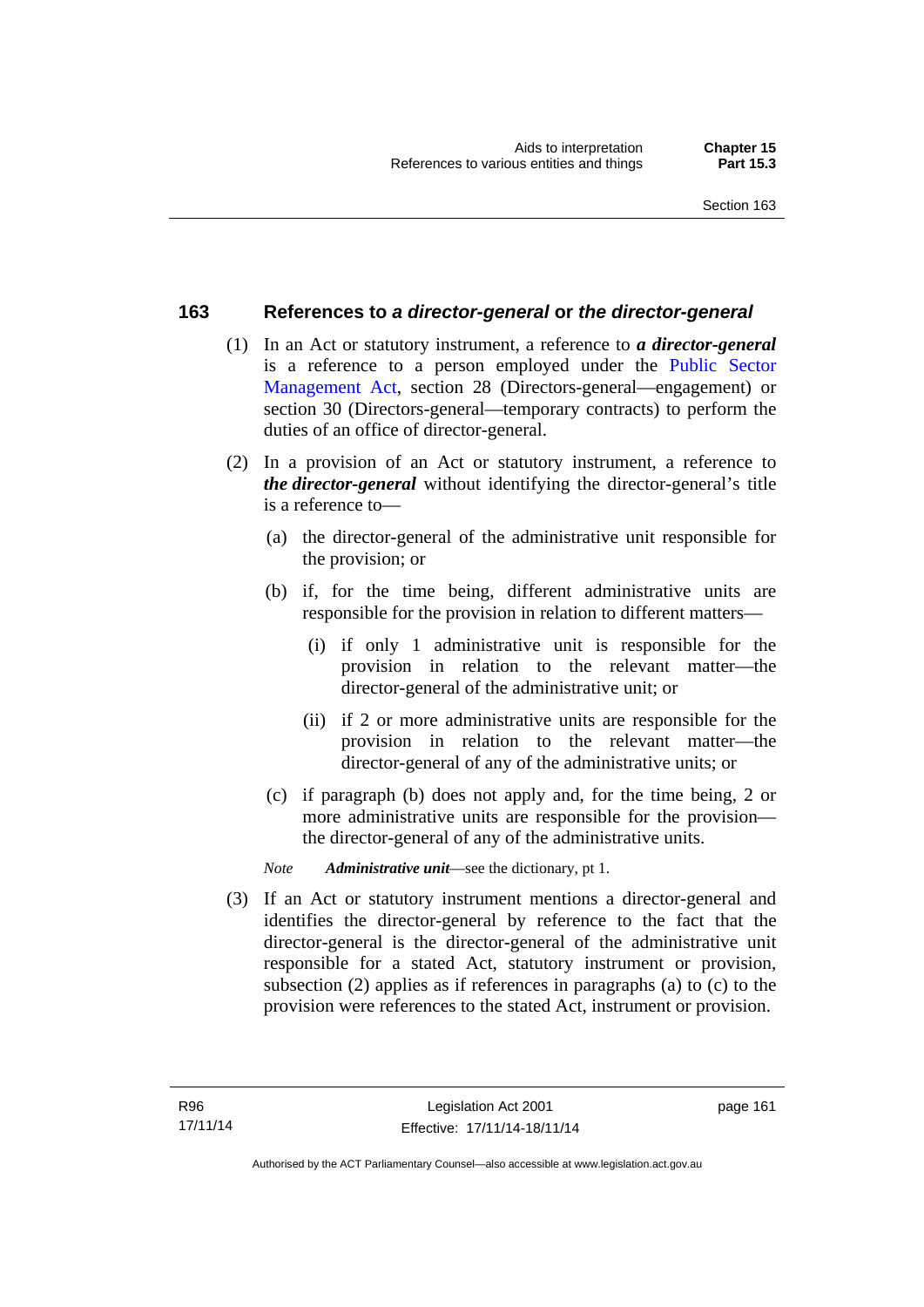(4) In this section:

*director-general*, of an administrative unit, means the person who is employed under the [Public Sector Management Act,](http://www.legislation.act.gov.au/a/1994-37) section 28 or section 30 to perform the duties of the office of director-general in the administrative unit.

*Public Sector Management Act* means the *[Public Sector](http://www.legislation.act.gov.au/a/1994-37)  [Management Act 1994](http://www.legislation.act.gov.au/a/1994-37)*.

*responsible*, for a provision, means allocated responsibility for the provision under the [Public Sector Management Act](http://www.legislation.act.gov.au/a/1994-37), section 14 (1) (b) (Ministerial responsibility and functions of administrative units).

## **164 References to Australian Standards etc**

- (1) In an Act or statutory instrument, a reference consisting of the words 'Australian Standard' or 'AS' followed by a number is a reference to the standard so numbered published by or on behalf of Standards Australia.
- (2) In an Act or statutory instrument, a reference consisting of the words 'Australian/New Zealand Standard' or 'AS/NZS' followed by a number is a reference to the standard so numbered published jointly by or on behalf of Standards Australia and Standards New Zealand.

#### **Examples—s 164**

- 1 AS 4608-1999
- 2 AS/NZS 4906: 1994
- *Note* An example is part of the Act, is not exhaustive and may extend, but does not limit, the meaning of the provision in which it appears (see s 126 and s 132).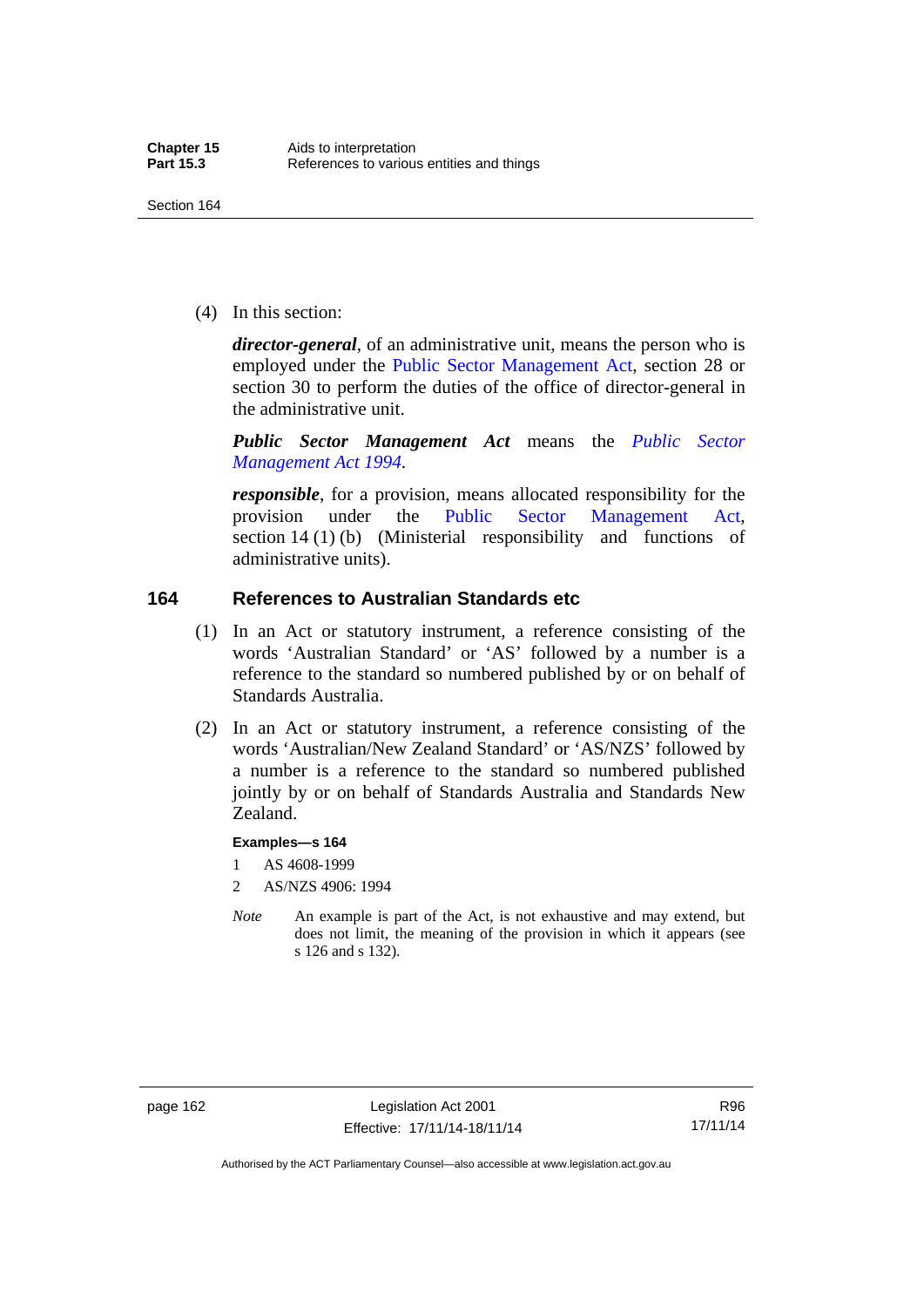## **165 References to Assembly committees that no longer exist**

In an Act or statutory instrument, a reference (whether by name or description) to a committee of the Legislative Assembly that no longer exists is a reference to the committee of the Assembly nominated by the Speaker either generally or for the provision containing the reference.

## **168 References to person with interest in land include personal representative etc**

In an Act or statutory instrument, a reference to a person with an interest in land or other property includes a reference to the person's personal representatives, successors and assigns.

#### **Examples—references to people with interests in land**

- 1 proprietor
- 2 transferor or transferee
- 3 mortgagor or mortgagee
- 4 lessor or lessee
- 5 sublessor or sublessee
- 6 trustee
- *Note* An example is part of the Act, is not exhaustive and may extend, but does not limit, the meaning of the provision in which it appears (see s 126 and s 132).

## **169 References to** *domestic partner* **and** *domestic partnership*

- (1) In an Act or statutory instrument, a reference to a person's *domestic partner* is a reference to someone who lives with the person in a domestic partnership, and includes a reference to a spouse, civil union partner or civil partner of the person.
	- *Note* The Macquarie dictionary, (1997) defines spouse as 'either member of a married pair in relation to the other; one's husband or wife'.

page 163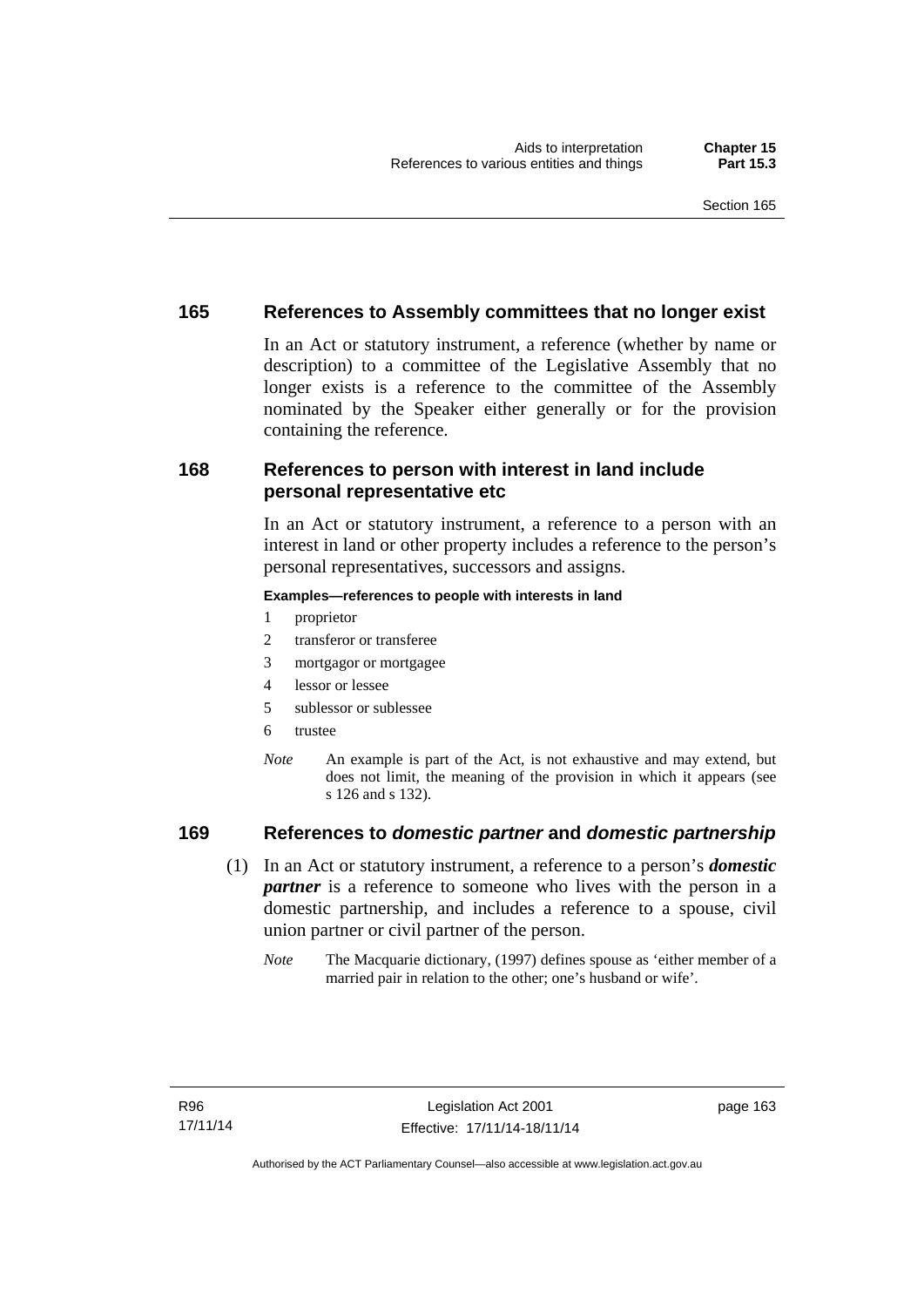(2) In an Act or statutory instrument, a *domestic partnership* is the relationship between 2 people, whether of a different or the same sex, living together as a couple on a genuine domestic basis.

#### **Example—indicators to decide whether 2 people are in a domestic partnership**

- 1 the length of their relationship
- 2 whether they are living together
- 3 if they are living together—how long and under what circumstances they have lived together
- 4 whether there is a sexual relationship between them
- 5 their degree of financial dependence or interdependence, and any arrangements for financial support, between or by them
- 6 the ownership, use and acquisition of their property, including any property that they own individually
- 7 their degree of mutual commitment to a shared life
- 8 whether they mutually care for and support children
- 9 the performance of household duties
- 10 the reputation, and public aspects, of the relationship between them
- *Note* An example is part of the Act, is not exhaustive and may extend, but does not limit, the meaning of the provision in which it appears (see s 126 and s 132).
- (3) In an Act or statutory instrument, a reference to a *domestic partnership* includes a reference to a marriage, a civil union and a civil partnership.

#### **169A References to** *transgender people*

- (1) A *transgender person* is a person who—
	- (a) identifies as a member of a different sex by living, or seeking to live, as a member of that sex; or
	- (b) has identified as a member of a different sex by living as a member of that sex;

whether or not the person is a recognised transgender person.

page 164 Legislation Act 2001 Effective: 17/11/14-18/11/14

R96 17/11/14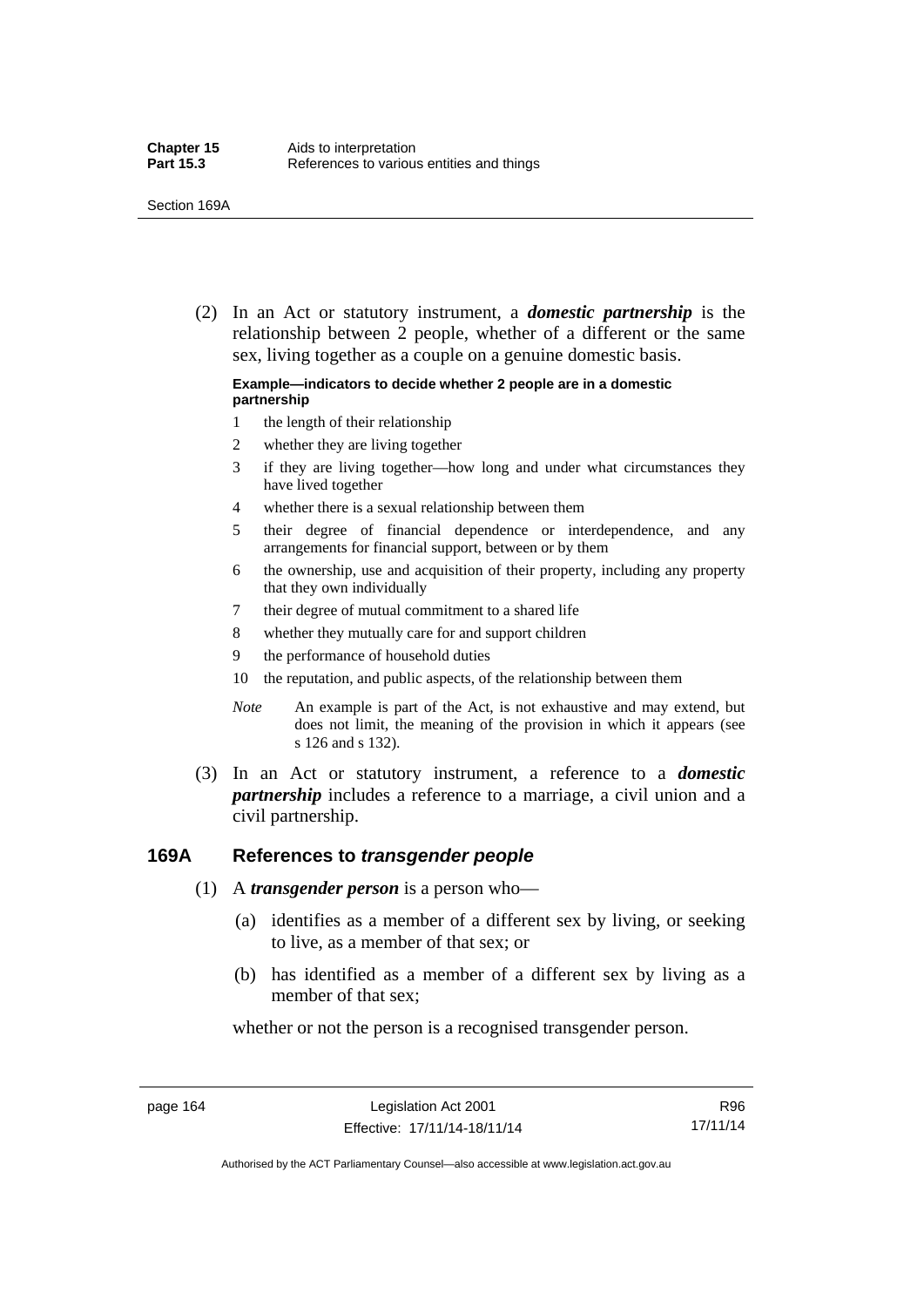- (2) A *transgender person* includes a person who is thought of as a transgender person, whether or not the person is a recognised transgender person.
- (3) A *recognised transgender person* is a person the record of whose sex is altered under the *[Births, Deaths and Marriages Registration](http://www.legislation.act.gov.au/a/1997-112)  [Act 1997](http://www.legislation.act.gov.au/a/1997-112)*, part 4 or the corresponding provisions of a law of a State or another Territory.

## **169B References to** *intersex people*

An *intersex person* is a person who has physical, hormonal or genetic features that are—

- (a) not fully female or fully male; or
- (b) a combination of male or female; or
- (c) not female or male.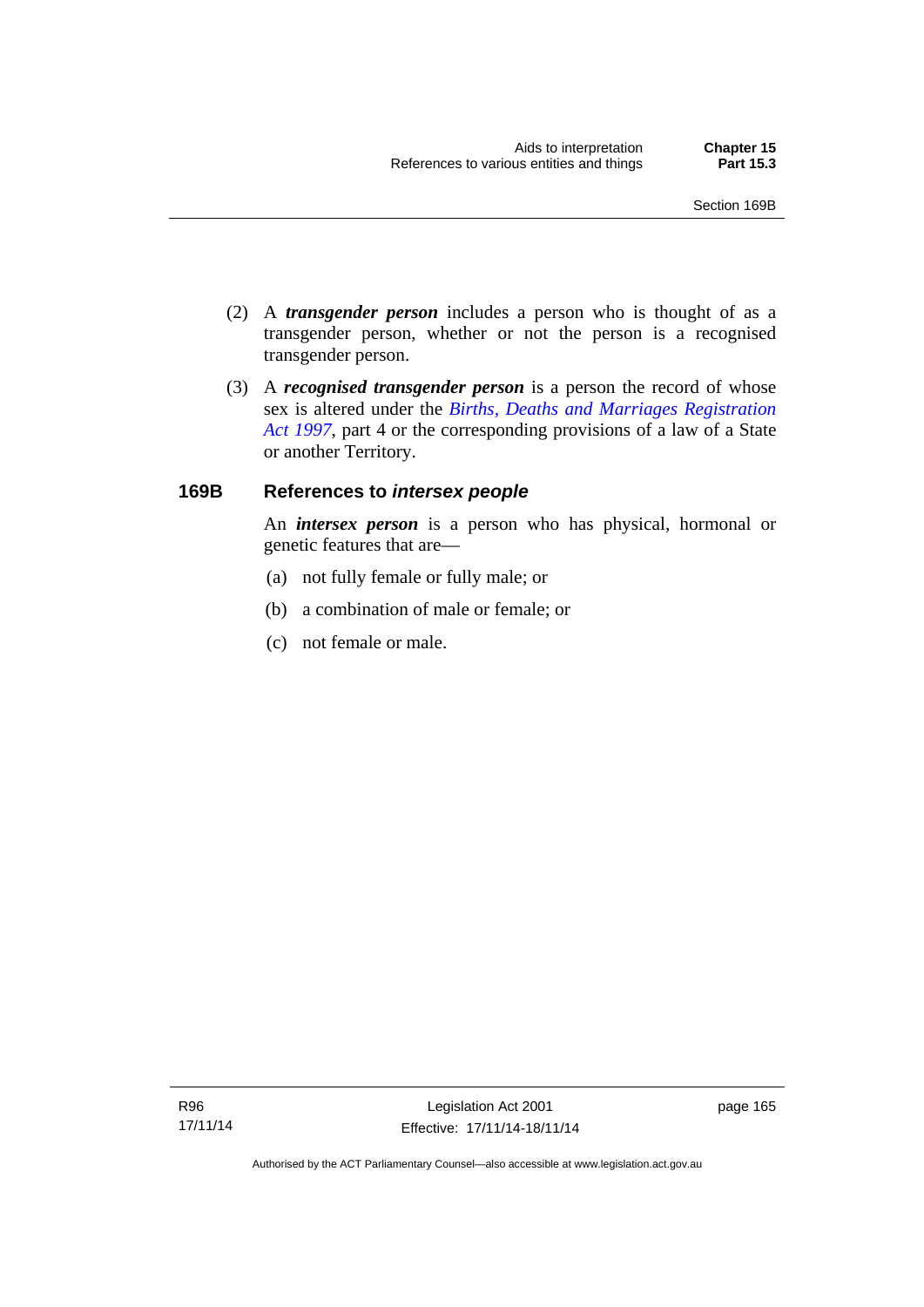# **Part 15.4 Preservation of certain common law privileges**

## **170 Privileges against self-incrimination and exposure to civil penalty**

- (1) An Act or statutory instrument must be interpreted to preserve the common law privileges against self-incrimination and exposure to the imposition of a civil penalty.
- (2) However, this section does not affect the operation of the *[Evidence](http://www.legislation.act.gov.au/a/2011-12)  [Act 2011](http://www.legislation.act.gov.au/a/2011-12)*.
	- *Note* The *[Evidence Act 2011](http://www.legislation.act.gov.au/a/2011-12)*, s 128 contains provisions that apply if a witness raises these privileges in a proceeding. The privileges have been abolished for bodies corporate (see *[Evidence Act 2011](http://www.legislation.act.gov.au/a/2011-12)*, s 187).
- (3) This section is a determinative provision.
	- *Note* See s 5 for the meaning of determinative provisions, and s 6 for their displacement.

## **171 Client legal privilege**

- (1) An Act or statutory instrument must be interpreted to preserve the common law privilege in relation to client legal privilege (also known as legal professional privilege).
- (2) However, this section does not affect the operation of the *[Evidence](http://www.legislation.act.gov.au/a/2011-12)  [Act 2011](http://www.legislation.act.gov.au/a/2011-12)*.
	- *Note* The *[Evidence Act 2011](http://www.legislation.act.gov.au/a/2011-12)*, div 3.10.1 contains provisions about client legal privilege.
- (3) This section is a determinative provision.
	- *Note* See s 5 for the meaning of determinative provisions, and s 6 for their displacement.

R96 17/11/14

Authorised by the ACT Parliamentary Counsel—also accessible at www.legislation.act.gov.au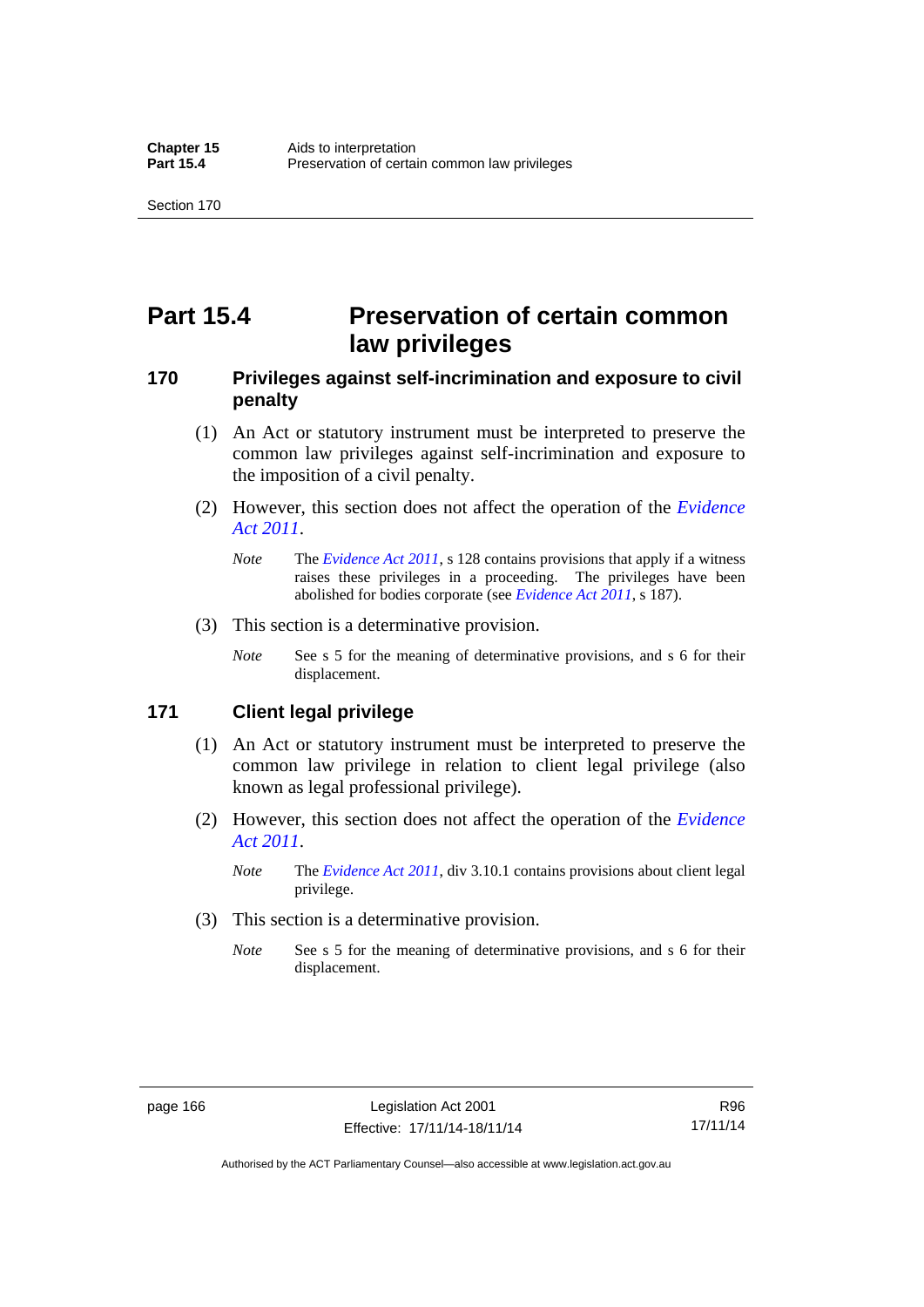# **Chapter 16 Courts, tribunals and other decision-makers**

## **175 Meaning of** *law***—ch 16**

In this chapter:

*law* means an Act, subordinate law or disallowable instrument.

*Note* A reference to an Act, subordinate law or disallowable instrument includes a reference to a provision of the Act, law or instrument (see s 7, s 8 and s 9).

# **176 Jurisdiction of courts and tribunals**

- (1) This section applies if a law, whether expressly or by implication, authorises a proceeding (whether civil or criminal) to be brought in a particular court or tribunal in relation to a matter.
- (2) The law vests the court or tribunal with jurisdiction in the matter.
- (3) The jurisdiction so vested is not limited by any limits to which any other jurisdiction of the court or tribunal may be subject.
	- *Note* See also s 45 which relates to the making of rules carrying out or giving effect to the jurisdiction of the court or tribunal.

## **177 Recovery of amounts owing under laws**

If an amount is owing under a law to a person (the *creditor*) by another person (the *debtor*), the creditor may recover the amount as a debt owing by the debtor to the creditor in a court of competent jurisdiction or the ACAT.

### **178 Power to decide includes power to take evidence etc**

- (1) A court, tribunal or other entity authorised by law to hear and decide a matter (however expressed) has power—
	- (a) to take evidence, including evidence on oath; and

page 167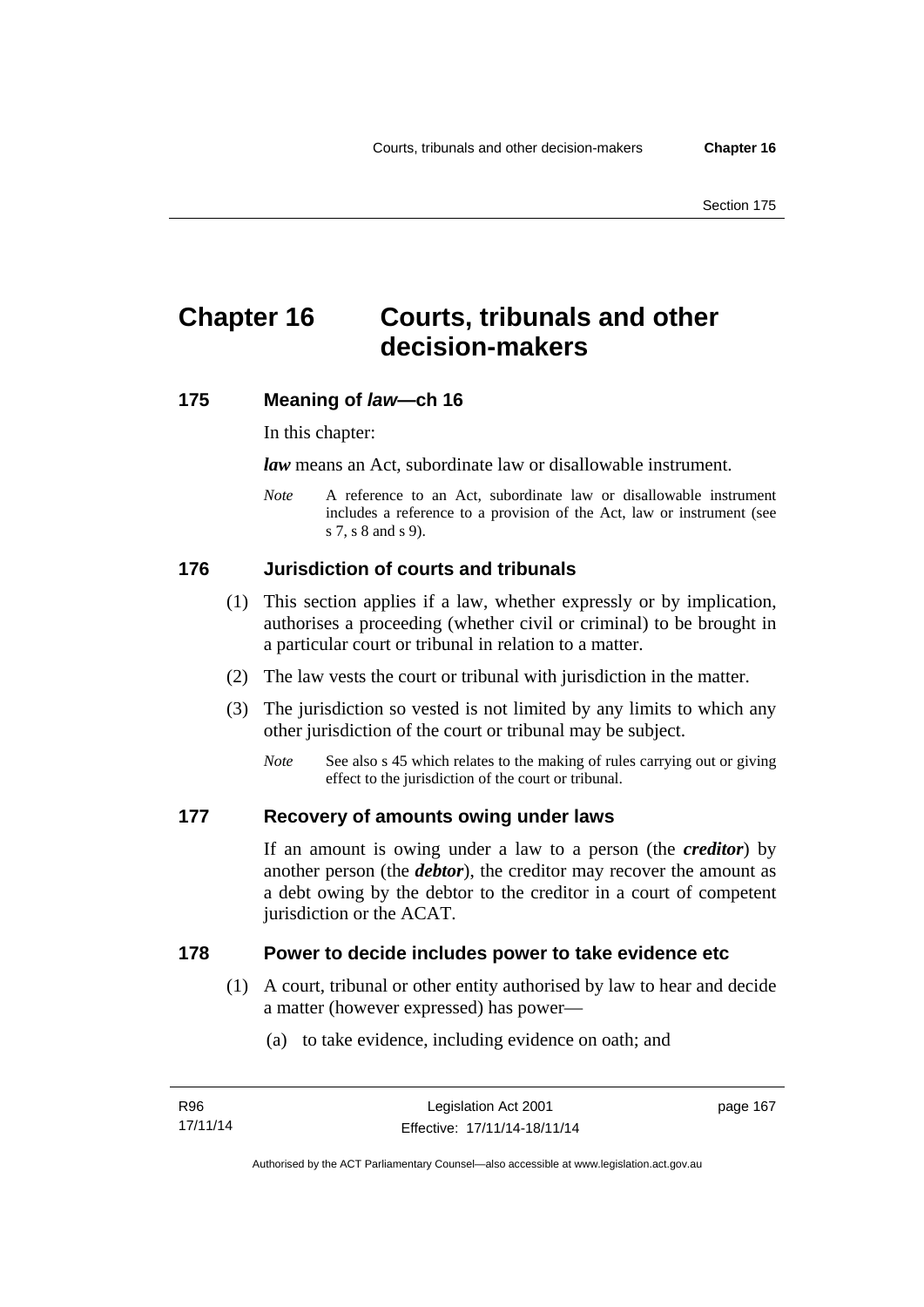- (b) to examine witnesses; and
- (c) to administer oaths to witnesses.
- (2) The court, tribunal or other entity may authorise a person to administer an oath to a witness.
- (3) This section does not limit any other power of the court, tribunal or other entity.

### **179 Content of statements of reasons for decisions**

- (1) This section applies if a law requires a tribunal or other entity making a decision to give written reasons for the decision, whether the term 'reasons', 'grounds' or any other term is used.
- (2) The document giving the reasons must also set out the findings on material questions of fact and refer to the evidence or other material on which the findings were based.
- (3) This section is a determinative provision.
	- *Note* See s 5 for the meaning of determinative provisions, and s 6 for their displacement.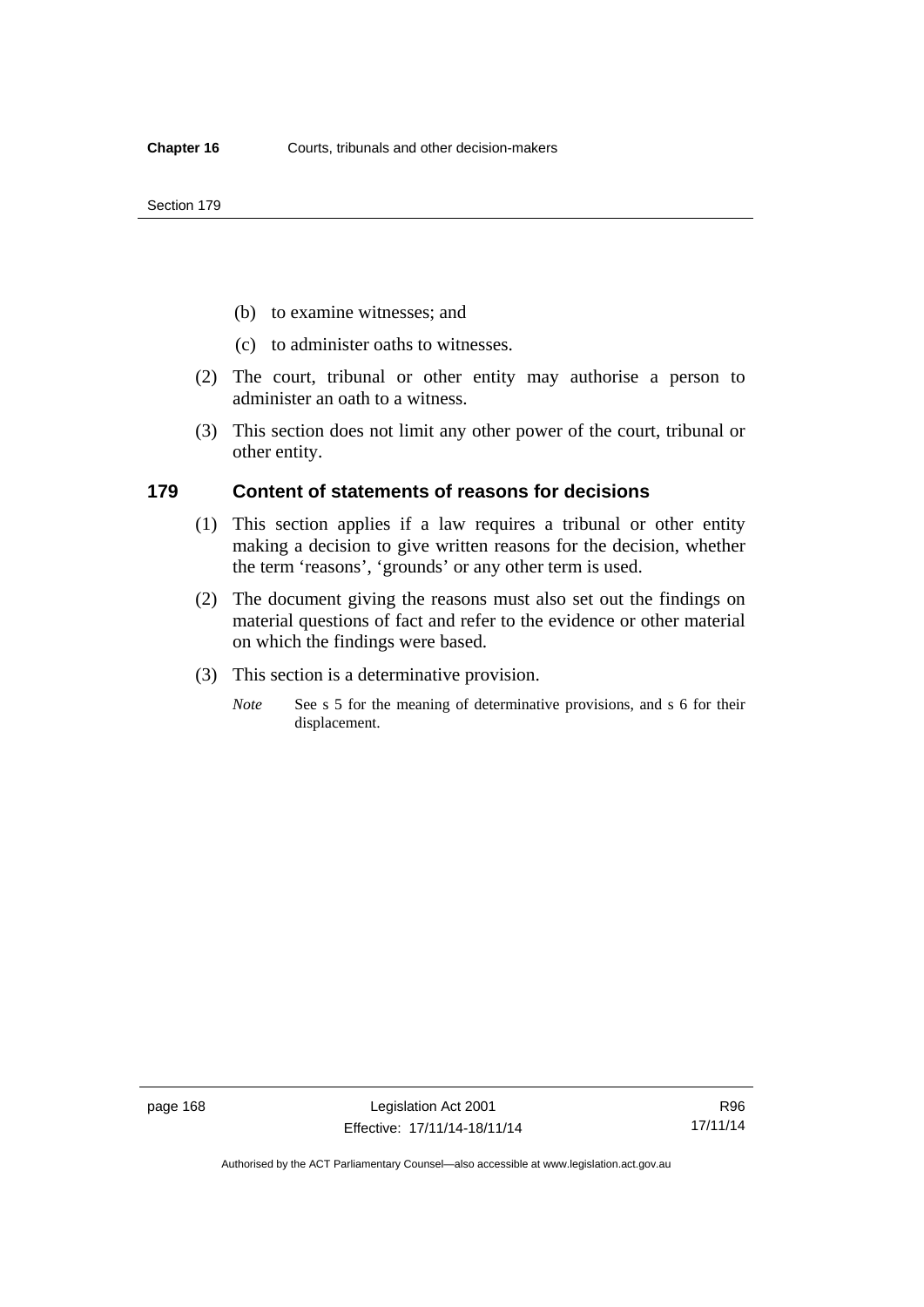## **180 Power to make decision includes power to reverse or change**

- (1) Power given by a law to make a decision includes power to reverse or change the decision.
- (2) The power to reverse or change the decision is exercisable in the same way, and subject to the same conditions, as the power to make the decision.

#### **Example**

If the power to include land in a special reserve is exercisable only on the resolution of the Legislative Assembly, the power to excise land from a special reserve is exercisable only on the resolution of the Assembly.

*Note* An example is part of the Act, is not exhaustive and may extend, but does not limit, the meaning of the provision in which it appears (see s 126 and s 132).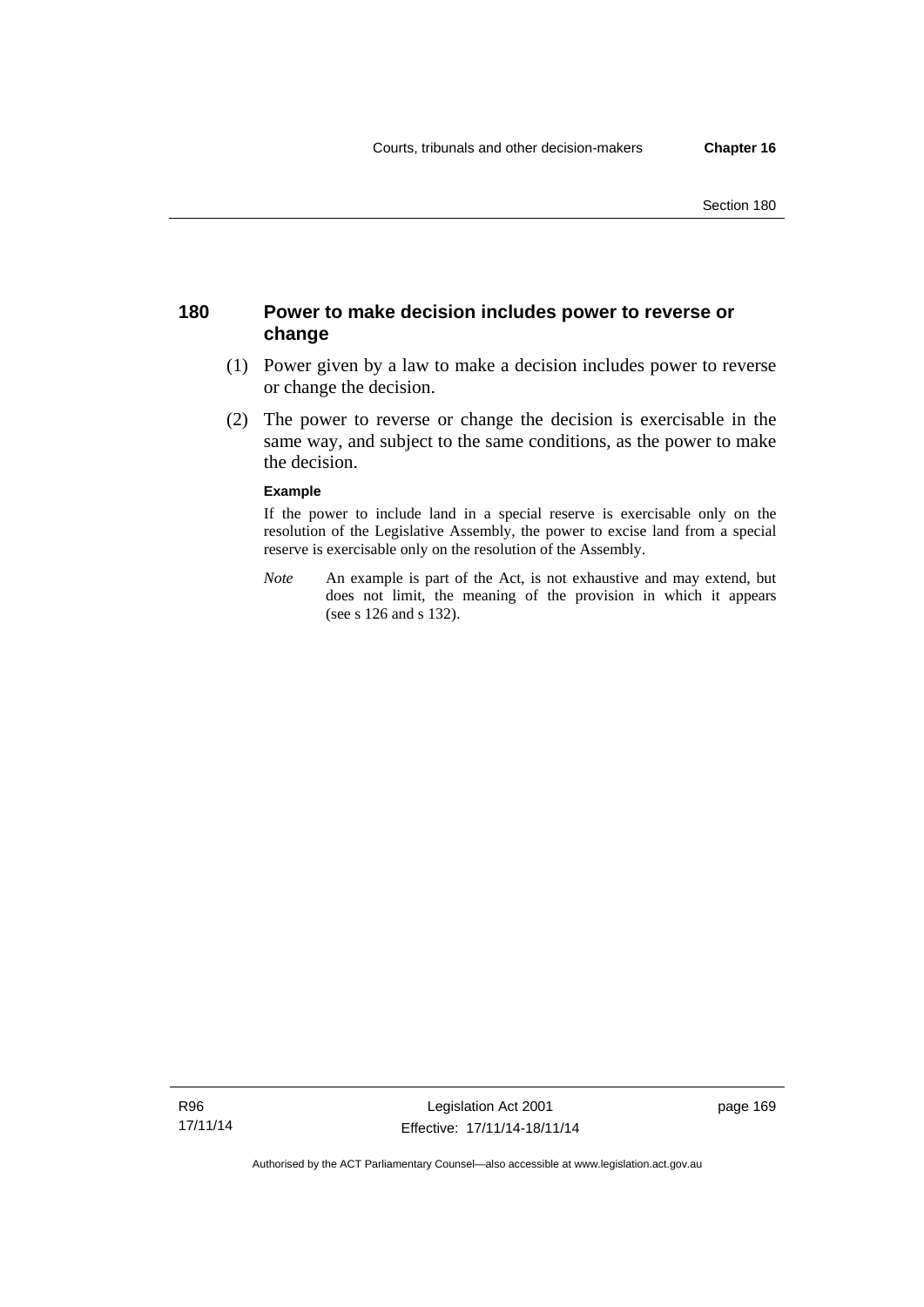# **Chapter 17 Entities and positions**

### **182 Meaning of** *law***—ch 17**

In this chapter:

*law* means an Act or statutory instrument.

*Note* A reference to an Act or statutory instrument includes a reference to a provision of the Act or instrument (see s 7 and s 13).

## **183 Change of name of entity**

- (1) If a law changes the name of an entity established under a law, the entity continues in existence under the new name and its identity is not affected by the change.
- (2) If the name of an entity is changed, a reference in a law to the entity by its previous name is taken, after the change, to be a reference to the entity by its new name.
- (3) To remove any doubt, subsection (2) applies to all entities, whether or not in or for the Territory, including entities established under a law of another jurisdiction.
	- *Note Another jurisdiction* means the Commonwealth, a State, another Territory, the United Kingdom or New Zealand (see dict, pt 2).

## **184 Change in constitution of entity**

- (1) This section applies if a law changes how an entity established under a law is constituted.
- (2) The entity continues in existence as newly constituted and its identity is not affected by the change.
- (3) Without limiting subsection (2), the change does not affect—
	- (a) any function, right, privilege, liability or property of the entity; or

R96 17/11/14

Authorised by the ACT Parliamentary Counsel—also accessible at www.legislation.act.gov.au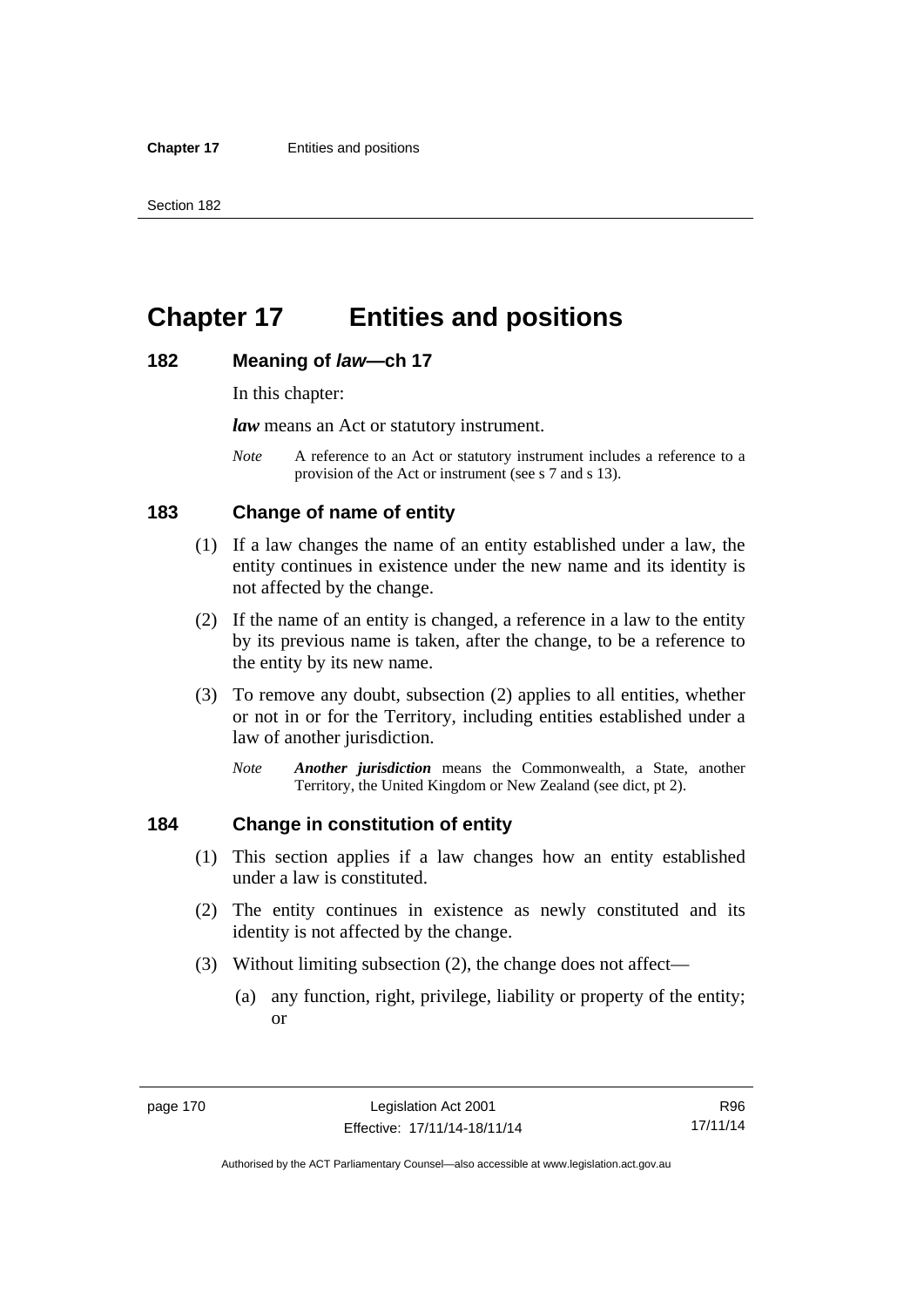- (b) the bringing of a proceeding, or the continuation of a proceeding, by or against the entity; or
- (c) the carrying out of an investigation or inquiry, or the continuation of an investigation or inquiry, in relation to anything done or not done by or in relation to the entity.
- *Note Function* is defined in the dictionary, pt 1 to include authority, duty and power.

# **184A References to entity**

- (1) In a law, a reference to an entity includes a reference to a person exercising a function of the entity, whether under a delegation, subdelegation or otherwise.
- (2) To remove any doubt, this section applies to all entities, whether or not in or for the Territory, including entities established under a law of another jurisdiction.

# **185 References to occupant of position**

- (1) In a law, a reference to the occupant of a position (however expressed) includes a reference to anyone for the time being occupying the position.
- (2) To remove any doubt, this section applies to all positions, whether or not in or for the Territory, including positions established under a law of another jurisdiction.
	- *Note* See s 200 (1) (Functions of occupants of positions) and defs *occupy* and *position* in the dictionary, pt 1.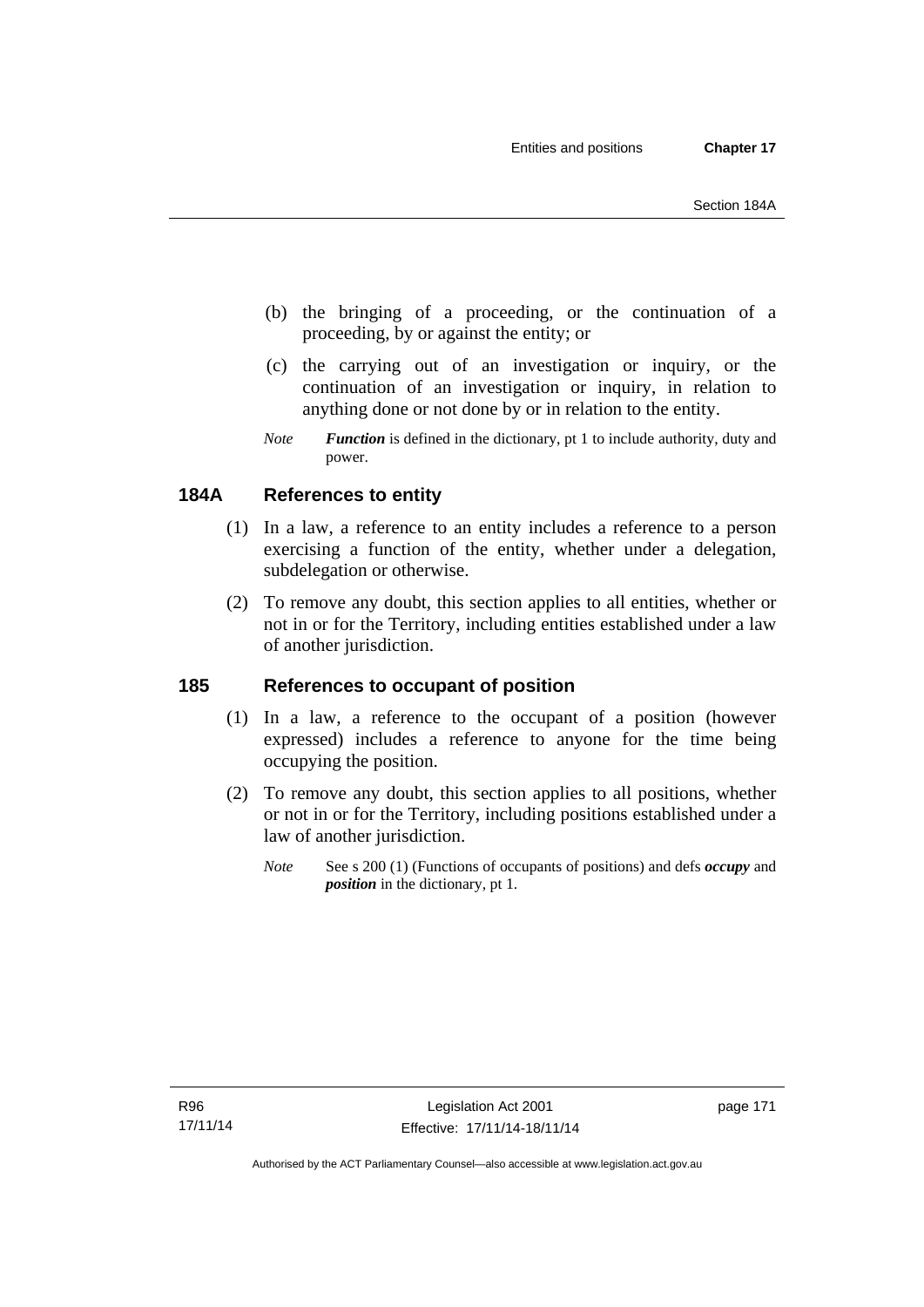## **186 Change of name of position**

- (1) If a law changes the name of a position established under a law, the position continues in existence under the new name and its identity is not affected by the change.
- (2) If the name of a position is changed, a reference in a law to the position by its previous name is taken, after the change, to be a reference to the position by its new name.
- (3) To remove any doubt, subsection (2) applies to all positions, whether or not in or for the Territory, including positions established under a law of another jurisdiction.

## **187 Chair and deputy chair etc**

- (1) If a law establishes a position of chair or chairperson of an entity, the chair or chairperson may be referred to as chairman, chairwoman, chairperson or chair.
- (2) If a law establishes a position of deputy chair or deputy chairperson of an entity, the deputy chair or deputy chairperson may be referred to as deputy chairman, deputy chairwoman, deputy chairperson or deputy chair.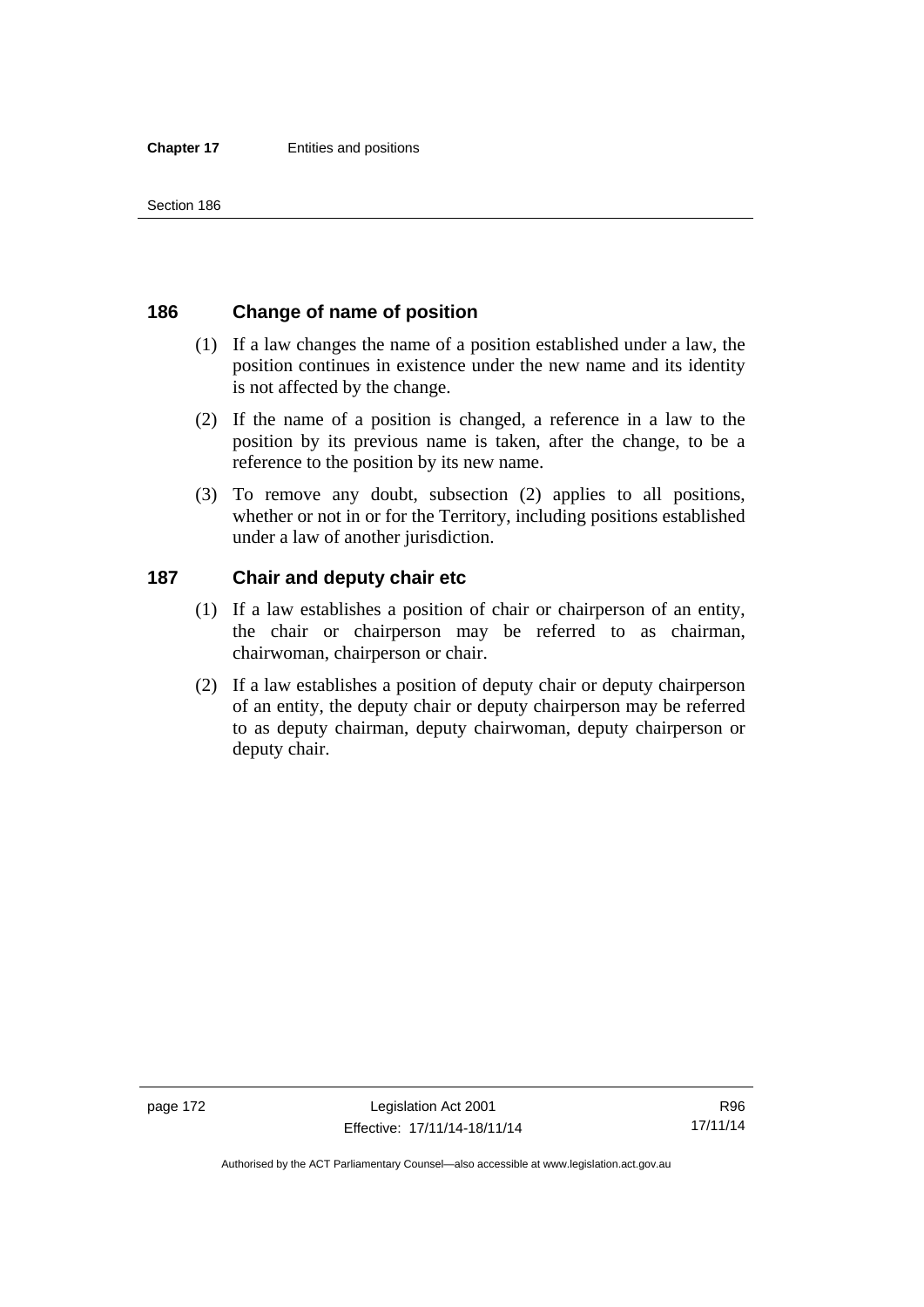# **Chapter 18 Offences**

*Note* See also s 133 to s 135 (which relate to penalty units and penalty provisions) and s 161 (Corporations liable to offences).

## **188 Meaning of** *ACT law***—ch 18**

In this chapter:

*ACT law* means an Act or subordinate law.

*Note* A reference to an Act or subordinate law includes a reference to a provision of the Act or law (see s 7 and s 8).

## **189 Reference to offence includes reference to related ancillary offences**

A reference to an offence against an ACT law includes a reference to an offence against the [Criminal Code,](http://www.legislation.act.gov.au/a/2002-51) part 2.4 (Extensions of criminal responsibility) or section 717 (Accessory after the fact) that relates to the ACT law.

### **Example**

X is the holder of a licence under the *Plant Development Act 2001* (hypothetical). The Plant Development Act, s 23 provides for the cancellation of a licence if a licence holder commits an offence against the Act. While his business premises are being inspected, X incites an employee to obstruct the inspector. As a result, the employee obstructs the inspector (which is an offence against the Act). X is later convicted of the offence of incitement against the [Criminal Code](http://www.legislation.act.gov.au/a/2002-51), s 47 (which is an offence in the [Criminal Code,](http://www.legislation.act.gov.au/a/2002-51) pt 2.4). Because of the Legislation Act, s 189, X is taken to have committed an offence against the Plant Development Act and is therefore liable to have his licence cancelled.

*Note 1* The result would be the same if X had been convicted of conspiracy relating to the offence of obstruction in the Plant Development Act.

> Apart from the Legislation Act, s 189, the following offences in the [Criminal Code,](http://www.legislation.act.gov.au/a/2002-51) pt 2.4 could also apply to the offence in the Plant Development Act:

- attempt (s 44 (Attempt))
- aiding and abetting (s 45 (Complicity and common purpose)).

page 173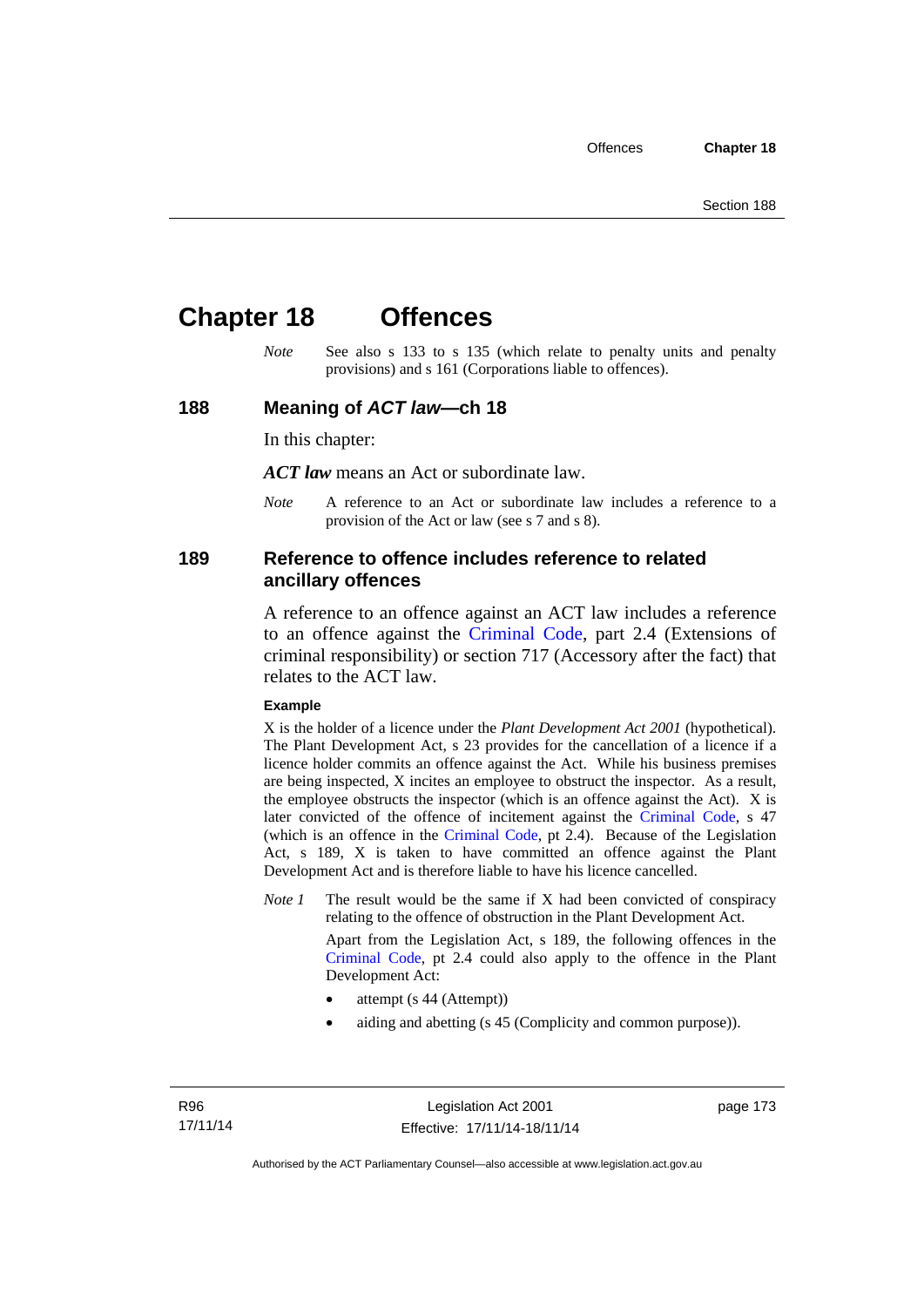*Note 2* An example is part of the Act, is not exhaustive and may extend, but does not limit, the meaning of the provision in which it appears (see s 126 and s 132).

## **190 Indictable and summary offences**

- (1) An offence is an *indictable offence* if—
	- (a) it is punishable by imprisonment for longer than 2 years; or
	- (b) it is declared by an ACT law to be an indictable offence.
- (2) An *indictable offence* includes an indictable offence that is or may be dealt with summarily.
- (3) Any other offence is a *summary offence* and is punishable on summary conviction.

## **191 Offences against 2 or more laws**

- (1) If an act or omission by a person is an offence against 2 or more ACT laws, the person may be prosecuted for and convicted of any of the offences, but is not liable to be punished more than once for the act or omission.
- $(2)$  If—
	- (a) an act or omission by a person is an offence against both an ACT law and a law of another jurisdiction; and
	- (b) the person has been punished for the offence against the law of the other jurisdiction;

the person is not liable to be punished for the offence against the ACT law.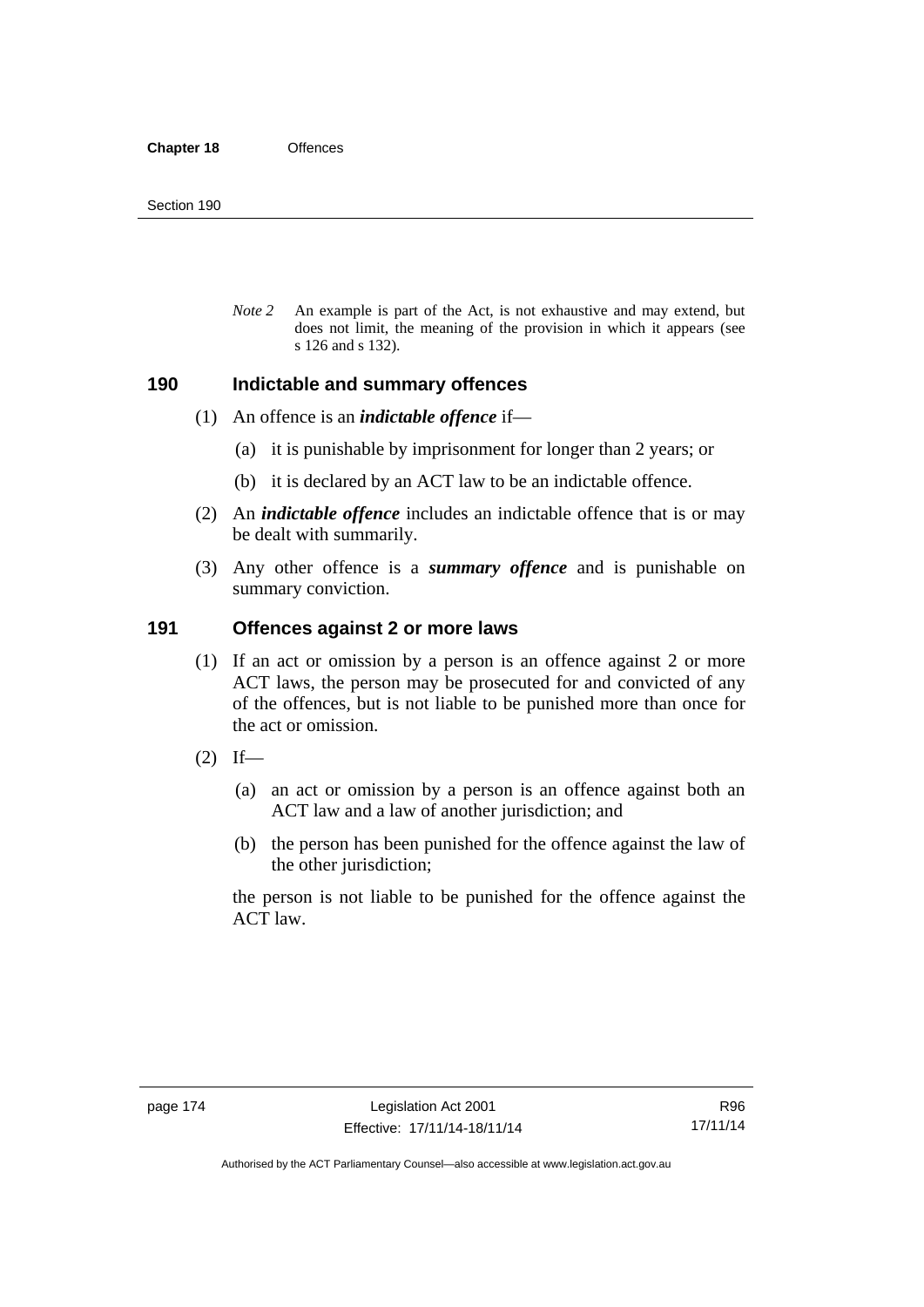# **192 When must prosecutions begin?**

- (1) A prosecution for the following offences against an ACT law may be begun at any time:
	- (a) an offence by an individual punishable by imprisonment for longer than 6 months;
	- (b) an offence by a corporation punishable by a prescribed fine;
		- *Note* See s 161 for the fines that may be imposed on a corporation for offences punishable only by imprisonment.
	- (c) an aiding and abetting offence by an individual in relation to an offence by a corporation punishable by a prescribed fine.
- (2) A prosecution for any other offence against an ACT law must be begun not later than—
	- (a) 1 year after the day of commission of the offence; or
	- (b) if an ACT law provides for another period—that period.
- (3) However, if a coroner's inquest or inquiry, or an inquiry under the *[Inquiries Act 1991](http://www.legislation.act.gov.au/a/1991-2)* or the *[Royal Commissions Act 1991](http://www.legislation.act.gov.au/a/1991-1)*, is held into a matter that discloses or is otherwise found to relate to an offence mentioned in subsection (2), a prosecution for the offence may be begun not later than 1 year after the day when—
	- (a) the coroner's report is made; or
	- (b) the report of the board of inquiry or royal commission is given to the Chief Minister.
- (4) In this section:

*aiding and abetting offence* means an offence against the [Criminal](http://www.legislation.act.gov.au/a/2002-51)  [Code](http://www.legislation.act.gov.au/a/2002-51), section 45 (Complicity and common purpose).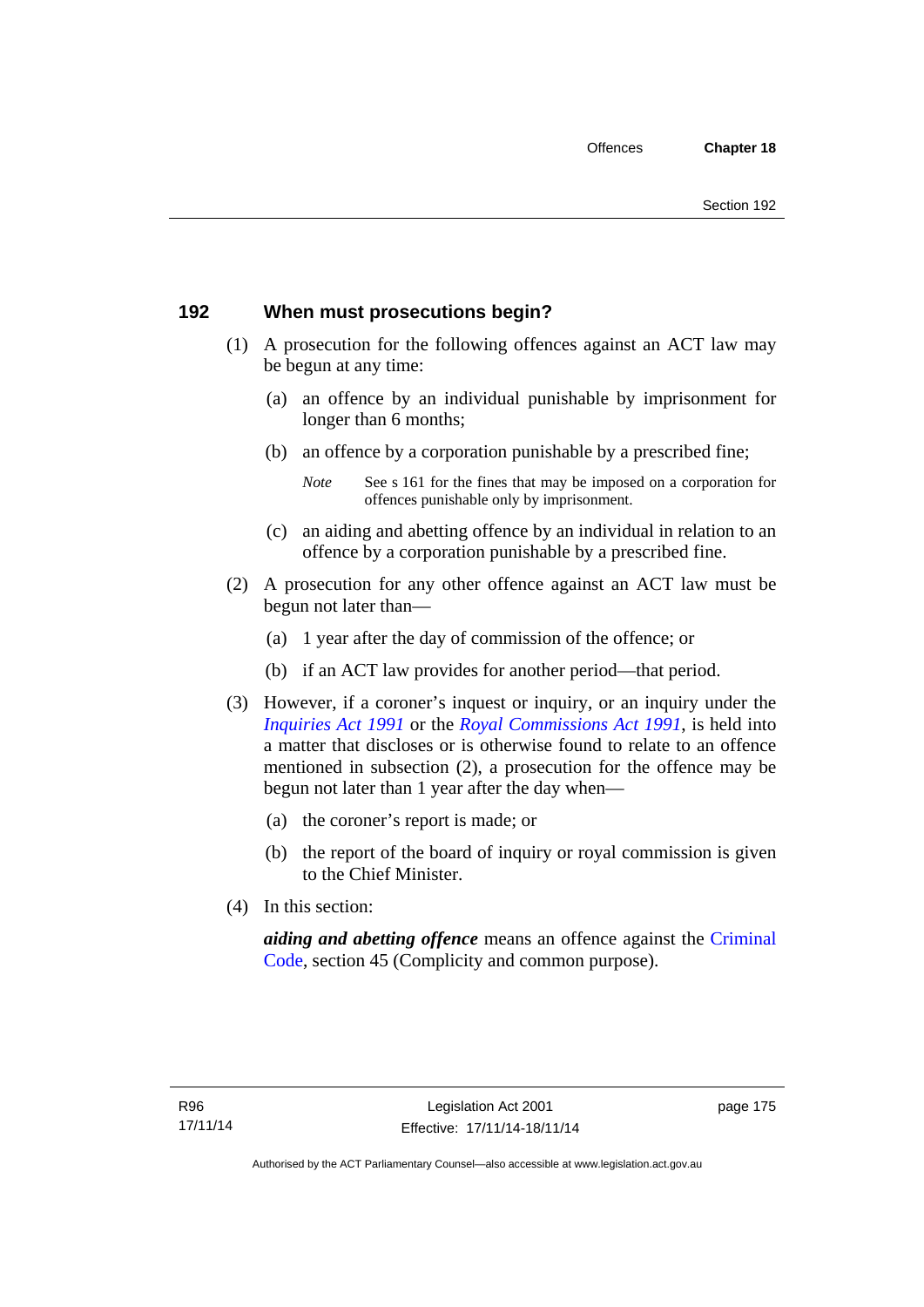*prescribed fine*, for an offence, means—

- (a) if the penalty for the offence is expressed in penalty units— 100 penalty units or more; or
- (b) if the penalty for the offence is expressed as an amount of money—\$50 000 or more.

## **193 Continuing offences**

- (1) This section applies to a requirement to do an act if—
	- (a) the act is required to be done under an ACT law within a particular period or before a particular time; and
	- (b) failure to comply with the requirement is an offence against the law.
- (2) A person who fails to comply with the requirement commits an offence for each day until the act is done.
- (3) A day mentioned in subsection (2) includes any day of conviction for an offence and any later day.

*Note* See also s 152 (Continuing effect of obligations).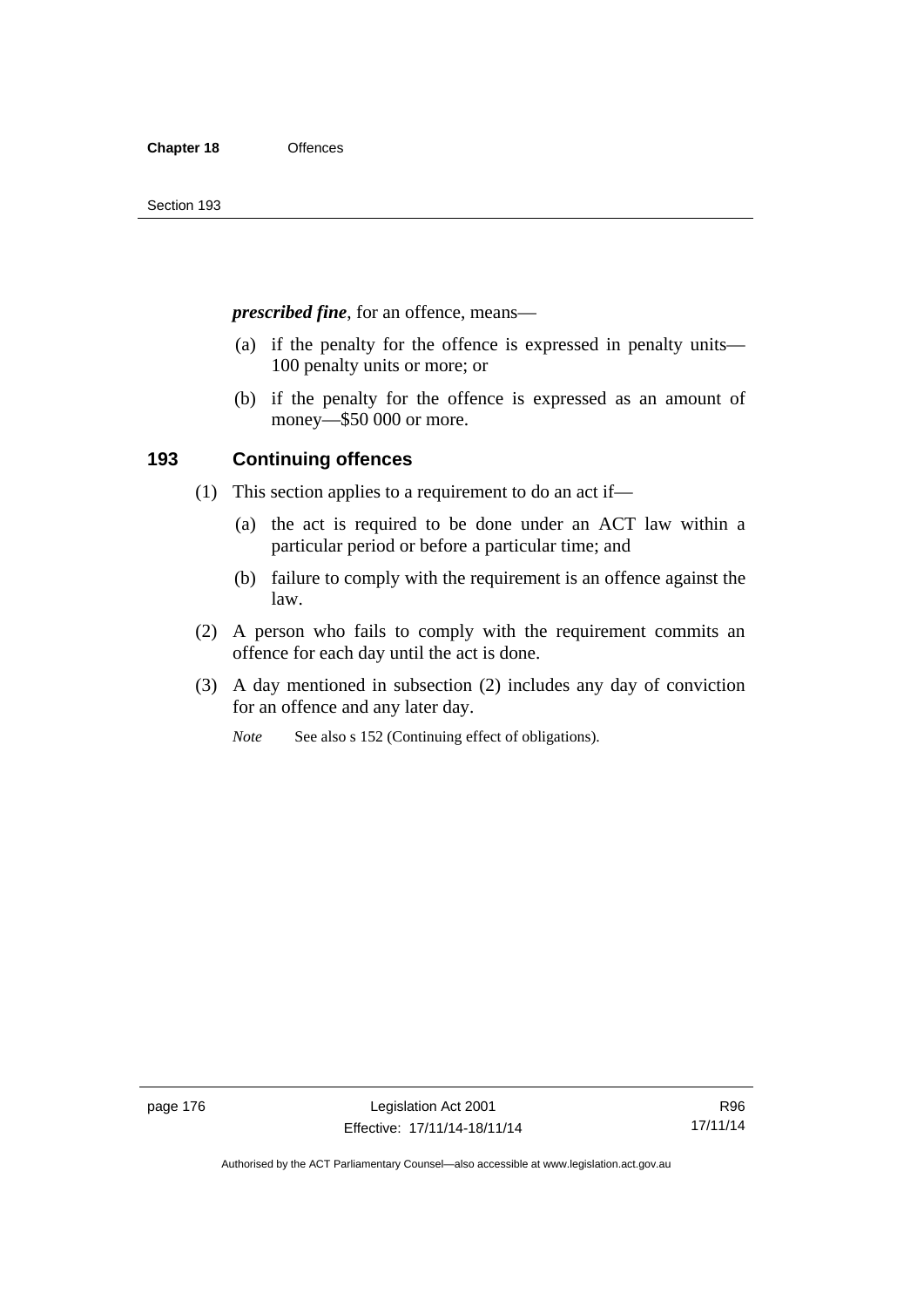# **Chapter 19 Administrative and machinery provisions**

# Part 19.1 **Introductory**

## **195 Meaning of** *law***—ch 19**

In this chapter:

*law* means an Act, subordinate law or disallowable instrument.

*Note* A reference to an Act, subordinate law or disallowable instrument includes a reference to a provision of the Act, law or instrument (see s 7, s 8 and s 9).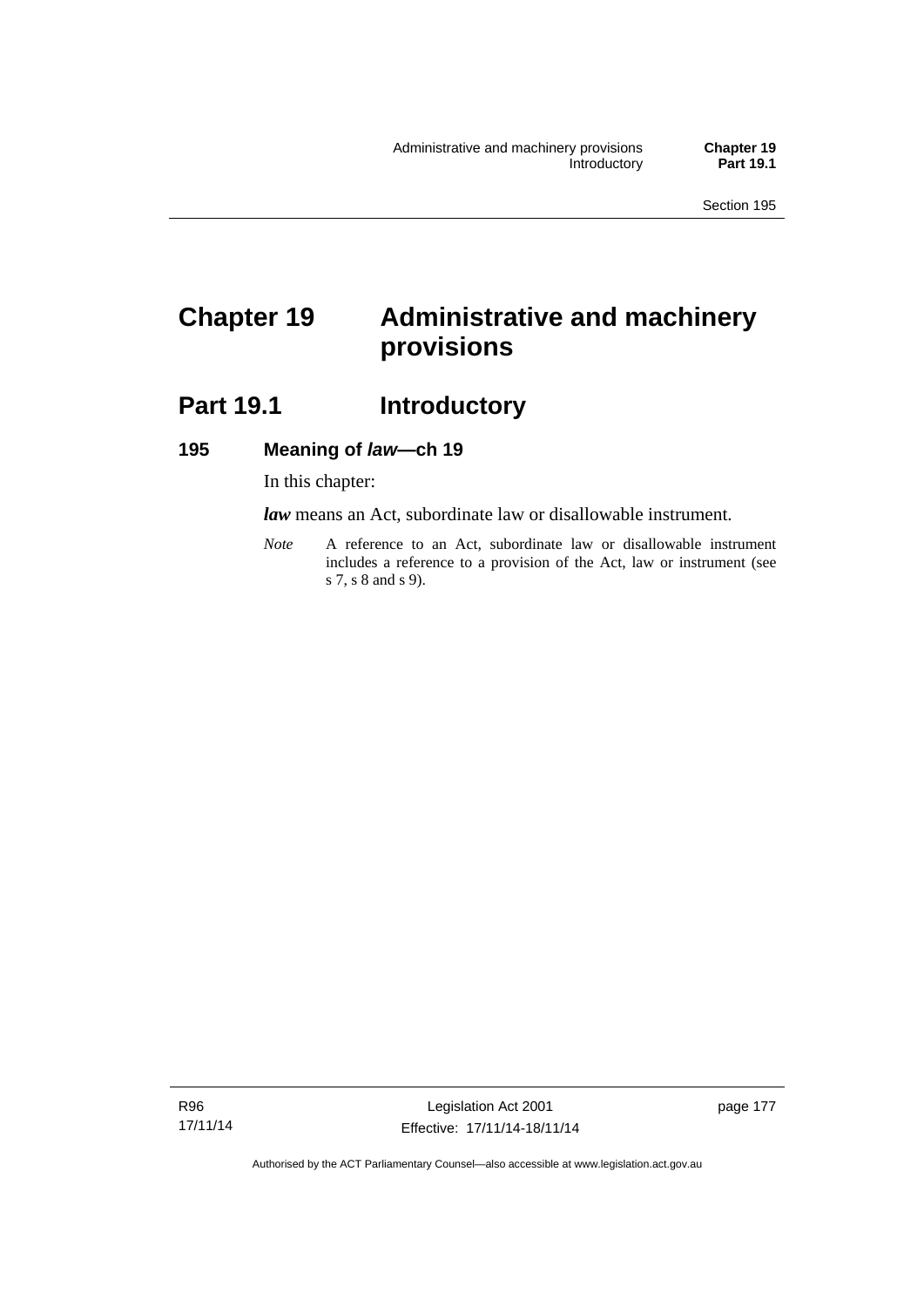# **Part 19.2 Functions**

*Note Function* is defined in the dictionary, pt 1 to include authority, duty and power.

## **196 Provision giving function gives power to exercise function**

 (1) A provision of a law that gives a function to an entity also gives the entity the powers necessary and convenient to exercise the function.

*Note Entity* and *exercise*—see the dictionary, pt 1.

 (2) The powers given to the entity under subsection (1) are in addition to any other powers of the entity under the law.

## **197 Statutory functions may be exercised from time to time**

If a law gives a function to an entity, the function may be exercised from time to time.

*Note* See also s 42 (3) (Power to make statutory instruments).

## **199 Functions of bodies**

 (1) If a law authorises or requires a body to exercise a function, it may do so by resolution.

*Note Body*—see the dictionary, pt 1.

- (2) To remove any doubt, subsection (1) applies in relation to a function even though a law authorises or requires the function to be exercised in writing.
- (3) If a law authorises or requires a signature by a person and the person is a body, the signature of a person authorised by the body for the purpose is taken to be the signature of the body.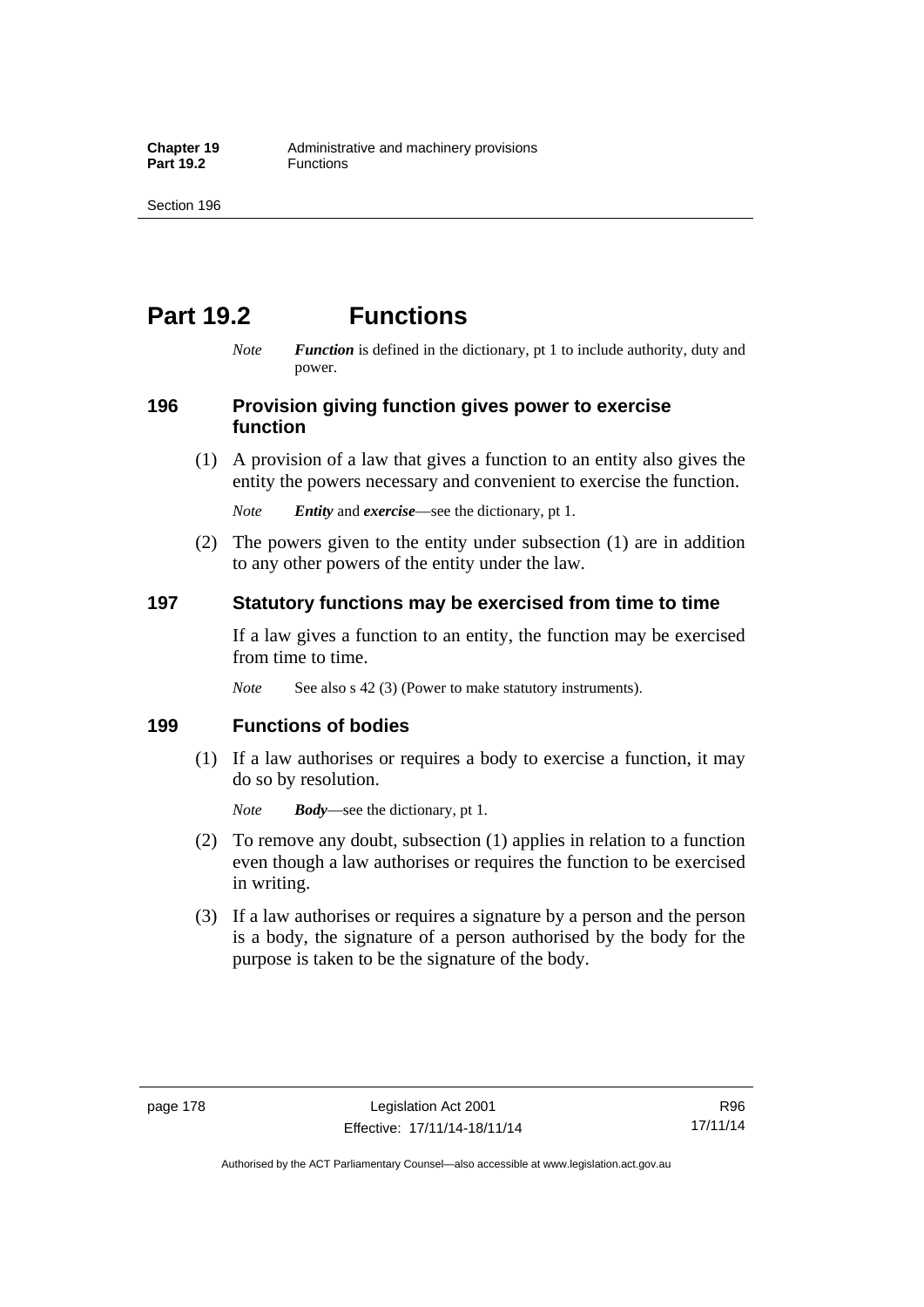(4) If a law gives a function to a body, the function may be exercised by the body as constituted for the time being.

#### **Example**

The ACT Conference Organisers Registration Board is a statutory body consisting of 5 members. At a meeting of the board it is agreed to exempt a conference organiser from registration on certain conditions. On the day after the meeting, 1 of the members of the board (X) resigns and another person (Y) is appointed to the board in  $X$ 's place. At the next meeting of the board, the board considers additional information submitted by the conference organiser and agrees to amend the conditions of exemption. Because of s (4), the board's ability to use its power of exemption is not affected by a change in the membership of the board.

- *Note* An example is part of the Act, is not exhaustive and may extend, but does not limit, the meaning of the provision in which it appears (see s 126 and s 132).
- (5) The exercise of the function is not affected only because of vacancies in the body's membership.
- (6) Subsections (4) and (5) do not affect any quorum requirement applying to the body.

#### **Example**

The Act establishing the board mentioned in the example to s (4) provides that the quorum for a meeting of the board is the chair or deputy chair and 2 other members. If the quorum requirement was complied with at each meeting mentioned in the example, the result mentioned in the example would be the same whether or not X attended the first meeting and whether or not Y attended the second meeting.

- (7) If a body as constituted for the time being does something in exercise of a function given to the body under a law, the effect of the thing done by the body does not end only because the membership of the body changes.
	- *Note* See also s 211 (Appointment not affected by appointer changes), s 224 (Acting appointment not affected by appointer changes), and s 241 (Delegation not affected by appointer changes).
- (8) Subsection (7) does not prevent the thing done by the body being ended or changed by the body as subsequently constituted for the time being.

page 179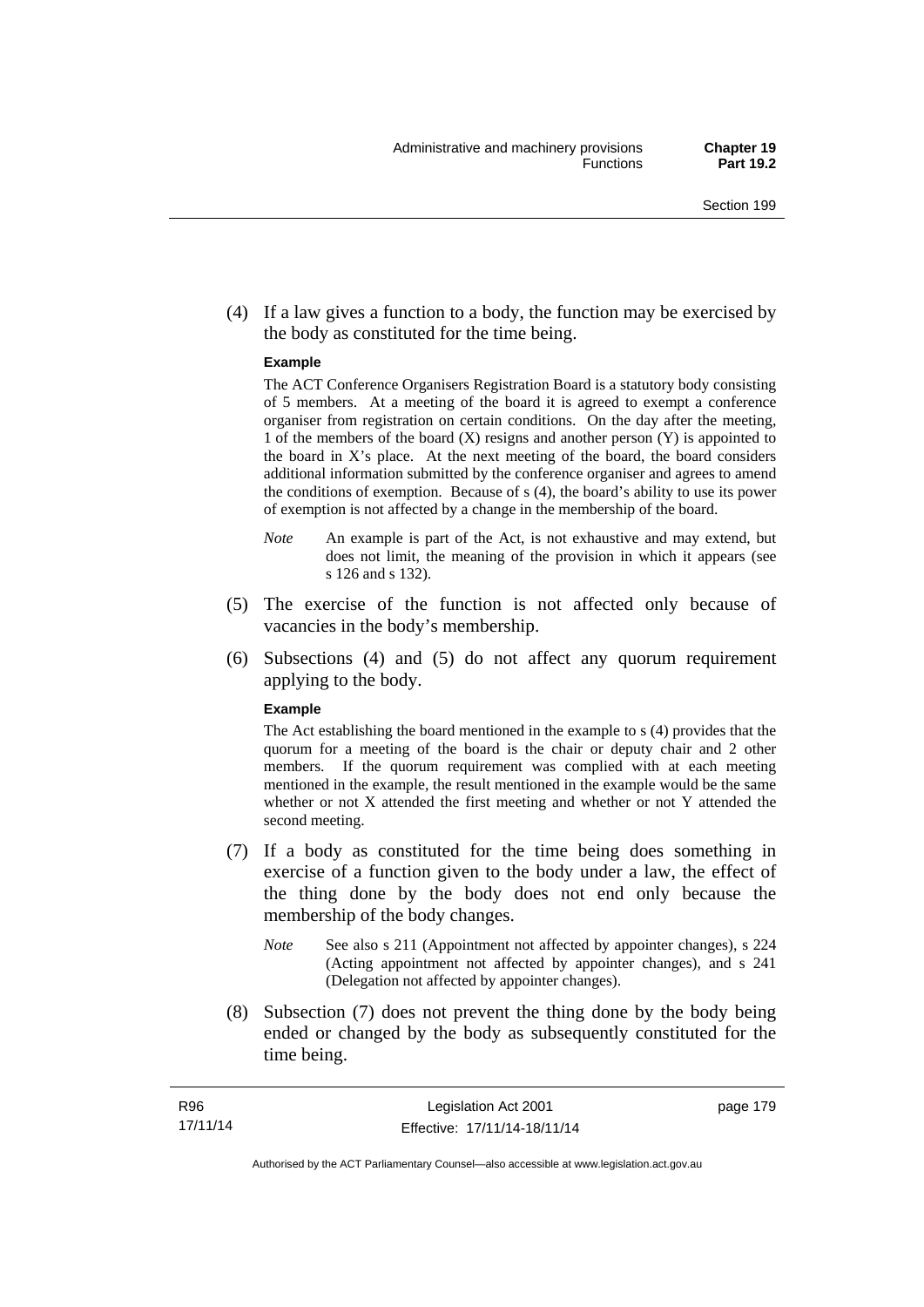## **200 Functions of occupants of positions**

- (1) If a law gives a function to the occupant of a position, the function may be exercised by the person for the time being occupying the position.
	- *Note* See s 185 (References to occupant of position) and dictionary, pt 1, defs *occupy* and *position*.
- (2) If the person for the time being occupying a position does something in exercise of a function given to the occupant of the position under a law, the thing done by the person does not end only because the person ceases to be the occupant of the position.
	- *Note* See also s 211 (Appointment not affected by appointer changes), s 224 (Acting appointment not affected by appointer changes), and s 241 (Delegation not affected by appointer changes).
- (3) Subsection (2) does not prevent the thing done by the person being ended or changed by any person subsequently occupying the position for the time being.

R96 17/11/14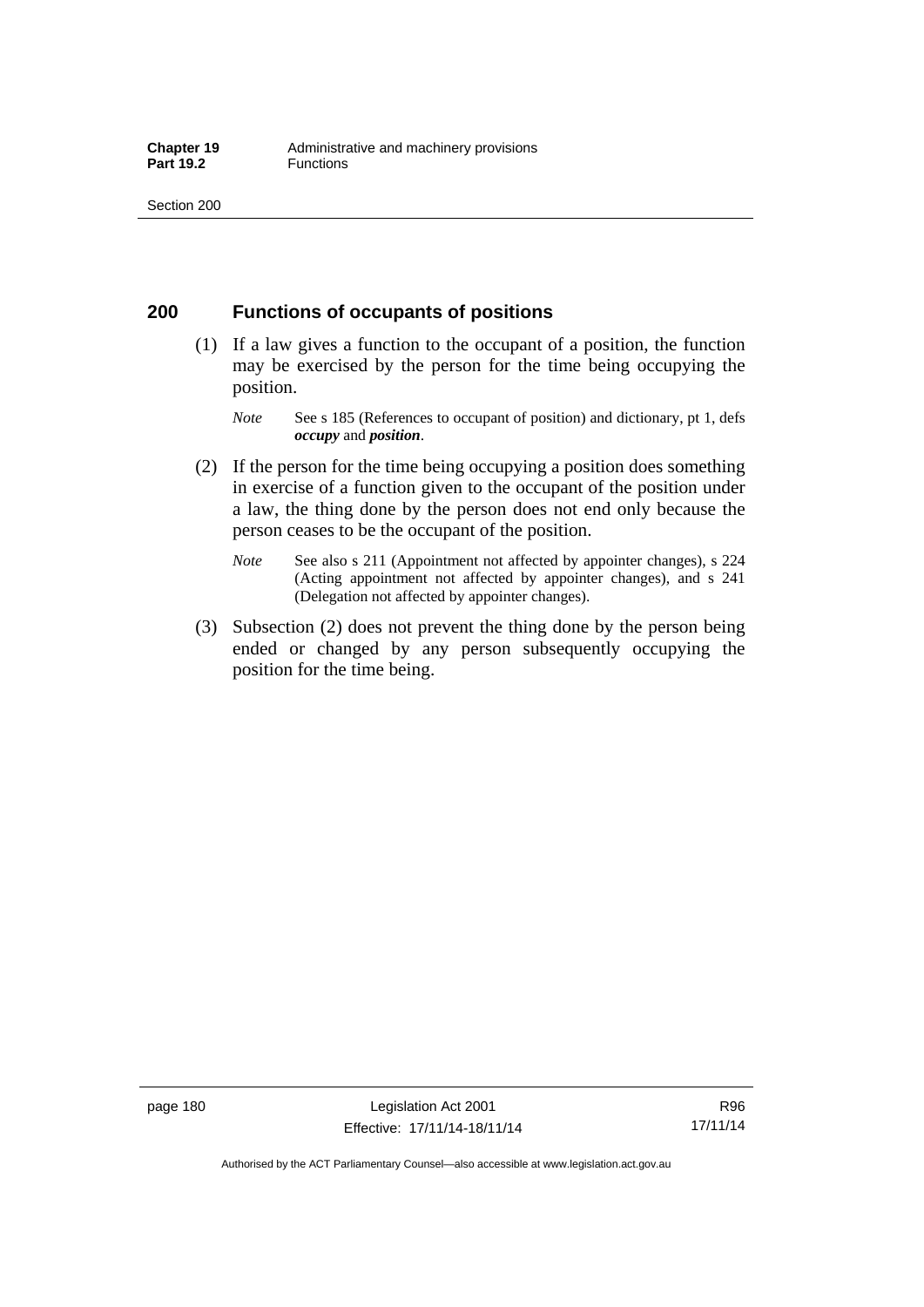# **Part 19.3 Appointments**

# **Division 19.3.1 Appointments—general**

*Note* Certain statutory appointments made by a Minister require consultation with a Legislative Assembly committee and are disallowable (see div 19.3.3 (Appointments—Assembly consultation)).

## **205 Application—div 19.3.1**

This division applies if a law authorises or requires an entity (the *appointer*) to appoint a person—

- (a) to a position under a law; or
- (b) to exercise a function or do anything else under a law.
- *Note Function* is defined in the dictionary, pt 1 to include authority, duty and power.

## **206 Appointments must be in writing etc**

- (1) An appointment must be made, or evidenced, by writing (the *instrument of appointment*) signed by the appointer.
- (2) If a law provides for a maximum or minimum period of appointment, the instrument of appointment must state the period for which the appointment is made.

#### **Examples—stated appointment periods**

- 1 2 years
- 2 until age 65
- *Note* An example is part of the Act, is not exhaustive and may extend, but does not limit, the meaning of the provision in which it appears (see s 126 and s 132).

### **207 Appointment may be by name or position**

- (1) The appointer may make an appointment by—
	- (a) naming the person appointed; or

page 181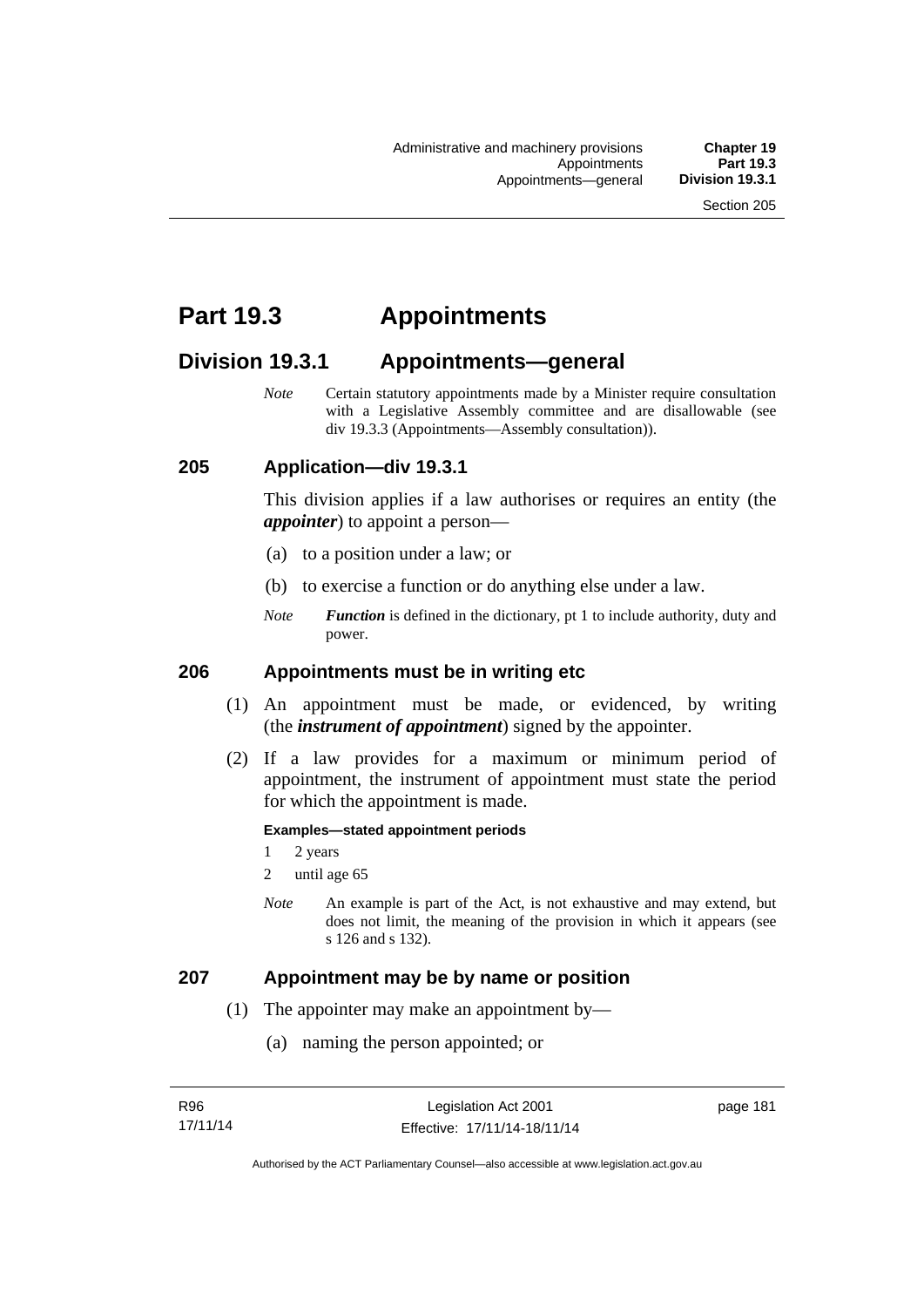Section 208

- (b) nominating the occupant of a position (however described), at a particular time or from time to time.
- (2) For this division, the person named, or the occupant of the position nominated, is the *appointee*.

## **208 Power of appointment includes power to suspend etc**

- (1) The appointer's power to make the appointment includes the power—
	- (a) to suspend the appointee, and end the suspension; or
	- (b) to end the appointment, and appoint someone else or reappoint the appointee if the appointee is eligible to be appointed to the position; or
	- (c) to reappoint the appointee if the appointee is eligible to be appointed to the position.
- (2) The power to suspend the appointee, end the appointment or reappoint the appointee is exercisable in the same way, and subject to the same conditions, as the power to make the appointment.

#### **Example**

If the appointment power is exercisable only on the recommendation of a body, the power to suspend, end the appointment or reappoint is exercisable only on the recommendation of the body.

*Note* An example is part of the Act, is not exhaustive and may extend, but does not limit, the meaning of the provision in which it appears (see s 126 and s 132).

## **209 Power of appointment includes power to make acting appointment**

 (1) If the appointer's power is the power to make an appointment to a position, the power to make the appointment also includes power to appoint a person, or 2 or more people, to act in the position—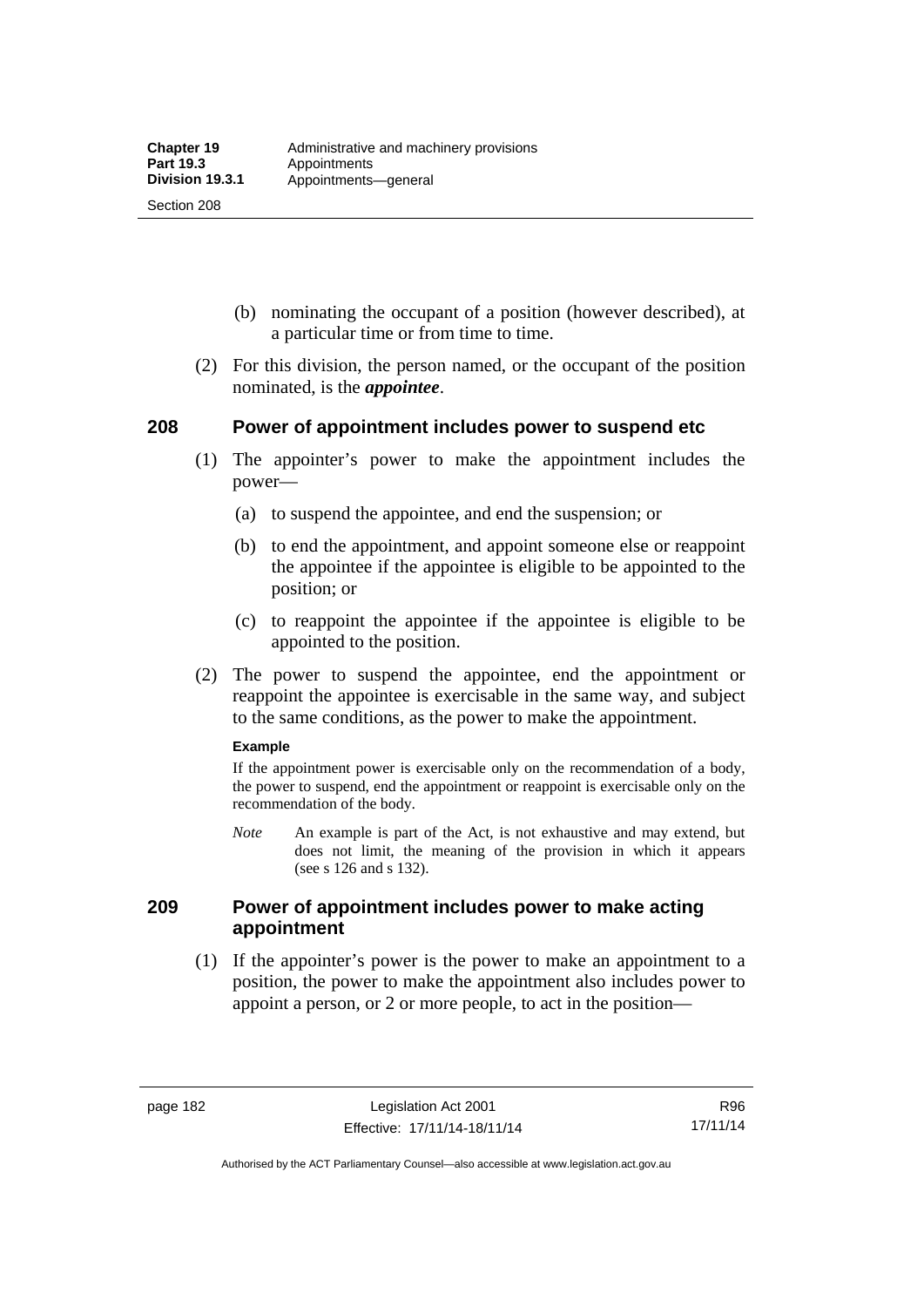- (a) during any vacancy, or all vacancies, in the position, whether or not an appointment has previously been made to the position; or
- (b) during any period, or all periods, when the appointee cannot for any reason exercise functions of the position.

#### **Examples—par (b)**

- 1 the appointee is ill or on leave
- 2 the appointee is acting in another position
- 3 the appointee is outside the ACT or Australia
- *Note 1 Function* is defined in the dictionary, pt 1 to include authority, duty and power.
- *Note 2* An example is part of the Act, is not exhaustive and may extend, but does not limit, the meaning of the provision in which it appears (see s 126 and s 132).
- (2) The power to appoint a person to act is exercisable in the same way, and subject to the same conditions, as the power to make the appointment.

#### **Example**

If the appointment power is exercisable only on the recommendation of a body, the power to appoint a person to act is exercisable only on the recommendation of the body.

- (3) Without limiting subsection (2), if the law (or another law) requires—
	- (a) the appointee to hold a qualification; or
	- (b) the appointer (or someone else) to be satisfied about the appointee's suitability (whether in terms of knowledge, experience, character or any other personal quality) before appointing the appointee to the position;

a person may only be appointed to act in the position if the person holds the qualification or the appointer (or other person) is satisfied about the person's suitability.

page 183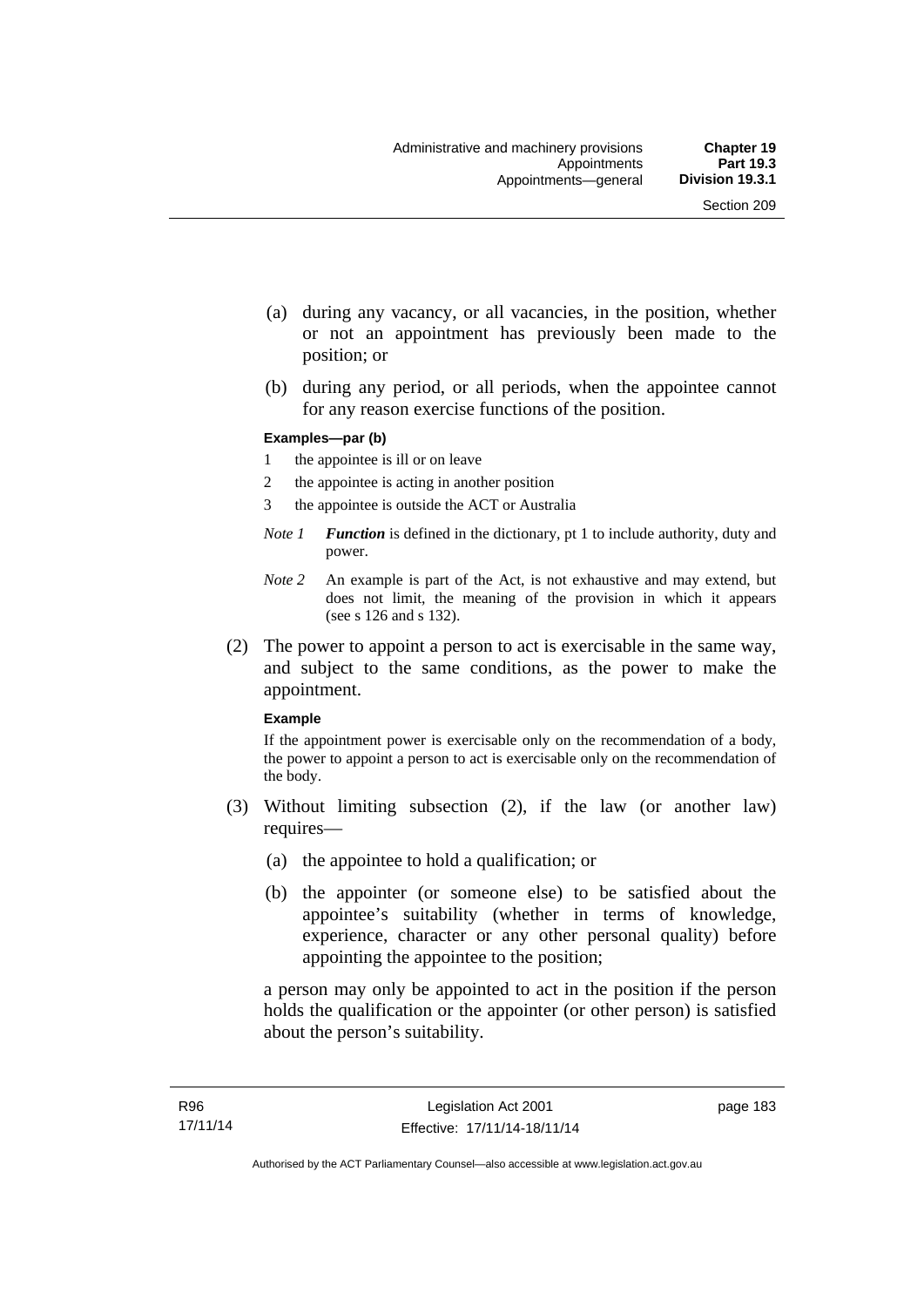Section 210

#### **Examples**

- 1 If an Act requires the appointee to be a magistrate, a person can be appointed to act in the position only if the person is a magistrate.
- 2 If a regulation requires the appointee to be a lawyer of at least 5 years standing, a person can be appointed to act in the position only if the person is a lawyer of at least 5 years standing.
- 3 If an Act requires the appointee to have, in the Executive's opinion, appropriate expertise, training or experience in relation to the needs of a particular group of people, a person can be appointed to act in the position only if the person has, in the Executive's opinion, that expertise, training or experience.

# **210 Resignation of appointment**

- (1) An appointment ends if the appointee resigns by signed notice of resignation given to the appointer.
- (2) However, if the appointer is the Executive, the notice of resignation may be given to a Minister.

## **211 Appointment not affected by appointer changes**

- (1) If the appointer is a body, an appointment made by the body does not end only because the membership of the body changes.
- (2) If the appointer is the person for the time being occupying a position, an appointment made by the person does not end only because the person ceases to be the occupant of the position.
- (3) This section does not limit the following sections:
	- section 199 (Functions of bodies)
	- section 200 (Functions of occupants of positions).

## **212 Appointment not affected by defect etc**

An appointment, or anything done under an appointment, is not invalid only because of a defect or irregularity in or in relation to the appointment.

R96 17/11/14

Authorised by the ACT Parliamentary Counsel—also accessible at www.legislation.act.gov.au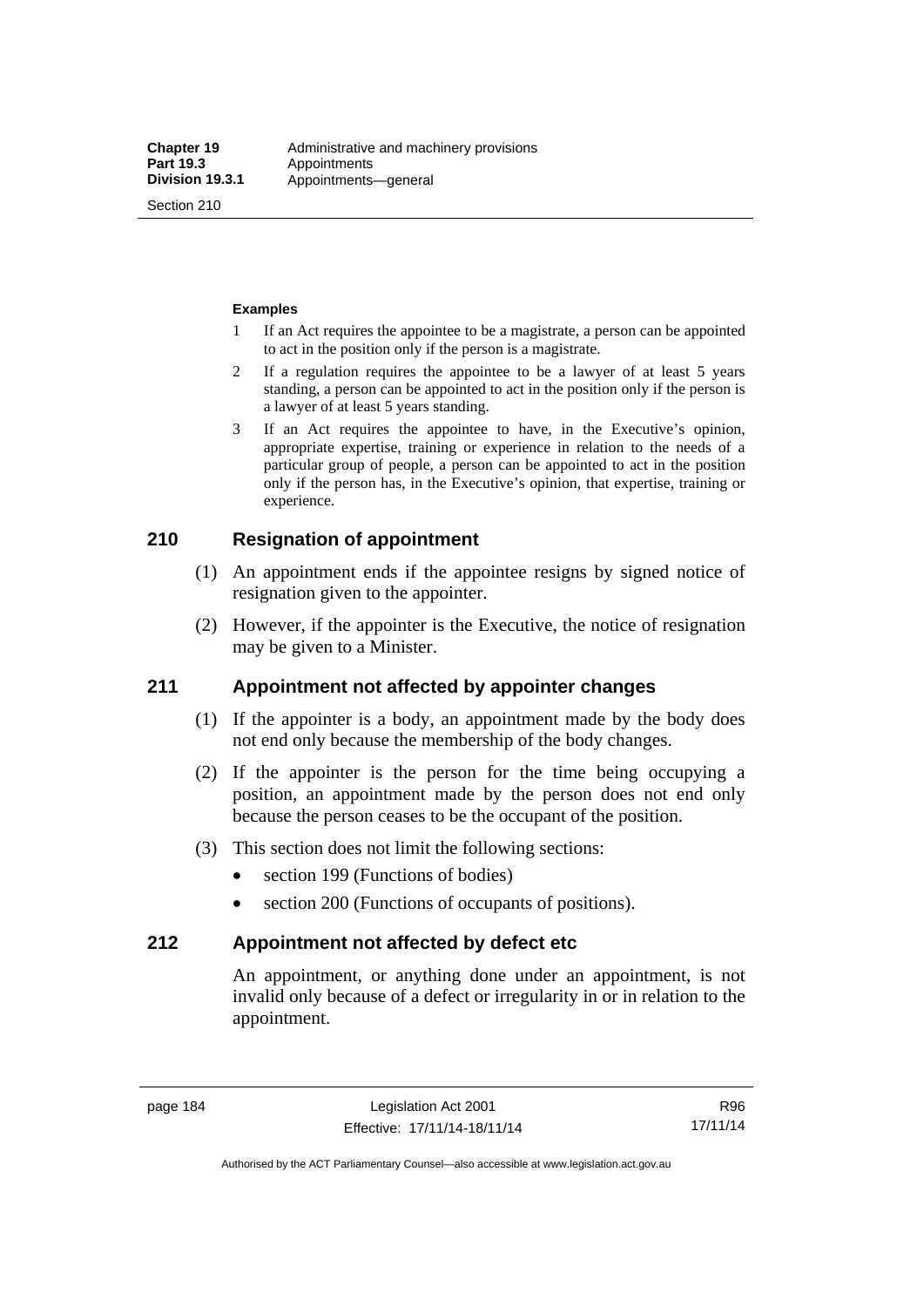# **Division 19.3.2 Acting appointments**

## **215 Application—div 19.3.2**

This division applies if a law gives an entity (the *appointer*) power to appoint a person to act in a position under a law.

# **216 Acting appointments must be in writing etc**

- (1) An acting appointment must be made, or evidenced, by writing (the *instrument of appointment*) signed by the appointer.
- (2) If a law provides for a maximum or minimum period of appointment, the instrument of appointment must state the period for which the acting appointment is made.

### **Examples—stated appointment periods**

- 1 1 year
- 2 until 31 December 2002 (a period of 9 months)
- *Note 1* See also s 219 (Appointer may decide terms of acting appointment etc) and s 221 (How long does an acting appointment operate?)
- *Note 2* An example is part of the Act, is not exhaustive and may extend, but does not limit, the meaning of the provision in which it appears (see s 126 and s 132).

## **217 Acting appointment may be made by name or position**

- (1) The appointer may make an acting appointment by—
	- (a) naming the person appointed; or
	- (b) nominating the occupant of a position (however described), at a particular time or from time to time.
- (2) For this division, the person named, or the occupant of the position nominated, is the *appointee*.

*Note* A power to make an appointment includes power to make an acting appointment (see s 209).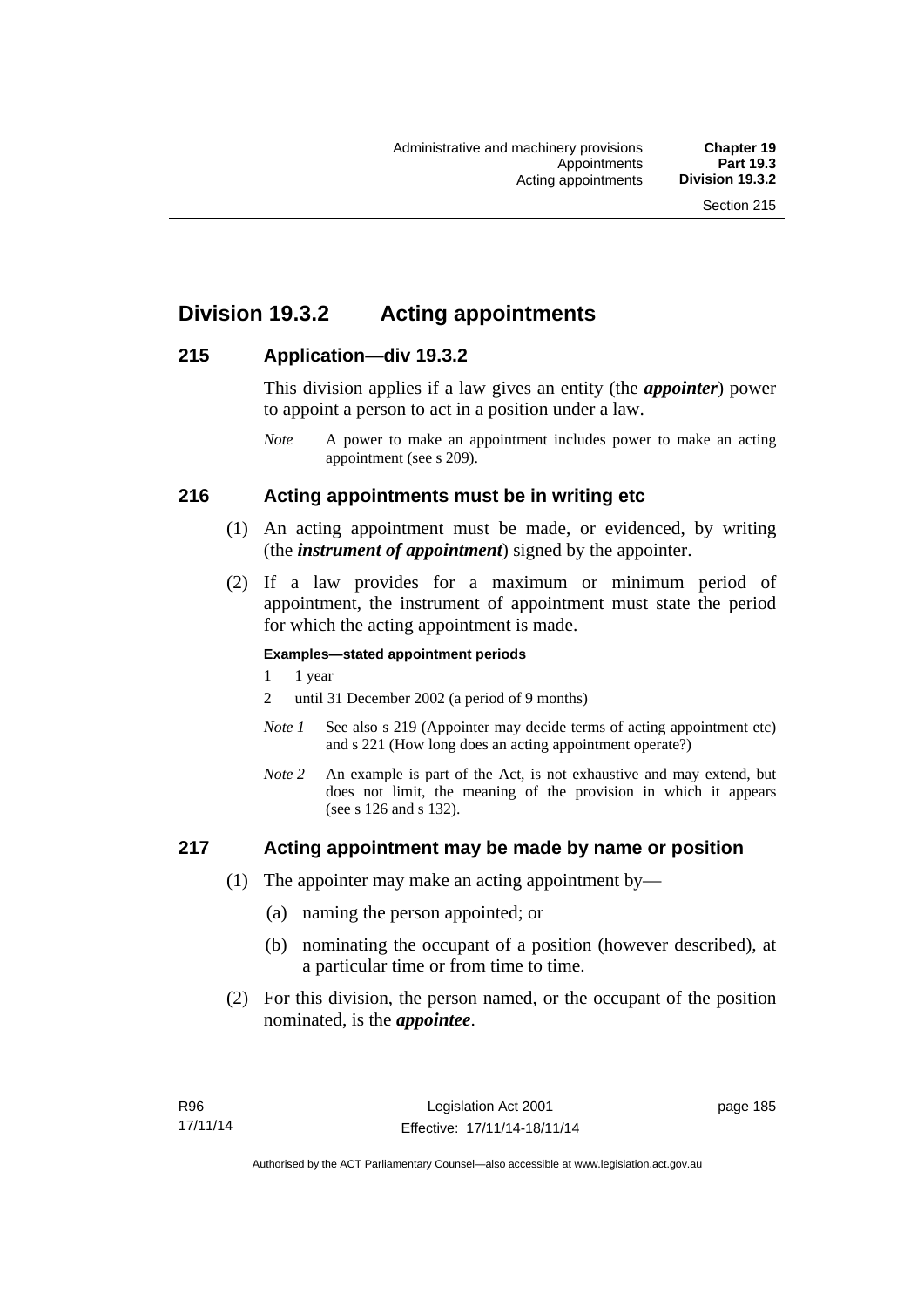Section 218

# **218 Instrument may provide when acting appointment has effect etc**

The instrument making or evidencing the acting appointment may provide that the appointment has effect only in stated circumstances or subject to stated conditions or limitations.

#### **Examples**

- 1 The instrument relating to a standing (or dormant) acting appointment for a position provides that when the substantive occupant of the position (Y) is overseas X may act in the position, but may exercise stated powers of the position only with Y's approval.
- 2 X is appointed to act in Y's position if Y is out of the ACT and a declaration of acute fire danger is published under the *ABC Act 2000*.
- *Note* An example is part of the Act, is not exhaustive and may extend, but does not limit, the meaning of the provision in which it appears (see s 126 and s 132).

# **219 Appointer may decide terms of acting appointment etc**

- (1) The appointer may—
	- (a) decide the terms of the acting appointment, including any remuneration and allowances; and
	- (b) end the appointment at any time.

#### **Example—par (b)**

A appoints X to act in a position for 10 months. Two months after X begins to act, A ends the appointment.

- *Note 1* See also s 221 (How long does an acting appointment operate?)
- *Note 2* An example is part of the Act, is not exhaustive and may extend, but does not limit, the meaning of the provision in which it appears (see s 126 and s 132).

R96 17/11/14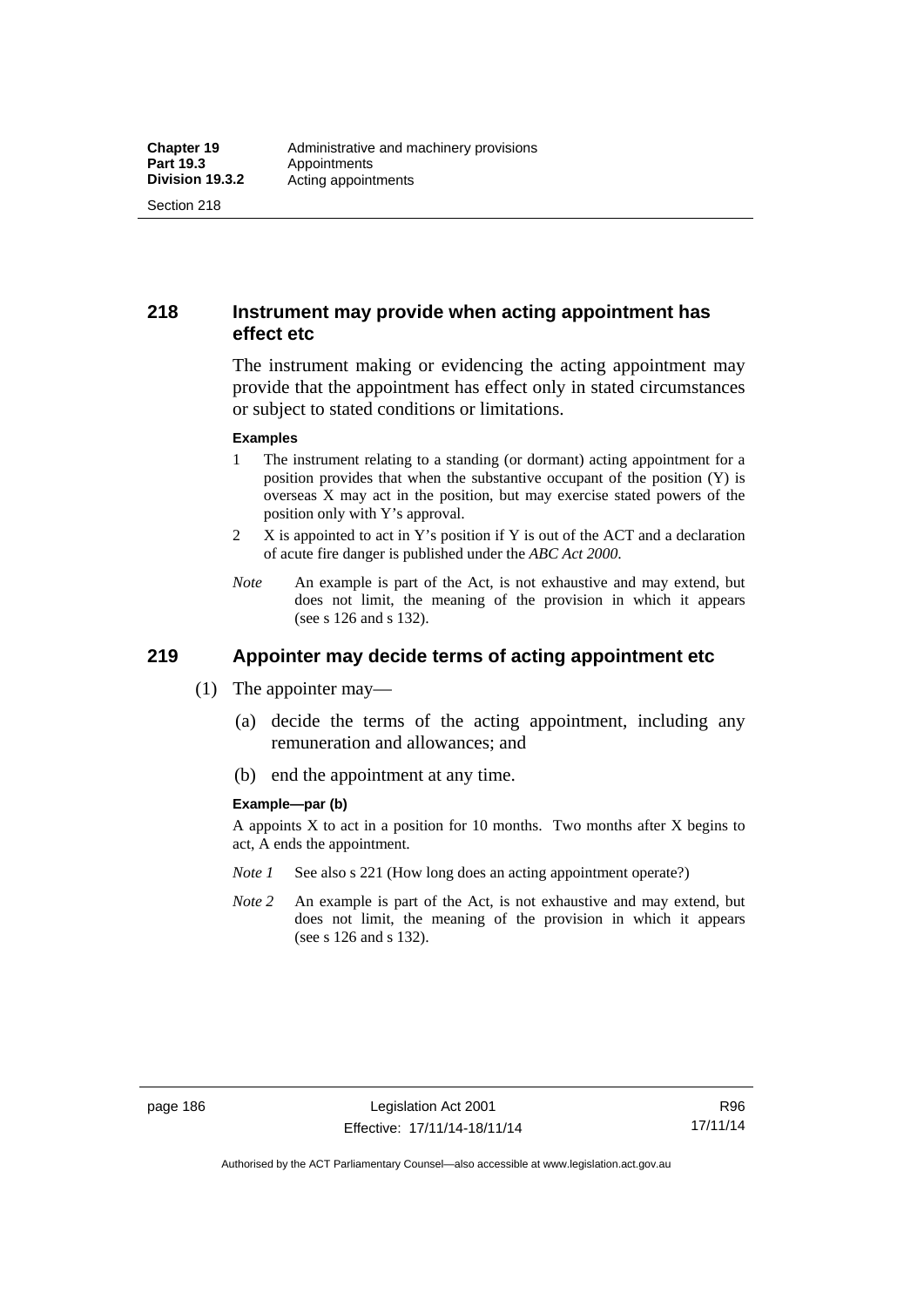(2) The power to end the acting appointment is exercisable in the same way, and subject to the same conditions, as the power to make the acting appointment.

#### **Example**

If the power to make the acting appointment is exercisable only on the recommendation of a body, the power to end the appointment is exercisable only on the recommendation of the body.

## **220 Appointee may exercise functions under acting appointment etc**

While the appointee is acting in the position—

- (a) the appointee has, subject to the instrument making or evidencing the appointment, all the functions of the occupant of the position; and
- (b) all territory laws apply in relation to the appointee as if the appointee were the occupant of the position.
- *Note Function* is defined in the dictionary, pt 1 to include authority, duty and power.

## **221 How long does an acting appointment operate?**

 (1) If the appointee acts in the position because it is vacant, the appointee may not act for more than 1 year after the position became vacant.

*Note* See also s 219 (Appointer may decide terms of acting appointment etc)

- (2) If the appointee is acting in a position that becomes vacant while the appointee is acting, the appointee may continue to act until the first of the following happens:
	- (a) the appointer ends the appointment;
	- (b) the vacancy is filled;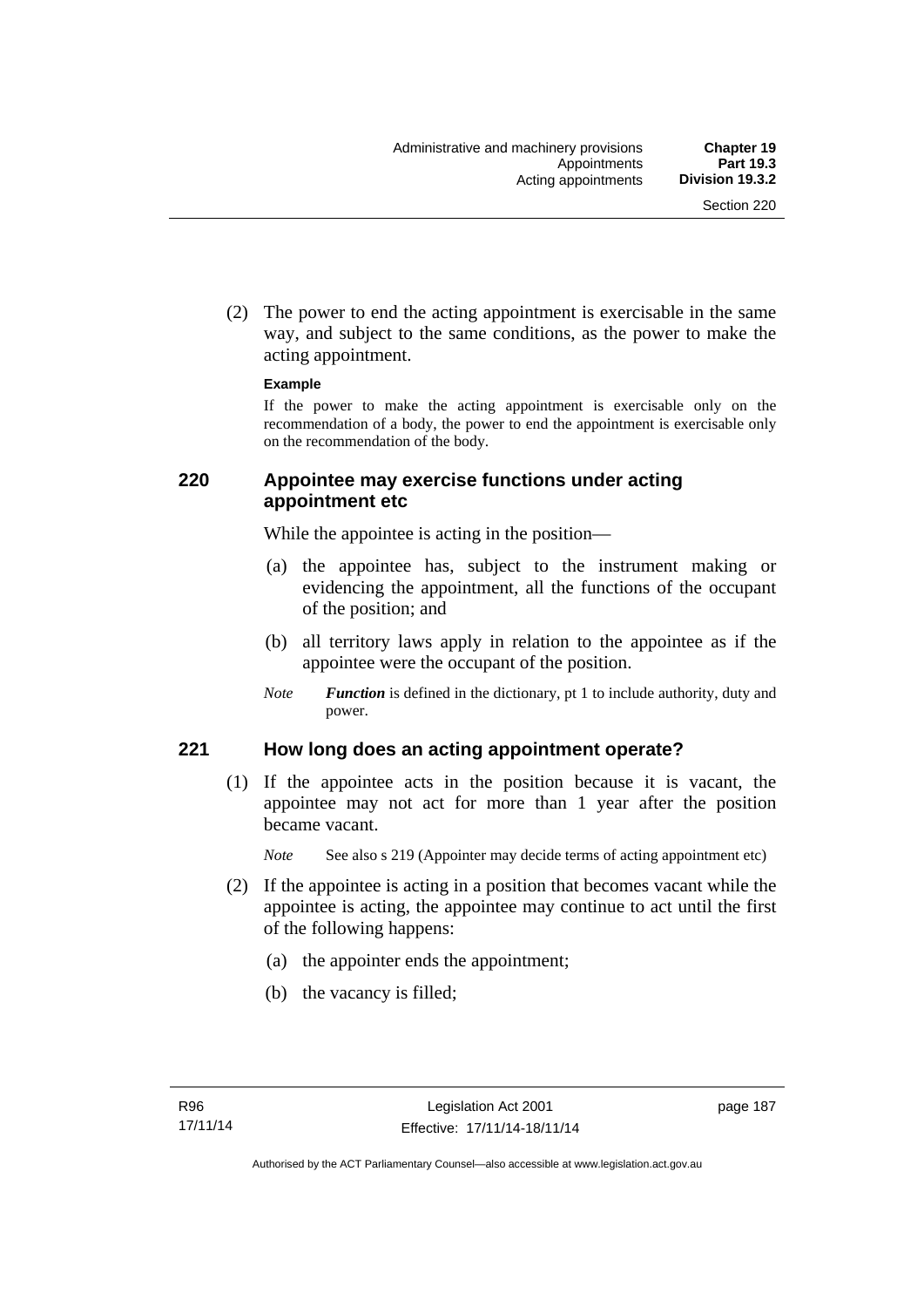Section 222

(c) 1 year after the position became vacant.

#### **Example**

A appoints  $X$  to act in Y's position for a year while Y is on secondment in another agency. Three months after X begins to act, Y is permanently transferred to the other agency. One month later,  $Z$  is appointed to the position in which  $X$  is acting. The appointment of Z brings X's acting appointment to an end.

- *Note* An example is part of the Act, is not exhaustive and may extend, but does not limit, the meaning of the provision in which it appears (see s 126 and s 132).
- (3) If the appointee acts in the position because the occupant of the position cannot exercise functions and the occupant resumes the exercise of the functions, the appointment no longer authorises the appointee to act on that occasion.
	- *Note Function* is defined in the dictionary, pt 1 to include authority, duty and power.

## **222 Resignation of acting appointment**

- (1) An acting appointment ends if the appointee resigns by signed notice of resignation given to the appointer.
- (2) However, if the appointer is the Executive, the notice of resignation may be given to a Minister.

## **223 Effect of acting appointment on substantive appointment etc**

- (1) If the appointee is the occupant of another position under a law (the *substantive position*), the appointee does not cease to occupy the substantive position only because of the appointee's appointment or because the appointee acts under the appointment.
- (2) This section does not prevent an acting appointment being made to the substantive position.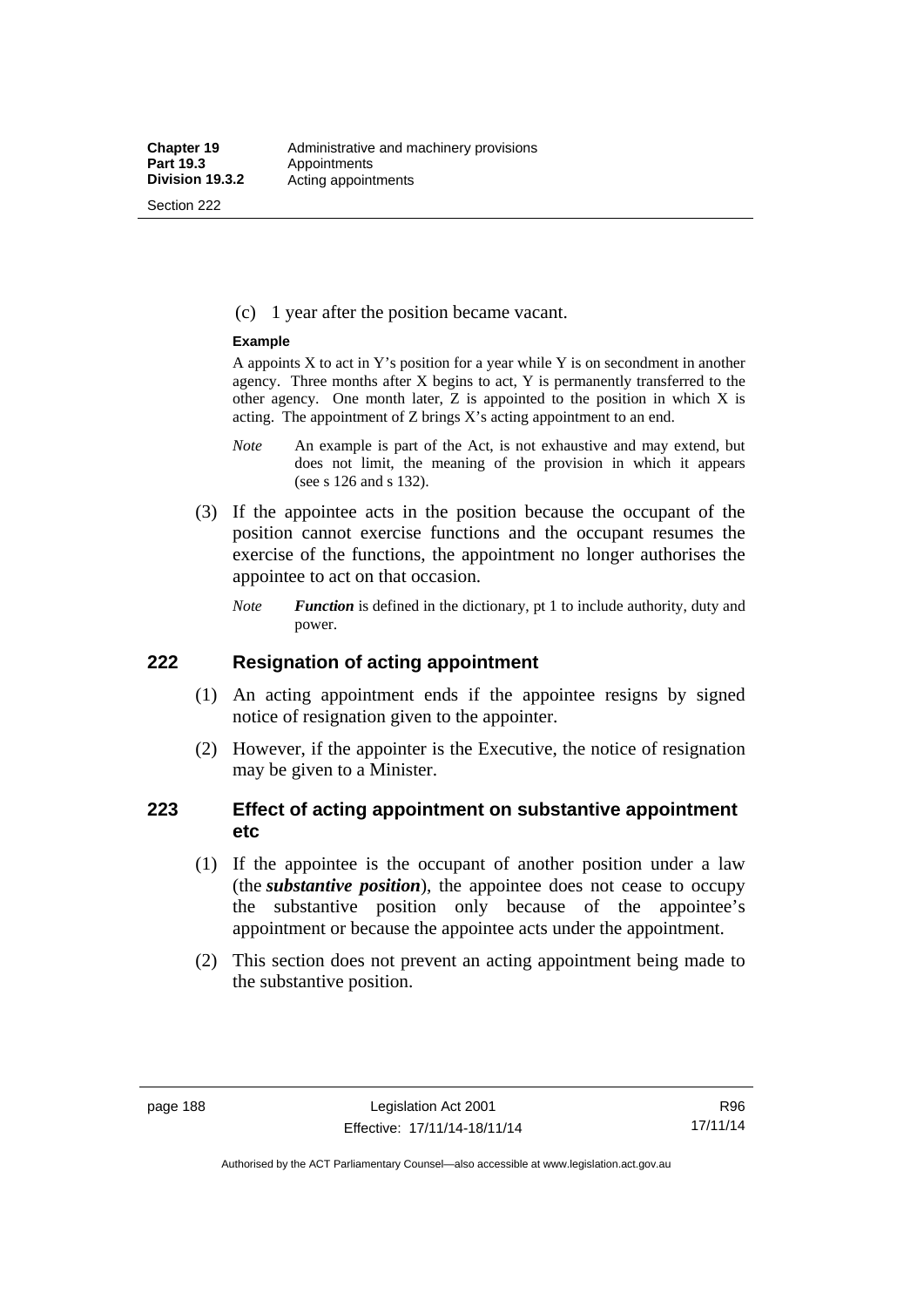## **224 Acting appointment not affected by appointer changes**

- (1) If the appointer is a body, an acting appointment made by the body does not end only because the membership of the body changes.
- (2) If the appointer is the person for the time being occupying a position, an acting appointment made by the person does not end only because the person ceases to be the occupant of the position.
- (3) This section does not limit the following sections:
	- section 199 (Functions of bodies)
	- section 200 (Functions of occupants of positions).

## **225 Acting appointment not affected by defect etc**

- (1) An acting appointment, or anything done under an acting appointment, is not invalid only because of a defect or irregularity in or in relation to the appointment.
- (2) Anything done by or in relation to the appointee while the appointee purports to act in the position is not invalid only because—
	- (a) the occasion for the appointment had not arisen or had ended; or
	- (b) the appointment had ended; or
	- (c) the occasion for the appointee to act had not arisen or had ended.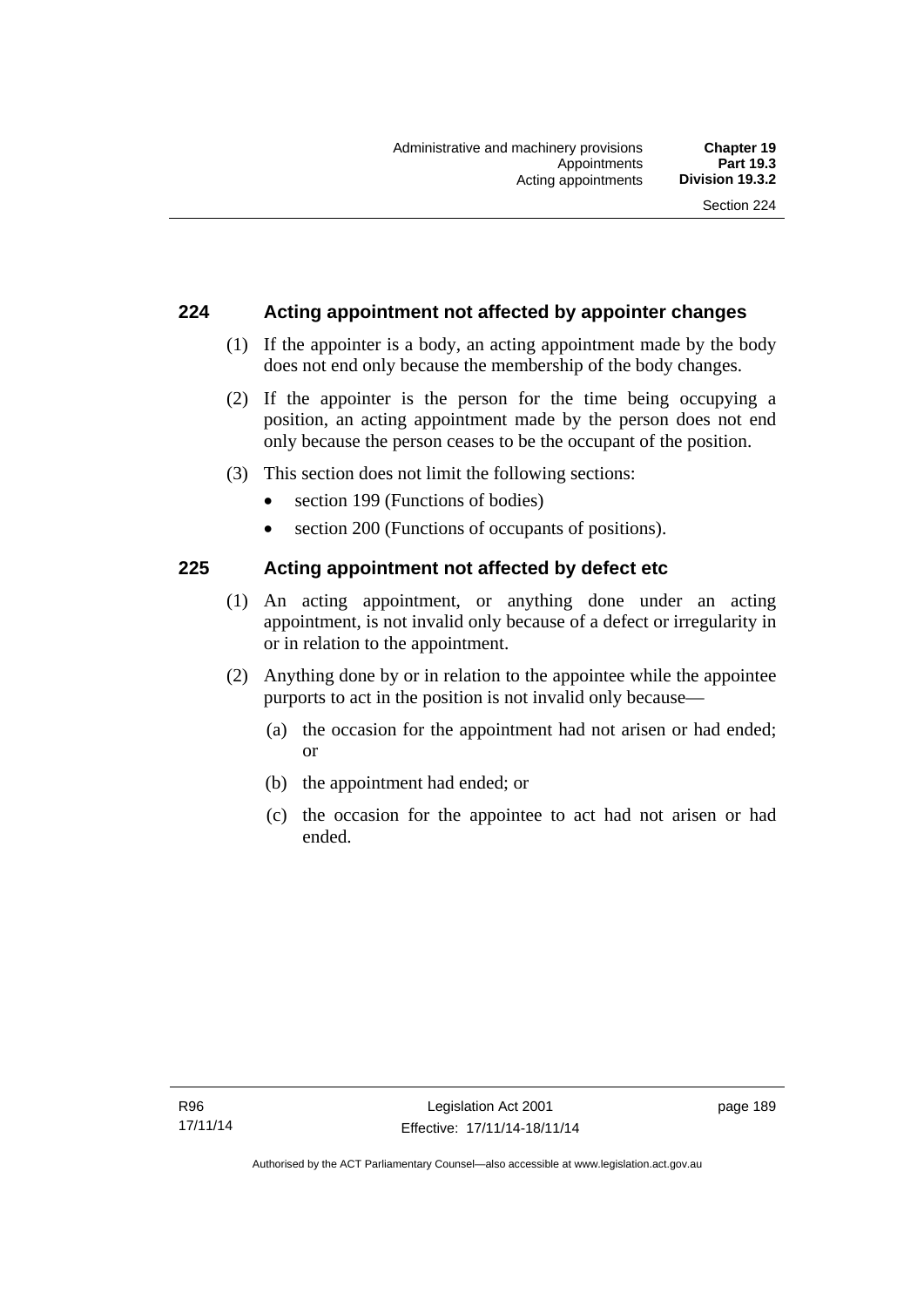Section 225A

# **Division 19.3.2A Standing acting arrangements**

## **225A Application—div 19.3.2A**

This division applies to a position if a law provides that a person acts in the position in stated circumstances.

#### **Example**

The *Hypothetical Act 2003* provides for the deputy director of the hypothetical entity to act in the position of director of the entity if the position is vacant or the director cannot for any reason exercise the functions of the position.

*Note* An example is part of the Act, is not exhaustive and may extend, but does not limit, the meaning of the provision in which it appears (see s 126 and s 132).

## **225B Person acting under standing acting arrangement may exercise functions etc**

- (1) A person acting in the position has, subject to the law providing for the acting or any other law, all the functions of the occupant of the position.
	- *Note Function* is defined in the dictionary, pt 1 to include authority, duty and power.
- (2) All territory laws apply in relation to the person as if the person were the occupant of the position.

# **Division 19.3.3 Appointments—Assembly consultation**

## **226 Meaning of** *statutory position***—div 19.3.3**

In this division:

*statutory position* means a position (including as a member of a territory authority) established under an Act.

*Note Position* includes office (see dict, pt 1, def *position*).

page 190 Legislation Act 2001 Effective: 17/11/14-18/11/14

R96 17/11/14

Authorised by the ACT Parliamentary Counsel—also accessible at www.legislation.act.gov.au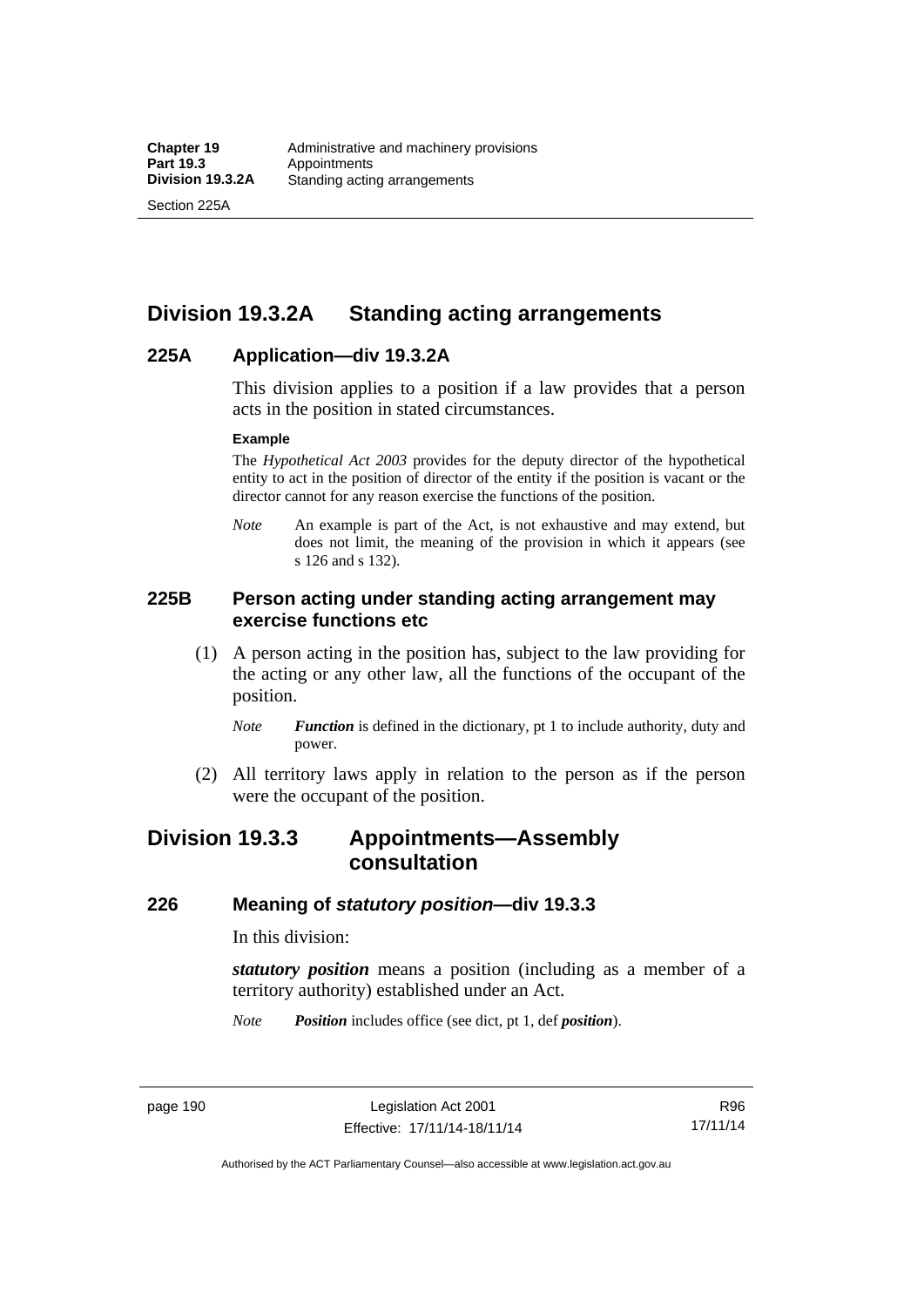## **227 Application—div 19.3.3**

- (1) This division applies if a Minister has the power under an Act to appoint a person to a statutory position.
- (2) However, this division does not apply to an appointment of—
	- (a) a public servant to a statutory position (whether or not the Act under which the appointment is made requires that the appointee be a public servant); or
	- (b) a person to, or to act in, a statutory position for not longer than 6 months, unless the appointment is of the person to, or to act in, the position for a 2nd or subsequent consecutive period; or
	- (c) a person to a statutory position if the only function of the position is to advise the Minister.

### **228 Consultation with appropriate Assembly committee**

- (1) Before making an appointment to a statutory position, a Minister must consult—
	- (a) a standing committee of the Legislative Assembly nominated by the Speaker for the purpose; or
	- (b) if no nomination under paragraph (a) is in force—the standing committee of the Legislative Assembly responsible for the scrutiny of public accounts.
- (2) The committee may make a recommendation to the Minister about the proposed appointment.
- (3) The Minister must not make the appointment until the Minister has received a recommendation or 30 days have passed since the consultation took place, whichever happens first.
- (4) In making the appointment, the Minister must have regard to any recommendation received.

page 191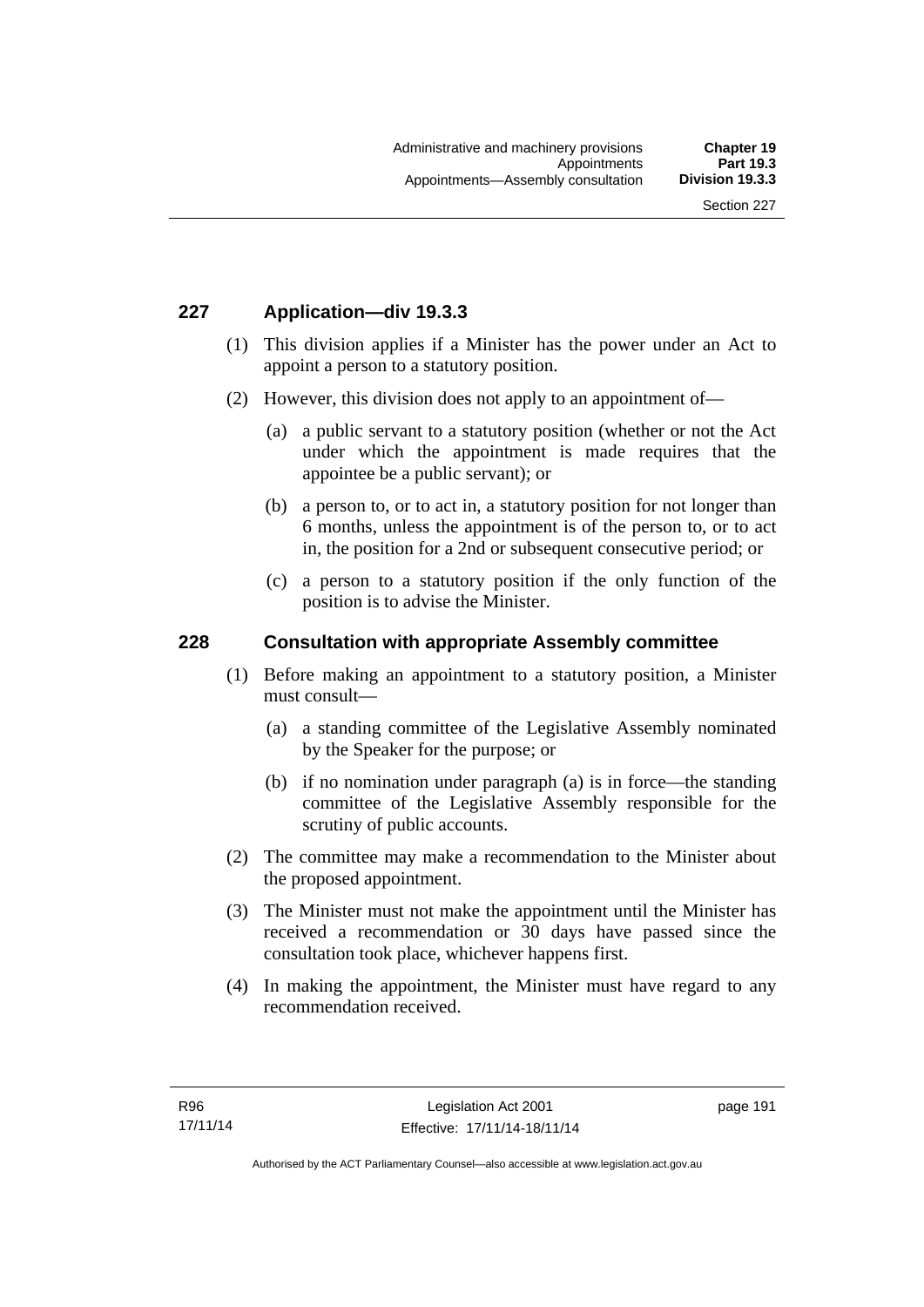Section 229

## **229 Appointment is disallowable instrument**

The instrument making, or evidencing, an appointment to which this division applies is a disallowable instrument.

*Note* A disallowable instrument must be notified and presented to the Legislative Assembly (see ch 7 (Presentation, amendment and disallowance of subordinate laws and disallowable instruments)).

page 192 Legislation Act 2001 Effective: 17/11/14-18/11/14

R96 17/11/14

Authorised by the ACT Parliamentary Counsel—also accessible at www.legislation.act.gov.au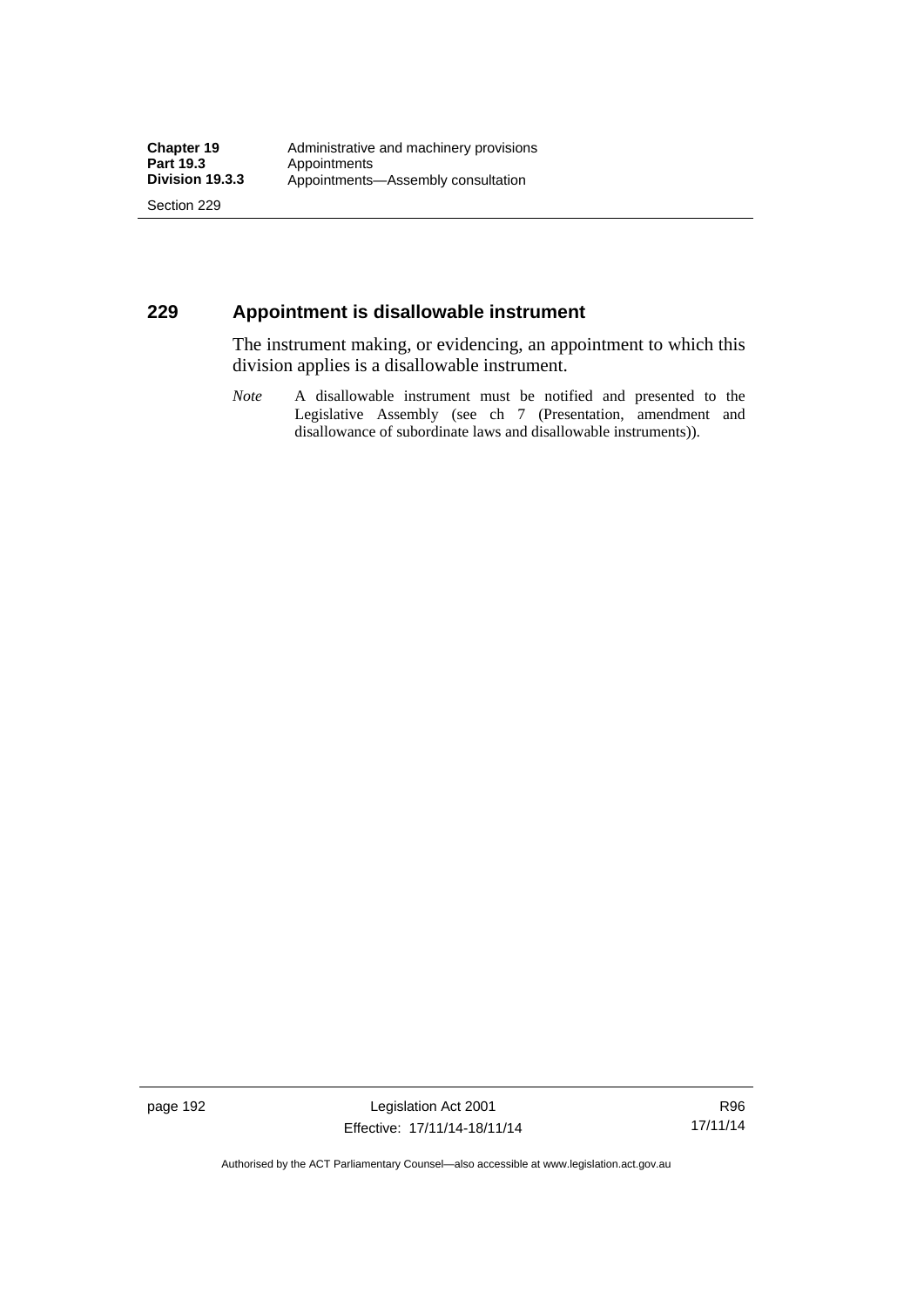# **Part 19.4 Delegations**

## **230 Application—pt 19.4 generally**

This part applies if a law authorises or requires an entity (the *appointer*) to delegate (or subdelegate) a function.

*Note Function* is defined in the dictionary, pt 1 to include authority, duty and power.

## **231 Application—pt 19.4 to subdelegations**

- (1) This part applies to the subdelegation of a function in the same way as it applies to the delegation of the function.
- (2) However, if the appointer delegates a function to a delegate, the delegate may not subdelegate the function.
- (3) Subsection (2) is a determinative provision.

#### **Examples**

- 1 The *ABC Act 2003* provides that an appointer (X) may delegate X's functions to Y. The Act is silent on the subdelegation of the functions. Y may not subdelegate X's functions to Z.
- 2 The *ABC Act 2003* provides that an appointer (X) may delegate X's functions to Y, with authority for Y to subdelegate the functions. Because the Act authorises subdelegation, it expressly displaces this Act, section 231 (2) (see s 6). Y can therefore subdelegate  $\overline{X}$ 's functions to Z (compare s 236, which deals with the subdelegation of a power to delegate)*.*
- *Note 1* See s 5 for the meaning of determinative provisions, and s 6 for their displacement.
- *Note 2* An example is part of the Act, is not exhaustive and may extend, but does not limit, the meaning of the provision in which it appears (see s 126 and s 132).

## **232 Delegation must be in writing etc**

A delegation must be made, or evidenced, by writing signed by the appointer.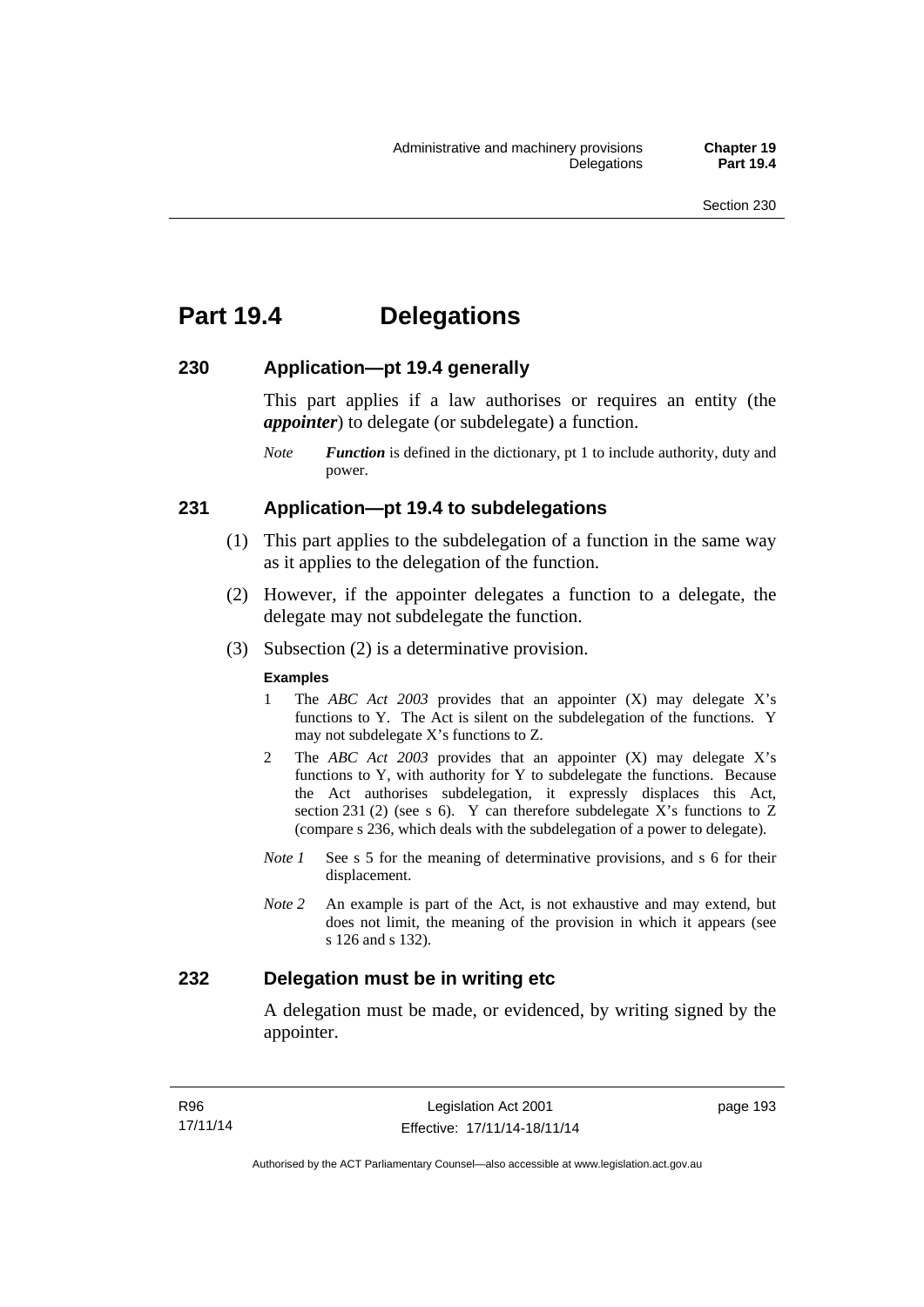### **233 Delegation may be made by name or position**

- (1) The appointer may delegate by—
	- (a) naming the person to whom the delegation is made; or
	- (b) nominating the occupant of a position (however described), at a particular time or from time to time.
- (2) For this part, the person named, or the occupant of the position nominated, is the *delegate*.

## **234 Instrument may provide when delegation has effect etc**

The instrument making or evidencing a delegation may provide—

- (a) that the delegation has effect only in stated circumstances or subject to stated conditions, limitations or directions; or
- (b) that all of a function, or a stated part of the function, is delegated.

#### **Examples**

- 1 The delegation provides that, when the appointer (Y) is outside Australia, the delegate (X) may exercise her functions except that stated functions may only be exercised with Y's approval.
- 2 The delegation provides that X may enter into a contract for the purchase of property of not more than \$50 000 in value.
- 3 The delegation provides that X may grant licences under a stated Act but that, in considering applications, X must take account of the policy of the agency (authorised by the Act) that there should not be more than 100 licences current at any time.
- *Note* An example is part of the Act, is not exhaustive and may extend, but does not limit, the meaning of the provision in which it appears (see s 126 and s 132).

## **235 Delegation may be made to 2 or more delegates**

The appointer may delegate the appointer's function, or any part of the function, to 2 or more delegates.

page 194 Legislation Act 2001 Effective: 17/11/14-18/11/14

Authorised by the ACT Parliamentary Counsel—also accessible at www.legislation.act.gov.au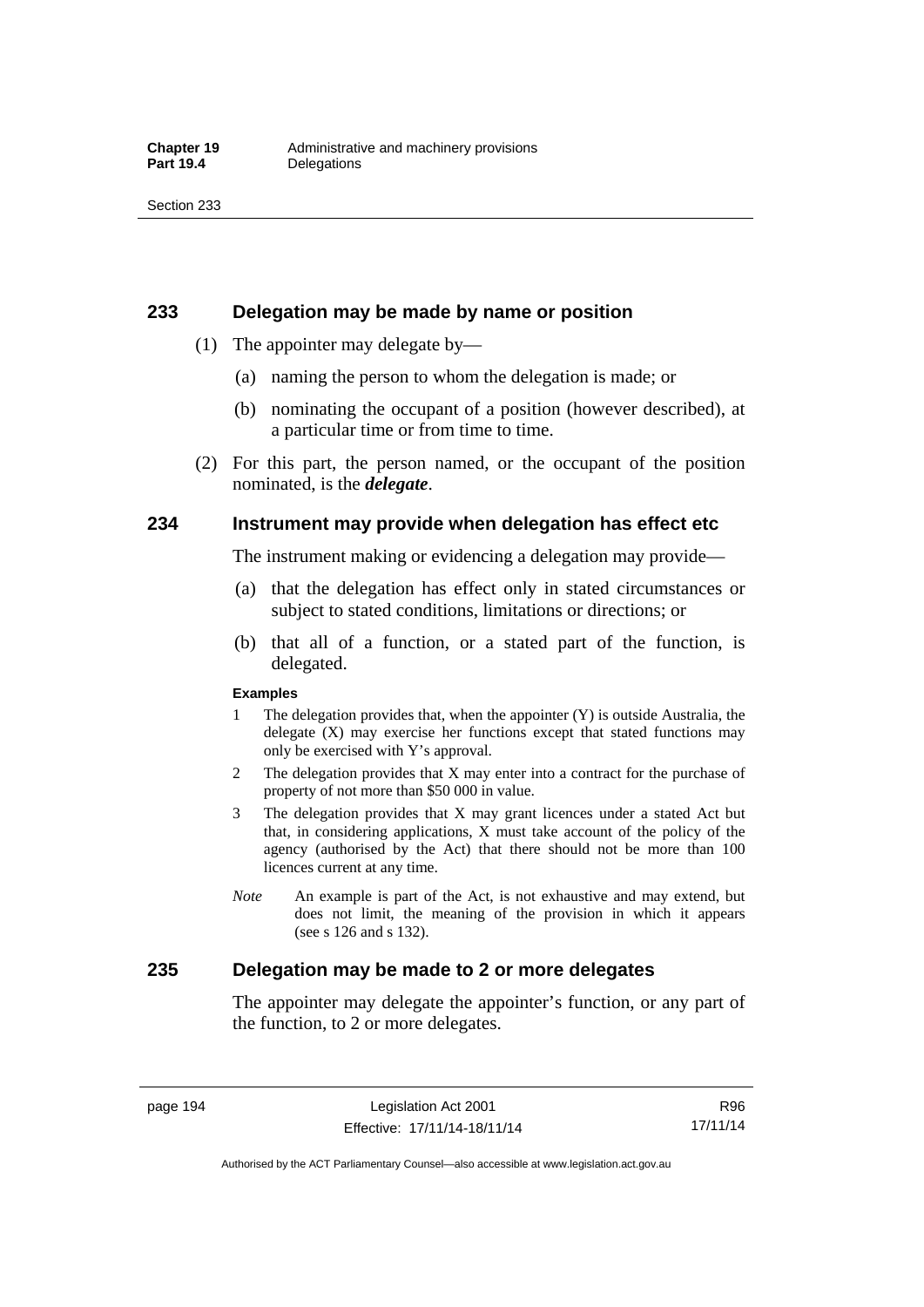## **236 Power to delegate may not be delegated**

- (1) The appointer may not delegate the appointer's power to delegate.
- (2) Subsection (1) is a determinative provision.
	- *Note* See s 5 for the meaning of determinative provisions, and s 6 for their displacement.

#### **Examples**

- 1 The *ABC Act 2003* provides that an appointer (X) may delegate X's functions to Y. The Act is silent on X's power to delegate the power to delegate. X may not delegate X's power to delegate to Y.
- 2 The *ABC Act 2003* provides that an appointer (X) may delegate X's functions to Y, with authority for X to delegate X's power to delegate. Because the Act authorises the delegation of the power to delegate, it expressly displaces this Act, s 236 (1) (see s 6). X can therefore delegate X's power to delegate to Y (compare s 231, which deals with the subdelegation of a delegated function).
- *Note* An example is part of the Act, is not exhaustive and may extend, but does not limit, the meaning of the provision in which it appears (see s 126 and s 132).

### **237 Delegation may be amended or revoked**

- (1) The appointer may amend a delegation or revoke it completely or partly.
- (2) The power to amend or revoke a delegation is exercisable in the same way, and subject to the same conditions, as the power to delegate.

#### **Example**

If the power to delegate is exercisable only with the Minister's approval, the power to revoke the delegation is exercisable only with the Minister's approval.

*Note* An example is part of the Act, is not exhaustive and may extend, but does not limit, the meaning of the provision in which it appears (see s 126 and s 132).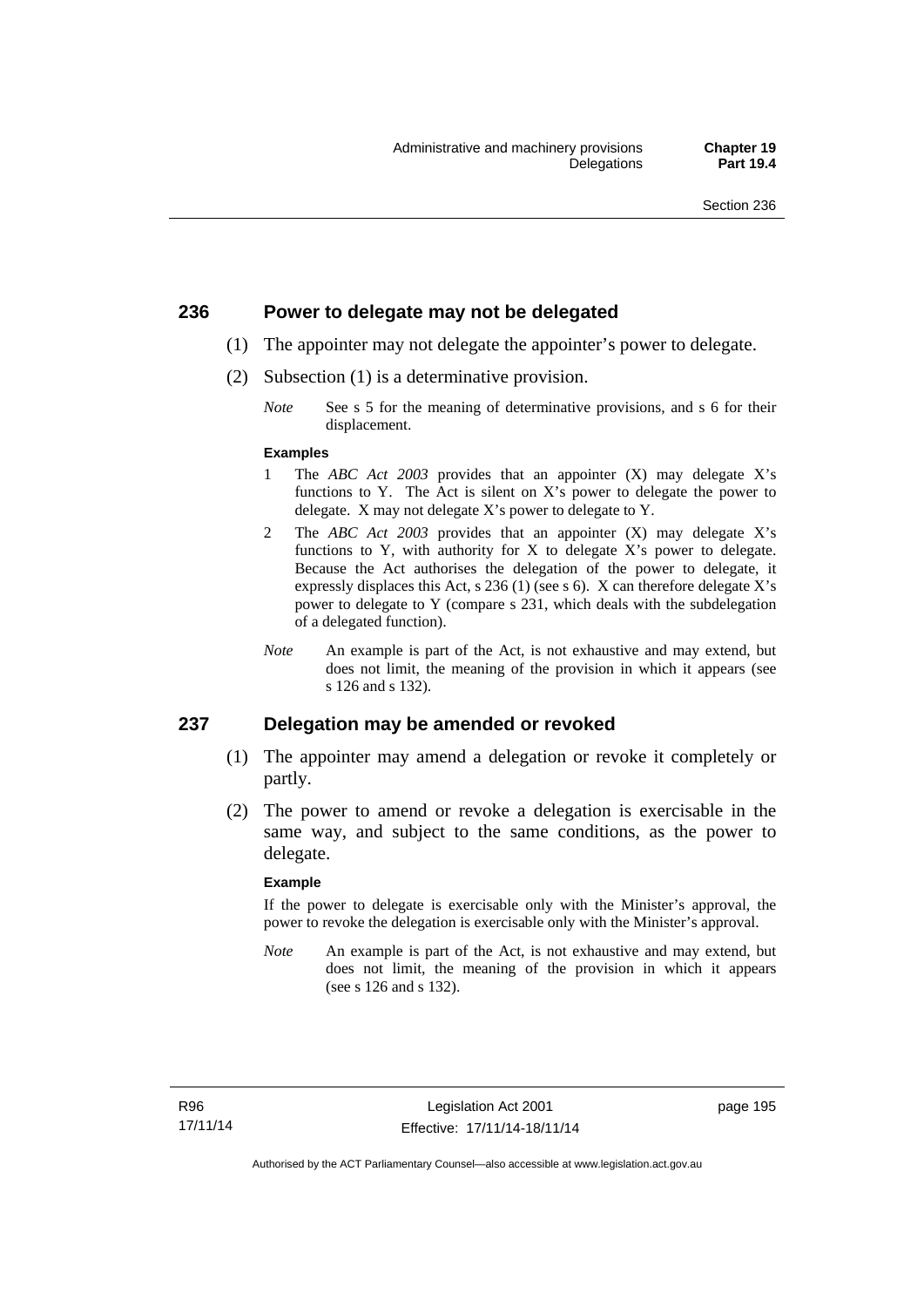## **238 Appointer responsible for delegated function**

The delegation of a function, or a part of a function, does not relieve the appointer of the appointer's obligation to ensure that the function is properly exercised.

## **239 Exercise of delegation by delegate**

- (1) A delegate must exercise the delegation subject to any conditions, limitations or directions in the instrument making or evidencing the delegation.
- (2) All territory laws apply to the delegate in the exercise of the delegation as if the delegate were the appointer.
- (3) Without limiting subsection (2), if the exercise of a function by the appointer is dependent on the appointer's state of mind and the function is delegated, the function may be exercised by the delegate on the delegate's state of mind.
- (4) Anything done by or in relation to the delegate in the exercise of the delegation is taken to have been done by or in relation to the appointer.
	- *Note 1* Section 94 provides that a delegation under a law that is in force immediately before an amendment of the law continues to have effect as if made under the amended law.
	- *Note 2* Section 196 gives a delegate the powers necessary or convenient to exercise a delegated function.
- (5) In this section:

*state of mind* includes knowledge, intention, opinion, belief or purpose.

## **240 Appointer may exercise delegated function**

A function that has been delegated may, despite the delegation, be exercised by the appointer.

page 196 Legislation Act 2001 Effective: 17/11/14-18/11/14

Authorised by the ACT Parliamentary Counsel—also accessible at www.legislation.act.gov.au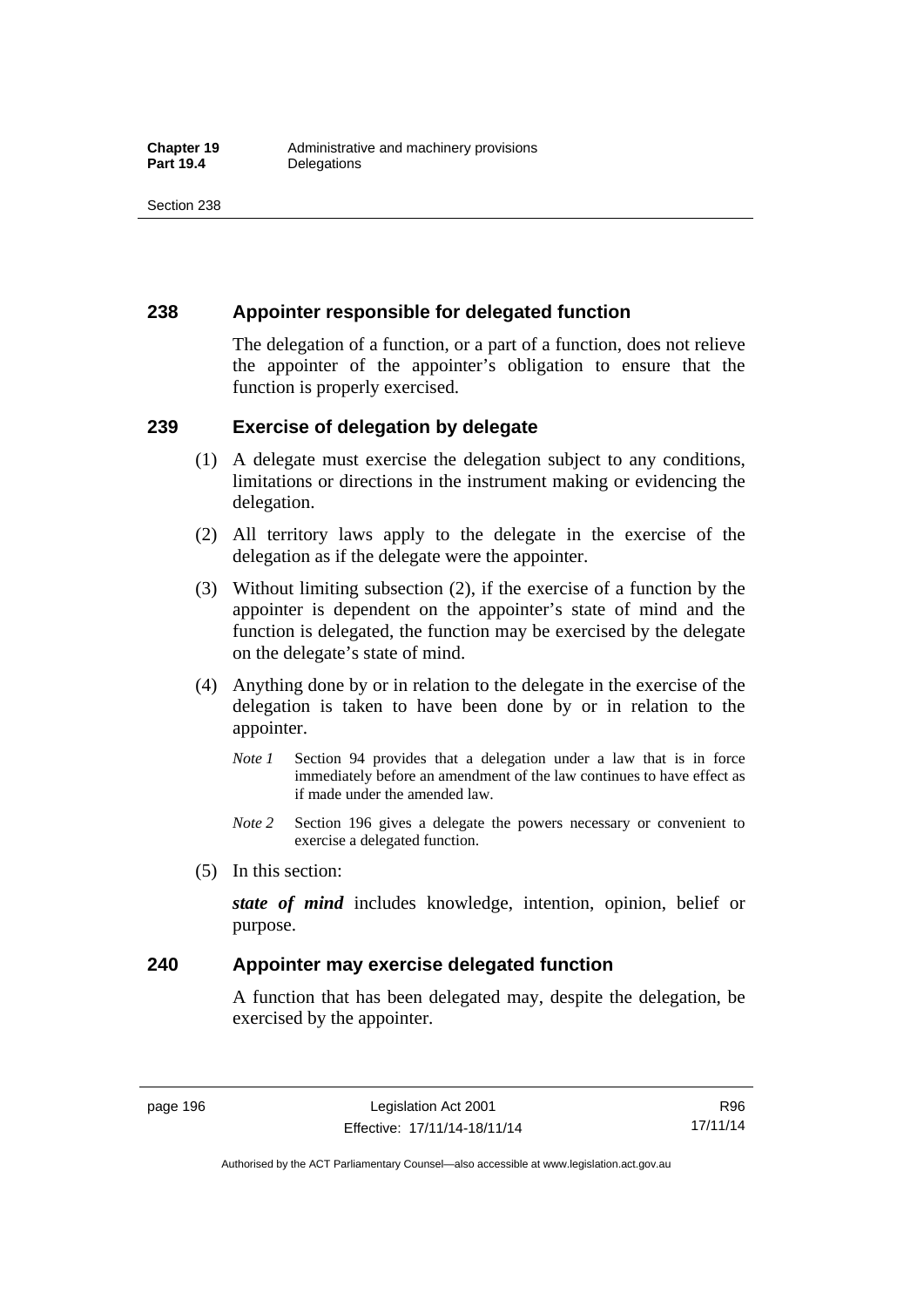# **241 Delegation not affected by appointer changes**

- (1) If the appointer is a body, a delegation made by the body does not end only because the membership of the body changes.
- (2) If the appointer is the person for the time being occupying a position, a delegation made by the person does not end only because the person ceases to be the occupant of the position.
- (3) This section does not limit the following sections:
	- section 199 (Functions of bodies)
	- section 200 (Functions of occupants of positions).

# **242 Delegation not affected by defect etc**

- (1) A delegation, or anything done under a delegation, is not invalid only because of a defect or irregularity in or in relation to the delegation.
- (2) Anything done by or in relation to the delegate while the delegate purports to exercise the delegation is not invalid only because—
	- (a) the delegation had been amended or revoked; or
	- (b) the occasion for the delegate to exercise the delegation had not arisen or had ended.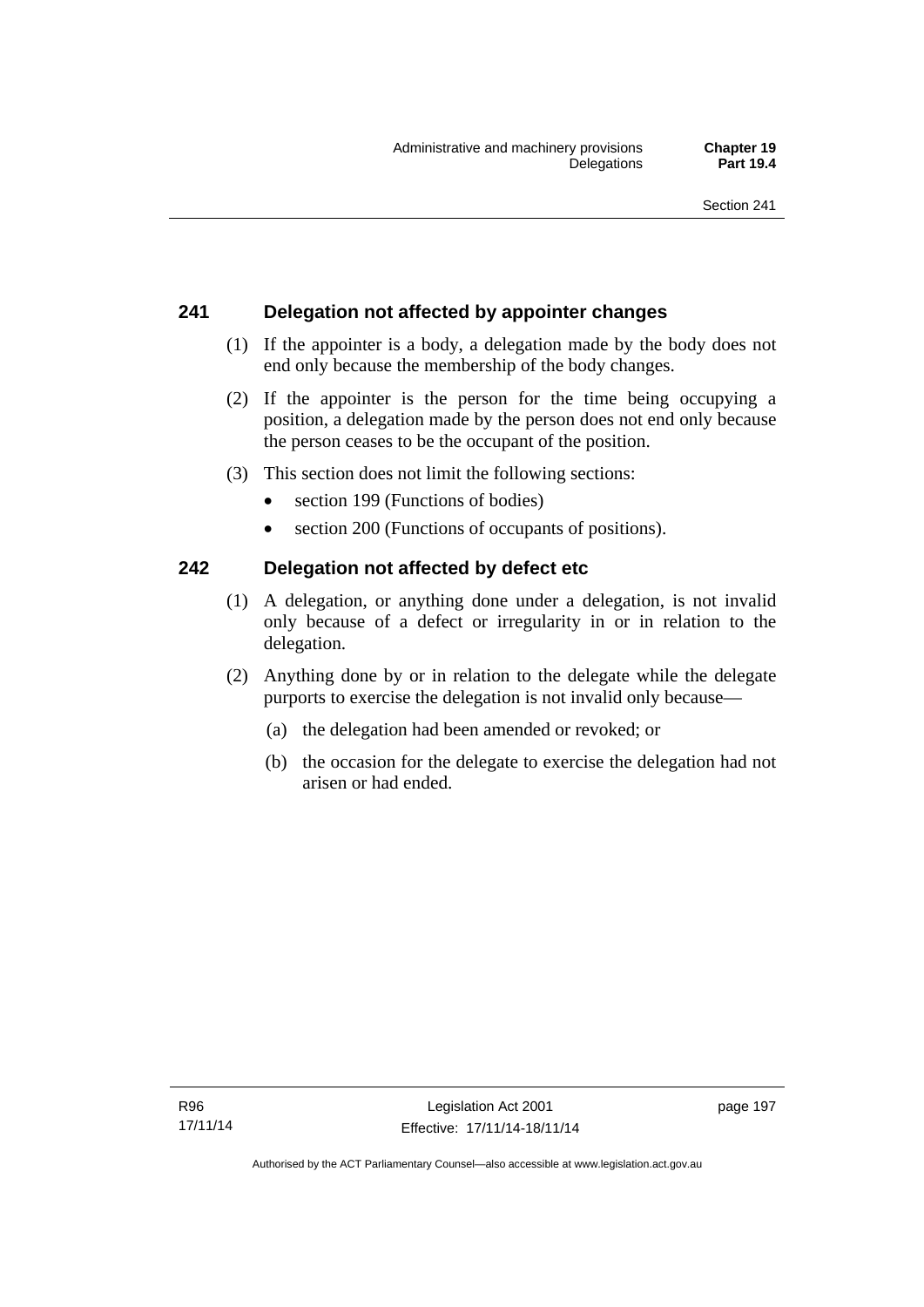Section 245

# **Part 19.5 Service of documents**

## **245 Application—pt 19.5**

This part applies to a document that is authorised or required under a law to be served (whether the word 'serve', 'give', 'notify', 'send' or 'tell' or any other word is used).

# **246 Definitions—pt 19.5**

In this part:

*administrator*, of a law, means the entity administering or responsible for the law.

*agency* means—

- (a) an administrative unit; or
- (b) a statutory office-holder; or
- (c) any other entity established for a public purpose under a law;

and includes a member of, or a member of the staff of, the agency.

*business address*, of an individual, corporation or agency in relation to anything done or to be done under a law, includes the latest business address, or address for service of notices (however described), of the individual, corporation or agency (if any) recorded in a register or other records kept by the administrator of the law.

*corporation* does not include an agency.

*document* includes a notice, an article that may be sent by post or anything else.

*email address*, of an individual, corporation or agency in relation to anything done or to be done under a law, includes the latest email address of the individual, corporation or agency (if any) recorded in a register or other records kept by the administrator of the law.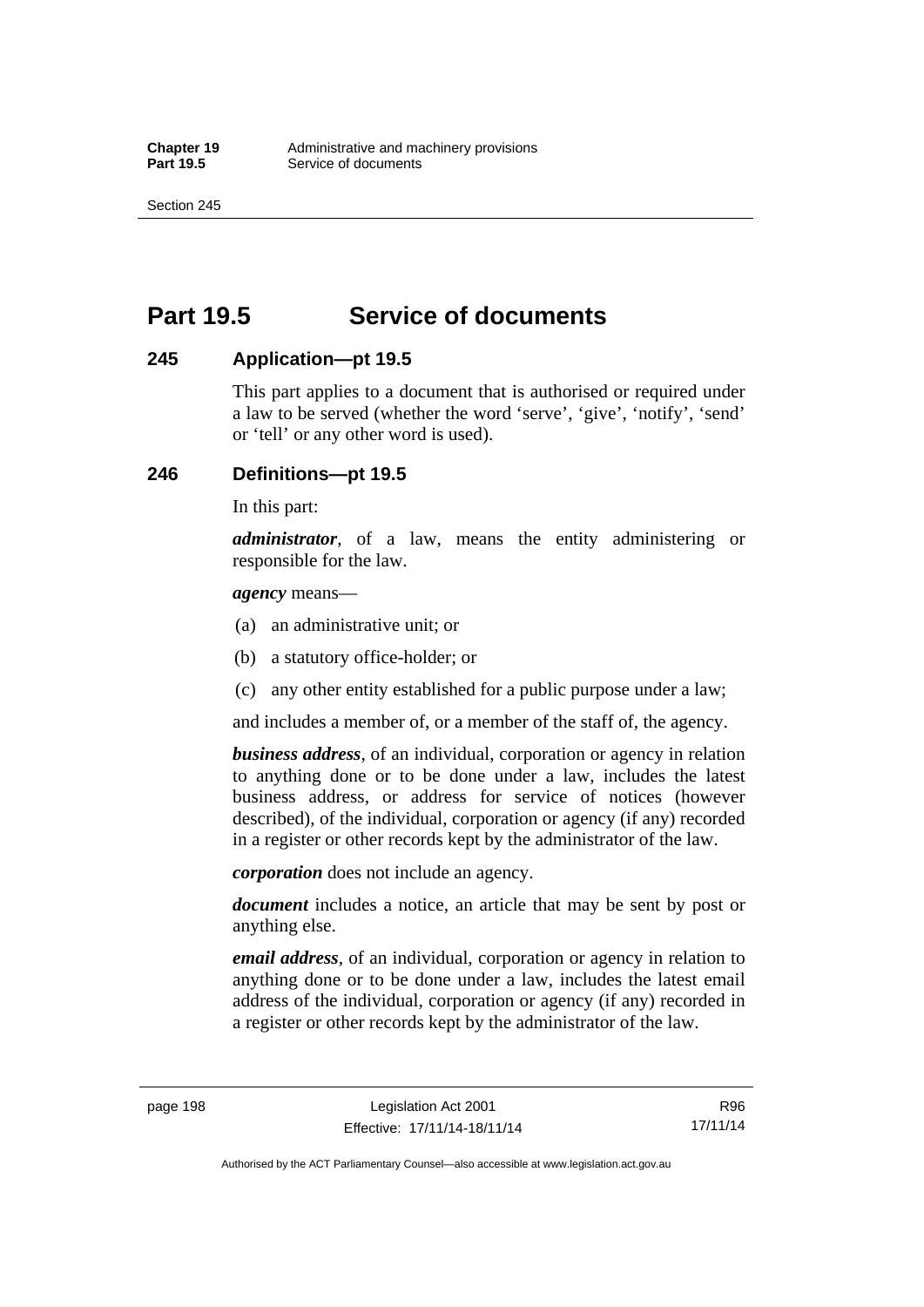### *executive officer* means—

- (a) for a corporation—a person (however described and whether or not the person is a director of the corporation) who is concerned with, or takes part in, the corporation's management; or
- (b) for an agency that is an administrative unit—the director-general of the administrative unit; or
- (c) for an agency that is a statutory office-holder—the occupant of the position; or
- (d) for an agency constituted by 2 or more people—the person who is entitled, because of the position occupied by the person, to preside at any meeting of the agency at which the person is present; or
- (e) for any other agency—the chief executive officer (however described) of the agency; or
- (f) for any agency—a person (however described) who is concerned with, or takes part in, the agency's management.

*fax number*, of an individual, corporation or agency in relation to anything done or to be done under a law, includes the latest fax number of the individual, corporation or agency (if any) recorded in a register or other records kept by the administrator of the law.

*home address*, of an individual in relation to anything done or to be done under a law, includes the latest home address, or address for service of notices (however described), of the person (if any) recorded in a register or other records kept by the administrator of the law.

*responsible*, for a law, means allocated responsibility for the law under the *[Public Sector Management Act 1994](http://www.legislation.act.gov.au/a/1994-37)*, section 14 (1) (b) (Ministerial responsibility and functions of administrative units).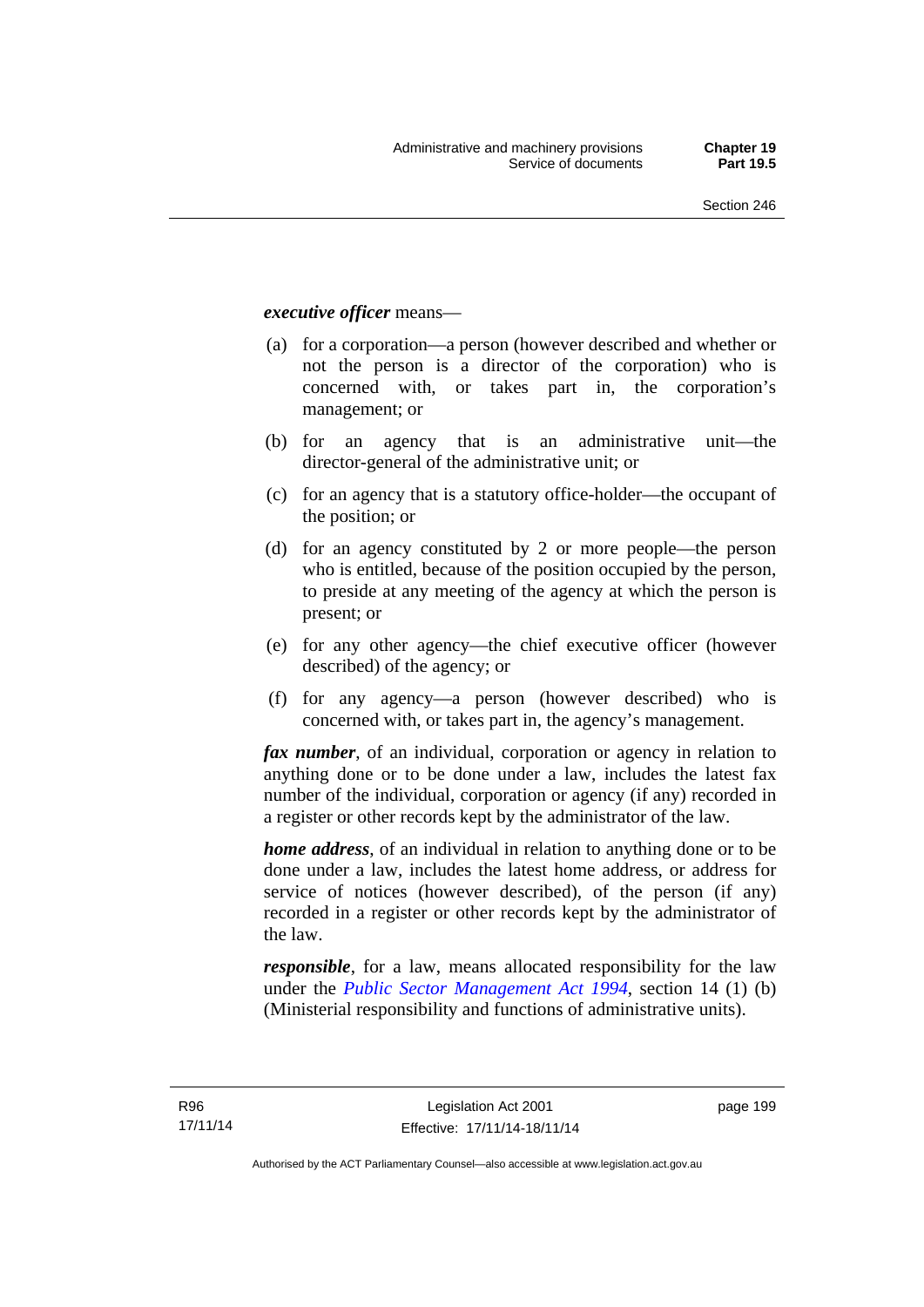## **247 Service of documents on individuals**

- (1) A document may be served on an individual—
	- (a) by giving it to the individual; or
	- (b) by sending it by prepaid post, addressed to the individual, to a home or business address of the individual; or
	- (c) by faxing it to a fax number of the individual; or
	- (d) by emailing it to an email address of the individual; or
	- (e) by leaving it, addressed to the individual, at a home or business address of the individual with someone who appears to be at least 16 years old and to live or be employed at the address.
	- *Note* See s 251 for service of documents under other laws.
- (2) This section applies to service of a document outside the ACT in the same way as it applies to service of the document in the ACT.

# **248 Service of documents on corporations**

- (1) A document may be served on a corporation—
	- (a) by giving it to an executive officer of the corporation; or
	- (b) by sending it by prepaid post, addressed to the corporation (or an executive officer of the corporation), to the address of any of its registered offices or any other business address of the corporation; or
	- (c) by faxing it to a fax number of the corporation; or
	- (d) by emailing it to an email address of the corporation; or

Authorised by the ACT Parliamentary Counsel—also accessible at www.legislation.act.gov.au

R96 17/11/14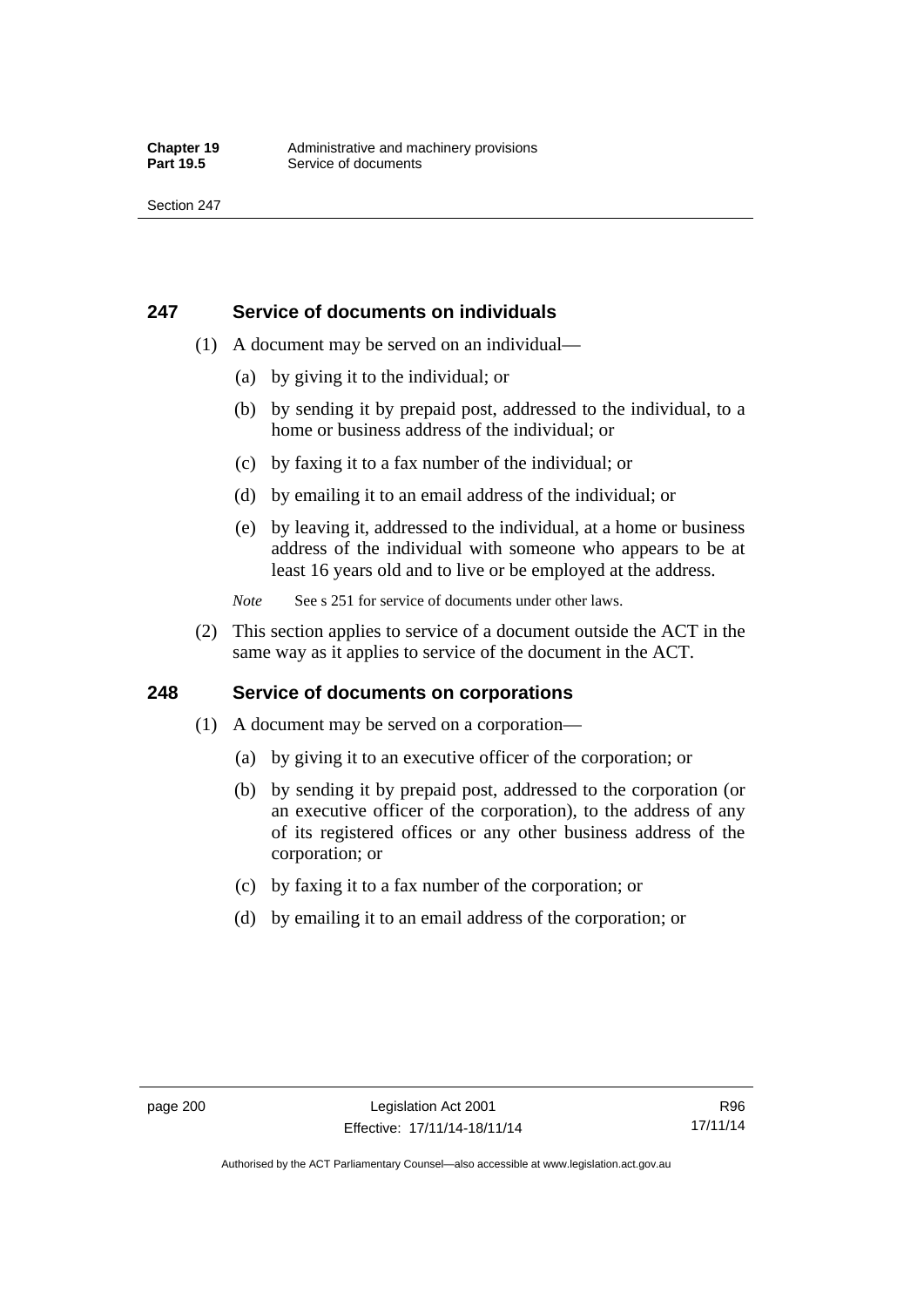(e) by leaving it, addressed to the corporation (or an executive officer of the corporation), at the address of any of the corporation's registered offices, or any other business address of the corporation, with someone who appears to be at least 16 years old and to be employed at the address.

*Note* See s 251 for service of documents under other laws.

 (2) This section applies to service of a document outside the ACT in the same way as it applies to service of the document in the ACT.

### **249 Service of documents on agencies**

A document may be served on an agency—

- (a) by giving it to an executive officer of the agency; or
- (b) by sending it by prepaid post, addressed to the agency (or an executive officer of the agency), to the address of any office of the agency or any other business address of the agency; or
- (c) by faxing it to a fax number of the agency; or
- (d) by emailing it to an email address of the agency; or
- (e) by leaving it, addressed to the agency (or an executive officer of the agency), at the address of any of the agency's offices or any other business address of the agency with someone who appears to be employed at the agency.
- *Note* See s 251 for service of documents under other laws.

### **250 When document taken to be served**

 (1) A document served by post under this part is taken to be served when the document would have been delivered in the ordinary course of post.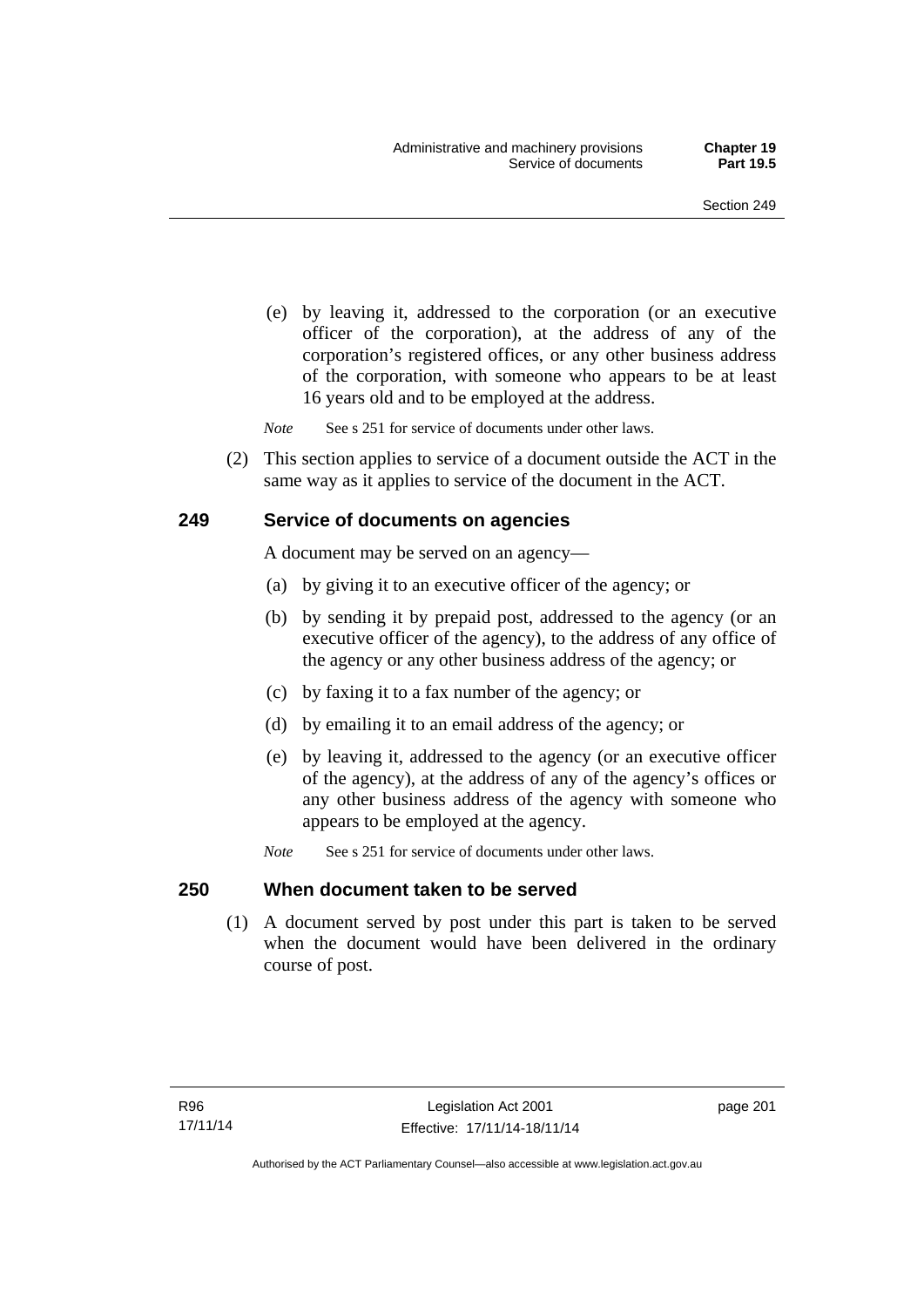- (2) However, subsection (1) does not affect the operation of the *[Evidence Act 2011](http://www.legislation.act.gov.au/a/2011-12)*, section 160 (Postal articles).
	- *Note* The *[Evidence Act 2011](http://www.legislation.act.gov.au/a/2011-12)*, s 160 provides a rebuttable presumption that a postal article sent by prepaid post addressed to a person at an address in Australia or an external territory was received on the 4th working day after posting.
- (3) If the sender has no reason to suspect that a document served by fax or email under this part was not received by the recipient when sent, the document is presumed to be served when sent unless evidence sufficient to raise doubt about the presumption is given.
- (4) For subsection (3), the sender has reason to suspect that a document served by fax or email under this part was not received by the recipient when sent only if, on the day the document was sent or on the next working day, the equipment the sender used to send the document indicated by way of a signal or other message that—
	- (a) the equipment did not send the document when the equipment was used to send the document; or
	- (b) for a fax—the number to which the fax was sent to the recipient was not a fax number of the recipient; or
	- (c) for an email—the address to which the email was sent was not an email address of the recipient.
- (5) A document addressed to the recipient, and left for the recipient as mentioned in section 247 (e), section 248 (e) or section 249 (e), is taken to be served when it was left.
- (6) In this section:

*recipient*, for a document, means the individual, corporation or agency on whom the document is intended to be served.

*sender*, for a document served, or to be served, by fax or email, means the person sending, or seeking to send, the document.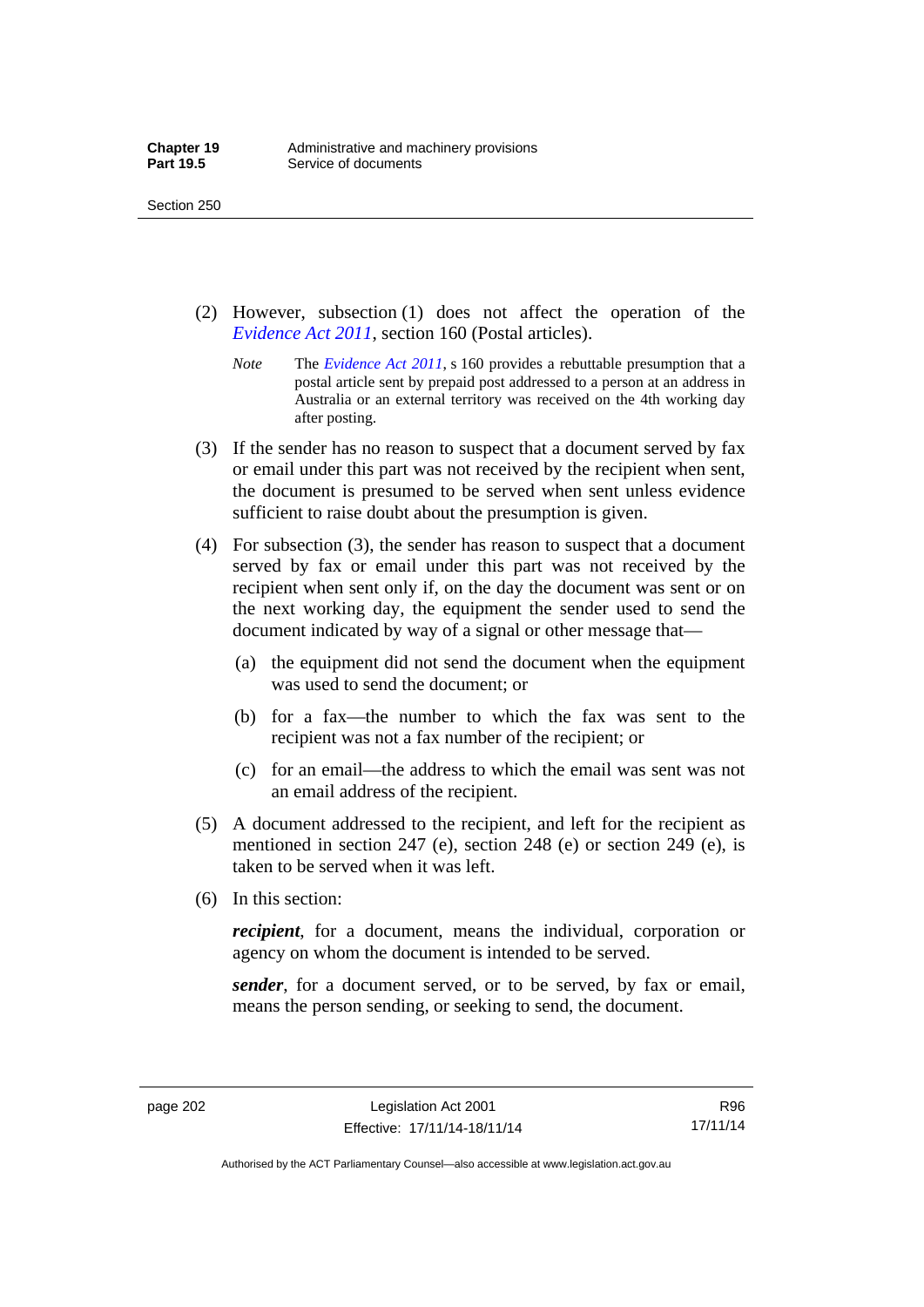### **251 Other laws not affected etc**

- (1) This part does not affect the operation of any other law that authorises or requires service of a document otherwise than as provided under this part.
- (2) Despite this part, a law (or, if the law is an Act, a regulation under the Act) may provide—
	- (a) that a document of a particular kind may or must be served (however described) only in a particular way or to a particular address or number; or
	- (b) for the date (or date and time) when service (however described) of a document is taken to have been made.

### **252 Powers of courts and tribunals not affected**

This part does not affect the power of a court or tribunal to authorise or require service of a document otherwise than as provided under this part.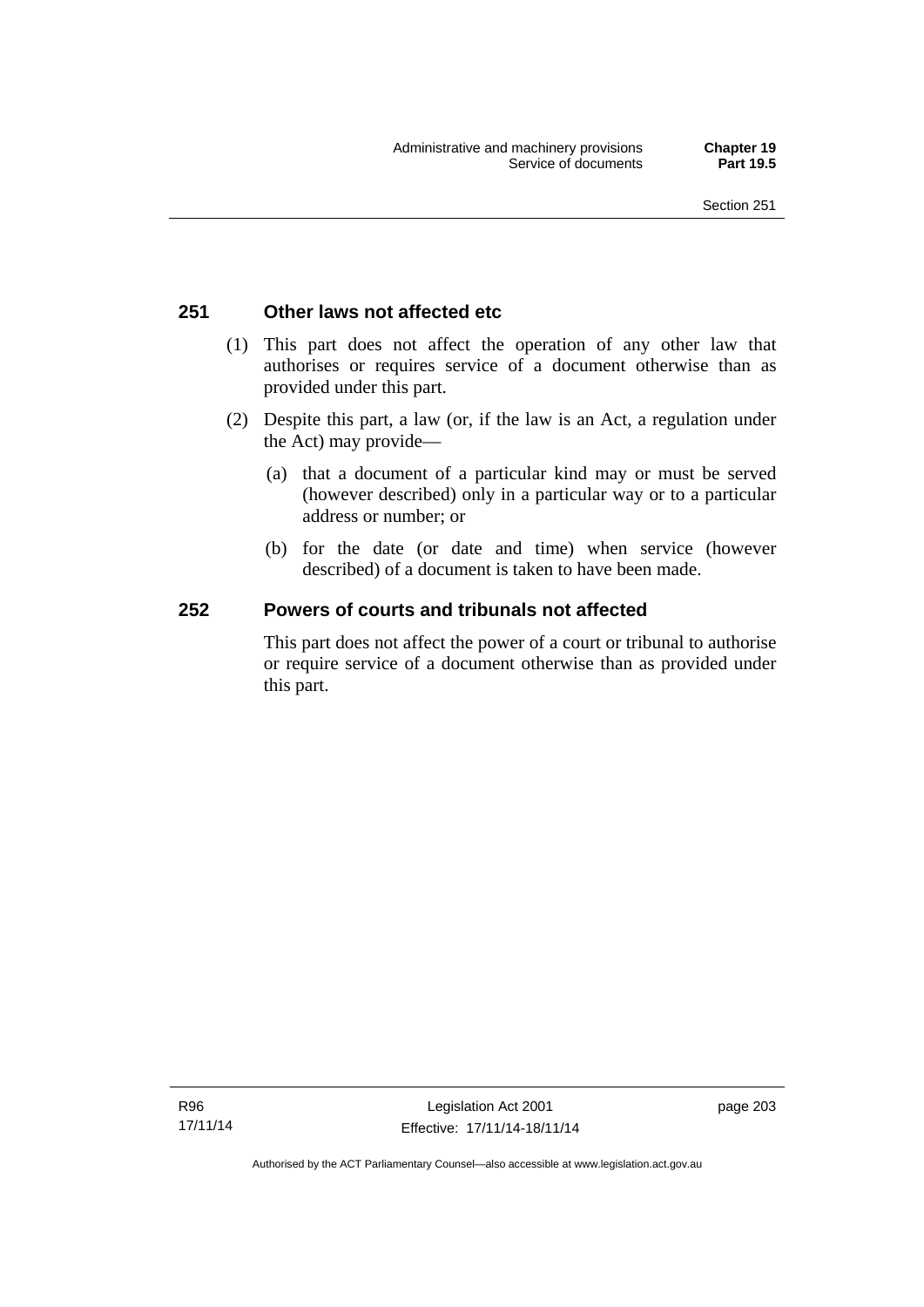Section 253

# **Part 19.6 Functions of Executive and Ministers**

### **253 Exercise of functions of Executive**

- (1) A function given to the Executive under an Act may be exercised by any 2 Ministers acting in concert.
- (2) The exercise of a function under subsection (1) is taken to be the exercise of the function by the Executive.
- (3) A statutory instrument (other than a subordinate law or disallowable instrument) is taken to be made by the Executive if it is signed by 2 or more Ministers who are members of the Executive.
- (4) A statutory instrument mentioned in subsection (3) made in accordance with the subsection is taken to be made when it is signed by the second Minister signing.
- (5) This section is subject to section 41 (Making of certain statutory instruments by Executive).
- (6) In this section:

Act includes an Act of the Commonwealth.

*statutory instrument* includes an instrument (whether or not legislative in nature) made under—

- (a) an Act of the Commonwealth; or
- (b) another statutory instrument of the Commonwealth ; or
- (c) power given by an Act or statutory instrument of the Commonwealth and also power given otherwise by law.

### **254 Administration of matters not allocated**

If a matter relating to the Executive's functions is not allocated under the [Self-Government Act,](http://www.comlaw.gov.au/Series/C2004A03699) section 43 (1), the Chief Minister administers the matter.

R96 17/11/14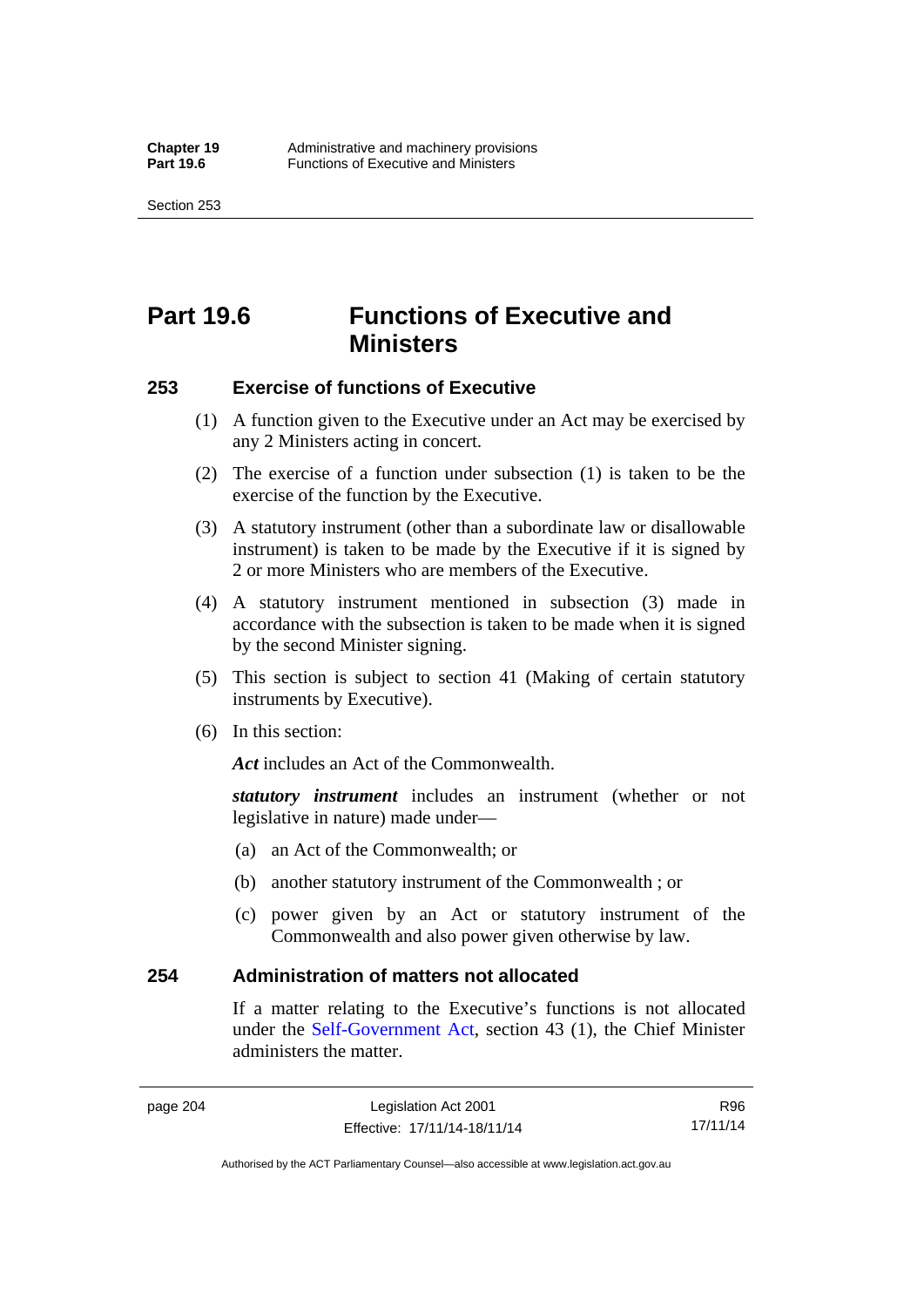### **254A Delegation by Minister**

A Minister may delegate the Minister's functions under an Act or statutory instrument to anyone else.

*Note* For the making of delegations and the exercise of delegated functions, see pt 19.4.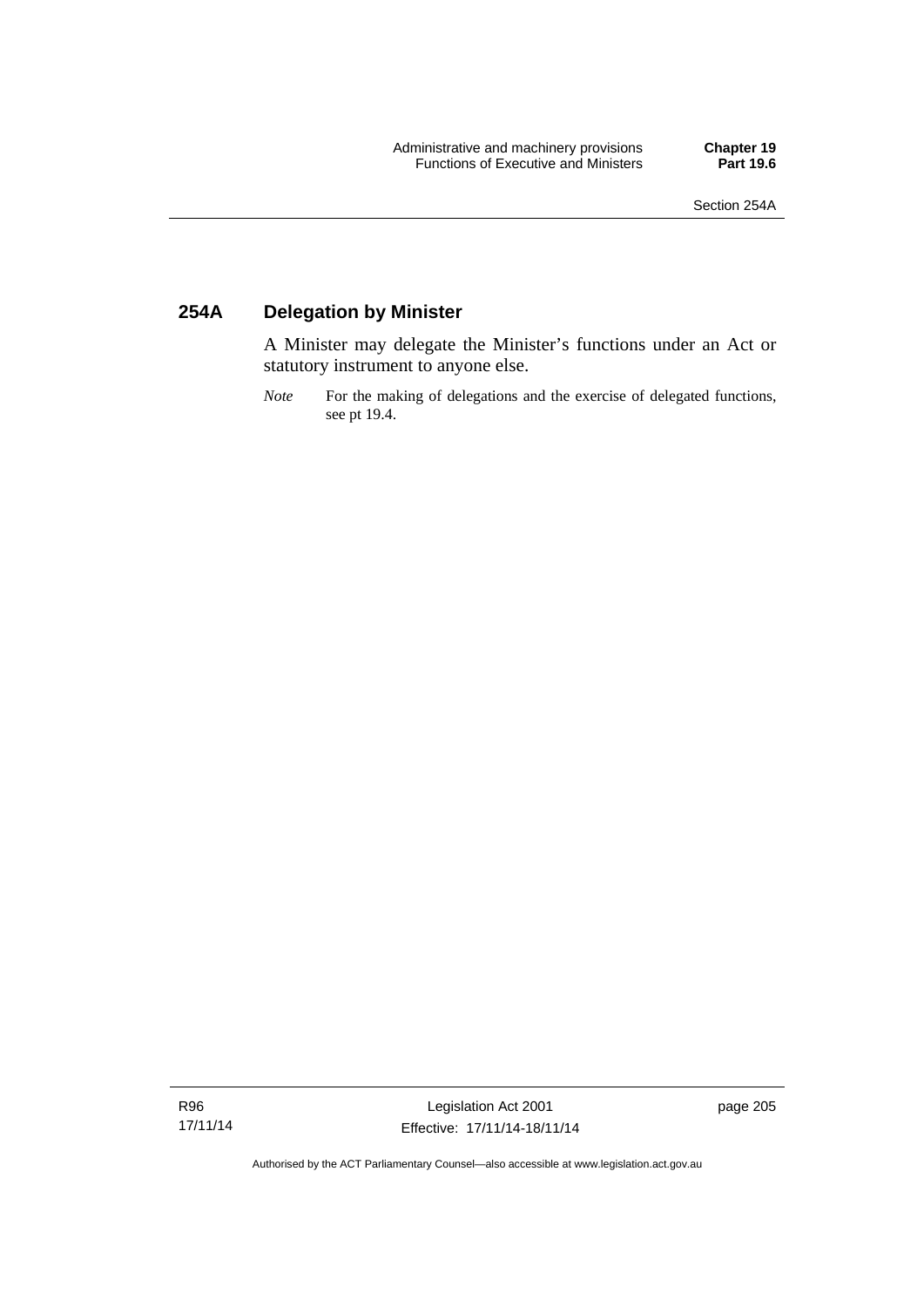### **Part 19.7 Other matters**

### **255 Forms**

- (1) This section applies if an Act, subordinate law or disallowable instrument (the *authorising law*) authorises or requires a form to be approved or prescribed under an Act or statutory instrument (the *relevant law*).
	- *Note* See also s 46 (3), which deals with the repeal and replacement of forms that are legislative instruments and prevents their amendment.
- (2) The authorising law authorises a form to be approved or prescribed in relation to any matter under or in relation to the relevant law.
- (3) To remove any doubt, a form may be approved or prescribed for a provision of the relevant law even though the provision does not mention a form.

#### **Example**

The X Act, s 23 provides for a person to apply for registration but makes no mention of a form for the application. However, the Act, s 80 (1) provides:

(1) The Minister may approve forms for this Act.

Section 80 (3) provides that the approval of a form is a notifiable instrument.

Because s 80 (1) permits a form to be approved 'for this Act', this Act, s 255 applies in relation to s 23 and the Minister may, in writing, approve a form for the application.

- *Note 1* Because the approval is a notifiable instrument, it must be in writing (see s 42 (2)).
- *Note 2* An example is part of the Act, is not exhaustive and may extend, but does not limit, the meaning of the provision in which it appears (see s 126 and s 132).
- (4) Substantial compliance with a form is sufficient.
- (5) However, if a form requires—
	- (a) the form to be signed; or

R96 17/11/14

Authorised by the ACT Parliamentary Counsel—also accessible at www.legislation.act.gov.au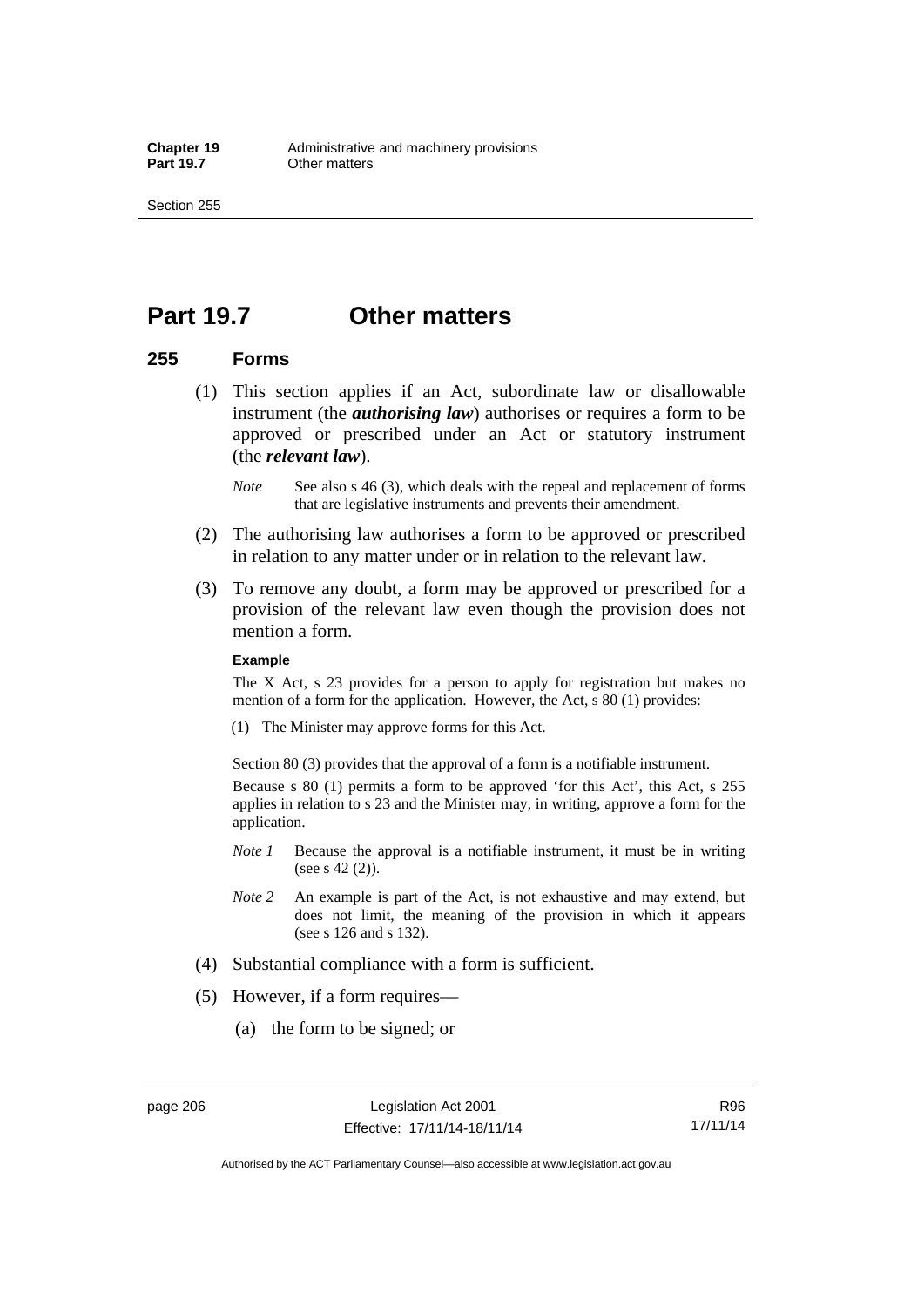- (b) the form to be prepared in a particular way (for example, on paper of a particular size or quality or in a particular electronic form); or
- (c) the form to be completed in a particular way; or
- (d) particular information to be included in the form, or a particular document to be attached to or given with the form; or
- (e) the form, information in the form, or a document attached to or given with the form, to be verified in a particular way (for example, by statutory declaration);

the form is properly completed only if the requirement is complied with.

- (6) Despite subsection (5), the person need not comply with the requirement mentioned in subsection (5) (d) (and the form is taken to be properly completed despite the noncompliance) if—
	- (a) the form is approved or prescribed for a purpose; and
	- (b) the information or document is not reasonably necessary for the purpose.

### **Examples**

- 1 A person need not comply with a requirement of an approved form to include personal information (eg marital status) irrelevant to a purpose for which the form is required.
- 2 A person need not comply with a requirement of an approved form that has some relevance to a purpose for which the form is required, but intrudes to an unreasonable extent on personal privacy.
- $(7)$  If—
	- (a) a form (*form 1*) may be approved or prescribed for a purpose; and
	- (b) another form (*form 2*) may be approved or prescribed for the same or another purpose; and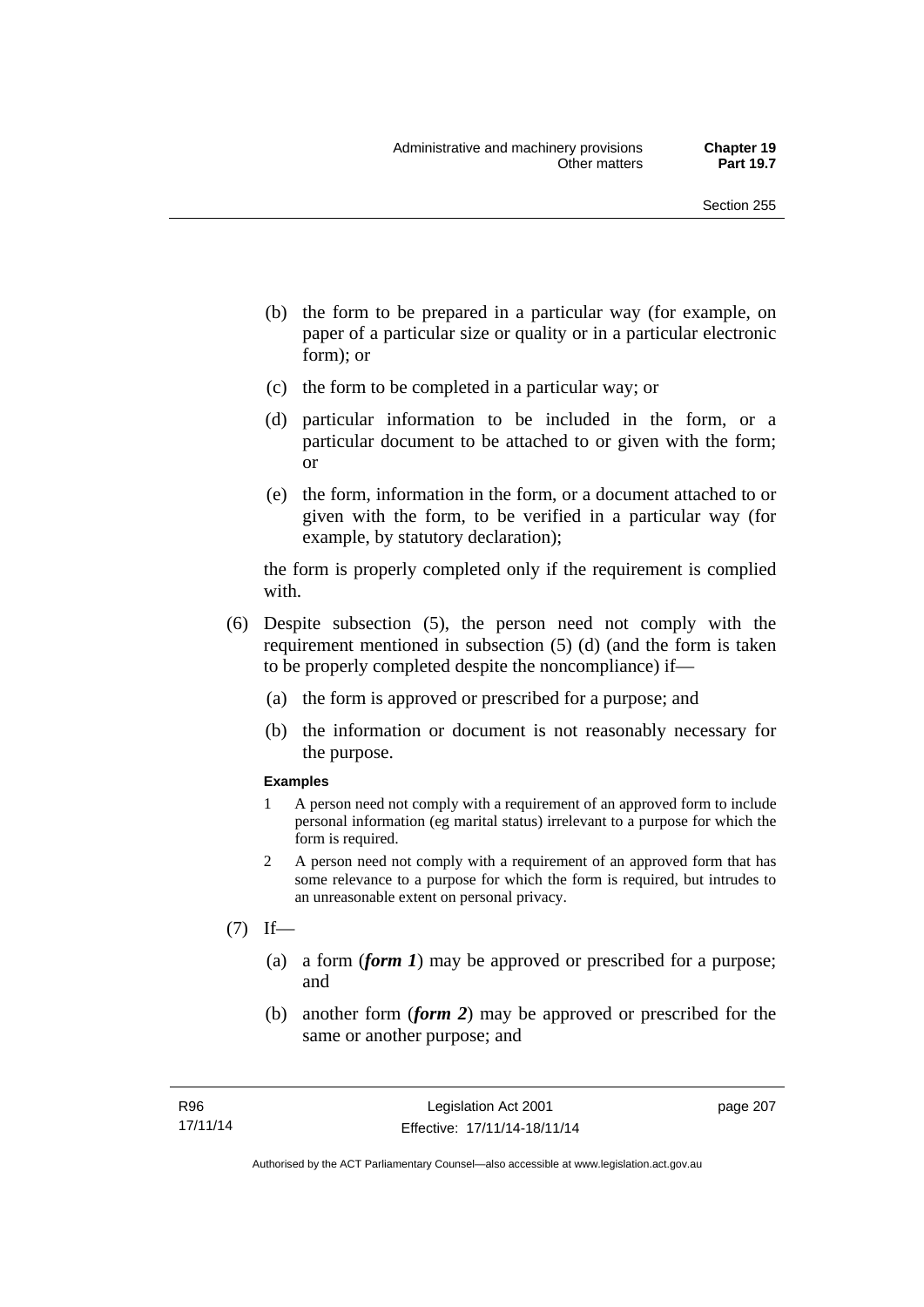(c) separate forms 1 and 2 are approved or prescribed;

a combination form, consisting of forms 1 and 2, may be approved or prescribed and used for the purpose or purposes.

- (8) If, under a law, a form is authorised or required to be filed with (however described), or served on (however described), a person, the form may be filed with, or served on, someone else under arrangements made between them.
- (9) This section is a determinative provision.
	- *Note* See s 5 for the meaning of determinative provisions, and s 6 for their displacement.

### **256 Production of records kept in computers etc**

- (1) This section applies if—
	- (a) a person uses an electronic or other device to keep a record of information; and
	- (b) the person is required under a law (however the law is expressed) to give the information, or a document containing the information, to an authority.
- (2) The requirement obliges the person to give to the authority a document that accurately reproduces or contains the information in a form that can be understood by the authority.
- (3) In this section:

*authority* means a court, tribunal or other entity.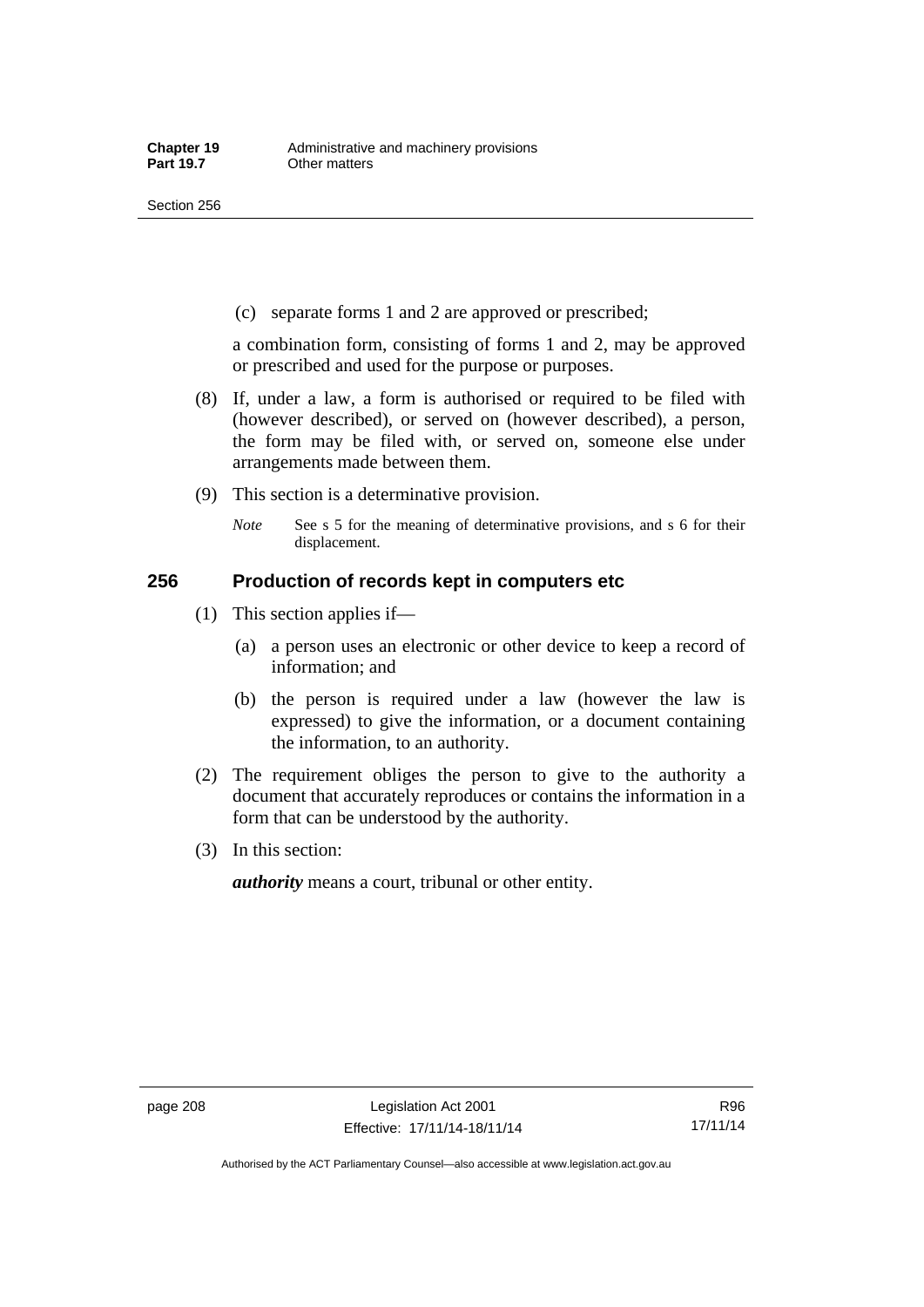# **Chapter 20 Miscellaneous**

### **300 Delegation by parliamentary counsel**

 (1) The parliamentary counsel may delegate the parliamentary counsel's functions under this Act or another territory law to a public servant.

- (2) However, the parliamentary counsel may only delegate a function under part 11.3 (Editorial changes) to—
	- (a) a person performing the duties of deputy parliamentary counsel in the public service; or
	- (b) a public servant prescribed by regulation.

### **301 References to Administration Act 1989 etc**

- (1) In any Act, statutory instrument or document, a reference to the *[Administration Act 1989](http://www.legislation.act.gov.au/a/alt_a1989-41co)*, the *[Interpretation Act 1967](http://www.legislation.act.gov.au/a/1967-48)*, the *[Legislation \(Republication\) Act 1996](http://www.legislation.act.gov.au/a/1996-51)* or the *[Subordinate Laws](http://www.legislation.act.gov.au/a/alt_a1989-24co)  [Act 1989](http://www.legislation.act.gov.au/a/alt_a1989-24co)* is, in relation to anything dealt with in this Act, a reference to this Act.
- (2) In any Act, statutory instrument or document, a reference to a particular provision of the *[Administration Act 1989](http://www.legislation.act.gov.au/a/alt_a1989-41co)*, the *[Interpretation Act 1967](http://www.legislation.act.gov.au/a/1967-48)*, the *[Legislation \(Republication\) Act 1996](http://www.legislation.act.gov.au/a/1996-51)* or the *[Subordinate Laws Act 1989](http://www.legislation.act.gov.au/a/alt_a1989-24co)* is, in relation to anything dealt with in this Act, a reference to the corresponding provision of this Act.

### **302 Regulation-making power**

The Executive may make regulations for this Act.

*Note* A regulation must be notified, and presented to the Legislative Assembly, under this Act.

*Note* For the making of delegations and the exercise of delegated functions, see pt 19.4.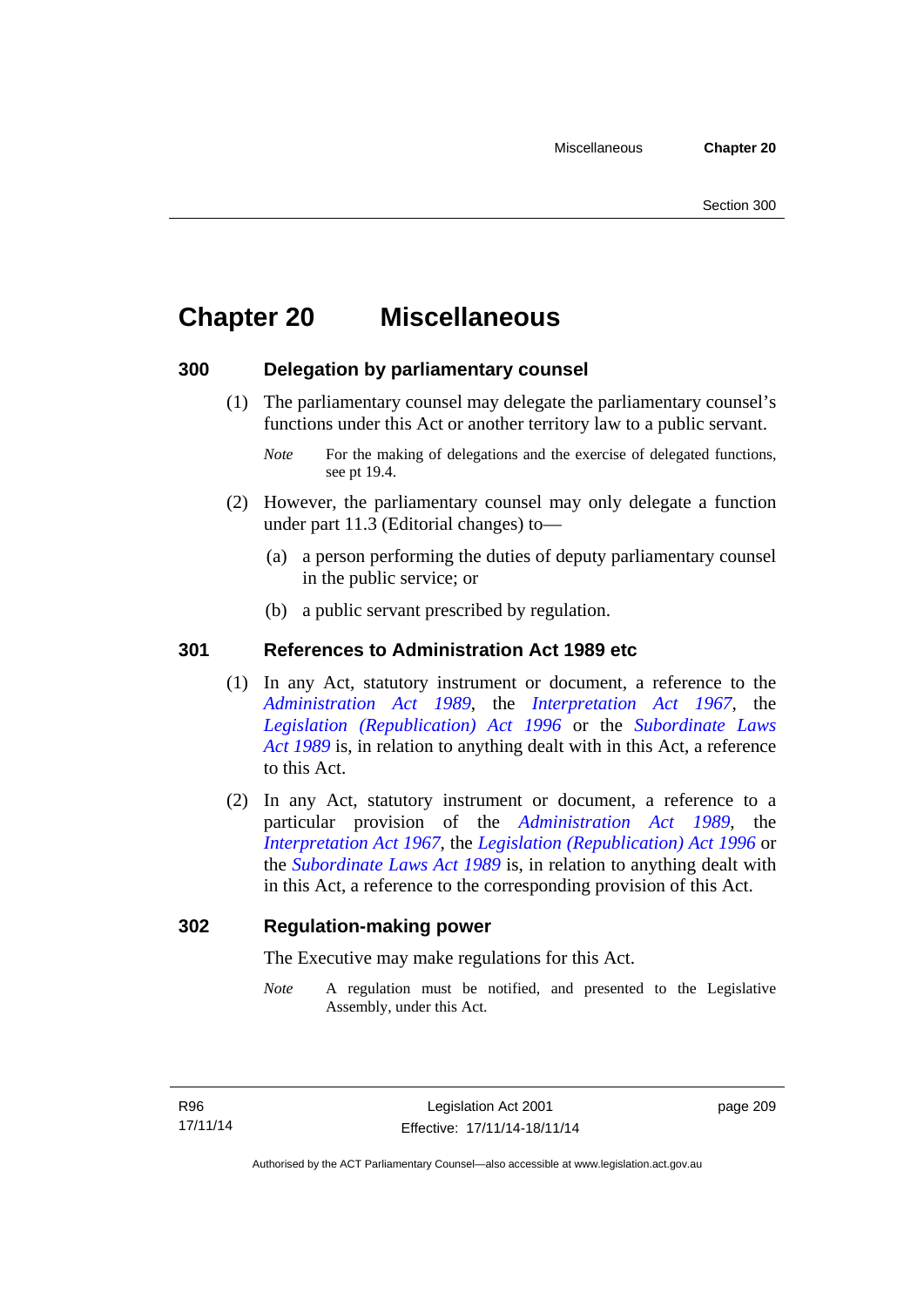### **Schedule 1 Acts included in sources of law in the ACT**

(see s 17)

# **Part 1.1 Former NSW and UK Acts in force before establishment of Territory**

| column 1 | column 2                                                             | column 3                                              |
|----------|----------------------------------------------------------------------|-------------------------------------------------------|
| item     | name of Act                                                          | number or date of assent and<br>original jurisdiction |
| 1        | <b>Magna Carta</b>                                                   | $(1297)$ 25 Edw 1 c 29 (UK)                           |
| 2        | Criminal and Civil Justice Act 1351                                  | 25 Edw 3 St 5 c 4 (UK)                                |
| 3        | Due Process of Law Act 1354                                          | 28 Edw 3 c 3 (UK)                                     |
| 4        | Due Process of Law Act 1368                                          | 42 Edw 3 c 3 (UK)                                     |
| 5        | <b>Free Access to Courts Act 1400</b>                                | 2 Hen 4 c 1 (UK)                                      |
| 6        | <b>Petition of Right 1627</b>                                        | 3 Chas 1 c 1 (UK)                                     |
| 7        | <b>Bill of Rights 1688</b>                                           | 1 Will and Mary sess 2 c 2 (UK)                       |
| 8        | Act of Settlement 1700                                               | 12 and 13 Will 3 c 2 (UK)                             |
| 9        | <b>Royal Marriages Act 1772</b>                                      | 12 Geo 3 c 11 (UK)                                    |
| 10       | Crimes Act 1900                                                      | 1900 No 40 (NSW)                                      |
| 11       | Truck Act 1900                                                       | 1900 No 55 (NSW)                                      |
| 12       | <b>Pawnbrokers Act 1902</b>                                          | 1902 No 66 (NSW)                                      |
| 13       | <b>Public Roads Act 1902</b>                                         | 1902 No 95 (NSW)                                      |
| 14       | <b>Anglican Church of Australia Constitutions</b><br><b>Act 1902</b> | 24 December 1902 (NSW)                                |
| 15       | <b>Fertilisers (Labelling and Sale) Act 1904</b>                     | 1904 No 33 (NSW)                                      |
| 16       | <b>Second-hand Dealers Act 1906</b>                                  | 1906 No 30 (NSW)                                      |

page 210 Legislation Act 2001 Effective: 17/11/14-18/11/14

R96 17/11/14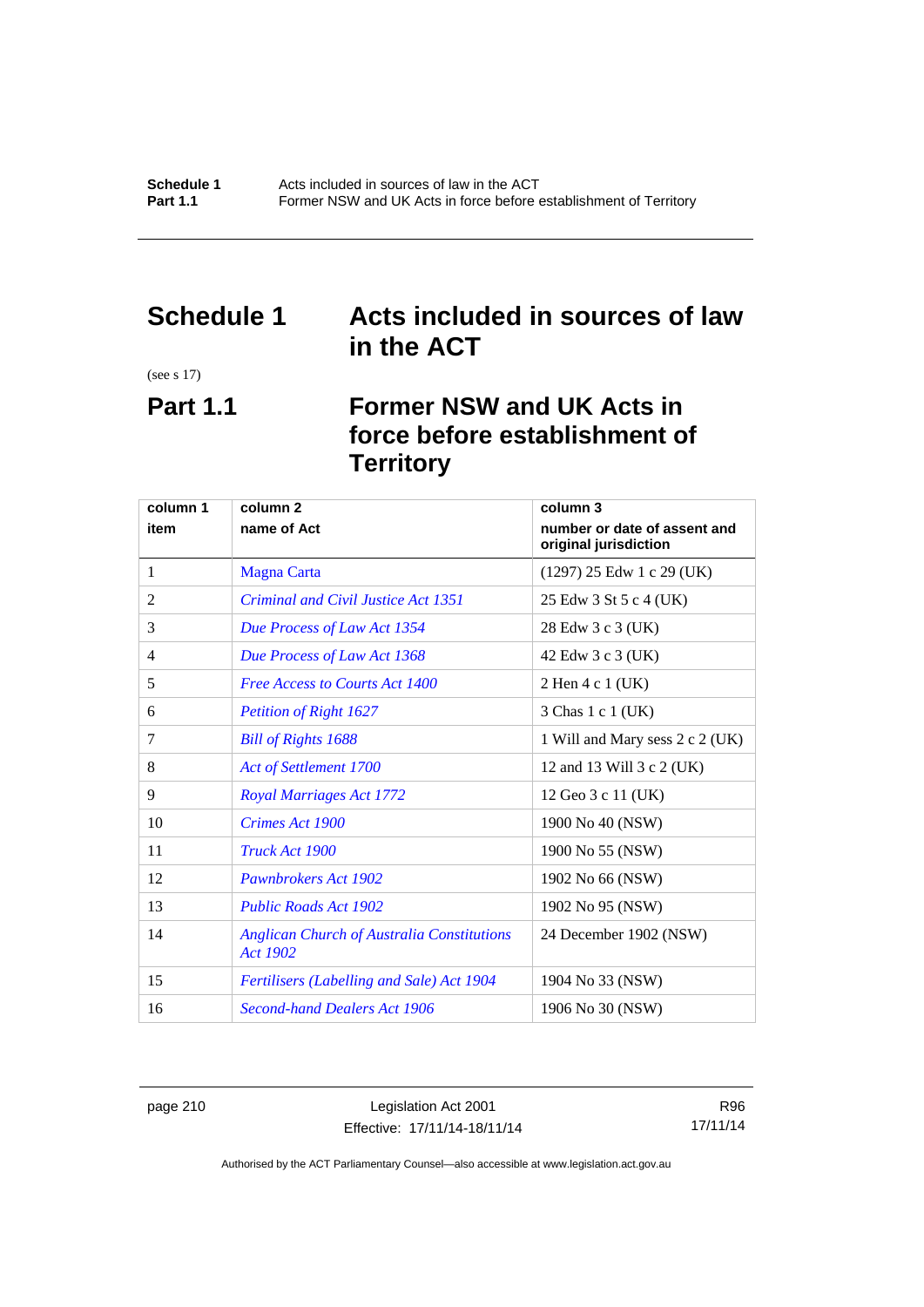# **Part 1.2 Former NSW Acts applied after establishment of Territory**

*Note* The former NSW Acts mentioned in this part are in force in the ACT as Acts of the Legislative Assembly

| column 1 | column <sub>2</sub>                                                   | column 3                                                       |
|----------|-----------------------------------------------------------------------|----------------------------------------------------------------|
| item     | name of NSW Act                                                       | applying Territory Act                                         |
|          | Scaffolding and Lifts Act 1912                                        | <i>Scaffolding and Lifts Act 1957</i> (repealed)               |
|          | <b>Anglican Church of Australia</b><br><b>Trust Property Act 1917</b> | <b>Anglican Church of Australia Trust Property</b><br>Act 1928 |
|          | <i>Trustee Act 1925</i>                                               | <i>Trustee Act 1957</i> (repealed)                             |
| 4        | <b>Anglican Church of Australia</b><br><b>Constitution Act 1961</b>   | <b>Anglican Church of Australia Trust Property</b><br>Act 1928 |

*Note* The written law of the ACT also includes the following Acts that may not be amended or repealed by the Assembly (see [Self-Government Act,](http://www.comlaw.gov.au/Series/C2004A03699) s 34):

- *[Life, Fire and Marine Insurance Act 1902](http://www.legislation.nsw.gov.au/maintop/scanact/sessional/NONE/0)* (NSW)
- *Demise of the Crown Act 1760* (UK)
- *[Naval Prize Act 1864](http://www.legislation.gov.uk/ukpga/Vict/27-28/25/contents)* (UK)
- *[Naval Prize \(Procedure\) Act 1916](http://www.legislation.gov.uk/ukpga/Geo5/6-7/2/contents)* (UK)
- *[Prize Act \(1939\)](http://www.legislation.gov.uk/ukpga/Geo6/2-3/65/contents)* (UK)
- *[Prize Courts Act 1894](http://www.legislation.gov.uk/ukpga/Vict/57-58/39/contents)* (UK)
- *[Prize Courts Act 1915](http://www.legislation.gov.uk/ukpga/Geo5/5-6/57/contents)* (UK)
- *[Prize Courts \(Procedure\) Act 1914](http://www.legislation.gov.uk/ukpga/Geo5/4-5/13/contents)* (UK)
- *[Territorial Waters Jurisdiction Act 1878](http://www.legislation.gov.uk/ukpga/Vict/41-42/73/contents)* (UK).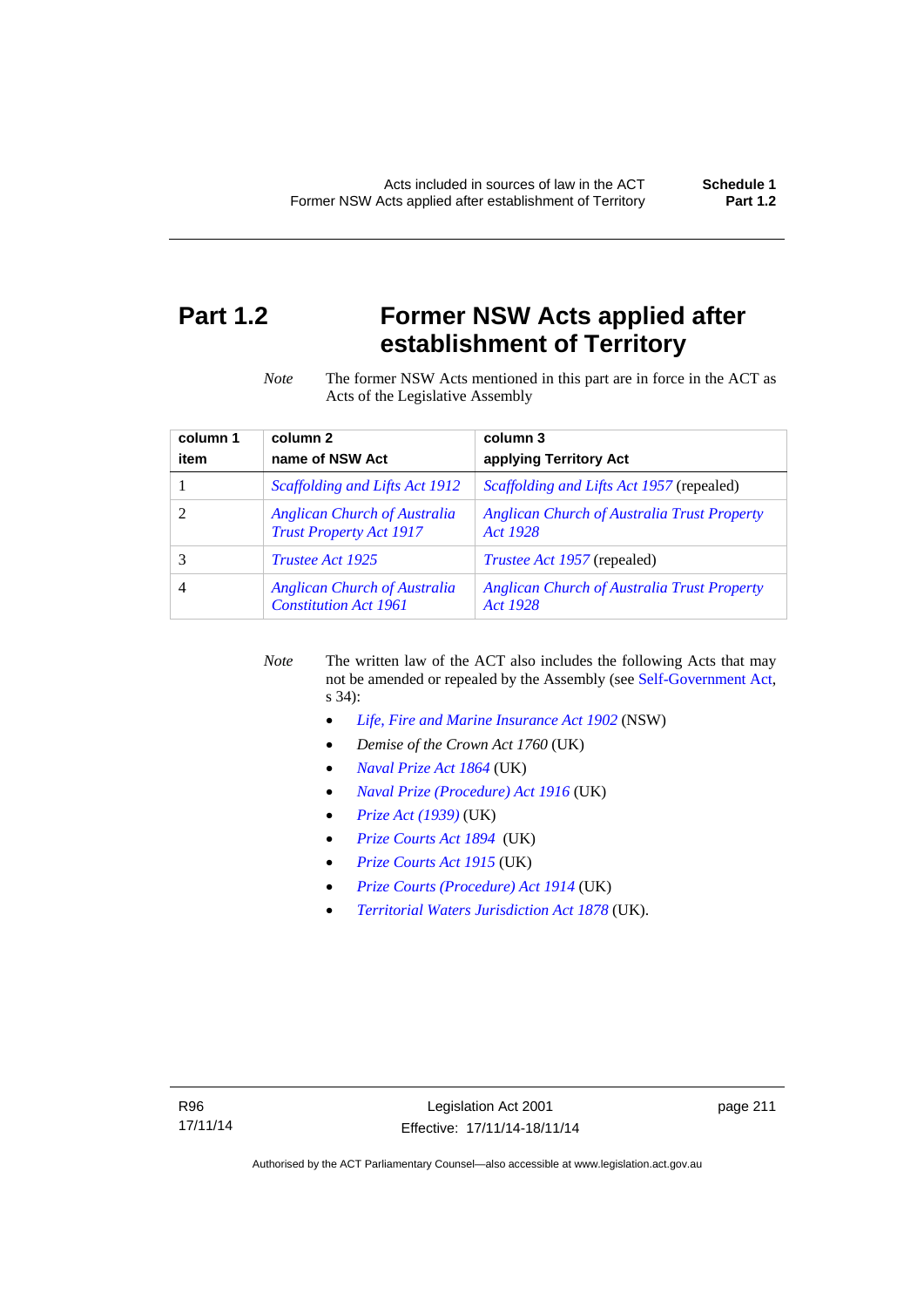**Dictionary** 

# **Dictionary**

(see s 2)

### **Part 1 Meaning of commonly-used terms**

(see s 144)

*Note* Terms that are defined only for this Act are set out in pt 2.

*ACAT* means the ACT Civil and Administrative Tribunal established under the *[ACT Civil and Administrative Tribunal](http://www.legislation.act.gov.au/a/2008-35)  [Act 2008](http://www.legislation.act.gov.au/a/2008-35)*.

*Act*—see the following sections:

- (a) section 7 (Meaning of *Act* generally);
- (b) section 17 (References to Acts include references to former Cwlth enactments etc).
- *Note* See also s 102 (References to laws include references to laws as in force from time to time) and s 104 (References to laws include references to instruments under laws).

*ACT* means the Australian Capital Territory.

*ADI*—see *authorised deposit-taking institution*.

*administrative unit* means an administrative unit for the time being established under the *[Public Sector Management Act 1994](http://www.legislation.act.gov.au/a/1994-37)*, section 13 (1).

*adult* means an individual who is at least 18 years old.

*ambulance service* means the ACT Ambulance Service established under the *[Emergencies Act 2004](http://www.legislation.act.gov.au/a/2004-28)*.

*amend* includes—

(a) for an Act or statutory instrument—omit, insert, substitute, renumber or relocate a provision of the Act or instrument; and

R96 17/11/14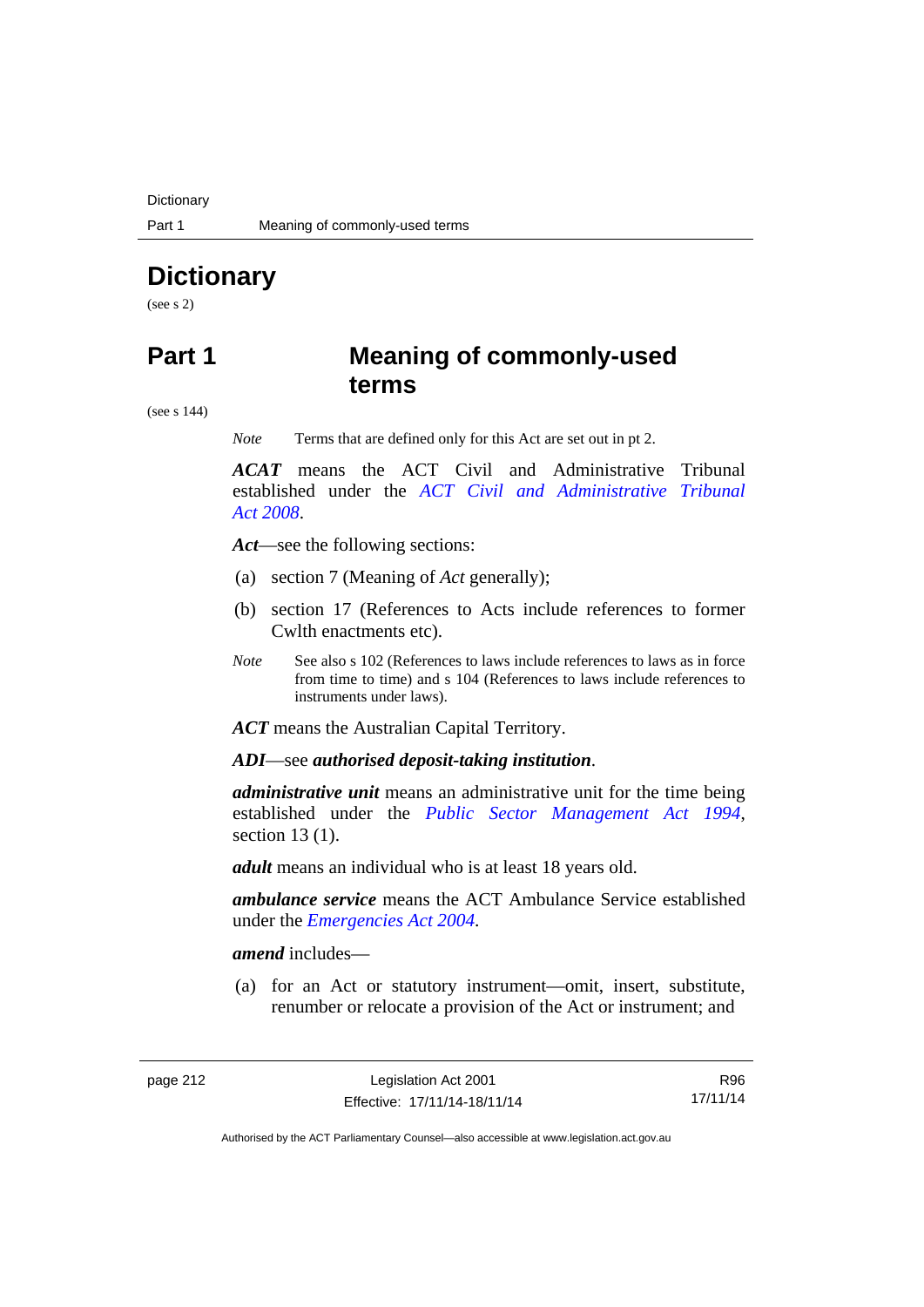- (b) for an Act or statutory instrument (or a provision of it)—amend by implication; and
- (c) for a provision of an Act or statutory instrument—omit the provision (or a part of it), substitute another provision for the provision (or a part of it), renumber the provision (or a part of it) or relocate the provision (or a part of it); and
- (d) for any other instrument, a provision of an instrument or a decision—change or alter.

*appoint* includes reappoint.

*AS*—see section 164 (1) (References to Australian Standards etc).

*AS/NZS*—see section 164 (2) (References to Australian Standards etc).

*asset* includes property of any kind.

*Attorney-General* means the Minister designated Attorney-General by the Chief Minister, and includes a Minister authorised by the Chief Minister to act on behalf of the Attorney-General.

*auditor-general* means the Auditor-General for the Territory under the *[Auditor-General Act 1996](http://www.legislation.act.gov.au/a/1996-23)*.

*Australia* means the Commonwealth of Australia and, when used in a geographical sense, does not include an external territory.

*Australian citizen* means a person who is an Australian citizen under the *[Australian Citizenship Act 2007](http://www.comlaw.gov.au/Series/C2007A00020)* (Cwlth).

*Australian Consumer Law (ACT)* means the provisions applying because of the *[Fair Trading \(Australian Consumer Law\) Act 1992](http://www.legislation.act.gov.au/a/1992-72)*, section 7 (Application of Australian Consumer Law).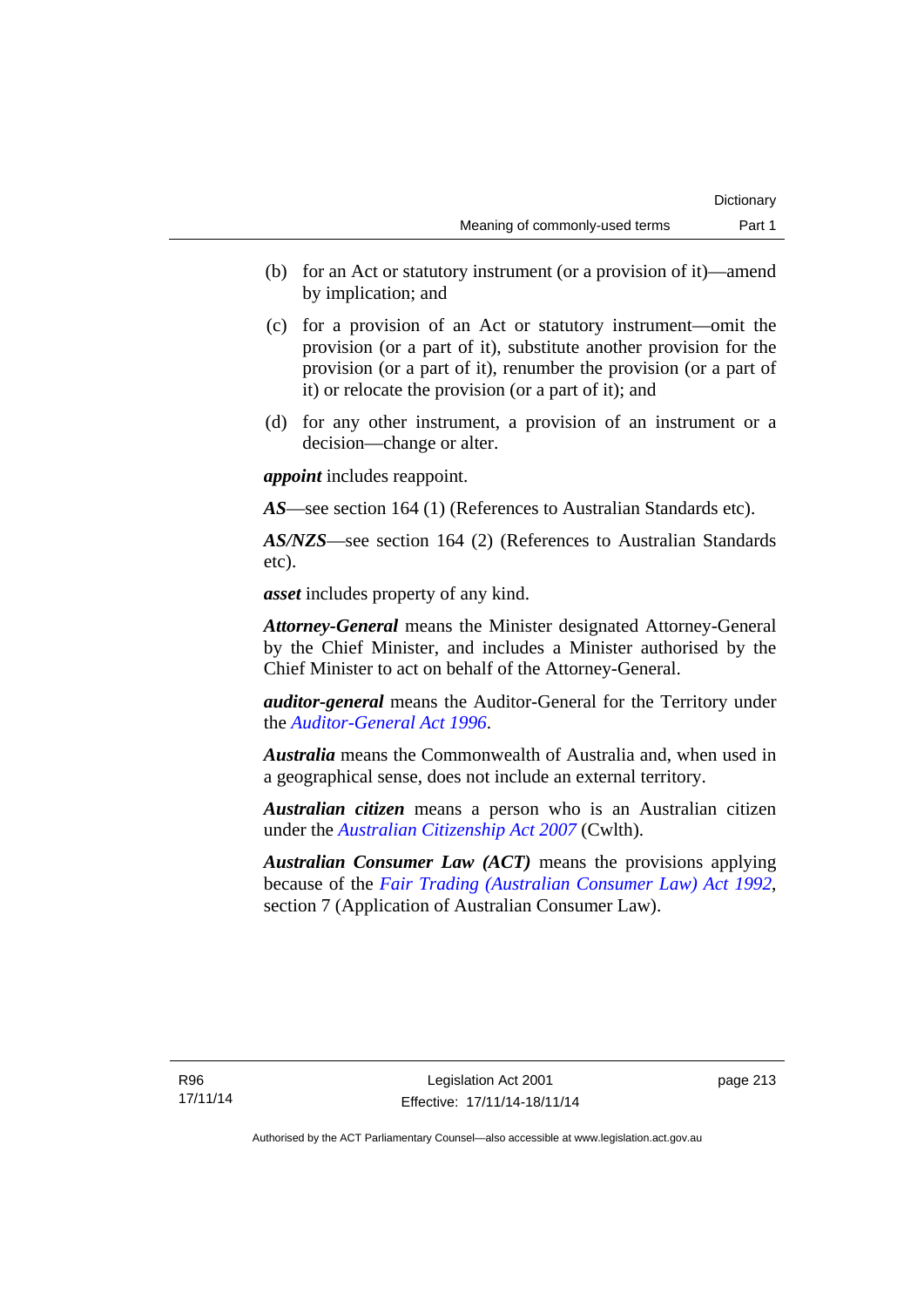*Australian driver licence* means an Australian driver licence under the *[Road Transport \(Driver Licensing\) Act 1999](http://www.legislation.act.gov.au/a/1999-78)*.

*Note Australian driver licence* is defined in that Act, dictionary to mean a driver licence of any kind issued under the law of the Commonwealth or a State or Territory. It includes a driver licence issued under ACT law (see also def *driver licence*).

*Australian/New Zealand Standard*—see section 164 (2) (References to Australian Standards etc).

*Australian Standard*—see section 164 (1) (References to Australian Standards etc).

*Australian statistician* means the Australian Statistician under the *[Australian Bureau of Statistics Act 1975](http://www.comlaw.gov.au/Series/C2004A00282)* (Cwlth).

*authorised deposit-taking institution* (or *ADI*) means an authorised deposit-taking institution under the *[Banking Act 1959](http://www.comlaw.gov.au/Series/C2004A07357)* (Cwlth).

**bank** means an authorised deposit-taking institution that is permitted under the *[Banking Act 1959](http://www.comlaw.gov.au/Series/C2004A07357)* (Cwlth) to assume or use—

- (a) the word 'bank', 'banker' or 'banking'; or
- (b) any other word (whether or not in English) similar in meaning to a word mentioned in paragraph (a).

*bank holiday* means a day that is a bank holiday in the ACT under the *[Holidays Act 1958](http://www.legislation.act.gov.au/a/1958-19)*, section 4.

*bankrupt or personally insolvent*—an individual is *bankrupt or personally insolvent* if the individual—

- (a) under the *[Bankruptcy Act 1966](http://www.comlaw.gov.au/Series/C2004A07422)* (Cwlth)—
	- (i) is bankrupt; or
	- (ii) is a party to a debt agreement as a debtor; or
	- (iii) is a party to a personal insolvency agreement as a debtor and the obligations created by the agreement remain undischarged; or

R96 17/11/14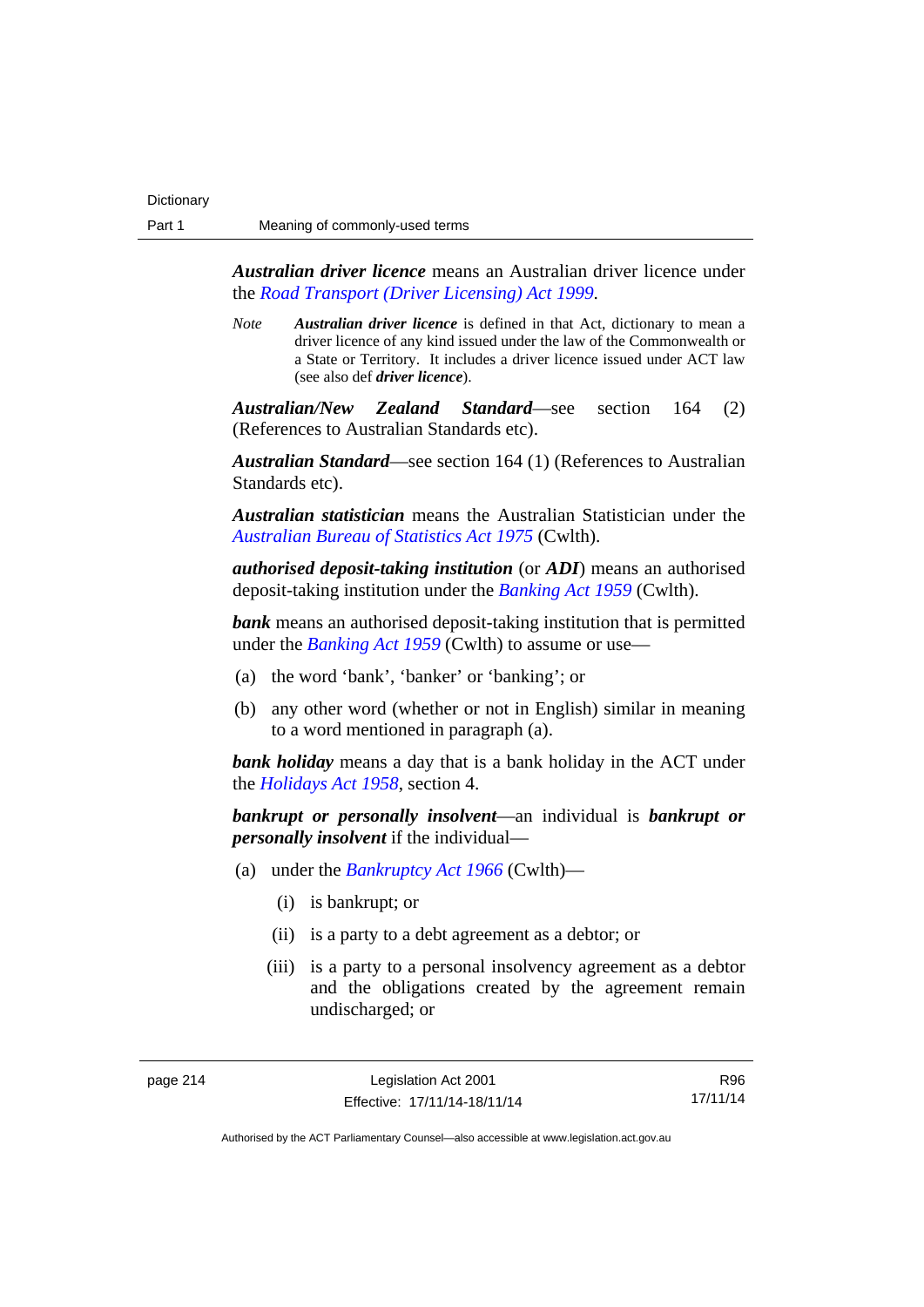- (iv) authorises a controlling trustee to control the individual's property, whether or not the individual has entered into a personal insolvency agreement as a debtor; or
- (b) has a status under a law of a foreign country substantially similar to an individual mentioned in paragraph (a); or
- (c) otherwise applies to take the benefit of any law for the relief of bankrupt or insolvent debtors.

*barrister* means a lawyer who practises as a barrister.

*body* includes any group of people joined together for a common purpose, whether or not incorporated.

### **Examples**

- 1 a company
- 2 a statutory corporation, whether or not it has members
- 3 an association, club or society
- 4 a partnership
- 5 a joint venture
- 6 a corporation sole
- *Note* An example is part of the Act, is not exhaustive and may extend, but does not limit, the meaning of the provision in which it appears (see s 126 and s 132).

*breach* includes contravene.

*building code* means the building code under the *[Building Act 2004](http://www.legislation.act.gov.au/a/2004-11)*, section 136.

*Note* The building code is the Building Code of Australia, as amended from time to time by the Australian Building Codes Board and the Australian Capital Territory Appendix to the Building Code of Australia.

*building society* means an authorised deposit-taking institution that is permitted under the *[Banking Act 1959](http://www.comlaw.gov.au/Series/C2004A07357)* (Cwlth) to assume or use—

- (a) the term 'building society'; or
- (b) any other term (whether or not in English) similar in meaning.

page 215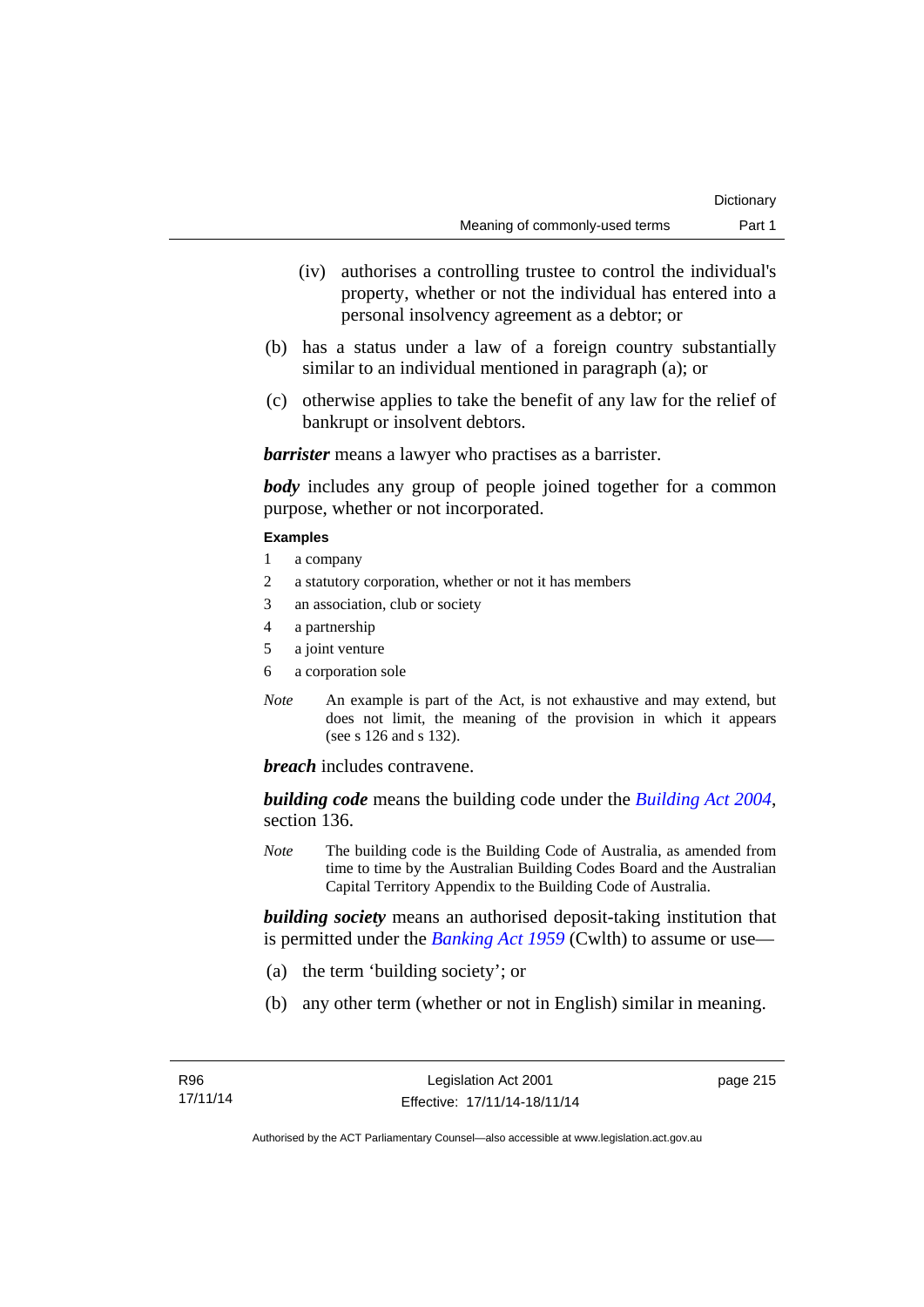*business day* means a day that is not—

- (a) a Saturday or Sunday; or
- (b) a public holiday or bank holiday in the ACT.

*by* regulation includes under a regulation.

*Note* See also def *under*, in relation to an Act or statutory instrument.

*by-law*, in relation to an Act, means a by-law made or in force under the Act.

*calendar month* means a period beginning at the start of any day of a named month and ending—

- (a) at the end of the day before the corresponding day of the next named month; or
- (b) if there is no such corresponding day—at the end of the last day of the next named month.

### **Examples**

- 1 The period beginning at the start of 5 July 2000 and ending at midnight on 4 August 2000 is a calendar month.
- 2 The period beginning at the start of 30 January 2001 and ending at midnight on 28 February 2001 is a calendar month. The calendar month ends on the last day of February because in that year February does not have a day corresponding to 29 January (because 2001 is not a leap year). If the period began at the start of 30 January 2004 (ie a leap year), the calendar month would end at midnight on 29 February 2004.
- *Note* An example is part of the Act, is not exhaustive and may extend, but does not limit, the meaning of the provision in which it appears (see s 126 and s 132).

*calendar year* means a period of 12 months beginning on 1 January.

*change* includes change by alteration, omission, substitution or addition.

*chief health officer* means the Chief Health Officer under the *[Public Health Act 1997](http://www.legislation.act.gov.au/a/1997-69)*.

*Chief Justice* means the Chief Justice of the Supreme Court.

page 216

| Legislation Act 2001         | R96      |
|------------------------------|----------|
| Effective: 17/11/14-18/11/14 | 17/11/14 |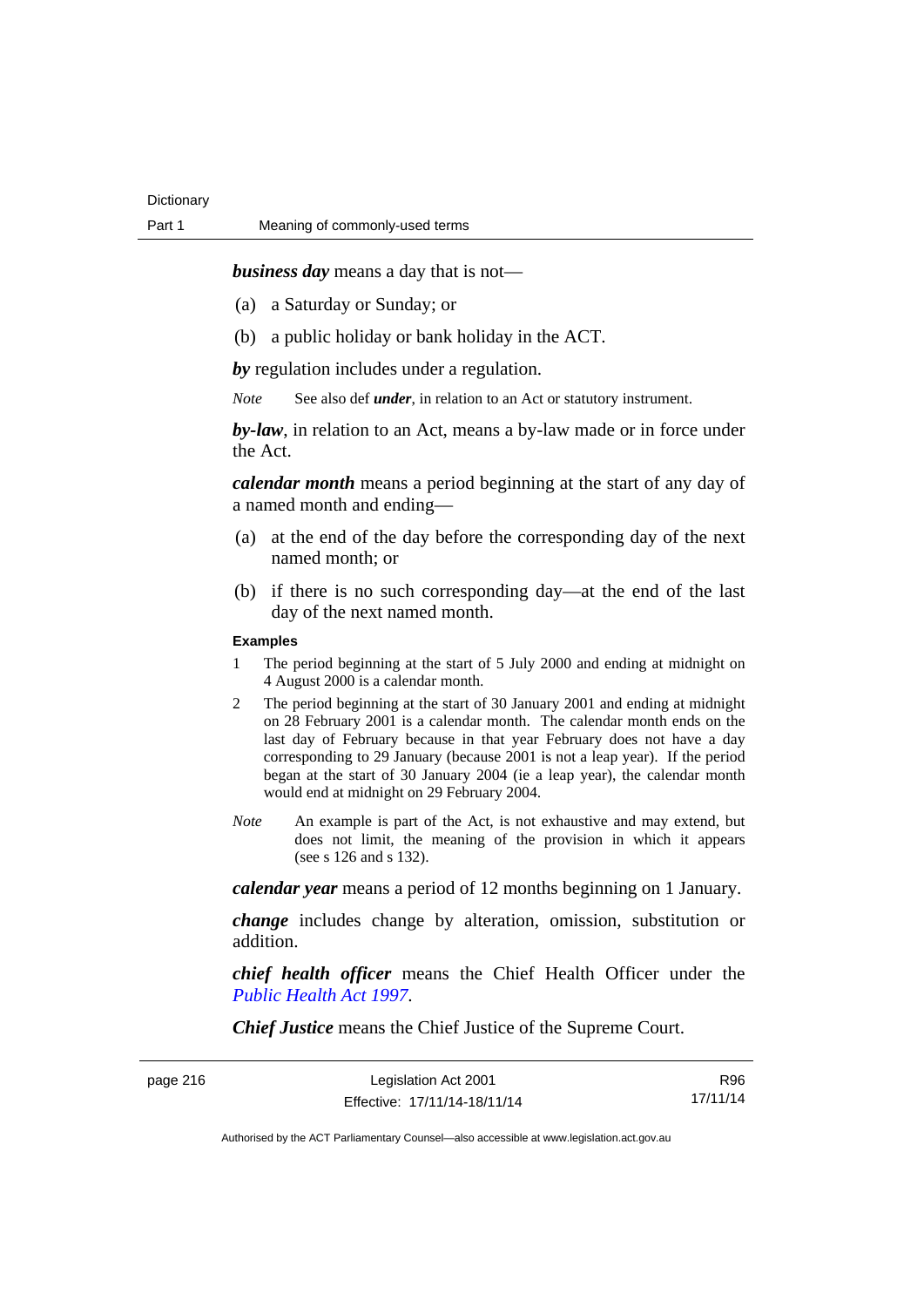*Chief Magistrate* means the Chief Magistrate of the Magistrates Court.

*Chief Minister* means the Chief Minister for the Territory.

*Note* The Chief Minister is elected under the [Self-Government Act](http://www.comlaw.gov.au/Series/C2004A03699), s 40.

*chief officer (ambulance service)* means the chief officer (ambulance service) under the *[Emergencies Act 2004](http://www.legislation.act.gov.au/a/2004-28)*.

*chief officer (fire and rescue)* means the chief officer (fire and rescue) under the *[Emergencies Act 2004](http://www.legislation.act.gov.au/a/2004-28)*.

*chief officer (rural fire service)* means the chief officer (rural fire service) under the *[Emergencies Act 2004](http://www.legislation.act.gov.au/a/2004-28)*.

*chief officer (SES)* means the chief officer (SES) under the *[Emergencies Act 2004](http://www.legislation.act.gov.au/a/2004-28)*.

*chief planning executive* means the Chief Planning Executive under the *[Planning and Development Act 2007](http://www.legislation.act.gov.au/a/2007-24)*.

*chief police officer* means the police officer responsible to the commissioner of police for the day-to-day administration and control of police services in the ACT.

*chief solicitor* means the chief solicitor under the *[Law Officers](http://www.legislation.act.gov.au/a/2011-30)  [Act 2011](http://www.legislation.act.gov.au/a/2011-30)*.

*child*, if age rather than descendancy is relevant, means an individual who is under 18 years old.

*children and young people commissioner* means the Children and Young People Commissioner under the *[Human Rights Commission](http://www.legislation.act.gov.au/a/2005-40)  [Act 2005](http://www.legislation.act.gov.au/a/2005-40)*.

*Childrens Court* means the Childrens Court under the *[Magistrates](http://www.legislation.act.gov.au/a/1930-21)  [Court Act 1930](http://www.legislation.act.gov.au/a/1930-21)*, section 287.

*city area* means the area that was *the City Area* under the *[City Area](http://www.legislation.act.gov.au/a/1936-31)  [Leases Act 1936](http://www.legislation.act.gov.au/a/1936-31)* (repealed).

*Note* See s 103 for the meaning of references to repealed laws.

page 217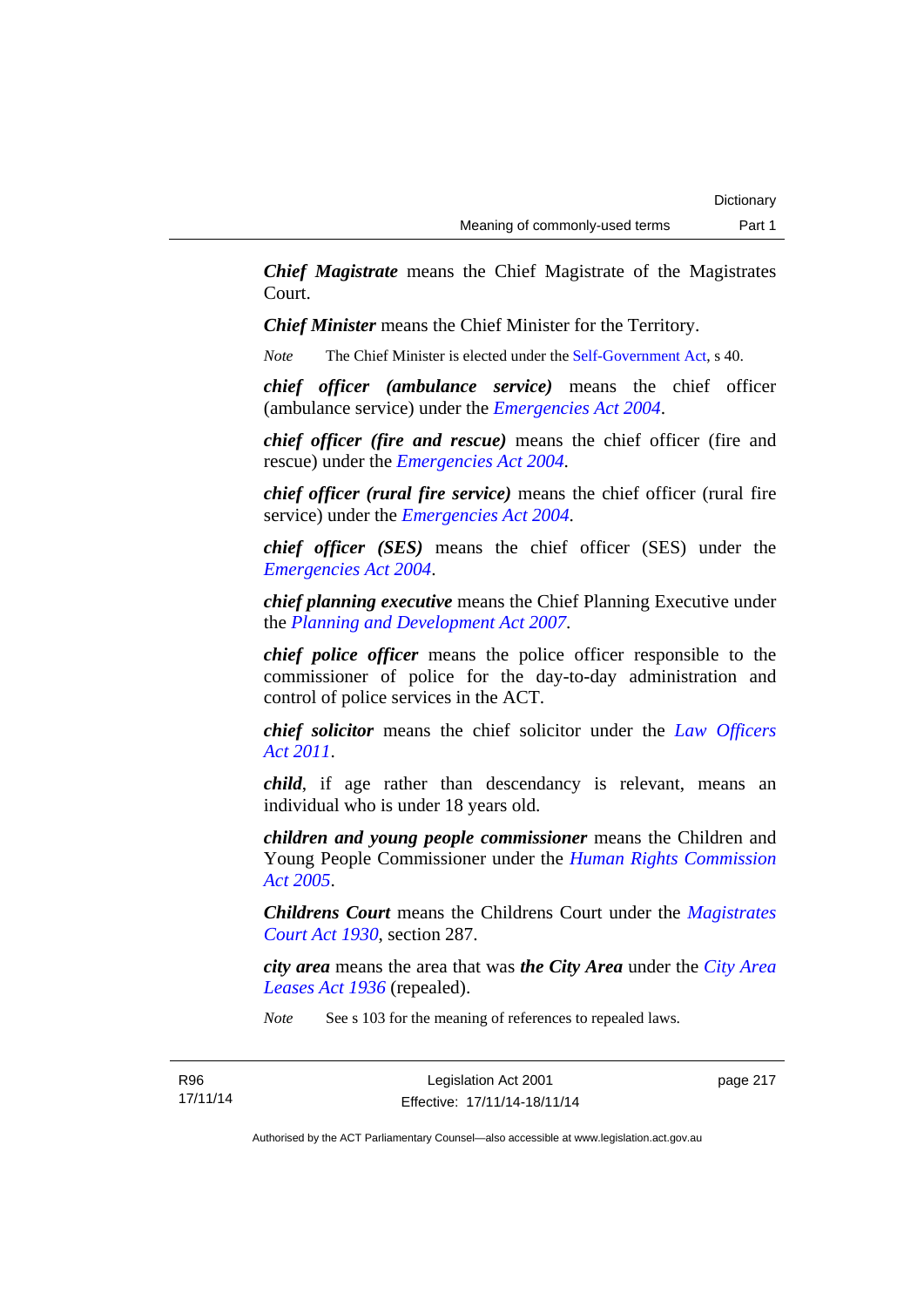*civil partner*—a person who is in a civil partnership with someone else is the *civil partner* of the other person.

*civil partnership* means a civil partnership under the *[Domestic](http://www.legislation.act.gov.au/a/1994-28)  [Relationships Act 1994](http://www.legislation.act.gov.au/a/1994-28)*.

*civil union* means a civil union under the *[Civil Unions Act 2012](http://www.legislation.act.gov.au/a/2012-40)*.

*civil union partner*—a person who is in a civil union with someone else is the *civil union partner* of the other person.

*clerk*, in relation to the Legislative Assembly, means the Clerk of the Legislative Assembly.

*Note* The clerk is appointed under the *[Legislative Assembly \(Office of the](http://www.legislation.act.gov.au/a/2012-26)  [Legislative Assembly\) Act 2012](http://www.legislation.act.gov.au/a/2012-26)*.

*commencement*, of an Act or statutory instrument—see section 80.

*commencement notice*—see section 11.

*commissioner for fair trading* means the Commissioner for Fair Trading of the Australian Capital Territory under the *[Fair Trading](http://www.legislation.act.gov.au/a/1992-72)  [\(Australian Consumer Law\) Act 1992](http://www.legislation.act.gov.au/a/1992-72)*.

*commissioner for public administration* means the Commissioner for Public Administration under the *[Public Sector Management](http://www.legislation.act.gov.au/a/1994-37)  [Act 1994](http://www.legislation.act.gov.au/a/1994-37)*.

*commissioner for revenue* means the Commissioner for Australian Capital Territory Revenue under the *[Taxation Administration](http://www.legislation.act.gov.au/a/1999-4)  [Act 1999](http://www.legislation.act.gov.au/a/1999-4)*.

*commissioner for sustainability and the environment* means the Commissioner for Sustainability and the Environment under the *[Commissioner for Sustainability and the Environment Act 1993](http://www.legislation.act.gov.au/a/1993-37)*.

*commissioner of police* means the Commissioner of Police of the Australian Federal Police.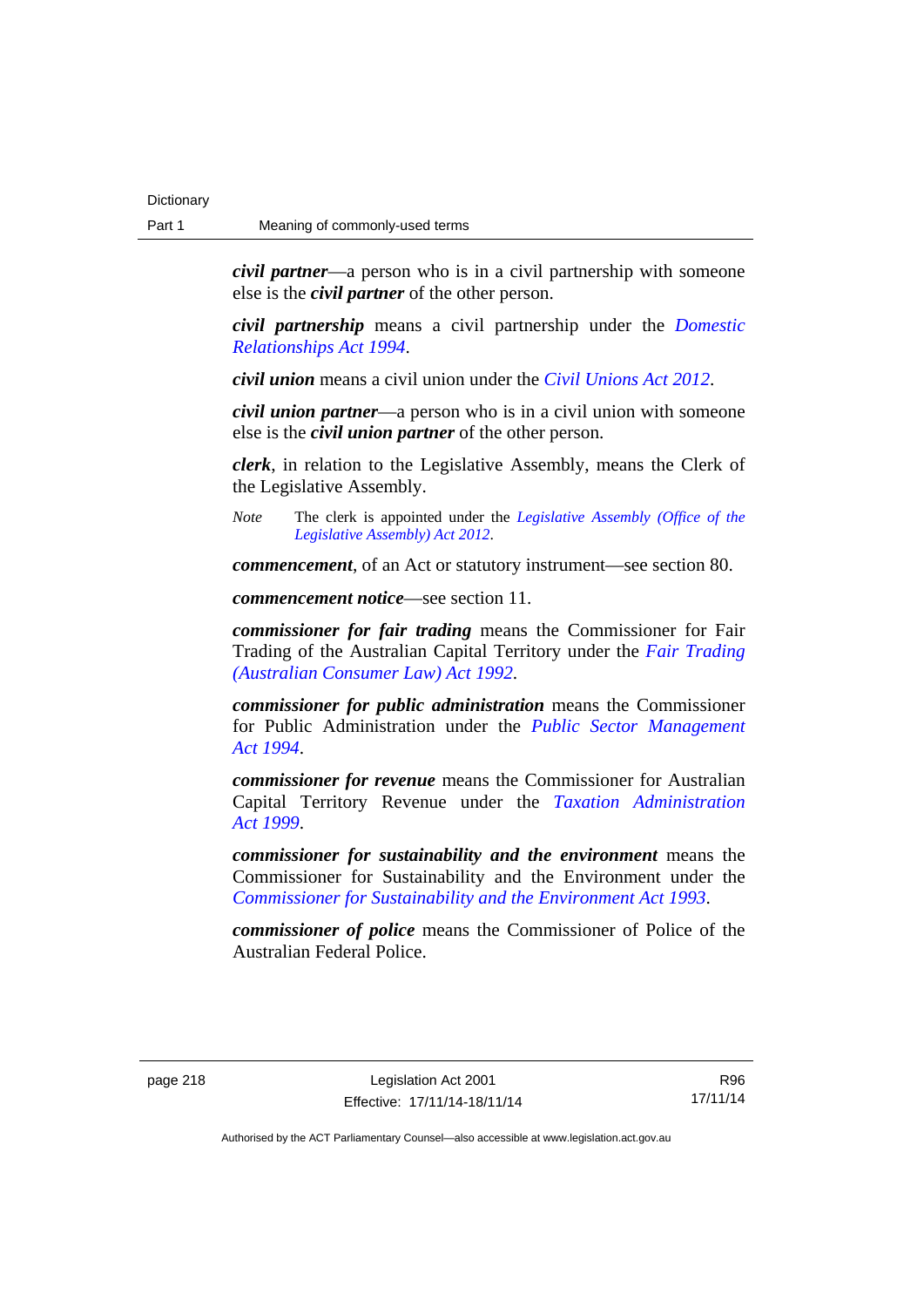*commit*, a person for trial, means—

- (a) to order that the person be remanded in custody until tried by the Supreme Court; or
- (b) to grant bail to the person to appear and be tried by the Supreme Court.

*Commonwealth* means the Commonwealth of Australia and, when used in a geographical sense, does not include an external territory.

*Commonwealth country* means a country that forms part of the Commonwealth of Nations, and includes a territory for the international relations of which a Commonwealth country is responsible.

*Commonwealth DPP* means the Director of Public Prosecutions under the *[Director of Public Prosecutions Act 1983](http://www.comlaw.gov.au/Series/C2004A02830)* (Cwlth).

*Commonwealth gazette* means the Commonwealth of Australia Gazette or the Australian Government Gazette.

*Note* The *Australian Government Gazette* was published from 1 July 1973 to 30 June 1976.

*confer*, in relation to a function, includes impose.

*conservator of flora and fauna* means the Conservator of Flora and Fauna under the *[Nature Conservation Act 1980](http://www.legislation.act.gov.au/a/1980-20)*.

*construction occupations registrar* means the Australian Capital Territory Construction Occupations Registrar under the *[Construction Occupations \(Licensing\) Act 2004](http://www.legislation.act.gov.au/a/2004-12)*.

*contravene* includes fail to comply with.

*converted ordinance* means an enactment that was an ordinance immediately before self-government day.

*coroner* means a coroner under the *[Coroners Act 1997](http://www.legislation.act.gov.au/a/1997-57)*.

*Coroner's Court* means the Coroner's Court under the *[Coroners](http://www.legislation.act.gov.au/a/1997-57)  [Act 1997](http://www.legislation.act.gov.au/a/1997-57)*.

page 219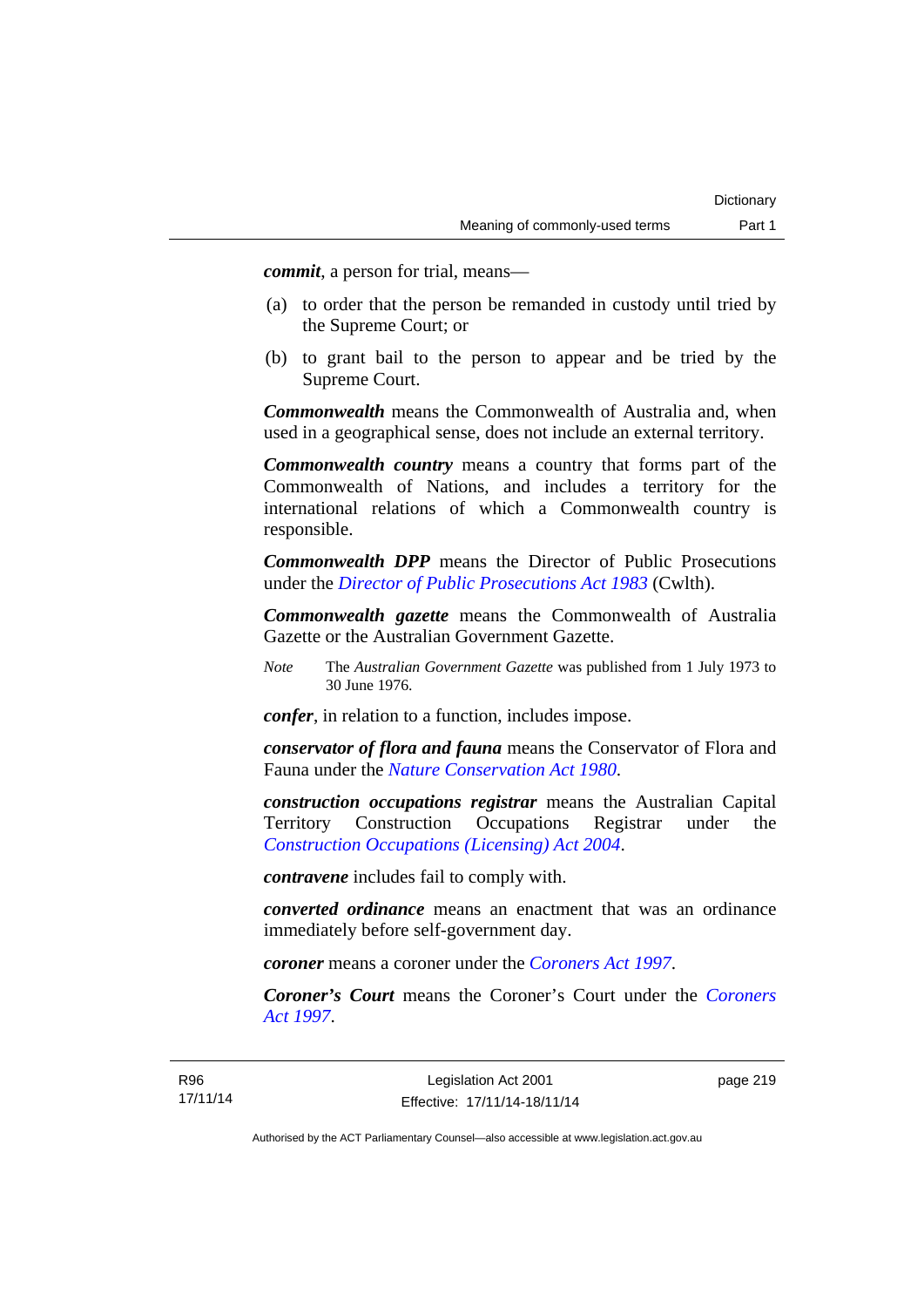*corporation* includes a body politic or corporate.

*Corporations Act* means the *[Corporations Act 2001](http://www.comlaw.gov.au/Series/C2004A00818)* (Cwlth).

*correctional centre* means a correctional centre under the *[Corrections Management Act 2007](http://www.legislation.act.gov.au/a/2007-15)*.

*corrections officer* means a corrections officer under the *[Corrections Management Act 2007](http://www.legislation.act.gov.au/a/2007-15)*.

*Court of Appeal* means the Court of Appeal constituted under the *[Supreme Court Act 1933](http://www.legislation.act.gov.au/a/1933-34)*.

*court of summary jurisdiction* means the Magistrates Court.

*credit union* means an authorised deposit-taking institution that is permitted under the *[Banking Act 1959](http://www.comlaw.gov.au/Series/C2004A07357)* (Cwlth) to assume or use—

- (a) the term 'credit union'; or
- (b) any other term (whether or not in English) similar in meaning.

*Criminal Code* means the *[Criminal Code 2002](http://www.legislation.act.gov.au/a/2002-51)*.

*CrimTrac* means the CrimTrac agency established under the *[Public](http://www.comlaw.gov.au/Series/C2004A00538)  [Service Act 1999](http://www.comlaw.gov.au/Series/C2004A00538)* (Cwlth), section 65 (Establishment etc. of Executive Agencies).

*daily newspaper* means a daily newspaper circulating generally in the ACT.

*daylight* means the period in a day from sunrise to sunset.

*definition*—see section 130.

### *dental prosthetist*—

- (a) means a person registered under the *[Health Practitioner](http://www.legislation.act.gov.au/a/db_39269/default.asp)  [Regulation National Law \(ACT\)](http://www.legislation.act.gov.au/a/db_39269/default.asp)* to practise the health profession of dental prosthetist (other than as a student); and
- (b) for an activity, includes a person mentioned in paragraph (a) holding limited or provisional registration, to the extent that the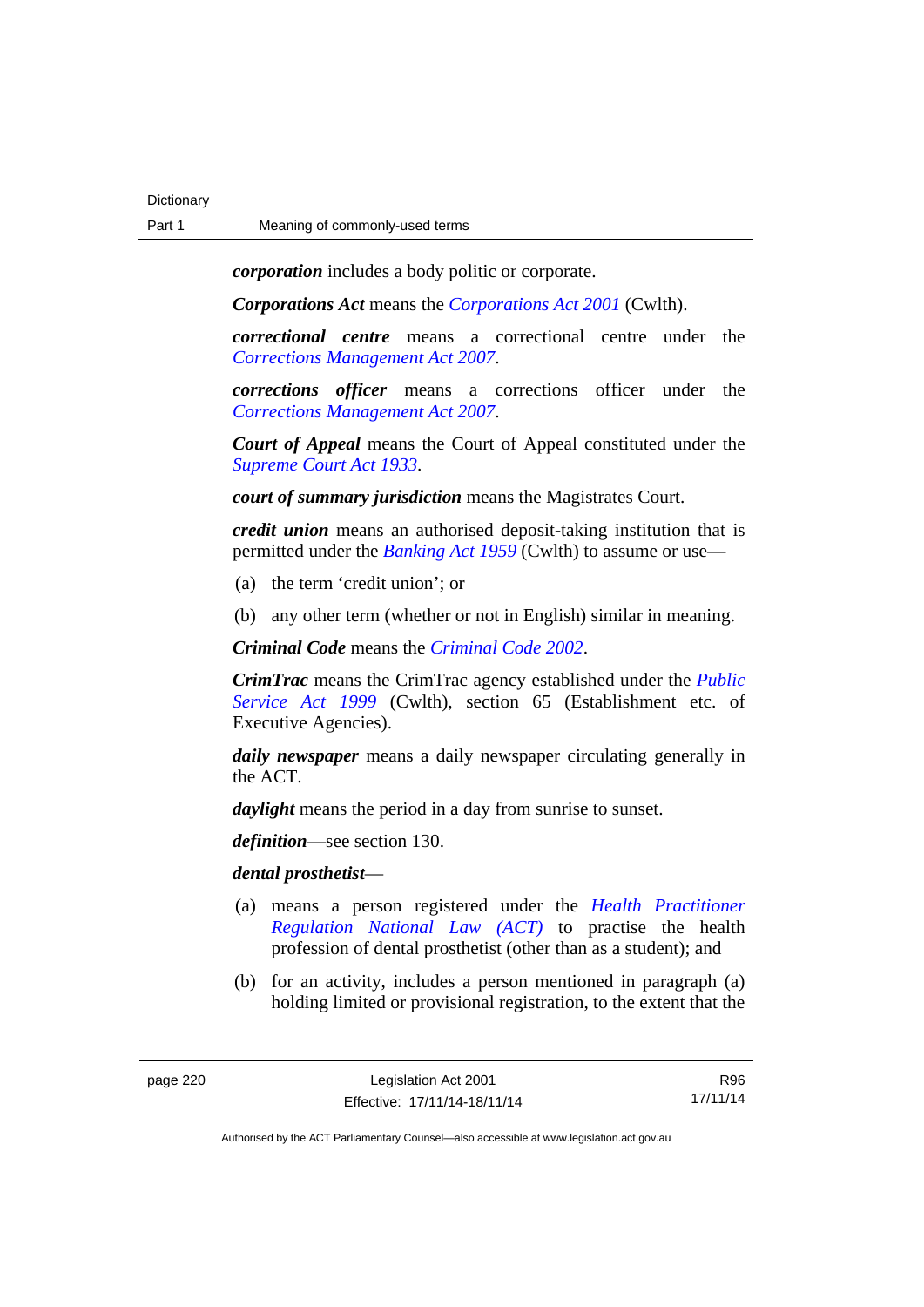person is allowed to do the activity under the person's registration.

### *dentist*—

- (a) means a person registered under the *[Health Practitioner](http://www.legislation.act.gov.au/a/db_39269/default.asp)  [Regulation National Law \(ACT\)](http://www.legislation.act.gov.au/a/db_39269/default.asp)* to practise the health profession of dentist (other than as a student); and
- (b) for an activity, includes a person mentioned in paragraph (a) holding limited or provisional registration, to the extent that the person is allowed to do the activity under the person's registration.

*Deputy Speaker* means the Deputy Presiding Officer of the Legislative Assembly.

*Note* The Deputy Presiding Officer is elected under the [Self-Government](http://www.comlaw.gov.au/Series/C2004A03699)  [Act](http://www.comlaw.gov.au/Series/C2004A03699), s 21 (2).

*designation*, of a position under the *[Public Sector Management](http://www.legislation.act.gov.au/a/1994-37)  [Act 1994](http://www.legislation.act.gov.au/a/1994-37)*, includes a designation given under that Act.

*detention place*—see the *[Children and Young People Act 2008](http://www.legislation.act.gov.au/a/2008-19)*, section 142.

*director-general*—see section 163.

*director of public prosecutions* (or *DPP*) means the Director of Public Prosecutions under the *[Director of Public Prosecutions](http://www.legislation.act.gov.au/a/1990-22)  [Act 1990](http://www.legislation.act.gov.au/a/1990-22)*.

*disability and community services commissioner* means the Disability and Community Services Commissioner under the *[Human Rights Commission Act 2005](http://www.legislation.act.gov.au/a/2005-40)*.

*disallowable instrument*—see section 9.

*discrimination commissioner* means the Discrimination Commissioner under the *[Human Rights Commission Act 2005](http://www.legislation.act.gov.au/a/2005-40)*.

*doctor*—

page 221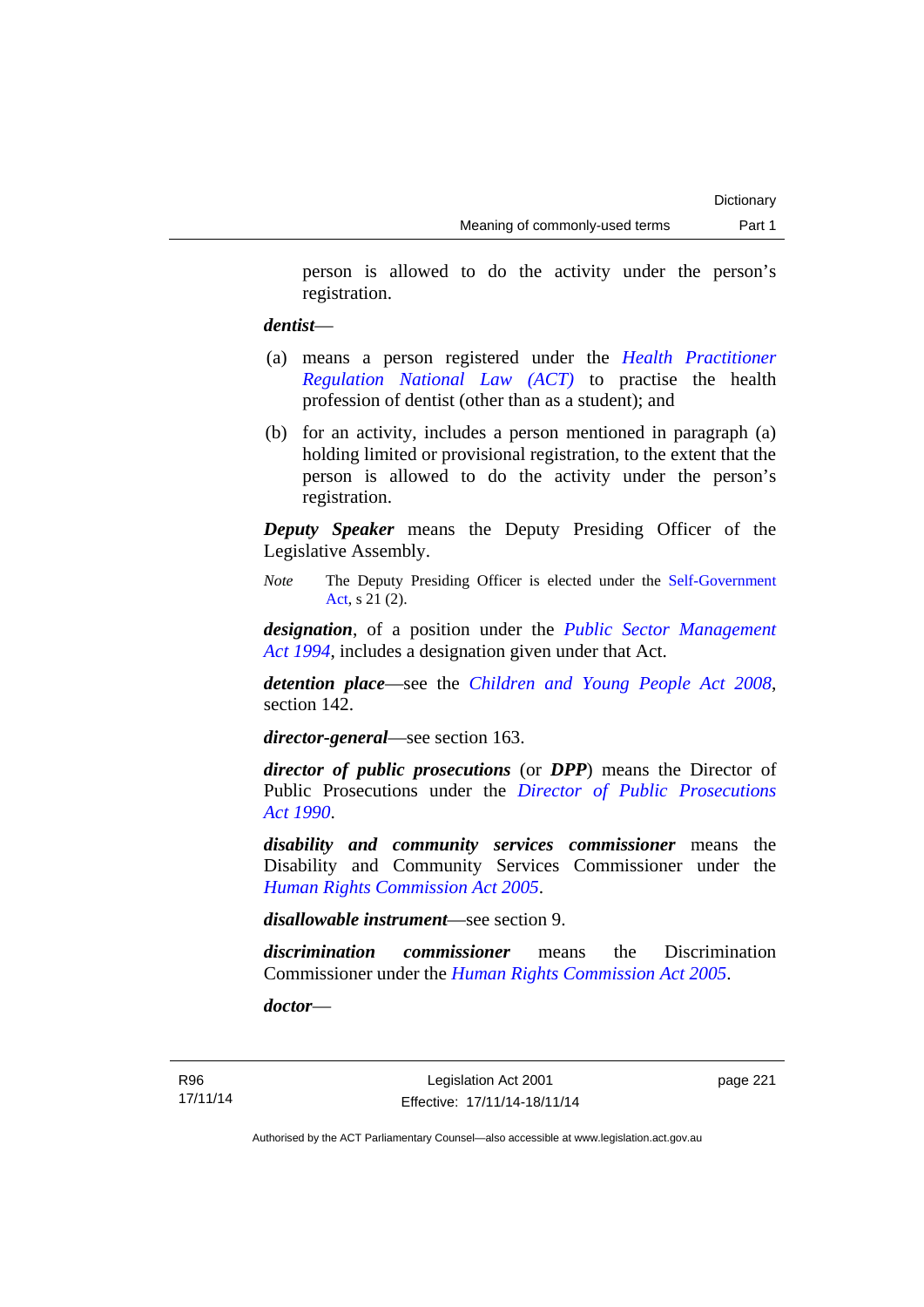| Part 1   |             | Meaning of commonly-used terms                                                                                                                                                                                       |
|----------|-------------|----------------------------------------------------------------------------------------------------------------------------------------------------------------------------------------------------------------------|
|          | (a)         | means a person registered under the <i>Health Practitioner</i><br>Regulation National Law (ACT) to practise in the medical<br>profession (other than as a student); and                                              |
|          |             | (b) for an activity, includes a person mentioned in paragraph (a)<br>holding limited or provisional registration, to the extent that the<br>person is allowed to do the activity under the person's<br>registration. |
|          |             | <i>document</i> means any record of information, and includes—                                                                                                                                                       |
|          | (a)         | anything on which there is writing; or                                                                                                                                                                               |
|          | (b)         | anything on which there are figures, marks, numbers,<br>perforations, symbols or anything else having a meaning for<br>people qualified to interpret them; or                                                        |
|          | (c)         | anything from which images, sounds, messages or writings can<br>be produced or reproduced, whether with or without the aid of<br>anything else; or                                                                   |
|          |             | (d) a drawing, map, photograph or plan.                                                                                                                                                                              |
|          |             | <i>domestic partner</i> —see section 169 (1).                                                                                                                                                                        |
|          |             | <i>domestic partnership</i> —see section $169(2)$ .                                                                                                                                                                  |
|          |             | <b>DPP</b> —see director of public prosecutions.                                                                                                                                                                     |
|          |             | <i>driver licence</i> means a driver licence under the <i>Road Transport</i><br>(Driver Licensing) Act 1999.                                                                                                         |
|          | <b>Note</b> | <b>Driver licence</b> is defined in that Act, dictionary to mean a driver licence<br>of any kind issued under that Act (see also def Australian driver<br>licence).                                                  |
|          |             | electoral commission means the Australian Capital Territory<br>Electoral Commission established under the <i>Electoral Act 1992</i> .                                                                                |
|          |             | electoral commissioner means the Electoral Commissioner under<br>the <i>Electoral Act 1992</i> .                                                                                                                     |
| page 222 |             | Legislation Act 2001<br>R96<br>17/11/14<br>Effective: 17/11/14-18/11/14                                                                                                                                              |

Dictionary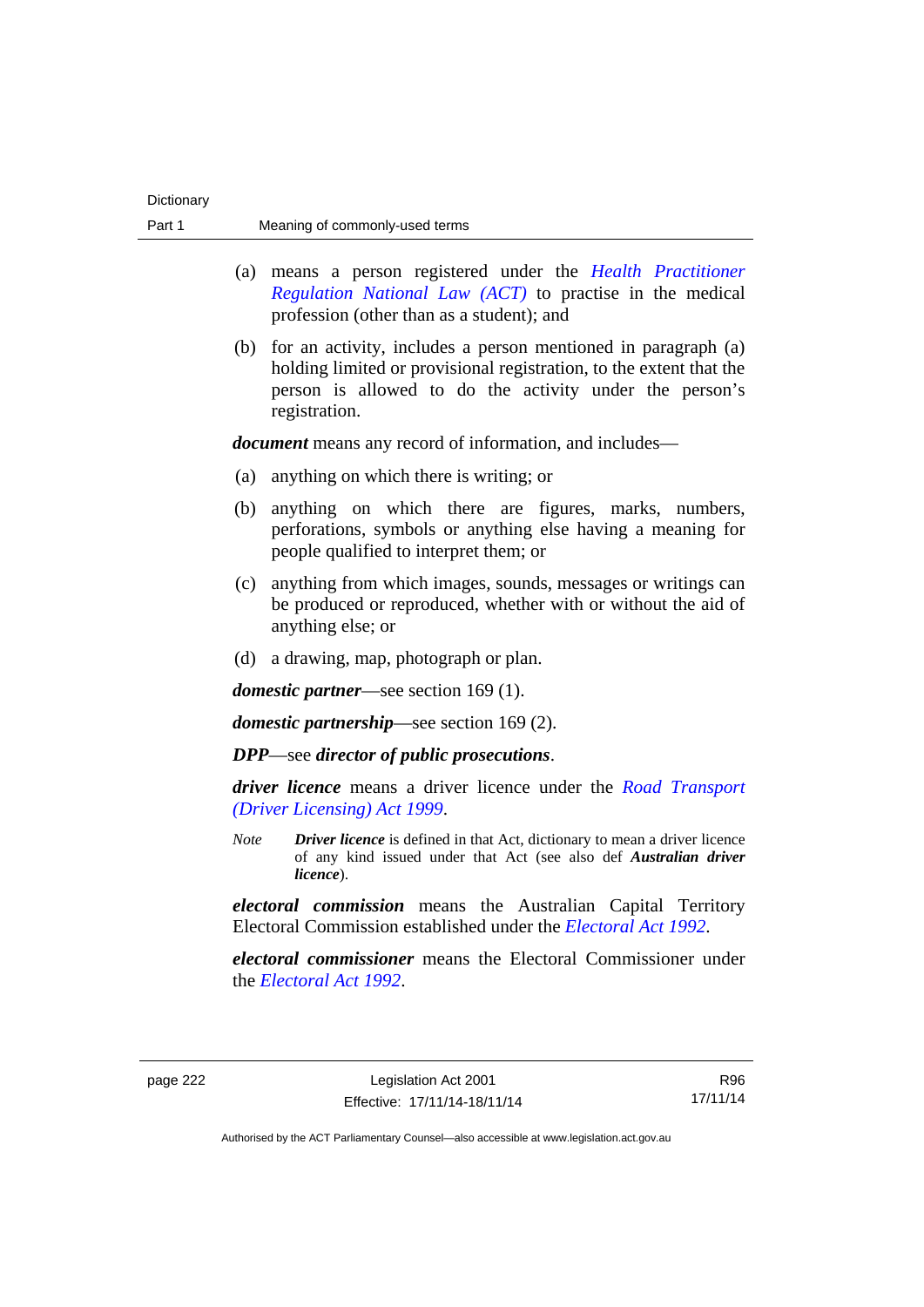*emergency service* means the ambulance service, fire and rescue, the rural fire service or the SES.

*emergency services commissioner* means the ACT Emergency Services Commissioner under the *[Emergencies Act 2004](http://www.legislation.act.gov.au/a/2004-28)*.

*enactment*, of an Act—see section 29 (References to *enactment* or *passing* of Acts).

*enrolled nurse*—

- (a) means a person registered under the *[Health Practitioner](http://www.legislation.act.gov.au/a/db_39269/default.asp)  [Regulation National Law \(ACT\)](http://www.legislation.act.gov.au/a/db_39269/default.asp)*—
	- (i) to practise in the nursing and midwifery profession (other than as a student); and
	- (ii) in the enrolled nurses (division 2) division; and
- (b) for an activity, includes a person mentioned in paragraph (a) holding limited or provisional registration, to the extent that the person is allowed to do the activity under the person's registration.

*entity* includes an unincorporated body and a person (including a person occupying a position).

*environment protection authority* means the Environment Protection Authority established under the *[Environment Protection](http://www.legislation.act.gov.au/a/1997-92)  [Act 1997](http://www.legislation.act.gov.au/a/1997-92)*.

*establish* includes constitute and continue in existence.

*estate* includes any charge, claim, demand, easement, encumbrance, lien, right and title, whether at law or in equity.

*Executive* means the Australian Capital Territory Executive.

*Note* The Executive is established by the [Self-Government Act](http://www.comlaw.gov.au/Series/C2004A03699), s 36.

*exercise* a function includes perform the function.

*expire* includes lapse or otherwise cease to have effect.

R96 17/11/14 page 223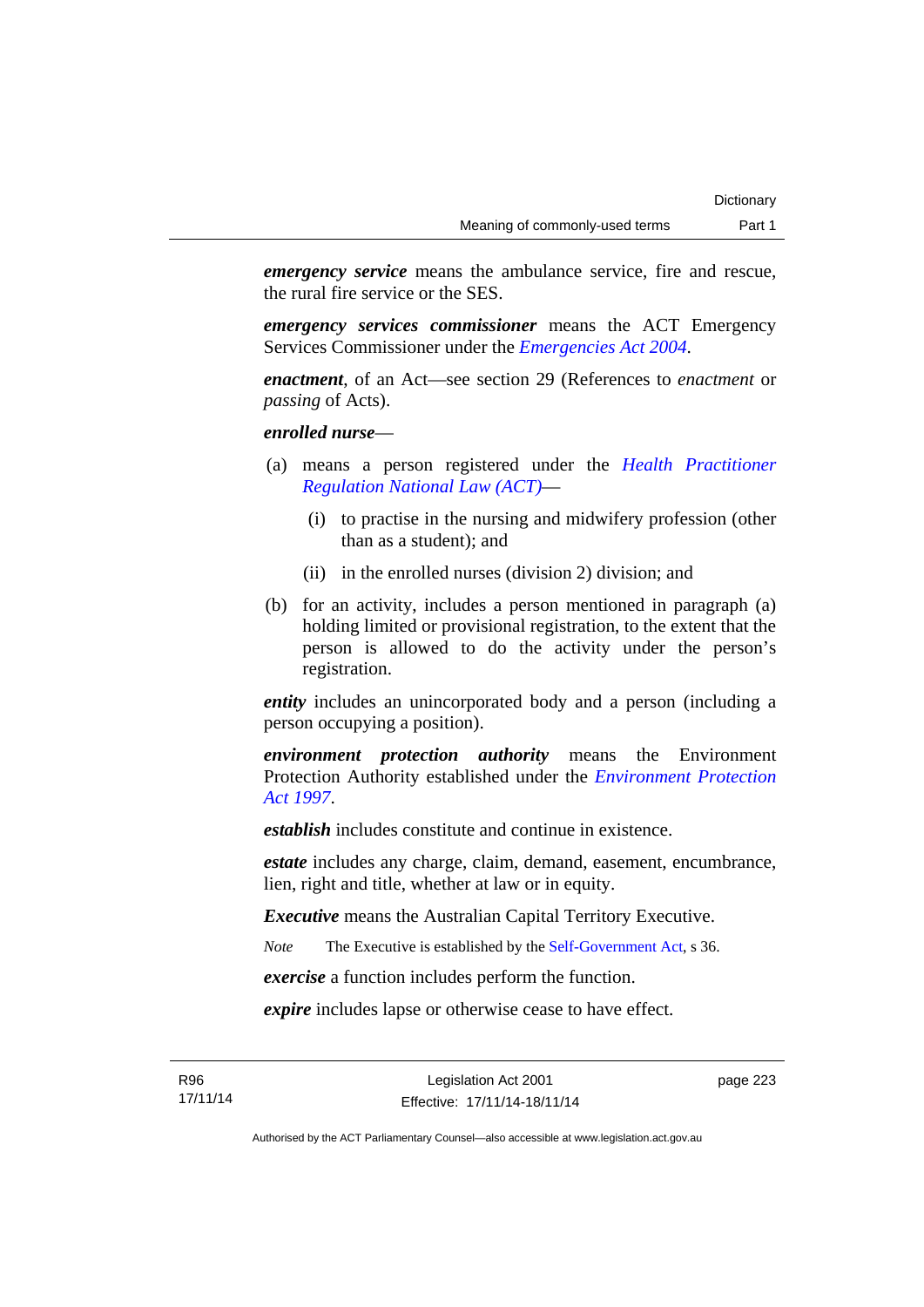*external territory* means a Commonwealth territory, other than an internal territory.

*fail* includes refuse.

*Federal Court* means the Federal Court of Australia.

*file* includes lodge.

*financial year* means a period of 12 months beginning on 1 July.

*fire and rescue* means ACT Fire and Rescue established under the *[Emergencies Act 2004](http://www.legislation.act.gov.au/a/2004-28)*.

*for*, in relation to an Act or statutory instrument, includes for the purposes of the Act or statutory instrument.

*Note* Under s 7 (3) and s 13 (3) a reference to an Act or statutory instrument includes a reference to a provision of an Act or statutory instrument.

*foreign country* means a country (whether or not an independent sovereign country) outside Australia and the external territories, and includes a state, province or other part of such a country.

*former NSW Act* means an Act corresponding to a NSW Act mentioned in schedule 1.

- *Note 1* The *[Crimes Act 1900](http://www.legislation.act.gov.au/a/1900-40)* is taken to have been enacted by the Legislative Assembly because of the *[Crimes Legislation \(Status and Citation\)](http://www.legislation.act.gov.au/a/1992-6)  [Act 1992](http://www.legislation.act.gov.au/a/1992-6)*. The 1992 Act was repealed by the *[Law Reform](http://www.legislation.act.gov.au/a/1999-66)  [\(Miscellaneous Provisions\) Act 1999](http://www.legislation.act.gov.au/a/1999-66)*, but its previous operation was saved (see s  $5(2)$ ).
- *Note 2* The other former NSW Acts are taken to have been enacted by the Legislative Assembly because of the *[Interpretation Act 1967](http://www.legislation.act.gov.au/a/1967-48)*, s 65. Section 65 has expired, but its previous operation was saved (see s 65 (3)).

*former UK Act* means an Act corresponding to a UK Act mentioned in schedule 1.

*Note* Former UK Acts are also taken to have been enacted by the Legislative Assembly because of the *[Interpretation Act 1967](http://www.legislation.act.gov.au/a/1967-48)*, s 65. Section 65 has expired, but its previous operation was saved (see s 65 (3)).

page 224 Legislation Act 2001 Effective: 17/11/14-18/11/14

R96 17/11/14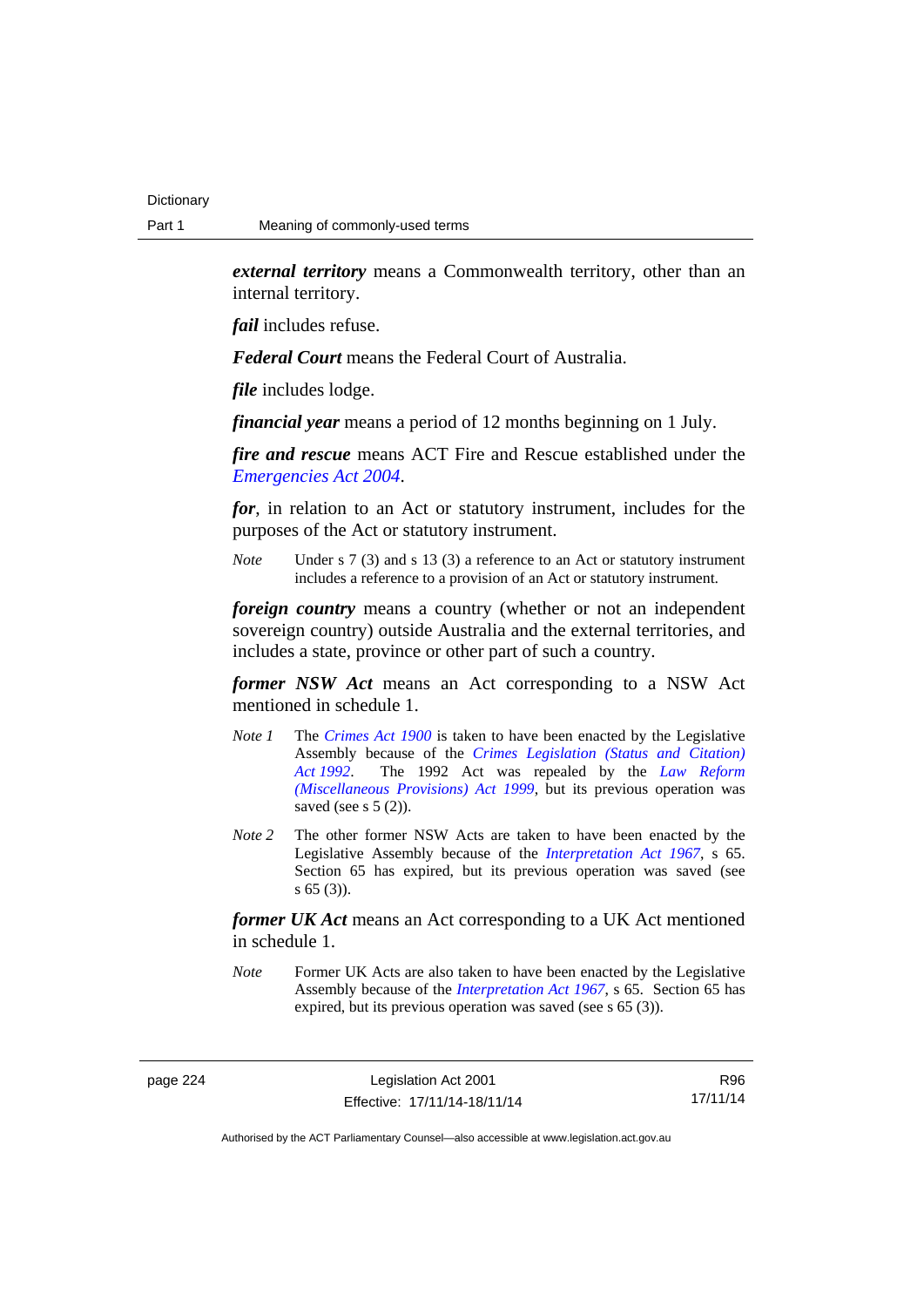*found guilty*, of an offence, includes—

- (a) having an order made for the offence under the *[Crimes](http://www.legislation.act.gov.au/a/2005-58)  [\(Sentencing\) Act 2005](http://www.legislation.act.gov.au/a/2005-58)*, section 17 (Non-conviction orders general); and
- (b) having the offence taken into account under the *[Crimes](http://www.legislation.act.gov.au/a/2005-58)  [\(Sentencing\) Act 2005](http://www.legislation.act.gov.au/a/2005-58)*, section 57 (Outstanding additional offences taken into account in sentencing).

*function* includes authority, duty and power.

*gambling and racing commission* means the Gambling and Racing Commission established under the *[Gambling and Racing Control](http://www.legislation.act.gov.au/a/1999-46)  [Act 1999](http://www.legislation.act.gov.au/a/1999-46)*.

*gazette* means—

- (a) the Australian Capital Territory Gazette; or
- (b) for a notice or other information that must or may be notified or published in the gazette under the *[Public Sector](http://www.legislation.act.gov.au/a/1994-37)  [Management Act 1994](http://www.legislation.act.gov.au/a/1994-37)*—an internet site approved by the commissioner for public administration.

*give*, in relation to a function, includes impose.

*government printer* includes anyone printing for or by the authority of the Executive.

*government solicitor* means the Government Solicitor for the Territory under the *[Law Officers Act 2011](http://www.legislation.act.gov.au/a/2011-30)*.

*Governor* means—

- (a) for a State (other than the Northern Territory)—the Governor of the State, and includes a person administering the Government of the State; or
- (b) for the Northern Territory—the Administrator of the Northern Territory, and includes a person administering the Government of the Northern Territory.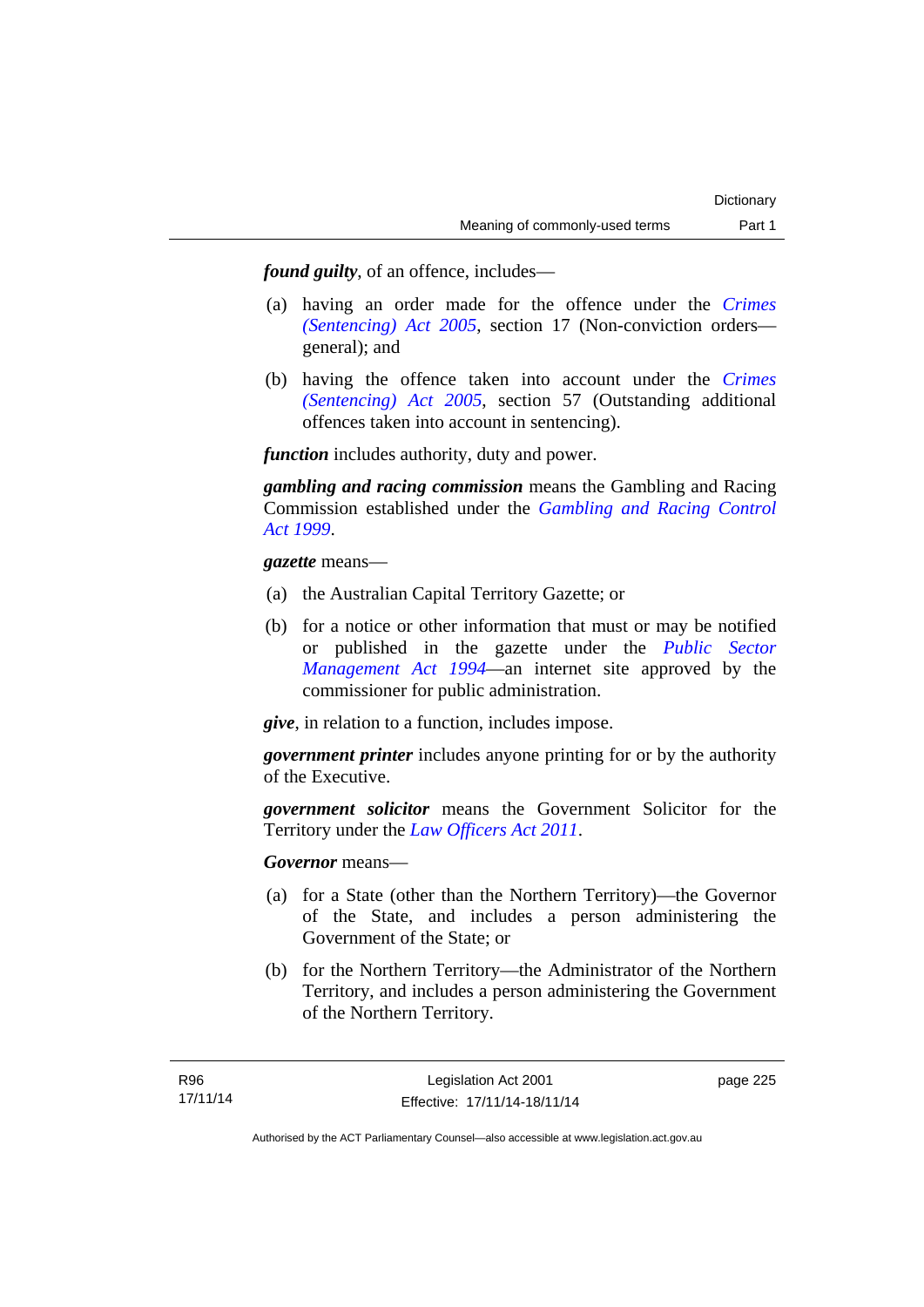*Governor-General* means the Governor-General of the Commonwealth, and includes a person administering the Government of the Commonwealth.

*GST*—see the *[A New Tax System \(Goods and Services Tax\)](http://www.comlaw.gov.au/Series/C2004A00446)  [Act 1999](http://www.comlaw.gov.au/Series/C2004A00446)* (Cwlth), dictionary.

*health practitioner* means a person registered under the *Health Practitioner Regulation National Law (ACT)* to practise a health profession (other than as a student).

*Health Practitioner Regulation National Law (ACT)* means the provisions applying because of the *[Health Practitioner Regulation](http://www.legislation.act.gov.au/a/2010-10)  [National Law \(ACT\) Act 2010](http://www.legislation.act.gov.au/a/2010-10)*, section 6 (Application of Health Practitioner Regulation National Law).

*health services commissioner* means the Health Services Commissioner under the *[Human Rights Commission Act 2005](http://www.legislation.act.gov.au/a/2005-40)*.

*Heavy Vehicle National Law (ACT)* means the provisions applying in the ACT because of the *[Heavy Vehicle National Law \(ACT\)](http://www.legislation.act.gov.au/a/2013-51/default.asp)  [Act 2013](http://www.legislation.act.gov.au/a/2013-51/default.asp)*, section 7 (Application of Heavy Vehicle National Law).

*heritage council* means the Australian Capital Territory Heritage Council under the *[Heritage Act 2004](http://www.legislation.act.gov.au/a/2004-57)*.

*heritage register* means the heritage register under the *[Heritage](http://www.legislation.act.gov.au/a/2004-57)  [Act 2004](http://www.legislation.act.gov.au/a/2004-57)*.

*High Court* means the High Court of Australia.

*Note* The High Court is established by the Commonwealth Constitution, s 71 and provided for under the *[High Court of Australia Act 1979](http://www.comlaw.gov.au/Series/C2004A02147)* (Cwlth).

*home address*, for an individual, means the address of the place where the individual usually lives.

*housing commissioner* means the Commissioner for Social Housing under the *[Housing Assistance Act 2007](http://www.legislation.act.gov.au/a/2007-8)*.

*human rights commission* means the Human Rights Commission established under the *[Human Rights Commission Act 2005](http://www.legislation.act.gov.au/a/2005-40)*.

R96 17/11/14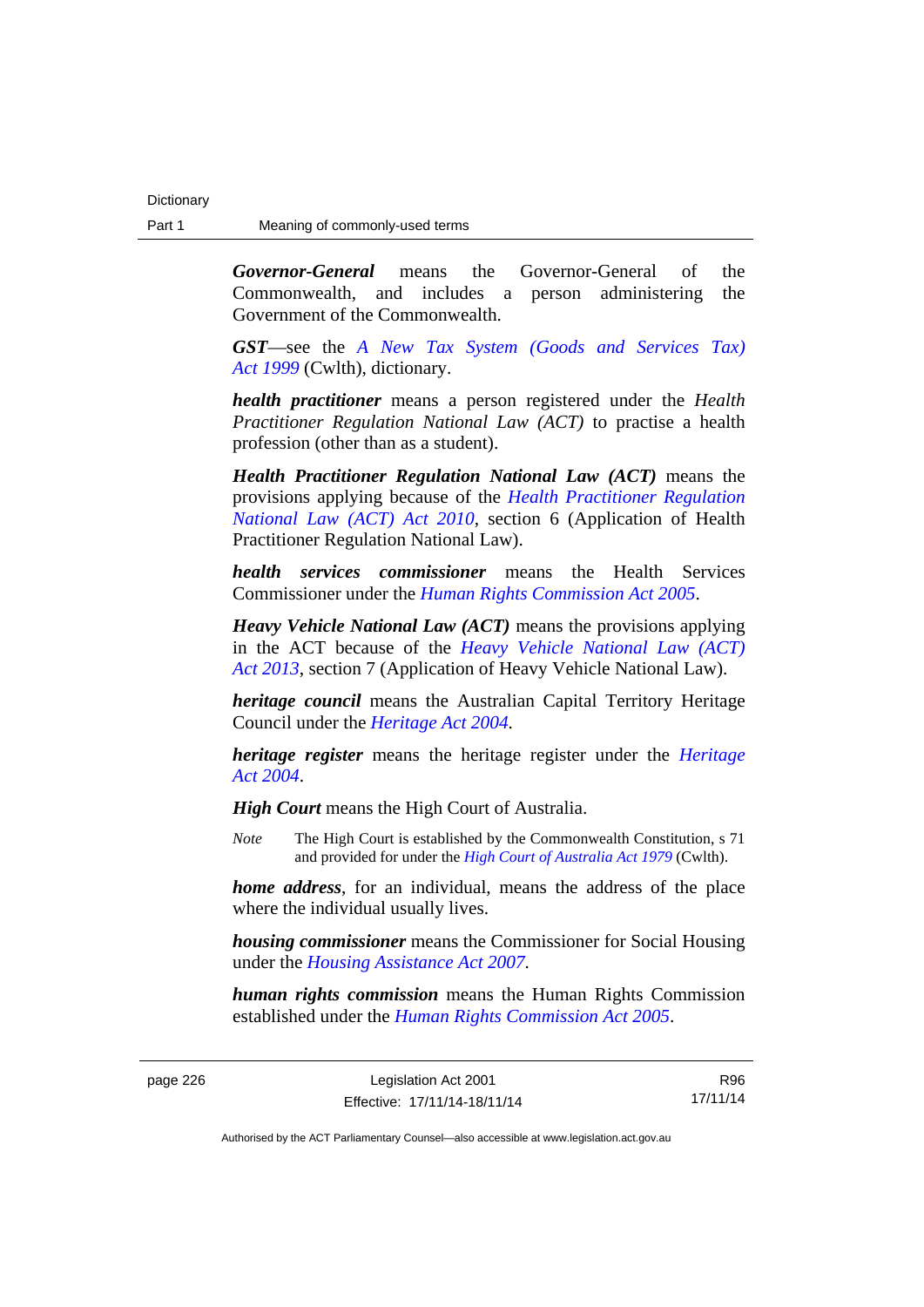*human rights commissioner* means the Human Rights Commissioner under the *[Human Rights Commission Act 2005](http://www.legislation.act.gov.au/a/2005-40)*.

*Imperial Act* means an Act of the United Kingdom Parliament.

*independent competition and regulatory commission* means the Independent Competition and Regulatory Commission for the Australian Capital Territory established under the *[Independent](http://www.legislation.act.gov.au/a/1997-77)  [Competition and Regulatory Commission Act 1997](http://www.legislation.act.gov.au/a/1997-77)*.

*indictable offence*—see section 190.

*indictment* includes information.

*individual* means a natural person.

*Industrial Court* means the Industrial Court under the *[Magistrates](http://www.legislation.act.gov.au/a/1930-21)  [Court Act 1930](http://www.legislation.act.gov.au/a/1930-21)*, section 291P.

*information privacy commissioner* means the Information Privacy Commissioner appointed under the *[Information Privacy Act 2014](http://www.legislation.act.gov.au/a/2014-24/default.asp)*, section 26.

*infringement notice* includes an infringement notice under the *[Magistrates Court Act 1930](http://www.legislation.act.gov.au/a/1930-21)* or the *[Road Transport \(General\)](http://www.legislation.act.gov.au/a/1999-77)  [Act 1999](http://www.legislation.act.gov.au/a/1999-77)*.

*in relation to* includes the following:

- (a) in respect of;
- (b) with respect to;
- (c) in connection with;
- (d) in regard to;
- (e) with reference to;
- (f) relating to;
- (g) for or with respect to.

*institute of technology* means the Canberra Institute of Technology under the *[Canberra Institute of Technology Act 1987](http://www.legislation.act.gov.au/a/1987-71)*.

| R96      | Legislation Act 2001         | page 227 |
|----------|------------------------------|----------|
| 17/11/14 | Effective: 17/11/14-18/11/14 |          |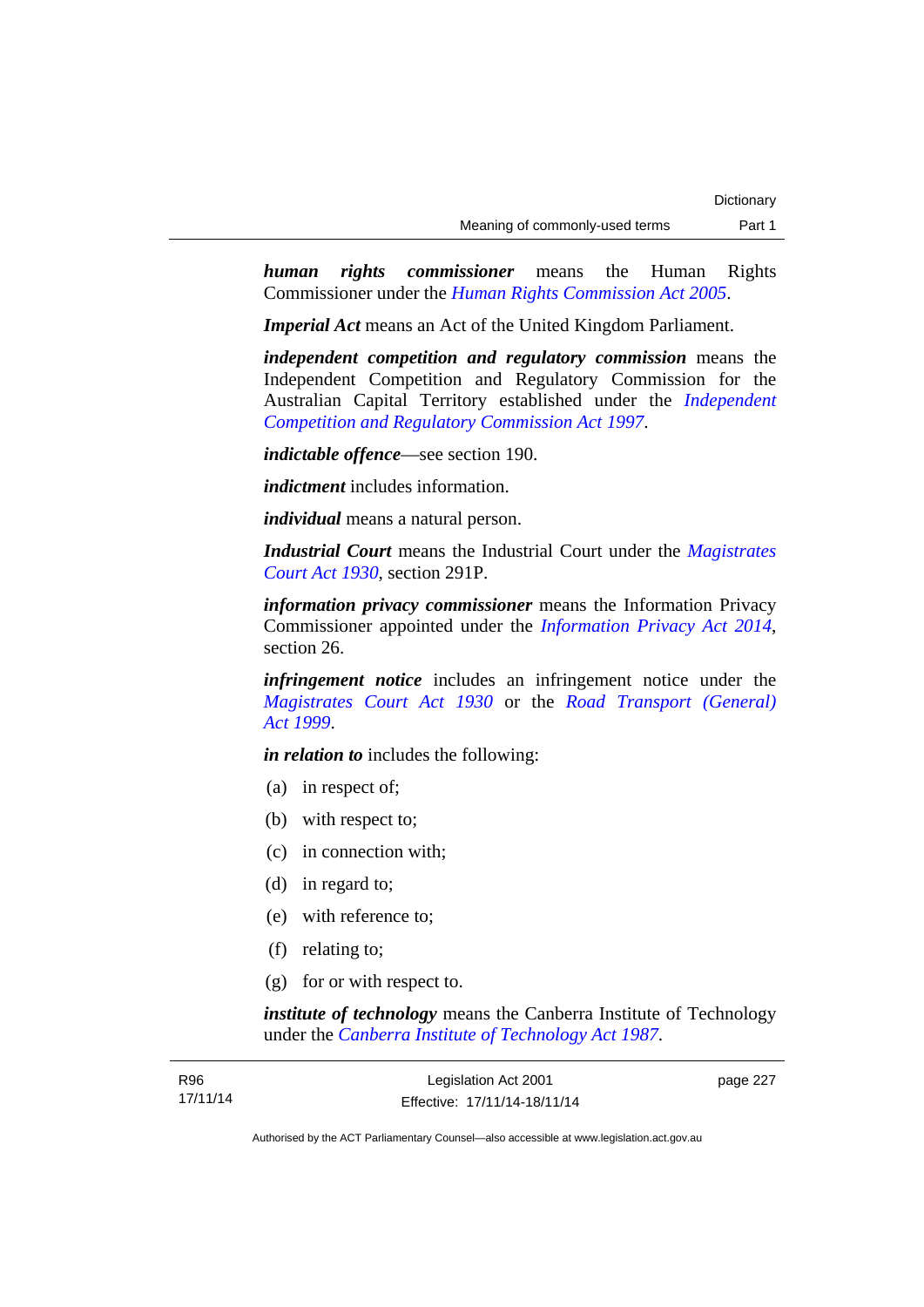*instrument*—see section 14.

*interest*, in relation to land or other property, means—

- (a) a legal or equitable estate in the land or other property; or
- (b) a right, power or privilege over, or in relation to, the land or other property.

*internal territory* means the Australian Capital Territory, the Jervis Bay Territory or the Northern Territory.

*intersex person*—see section 169B.

*Jervis Bay Territory* means the Territory accepted by the Commonwealth under the *[Jervis Bay Territory Acceptance Act 1915](http://www.comlaw.gov.au/Series/C2004A07489)* (Cwlth).

*Note* The Jervis Bay Territory is described in the agreement set out in that Act, sch.

*judge* means a resident judge, additional judge or acting judge under the *[Supreme Court Act 1933](http://www.legislation.act.gov.au/a/1933-34)*.

*Lake Burley Griffin* means Lake Burley Griffin as defined in the *[Lakes Act 1976](http://www.legislation.act.gov.au/a/1976-65)*.

*Lake Ginninderra* means Lake Ginninderra as defined in the *[Lakes](http://www.legislation.act.gov.au/a/1976-65)  [Act 1976](http://www.legislation.act.gov.au/a/1976-65)*.

*land* includes messuages, tenements and hereditaments, corporeal or incorporeal, of any tenure or description, whatever the interest in the land.

*Note* A number of the terms mentioned in the definition of *land* have a technical meaning at law. A *messuage* is a house together with its gardens, orchards and outbuildings. The term *tenement* signifies land capable of being held in freehold. *Hereditament* refers to real property that can be inherited. Hereditaments may be *corporeal*, that is, tangible things such as lands and buildings, or *incorporeal*, that is, intangible rights attaching to land such as rents, easements, tithes and profits a prendre. (Profits a prendre are the right to take some product of, or part of the soil from, the land of someone else.)

page 228 Legislation Act 2001 Effective: 17/11/14-18/11/14

R96 17/11/14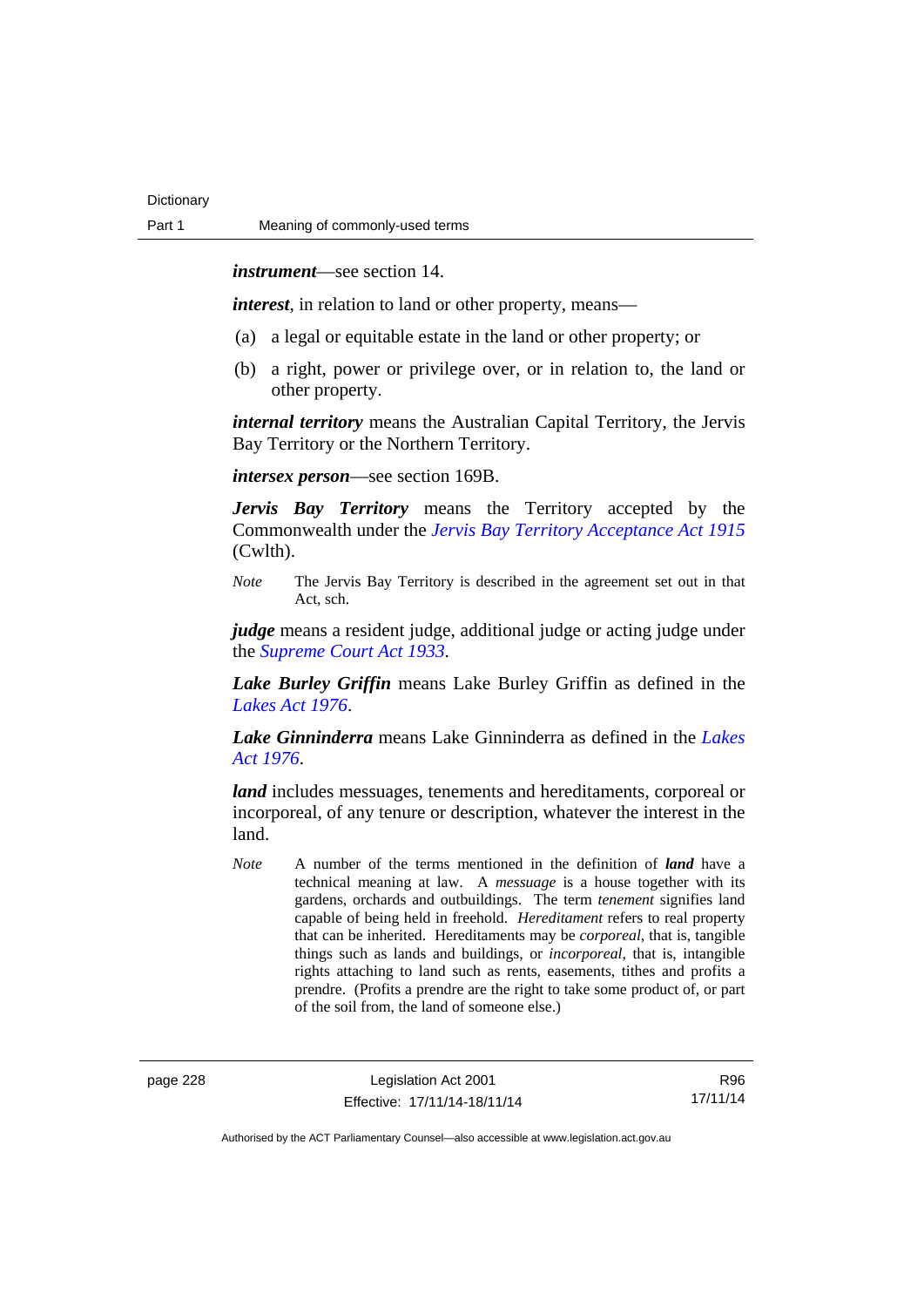*land development agency* means the Land Development Agency established under the *[Planning and Development Act 2007](http://www.legislation.act.gov.au/a/2007-24)*.

*law*, of the Territory, means—

- (a) an Act; or
- (b) a subordinate law; or
- (c) any other statutory instrument of a legislative nature; or
- (d) the common law.

*lawyer* means a legal practitioner.

*legal aid commission* means the Legal Aid Commission (A.C.T.) established under the *[Legal Aid Act 1977](http://www.legislation.act.gov.au/a/1977-31)*.

*legal practitioner* means a person who is admitted to the legal profession under the *[Legal Profession Act 2006](http://www.legislation.act.gov.au/a/2006-25)* or a law that is a corresponding law for that Act.

*Legislation Act* means the *[Legislation Act 2001](http://www.legislation.act.gov.au/a/2001-14)*.

*Legislative Assembly* means the Legislative Assembly for the Australian Capital Territory.

*Note* The Assembly is established by the [Self-Government Act](http://www.comlaw.gov.au/Series/C2004A03699), s 8 (1).

*legislative instrument*—see section 12.

*liability* means any liability or obligation (whether liquidated or unliquidated, certain or contingent, or accrued or accruing).

*magistrate* means a Magistrate under the *[Magistrates Court](http://www.legislation.act.gov.au/a/1930-21)  [Act 1930](http://www.legislation.act.gov.au/a/1930-21)*.

*Magistrates Court* means the Magistrates Court established under the *[Magistrates Court Act 1930](http://www.legislation.act.gov.au/a/1930-21)*.

*make* an instrument includes issue and grant the instrument.

*making*, of a statutory instrument, means the signing, sealing, approval or other endorsement of the instrument by the entity authorised or required to make it.

R96 17/11/14 page 229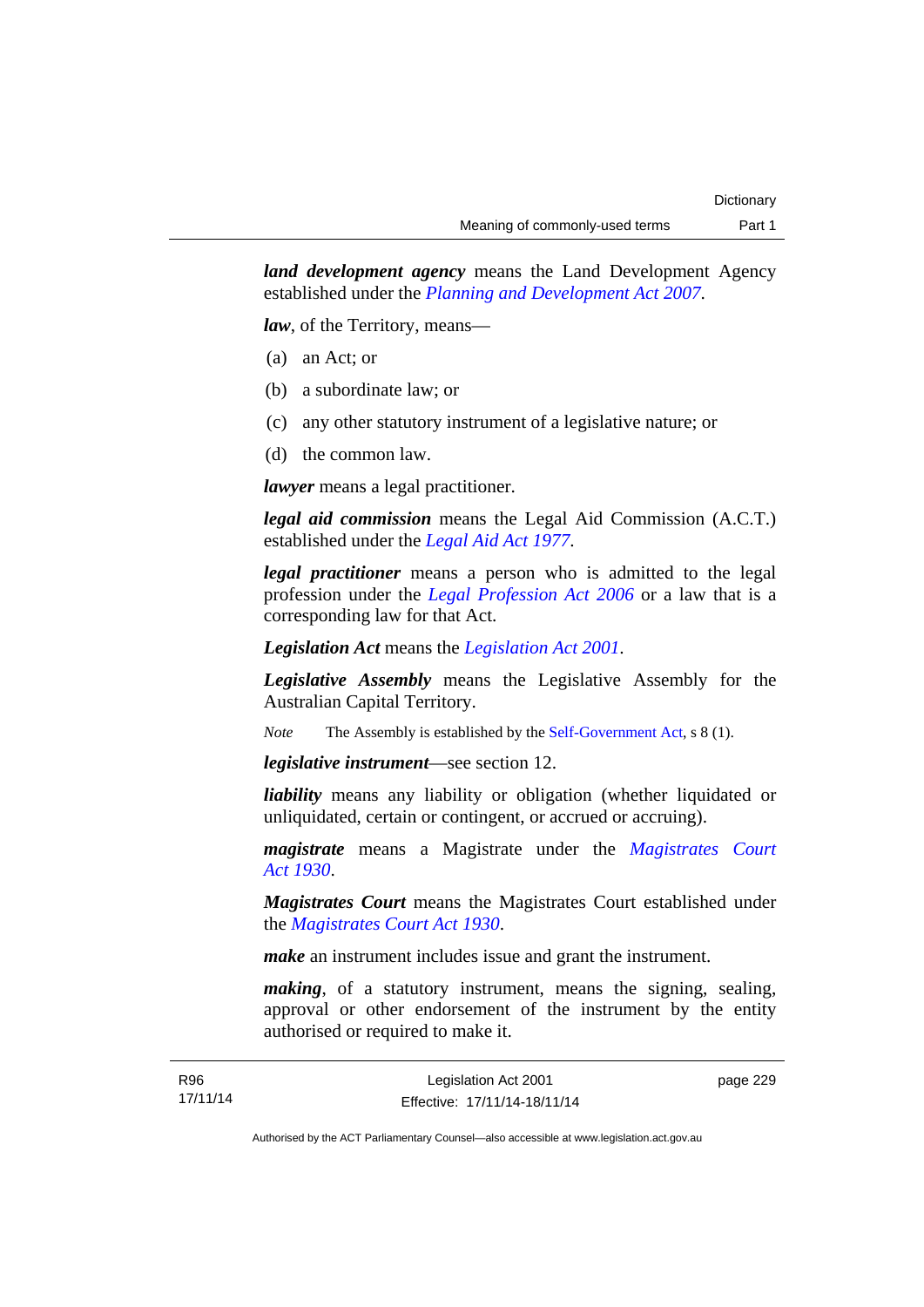*master*, in relation to the Supreme Court, means the Master of the Supreme Court.

*Note* The office of master is established under the *[Supreme Court Act 1933](http://www.legislation.act.gov.au/a/1933-34)*.

*may*—see section 146.

*medical practitioner* means a doctor.

*midnight*, in relation to a particular day, means the time when the day ends.

### *midwife*—

- (a) means a person registered under the *[Health Practitioner](http://www.legislation.act.gov.au/a/db_39269/default.asp)  [Regulation National Law \(ACT\)](http://www.legislation.act.gov.au/a/db_39269/default.asp)* to practise in the nursing and midwifery profession as a midwife (other than as a student); and
- (b) for an activity, includes a person mentioned in paragraph (a) holding limited or provisional registration, to the extent that the person is allowed to do the activity under the person's registration.

*Minister*—see section 162.

*modification* includes modification by alteration, omission, substitution and addition.

*month* means calendar month.

*must*—see section 146.

*name* includes—

- (a) for an Act—the Act's short title; and
- (b) for an instrument—the instrument's citation; and
- (c) for a position—the position's title or designation.

*named month* means one of the 12 months of the year.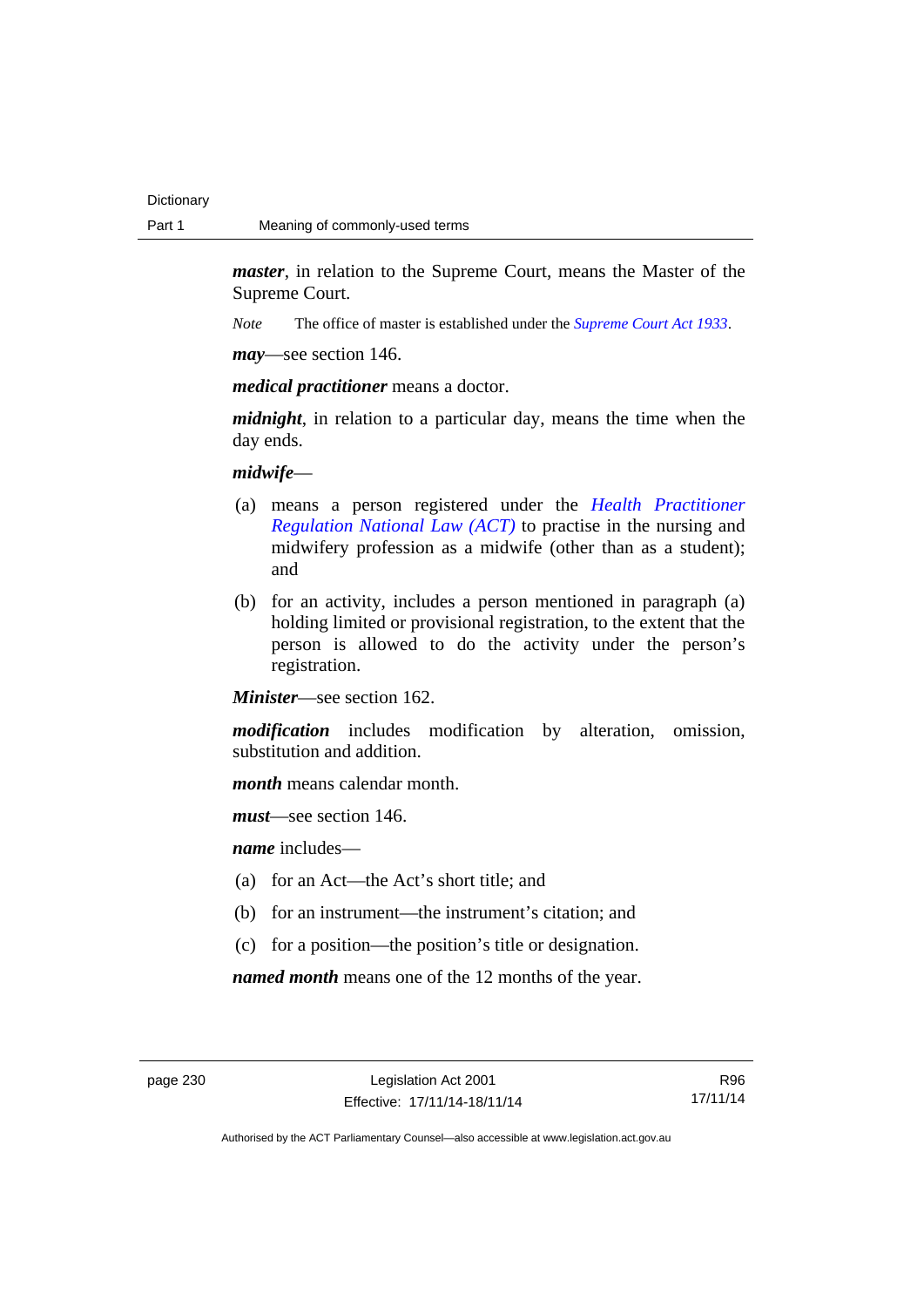*national capital authority* means the National Capital Authority established under the *[Australian Capital Territory \(Planning and](http://www.comlaw.gov.au/Series/C2004A03701)  [Land Management\) Act 1988](http://www.comlaw.gov.au/Series/C2004A03701)* (Cwlth).

*national capital plan* means the National Capital Plan under the *[Australian Capital Territory \(Planning and Land Management\) Act](http://www.comlaw.gov.au/Series/C2004A03701)  [1988](http://www.comlaw.gov.au/Series/C2004A03701)* (Cwlth).

*National Credit Code*—see the *[National Consumer Credit](http://www.comlaw.gov.au/Series/C2009A00134)  [Protection Act 2009](http://www.comlaw.gov.au/Series/C2009A00134)* (Cwlth), section 5.

*National Electricity (ACT) Law* means the provisions applying in the ACT because of the *[Electricity \(National Scheme\) Act 1997](http://www.legislation.act.gov.au/a/1997-79)*, section 5 (Application in ACT of National Electricity Law).

*National Electricity (ACT) Regulation* means the provisions applying because of the *[Electricity \(National Scheme\) Act 1997](http://www.legislation.act.gov.au/a/1997-79)*, section 6 (Application of regulations under National Electricity Law).

*National Energy Retail Law (ACT)* means the provisions applying because of the *[National Energy Retail Law \(ACT\) Act 2012](http://www.legislation.act.gov.au/a/2012-31)*, section 6 (Application of National Energy Retail Law).

*National Energy Retail Regulation (ACT)* means the provisions applying because of the *[National Energy Retail Law \(ACT\)](http://www.legislation.act.gov.au/a/2012-31)  [Act 2012](http://www.legislation.act.gov.au/a/2012-31)*, section 7 (Application of regulations under National Energy Retail Law).

*National Gas (ACT) Law* means the provisions applying because of the *[National Gas \(ACT\) Act 2008](http://www.legislation.act.gov.au/a/2008-15)*, section 8 (Application in the ACT of National Gas Law).

*National Gas (ACT) Regulation* means the provisions applying because of the *[National Gas \(ACT\) Act 2008](http://www.legislation.act.gov.au/a/2008-15)*, section 9 (Application in the ACT of regulations under National Gas Law).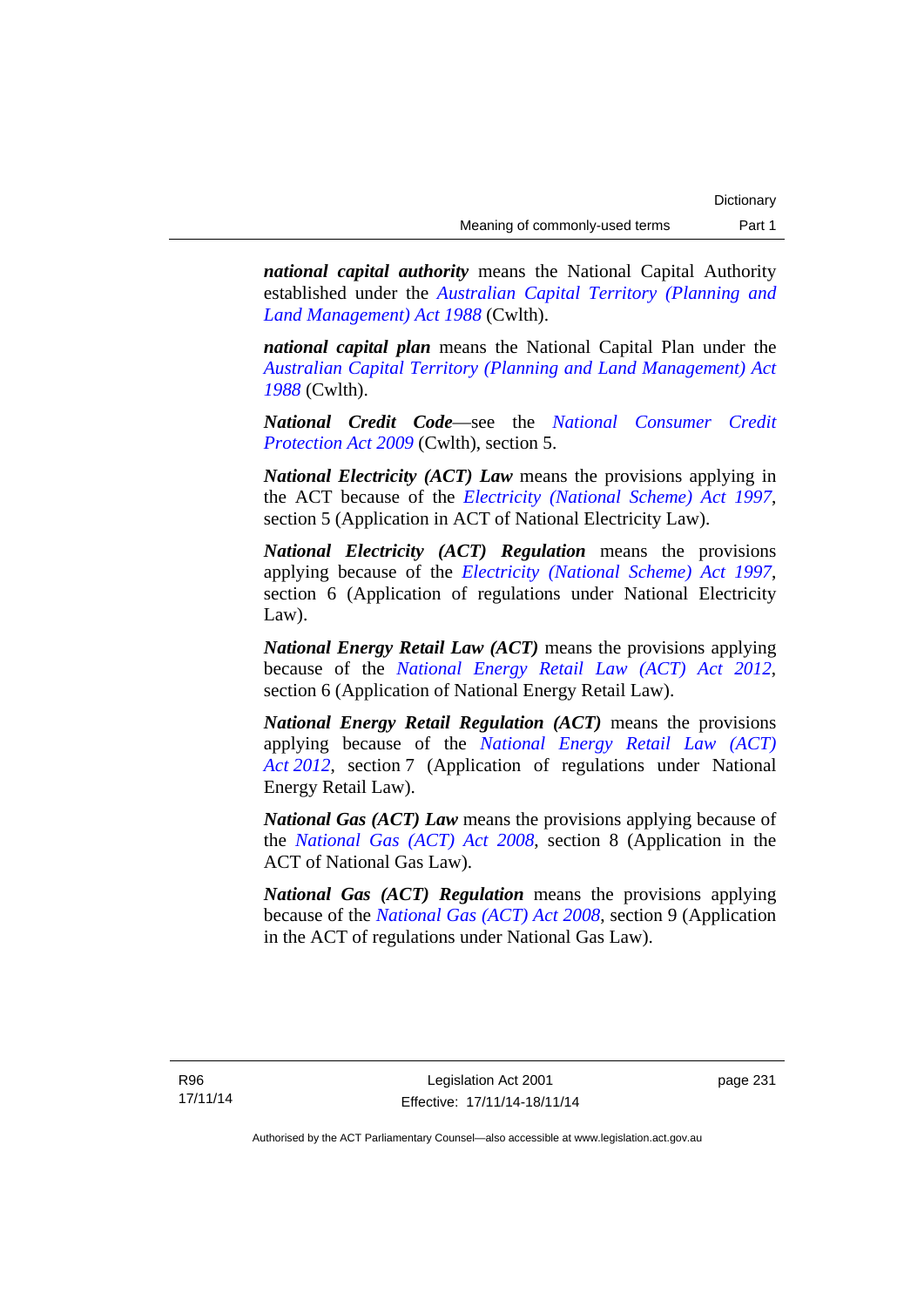*national land* means National Land under the *[Australian Capital](http://www.comlaw.gov.au/Series/C2004A03701)  [Territory \(Planning and Land Management\) Act 1988](http://www.comlaw.gov.au/Series/C2004A03701)* (Cwlth).

*Note* If an area of land in the ACT is, or is intended to be, used by or on behalf of the Commonwealth, it may be declared National Land under the *[Australian Capital Territory \(Planning and Land Management\) Act](http://www.comlaw.gov.au/Series/C2004A03701)  [1988](http://www.comlaw.gov.au/Series/C2004A03701)* (Cwlth), s 27.

*night* means the period between sunset on one day and sunrise on the next day.

*Northern Territory* means the Northern Territory of Australia.

*notifiable instrument*—see section 10.

### *notification*—

- (a) of an Act—see section 30; and
- (b) of a legislative instrument—see section 63.

*notification day*, for an Act or statutory instrument, means the day the Act or instrument is notified.

*NSW Act* means an Act of the New South Wales Parliament.

*NSW correctional centre* means a correctional centre (however described) under the *[Crimes \(Administration of Sentences\) Act 1999](http://www.legislation.nsw.gov.au/maintop/view/inforce/act+93+1999+cd+0+N)* (NSW).

*number* means—

- (a) a number expressed in figures or words; or
- (b) a combination of a number expressed in figures or words and of a letter of the alphabet.

### *nurse*—

- (a) means a person registered under the *[Health Practitioner](http://www.legislation.act.gov.au/a/db_39269/default.asp)  [Regulation National Law \(ACT\)](http://www.legislation.act.gov.au/a/db_39269/default.asp)* to practise in the nursing and midwifery profession as a nurse (other than as a student); and
- (b) for an activity, includes a person mentioned in paragraph (a) holding limited or provisional registration, to the extent that the

| page 232 | Legislation Act 2001         | R96      |
|----------|------------------------------|----------|
|          | Effective: 17/11/14-18/11/14 | 17/11/14 |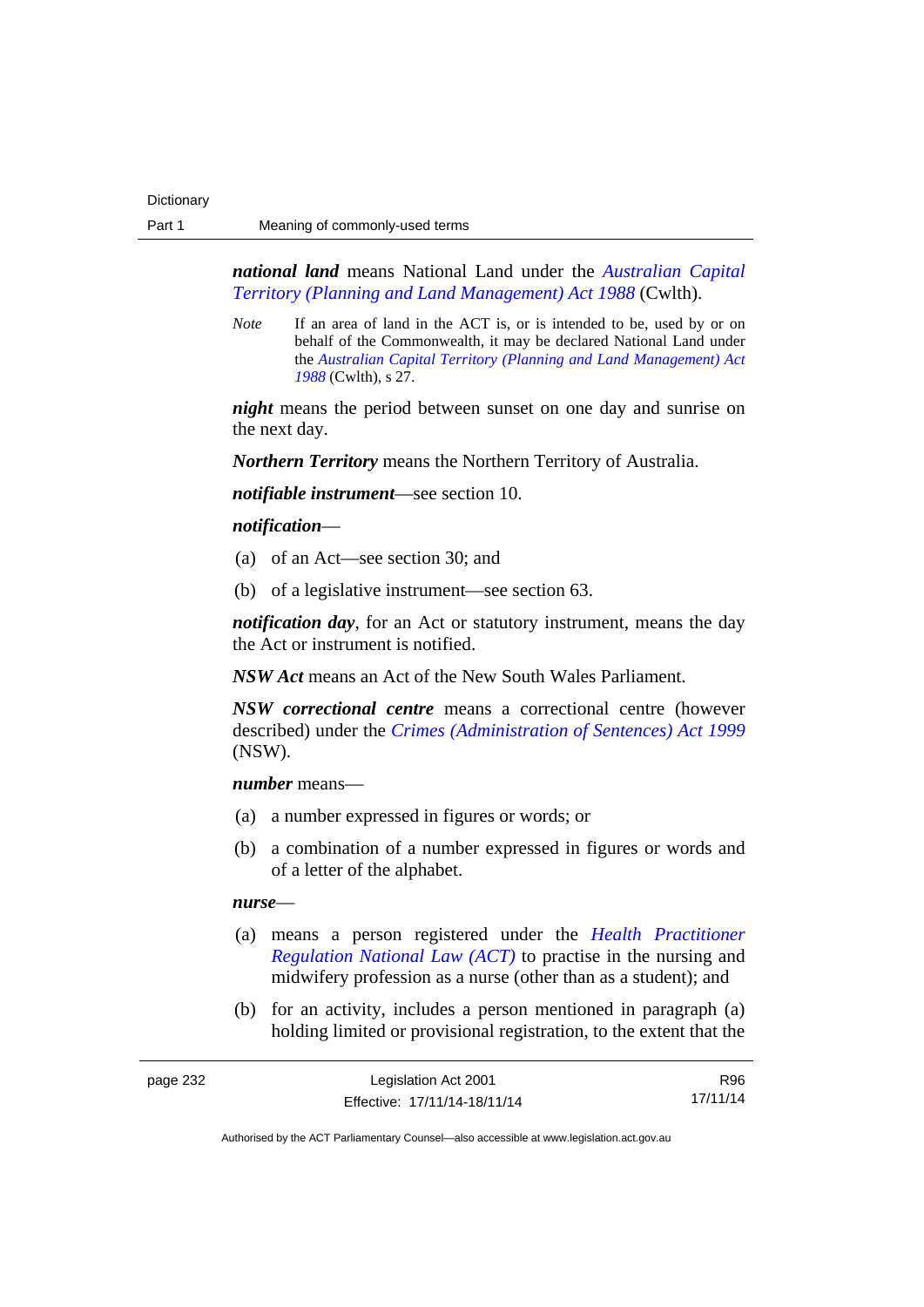person is allowed to do the activity under the person's registration; and

(c) does not include an enrolled nurse.

### *nurse practitioner*—

- (a) means a person whose registration as a registered health practitioner under the *[Health Practitioner Regulation National](http://www.legislation.act.gov.au/a/db_39269/default.asp)  [Law \(ACT\)](http://www.legislation.act.gov.au/a/db_39269/default.asp)* is endorsed as being qualified to practise as a nurse practitioner; and
- (b) for an activity, includes a person mentioned in paragraph (a) holding limited or provisional registration, to the extent that the person is allowed to do the activity under the person's registration.

*oath* includes affirmation.

*Note* The *[Evidence Act 2011](http://www.legislation.act.gov.au/a/2011-12)*, div 2.1.2 and the *[Oaths and Affirmations](http://www.legislation.act.gov.au/a/1984-79)  [Act 1984](http://www.legislation.act.gov.au/a/1984-79)* deal with oaths and affirmations.

*occupational discipline order* means an order for occupational discipline made by the ACAT.

*Note* Occupational discipline orders are made under the *[ACT Civil and](http://www.legislation.act.gov.au/a/2008-35)  [Administrative Tribunal Act 2008](http://www.legislation.act.gov.au/a/2008-35)*, s 66 and under authorising laws (*authorising law*—see *[ACT Civil and Administrative Tribunal](http://www.legislation.act.gov.au/a/2008-35)  [Act 2008](http://www.legislation.act.gov.au/a/2008-35)*, dict).

*occupy* a position includes hold the position, act in the position or exercise functions of the position (including under a delegation or subdelegation).

*office* includes position.

*Office of the Legislative Assembly* means the Office of the Legislative Assembly established under the *[Legislative Assembly](http://www.legislation.act.gov.au/a/2012-26)  [\(Office of the Legislative Assembly\) Act 2012](http://www.legislation.act.gov.au/a/2012-26)*.

### *officer of the Assembly* means—

(a) the auditor-general; or

page 233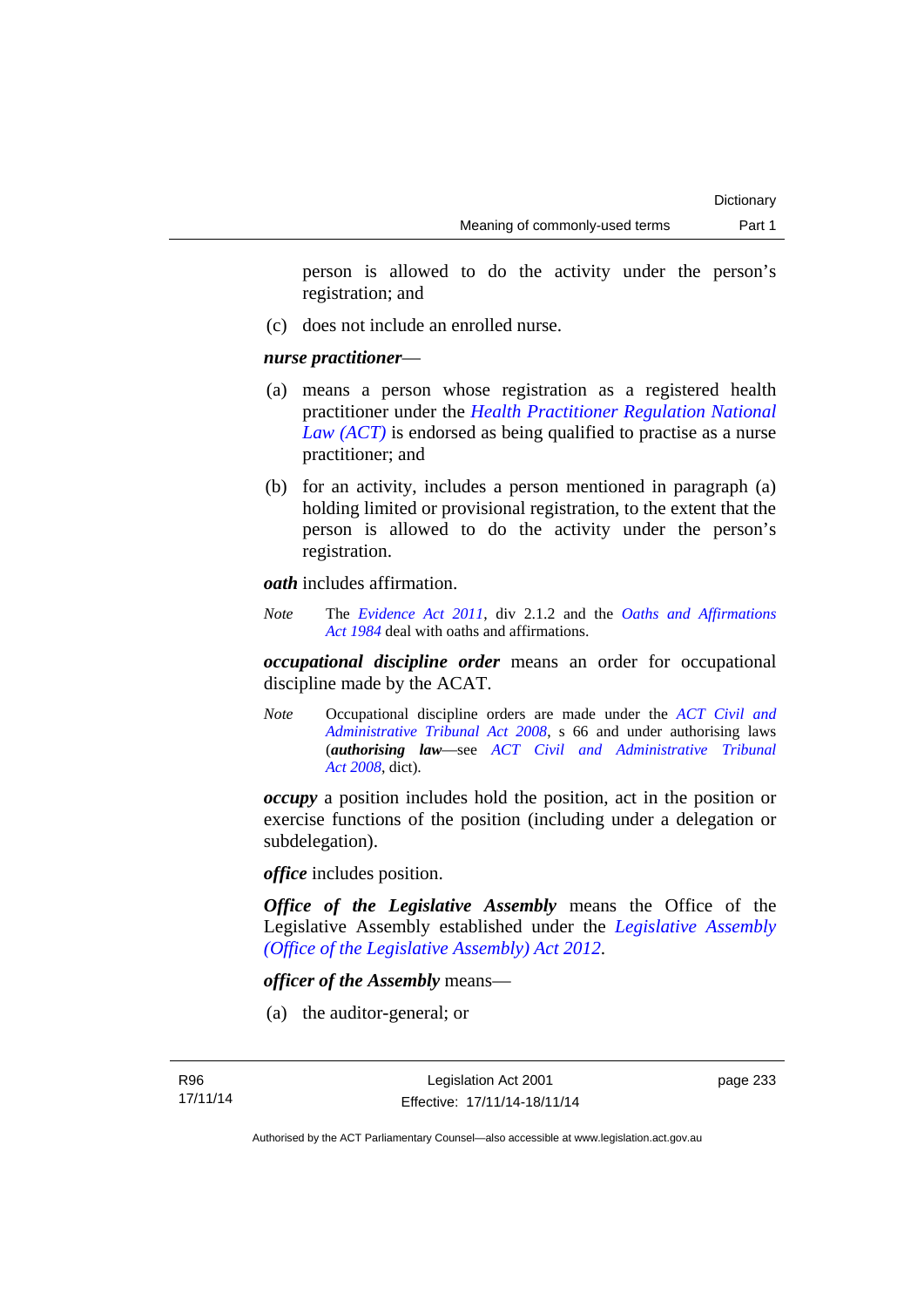- (b) the electoral commissioner; or
- (c) the ombudsman.

*official visitor* means an official visitor appointed under the *[Official](http://www.legislation.act.gov.au/a/2012-33)  [Visitor Act 2012](http://www.legislation.act.gov.au/a/2012-33)*, section 10.

*ombudsman* means the Ombudsman under the *[Ombudsman](http://www.legislation.act.gov.au/a/alt_a1989-45co)  [Act 1989](http://www.legislation.act.gov.au/a/alt_a1989-45co)*.

*omit*, in relation to a provision of an Act or statutory instrument, includes repeal.

#### *optometrist*—

- (a) means a person registered under the *[Health Practitioner](http://www.legislation.act.gov.au/a/db_39269/default.asp)  [Regulation National Law \(ACT\)](http://www.legislation.act.gov.au/a/db_39269/default.asp)* to practise in the optometry profession (other than as a student); and
- (b) for an activity, includes a person mentioned in paragraph (a) holding limited or provisional registration, to the extent that the person is allowed to do the activity under the person's registration.

*ordinance* means an ordinance made under the *[Seat of Government](http://www.comlaw.gov.au/Series/C2004A07446)  [\(Administration\) Act 1910](http://www.comlaw.gov.au/Series/C2004A07446)* (Cwlth), section 12.

*parent*, of a child, means—

- (a) the child's mother; or
- (b) the child's father; or
- (c) someone else who is presumed under the *[Parentage Act 2004](http://www.legislation.act.gov.au/a/2004-1)*, part 2 to be a parent of the child.
- *Note* A child cannot have more than 2 parents at any one time (see *[Parentage](http://www.legislation.act.gov.au/a/2004-1)  [Act 2004](http://www.legislation.act.gov.au/a/2004-1)*, s 14).

*parliamentary counsel* means the person performing the duties of Parliamentary Counsel in the public service.

*passing*, of an Act—see section 29.

R96 17/11/14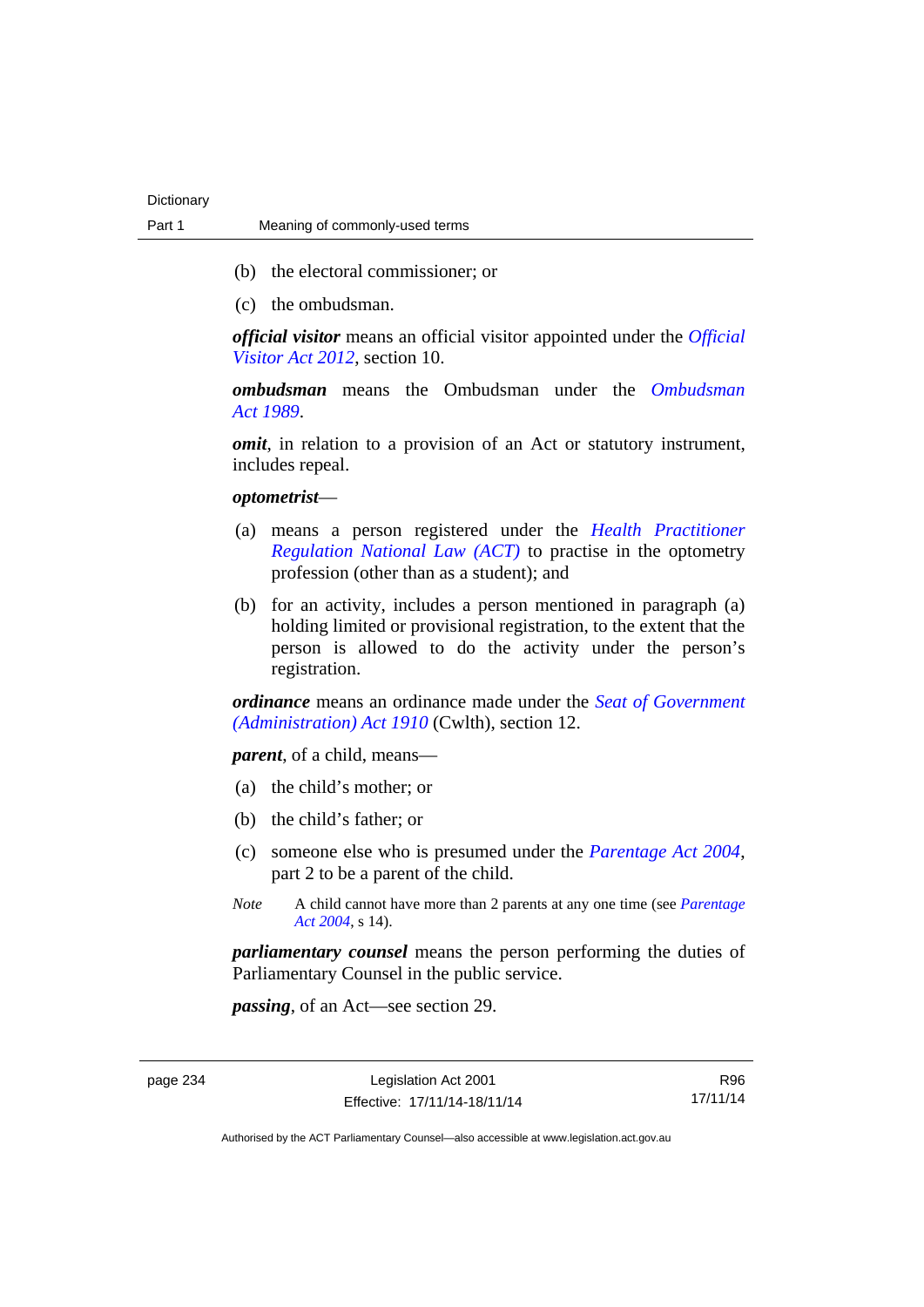*penalty unit*—see section 133.

*person—*see section 160 (References to people generally).

### *pharmacist***—**

- (a) means a person registered under the *[Health Practitioner](http://www.legislation.act.gov.au/a/db_39269/default.asp)  [Regulation National Law \(ACT\)](http://www.legislation.act.gov.au/a/db_39269/default.asp)* to practise in the pharmacy profession (other than as a student); and
- (b) for an activity, includes a person mentioned in paragraph (a) holding limited or provisional registration, to the extent that the person is allowed to do the activity under the person's registration.

*planning and land authority* means the Planning and Land Authority established under the *[Planning and Development](http://www.legislation.act.gov.au/a/2007-24)  [Act 2007](http://www.legislation.act.gov.au/a/2007-24)*.

*police officer* means a member or special member of the Australian Federal Police.

*position* includes office.

*power* includes authority.

*prescribed*, in an Act, means prescribed by the Act or by regulation under the Act.

*present* an indictment includes lay an information.

*proceeding* means a legal or other action or proceeding.

*property* means any legal or equitable estate or interest (whether present or future, vested or contingent, or tangible or intangible) in real or personal property of any description (including money), and includes a thing in action.

*Note* A *thing in action* is an intangible personal property right recognised and protected by the law. Examples include debts, money held in a bank, shares, rights under a trust, copyright and right to sue for breach of contract.

*provision*, of an Act or instrument—see section 16.

| R96      | Legislation Act 2001         | page 235 |
|----------|------------------------------|----------|
| 17/11/14 | Effective: 17/11/14-18/11/14 |          |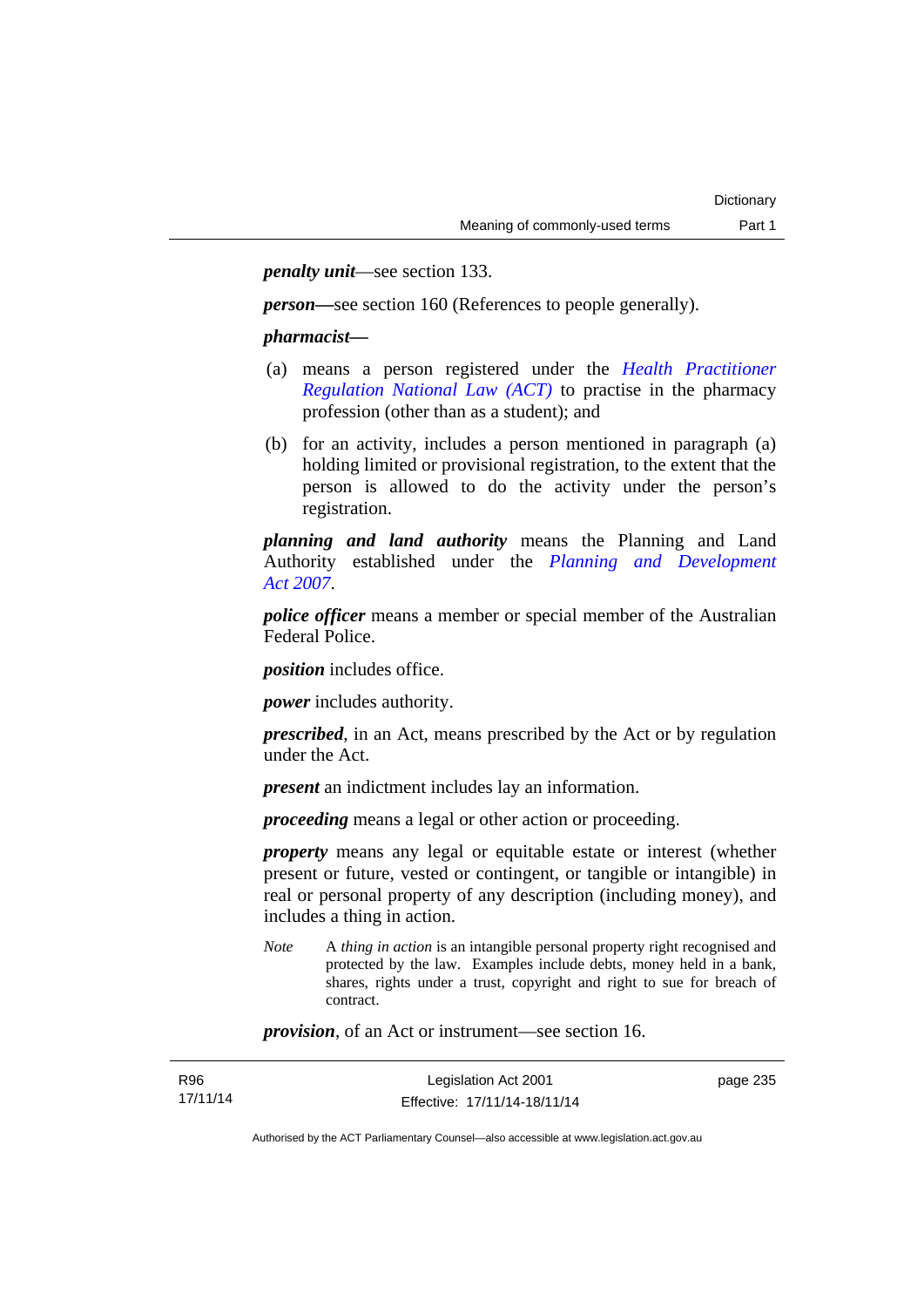*public advocate* means the Public Advocate under the *[Public](http://www.legislation.act.gov.au/a/2005-47)  [Advocate Act 2005](http://www.legislation.act.gov.au/a/2005-47)*.

### *public employee* means—

- (a) a public servant; or
- (b) a person employed by a territory instrumentality; or
- (c) a statutory office-holder or a person employed by a statutory office-holder.

*public health officer* means a public health officer under the *[Public](http://www.legislation.act.gov.au/a/1997-69)  [Health Act 1997.](http://www.legislation.act.gov.au/a/1997-69)*

*public holiday* means a day that is a public holiday in the ACT under the *[Holidays Act 1958](http://www.legislation.act.gov.au/a/1958-19)*, section 3.

*public money*, of the Territory, means revenues, loans and other money received by the Territory.

*public servant* means a person employed in the public service.

*public service* means the Australian Capital Territory Public Service.

*Note* The *[Public Sector Management Act 1994](http://www.legislation.act.gov.au/a/1994-37)*, s 12 deals with the constitution of the public service.

*public trustee* means the Public Trustee for the Australian Capital Territory under the *[Public Trustee Act 1985](http://www.legislation.act.gov.au/a/1985-8)*.

*quarter* means a period of 3 months beginning on 1 January, 1 April, 1 July or 1 October in any year.

*recognised transgender person*—see section 169A (3).

*registered surveyor* means a surveyor under the *[Surveyors Act 2007](http://www.legislation.act.gov.au/a/2007-33)*.

*registrar* means—

 (a) in relation to the Supreme Court—the Registrar of the Supreme Court; or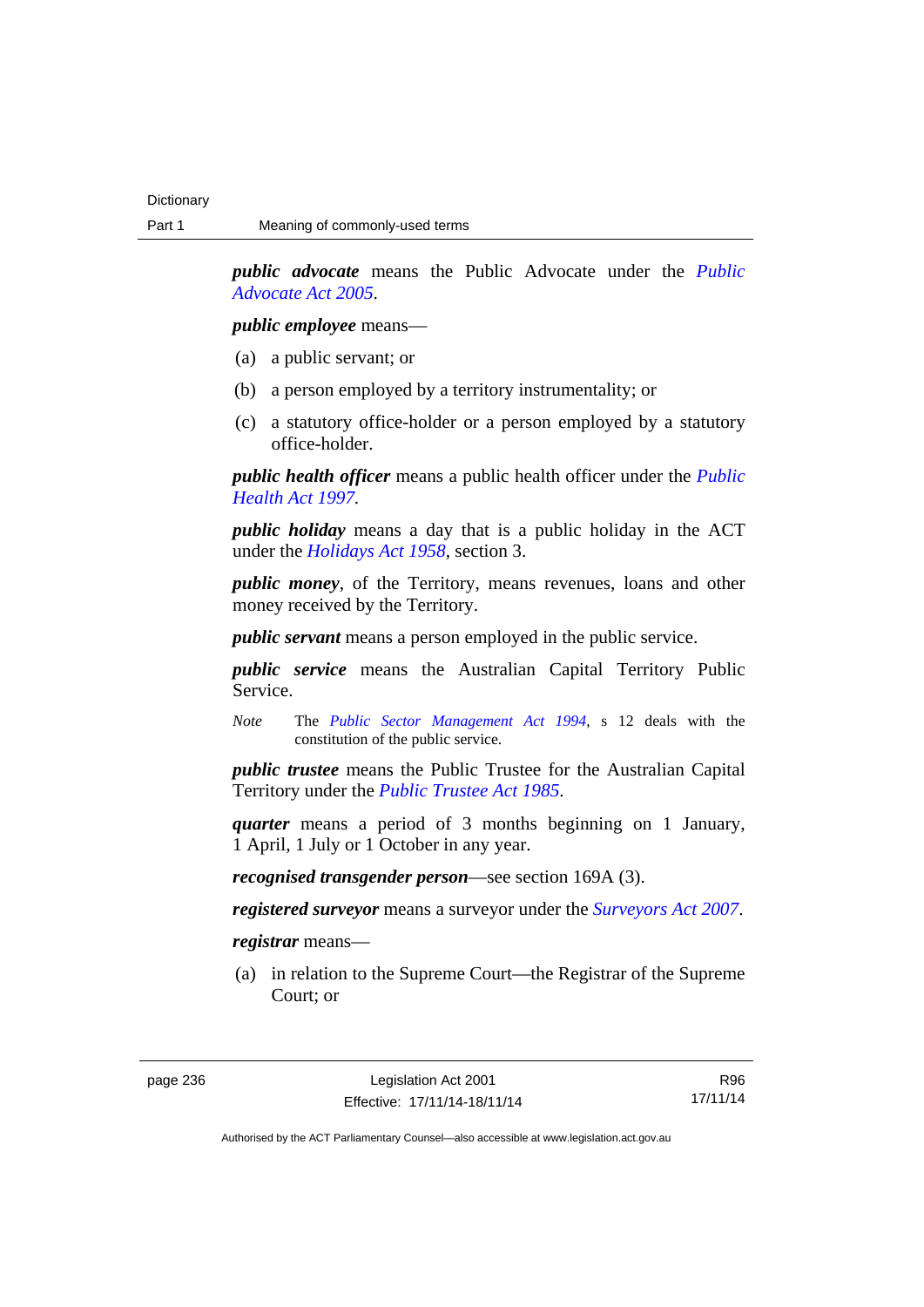- (b) in relation to the Magistrates Court—the Registrar of the Magistrates Court; or
- (c) in relation to a tribunal—the registrar of the tribunal.

*registrar-general* means the Registrar-General under the *[Registrar-](http://www.legislation.act.gov.au/a/1993-63)[General Act 1993](http://www.legislation.act.gov.au/a/1993-63)*.

*registrar of firearms* means the Registrar of Firearms under the *[Firearms Act 1996](http://www.legislation.act.gov.au/a/1996-74)*.

*regulation*, in relation to an Act, means a regulation made or in force under the Act.

*remuneration tribunal* means the Remuneration Tribunal established under the *[Remuneration Tribunal Act 1995](http://www.legislation.act.gov.au/a/1995-55)*.

*repeal* includes—

- (a) for an Act or statutory instrument—omit a provision of the Act or instrument; and
- (b) for a provision of an Act or statutory instrument—omit the provision (or a part of it); and
- (c) for an Act or statutory instrument (or a provision of it) abrogate or limit its effect, or exclude from its application any circumstance, matter, person, place or purpose; and
- (d) for an Act or statutory instrument (or a provision of it)—any other implied repeal; and
- (e) for a statutory instrument—revoke the instrument (or part of it); and
- (f) for a decision—revoke it or cancel it.

*resident judge* means a resident judge under the *[Supreme Court](http://www.legislation.act.gov.au/a/1933-34)  [Act 1933](http://www.legislation.act.gov.au/a/1933-34)*.

*retrospectively*, for the commencement of legislation—see section 75A.

page 237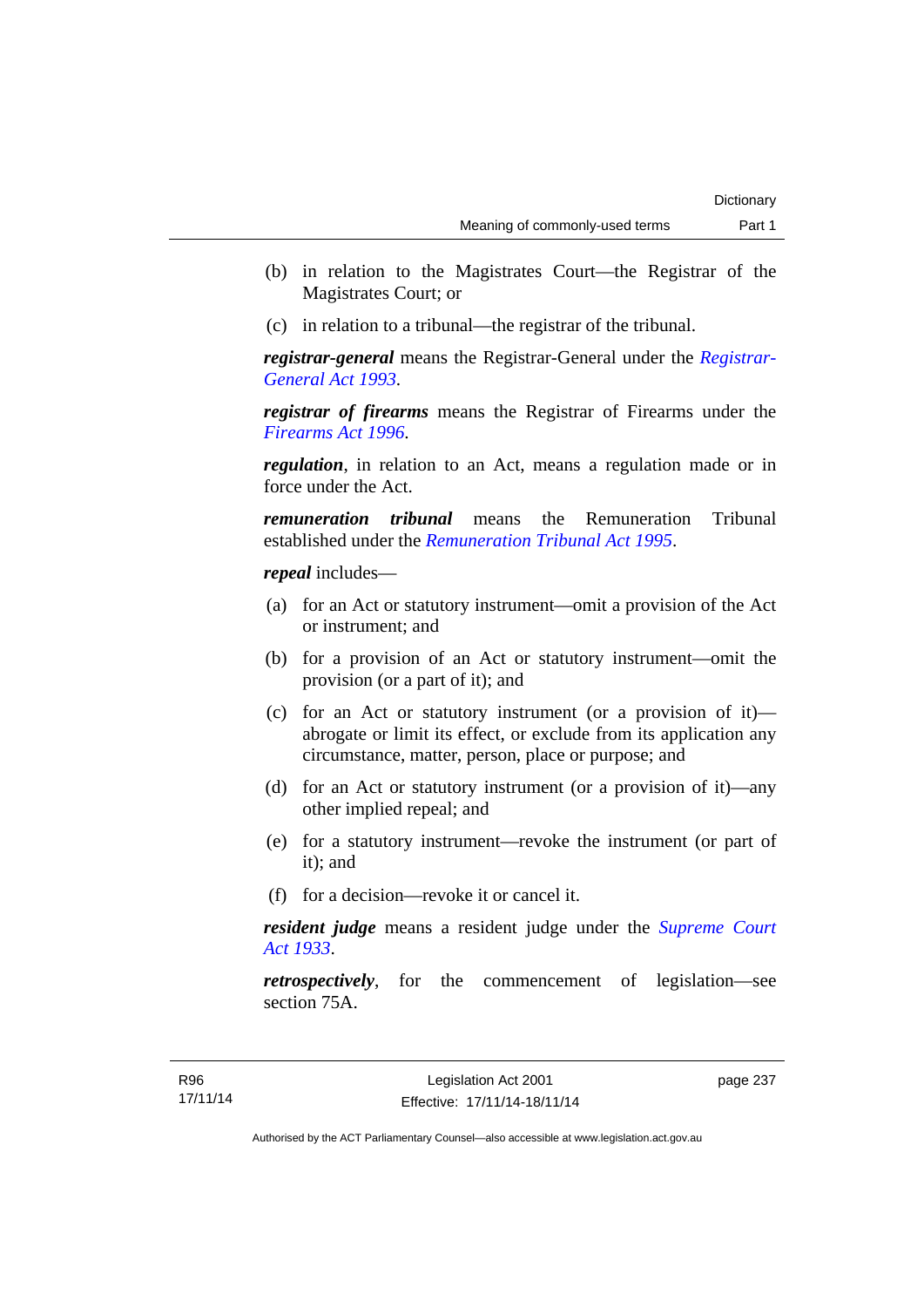*reviewable decision notice*—see the *[ACT Civil and Administrative](http://www.legislation.act.gov.au/a/2008-35)  [Tribunal Act 2008](http://www.legislation.act.gov.au/a/2008-35)*, section 67A.

*road transport authority* means the Australian Capital Territory Road Transport Authority.

- *Note 1* In relation to the exercise of a function by the road transport authority under a provision of the road transport legislation, the director-general of the administrative unit responsible for the provision is the road transport authority.
- *Note 2 Road transport legislation––*see the *[Road Transport \(General\)](http://www.legislation.act.gov.au/a/1999-77)  [Act 1999](http://www.legislation.act.gov.au/a/1999-77)*, s 6.

*rules* means—

- (a) of a court or tribunal—rules made by the entity having power to make rules (however described) regulating the practice and procedure of the court or tribunal; and
- (b) in relation to an Act—rules made or in force under the Act.

*rural fire service* means the ACT Rural Fire Service under the *[Emergencies Act 2004](http://www.legislation.act.gov.au/a/2004-28)*.

*Self-Government Act* means the *[Australian Capital Territory](http://www.comlaw.gov.au/Series/C2004A03699)  [\(Self-Government\) Act 1988](http://www.comlaw.gov.au/Series/C2004A03699)* (Cwlth).

*self-government day* means 11 May 1989.

*Note* This is the day when the remaining provisions of the Self-Government [Act](http://www.comlaw.gov.au/Series/C2004A03699) commenced and, in particular, the Australian Capital Territory was established as a body politic, the Legislative Assembly was empowered to make laws for the ACT and the Executive was established.

*sentence administration board* means the Sentence Administration Board under the *[Crimes \(Sentence Administration\) Act 2005](http://www.legislation.act.gov.au/a/2005-59)*.

*SES* means the ACT State Emergency Service established under the *[Emergencies Act 2004](http://www.legislation.act.gov.au/a/2004-28)*.

*sign* includes attach a seal and make a mark.

*signpost definition*—see section 131 (Signpost definition).

page 238 Legislation Act 2001 Effective: 17/11/14-18/11/14

R96 17/11/14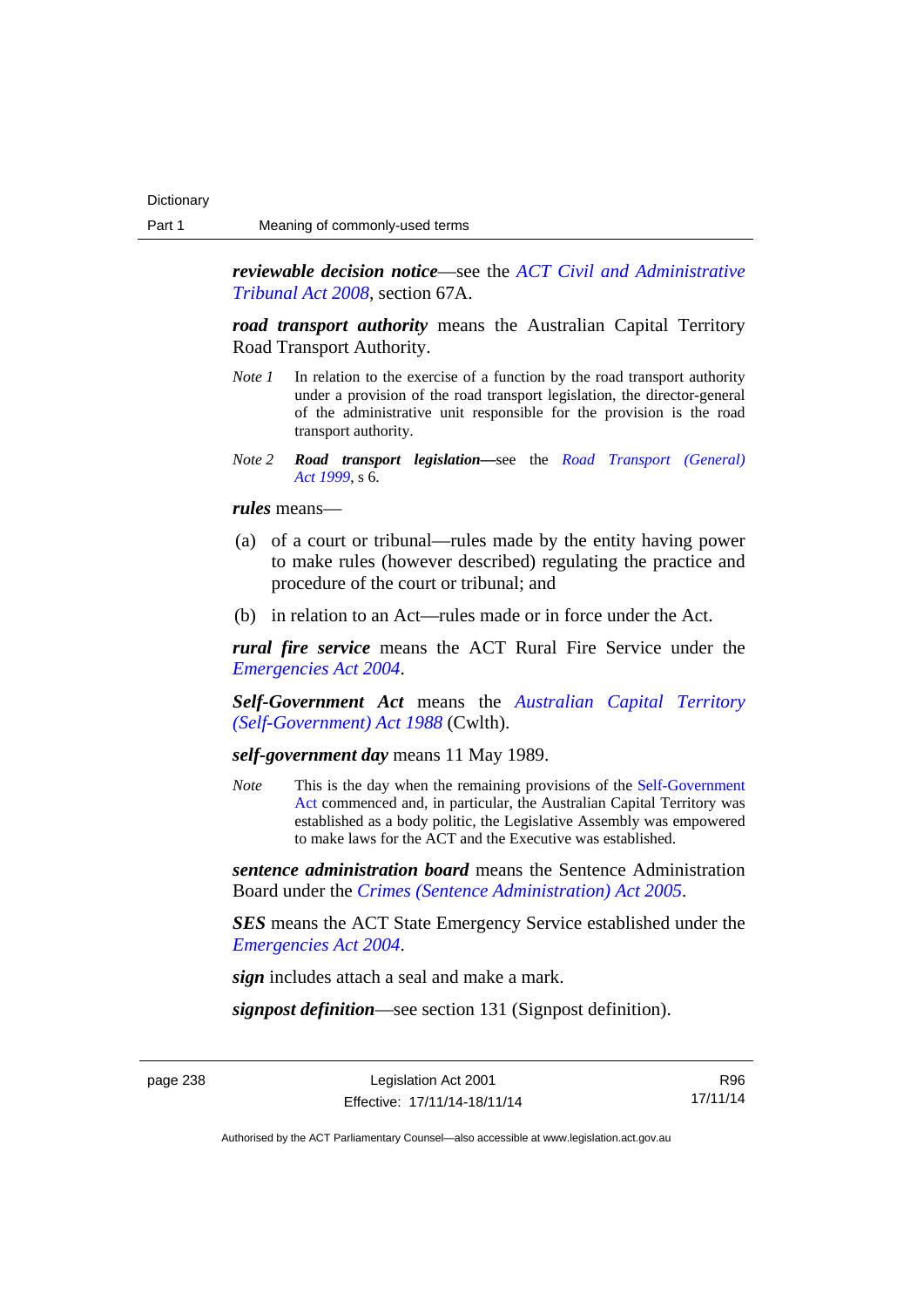*sitting day*, of the Legislative Assembly, means a period that commences on a day the Assembly meets and continues until the Assembly next adjourns.

*Note* A sitting day may continue for 1 or more days.

*solicitor* means a lawyer who practises as a solicitor.

*solicitor-general* means the Solicitor-General for the Territory under the *[Law Officers Act 2011](http://www.legislation.act.gov.au/a/2011-30)*.

*Speaker* means the Presiding Officer of the Legislative Assembly.

*Note* The Presiding Officer is elected under the [Self-Government Act](http://www.comlaw.gov.au/Series/C2004A03699), s 11.

*Standards Australia* means the company named Standards Australia Limited (ACN 087 326 690).

*State* means a State of the Commonwealth, and includes the Northern Territory.

*statutory declaration* means a statutory declaration made under the *[Statutory Declarations Act 1959](http://www.comlaw.gov.au/Series/C2004A07365)* (Cwlth).

*statutory instrument*—see section 13.

*statutory office-holder* means a person occupying a position under an Act or statutory instrument (other than a position in the public service).

*subordinate law*—see section 8.

*summary offence*—see section 190.

*Supreme Court* means the Supreme Court of the Australian Capital Territory.

*Note* The Supreme Court is established by the *[Supreme Court Act 1933](http://www.legislation.act.gov.au/a/1933-34)*, s 3. The [Self-Government Act](http://www.comlaw.gov.au/Series/C2004A03699), s 48A deals with the jurisdiction and powers of the court.

*surveyor-general* means the surveyor-general under the *[Surveyors](http://www.legislation.act.gov.au/a/2007-33)  [Act 2007](http://www.legislation.act.gov.au/a/2007-33)*.

*swear* an oath includes make an affirmation.

R96 17/11/14 page 239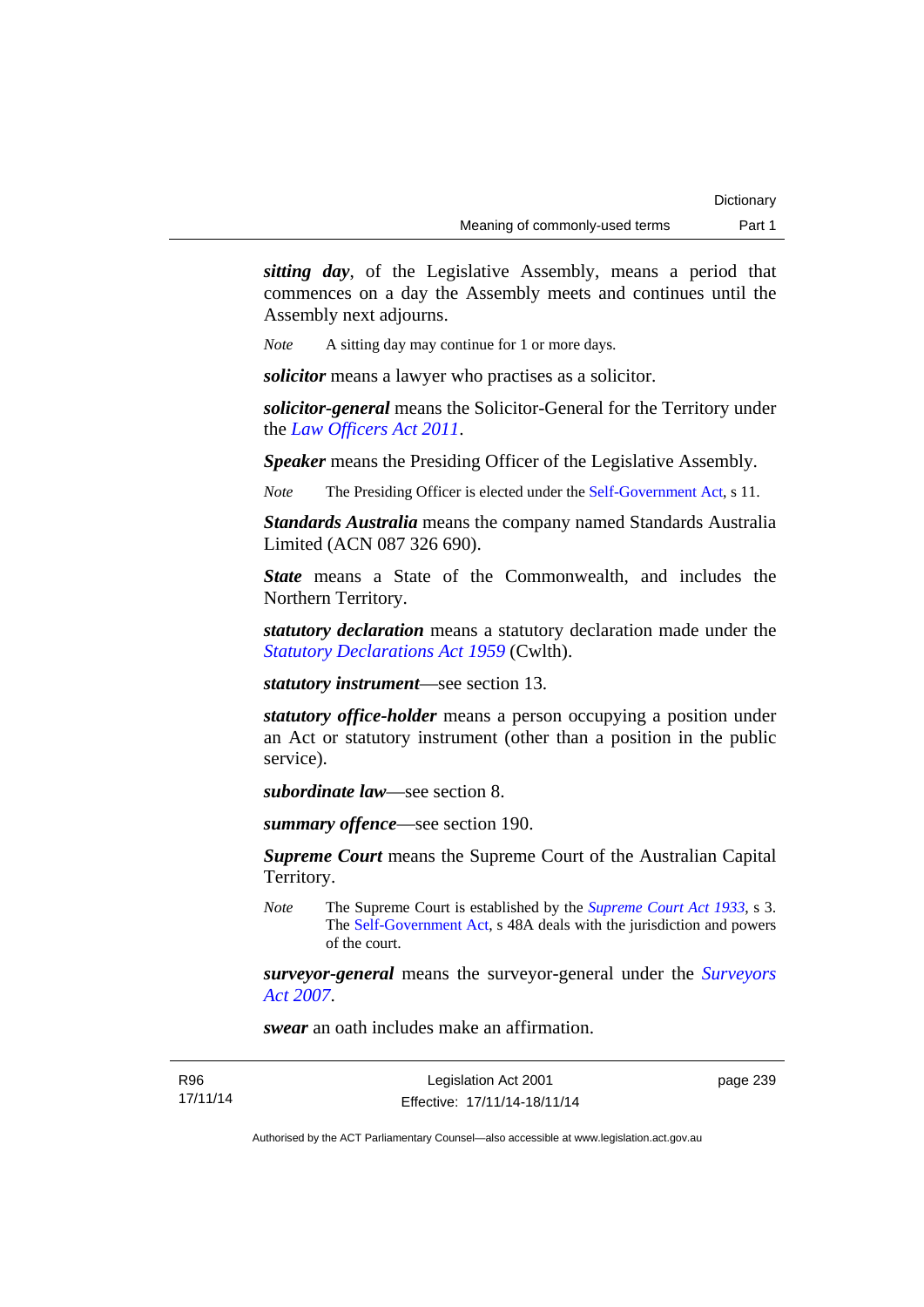**Dictionary** 

*take* an oath includes make an affirmation.

*territory authority* means a body established for a public purpose under an Act, but does not include a body declared by regulation not to be a territory authority.

*territory instrumentality* means a corporation that—

- (a) is established under an Act or statutory instrument, or under the Corporations Act; and
- (b) is a territory instrumentality under the *[Public Sector](http://www.legislation.act.gov.au/a/1994-37)  [Management Act 1994](http://www.legislation.act.gov.au/a/1994-37)*.
- *Note Territory instrumentality* is defined in the *[Public Sector Management](http://www.legislation.act.gov.au/a/1994-37)  [Act 1994](http://www.legislation.act.gov.au/a/1994-37)*, dict.

*territory land* means Territory Land under the *[Australian Capital](http://www.comlaw.gov.au/Series/C2004A03701)  [Territory \(Planning and Land Management\) Act 1988](http://www.comlaw.gov.au/Series/C2004A03701)* (Cwlth).

*Note* The *[Australian Capital Territory \(Planning and Land Management\) Act](http://www.comlaw.gov.au/Series/C2004A03701)  [1988](http://www.comlaw.gov.au/Series/C2004A03701)* (Cwlth), s 28 provides that if land in the ACT is not national land it is territory land.

*territory law*—see *law*, of the Territory.

#### *territory lease*—

- (a) means—
	- (i) a lease granted under the *[Planning and Development](http://www.legislation.act.gov.au/a/2007-24)  [Act 2007](http://www.legislation.act.gov.au/a/2007-24)*; or
	- (ii) a lease under the *[Unit Titles Act 2001](http://www.legislation.act.gov.au/a/2001-16)*; but
- (b) does not include a sublease.

*territory-owned corporation* means a Territory owned corporation under the *[Territory-owned Corporations Act 1990](http://www.legislation.act.gov.au/a/1990-53)*.

*territory plan* means the territory plan under the *[Planning and](http://www.legislation.act.gov.au/a/2007-24)  [Development Act 2007](http://www.legislation.act.gov.au/a/2007-24)*.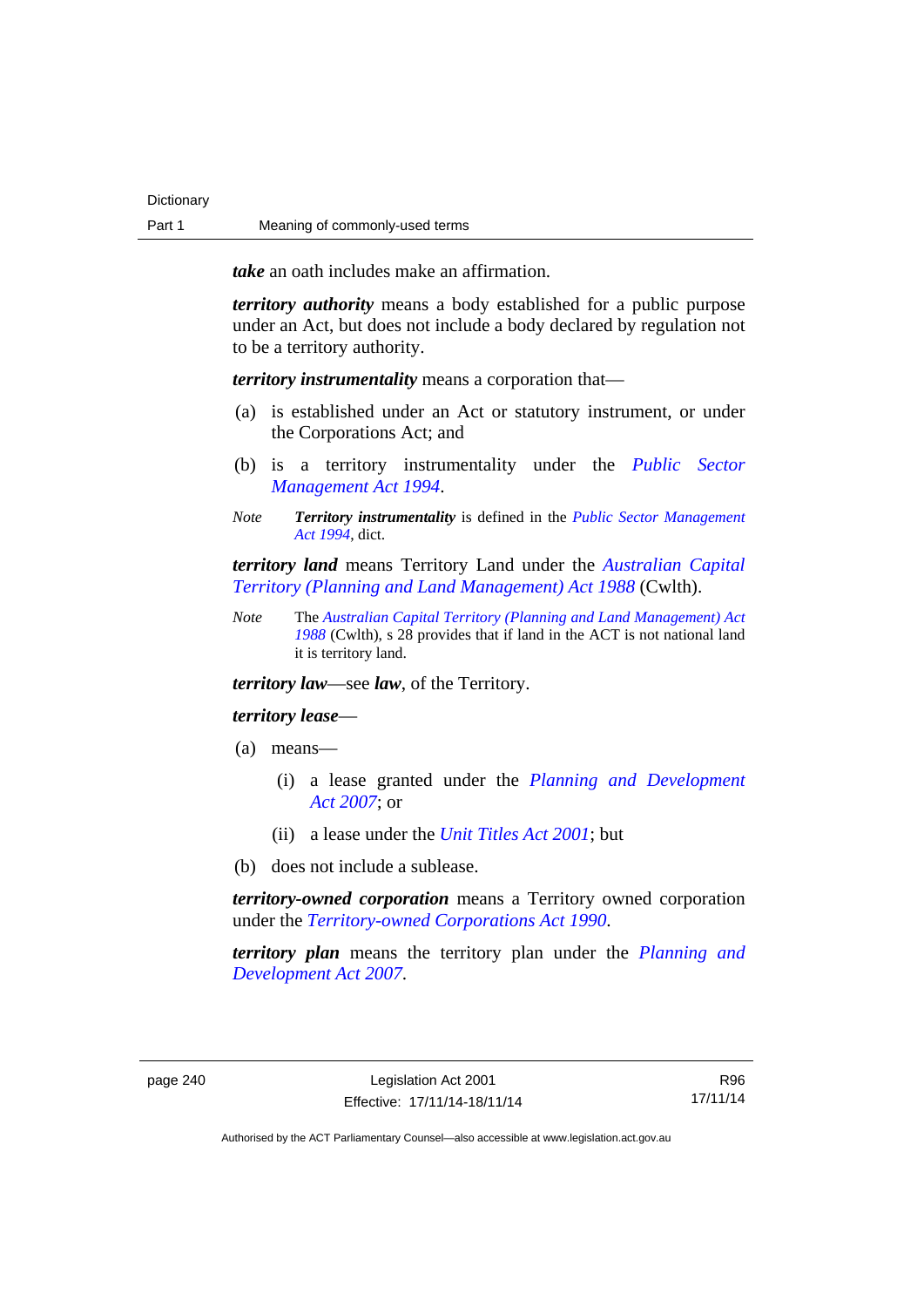## *the Territory* means—

- (a) when used in a geographical sense—the Australian Capital Territory; or
- (b) in any other case—the body politic established by the [Self-Government Act,](http://www.comlaw.gov.au/Series/C2004A03699) section 7.

*transgender person*—see section 169A (1) and (2).

*transitional* includes application and saving.

*Treasurer* means the Minister designated Treasurer by the Chief Minister, and includes a Minister authorised by the Chief Minister to act on behalf of the Treasurer.

*tribunal* includes any entity that is authorised to hear, receive and examine evidence.

*UK Act* means an Act of the United Kingdom Parliament.

*under*, in relation to an Act or statutory instrument, includes the following:

- (a) by;
- (b) by virtue of;
- (c) for or for the purposes of;
- (d) in accordance with;
- (e) in pursuance of;
- (f) pursuant to;
- (g) within the meaning of.
- *Note* A reference to an Act or statutory instrument includes a reference to a provision of the Act or instrument (see s 7 and s 13).

*United Kingdom* means the United Kingdom of Great Britain and Northern Ireland.

page 241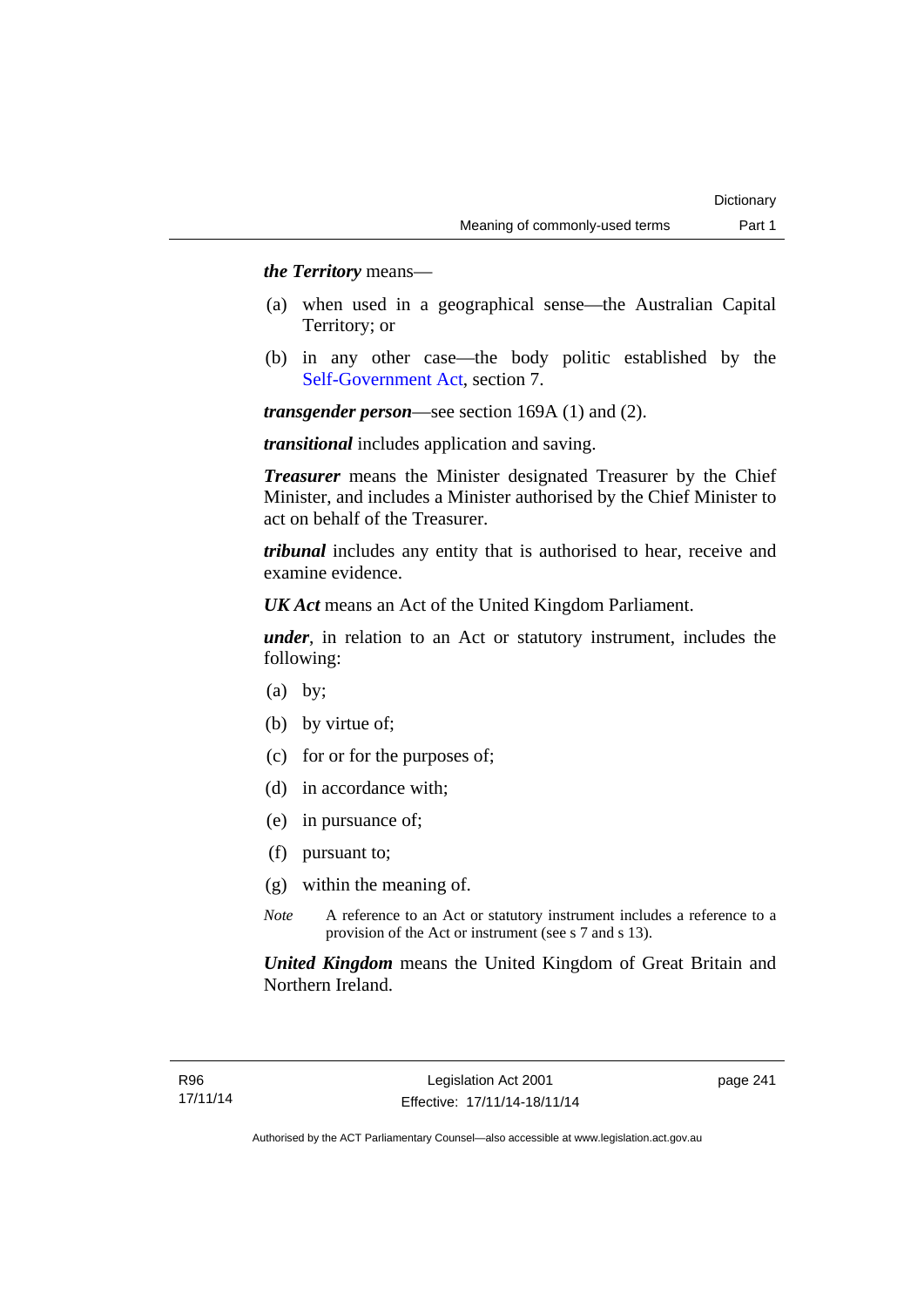## *United Kingdom Parliament* means—

- (a) the Parliament of England; or
- (b) the Parliament of Great Britain; or
- (c) the Parliament of the United Kingdom of Great Britain and Ireland; or
- (d) the Parliament of the United Kingdom of Great Britain and Northern Ireland.

#### *veterinary surgeon*—

- (a) means a person unconditionally registered as a veterinary surgeon under the *[Health Professionals Act 2004](http://www.legislation.act.gov.au/a/2004-38)*; and
- (b) for an activity, includes a person conditionally registered as a veterinary surgeon under the *[Health Professionals Act 2004](http://www.legislation.act.gov.au/a/2004-38)* to the extent that the person is allowed to do the activity under the person's conditional registration.

*will* includes a codicil.

*word* includes any drawing, figure, number and symbol.

*working day* means a day that is not—

- (a) a Saturday or Sunday; or
- (b) a public holiday in the ACT.

*work safety commissioner* means the work safety commissioner under the *[Work Health and Safety Act 2011](http://www.legislation.act.gov.au/a/2011-35)*.

*writing* includes any way of representing or reproducing words in visible form.

## **Examples**

printing, photocopying, photography, typewriting

*Note* An example is part of the Act, is not exhaustive and may extend, but does not limit, the meaning of the provision in which it appears (see s 126 and s 132).

page 242 Legislation Act 2001 Effective: 17/11/14-18/11/14

R96 17/11/14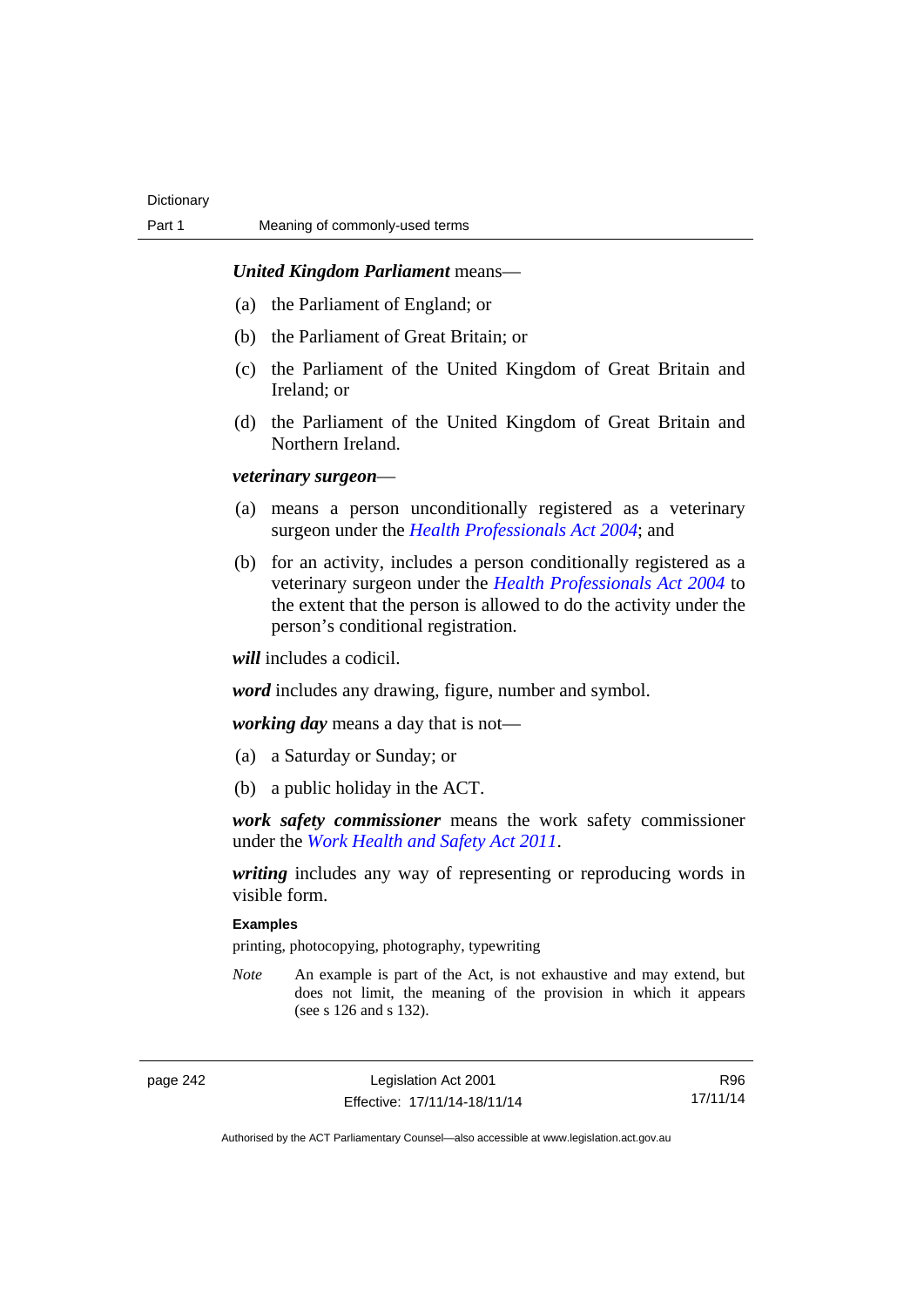*year*, without specifying the kind of year, means calendar year.

Legislation Act 2001 Effective: 17/11/14-18/11/14 page 243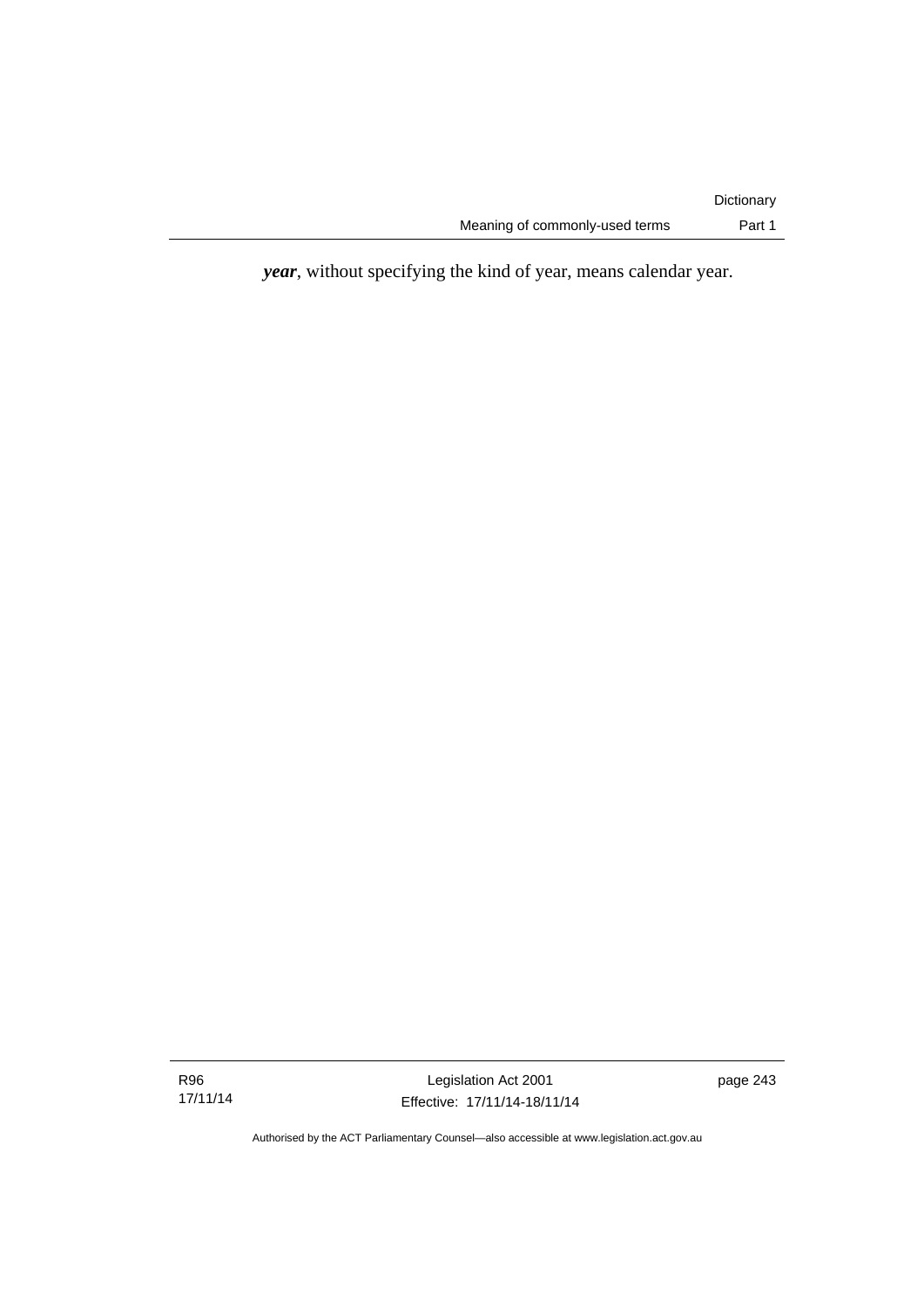# **Part 2 Terms for Legislation Act 2001 only**

*Note* Terms that apply to all Acts and statutory instruments are set out in pt 1.

*Act*, for chapter 14 (Interpretation of Acts and statutory instruments)—see section 136.

*Note* See also def *Act* in the dictionary, pt 1.

*ACT law*—

(a) for chapter 10 (Referring to laws)—see section 97 (1); and

(b) for chapter 18 (Offences)—see section 188.

*administrator*, for part 19.5 (Service of documents)—see section 246.

*agency*, for part 19.5 (Service of documents)—see section 246.

*amend*, for chapter 9 (Repeal and amendment of laws)—see section 82.

*another jurisdiction* means the Commonwealth, a State, another Territory, the United Kingdom or New Zealand.

## *appointee*—

- (a) for division 19.3.1 (Appointments—general)—see section 207 (2); and
- (b) for division 19.3.2 (Acting appointments)—see section 217 (2).

## *appointer*—

- (a) for division 19.3.1 (Appointments—general)—see section 205; and
- (b) for division 19.3.2 (Acting appointments)—see section 215; and
- (c) for part 19.4 (Delegations)—see section 230 (1).

page 244

| Legislation Act 2001         | R96      |
|------------------------------|----------|
| Effective: 17/11/14-18/11/14 | 17/11/14 |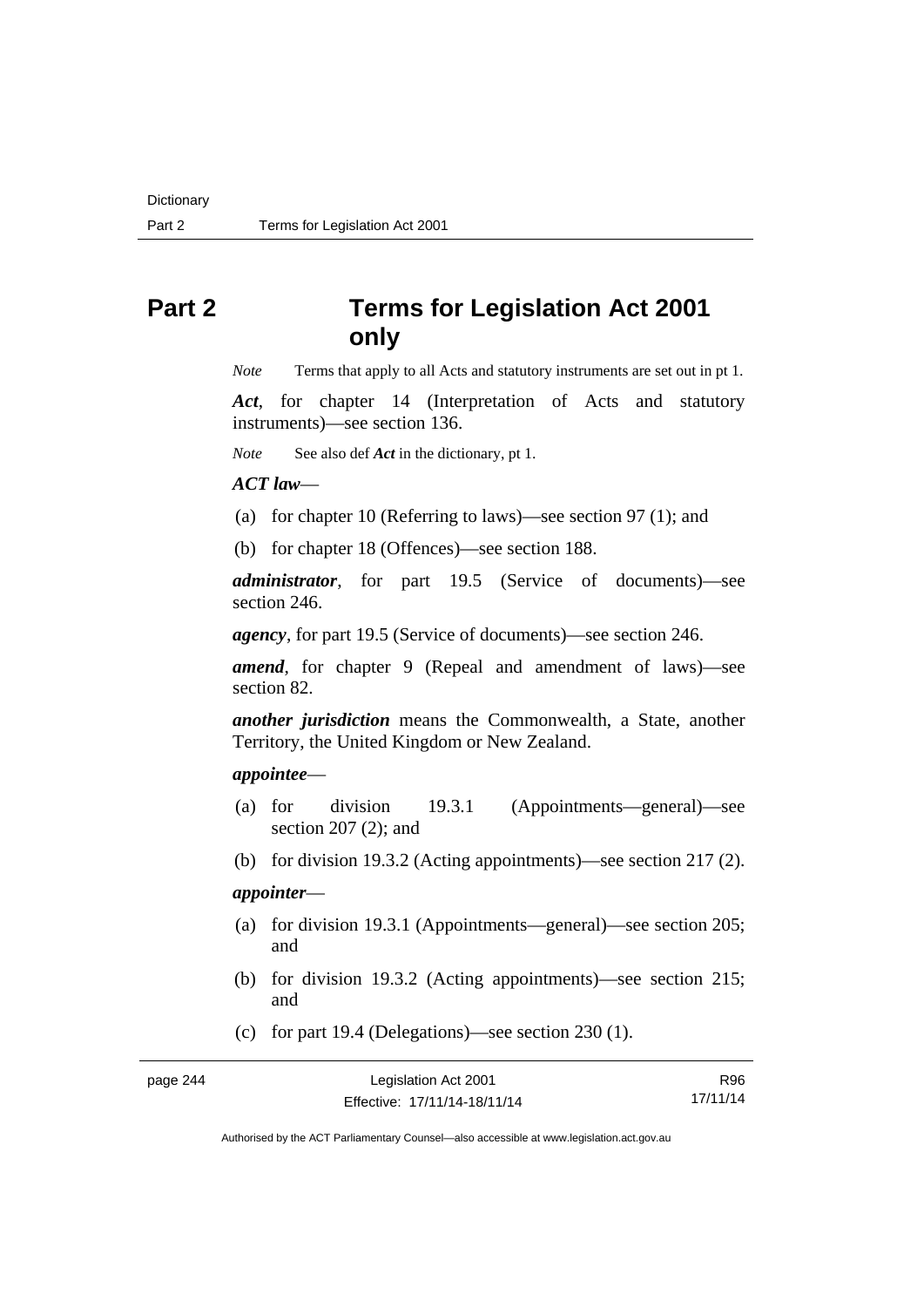*approved website* means an internet site approved under section 21.

*authorised republication*—see section 15.

*authorising law*, for chapter 5 (Regulatory impact statements for subordinate laws and disallowable instruments)—see section 31.

*benefits*, for chapter 5 (Regulatory impact statements for subordinate laws and disallowable instruments)—see section 31.

*business address*, for part 19.5 (Service of documents)—see section 246.

*corporation*, for part 19.5 (Service of documents)—see section 246.

*costs*, for chapter 5 (Regulatory impact statements for subordinate laws and disallowable instruments)—see section 31.

*current legislative drafting practice* means the legislative drafting practices from time to time used in the Parliamentary Counsel's Office.

*delegate*, for part 19.4 (Delegations)—see section 233 (2).

*determinative provision*—see section 5 (2).

*document*, for part 19.5 (Service of documents)—see section 246.

*Note* See also def *document* in the dictionary, pt 1

*editorial amendment*, of a law—see section 116.

*email address*, for part 19.5 (Service of documents)—see section 246.

*executive officer*, for part 19.5 (Service of documents)—see section 246.

*fax number*, for part 19.5 (Service of documents)—see section 246.

*fee*, for part 6.3 (Making of certain statutory instruments about fees)—see section 55.

*home address*, for part 19.5 (Service of documents)—see section 246.

page 245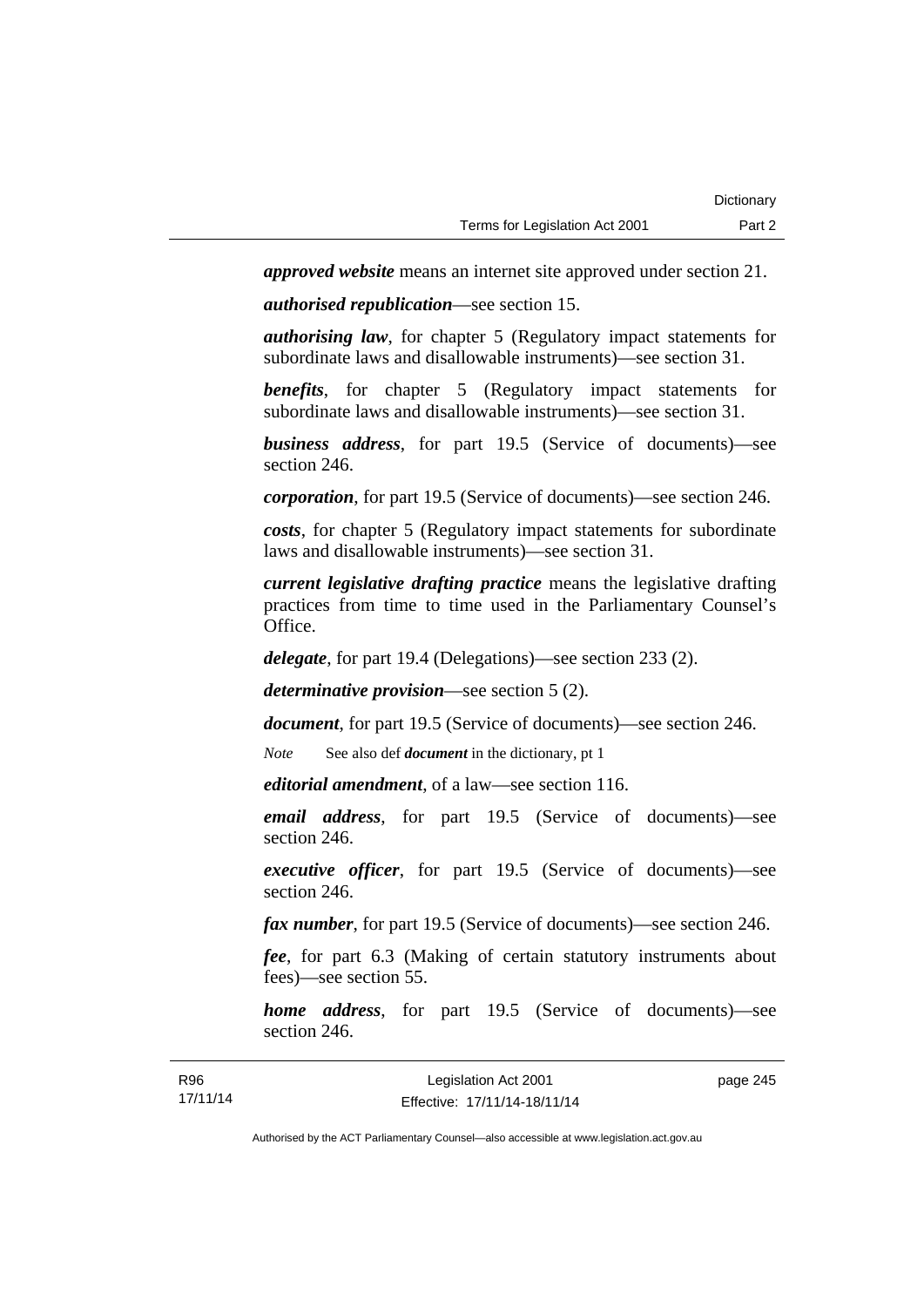## **Dictionary**

#### *law*—

- (a) for chapter 3 (Authorised versions and evidence of laws and legislative material)—see section 22A; and
- (b) for chapter 8 (Commencement and exercise of powers before commencement)—see section 72; and
- (c) for chapter 9 (Repeal and amendment of laws)—see section 82; and
- (d) for chapter 10 (Referring to laws)—see section 97 (1); and
- (e) for chapter 11 (Republication of Acts and statutory instruments)—see section 107; and
- (f) for chapter 13 (Structure of Acts and statutory instruments) see section 125; and
- (g) for chapter 16 (Courts, tribunals and other decision-makers) see section 175; and
- (h) for chapter 17 (Entities and positions)—see section 182; and
- (i) for chapter 19 (Administrative and machinery provisions)—see section 195.

*law of another jurisdiction*, for chapter 10 (Referring to laws)—see section 97 (1).

*legislative material*, for chapter 3 (Authorised versions and evidence of laws and legislative material)—see section 22A.

*non-determinative provision*—see section 5 (3).

*provide* a service, for part 6.3 (Making of certain statutory instruments about fees)—see section 55.

*register* means the ACT legislation register.

*repeal*, for chapter 9 (Repeal and amendment of laws)—see section 82.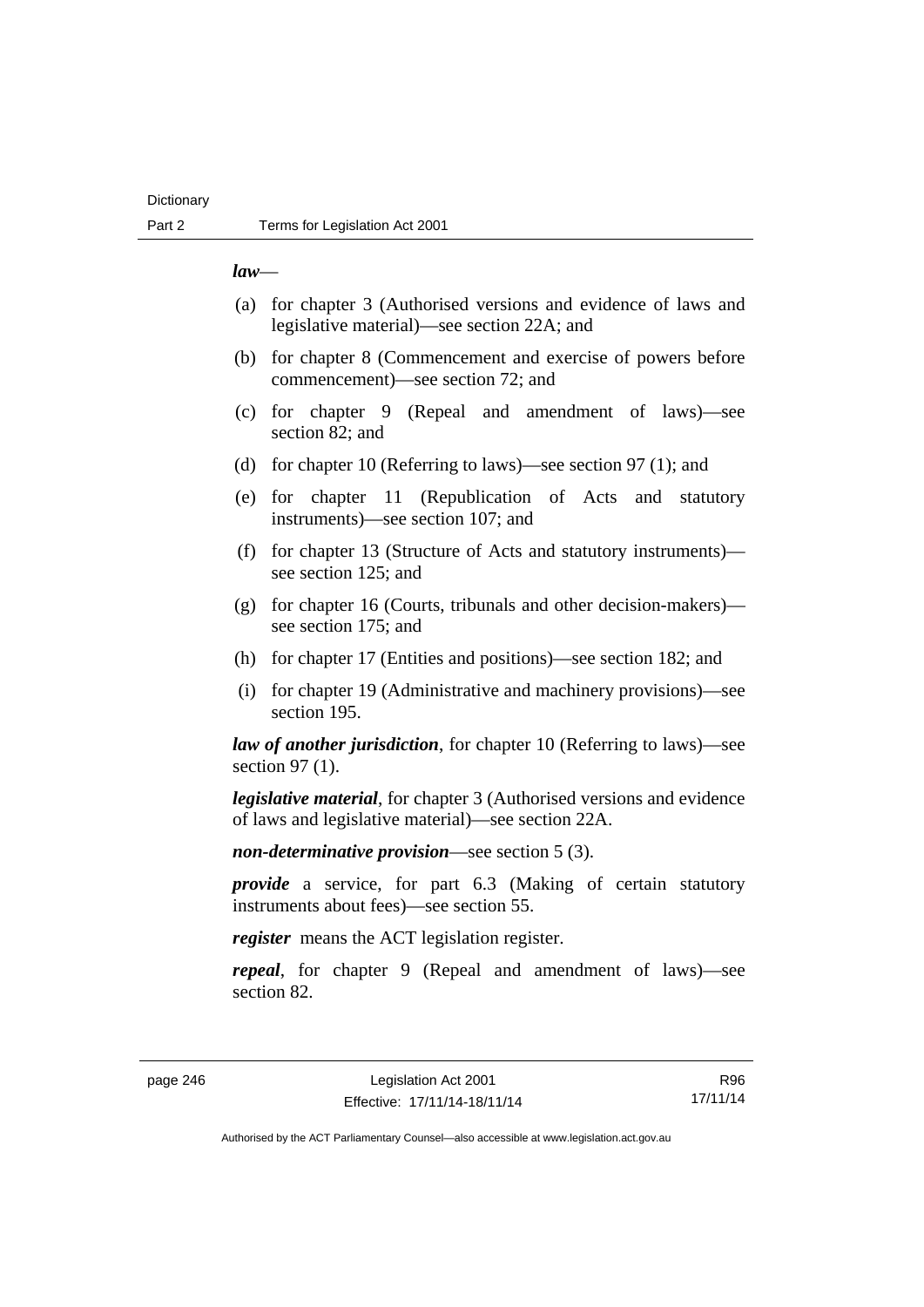## *republication—*

- (a) for chapter 3 (Authorised versions and evidence of laws and legislative material)—see section 22A; and
- (b) for chapter 11 (Republication of Acts and statutory instruments)—see section 107.

*republication date*, for an authorised republication, means the date stated in the republication as the republication date.

*responsible*, for part 19.5 (Service of documents)—see section 246.

*scrutiny committee principles*, for chapter 5 (Regulatory impact statements for subordinate laws and disallowable instruments)—see section 31.

*service*, for part 6.3 (Making of certain statutory instruments about fees)—see section 55.

*working out the meaning of an Act*, for part 14.2 (Key principles of interpretation)—see section 138.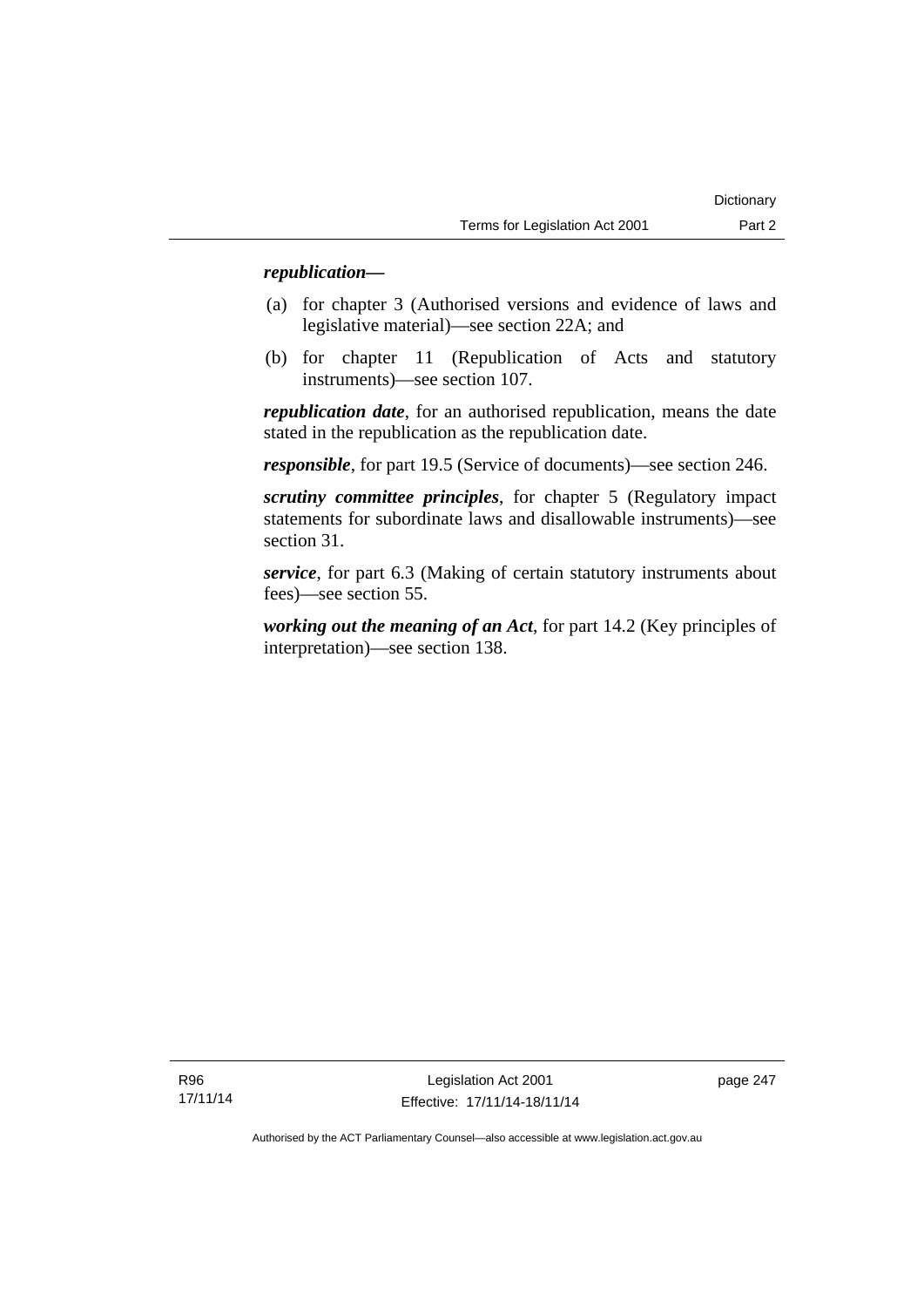1 About the endnotes

## **Endnotes**

## **1 About the endnotes**

Amending and modifying laws are annotated in the legislation history and the amendment history. Current modifications are not included in the republished law but are set out in the endnotes.

Not all editorial amendments made under the *Legislation Act 2001*, part 11.3 are annotated in the amendment history. Full details of any amendments can be obtained from the Parliamentary Counsel's Office.

Uncommenced amending laws are not included in the republished law. The details of these laws are underlined in the legislation history. Uncommenced expiries are underlined in the legislation history and amendment history.

If all the provisions of the law have been renumbered, a table of renumbered provisions gives details of previous and current numbering.

The endnotes also include a table of earlier republications.

| $A = Act$<br>$AF =$ Approved form<br>$am = amended$<br>$amdt = amendment$<br>$AR = Assembly resolution$<br>$ch = chapter$<br>$CN =$ Commencement notice<br>$def = definition$<br>$DI = Disallowable instrument$<br>$dict = dictionary$<br>$disallowed = disallowed by the Legislative$<br>Assembly<br>$div = division$<br>$exp = expires/expired$<br>$Gaz = gazette$<br>$hdg =$ heading<br>$IA = Interpretation Act 1967$<br>$ins = inserted/added$ | $NI = Notifiable$ instrument<br>$o = order$<br>$om = omitted/repealed$<br>$ord = ordinance$<br>$orig = original$<br>$par = paragraph/subparagraph$<br>$pres = present$<br>$prev = previous$<br>$(\text{prev}) = \text{previously}$<br>$pt = part$<br>$r = rule/subrule$<br>$reloc = relocated$<br>$renum = renumbered$<br>$R[X]$ = Republication No<br>$RI = reissue$<br>$s = section/subsection$<br>$sch = schedule$<br>$sdiv = subdivision$ |
|-----------------------------------------------------------------------------------------------------------------------------------------------------------------------------------------------------------------------------------------------------------------------------------------------------------------------------------------------------------------------------------------------------------------------------------------------------|-----------------------------------------------------------------------------------------------------------------------------------------------------------------------------------------------------------------------------------------------------------------------------------------------------------------------------------------------------------------------------------------------------------------------------------------------|
|                                                                                                                                                                                                                                                                                                                                                                                                                                                     |                                                                                                                                                                                                                                                                                                                                                                                                                                               |
|                                                                                                                                                                                                                                                                                                                                                                                                                                                     |                                                                                                                                                                                                                                                                                                                                                                                                                                               |
| $LA =$ Legislation Act 2001                                                                                                                                                                                                                                                                                                                                                                                                                         | $SL = Subordinate$ law                                                                                                                                                                                                                                                                                                                                                                                                                        |
| $LR =$ legislation register                                                                                                                                                                                                                                                                                                                                                                                                                         | $sub =$ substituted                                                                                                                                                                                                                                                                                                                                                                                                                           |
| $LRA =$ Legislation (Republication) Act 1996                                                                                                                                                                                                                                                                                                                                                                                                        | underlining = whole or part not commenced                                                                                                                                                                                                                                                                                                                                                                                                     |
| $mod = modified/modification$                                                                                                                                                                                                                                                                                                                                                                                                                       | or to be expired                                                                                                                                                                                                                                                                                                                                                                                                                              |

**2 Abbreviation key** 

page 248 Legislation Act 2001 Effective: 17/11/14-18/11/14

R96 17/11/14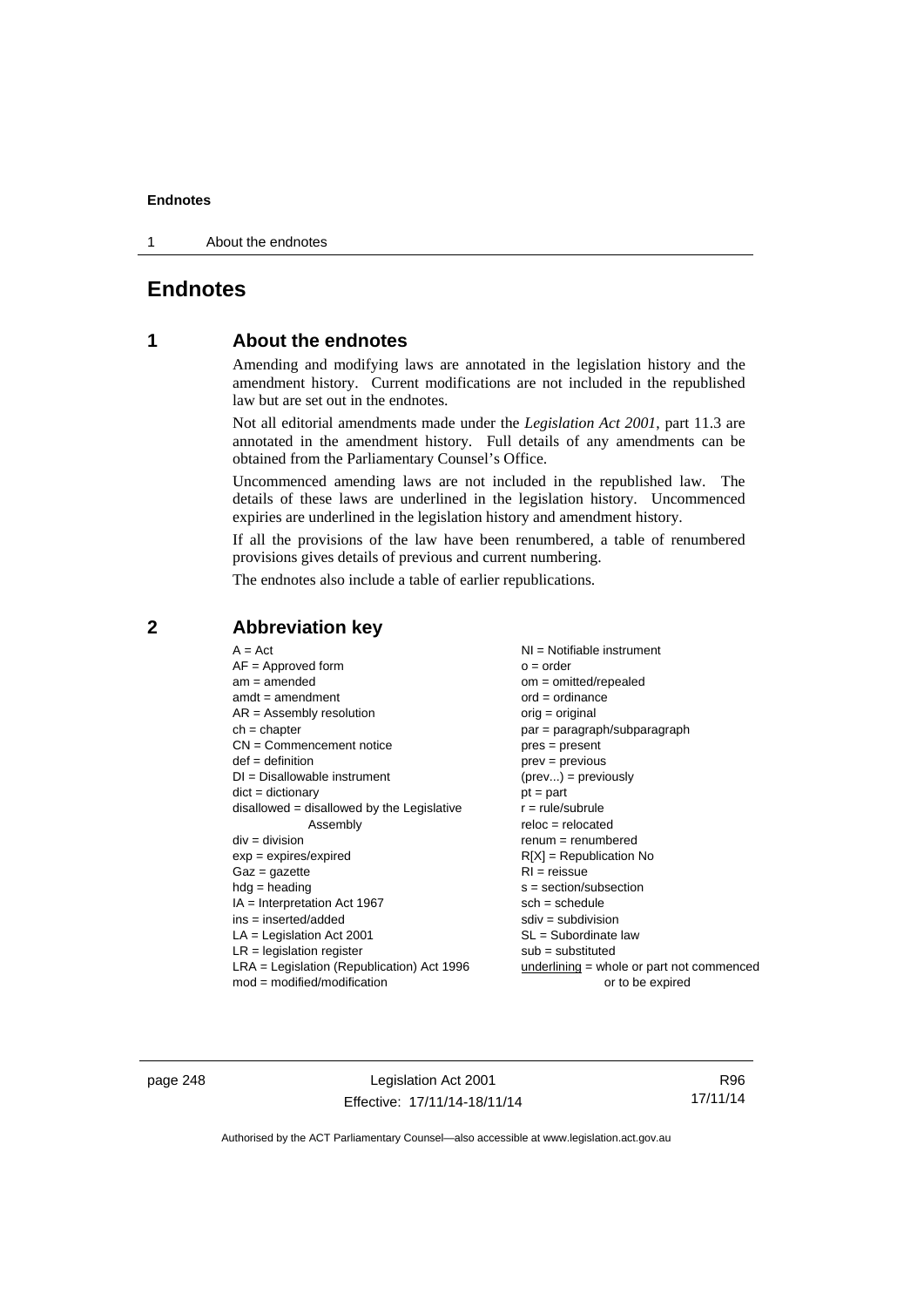## **3 Legislation history**

#### **Legislation Act 2001 A2001-14**

notified 5 April 2001 ([Gaz 2001 No 14](http://www.legislation.act.gov.au/gaz/2001-14/default.asp)) s 1, s 2 commenced 5 April 2001 (IA s 10B) remainder commenced 12 September 2001 (s 2 and [Gaz 2001](http://www.legislation.act.gov.au/gaz/2001-S65/default.asp)  [No S65](http://www.legislation.act.gov.au/gaz/2001-S65/default.asp))

as amended by

## **[Legislation \(Consequential Amendments\) Act 2001](http://www.legislation.act.gov.au/a/2001-44) A2001-44 pt 220**

notified 26 July 2001 ([Gaz 2001 No 30\)](http://www.legislation.act.gov.au/gaz/2001-30/default.asp) s 1, s 2 commenced 26 July 2001 (IA s 10B) pt 220 commenced 12 September 2001 (s 2 and see [Gaz 2001](http://www.legislation.act.gov.au/gaz/2001-S65/default.asp)  [No S65](http://www.legislation.act.gov.au/gaz/2001-S65/default.asp))

#### **[Statute Law Amendment Act 2001 \(No 2\)](http://www.legislation.act.gov.au/a/2001-56) A2001-56 pt 2.2**

notified 5 September 2001 [\(Gaz 2001 No S65\)](http://www.legislation.act.gov.au/gaz/2001-S65/default.asp) s 1, s 2 commenced 5 September 2001 (IA s 10B) amdts 2.67, 2.69, 2.78, 2.81 commenced 12 September 2001 (s 2 (2)) pt 2.2 remainder commenced 5 September 2001 (s 2 (1))

as modified by

#### **[Legislation Regulations 2001](http://www.legislation.act.gov.au/sl/2001-34) SL2001-34 reg 6**

notified LR 13 September 2001 commenced 13 September 2001 (reg 2)

as amended by

## **[Justice and Community Safety Legislation Amendment Act 2001](http://www.legislation.act.gov.au/a/2001-70) A2001-70 sch 1**  notified LR 14 September 2001

amdt commenced 14 September 2001 (s 2 (5))

#### **[Defamation Act 2001](http://www.legislation.act.gov.au/a/2001-88) A2001-88 s 43 (2)**

notified LR 24 September 2001

s 1, s 2 commenced 24 September 2001 (LA s 75)

s 43 (2) commenced 1 July 2002 (s 2)

R96 17/11/14

Legislation Act 2001 Effective: 17/11/14-18/11/14 page 249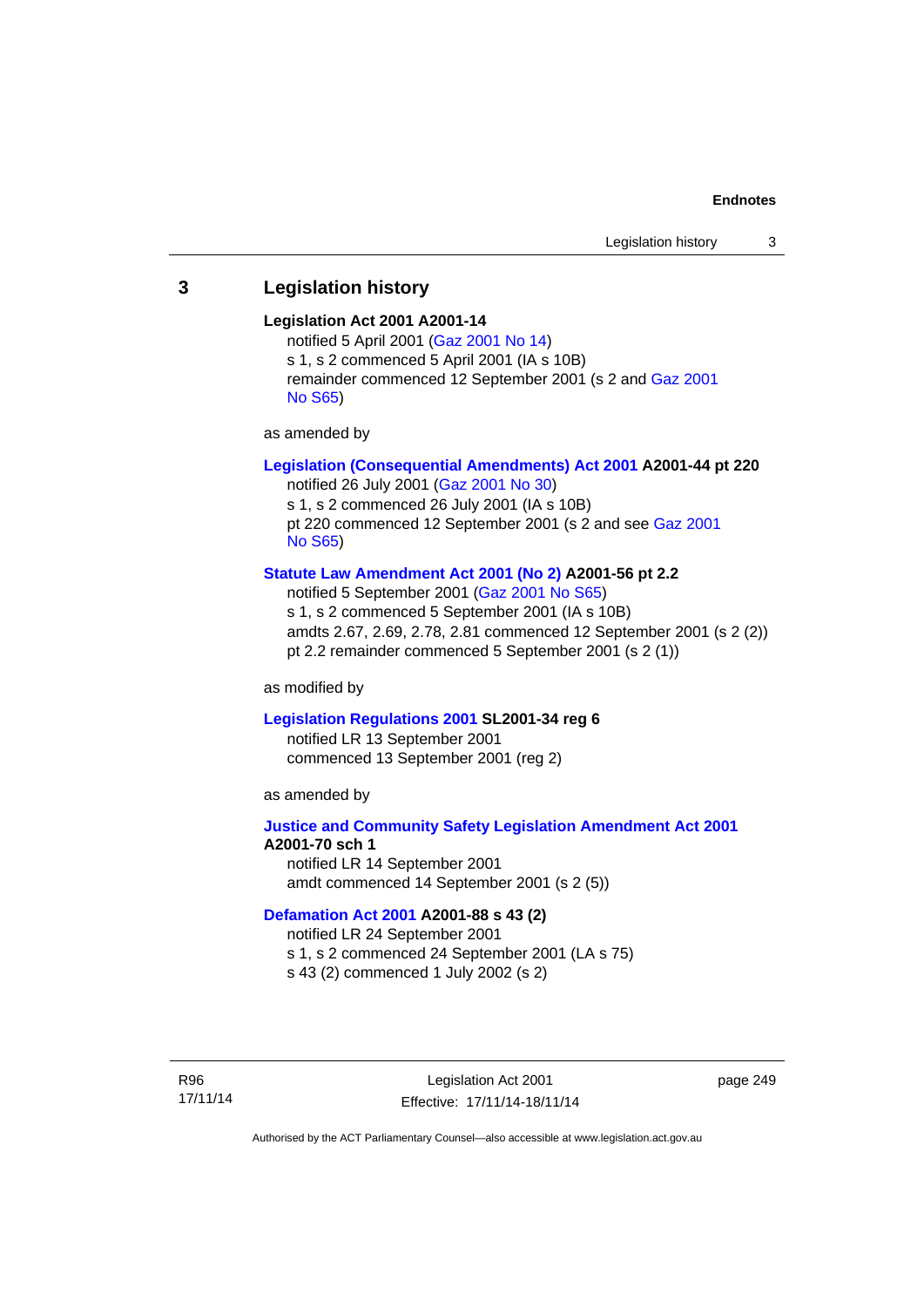3 Legislation history

## **[Legislation Amendment Act 2002](http://www.legislation.act.gov.au/a/2002-11) A2002-11 ss 3-29, sch 1, pt 2.29**

notified LR 27 May 2002 s 1, s 2 commenced 27 May 2002 (LA s 75) ss 3-29, sch 1, pt 2.29 commenced 28 May 2002 (s 2 (1))

#### **[Justice and Community Safety Legislation Amendment Act 2002](http://www.legislation.act.gov.au/a/2002-27) A2002-27 pt 8**

notified LR 9 September 2002 s 1, s 2 commenced 9 September 2002 (LA s 75) pt 8 commenced 7 October 2002 (s 2 (2))

#### **[Statute Law Amendment Act 2002](http://www.legislation.act.gov.au/a/2002-30) A2002-30 pt 2.1**

notified LR 16 September 2002 s 1, s 2 taken to have commenced 19 May 1997 (LA s 75 (2)) amdt 2.3 taken to have commenced 12 September 2001 (s 2 (2)) pt 2.1 remainder commenced 17 September 2002 (s 2 (1))

#### **[Civil Law \(Wrongs\) Act 2002](http://www.legislation.act.gov.au/a/2002-40) A2002-40 div 3.2.8**

notified LR 10 October 2002 s 1, s 2 commenced 10 October 2002 (LA s 75 (1)) div 3.2.8 commenced 1 November 2002 (s 2 (2) and [CN2002-13](http://www.legislation.act.gov.au/cn/2002-13/default.asp))

#### **[Statute Law Amendment Act 2002 \(No 2\)](http://www.legislation.act.gov.au/a/2002-49) A2002-49 pt 2.1**

notified LR 20 December 2002 s 1, s 2 taken to have commenced 7 October 1994 (LA s 75 (2))

pt 2.1 commenced 17 January 2003 (s 2 (1))

## **[Criminal Code 2002](http://www.legislation.act.gov.au/a/2002-51) No 51 pt 1.12**

notified LR 20 December 2002 s 1, s 2 commenced 20 December 2002 (LA 75 (1)) pt 1.12 commenced 1 January 2003 (s 2 (1))

#### **[Planning and Land \(Consequential Amendments\) Act 2002](http://www.legislation.act.gov.au/a/2002-56) A2002-56 pt 3.13**

notified LR 20 December 2002 s 1, s 2 commenced 20 December 2002 (LA s 75 (1)) sch 3 pt 3.13 commenced 1 July 2003 (s 2 and see Planning and Land [Act 2002](http://www.legislation.act.gov.au/a/2002-55) A2002-55, s 2)

page 250 Legislation Act 2001 Effective: 17/11/14-18/11/14

R96 17/11/14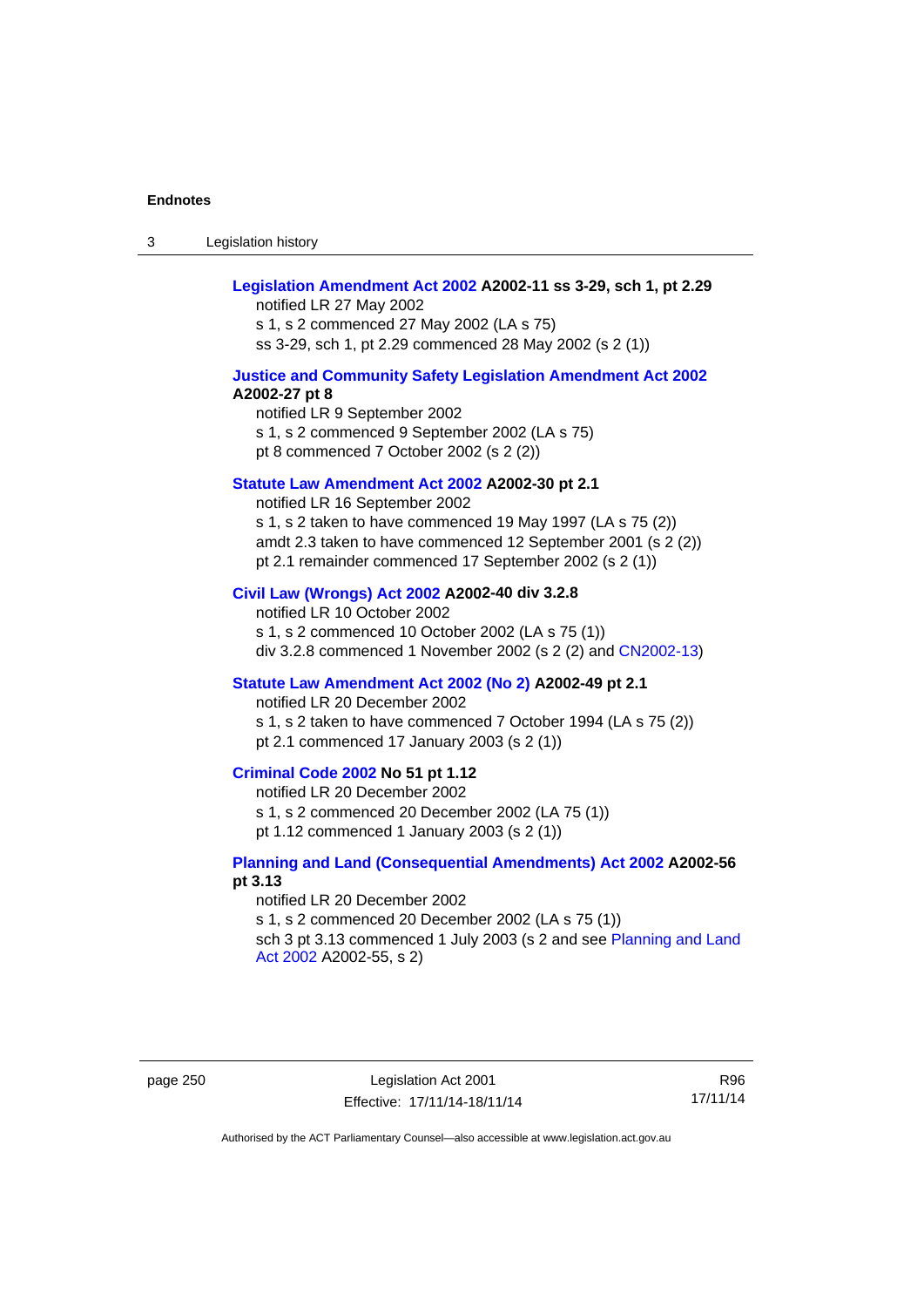Legislation history 3

## **[Legislation \(Gay, Lesbian and Transgender\) Amendment Act 2003](http://www.legislation.act.gov.au/a/2003-14) A2003-14 pt 2**

notified LR 27 March 2003 s 1, s 2 commenced 27 March 2003 (LA s 75 (1)) pt 2 commenced 28 March 2003 (s 2)

## **[Consumer and Trader Tribunal Act 2003](http://www.legislation.act.gov.au/a/2003-16) A2003-16 s 70**

notified LR 9 April 2003

s 1, s 2 commenced 9 April 2003 (LA s 75 (1))

s 70 commenced 9 October 2003 (s 2 and LA s 79)

## **[Legislation \(Statutory Interpretation\) Amendment Act 2003](http://www.legislation.act.gov.au/a/2003-18) A2003-18**

notified LR 9 April 2003 s 1, s 2 commenced 9 April 2003 (LA s 75 (1)) remainder commenced 10 April 2003 (s 2)

#### **[Statute Law Amendment Act 2003](http://www.legislation.act.gov.au/a/2003-41) A2003-41 sch 2 pt 2.1**

notified LR 11 September 2003 s 1, s 2 commenced 11 September 2003 (LA s 75 (1)) sch 2 pt 2.1 commenced 9 October 2003 (s 2 (1))

#### **[Statute Law Amendment Act 2003 \(No 2\)](http://www.legislation.act.gov.au/a/2003-56) A2003-56 sch 2 pt 2.1**

notified LR 5 December 2003 s 1, s 2 commenced 5 December 2003 (LA s 75 (1)) sch 2 pt 2.1 commenced 19 December 2003 (s 2)

## **[Parentage Act 2004](http://www.legislation.act.gov.au/a/2004-1) A2004-1 sch 1 pt 1.7**

notified LR 18 February 2004 s 1, s 2 commenced 18 February 2004 (LA s 75 (1)) sch 1 pt 1.7 commenced 22 March 2004 (s 2 and [CN2004-3\)](http://www.legislation.act.gov.au/cn/2004-3/default.asp)

#### **[Human Rights Act 2004](http://www.legislation.act.gov.au/a/2004-5) A2004-5 sch 2 pt 2.3**

notified LR 10 March 2004 s 1, s 2 commenced 10 March 2004 (LA s 75 (1)) sch 2 pt 2.3 commenced 1 July 2004 (s 2)

#### **[Dangerous Substances Act 2004](http://www.legislation.act.gov.au/a/2004-7) A2004-7 sch 1 pt 1.4**

notified LR 19 March 2004 s 1, s 2 commenced 19 March 2004 (LA s 75 (1)) sch 1 pt 1.4 commenced 5 April 2004 (s 2 and [CN2004-6](http://www.legislation.act.gov.au/cn/2004-6/default.asp))

R96 17/11/14

Legislation Act 2001 Effective: 17/11/14-18/11/14 page 251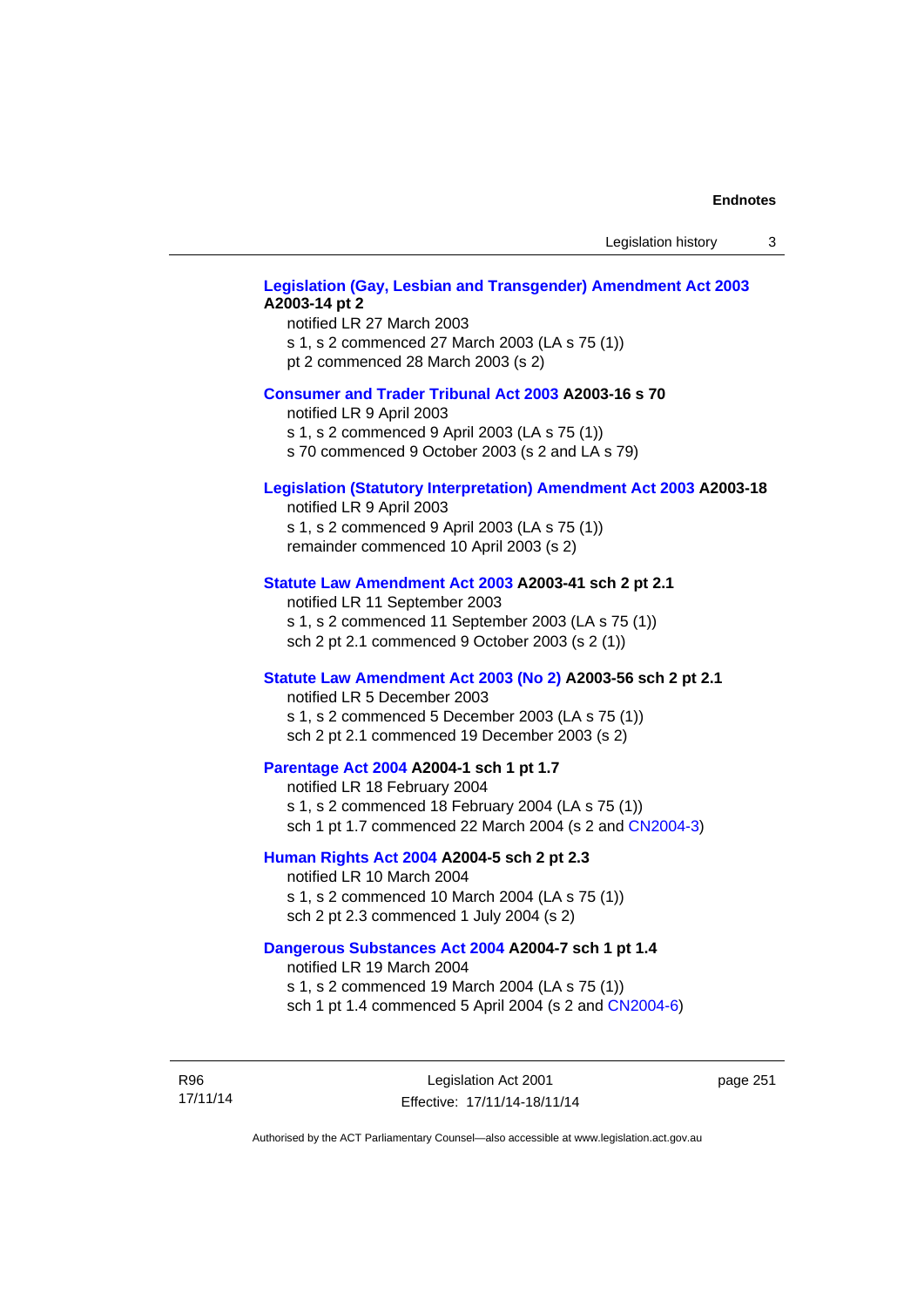3 Legislation history

#### **[Nurse Practitioners Legislation Amendment Act 2004](http://www.legislation.act.gov.au/a/2004-10) A2004-10 pt 3**

notified LR 19 March 2004 s 1, s 2 commenced 19 March 2004 (LA s 75 (1)) pt 3 commenced 27 May 2004 (s 2 and [CN2004-9\)](http://www.legislation.act.gov.au/cn/2004-9/default.asp)

#### **[Construction Occupations Legislation Amendment Act 2004](http://www.legislation.act.gov.au/a/2004-13)**

#### **A2004-13 sch 2 pt 2.20**

notified LR 26 March 2004 s 1, s 2 commenced 26 March 2004 (LA s 75 (1)) sch 2 pt 2.20 commenced 1 September 2004 (s 2 and see [Construction Occupations \(Licensing\) Act 2004](http://www.legislation.act.gov.au/a/2004-12) A2004-12, s 2 and [CN2004-8\)](http://www.legislation.act.gov.au/cn/2004-8/default.asp)

### **[Education Act 2004](http://www.legislation.act.gov.au/a/2004-17) A2004-17 sch 2 pt 2.5**

notified LR 8 April 2004 s 1, s 2 commenced 8 April 2004 (LA s 75 (1)) sch 2 pt 2.5 commenced 1 January 2005 (s 2)

#### **[Emergencies Act 2004](http://www.legislation.act.gov.au/a/2004-28) A2004-28 sch 3 pt 3.12**

notified LR 29 June 2004 s 1, s 2 commenced 29 June 2004 (LA s 75 (1)) sch 3 pt 3.12 commenced 1 July 2004 (s 2 (1) and [CN2004-11](http://www.legislation.act.gov.au/cn/2004-11/default.asp))

## **[Justice and Community Safety Legislation Amendment Act 2004](http://www.legislation.act.gov.au/a/2004-32)**

## **[\(No 2\)](http://www.legislation.act.gov.au/a/2004-32) A2004-32 pt 13**

notified LR 29 June 2004 s 1, s 2 commenced 29 June 2004 (LA s 75 (1)) pt 13 commenced 13 July 2004 (s 2 (3))

## **[Health Professionals Legislation Amendment Act 2004](http://www.legislation.act.gov.au/a/2004-39) A2004-39 sch 3 pt 3.1, sch 4 pt 4.3, sch 5 pt 5.9, sch 6 pt 6.6, sch 8 pt 8.2, sch 11A pt 11A.1 (as am by [A2005-28](http://www.legislation.act.gov.au/a/2005-28) amdt 1.61)**  notified LR 8 July 2004 s 1, s 2 commenced 8 July 2004 (LA s 75 (1)) sch 5 pt 5.9 commenced 7 July 2005 (s 2 and see Health Professionals

[Act 2004](http://www.legislation.act.gov.au/a/2004-38) A2004-38, s 2 and [CN2005-11\)](http://www.legislation.act.gov.au/cn/2005-11/default.asp) sch 6 pt 6.6 commenced 17 January 2006 (s 2 and see Health [Professionals Act 2004](http://www.legislation.act.gov.au/a/2004-38) A2004-38, s 2 (as am by [A2005-28](http://www.legislation.act.gov.au/a/2005-28) amdt 1.1) and [CN2006-2](http://www.legislation.act.gov.au/cn/2006-2/default.asp))

sch 3 pt 3.1, sch 4 pt 4.3, sch 8 pt 8.2, sch 11A pt 11A.1 commenced 9 January 2007 (s 2 and see [Health Professionals Act 2004](http://www.legislation.act.gov.au/a/2004-38) A2004-38, s 2 (as am by [A2005-28](http://www.legislation.act.gov.au/a/2005-28) amdt 1.1; [A2006-27](http://www.legislation.act.gov.au/a/2006-27) s 12))

page 252

| Legislation Act 2001         | R96      |
|------------------------------|----------|
| Effective: 17/11/14-18/11/14 | 17/11/14 |

R96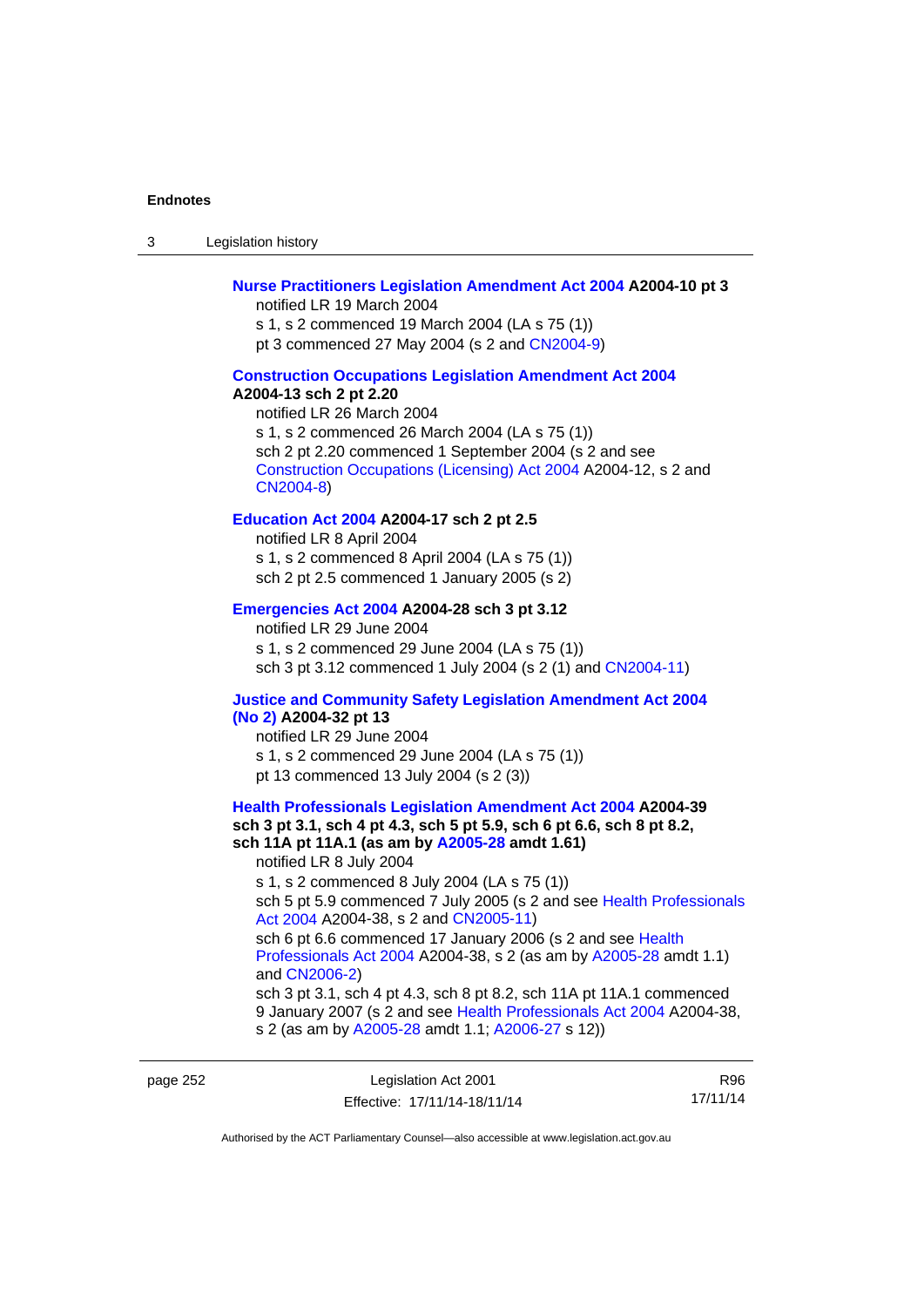#### **[Statute Law Amendment Act 2004](http://www.legislation.act.gov.au/a/2004-42) A2004-42 sch 2 pt 2.1**

notified LR 11 August 2004 s 1, s 2 commenced 11 August 2004 (LA s 75 (1)) sch 2 pt 2.1 commenced 25 August 2004 (s 2 (1))

#### **[Heritage Act 2004](http://www.legislation.act.gov.au/a/2004-57) A2004-57 sch 1 pt 1.8**

notified LR 9 September 2004

s 1, s 2 commenced 9 September 2004 (LA s 75 (1))

sch 1 pt 1.8 commenced 9 March 2005 (s 2 and LA s 79)

#### **[Court Procedures \(Consequential Amendments\) Act 2004](http://www.legislation.act.gov.au/a/2004-60) A2004-60 sch 1 pt 1.37**

notified LR 2 September 2004 s 1, s 2 commenced 2 September 2004 (LA s 75 (1)) sch 1 pt 1.37 commenced 10 January 2005 (s 2 and see [Court](http://www.legislation.act.gov.au/a/2004-59)  [Procedures Act 2004](http://www.legislation.act.gov.au/a/2004-59) A2004-59, s 2 and [CN2004-29\)](http://www.legislation.act.gov.au/cn/2004-29/default.asp)

#### **[Justice and Community Safety Legislation Amendment Act 2005](http://www.legislation.act.gov.au/a/2005-5) A2005-5 pt 7**

notified LR 23 February 2005 s 1, s 2 commenced 23 February 2005 (LA s 75 (1)) pt 7 commenced 24 February 2005 (s 2 (2))

#### **[Optometrists Legislation Amendment Act 2005](http://www.legislation.act.gov.au/a/2005-9) A2005-9 sch 1 pt 1.1**

notified LR 14 March 2005 s 1, s 2 commenced 14 March 2005 (LA s 75 (1)) sch 1 pt 1.1 commenced 14 September 2005 (s 2 and LA s 79)

### **[Statute Law Amendment Act 2005](http://www.legislation.act.gov.au/a/2005-20) A2005-20 sch 2 pt 2.1**

notified LR 12 May 2005 s 1, s 2 taken to have commenced 8 March 2005 (LA s 75 (2)) sch 2 pt 2.1 commenced 2 June 2005 (s 2 (1))

#### **[Health Legislation Amendment Act 2005](http://www.legislation.act.gov.au/a/2005-28) A2005-28 amdt 1.61**

notified LR 6 July 2005 s 1, s 2 commenced 6 July 2005 (LA s 75 (1)) amdt 1.61 commenced 9 January 2007 (LA s 79A) *Note* This Act only amends the [Health Professionals Legislation](http://www.legislation.act.gov.au/a/2004-39)  [Amendment Act 2004](http://www.legislation.act.gov.au/a/2004-39) A2004-39.

R96 17/11/14 page 253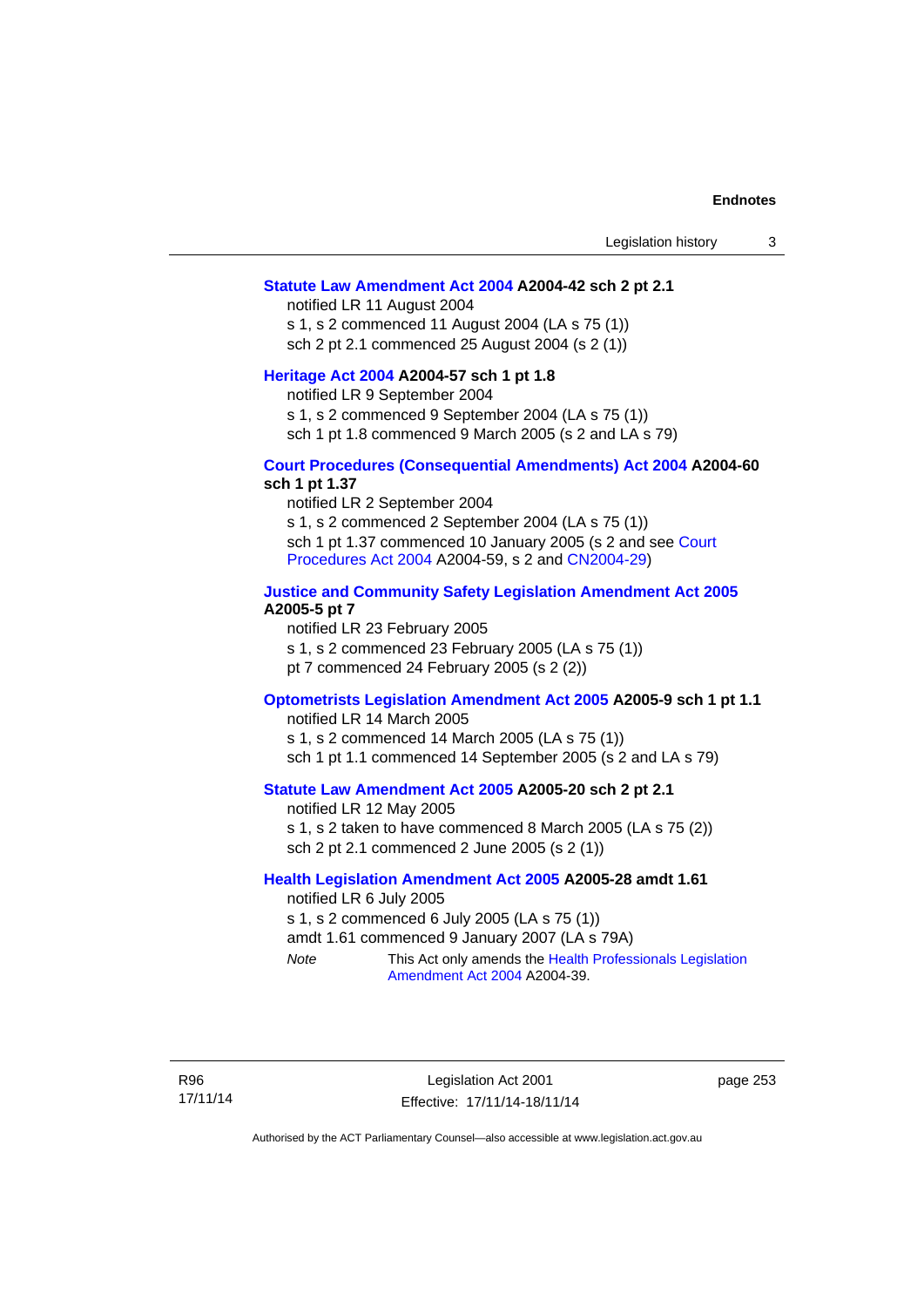3 Legislation history

## **[Human Rights Commission Legislation Amendment Act 2005](http://www.legislation.act.gov.au/a/2005-41) A2005-41 sch 1 pt 1.8 (as am by [A2006-3](http://www.legislation.act.gov.au/a/2006-3) amdt 1.3)**

notified LR 1 September 2005

s 1, s 2 commenced 1 September 2005 (LA s 75 (1)) sch 1 pt 1.8 commenced 1 November 2006 (s 2 (3) (as am by [A2006-3](http://www.legislation.act.gov.au/a/2006-3) amdt 1.3) and see [Human Rights Commission Act 2005](http://www.legislation.act.gov.au/a/2005-40) A2005-40, s 2 (as am by [A2006-3](http://www.legislation.act.gov.au/a/2006-3) s 4) and [CN2006-21](http://www.legislation.act.gov.au/cn/2006-21/default.asp))

### **[Public Sector Management Amendment Act 2005 \(No 2\)](http://www.legislation.act.gov.au/a/2005-44) A2005-44 sch 1 pt 1.4**

notified LR 30 August 2005 s 1, s 2 commenced 30 August 2005 (LA s 75 (1)) sch 1 pt 1.4 commenced 8 September 2005 (s 2 and [CN2005-19\)](http://www.legislation.act.gov.au/cn/2005-19/default.asp)

### **[Human Rights Commission \(Children and Young People](http://www.legislation.act.gov.au/a/2005-46)  [Commissioner\) Amendment Act 2005](http://www.legislation.act.gov.au/a/2005-46) A2005-46 sch 1 pt 1.1 (as am by [A2006-3](http://www.legislation.act.gov.au/a/2006-3) amdt 1.2)**

notified LR 2 September 2005

s 1, s 2 commenced 2 September 2005 (LA s 75 (1)) sch 1 pt 1.1 commenced 1 November 2006 (s 2 (as am by [A2006-3](http://www.legislation.act.gov.au/a/2006-3) amdt 1.2) and see [Human Rights Commission Act 2005](http://www.legislation.act.gov.au/a/2005-40) A2005-40, s 2 (as am by [A2006-3](http://www.legislation.act.gov.au/a/2006-3) s 4) and [CN2006-21](http://www.legislation.act.gov.au/cn/2006-21/default.asp))

### **[Public Advocate Act 2005](http://www.legislation.act.gov.au/a/2005-47) A2005-47 sch 1 pt 1.6 (as am by [A2006-3](http://www.legislation.act.gov.au/a/2006-3) amdt 1.8)**

notified LR 2 September 2005

s 1, s 2 commenced 2 September 2005 (LA s 75 (1)) sch 1 pt 1.6 commenced 1 March 2006 (s 2 (1) as am by [A2006-3](http://www.legislation.act.gov.au/a/2006-3) amdt 1.8)

#### **[Criminal Code \(Administration of Justice Offences\) Amendment](http://www.legislation.act.gov.au/a/2005-53)**

**[Act 2005](http://www.legislation.act.gov.au/a/2005-53) A2005-53 sch 1 pt 1.18** 

notified LR 26 October 2005

s 1, s 2 commenced 26 October 2005 (LA s 75 (1))

sch 1 pt 1.18 commenced 23 November 2005 (s 2)

## **[Statute Law Amendment Act 2005 \(No 2\)](http://www.legislation.act.gov.au/a/2005-62) A2005-62 sch 2 pt 2.1**

notified LR 21 December 2005

s 1, s 2 commenced 21 December 2005 (LA s 75 (1)) sch 2 pt 2.1 commenced 11 January 2006 (s 2 (1))

page 254 Legislation Act 2001 Effective: 17/11/14-18/11/14

R96 17/11/14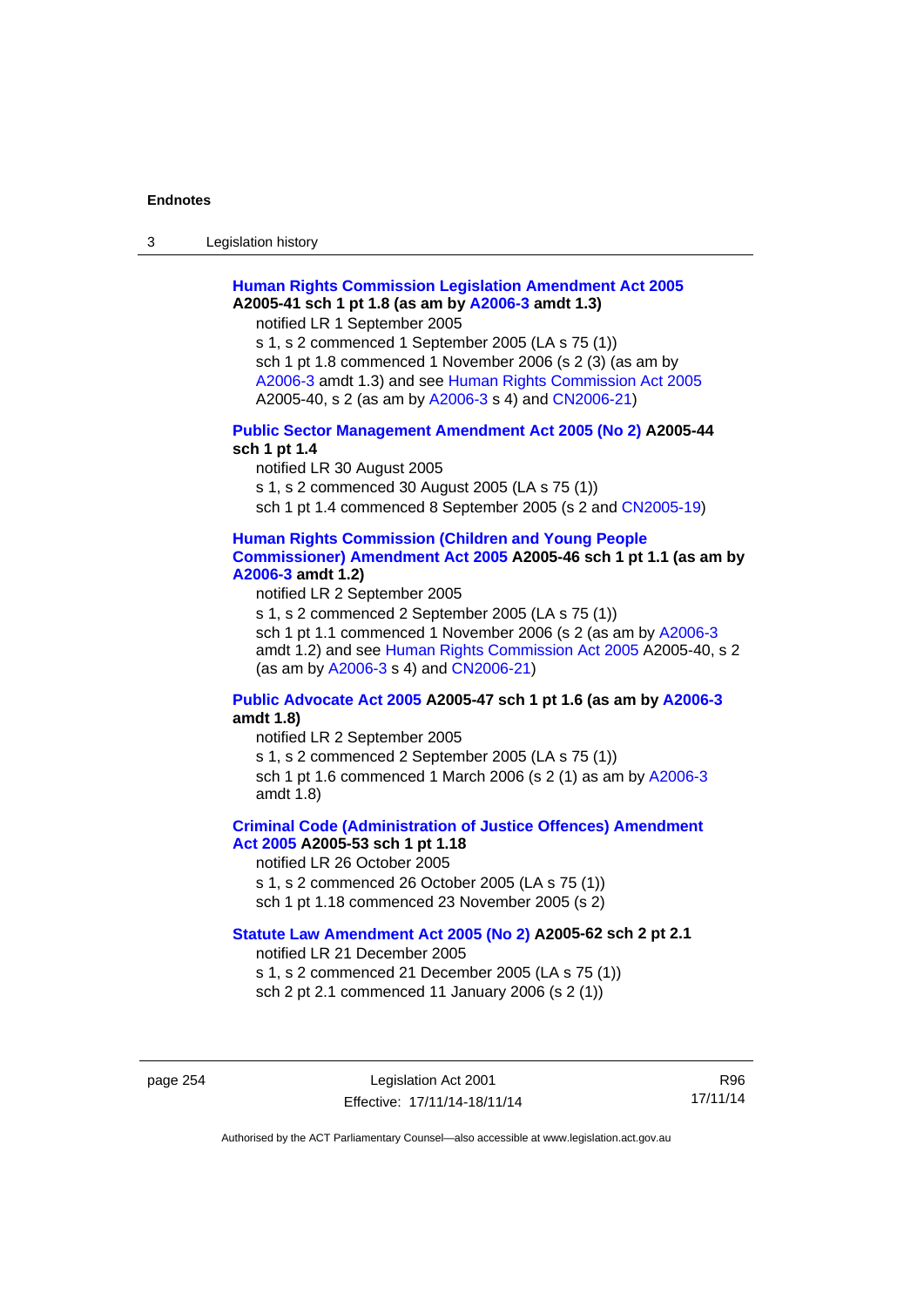| Legislation history |  |
|---------------------|--|
|                     |  |

### **[Human Rights Commission Legislation Amendment Act 2006](http://www.legislation.act.gov.au/a/2006-3) A2006-3 amdts 1.2, 1.3, 1.8**

notified LR 22 February 2006

s 1, s 2 commenced 22 February 2006 (LA s 75 (1))

amdts 1.2, 1.3, 1.8 commenced 23 February 2006 (s 2)

*Note* This Act only amends the [Human Rights Commission](http://www.legislation.act.gov.au/a/2005-41)  [Legislation Amendment Act 2005](http://www.legislation.act.gov.au/a/2005-41) A2005-41, [Human Rights](http://www.legislation.act.gov.au/a/2005-46)  [Commission \(Children and Young People Commissioner\)](http://www.legislation.act.gov.au/a/2005-46)  [Amendment Act 2005](http://www.legislation.act.gov.au/a/2005-46) A2005-46 and the [Public Advocate Act](http://www.legislation.act.gov.au/a/2005-47)  [2005](http://www.legislation.act.gov.au/a/2005-47) A2005-47

#### **[Civil Unions Act 2006](http://www.legislation.act.gov.au/a/2006-22) A2006-22 sch 1 pt 1.21**

notified LR 19 May 2006

s 1, s 2 commenced 19 May 2006 (LA s 75 (1))

sch 1 pt 1.21 never commenced

*Note* **Act repealed by disallowance 14 June 2006 (see Cwlth Gaz** 2006 No S93)

### **[Sentencing Legislation Amendment Act 2006](http://www.legislation.act.gov.au/a/2006-23) A2006-23 sch 1 pt 1.26**

notified LR 18 May 2006

s 1, s 2 commenced 18 May 2006 (LA s 75 (1)) sch 1 pt 1.26 commenced 2 June 2006 (s 2 (1) and see [Crimes](http://www.legislation.act.gov.au/a/2005-59)  [\(Sentence Administration\) Act 2005](http://www.legislation.act.gov.au/a/2005-59) A2005-59 s 2, [Crimes](http://www.legislation.act.gov.au/a/2005-58)  [\(Sentencing\) Act 2005](http://www.legislation.act.gov.au/a/2005-58) A2005-58, s 2 and LA s 79)

#### **[Legal Profession Act 2006](http://www.legislation.act.gov.au/a/2006-25) A2006-25 sch 2 pt 2.8**

notified LR 21 June 2006 s 1, s 2 commenced 21 June 2006 (LA s 75 (1)) sch 2 pt 2.8 commenced 1 July 2006 (s 2)

#### **[Administrative \(Miscellaneous Amendments\) Act 2006](http://www.legislation.act.gov.au/a/2006-30) A2006-30 sch 1 pt 1.7**

notified LR 16 June 2006 s 1, s 2 commenced 16 June 2006 (LA s 75 (1)) sch 1 pt 1.7 commenced 1 July 2006 (s 2 (1))

### **[Civil Law \(Property\) Act 2006](http://www.legislation.act.gov.au/a/2006-38) A2006-38 sch 1 pt 1.6**

notified LR 28 September 2006

s 1, s 2 commenced 28 September 2006 (LA s 75 (1))

sch 1 pt 1.6 commenced 28 March 2007 (s 2 and LA s 79)

R96 17/11/14 page 255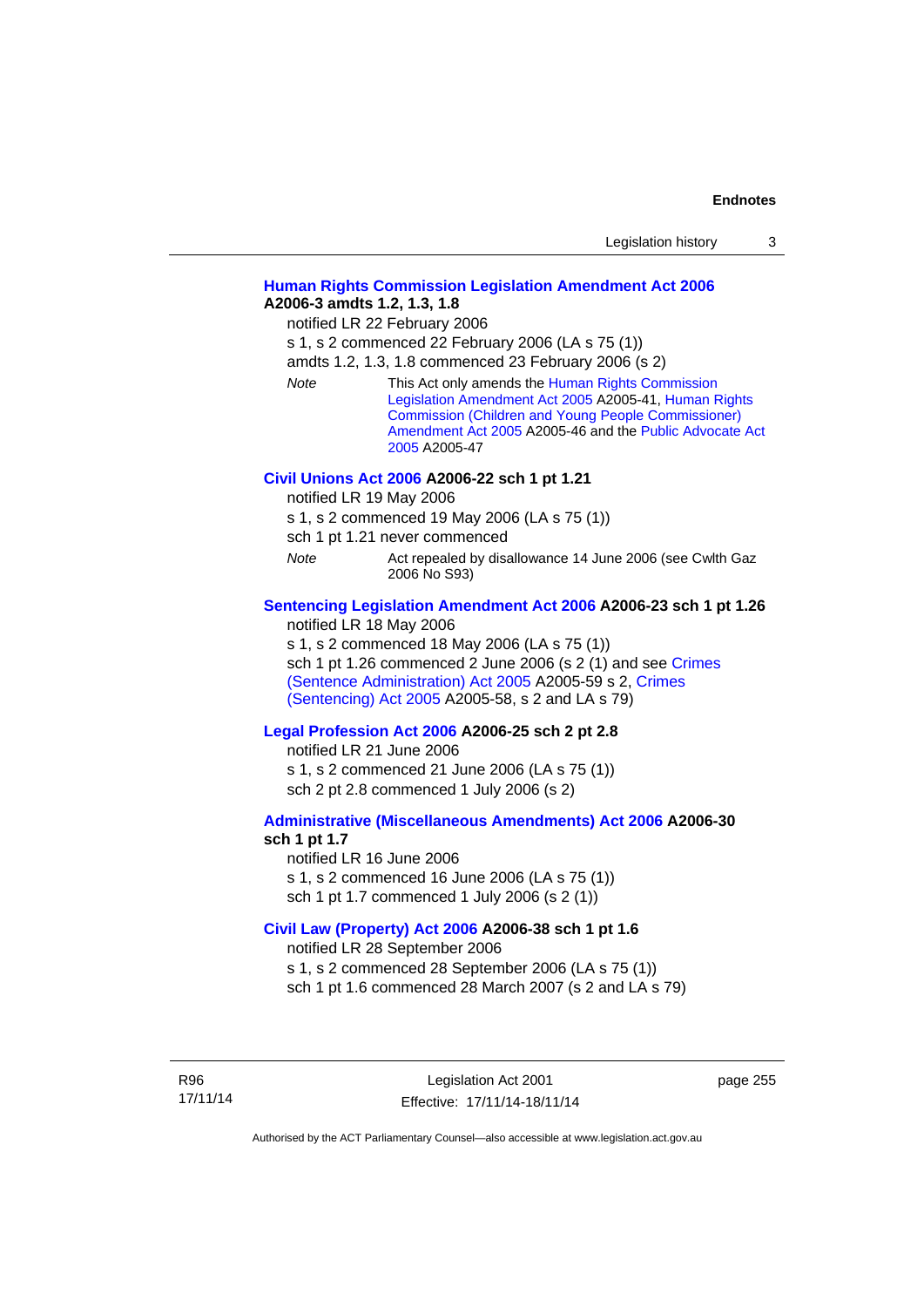| Legislation history<br>-3 |
|---------------------------|
|---------------------------|

#### **[Statute Law Amendment Act 2006](http://www.legislation.act.gov.au/a/2006-42) A2006-42 sch 2 pt 2.1**

notified LR 26 October 2006

s 1, s 2 taken to have commenced 12 November 2005 (LA s 75 (2)) sch 2 pt 2.1 commenced 16 November 2006 (s 2 (1))

#### **[Health Legislation Amendment Act 2006 \(No 2\)](http://www.legislation.act.gov.au/a/2006-46) A2006-46 sch 2 pt 2.11**

notified LR 17 November 2006 s 1, s 2 commenced 17 November 2006 (LA s 75 (1)) sch 2 pt 2.11 commenced 18 November 2006 (s 2 (1))

#### **[Statute Law Amendment Act 2007](http://www.legislation.act.gov.au/a/2007-3) A2007-3 sch 2 pt 2.1**

notified LR 22 March 2007 s 1, s 2 taken to have commenced 1 July 2006 (LA s 75 (2)) sch 2 pt 2.1 commenced 12 April 2007 (s 2 (1))

## **[Housing Assistance Act 2007](http://www.legislation.act.gov.au/a/2007-8) A2007-8 sch 1 pt 1.6**

notified LR 10 May 2007 s 1, s 2 commenced 10 May 2007 (LA s 75 (1)) sch 1 pt 1.6 commenced 10 November 2007 (s 2 and LA s 79)

#### **[Statute Law Amendment Act 2007 \(No 2\)](http://www.legislation.act.gov.au/a/2007-16) A2007-16 sch 2**

notified LR 20 June 2007 s 1, s 2 taken to have commenced 12 April 2007 (LA s 75 (2)) sch 2 commenced 11 July 2007 (s 2 (1))

## **[Planning and Development \(Consequential Amendments\) Act 2007](http://www.legislation.act.gov.au/a/2007-25)**

**A2007-25 sch 1 pt 1.22** 

notified LR 13 September 2007 s 1, s 2 commenced 13 September 2007 (LA s 75 (1)) sch 1 pt 1.22 commenced 31 March 2008 (s 2 and see [Planning and](http://www.legislation.act.gov.au/a/2007-24)  [Development Act 2007](http://www.legislation.act.gov.au/a/2007-24) A2007-24, s 2 and [CN2008-1](http://www.legislation.act.gov.au/cn/2008-1/default.asp))

#### **[Surveyors Act 2007](http://www.legislation.act.gov.au/a/2007-33) A2007-33 sch 1 pt 1.4**

notified LR 25 October 2007 s 1, s 2 commenced 25 October 2007 (LA s 75 (1)) sch 1 pt 1.4 commenced 14 November 2007 (s 2 and [CN2007-15\)](http://www.legislation.act.gov.au/cn/2007-15/default.asp)

#### **[Civil Partnerships Act 2008](http://www.legislation.act.gov.au/a/2008-14) A2008-14 sch 1 pt 1.17**

notified LR 15 May 2008

s 1, s 2 commenced 15 May 2008 (LA s 75 (1)) sch 1 pt 1.17 commenced 19 May 2008 (s 2 and [CN2008-8](http://www.legislation.act.gov.au/cn/2008-8/default.asp))

page 256 Legislation Act 2001 Effective: 17/11/14-18/11/14

R96 17/11/14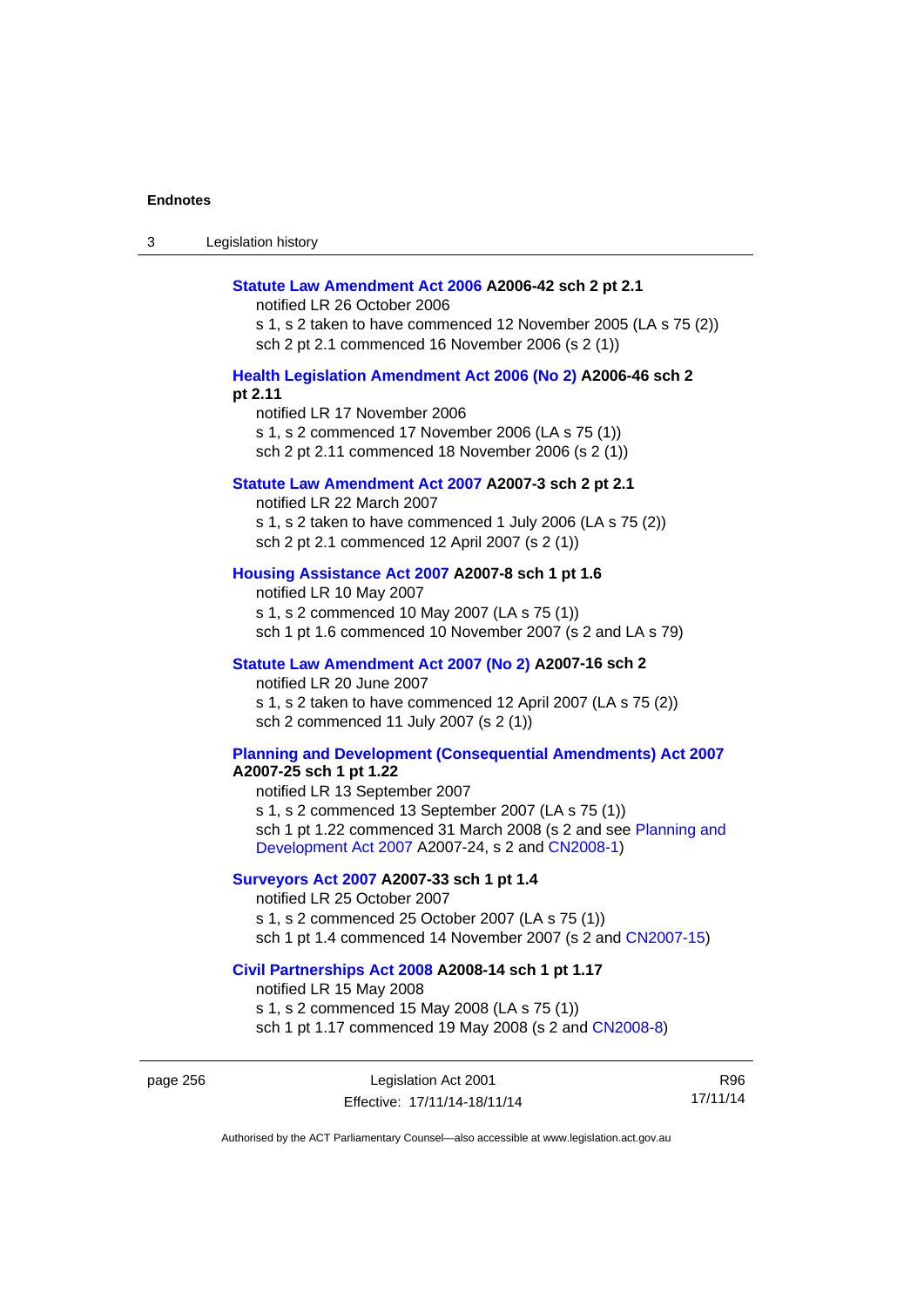#### **[National Gas \(ACT\) Act 2008](http://www.legislation.act.gov.au/a/2008-15) A2008-15 sch 2 pt 2.3**

notified LR 30 June 2008

s 1, s 2 commenced 30 June 2008 (LA s 75 (1))

sch 2 pt 2.3 commenced 1 July 2008 (s 2 (1) and see [National Gas](http://www.legislation.sa.gov.au/LZ/C/A/NATIONAL GAS (SOUTH AUSTRALIA) ACT 2008.aspx)  [\(South Australia\) Act 2008](http://www.legislation.sa.gov.au/LZ/C/A/NATIONAL GAS (SOUTH AUSTRALIA) ACT 2008.aspx) (SA), s 7)

### **[Children and Young People \(Consequential Amendments\) Act 2008](http://www.legislation.act.gov.au/a/2008-20) A2008-20 sch 2 pt 2.11, sch 4 pt 4.18**

notified LR 17 July 2008

s 1, s 2 commenced 17 July 2008 (LA s 75 (1))

s 3 commenced 18 July 2008 (s 2 (1))

sch 2 pt 2.11 commenced 9 September 2008 (s 2 (3) and see [Children](http://www.legislation.act.gov.au/a/2008-19)  [and Young People Act 2008](http://www.legislation.act.gov.au/a/2008-19) A2008-19, s 2 and [CN2008-13](http://www.legislation.act.gov.au/cn/2008-13/default.asp)) sch 4 pt 4.18 commenced 27 February 2009 (s 2 (5) and see [Children](http://www.legislation.act.gov.au/a/2008-19)  [and Young People Act 2008](http://www.legislation.act.gov.au/a/2008-19) A2008-19, s 2 and [CN2008-17 \(](http://www.legislation.act.gov.au/cn/2008-17/default.asp)and see [CN2008-13](http://www.legislation.act.gov.au/cn/2008-13/default.asp)))

#### **[Statute Law Amendment Act 2008](http://www.legislation.act.gov.au/a/2008-28) A2008-28 sch 2**

notified LR 12 August 2008 s 1, s 2 commenced 12 August 2008 (LA s 75 (1)) sch 2 commenced 26 August 2008 (s 2)

### **[ACT Civil and Administrative Tribunal Legislation Amendment](http://www.legislation.act.gov.au/a/2008-36)**

**[Act 2008](http://www.legislation.act.gov.au/a/2008-36) A2008-36 sch 1 pt 1.34**  notified LR 4 September 2008 s 1, s 2 commenced 4 September 2008 (LA s 75 (1)) sch 1 pt 1.34 commenced 2 February 2009 (s 2 (1) and see [ACT Civil](http://www.legislation.act.gov.au/a/2008-35)  [and Administrative Tribunal Act 2008](http://www.legislation.act.gov.au/a/2008-35) A2008-35, s 2 (1) and [CN2009-2](http://www.legislation.act.gov.au/cn/2009-2/default.asp))

**[ACT Civil and Administrative Tribunal Legislation Amendment](http://www.legislation.act.gov.au/a/2008-37)** 

## **[Act 2008 \(No 2\)](http://www.legislation.act.gov.au/a/2008-37) A2008-37 sch 1 pt 1.66**

notified LR 4 September 2008

s 1, s 2 commenced 4 September 2008 (LA s 75 (1))

sch 1 pt 1.66 commenced 2 February 2009 (s 2 (1) and see [ACT Civil](http://www.legislation.act.gov.au/a/2008-35)  [and Administrative Tribunal Act 2008](http://www.legislation.act.gov.au/a/2008-35) A2008-35, s 2 (1) and [CN2009-2](http://www.legislation.act.gov.au/cn/2009-2/default.asp))

### **[Crimes Legislation Amendment Act 2008](http://www.legislation.act.gov.au/a/2008-44) A2008-44 sch 1 pt 1.10**

notified LR 9 September 2008

s 1, s 2 commenced 9 September 2008 (LA s 75 (1))

sch 1 pt 1.10 commenced 30 May 2009 (s 2 and [CN2009-4](http://www.legislation.act.gov.au/cn/2009-4/default.asp))

R96 17/11/14 page 257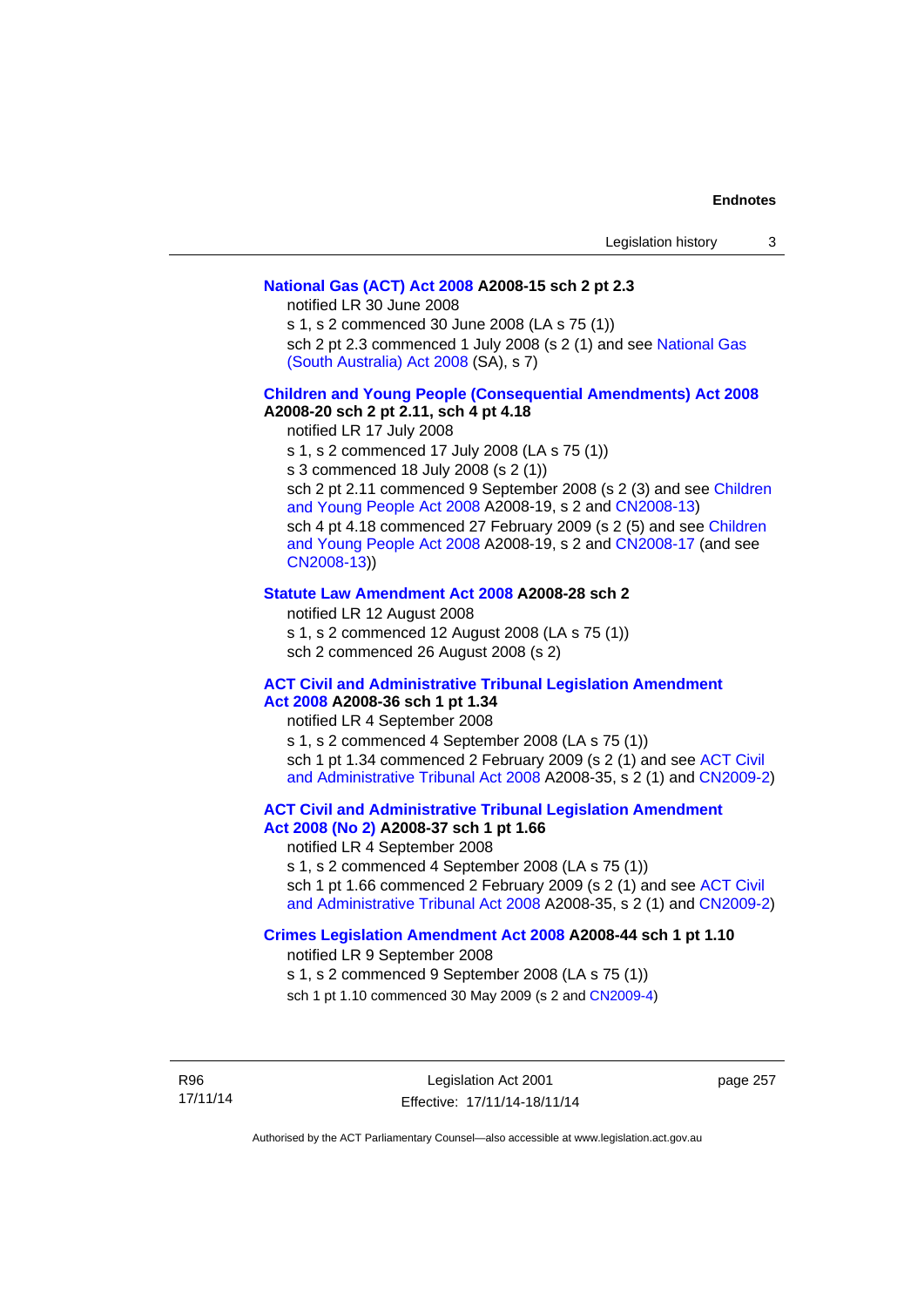page 258

| Legislation history<br>ు |
|--------------------------|
|--------------------------|

#### **[Statute Law Amendment Act 2009](http://www.legislation.act.gov.au/a/2009-20) A2009-20 sch 2**

notified LR 1 September 2009 s 1, s 2 commenced 1 September 2009 (LA s 75 (1)) sch 2 commenced 22 September 2009 (s 2)

#### **[Work Safety Legislation Amendment Act 2009](http://www.legislation.act.gov.au/a/2009-28) A2009-28 sch 2 pt 2.8**

notified LR 9 September 2009 s 1, s 2 commenced 9 September 2009 (LA s 75 (1)) sch 2 pt 2.8 commenced 1 October 2009 (s 2 and see Work Safety [Act 2008](http://www.legislation.act.gov.au/a/2008-51) A2008-51 s 2 (1) (b) and [CN2009-11](http://www.legislation.act.gov.au/cn/2009-11/default.asp))

#### **[Legislation \(Penalty Units\) Amendment Act 2009](http://www.legislation.act.gov.au/a/2009-35) A2009-35**

notified LR 20 October 2009 s 1, s 2 commenced 20 October 2009 (LA s 75 (1)) remainder commenced 21 October 2009 (s 2)

#### **[Unlawful Gambling Act 2009](http://www.legislation.act.gov.au/a/2009-39) A2009-39 sch 2 pt 2.2**

notified LR 17 November 2009 s 1, s 2 commenced 17 November 2009 (LA s 75 (1)) sch 2 pt 2.2 commenced 22 March 2010 (s 2 and [CN2010-2\)](http://www.legislation.act.gov.au/cn/2010-2/default.asp)

#### **[Statute Law Amendment Act 2009 \(No 2\)](http://www.legislation.act.gov.au/a/2009-49) A2009-49 sch 2**

notified LR 26 November 2009 s 1, s 2 commenced 26 November 2009 (LA s 75 (1)) sch 2 commenced 17 December 2009 (s 2)

#### **[Building and Construction Industry \(Security of Payment\) Act 2009](http://www.legislation.act.gov.au/a/2009-50) A2009-50 s 50**

notified LR 15 October 2009 s 1, s 2 commenced 15 October 2009 (LA s 75 (1)) s 50 commenced 1 July 2010 (s 2)

#### **[Surveyors Amendment Act 2010](http://www.legislation.act.gov.au/a/2010-6) A2010-6 sch 1 pt 1.4**

notified LR 2 March 2010 s 1, s 2 commenced 2 March 2010 (LA s 75 (1)) sch 1 pt 1.4 commenced 3 March 2010 (s 2)

### **[Health Practitioner Regulation National Law \(ACT\) Act 2010](http://www.legislation.act.gov.au/a/2010-10) A2010-10 sch 2 pt 2.13**

notified LR 31 March 2010 s 1, s 2 commenced 31 March 2010 (LA s 75 (1)) sch 2 pt 2.13 commenced 1 July 2010 (s 2 (1) (a))

| Legislation Act 2001         | R96      |
|------------------------------|----------|
| Effective: 17/11/14-18/11/14 | 17/11/14 |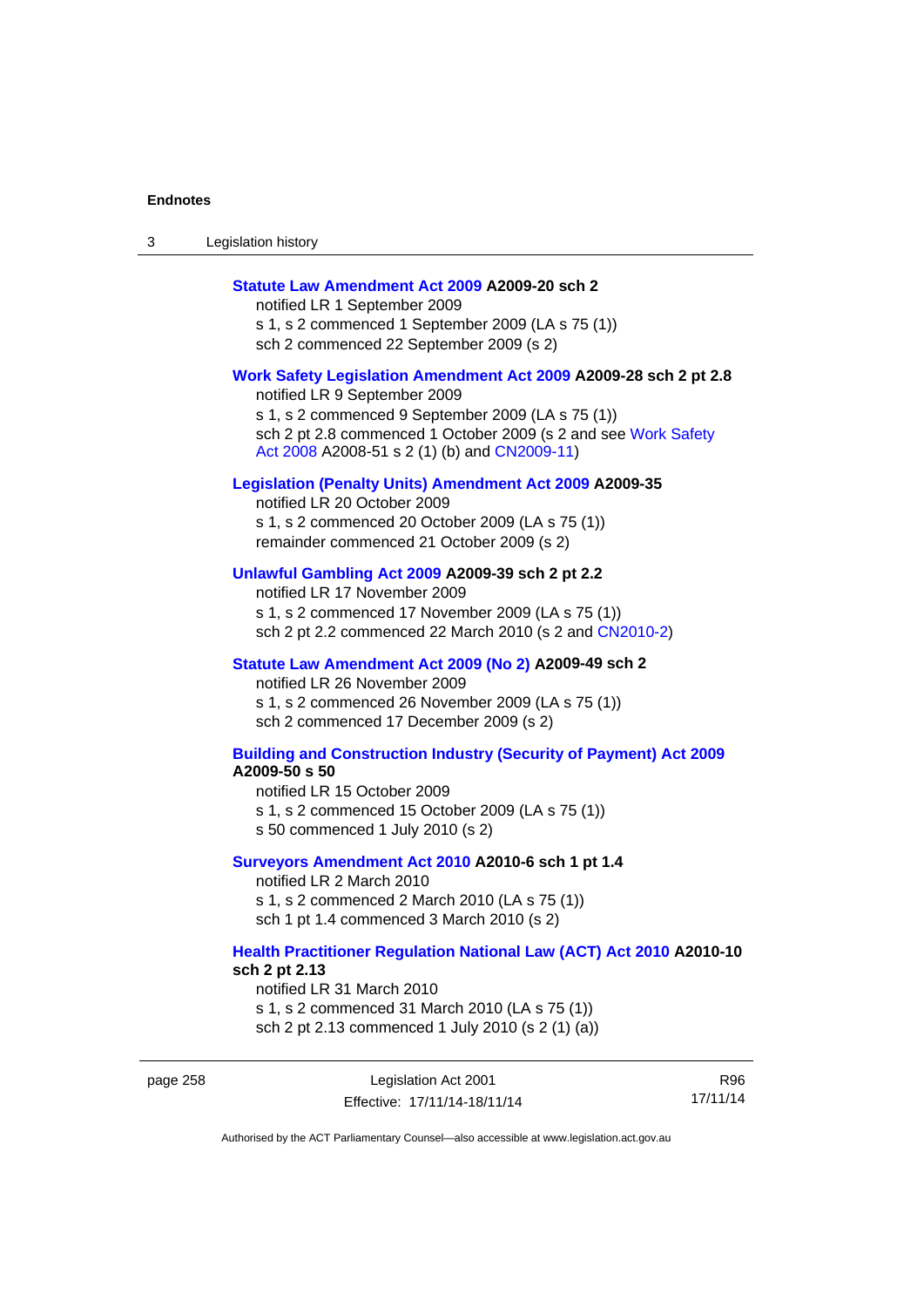### **[Justice and Community Safety Legislation Amendment Act 2010](http://www.legislation.act.gov.au/a/2010-40)  [\(No 3\)](http://www.legislation.act.gov.au/a/2010-40) A2010-40 sch 1 pt 1.8**

#### notified LR 5 October 2010

s 1, s 2 commenced 5 October 2010 (LA s 75 (1))

s 3, sch 1 pt 1.8 commenced 6 October 2010 (s 2 (1))

## **[Fair Trading \(Australian Consumer Law\) Amendment Act 2010](http://www.legislation.act.gov.au/a/2010-54)**

#### **A2010-54 sch 3 pt 3.15**

notified LR 16 December 2010 s 1, s 2 commenced 16 December 2010 (LA s 75 (1)) sch 3 pt 3.15 commenced 1 January 2011 (s 2 (1))

## **[Administrative \(One ACT Public Service Miscellaneous Amendments\)](http://www.legislation.act.gov.au/a/2011-22)**

**[Act 2011](http://www.legislation.act.gov.au/a/2011-22) A2011-22 sch 1 pt 1.91**  notified LR 30 June 2011 s 1, s 2 commenced 30 June 2011 (LA s 75 (1))

sch 1 pt 1.91 commenced 1 July 2011 (s 2 (1))

#### **[Statute Law Amendment Act 2011 \(No 2\)](http://www.legislation.act.gov.au/a/2011-28) A2011-28 sch 2**

notified LR 31 August 2011 s 1, s 2 commenced 31 August 2011 (LA s 75 (1)) sch 2 commenced 21 September 2011 (s 2 (1))

#### **[Law Officers Act 2011](http://www.legislation.act.gov.au/a/2011-30) A2011-30 sch 1 pt 1.4**

notified LR 29 August 2011 s 1, s 2 commenced 29 August 2011 (LA s 75 (1)) sch 1 pt 1.4 commenced 31 August 2011 (s 2 and [CN2011-9](http://www.legislation.act.gov.au/cn/2011-9/default.asp))

**[Evidence \(Consequential Amendments\) Act 2011](http://www.legislation.act.gov.au/a/2011-48) A2011-48 sch 1 pt 1.22** 

notified LR 22 November 2011 s 1, s 2 commenced 22 November 2011 (LA s 75 (1)) sch 1 pt 1.22 commenced 1 March 2012 (s 2 (1) and see [Evidence Act](http://www.legislation.act.gov.au/a/2011-12) 

[2011](http://www.legislation.act.gov.au/a/2011-12) A2011-12, s 2 and [CN2012-4](http://www.legislation.act.gov.au/cn/2012-4/default.asp))

## **[Justice and Community Safety Legislation Amendment Act 2011](http://www.legislation.act.gov.au/a/2011-49)  [\(No 3\)](http://www.legislation.act.gov.au/a/2011-49) A2011-49 sch 1 pt 1.5**

#### notified LR 22 November 2011

s 1, s 2 commenced 22 November 2011 (LA s 75 (1))

sch 1 pt 1.5 commenced 23 November 2011 (s 2 (1))

R96 17/11/14 page 259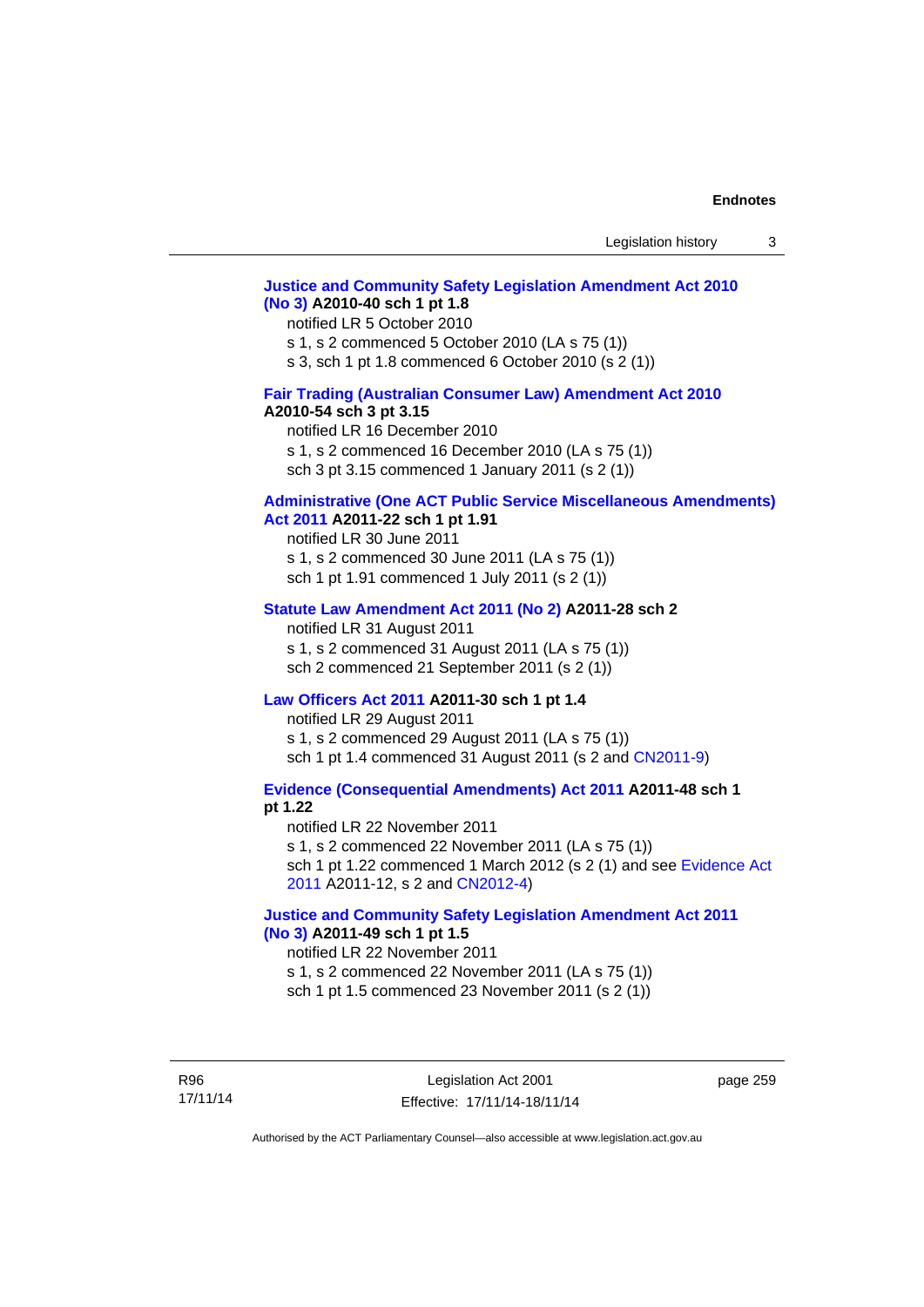3 Legislation history

#### **[Statute Law Amendment Act 2011 \(No 3\)](http://www.legislation.act.gov.au/a/2011-52) A2011-52 sch 2**

notified LR 28 November 2011 s 1, s 2 commenced 28 November 2011 (LA s 75 (1)) sch 2 commenced 12 December 2011 (s 2)

#### **[Work Health and Safety \(Consequential Amendments\) Act 2011](http://www.legislation.act.gov.au/a/2011-55)**

#### **A2011-55 sch 1 pt 1.9**

notified LR 14 December 2011 s 1, s 2 commenced 14 December 2011 (LA s 75 (1)) sch 1 pt 1.9 commenced 1 January 2012 (s 2 and see Work Health [and Safety Act 2011](http://www.legislation.act.gov.au/a/2011-35) A2011-35, s 2 and [CN2011-12](http://www.legislation.act.gov.au/cn/2011-12/default.asp))

## **[Statute Law Amendment Act 2012](http://www.legislation.act.gov.au/a/2012-21) A2012-21 sch 2**

notified LR 22 May 2012 s 1, s 2 commenced 22 May 2012 (LA s 75 (1)) amdt 2.1 commenced 5 June 2012 (s 2 (1)) sch 2 remainder commenced 5 June 2012 (s 2 (2))

## **[Commissioner for the Environment Amendment Act 2012](http://www.legislation.act.gov.au/a/2012-25) A2012-25 sch 1 pt 1.2**

notified LR 28 May 2012 s 1, s 2 commenced 28 May 2012 (LA s 75 (1)) sch 1 pt 1.2 commenced 29 May 2012 (s 2)

## **[Legislative Assembly \(Office of the Legislative Assembly\) Act 2012](http://www.legislation.act.gov.au/a/2012-26)**

## **A2012-26 sch 1 pt 1.6**

notified LR 24 May 2012 s 1, s 2 commenced 24 May 2012 (LA s 75 (1)) sch 1 pt 1.6 commenced 1 July 2012 (s 2)

#### **[National Energy Retail Law \(Consequential Amendments\) Act 2012](http://www.legislation.act.gov.au/a/2012-32) A2012-32 pt 11**

notified LR 14 June 2012 s 1, s 2 commenced 14 June 2012 (LA s 75 (1)) pt 11 commenced 1 July 2012 (s 2 (1) and see [National Energy Retail](http://www.legislation.act.gov.au/a/2012-31)  [Law \(ACT\) Act 2012](http://www.legislation.act.gov.au/a/2012-31) A2012-31, s 2 (1) and [CN2012-12](http://www.legislation.act.gov.au/cn/2012-12/default.asp))

#### **[Official Visitor Act 2012](http://www.legislation.act.gov.au/a/2012-33) A2012-33 sch 1 pt 1.5**

notified LR 15 June 2012 s 1, s 2 commenced 15 June 2012 (LA s 75 (1)) sch 1 pt 1.5 commenced 1 September 2013 (s 2 (as am by [A2013-22](http://www.legislation.act.gov.au/a/2013-22) s 4))

page 260 Legislation Act 2001 Effective: 17/11/14-18/11/14

R96 17/11/14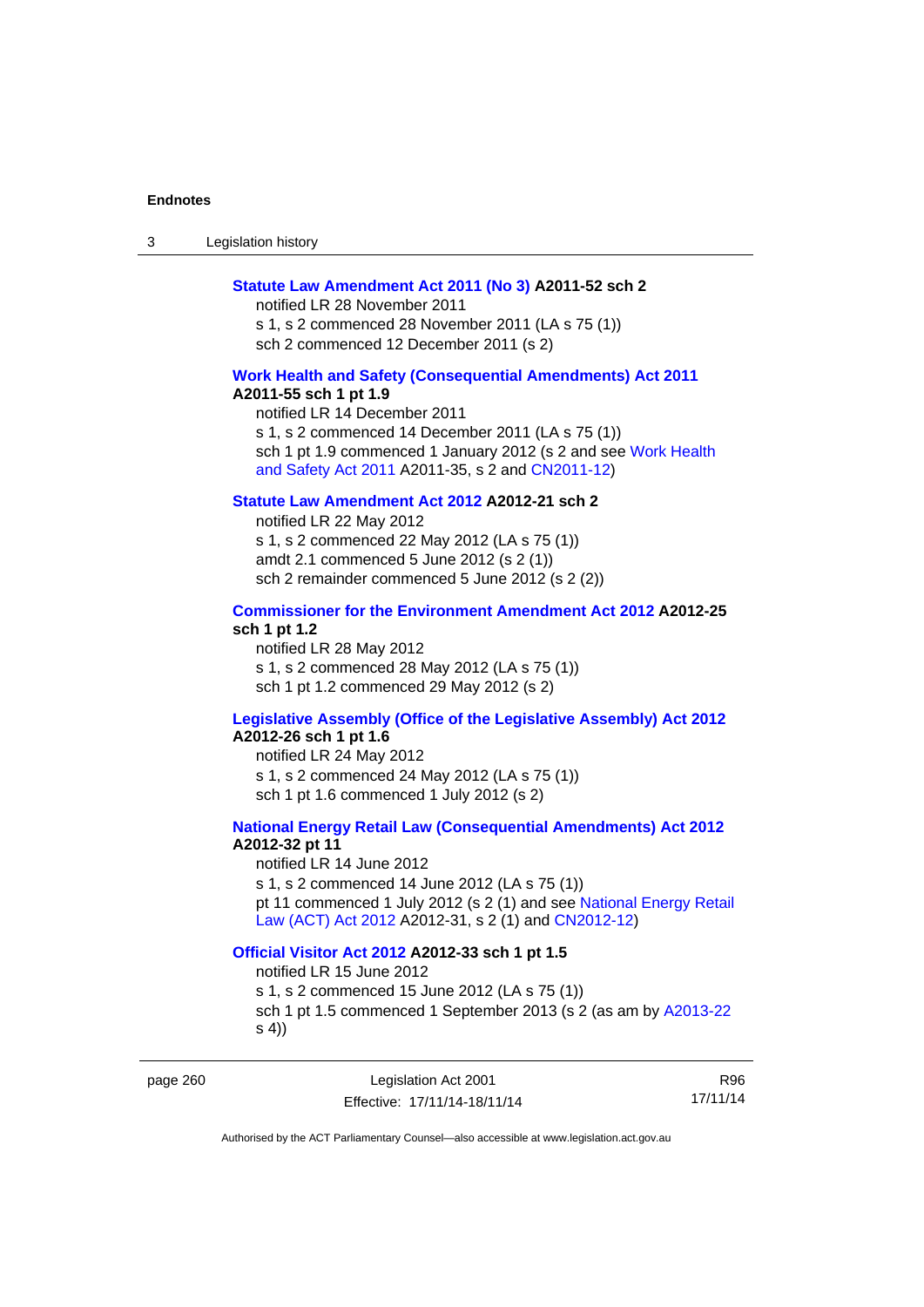| Legislation history |  |
|---------------------|--|
|---------------------|--|

## **[Civil Unions Act 2012](http://www.legislation.act.gov.au/a/2012-40) A2012-40 sch 3 pt 3.19**

notified LR 4 September 2012 s 1, s 2 commenced 4 September 2012 (LA s 75 (1)) sch 3 pt 3.19 commenced 11 September 2012 (s 2)

## **[Statute Law Amendment Act 2013](http://www.legislation.act.gov.au/a/2013-19) A2013-19 sch 2**

notified LR 24 May 2013 s 1, s 2 commenced 24 May 2013 (LA s 75 (1)) sch 2 commenced 14 June 2013 (s 2)

#### **[Legislation \(Penalty Units\) Amendment Act 2013](http://www.legislation.act.gov.au/a/2013-30) A2013-30**

notified LR 22 August 2013 s 1, s 2 commenced 22 August 2013 (LA s 75 (1)) remainder commenced 23 August 2013 (s 2)

#### **[Marriage Equality \(Same Sex\) Act 2013](http://www.legislation.act.gov.au/a/2013-39) A2013-39 sch 2 pt 2.17**

notified LR 4 November 2013 s 1, s 2 commenced 4 November 2013 (LA s 75 (1)) sch 2 pt 2.17 commenced 7 November 2013 (s 2 and [CN2013-11\)](http://www.legislation.act.gov.au/cn/2013-11) *Note* The High Court held this Act to be of no effect (see *Commonwealth v Australian Capital Territory* [2013] HCA 55)

#### **[Officers of the Assembly Legislation Amendment Act 2013](http://www.legislation.act.gov.au/a/2013-41) A2013-41 sch 1 pt 1.5**

notified LR 7 November 2013 s 1, s 2 commenced 7 November 2013 (LA s 75 (1)) sch 1 pt 1.5 commenced 1 July 2014 (s 2)

#### **[Magistrates Court \(Industrial Proceedings\) Amendment Act 2013](http://www.legislation.act.gov.au/a/2013-43) A2013-43 sch 1 pt 1.3**

notified LR 7 November 2013 s 1, s 2 commenced 7 November 2013 (LA s 75 (1)) sch 1 pt 1.3 commenced 8 November 2013 (s 2)

#### **[Statute Law Amendment Act 2013 \(No 2\)](http://www.legislation.act.gov.au/a/2013-44) A2013-44 sch 2**  notified LR 11 November 2013

s 1, s 2 commenced 11 November 2013 (LA s 75 (1))

sch 2 commenced 25 November 2013 (s 2)

page 261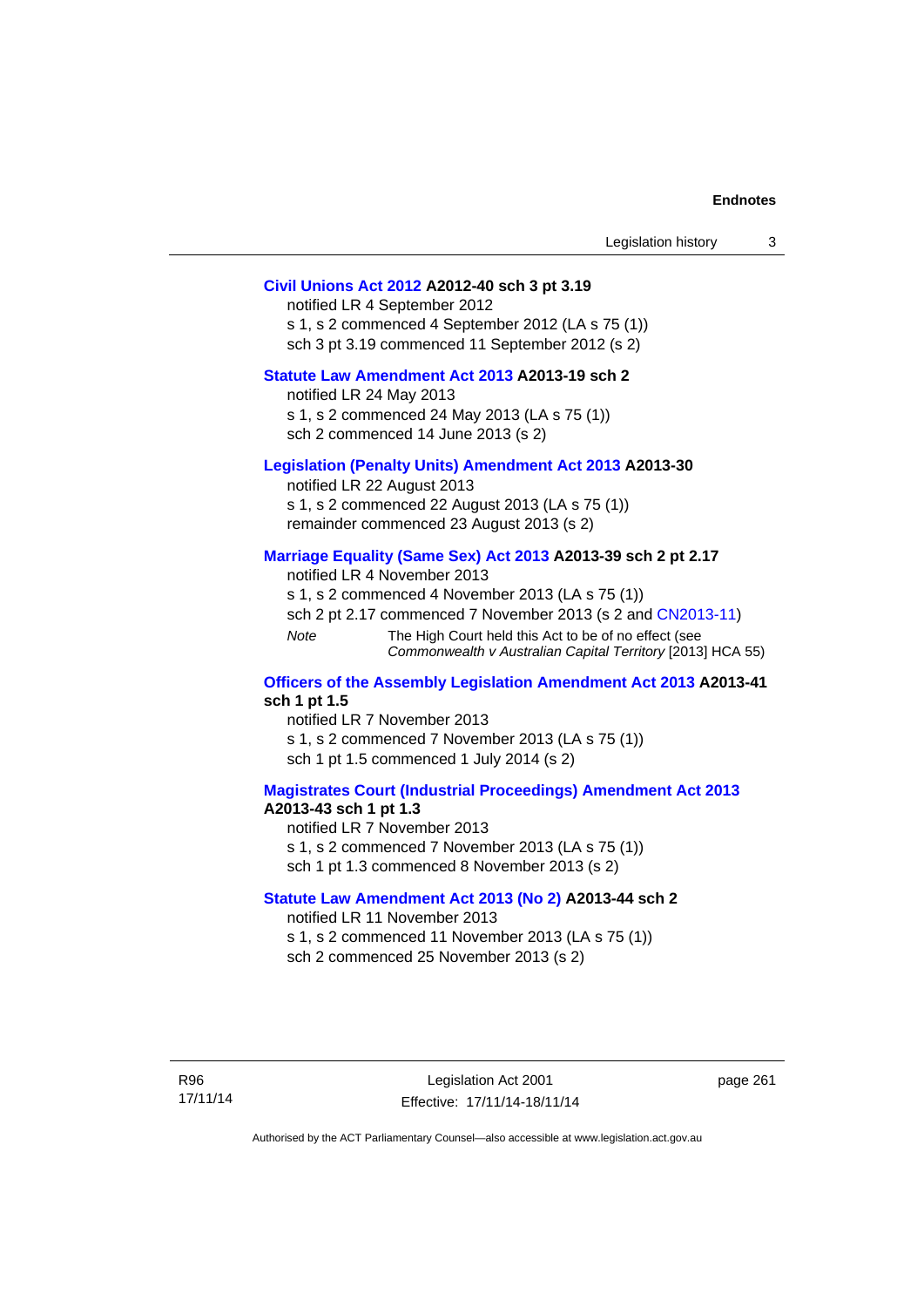3 Legislation history

## **[Heavy Vehicle National Law \(Consequential Amendments\) Act 2013](http://www.legislation.act.gov.au/a/2013-52) A2013-52 pt 3**

notified LR 9 December 2013 s 1, s 2 commenced 9 December 2013 (LA s 75 (1)) pt 3 commenced 10 February 2014 (s 2 and see [Heavy Vehicle](http://www.legislation.act.gov.au/a/2013-51/default.asp)  [National Law \(ACT\) Act 2013](http://www.legislation.act.gov.au/a/2013-51/default.asp) A2013-51, s 2 (1) and [CN2014-2](http://www.legislation.act.gov.au/cn/2014-2/default.asp))

#### **[Births, Deaths and Marriages Registration Amendment Act 2014](http://www.legislation.act.gov.au/a/2014-8) A2014-8 sch 1 pt 1.2**

notified LR 27 March 2014 s 1, s 2 commenced 27 March 2014 (LA s 75 (1)) sch 1 pt 1.2 commenced 26 April 2014 (s 2)

## **[Statute Law Amendment Act 2014](http://www.legislation.act.gov.au/a/2014-18) A2014-18 sch 2**

notified LR 20 May 2014 s 1, s 2 commenced 20 May 2014 (LA s 75 (1)) sch 2 commenced 10 June 2014 (s 2 (1))

#### **[Legislation \(Penalty Units\) Amendment Act 2014](http://www.legislation.act.gov.au/a/2014-37) A2014-37**

notified LR 22 August 2014 s 1, s 2 commenced 22 August 2014 (LA s 75 (1)) remainder commenced 23 August 2014 (s 2)

#### **[Statute Law Amendment Act 2014 \(No 2\)](http://www.legislation.act.gov.au/a/2014-44) A2014-44 sch 2**

notified LR 5 November 2014 s 1, s 2 commenced 5 November 2014 (LA s 75 (1)) sch 2 commences 19 November 2014 (s 2)

## **[Justice and Community Safety Legislation Amendment Act 2014](http://www.legislation.act.gov.au/a/2014-49)**

**[\(No 2\)](http://www.legislation.act.gov.au/a/2014-49) A2014-49 sch 1 pt 1.11**  notified LR 10 November 2014 s 1, s 2 commenced 10 November 2014 (LA s 75 (1)) sch 1 pt 1.11 commenced 17 November 2014 (s 2)

page 262 Legislation Act 2001 Effective: 17/11/14-18/11/14

R96 17/11/14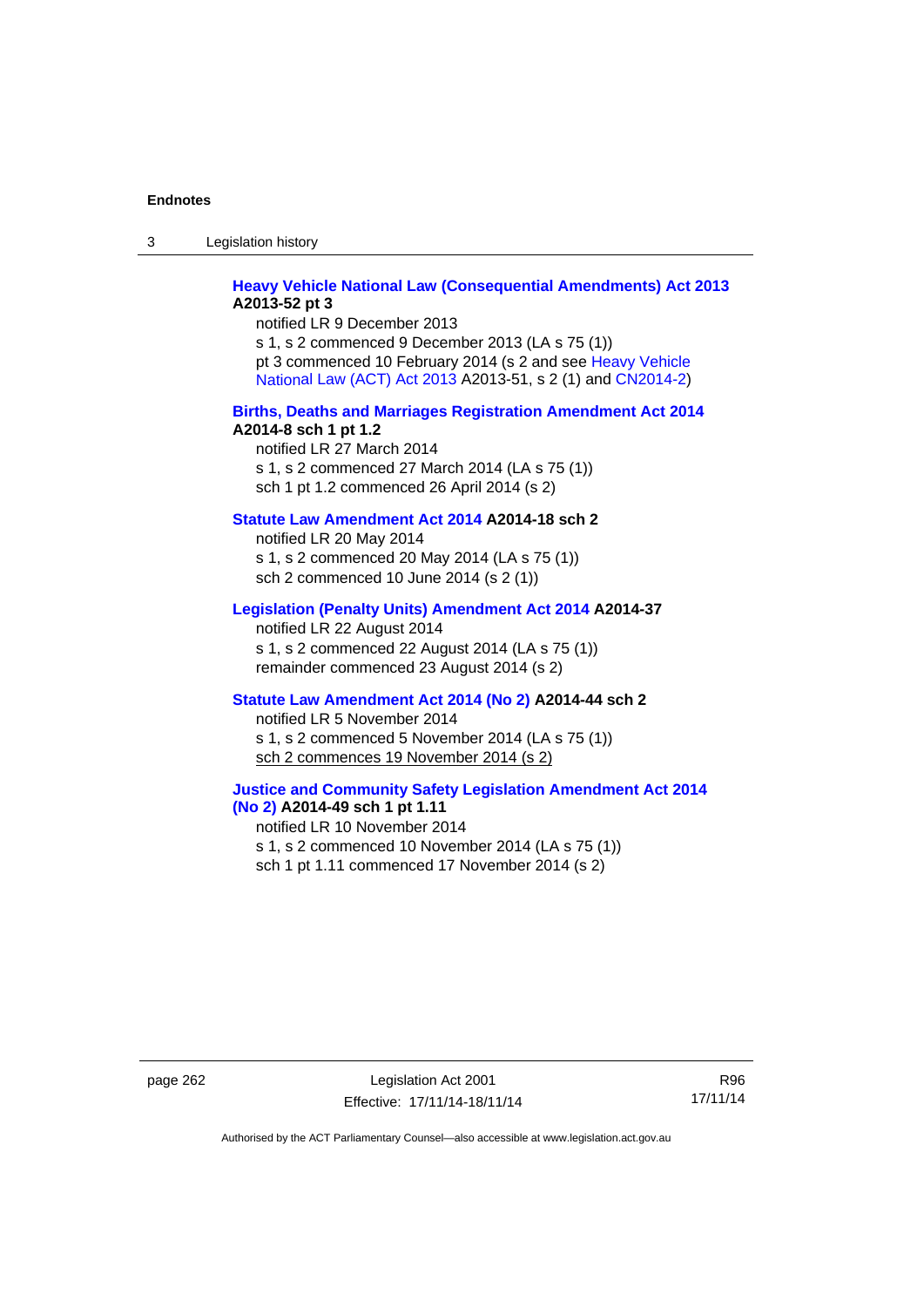# **4 Amendment history**

| <b>Dictionary</b>                       |                                                                                                                                                                                                                                                                                                              |
|-----------------------------------------|--------------------------------------------------------------------------------------------------------------------------------------------------------------------------------------------------------------------------------------------------------------------------------------------------------------|
| s 2                                     | orig s $2$ om LA s $89(4)$<br>(prev s 3) am A2001-56 amdt 2.18<br>renum A2002-11 s 5<br>am A2003-56 amdt 2.1                                                                                                                                                                                                 |
| <b>Notes</b>                            |                                                                                                                                                                                                                                                                                                              |
| s <sub>2A</sub>                         | (prev s 4) am A2001-56 amdt 2.19; A2002-11 amdt 1.1<br>renum A2002-11 s 5<br>(2), (3) exp 2 September 2003 (s 2A (3))                                                                                                                                                                                        |
| <b>Objects</b>                          |                                                                                                                                                                                                                                                                                                              |
| s <sub>3</sub>                          | orig s 3 renum as s 2<br>(prev s 5) am A2002-11 s 4<br>renum A2002-11 s 5                                                                                                                                                                                                                                    |
| <b>Application of Act</b>               |                                                                                                                                                                                                                                                                                                              |
| s 4                                     | orig s 4 renum as s 2A<br>ins A2002-11 s 6<br>am A2006-42 amdt 2.1, amdt 2.2                                                                                                                                                                                                                                 |
| s 5                                     | Determinative and non-determinative provisions<br>orig s 5 renum as s 3<br>ins A2002-11 s 6                                                                                                                                                                                                                  |
| s 6                                     | Legislation Act provisions must be applied<br>sub A2002-11 s 6                                                                                                                                                                                                                                               |
| <b>Meaning of Act generally</b><br>s 7  | am A2005-20 amdt 2.1                                                                                                                                                                                                                                                                                         |
| s 12                                    | <b>Meaning of legislative instrument</b><br>sub A2006-42 amdt 2.3                                                                                                                                                                                                                                            |
| <b>Meaning of instrument</b><br>s 14    | am A2001-56 amdt 2.20                                                                                                                                                                                                                                                                                        |
| <b>Meaning of provision</b><br>s 16     | am A2001-56 amdt 2.21                                                                                                                                                                                                                                                                                        |
| <b>ACT legislation register</b><br>s 18 | am A2001-56 amdt 2.22                                                                                                                                                                                                                                                                                        |
| <b>Contents of register</b>             |                                                                                                                                                                                                                                                                                                              |
| s <sub>19</sub>                         | sub A2001-56 amdt 2.23<br>am A2002-11 s 7; A2002-11 amdt 1.2; ss renum R5 LA (see<br>A2002-11 amdt 1.3); A2002-49 amdt 2.1, amdt 2.1; pars<br>renum R13 LA (see A2002-49 amdt 2.3); A2003-41 amdt 2.1,<br>amdt 2.2; A2004-5 amdt 2.6; A2004-42 amdt 2.1; A2005-20<br>amdt 2.2; A2006-42 amdt 2.18, amdt 2.19 |
|                                         |                                                                                                                                                                                                                                                                                                              |

17/11/14

R96

Legislation Act 2001 Effective: 17/11/14-18/11/14 page 263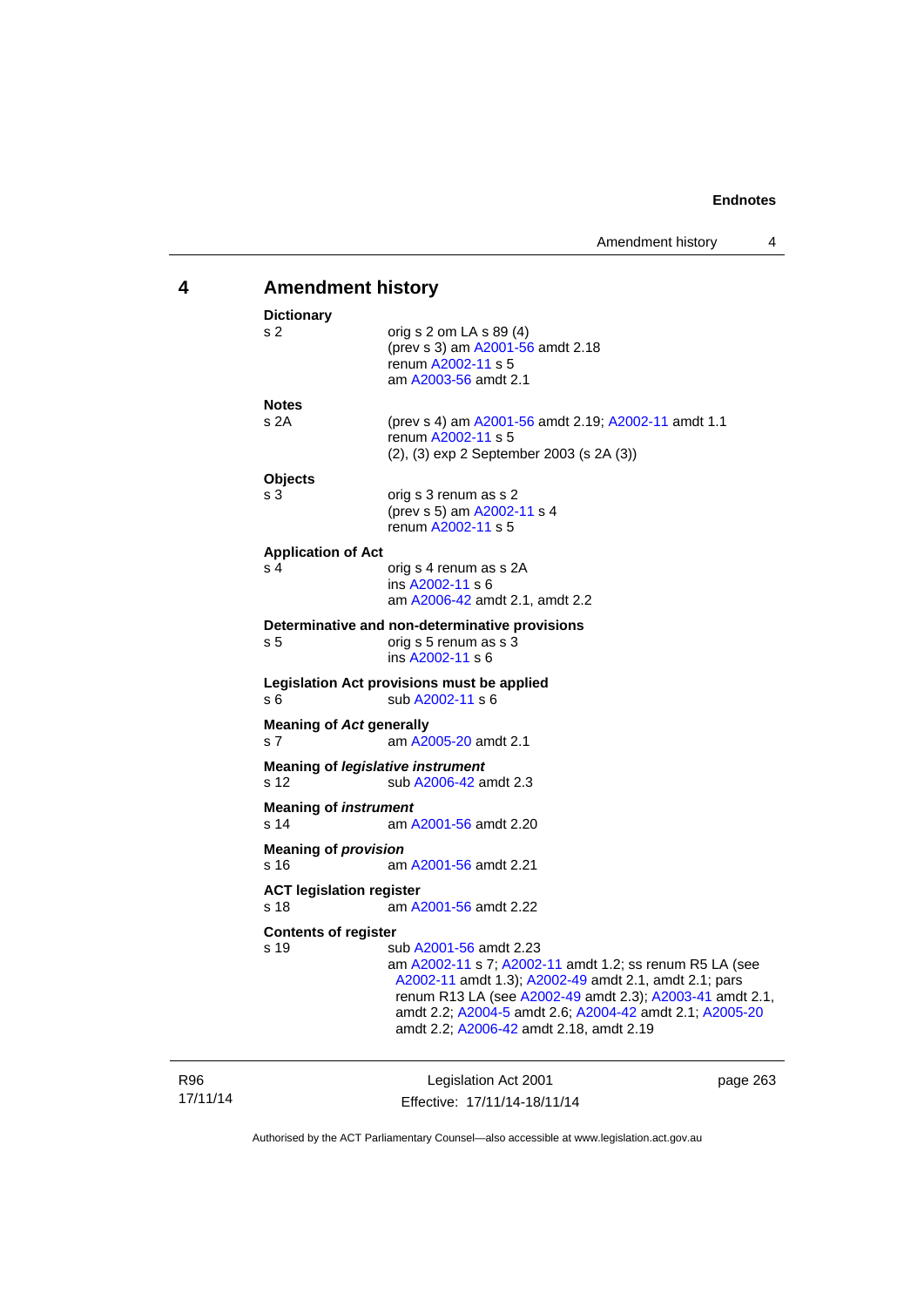4 Amendment history

| s 22                                              | Access to registered material at approved website<br>am A2001-56 amdt 2.24                                                                                                                   |
|---------------------------------------------------|----------------------------------------------------------------------------------------------------------------------------------------------------------------------------------------------|
| ch 3 hdg                                          | Authorised versions and evidence of laws and legislative material<br>sub A2003-41 amdt 2.3                                                                                                   |
| Definitions-ch 3<br>s 22A                         | ins A2003-41 amdt 2.4<br>def <i>law</i> ins A2003-41 amdt 2.4<br>def <i>legislative material</i> ins A2003-41 amdt 2.4<br>am A2005-20 amdt 2.3<br>def republication ins A2003-41 amdt 2.4    |
| s 23                                              | Authorisation of versions by parliamentary counsel<br>sub A2003-41 amdt 2.5                                                                                                                  |
| <b>Authorised electronic versions</b><br>s 24     | am A2001-56 amdt 2.25, amdt 2.26; A2002-11 amdt 1.4<br>sub A2003-41 amdt 2.6                                                                                                                 |
| <b>Authorised written versions</b><br>s 25        | sub A2003-41 amdt 2.7                                                                                                                                                                        |
| Judicial notice of certain matters<br>s 26        | am A2003-41 amdt 2.8, amdt 2.9; A2005-20 amdt 2.4;<br>A2011-28 amdt 2.1, amdt 2.2                                                                                                            |
| <b>Notification of Acts</b><br>s 28               | am A2001-56 amdts 2.27-2.29; A2002-11 amdt 1.5; A2003-41<br>amdt 2.10, amdt 2.11; ss renum R20 LA (see A2003-41 amdt<br>2.12); A2005-62 amdt 2.1, amdt 2.2; A2011-28 amdt 2.3,<br>amdt $2.4$ |
| s 29                                              | References to enactment or passing of Acts<br>am A2011-28 amdt 2.5                                                                                                                           |
| References to <i>notification</i> of Acts<br>s 30 | am A2001-56 amdt 2.30, amdt 2.31; A2011-28 amdt 2.5                                                                                                                                          |
| Definitions-ch 5<br>s 31                          | def scrutiny committee principles sub A2013-19 amdt 2.1                                                                                                                                      |
| instruments                                       | Guidelines about costs of proposed subordinate laws and disallowable                                                                                                                         |
| s 33                                              | $(3)$ , $(4)$ exp 12 March 2002 (s 33 $(4)$ )<br>am A2005-20 amdt 2.5, amdt 2.6                                                                                                              |
| s 34                                              | Preparation of regulatory impact statements<br>am A2005-20 amdts 2.7-2.9; A2005-62 amdt 2.3                                                                                                  |
| s 36                                              | When is preparation of regulatory impact statement unnecessary?<br>am A2002-30 amdt 2.1; A2005-20 amdt 2.10                                                                                  |

page 264 Legislation Act 2001 Effective: 17/11/14-18/11/14

R96 17/11/14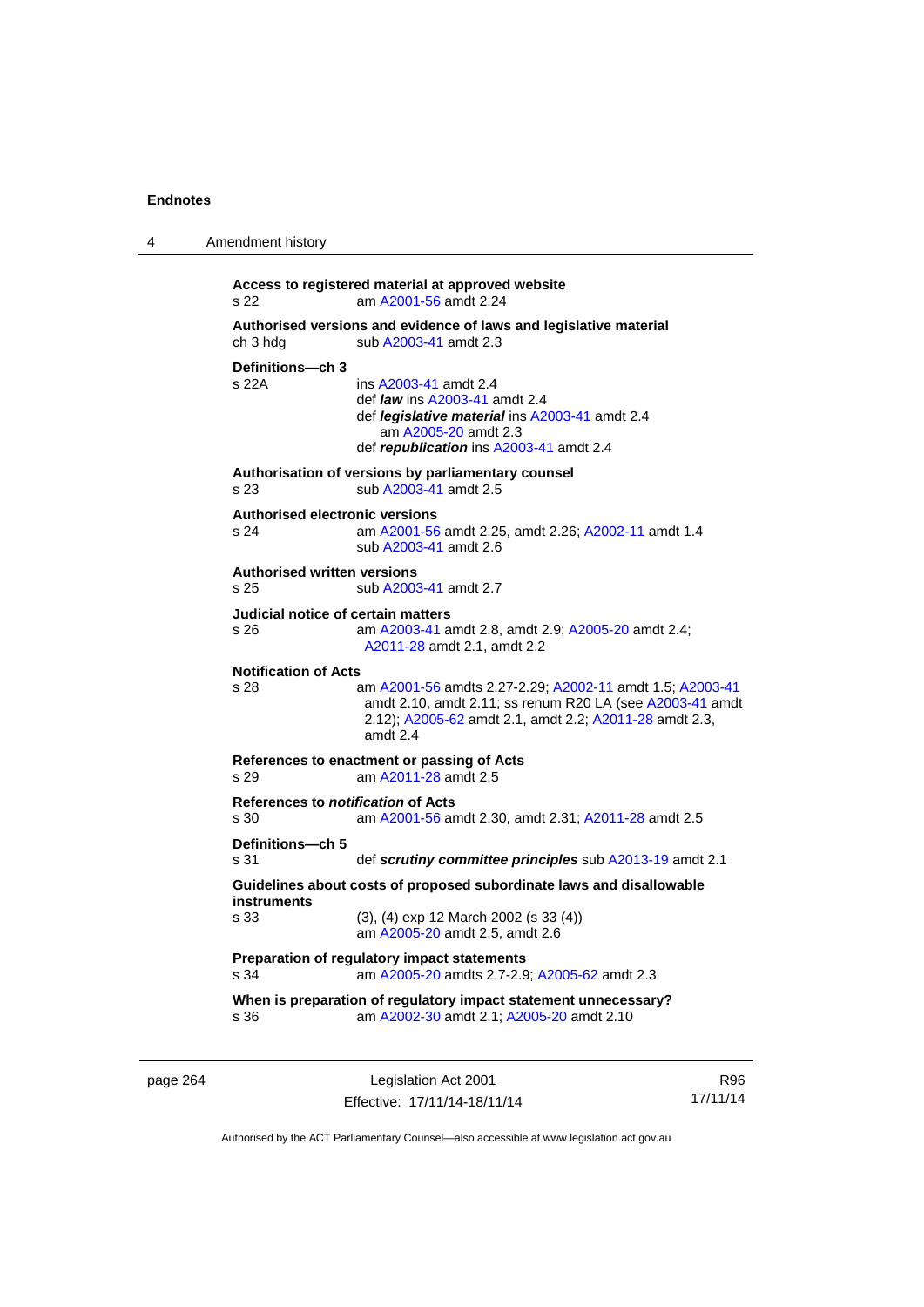| s 37                      | When must regulatory impact statement be presented?<br>am A2005-20 amdt 2.11                                                 |
|---------------------------|------------------------------------------------------------------------------------------------------------------------------|
| s 41 hdg                  | Making of certain statutory instruments by Executive<br>sub A2001-56 amdt 2.32<br>sub A2002-11 s 8                           |
| s 41                      | am A2001-56 amdts 2.33-2.36<br>sub A2002-11 s 8                                                                              |
|                           | Power to make statutory instruments                                                                                          |
| s 42                      | am A2002-11 amdt 1.6; A2005-20 amdt 2.12, amdt 2.13;<br>A2006-42 amdt 2.18                                                   |
| authorising law           | Statutory instruments to be interpreted not to exceed powers under                                                           |
| s 43                      | am A2002-11 amdt 1.7; A2003-56 amdt 2.2, amdt 2.3                                                                            |
| s <sub>44</sub>           | Power to make statutory instruments for Act etc<br>am A2002-11 amdt 1.8, amdt 1.9; A2002-49 amdt 2.54;<br>A2005-20 amdt 2.14 |
| Power to make court rules |                                                                                                                              |
| s 45                      | sub A2002-11 s 9<br>am A2002-49 amdt 2.4, amdt 2.54; A2005-20 amdt 2.15, amdt<br>2.16                                        |
| s 46                      | Power to make instrument includes power to amend or repeal<br>am A2002-11 s 10; A2006-42 amdt 2.18                           |
| s 47                      | Statutory instrument may make provision by applying law or instrument<br>sub A2002-11 s 11                                   |
|                           | am A2002-49 amdt 2.5; A2003-56 amdt 2.4; A2005-20 amdts<br>$2.17 - 2.19$                                                     |
| different categories etc  | Power to make instrument includes power to make different provision for                                                      |
| s <sub>48</sub>           | am A2002-11 amdt 1.10; A2002-49 amdt 2.54                                                                                    |
| requirements              | Single instrument may exercise several powers or satisfy several                                                             |
| s 49                      | am A2002-11 amdt 1.11                                                                                                        |
| matter                    | Relationship between authorising law and instrument dealing with same                                                        |
| s <sub>50</sub>           | am A2002-11 amdt 1.12, amdt 1.13; A2002-49 amdt 2.54                                                                         |
| s 51                      | Instrument may make provision in relation to land by reference to map etc<br>am A2005-20 amdt 2.20                           |
| s <sub>52</sub>           | Instrument may authorise determination of matter etc<br>am A2002-11 amdt 1.14; ss renum R5 LA (see A2002-11<br>amdt 1.15)    |
|                           |                                                                                                                              |

R96 17/11/14

Legislation Act 2001 Effective: 17/11/14-18/11/14 page 265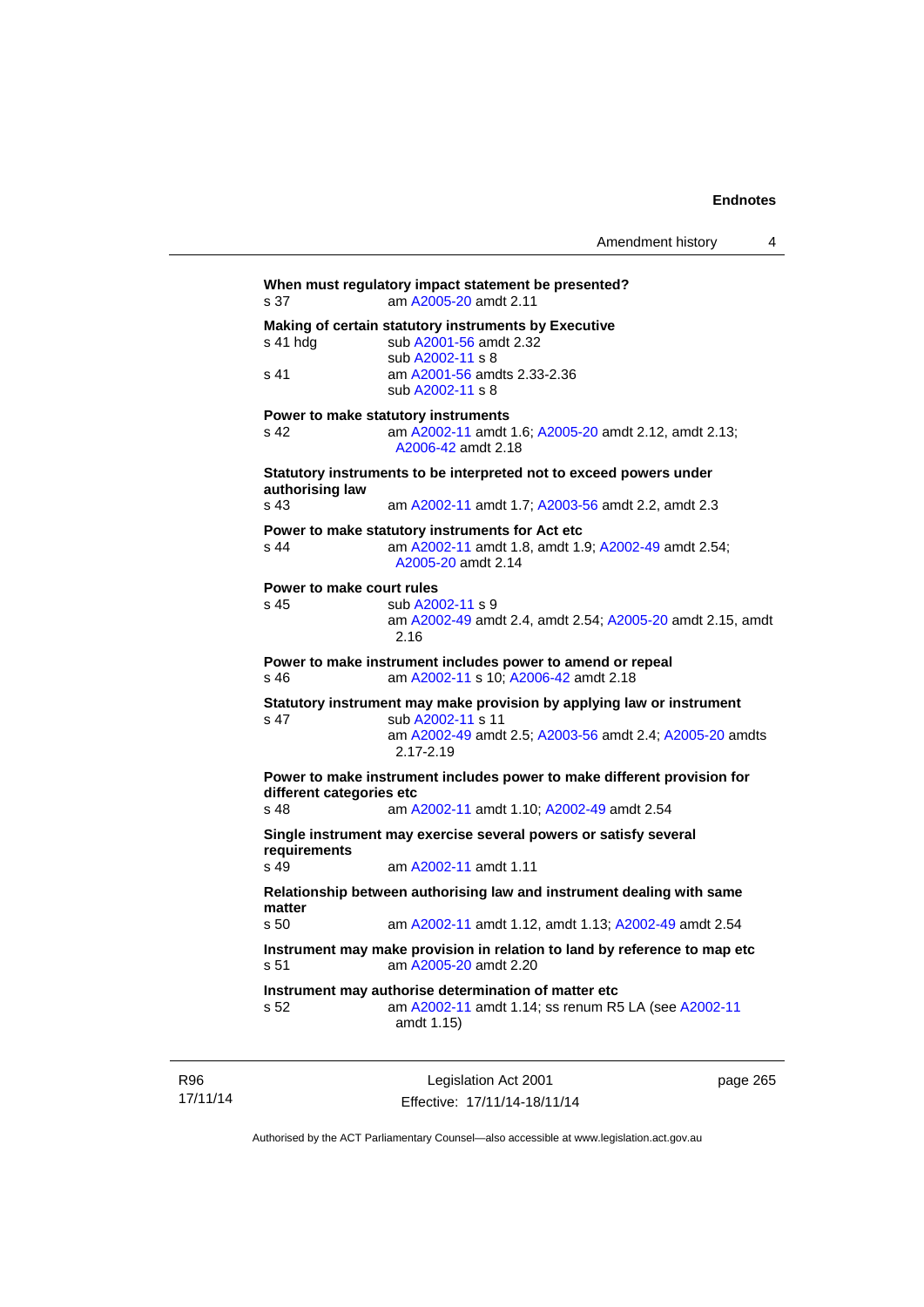| 4        | Amendment history                                                                                                                                       |                                                                                                                                                                                                                                                                                                                                                                 |                 |  |
|----------|---------------------------------------------------------------------------------------------------------------------------------------------------------|-----------------------------------------------------------------------------------------------------------------------------------------------------------------------------------------------------------------------------------------------------------------------------------------------------------------------------------------------------------------|-----------------|--|
|          | Instrument may prohibit<br>s 53                                                                                                                         | am A2002-11 amdt 1.16, amdt 1.17                                                                                                                                                                                                                                                                                                                                |                 |  |
|          | s 54                                                                                                                                                    | Instrument may require making of statutory declaration<br>am A2002-11 amdt 1.18; A2002-30 amdt 2.2                                                                                                                                                                                                                                                              |                 |  |
|          | s 56                                                                                                                                                    | Determination of fees by disallowable instrument<br>am A2001-56 amdt 2.37, amdt 2.38; ss renum R1 LA (see<br>A2001-56 amdt 2.39); A2002-11 amdt 1.19, amdt 1.20;<br>A2002-49 amdt 2.54; A2005-20 amdts 2.21-2.27; A2006-42<br>amdt 2.4                                                                                                                          |                 |  |
|          | s 57                                                                                                                                                    | Fees payable in accordance with determination etc<br>am A2002-11 amdt 1.21                                                                                                                                                                                                                                                                                      |                 |  |
|          | Regulations may make provision about fees<br>s 58                                                                                                       | am A2001-56 amdt 2.40; A2002-11 amdt 1.22; ss renum R5<br>LA (see A2002-11 amdt 1.23); A2005-20 amdt 2.28                                                                                                                                                                                                                                                       |                 |  |
|          | pt 6.4 hdg                                                                                                                                              | Numbering and notification of legislative instruments<br>am A2006-42 amdt 2.19                                                                                                                                                                                                                                                                                  |                 |  |
|          | <b>Numbering</b><br>s 59                                                                                                                                | am A2001-56 amdt 2.41; A2003-41 amdt 2.13; A2005-20 amdt<br>2.29; A2006-42 amdt 2.18, amdt 2.19                                                                                                                                                                                                                                                                 |                 |  |
|          | Correction etc of name of instrument<br>$s60h$ dg<br>s 60                                                                                               | sub A2003-41 amdt 2.14<br>am A2006-42 amdt 2.18<br>sub A2009-20 amdt 2.1<br>am A2001-56 amdt 2.42, amdt 2.43; A2001-70 amdt 1.8;<br>A2002-49 amdt 2.6, amdt 2.7; A2003-41 amdt 2.15;<br>A2004-42 amdt 2.2, amdt 2.3; A2006-42 amdt 2.18,                                                                                                                        |                 |  |
|          | s 60A                                                                                                                                                   | amdt 2.19; A2009-20 amdts 2.1-2.5<br>Correction of name of explanatory statement etc<br>ins A2004-42 amdt 2.4<br>am A2006-42 amdt 2.18                                                                                                                                                                                                                          |                 |  |
|          | Notification of legislative instruments<br>s 61 hdg<br>s 61                                                                                             | am A2006-42 amdt 2.19<br>sub A2001-56 amdt 2.44<br>am A2002-11 s 12, amdt 1.24; ss renum R5 LA (see A2002-11<br>amdt 1.25); A2003-41 amdts 2.16-2.19; A2004-60 amdt<br>1.173; pars renum R31 LA (see A2004-60 amdt 1.174);<br>A2005-20 amdts 2.30-2.33; A2005-62 amdt 2.4, amdt 2.5;<br>A2006-42 amdt 2.18; A2011-22 amdt 1.275; A2011-28 amdt<br>2.6, amdt 2.7 |                 |  |
|          | Effect of failure to notify legislative instrument<br>am A2006-42 amdt 2.18<br>s 62 hdg<br>s 62<br>am A2002-11 amdt 1.26, amdt 1.27; A2006-42 amdt 2.18 |                                                                                                                                                                                                                                                                                                                                                                 |                 |  |
| page 266 |                                                                                                                                                         | Legislation Act 2001<br>Effective: 17/11/14-18/11/14                                                                                                                                                                                                                                                                                                            | R96<br>17/11/14 |  |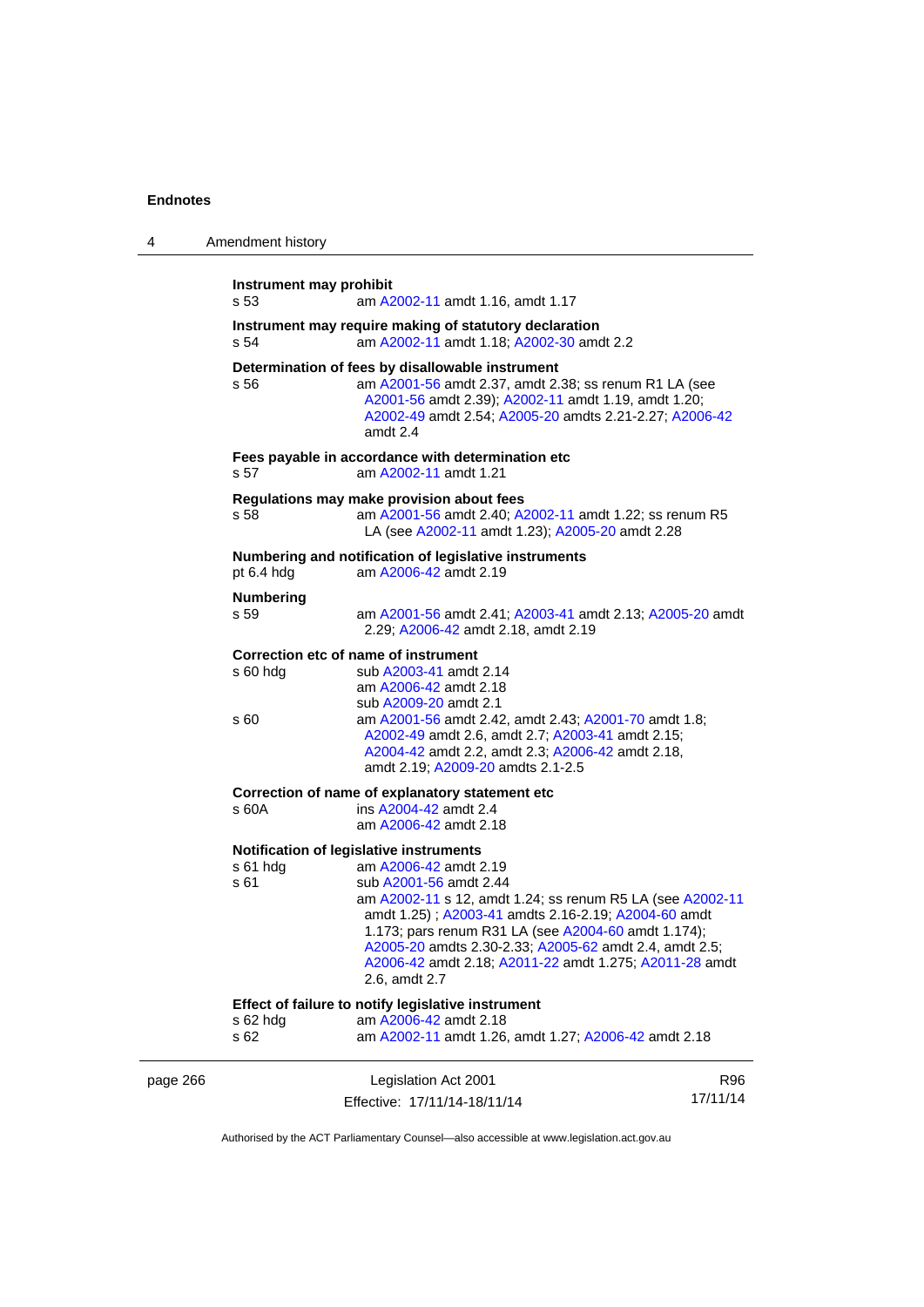#### **References to** *notification* **of legislative instruments**

| s 63 hdg<br>s 63                                                | am A2006-42 amdt 2.19<br>am A2001-56 amdt 2.45, amdt 2.46; A2006-42 amdt 2.18;<br>A2011-28 amdt 2.8 |  |  |  |
|-----------------------------------------------------------------|-----------------------------------------------------------------------------------------------------|--|--|--|
|                                                                 | Presentation of subordinate laws and disallowable instruments                                       |  |  |  |
| s 64 hdg                                                        | sub A2002-11 amdt 1.28                                                                              |  |  |  |
| s 64                                                            | am A2002-11 amdt 1.29; A2005-20 amdt 2.34; A2005-62 amdt<br>2.6                                     |  |  |  |
|                                                                 | Disallowance by resolution of Assembly                                                              |  |  |  |
| s 65 hdg                                                        | sub A2001-56 amdt 2.47                                                                              |  |  |  |
| s 65                                                            | am A2001-56 amdt 2.48, amdt 2.49; A2002-11 amdt 1.30;                                               |  |  |  |
|                                                                 | A2003-56 amdt 2.5; ss renum R21 LA (see A2003-56                                                    |  |  |  |
|                                                                 | amdt 2.6); A2004-42 amdt 2.5, amdt 2.6; A2005-20<br>amdt 2.35; A2005-62 amdt 2.7                    |  |  |  |
|                                                                 |                                                                                                     |  |  |  |
|                                                                 | Notification of disallowance by resolution of Assembly                                              |  |  |  |
| s 65A                                                           | ins A2001-56 amdt 2.50<br>am A2002-11 amdt 1.31; A2003-41 amdt 2.20; A2005-62 amdt                  |  |  |  |
|                                                                 | 2.8; A2011-28 amdts 2.9-2.12                                                                        |  |  |  |
| <b>Revival of affected laws</b>                                 |                                                                                                     |  |  |  |
| s 66                                                            | am A2002-11 amdt 1.32                                                                               |  |  |  |
|                                                                 | Making of instrument same in substance within 6 months after disallowance                           |  |  |  |
| s 67                                                            | am A2002-11 amdt 1.33; A2005-20 amdt 2.36; A2005-62 amdt                                            |  |  |  |
|                                                                 | 2.9                                                                                                 |  |  |  |
|                                                                 | Amendment by resolution of Assembly                                                                 |  |  |  |
| s 68                                                            | am A2001-56 amdts 2.51-2.53; ss renum R1 LA (see                                                    |  |  |  |
|                                                                 | A2001-56 amdt 2.54); A2002-11 amdt 1.34; A2004-42                                                   |  |  |  |
|                                                                 | amdt 2.7, amdt 2.8; A2005-20 amdt 2.37; A2005-62                                                    |  |  |  |
|                                                                 | amdt 2.10                                                                                           |  |  |  |
|                                                                 | Notification of amendments made by resolution of Assembly                                           |  |  |  |
| s 69                                                            | am A2001-56 amdt 2.55, amdt 2.56; A2002-11 amdt 1.35;                                               |  |  |  |
|                                                                 | A2002-49 amdt 2.8; A2005-62 amdt 2.11; A2011-28<br>amdts 2.13-2.16                                  |  |  |  |
|                                                                 |                                                                                                     |  |  |  |
| amendment                                                       | Making of amendment restoring effect of law within 6 months after                                   |  |  |  |
| s 70                                                            | am A2002-11 amdt 1.36; A2005-20 amdt 2.38; A2005-62 amdt                                            |  |  |  |
|                                                                 | 2.12                                                                                                |  |  |  |
| Effect of dissolution or expiry of Assembly on notice of motion |                                                                                                     |  |  |  |
| s 71                                                            | am A2002-11 amdt 1.37; A2005-20 amdt 2.39, amdt 2.40;                                               |  |  |  |
|                                                                 | A2005-62 amdt 2.13                                                                                  |  |  |  |
| Meaning of law-ch 8                                             |                                                                                                     |  |  |  |
| s 72                                                            | am A2004-42 amdt 2.9; A2005-20 amdt 2.41                                                            |  |  |  |
|                                                                 |                                                                                                     |  |  |  |

R96 17/11/14

Legislation Act 2001 Effective: 17/11/14-18/11/14 page 267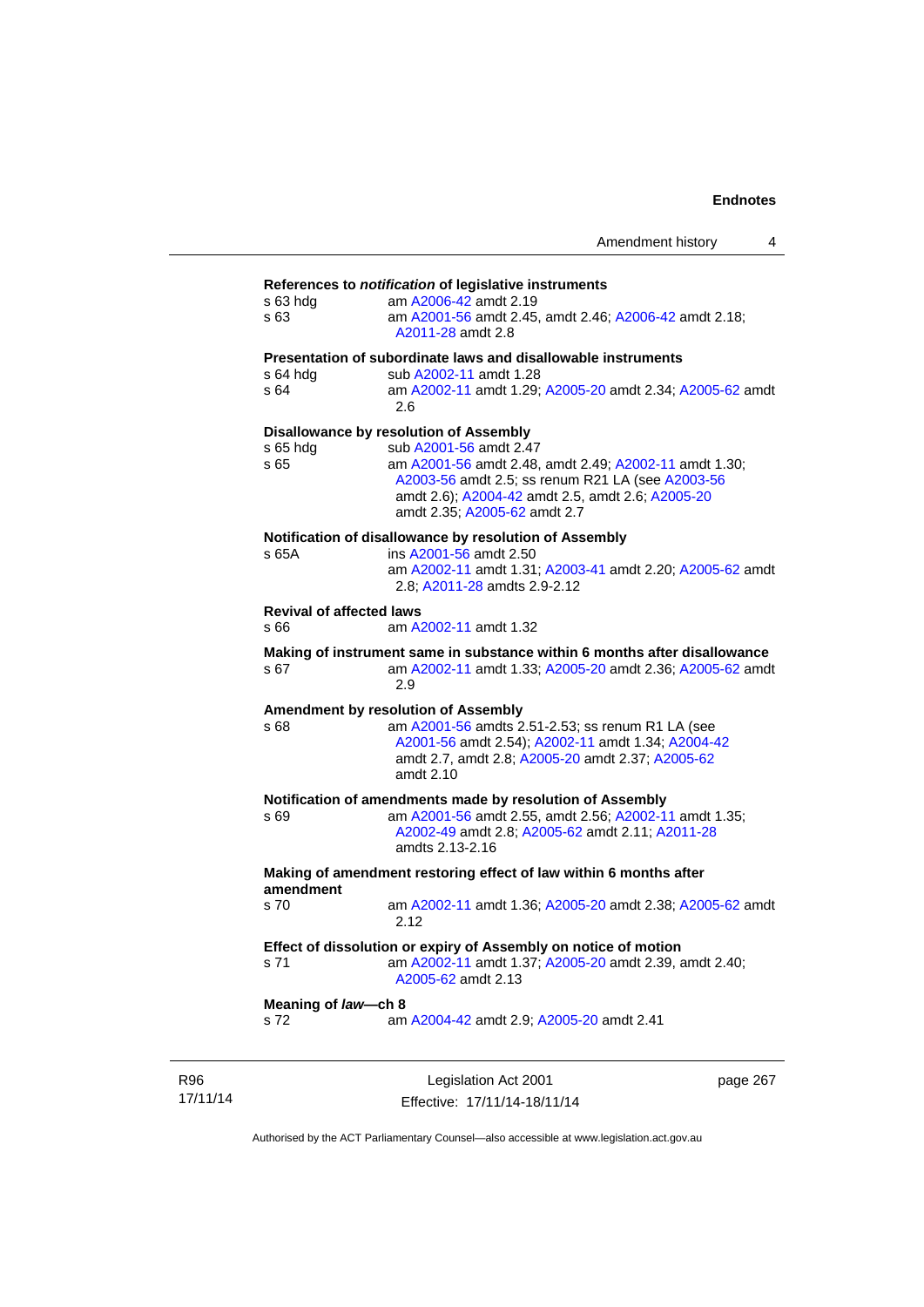| 4 | Amendment history                                                                                                                                                                                                                                                         |  |  |
|---|---------------------------------------------------------------------------------------------------------------------------------------------------------------------------------------------------------------------------------------------------------------------------|--|--|
|   | General rules about commencement<br>s 73<br>am A2002-11 s 13, s 14, amdt 1.38, amdt 1.39; A2003-41<br>amdt 2.21; A2003-56 amdts 2.7-2.9; A2004-42 amdt 2.10;<br>A2005-20 amdt 2.42; A2006-42 amdt 2.18                                                                    |  |  |
|   | Time of commencement<br>s 74<br>sub A2002-11 s 15                                                                                                                                                                                                                         |  |  |
|   | Commencement of naming and commencement provisions<br>sub A2004-42 amdt 2.11<br>s 75 hdg<br>s 75<br>am A2002-11 s 16; A2002-49 amdt 2.9, amdt 2.10; A2003-56<br>amdt 2.10, amdt 2.11; A2004-42 amdt 2.12; ss renum R27<br>LA (see A2004-42 amdt 2.13); A2006-42 amdt 2.18 |  |  |
|   | Commencement of provisions identifying amended laws<br>ins A2006-42 amdt 2.5<br>s 75AA                                                                                                                                                                                    |  |  |
|   | Meaning of commences retrospectively<br>ins A2003-56 amdt 2.12<br>s 75A<br>am A2006-42 amdt 2.18                                                                                                                                                                          |  |  |
|   | Retrospective commencement requires clear indication<br>s 75B<br>ins A2003-56 amdt 2.12<br>am A2004-42 amdt 2.14; ss renum R27 LA (see A2004-42<br>amdt 2.15)                                                                                                             |  |  |
|   | Non-prejudicial provision may commence retrospectively<br>am A2002-11 amdt 1.40; ss renum R5 LA (see A2002-11 amdt<br>s 76<br>1.41); A2003-56 amdt 2.13, amdt 2.14; A2005-20 amdt 2.46                                                                                    |  |  |
|   | <b>Commencement by commencement notice</b><br>am A2002-11 s 17, amdt 1.42; A2002-49 amdt 2.11; A2004-42<br>s 77<br>amdts 2.16-2.18                                                                                                                                        |  |  |
|   | Separate commencement of amendments<br>sub A2002-11 amdt 1.43<br>s 78                                                                                                                                                                                                     |  |  |
|   | Automatic commencement of postponed law<br>am A2002-11 amdt 1.44; A2002-49 amdt 2.12; A2003-41 amdt<br>s 79<br>2.22; A2003-56 amdt 2.15, amdt 2.16; ss renum R21 LA (see<br>A2003-56 amdt 2.17); A2004-42 amdt 2.19;<br>A2005-20 amdt 2.44, amdt 2.45                     |  |  |
|   | Commencement of amendment of uncommenced law<br>s 79A<br>ins A2003-41 amdt 2.23                                                                                                                                                                                           |  |  |
|   | References to commencement of law<br>s 80<br>am A2002-49 amdt 2.13                                                                                                                                                                                                        |  |  |

page 268 Legislation Act 2001 Effective: 17/11/14-18/11/14

R96 17/11/14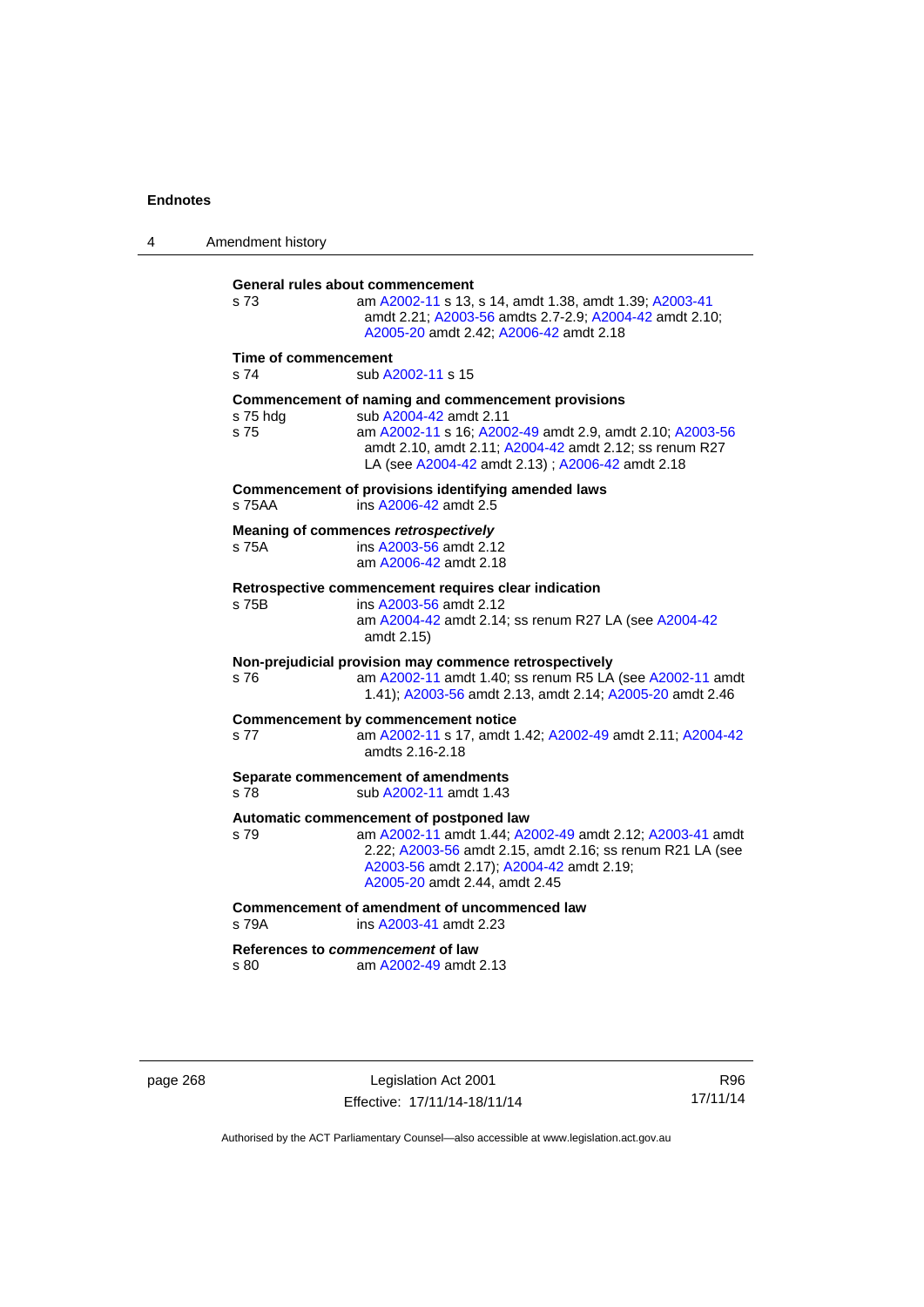Amendment history 4

| s 81                             | am A2002-11 amdts 1.45-1.47; A2004-42 amdt 2.20,<br>amdt 2.21; ss renum R27 LA (see A2004-42 amdt 2.22);<br>A2005-5 s 25; ss renum R32 LA (see A2005-5 s 26);<br>A2005-20 amdt 2.46; A2006-42 amdt 2.18                                                                                                                                                                                                                                                              |
|----------------------------------|----------------------------------------------------------------------------------------------------------------------------------------------------------------------------------------------------------------------------------------------------------------------------------------------------------------------------------------------------------------------------------------------------------------------------------------------------------------------|
| Definitions-ch 9<br>s 82         | def law sub A2004-42 amdt 2.23; A2005-20 amdt 2.47<br>def repeal sub A2002-49 amdt 2.14<br>am A2004-42 amdt 2.24                                                                                                                                                                                                                                                                                                                                                     |
| s 83                             | Consequences of amendment of statutory instrument by Act<br>am A2002-11 amdt 1.48, amdt 1.49                                                                                                                                                                                                                                                                                                                                                                         |
| s 84                             | Saving of operation of repealed and amended laws<br>am A2002-11 amdt 1.50; ss renum R5 LA (see A2002-11 amdt<br>1.51); A2005-20 amdt 2.48                                                                                                                                                                                                                                                                                                                            |
| s 84A                            | Creation of offences and changes in penalties<br>ins A2001-56 amdt 2.57<br>am A2002-11 amdt 1.52; A2004-42 amdt 2.25; ss renum R27<br>LA (see A2004-42 amdt 2.26); A2005-20 amdt 2.49                                                                                                                                                                                                                                                                                |
| When repeal takes effect<br>s.85 | sub A2002-11 s 18                                                                                                                                                                                                                                                                                                                                                                                                                                                    |
|                                  | Repealed and amended laws not revived on repeal of repealing and                                                                                                                                                                                                                                                                                                                                                                                                     |
| amending laws<br>s 86            | am A2002-11 amdt 1.53; ss renum R5 LA (see A2002-11 amdt<br>1.54)                                                                                                                                                                                                                                                                                                                                                                                                    |
| s 87                             | Commencement not undone if repealed<br>am A2002-11 amdt 1.55                                                                                                                                                                                                                                                                                                                                                                                                         |
| s 88 hdg<br>s 88                 | Repeal does not end effect of transitional laws etc<br>sub A2002-49 amdt 2.15<br>am A2002-11 amdt 1.56; A2003-56 amdt 2.18; A2005-20 amdt<br>2.50, amdt 2.51; ss renum R34 LA (see A2005-20<br>amdt 2.52); A2006-42 amdt 2.6, amdt 2.7                                                                                                                                                                                                                               |
| s 89                             | Automatic repeal of certain laws and provisions<br>am A2002-11 amdts 1.57-1.59; ss renum R5 LA (see<br>A2002-11 amdt 1.60); A2002-30 amdt 2.3; A2002-49<br>amdts 2.16-2.18, 2.20-2.23; ss renum R13 LA (see A2002-49<br>amdt 2.19); A2003-56 amdts 2.19-2.23; ss renum R21 LA<br>(see A2003-56 amdt 2.24); A2004-42 amdt 2.27, amdt 2.28,<br>amdts 2.30-2.32; ss renum R27 LA (see A2004-42<br>amdt 2.29); A2005-20 amdts 2.53-2.56; A2006-42 amdt 2.8,<br>amdt 2.18 |

R96 17/11/14

Legislation Act 2001 Effective: 17/11/14-18/11/14 page 269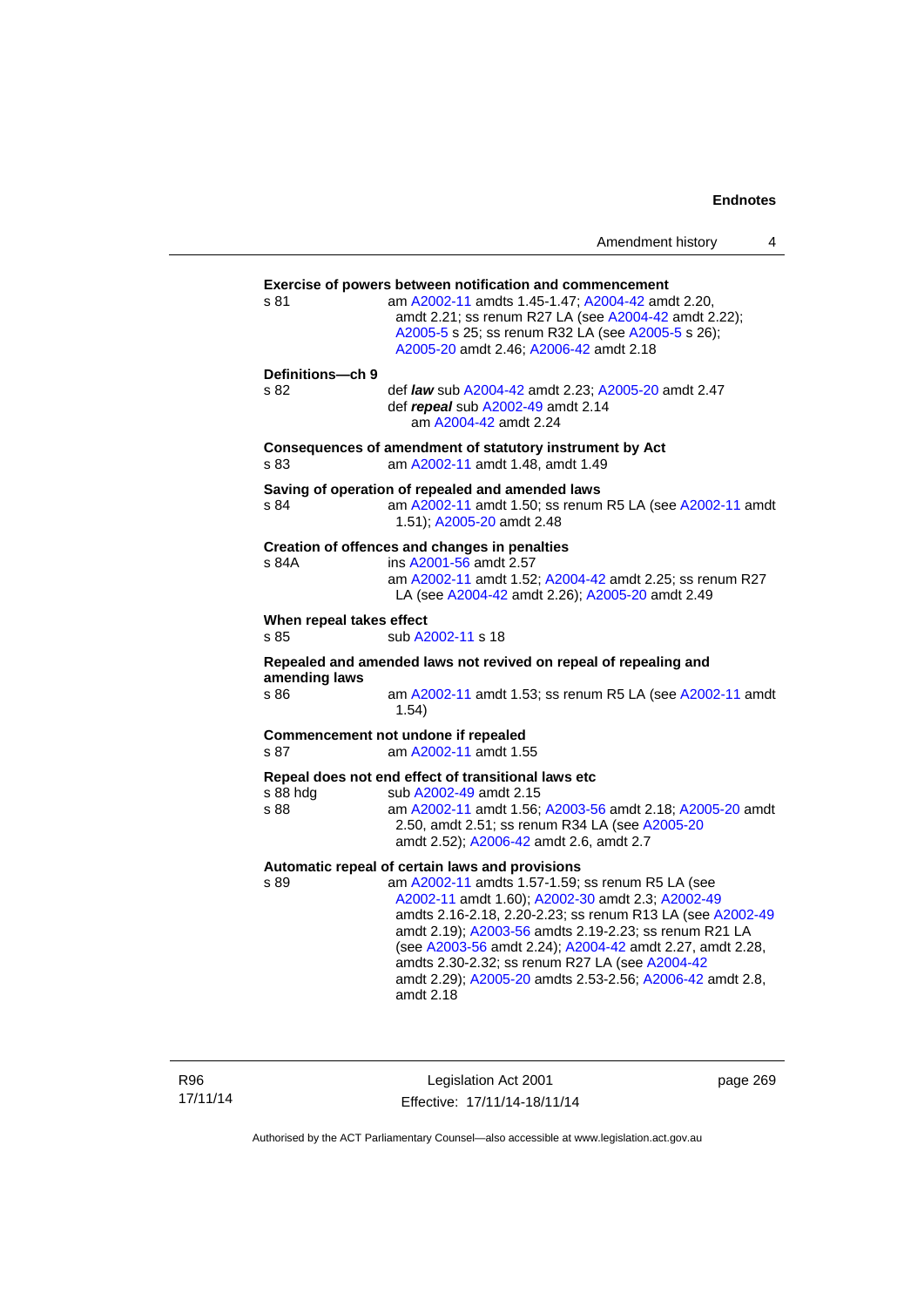| 4 | Amendment history                                |                                                                                                                                                                                                                                         |  |
|---|--------------------------------------------------|-----------------------------------------------------------------------------------------------------------------------------------------------------------------------------------------------------------------------------------------|--|
|   | s 91                                             | Insertion of provisions by amending law<br>am A2001-56 amdt 2.58; A2002-11 amdts 1.61-1.63; ss renum<br>R5 LA (see A2002-11 amdt 1.64) ; A2003-41 amdt 2.24;<br>A2004-42 amdt 2.33, amdt 2.34; A2005-20 amdt 2.57;<br>A2009-20 amdt 2.6 |  |
|   | s 92                                             | Amendment to be made whenever possible<br>am A2002-11 amdts 1.65-1.68; A2005-20 amdt 2.58                                                                                                                                               |  |
|   | s 93                                             | Provisions included in another provision for amendment purposes<br>am A2001-56 amdt 2.59, amdt 2.60; A2002-11 amdt 1.69;<br>A2004-42 amdt 2.35, amdt 2.36; A2005-20 amdt 2.59                                                           |  |
|   | s 94                                             | Continuance of appointments etc made under amended provisions<br>am A2002-11 amdt 1.70; ss renum R5 LA (see A2002-11 amdt<br>1.71); A2002-49 amdt 2.24; A2003-41 amdt 2.25                                                              |  |
|   | <b>Status of modifications</b><br>s 95           | am A2002-11 amdt 1.72, amdt 1.73                                                                                                                                                                                                        |  |
|   | <b>Relocated provisions</b><br>s 96              | am A2002-11 amdt 1.74; A2005-20 amdt 2.60                                                                                                                                                                                               |  |
|   | <b>Referring to laws</b><br>ch 10 hdg            | sub A2005-20 amdt 2.61                                                                                                                                                                                                                  |  |
|   | Definitions-ch 10<br>s 97 hdg<br>s 97            | sub A2001-56 amdt 2.61<br>am A2001-56 amdt 2.62<br>sub A2005-20 amdt 2.61<br>def ACT law ins A2005-20 amdt 2.61<br>def <i>law</i> ins A2005-20 amdt 2.61<br>def law of another jurisdiction ins A2005-20 amdt 2.61                      |  |
|   | s 98                                             | References to ACT law include law containing reference<br>am A2002-11 amdt 1.75<br>sub A2005-20 amdt 2.61                                                                                                                               |  |
|   | s 99                                             | References in ACT statutory instruments to the Act<br>am A2003-56 amdt 2.25<br>sub A2005-20 amdt 2.61                                                                                                                                   |  |
|   | <b>Referring to particular ACT laws</b><br>s 100 | am A2003-56 amdt 2.26<br>sub A2005-20 amdt 2.61<br>am A2011-28 amdt 2.17                                                                                                                                                                |  |
|   | s 101                                            | Referring to particular laws of other jurisdictions etc<br>am A2002-49 amdt 2.25<br>sub A2005-20 amdt 2.61                                                                                                                              |  |

page 270 **Legislation Act 2001** Effective: 17/11/14-18/11/14

R96 17/11/14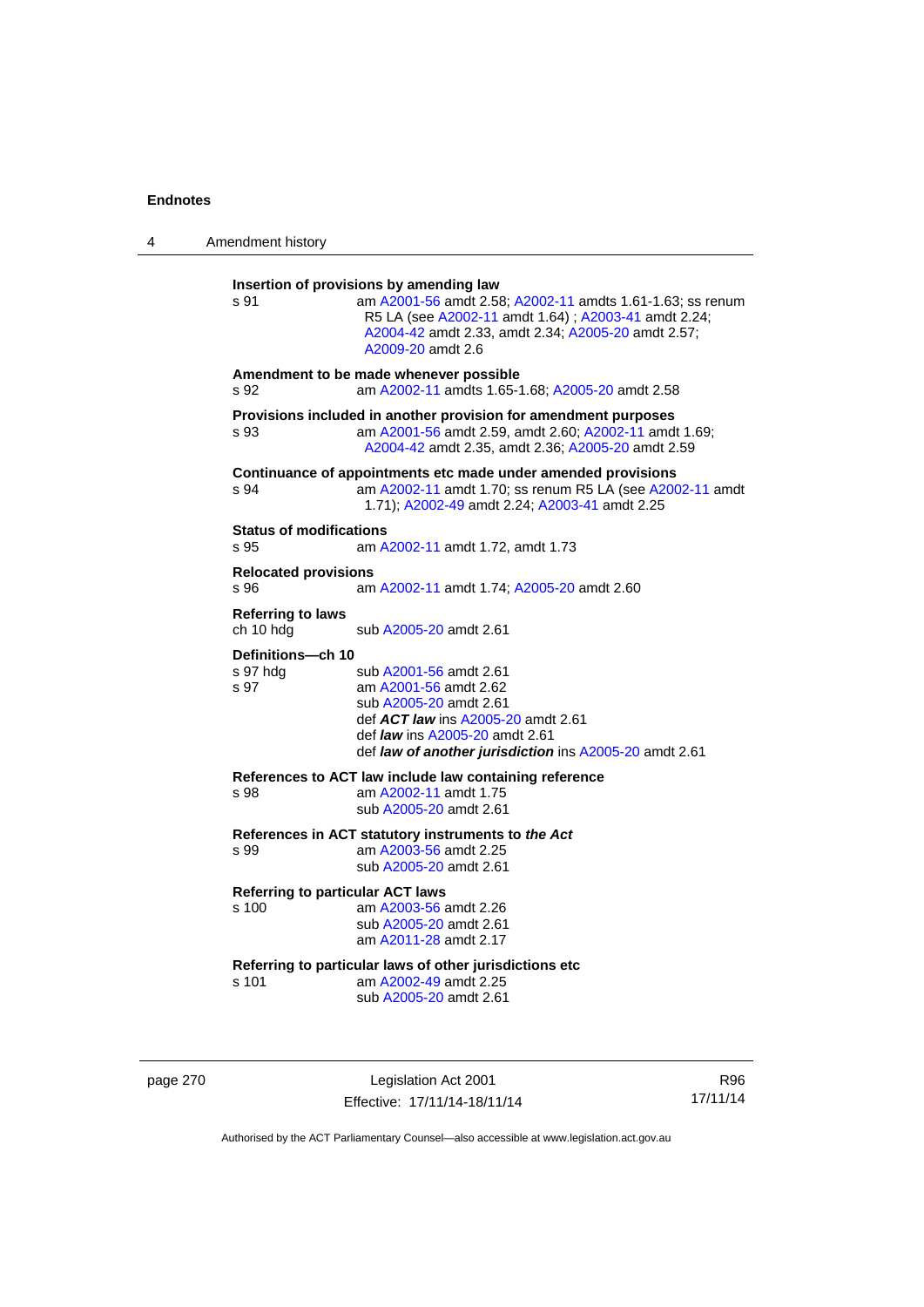| s 101A                                      | ins A2001-56 amdt 2.63<br>om A2005-20 amdt 2.61                                                                                                                                                            |
|---------------------------------------------|------------------------------------------------------------------------------------------------------------------------------------------------------------------------------------------------------------|
| References to paragraphs etc<br>s 101B      | ins A2001-56 amdt 2.63<br>om A2005-20 amdt 2.61                                                                                                                                                            |
| s 102                                       | References to laws include references to laws as in force from time to time<br>am A2002-11 amdt 1.76, amdt 1.77; A2003-56 amdt 2.27;<br>ss renum R21 LA (see A2003-56 amdt 2.28)<br>sub A2005-20 amdt 2.61 |
| <b>References to repealed laws</b><br>s 103 | sub A2005-20 amdt 2.61                                                                                                                                                                                     |
| s 104                                       | References to laws include references to instruments under laws<br>am A2001-56 amdt 2.64<br>sub A2005-20 amdt 2.61                                                                                         |
| s 105                                       | Referring to provisions of laws<br>am A2002-11 amdt 1.78, amdt 1.79<br>sub A2005-20 amdt 2.61                                                                                                              |
| s 106                                       | References to provisions of laws are inclusive<br>am A2002-30 amdt 2.4<br>sub A2005-20 amdt 2.61                                                                                                           |
| s 106A                                      | References to paragraphs etc of laws<br>ins A2005-20 amdt 2.61                                                                                                                                             |
| Meaning of law-ch 11<br>s 107 hdg<br>s 107  | sub A2004-42 amdt 2.37<br>def law am A2003-41 amdt 2.26; A2005-20 amdt 2.62<br>def republication ins A2004-42 amdt 2.38                                                                                    |
| <b>Republication in register</b><br>s 108   | am A2001-56 amdt 2.65                                                                                                                                                                                      |
| s 109                                       | Republications may be published with other information<br>am A2003-41 amdt 2.27                                                                                                                            |
| <b>Incorporation of amendments</b><br>s 111 | am A2005-20 amdt 2.63, amdt 2.64                                                                                                                                                                           |
| s 114                                       | Authorisation for parliamentary counsel<br>am A2001-70 amdt 1.8                                                                                                                                            |
| s 116                                       | Ambit of editorial amendments<br>am A2003-56 amdt 2.29; A2005-20 amdts 2.65-2.68,                                                                                                                          |

R96 17/11/14

Legislation Act 2001 Effective: 17/11/14-18/11/14 page 271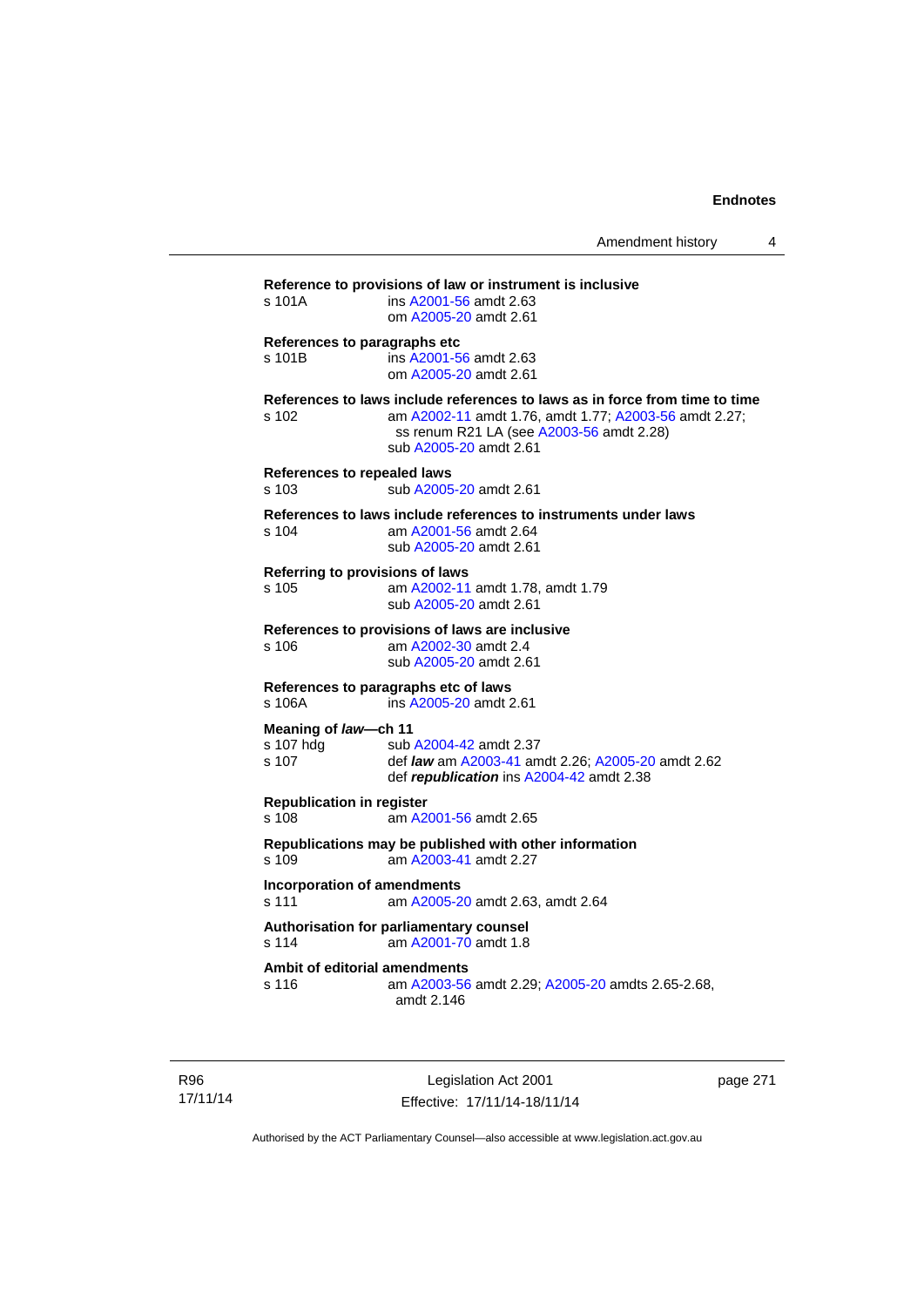| 4 | Amendment history                                              |                                                                                                                                                                                                                                                                |  |  |
|---|----------------------------------------------------------------|----------------------------------------------------------------------------------------------------------------------------------------------------------------------------------------------------------------------------------------------------------------|--|--|
|   | Delegation by parliamentary counsel<br>s 119<br>renum as s 260 |                                                                                                                                                                                                                                                                |  |  |
|   | ch 12 hdg                                                      | Scope of Acts and statutory instruments<br>orig ch 12 hdg renum as ch 19 hdg and then ch 20 hdg<br>ins A2001-56 amdt 2.68                                                                                                                                      |  |  |
|   | s 120                                                          | Act to be interpreted not to exceed legislative powers of Assembly<br>orig s 120 renum as s 261<br>ins A2001-56 amdt 2.68<br>am A2002-11 amdt 1.80                                                                                                             |  |  |
|   | <b>Binding effect of Acts</b><br>s 121                         | orig s 121 renum as s 262 and then s 302<br>ins A2002-11 s 19<br>am A2006-38 amdt 1.8                                                                                                                                                                          |  |  |
|   | <b>Application to Territory</b><br>s 122                       | orig s 122 renum as s 263<br>ins A2001-56 amdt 2.68<br>am A2002-11 amdt 1.81                                                                                                                                                                                   |  |  |
|   | Application of s 47 (2) and (3)<br>s 122A                      | renum as s 264 and then s 304                                                                                                                                                                                                                                  |  |  |
|   | Application of s 61 and s 62<br>s 123                          | renum as s 265 and then s 305                                                                                                                                                                                                                                  |  |  |
|   | <b>Application of s 69</b><br>s 124                            | renum as s 266                                                                                                                                                                                                                                                 |  |  |
|   | ch 13 hdg                                                      | <b>Structure of Acts and statutory instruments</b><br>orig ch 13 hdg renum as ch 20 hdg and then ch 21 hdg<br>ins A2001-56 amdt 2.68                                                                                                                           |  |  |
|   | General<br>pt 13.1 hdg                                         | ins A2001-56 amdt 2.68                                                                                                                                                                                                                                         |  |  |
|   | Meaning of law-ch 13                                           |                                                                                                                                                                                                                                                                |  |  |
|   | s 125                                                          | orig s 125 renum as s 267 and then s 306<br>ins A2001-56 amdt 2.68<br>am A2005-20 amdt 2.69                                                                                                                                                                    |  |  |
|   | s 126                                                          | Material that is part of Act or statutory instrument<br>orig s 126 renum as s 268 and then s 307<br>ins A2001-56 amdt 2.68<br>am A2002-11 amdt 1.82; A2002-30 amdt 2.5; A2003-56 amdt<br>2.30; ss renum R21 LA (see A2003-56 amdt 2.31); A2005-20<br>amdt 2.70 |  |  |

page 272 Legislation Act 2001 Effective: 17/11/14-18/11/14

R96 17/11/14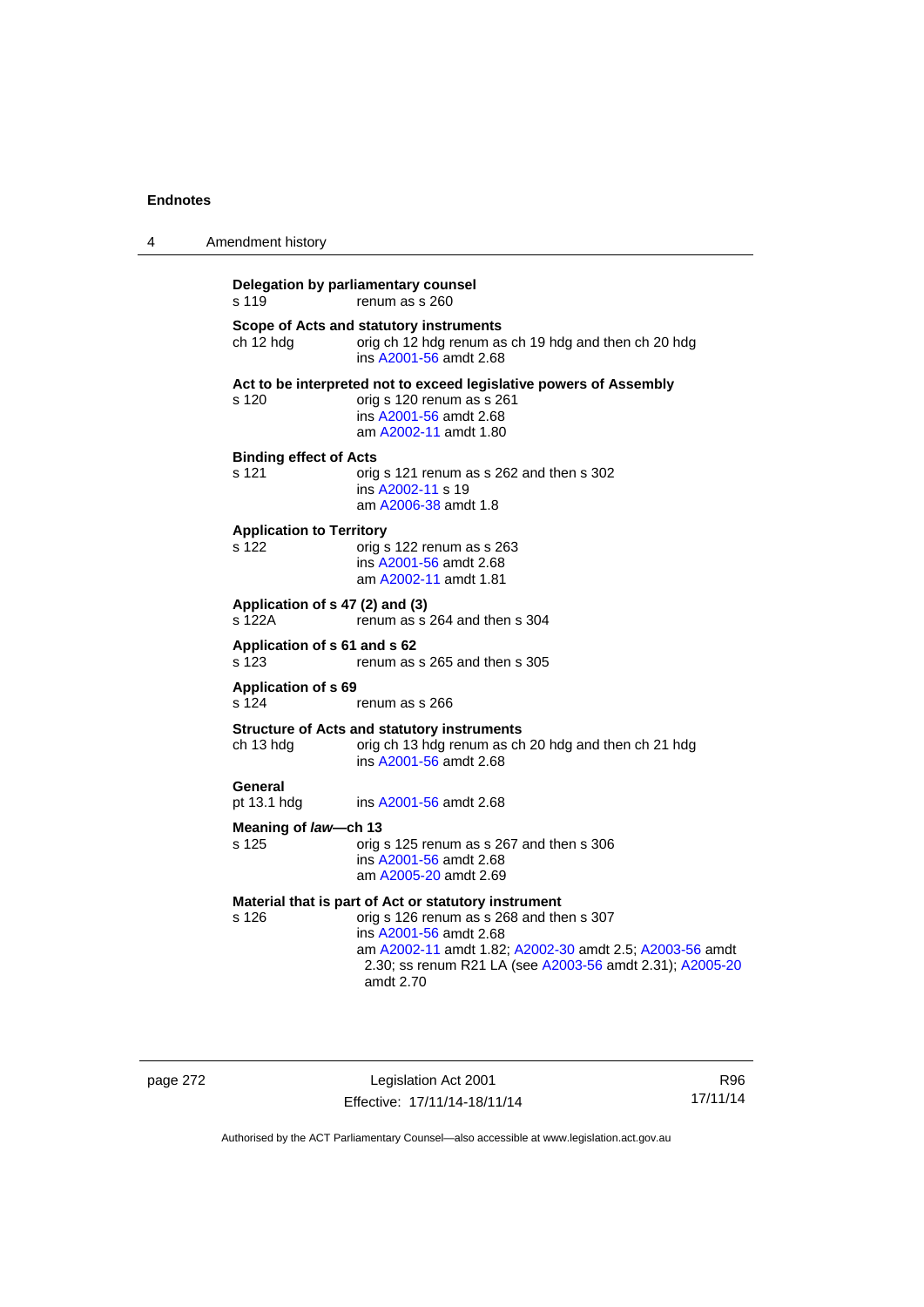|                                                      | Amendment history                                                                                                                                                                |          |
|------------------------------------------------------|----------------------------------------------------------------------------------------------------------------------------------------------------------------------------------|----------|
| s 127                                                | Material that is not part of Act or statutory instrument<br>orig s 127 renum as s 269 and then s 308<br>ins A2001-56 amdt 2.68<br>am A2002-11 amdt 1.83: A2005-20 amdt 2.71      |          |
| s 128                                                | Status of certain instruments as notifiable instruments<br>renum as s 270 and then s 309                                                                                         |          |
| gazette                                              | Compliance with authorisation or requirement to do something by notice in                                                                                                        |          |
| s 129                                                | renum as s 271 and then s 310                                                                                                                                                    |          |
| <b>Particular kinds of provisions</b><br>pt 13.2 hdg | ins A2001-56 amdt 2.68                                                                                                                                                           |          |
| What is a definition?<br>s 130                       | orig s 130 renum as s 272 and then s 313<br>ins A2001-56 amdt 2.68<br>am A2003-56 amdts 2.32-2.34                                                                                |          |
| <b>Signpost definitions</b><br>s 131                 | ins A2001-56 amdt 2.68<br>am A2002-49 amdt 2.26, amdt 2.27; A2003-56 amdt 2.35,<br>amdt 2.36; ss renum R21 LA (see A2003-56 amdt 2.37);<br>A2009-20 amdt 2.7; A2009-28 amdt 2.20 |          |
| <b>Examples</b><br>s 132                             | ins A2001-56 amdt 2.68<br>am A2002-11 amdt 1.84                                                                                                                                  |          |
| <b>Penalty units</b><br>s 133                        | ins A2001-56 amdt 2.68<br>am A2002-11 amdt 1.85; A2009-35 s 4; ss renum R67 LA;<br>A2013-30 s 4; ss renum R86 LA; A2014-37 s 4                                                   |          |
| s 134                                                | Penalties at end of sections and subsections<br>ins A2001-56 amdt 2.68<br>am A2002-11 amdt 1.86; A2002-49 amdt 2.28; A2005-20 amdt<br>2.72; amdt 2.73                            |          |
| s 135                                                | Penalties not at end of sections and subsections<br>ins A2001-56 amdt 2.68<br>am A2002-11 amdt 1.87; A2002-49 amdt 2.29; A2005-20 amdt<br>2.74, amdt 2.75                        |          |
| ch 14 hdg                                            | Interpretation of Acts and statutory instruments<br>ins A2002-11 s 20<br>sub A2003-18 s 4                                                                                        |          |
| <b>Purpose and scope</b><br>pt 14.1 hdg              | ins A2003-18 s 4                                                                                                                                                                 |          |
|                                                      | Legislation Act 2001                                                                                                                                                             | page 273 |

R96 17/11/14

Authorised by the ACT Parliamentary Counsel—also accessible at www.legislation.act.gov.au

Effective: 17/11/14-18/11/14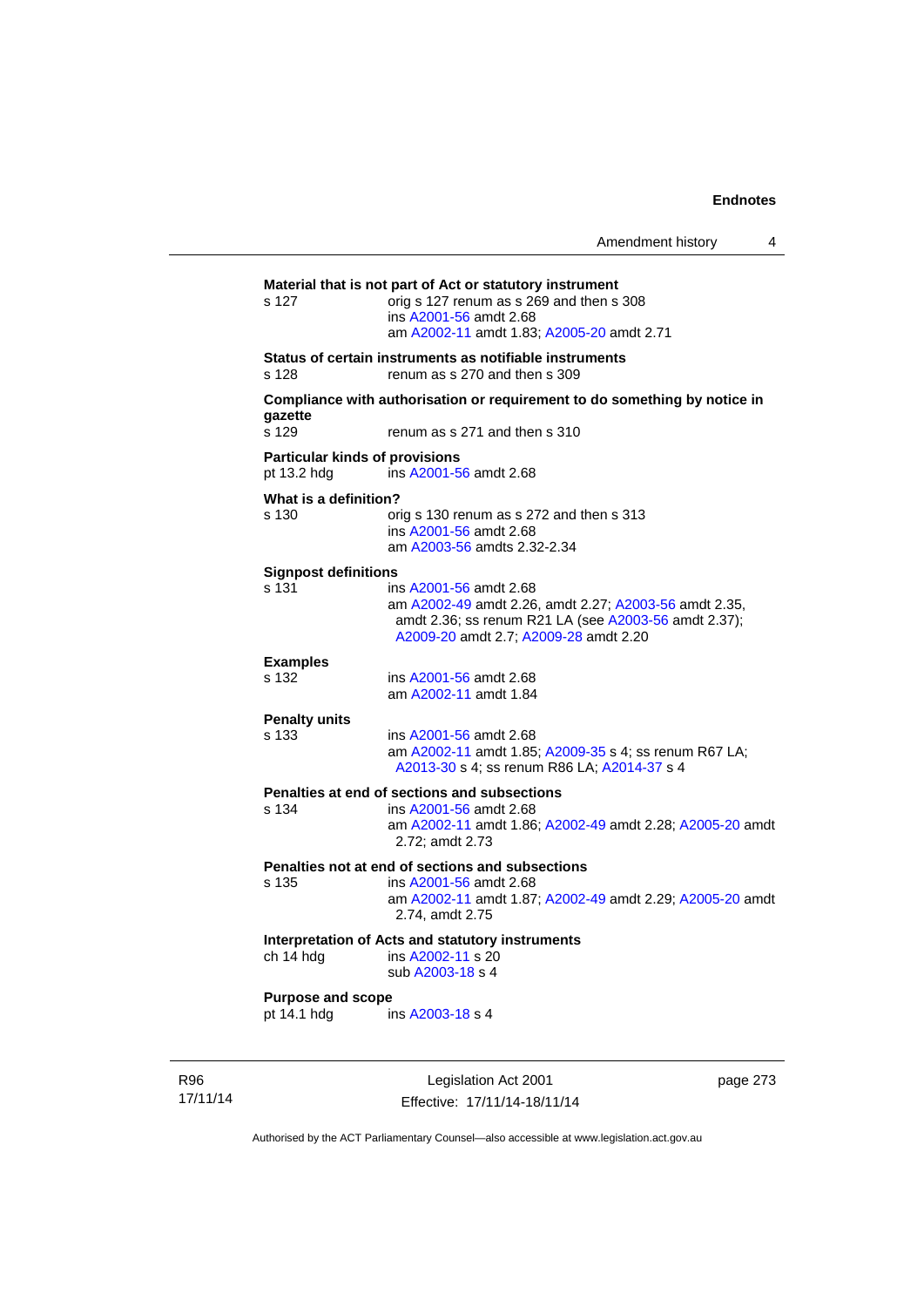4 Amendment history **Meaning of Act—ch 14**<br>s 136 **ins A** s 136 ins [A2001-56](http://www.legislation.act.gov.au/a/2001-56) amdt 2.68 om [A2002-11](http://www.legislation.act.gov.au/a/2002-11) amdt 1.88 ins [A2003-18](http://www.legislation.act.gov.au/a/2003-18) s 4 **Purpose and scope—ch 14**  s 137 ins [A2002-11](http://www.legislation.act.gov.au/a/2002-11) s 20 sub [A2003-18](http://www.legislation.act.gov.au/a/2003-18) s 4 **Key principles of interpretation**<br>pt 14.2 hdg ins A2003-18 ins [A2003-18](http://www.legislation.act.gov.au/a/2003-18) s 4 **Meaning of** *working out the meaning of an Act***—pt 14.2**  s 138 reloc from IA [A2002-11](http://www.legislation.act.gov.au/a/2002-11) amdt 2.63 sub [A2003-18](http://www.legislation.act.gov.au/a/2003-18) s 4 **Interpretation best achieving Act's purpose**  s 139 reloc from IA [A2002-11](http://www.legislation.act.gov.au/a/2002-11) amdt 2.63 pars renum R5 LA am [A2002-49](http://www.legislation.act.gov.au/a/2002-49) amdt 2.30 sub [A2003-18](http://www.legislation.act.gov.au/a/2003-18) s 4 am [A2004-5](http://www.legislation.act.gov.au/a/2004-5) amdt 2.7 **Legislative context**  ins [A2003-18](http://www.legislation.act.gov.au/a/2003-18) s 4 am [A2006-23](http://www.legislation.act.gov.au/a/2006-23) amdt 1.211 **Non-legislative context generally**  s 141 **ins [A2003-18](http://www.legislation.act.gov.au/a/2003-18) s** 4 am [A2003-41](http://www.legislation.act.gov.au/a/2003-41) amdt 2.28 **Non-legislative context—material that may be considered**  s 142 ins [A2003-18](http://www.legislation.act.gov.au/a/2003-18) s 4 am [A2003-41](http://www.legislation.act.gov.au/a/2003-41) amdt 2.29; table renum R22 LA; [A2005-20](http://www.legislation.act.gov.au/a/2005-20) amdt 2.76 **Law stating material for consideration in working out meaning**  ins [A2003-18](http://www.legislation.act.gov.au/a/2003-18) s 4 **Aids to interpretation**  ch 15 hdg ins [A2001-56](http://www.legislation.act.gov.au/a/2001-56) amdt 2.68 ch 15 hdg note om [A2002-11](http://www.legislation.act.gov.au/a/2002-11) amdt 1.89 General<br>pt 15.1 hdg ins [A2001-56](http://www.legislation.act.gov.au/a/2001-56) amdt 2.68 **Meaning of commonly-used terms**  s 144 hdg sub [A2003-56](http://www.legislation.act.gov.au/a/2003-56) amdt 2.38<br>s 144 ins A2001-56 amdt 2.68 ins [A2001-56](http://www.legislation.act.gov.au/a/2001-56) amdt 2.68

page 274 Legislation Act 2001 Effective: 17/11/14-18/11/14

R96 17/11/14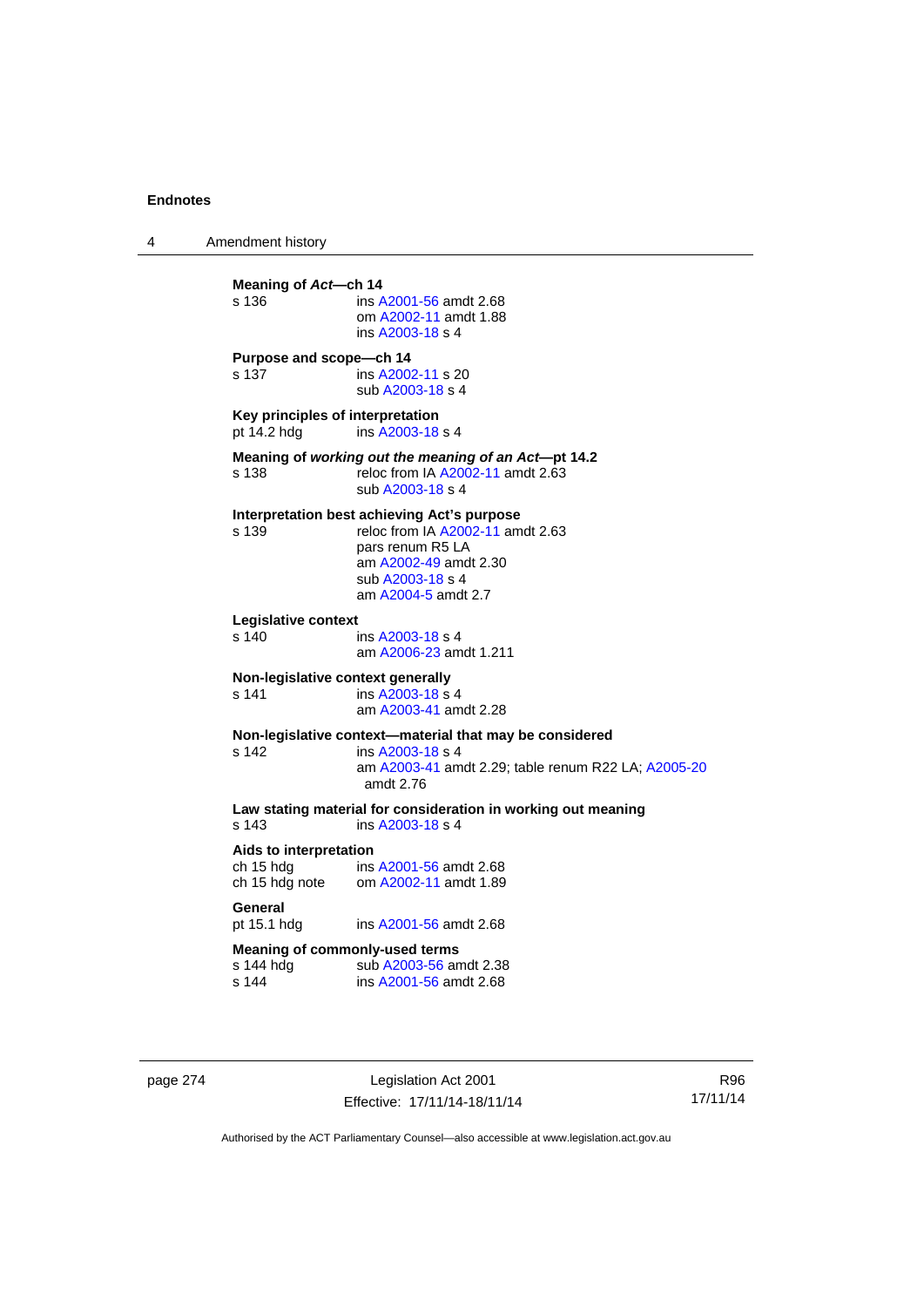| s 145                                   | ins A2001-56 amdt 2.68                                                                         |
|-----------------------------------------|------------------------------------------------------------------------------------------------|
|                                         | am A2002-11 amdt 1.90                                                                          |
| Meaning of may and must                 |                                                                                                |
| $s$ 146                                 | ins A2001-56 amdt 2.68                                                                         |
|                                         | am A2002-11 amdt 1.91, amdt 1.92; A2002-30 amdt 2.6;<br>A2003-56 amdt 2.39; A2005-20 amdt 2.77 |
|                                         | Changes of drafting practice not to affect meaning                                             |
| s 147                                   | ins A2001-56 amdt 2.68                                                                         |
|                                         | am A2002-11 amdt 1.93                                                                          |
|                                         | Terms used in instruments have same meanings as in authorising laws                            |
| s 148                                   | ins A2001-56 amdt 2.68<br>am A2002-11 amdt 1.94; A2003-56 amdt 2.40                            |
|                                         |                                                                                                |
| Age in years                            |                                                                                                |
| s 149                                   | ins A2001-56 amdt 2.68<br>am A2002-11 amdt 1.95                                                |
|                                         |                                                                                                |
| <b>Measurement of distance</b><br>s 150 | ins A2001-56 amdt 2.68                                                                         |
|                                         | am A2002-11 amdt 1.96                                                                          |
|                                         |                                                                                                |
| s 151                                   | Working out periods of time generally<br>ins A2002-11 s 21                                     |
|                                         | am A2002-49 amdt 2.31; A2003-56 amdt 2.41                                                      |
|                                         | sub A2005-62 amdt 2.14                                                                         |
|                                         | am A2006-42 amdt 2.9, amdt 2.10; ss renum R47 LA                                               |
|                                         | (10)-(12) exp 11 January 2007 (s 151 (12))                                                     |
|                                         | Periods of time ending on non-working days                                                     |
| s 151A                                  | ins A2005-62 amdt 2.14<br>am A2006-42 amdt 2.11                                                |
|                                         | (5)-(7) exp 11 January 2007 (s 151A (7))                                                       |
|                                         |                                                                                                |
| s 151B                                  | Doing things for which no time is fixed<br>ins A2005-62 amdt 2.14                              |
|                                         |                                                                                                |
| Power to extend time<br>s 151C          | ins A2005-62 amdt 2.14                                                                         |
|                                         |                                                                                                |
|                                         | <b>Continuing effect of obligations</b>                                                        |
| s 152                                   | ins A2002-11 s 21<br>sub A2002-49 amdt 2.32                                                    |
|                                         |                                                                                                |
| <b>Definitions</b>                      |                                                                                                |
| pt 15.2 hdg                             | ins A2001-56 amdt 2.68                                                                         |

R96 17/11/14

Legislation Act 2001 Effective: 17/11/14-18/11/14 page 275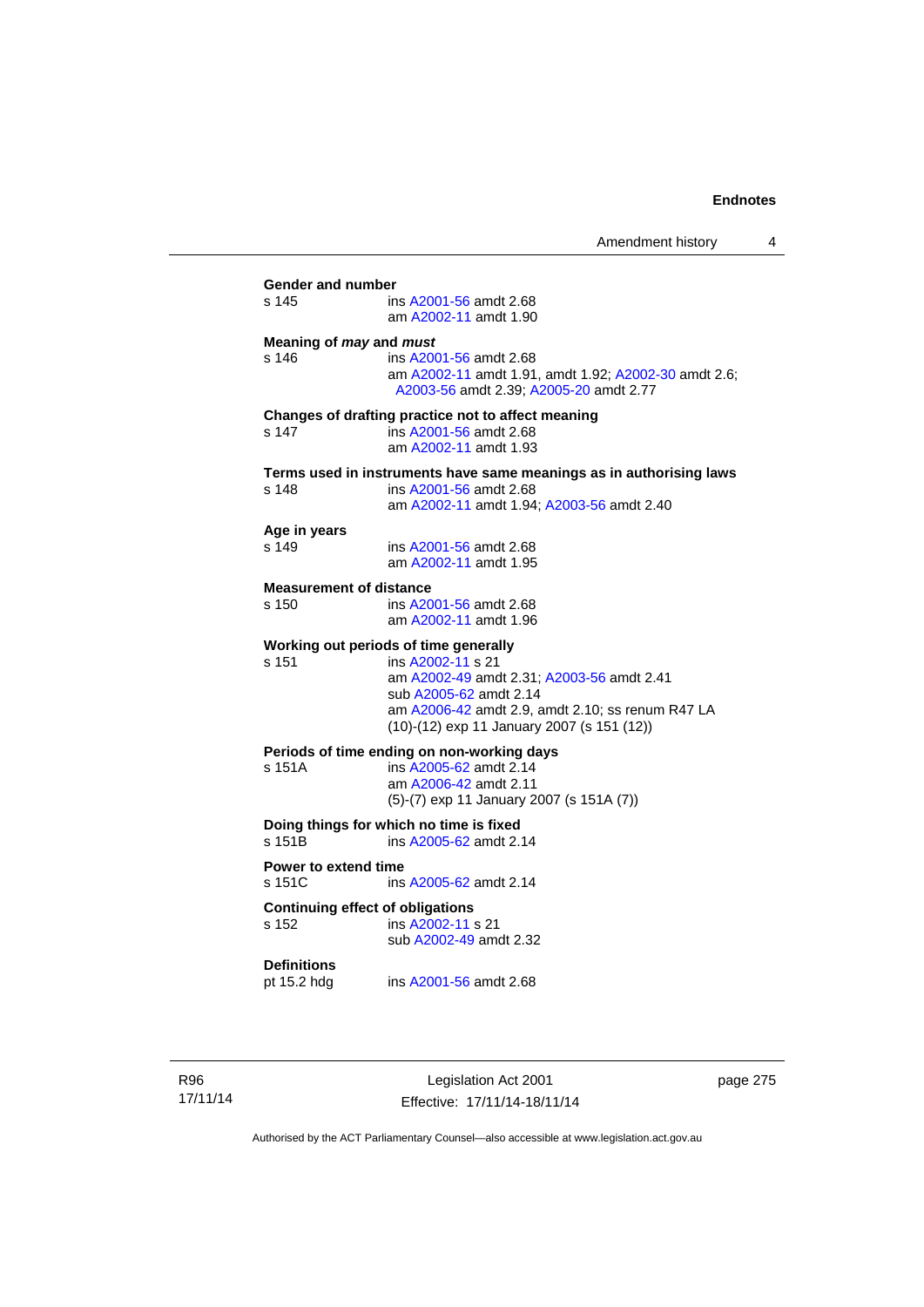| 4 | Amendment history                                                                                                                                                                                                                                                                                                         |
|---|---------------------------------------------------------------------------------------------------------------------------------------------------------------------------------------------------------------------------------------------------------------------------------------------------------------------------|
|   | Definitions apply subject to contrary intention<br>s 155<br>ins A2001-56 amdt 2.68<br>am A2002-11 amdt 1.97, amdt 1.98                                                                                                                                                                                                    |
|   | Application of definitions in dictionaries and sections<br>ins A2001-56 amdt 2.68<br>s 156<br>am A2003-56 amdt 2.42; A2005-20 amdts 2.78-2.80                                                                                                                                                                             |
|   | Defined terms-other parts of speech and grammatical forms<br>ins A2001-56 amdt 2.68<br>s 157<br>sub A2002-11 amdt 1.99<br>am A2003-56 amdt 2.43                                                                                                                                                                           |
|   | References to various entities and things<br>ins A2001-56 amdt 2.68<br>pt 15.3 hdg                                                                                                                                                                                                                                        |
|   | References to people generally<br>s 160<br>ins A2001-56 amdt 2.68<br>am A2002-11 amdt 1.100, amdt 1.101; A2009-20 amdt 2.8                                                                                                                                                                                                |
|   | <b>Corporations liable to offences</b><br>s 161<br>ins A2001-56 amdt 2.68<br>am A2002-11 amdt 1.102; A2002-51 amdt 1.23; A2002-49<br>amdt 2.33                                                                                                                                                                            |
|   | References to a Minister or the Minister<br>s 162<br>ins A2001-56 amdt 2.68                                                                                                                                                                                                                                               |
|   | References to a director-general or the director-general<br>ins A2001-56 amdt 2.68<br>s 163<br>am A2005-44 amdt 1.5<br>sub A2011-22 amdt 1.276                                                                                                                                                                            |
|   | References to Australian Standards etc<br>s 164<br>ins A2001-56 amdt 2.68<br>sub A2003-56 amdt 2.44                                                                                                                                                                                                                       |
|   | References to Assembly committees that no longer exist<br>ins A2001-56 amdt 2.68<br>s 165                                                                                                                                                                                                                                 |
|   | References to person with interest in land include personal<br>representative etc<br>s 168<br>ins A2001-56 amdt 2.68<br>am A2002-11 amdt 1.103                                                                                                                                                                            |
|   | References to domestic partner and domestic partnership<br>ins A2003-14 s 4<br>s 169<br>am A2006-22 amdt 1.72, amdt 1.73 (A2006-22 rep before<br>commenced by disallowance (see Cwlth Gaz 2006 No S93));<br>A2008-14 amdt 1.42, amdt 1.43; A2012-40 amdt 3.63,<br>amdt 3.64; A2013-39 amdt 2.36 (A2013-39 never effective |

page 276 **Legislation Act 2001** Effective: 17/11/14-18/11/14

R96 17/11/14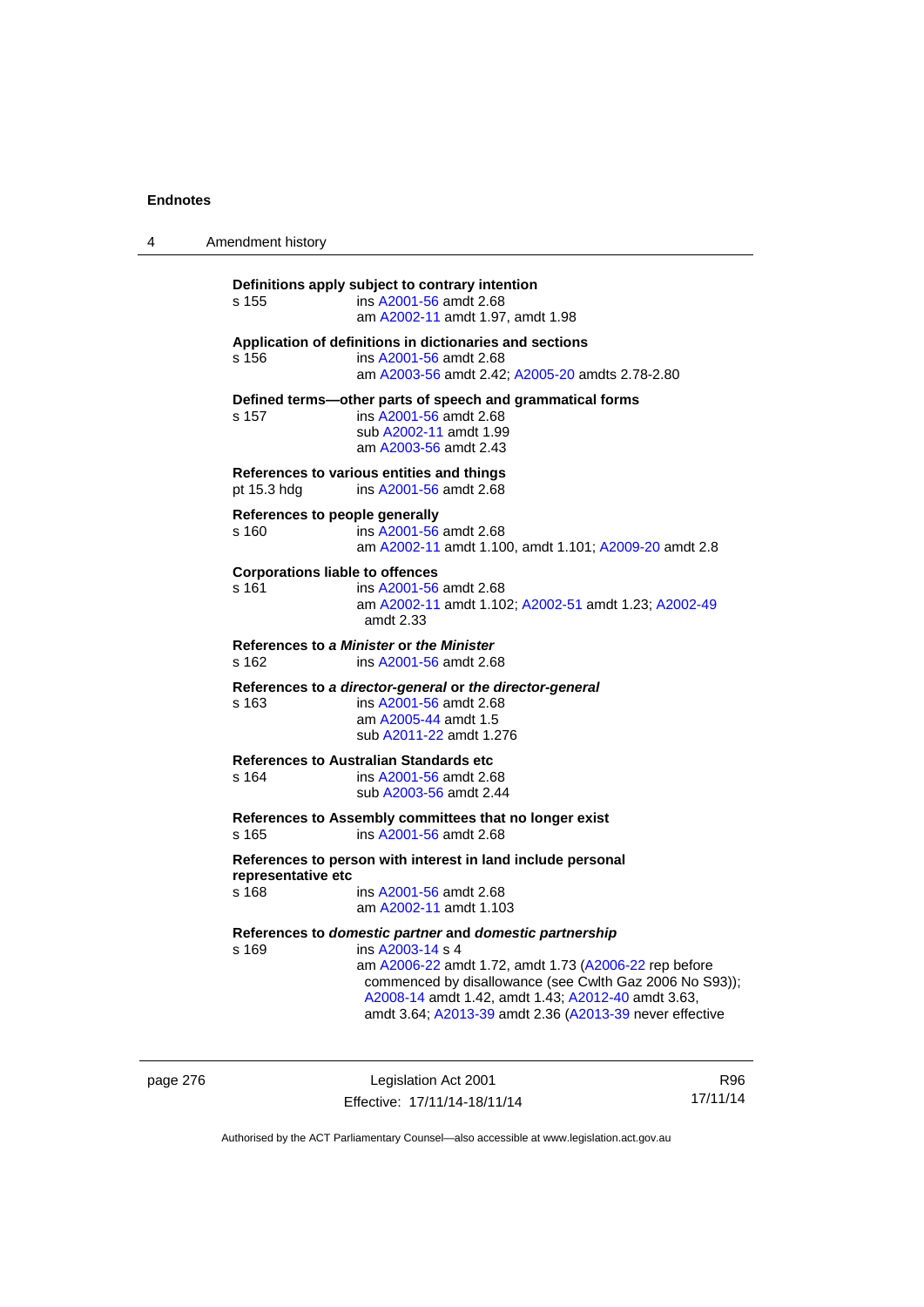Amendment history 4

(see *Commonwealth v Australian Capital Territory* [2013]  $HCA$  55) **References to** *transgender people*  s 169A ins [A2003-14](http://www.legislation.act.gov.au/a/2003-14) s 4 **References to** *intersex people*  ins [A2003-14](http://www.legislation.act.gov.au/a/2003-14) s 4 sub [A2014-8](http://www.legislation.act.gov.au/a/2014-8) amdt 1.6 **Preservation of certain common law privileges**  pt 15.4 hdg ins [A2002-11](http://www.legislation.act.gov.au/a/2002-11) s 22 **Privileges against self-incrimination and exposure to civil penalty**  s 170 ins [A2002-11](http://www.legislation.act.gov.au/a/2002-11) s 22 am [A2011-48](http://www.legislation.act.gov.au/a/2011-48) amdt 1.34 **Client legal privilege**  s 171 ins [A2002-11](http://www.legislation.act.gov.au/a/2002-11) s 22 am [A2011-48](http://www.legislation.act.gov.au/a/2011-48) amdt 1.35 **Courts, tribunals and other decision-makers**  ins [A2001-56](http://www.legislation.act.gov.au/a/2001-56) amdt 2.68 **Meaning of** *law***—ch 16**  s 175 ins [A2001-56](http://www.legislation.act.gov.au/a/2001-56) amdt 2.68 am [A2005-20](http://www.legislation.act.gov.au/a/2005-20) amdt 2.81 **Jurisdiction of courts and tribunals**  s 176 ins [A2001-56](http://www.legislation.act.gov.au/a/2001-56) amdt 2.68 am [A2002-11](http://www.legislation.act.gov.au/a/2002-11) amdt 1.104 **Recovery of amounts owing under laws**  s 177 ins [A2001-56](http://www.legislation.act.gov.au/a/2001-56) amdt 2.68 am [A2002-11](http://www.legislation.act.gov.au/a/2002-11) amdt 1.105 sub [A2008-37](http://www.legislation.act.gov.au/a/2008-37) amdt 1.296 **Power to decide includes power to take evidence etc**  s 178 hdg am [A2003-41](http://www.legislation.act.gov.au/a/2003-41) amdt 2.30<br>s 178 ins A2001-56 amdt 2.68 ins [A2001-56](http://www.legislation.act.gov.au/a/2001-56) amdt 2.68 am [A2002-11](http://www.legislation.act.gov.au/a/2002-11) amdt 1.106, amdt 1.107; [A2003-41](http://www.legislation.act.gov.au/a/2003-41) amdt 2.31 sub [A2005-53](http://www.legislation.act.gov.au/a/2005-53) amdt 1.92 **Content of statements of reasons for decisions**  s 179 ins [A2001-56](http://www.legislation.act.gov.au/a/2001-56) amdt 2.68 am [A2002-11](http://www.legislation.act.gov.au/a/2002-11) amdt 1.108; [A2003-56](http://www.legislation.act.gov.au/a/2003-56) amdt 2.45 **Power to make decision includes power to reverse or change**  s 180 ins [A2001-56](http://www.legislation.act.gov.au/a/2001-56) amdt 2.68 am [A2002-11](http://www.legislation.act.gov.au/a/2002-11) amdt 1.109 **Entities and positions**  ch 17 hdg ins [A2001-56](http://www.legislation.act.gov.au/a/2001-56) amdt 2.68

R96 17/11/14

Legislation Act 2001 Effective: 17/11/14-18/11/14 page 277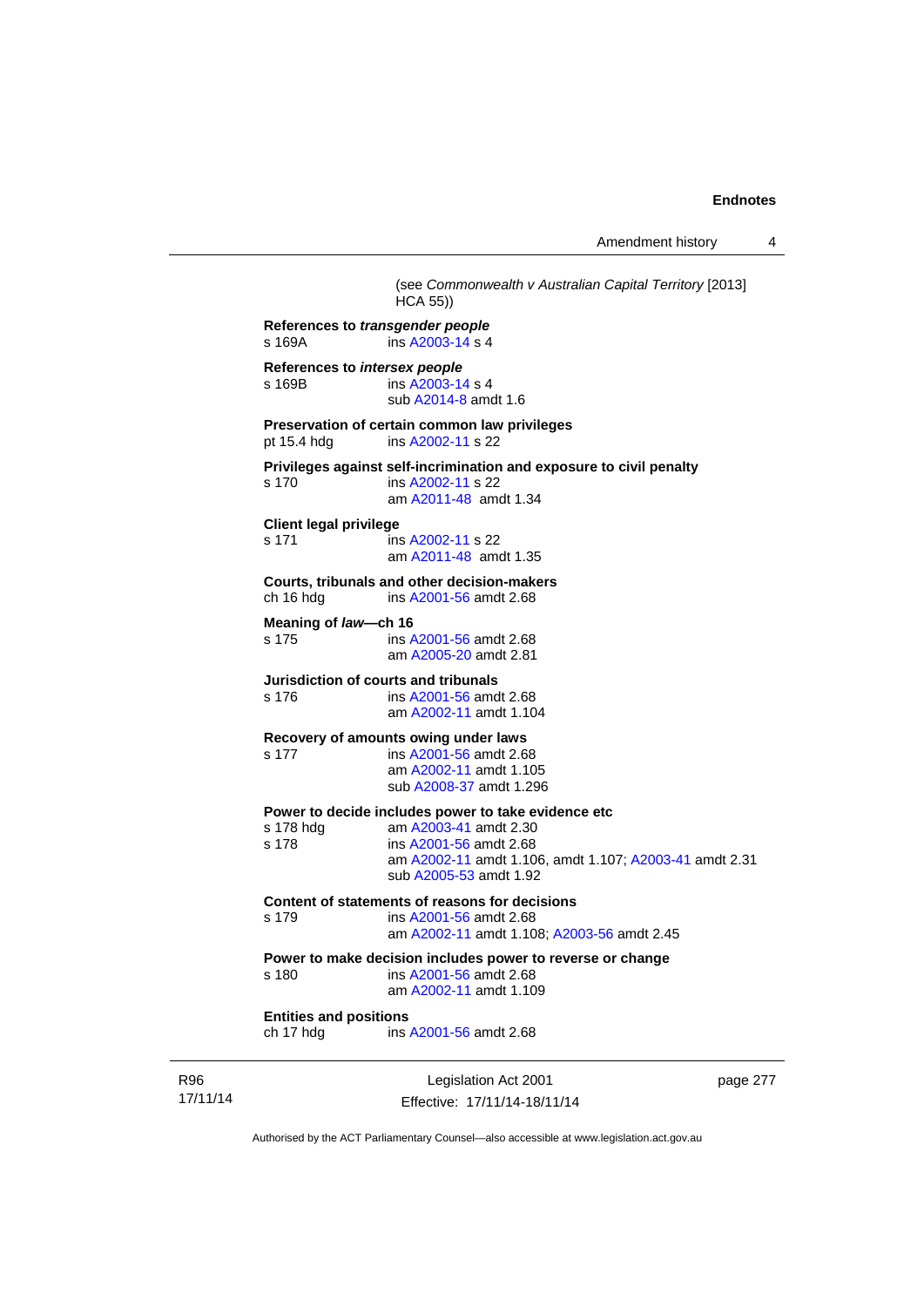| 4 | Amendment history                         |                                                                                                                                                                                             |
|---|-------------------------------------------|---------------------------------------------------------------------------------------------------------------------------------------------------------------------------------------------|
|   | Meaning of law-ch 17<br>s 182             | (prev s 185) ins A2001-56 amdt 2.68<br>renum A2002-11 amdt 1.110<br>sub A2003-56 amdt 2.46<br>am A2005-20 amdt 2.81                                                                         |
|   | Change of name of entity<br>s 183         | (prev s 187) ins A2001-56 amdt 2.68<br>renum A2002-11 amdt 1.112<br>am A2003-56 amdt 2.47<br>sub A2005-20 amdt 2.83                                                                         |
|   | Change in constitution of entity<br>s 184 | (prev s 188) ins A2001-56 amdt 2.68<br>renum A2002-11 amdt 1.112                                                                                                                            |
|   | <b>References to entity</b><br>s 184A     | ins A2005-20 amdt 2.84                                                                                                                                                                      |
|   | s 185                                     | References to occupant of position<br>orig s 185 renum as s 182<br>(prev s 189) ins A2001-56 amdt 2.68<br>renum A2002-11 amdt 1.112<br>am A2003-56 amdt 2.48; A2005-20 amdt 2.85, amdt 2.86 |
|   | Change of name of position<br>s 186       | (orig s 186) ins A2001-56 amdt 2.68<br>om A2002-11 amdt 1.111<br>(prev s 190) ins A2001-56 amdt 2.68<br>renum A2002-11 amdt 1.112<br>am A2003-56 amdt 2.49<br>sub A2005-20 amdt 2.87        |
|   | Chair and deputy chair etc<br>s 187       | orig s 187 renum as s 183<br>(prev s 191) ins A2001-56 amdt 2.68<br>renum A2002-11 amdt 1.112<br>sub A2005-20 amdt 2.88                                                                     |
|   | <b>Offences</b><br>ch 18 hdg              | orig ch 18 hdg renum as ch 19 hdg<br>ins A2002-11 s 23                                                                                                                                      |
|   | <b>Introductory</b><br>pt 18.1 hdg        | renum as pt 19.1 hdg                                                                                                                                                                        |
|   | <b>Functions</b><br>pt 18.2 hdg           | renum as pt 19.2 hdg                                                                                                                                                                        |
|   | <b>Appointments</b><br>pt 18.3 hdg        | renum as pt 19.3 hdg                                                                                                                                                                        |

page 278 Legislation Act 2001 Effective: 17/11/14-18/11/14

R96 17/11/14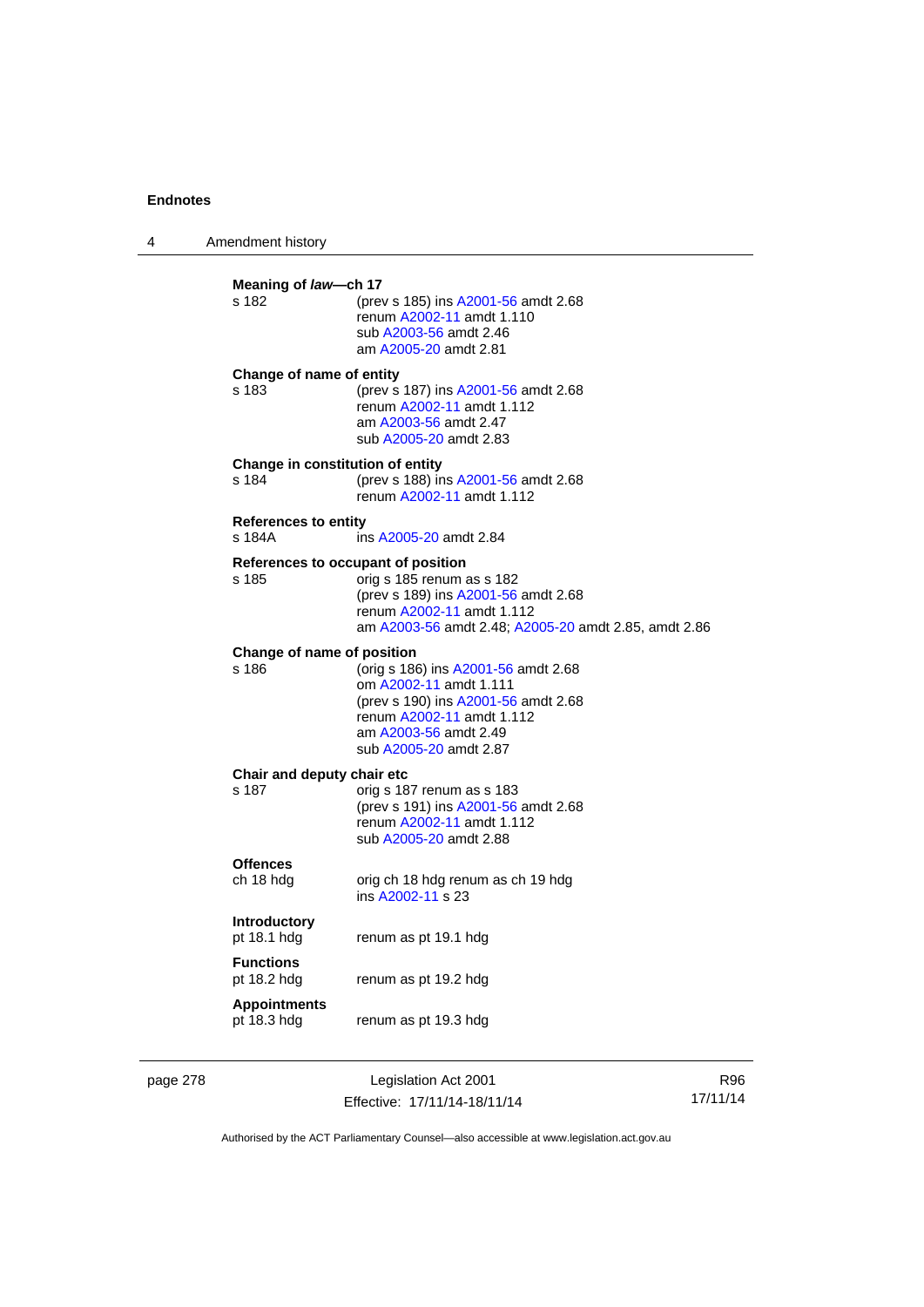Amendment history 4

# **Appointments—other than acting appointments**  renum as div 19.3.1 hdg **Acting appointments**  div 18.3.2 hdg renum as div 19.3.2 hdg **Delegations**  renum as pt 19.4 hdg **Service of documents**  pt 18.5 hdg renum as pt 19.5 hdg **Other matters**<br>pt 18.6 hdg renum as pt 19.7 hdg **Meaning of** *ACT law***—ch 18**  s 188 orig s 188 renum as s 184 ins [A2002-11](http://www.legislation.act.gov.au/a/2002-11) s 23 sub [A2005-20](http://www.legislation.act.gov.au/a/2005-20) amdt 2.89 **Reference to offence includes reference to related ancillary offences**  s 189 orig s 189 renum as s 185 ins [A2002-11](http://www.legislation.act.gov.au/a/2002-11) s 23 am [A2002-51](http://www.legislation.act.gov.au/a/2002-51) amdt 1.24, amdt 1.25; [A2005-20](http://www.legislation.act.gov.au/a/2005-20) amdt 2.90, amdt 2.91; [A2005-53](http://www.legislation.act.gov.au/a/2005-53) amdt 1.93 **Indictable and summary offences**  orig s 190 renum as s 186 ins [A2002-11](http://www.legislation.act.gov.au/a/2002-11) s 23 am [A2003-56](http://www.legislation.act.gov.au/a/2003-56) amdt 2.50; ss renum R21 LA (see [A2003-56](http://www.legislation.act.gov.au/a/2003-56) amdt 2.51); [A2005-20](http://www.legislation.act.gov.au/a/2005-20) amdt 2.92; [A2008-44](http://www.legislation.act.gov.au/a/2008-44) amdt 1.62 **Offences against 2 or more laws**  s 191 orig s 191 renum as s 187 ins [A2002-11](http://www.legislation.act.gov.au/a/2002-11) s 23 am [A2005-20](http://www.legislation.act.gov.au/a/2005-20) amdts 2.93-2.96 **When must prosecutions begin?**  s 192 ins [A2002-11](http://www.legislation.act.gov.au/a/2002-11) s 23 am [A2002-51](http://www.legislation.act.gov.au/a/2002-51) amdt 1.26; [A2004-32](http://www.legislation.act.gov.au/a/2004-32) s 90; [A2005-5](http://www.legislation.act.gov.au/a/2005-5) s 27; [A2005-20](http://www.legislation.act.gov.au/a/2005-20) amdt 2.97; [A2005-53](http://www.legislation.act.gov.au/a/2005-53) amdt 1.94; [A2005-62](http://www.legislation.act.gov.au/a/2005-62) amdt 2.15, amdt 2.16; [A2007-16](http://www.legislation.act.gov.au/a/2007-16) amdt 2.1, amdt 2.2 **Continuing offences**  ins [A2002-11](http://www.legislation.act.gov.au/a/2002-11) s 23 am [A2005-20](http://www.legislation.act.gov.au/a/2005-20) amdt 2.98 **Administrative and machinery provisions**  ch 19 hdg (prev ch 12 hdg) renum as ch 19 hdg and then ch 20 hdg (prev ch 18 hdg) ins [A2001-56](http://www.legislation.act.gov.au/a/2001-56) amdt 2.68 renum as ch 19 hdg [A2002-11](http://www.legislation.act.gov.au/a/2002-11) s 24

R96 17/11/14

Legislation Act 2001 Effective: 17/11/14-18/11/14 page 279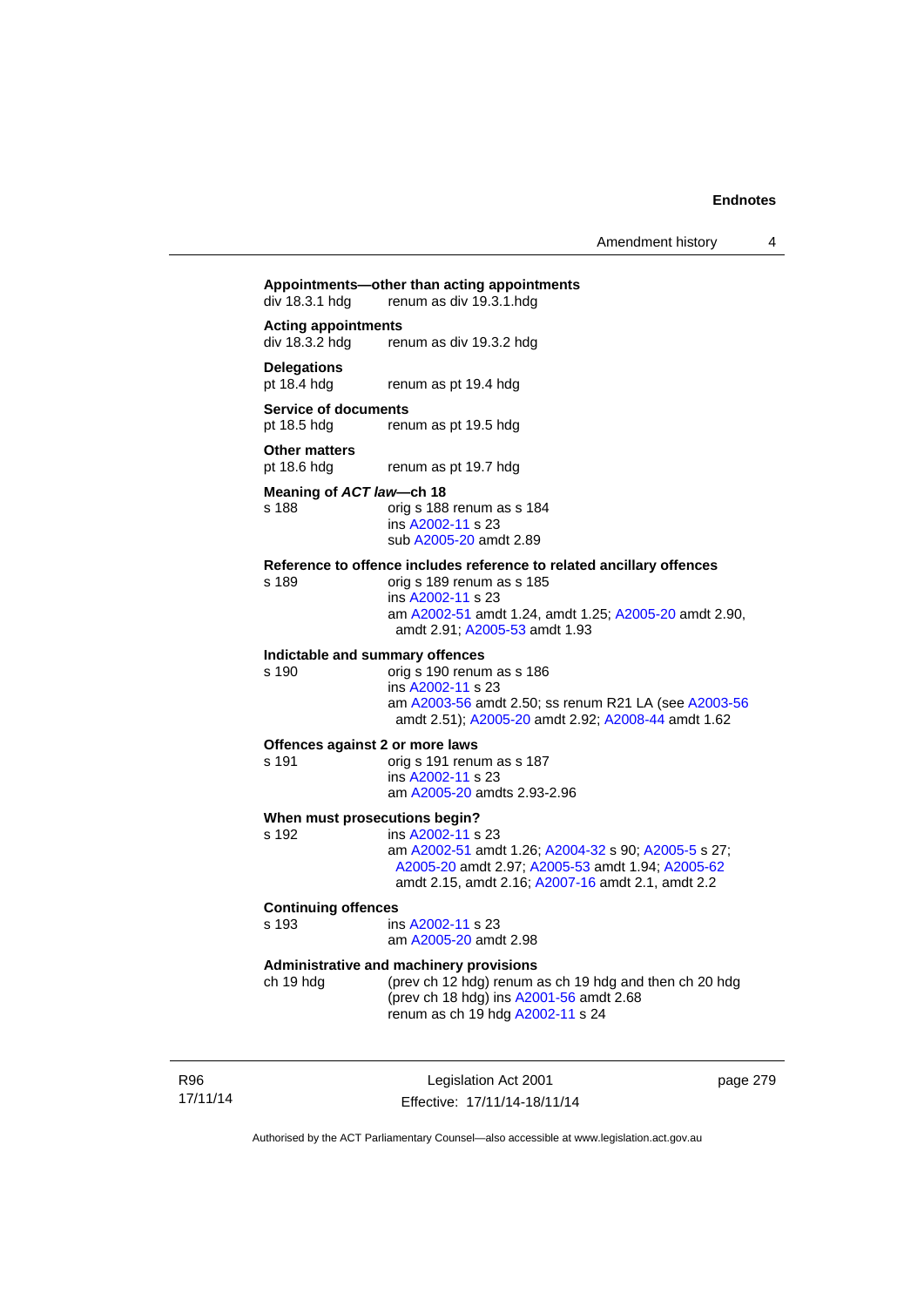| 4        | Amendment history                                  |                                                                                                                                                                                       |                 |
|----------|----------------------------------------------------|---------------------------------------------------------------------------------------------------------------------------------------------------------------------------------------|-----------------|
|          | Introductory<br>pt 19.1 hdg                        | (prev pt 18.1 hdg) ins A2001-56 amdt 2.68<br>renum A2002-11 s 24                                                                                                                      |                 |
|          | Meaning of law-ch 19<br>s 195                      | ins A2001-56 amdt 2.68<br>am A2005-20 amdt 2.99                                                                                                                                       |                 |
|          | <b>Functions</b><br>pt 19.2 hdg                    | (prev pt 18.2 hdg) ins A2001-56 amdt 2.68<br>renum A2002-11 s 24                                                                                                                      |                 |
|          | s 196                                              | Provision giving function gives power to exercise function<br>ins A2001-56 amdt 2.68                                                                                                  |                 |
|          | s 197                                              | Statutory functions may be exercised from time to time<br>ins A2001-56 amdt 2.68<br>am A2002-11 amdt 1.113, amdt 1.114; A2005-20 amdt 2.100                                           |                 |
|          | <b>Functions of bodies</b><br>s 199                | ins A2001-56 amdt 2.68<br>am A2002-11 amdt 1.115, amdt 1.116; ss renum R5 LA<br>(see A2002-11 amdt 1.117); A2003-41 amdt 2.32, amdt 2.33;<br>ss renum R20 LA (see A2003-41 amdt 2.34) |                 |
|          | s 200                                              | <b>Functions of occupants of positions</b><br>ins A2001-56 amdt 2.68                                                                                                                  |                 |
|          | <b>Appointments</b><br>pt 19.3 hdg                 | (prev pt 18.3 hdg) ins A2001-56 amdt 2.68<br>renum A2002-11 s 24                                                                                                                      |                 |
|          | Appointments-general<br>div 19.3.1 hdg             | (prev div 18.3.1 hdg) ins A2001-56 amdt 2.68<br>renum A2002-11 s 24<br>sub A2003-56 amdt 2.52                                                                                         |                 |
|          | div 19.3.1 note<br>Application-div 19.3.1<br>s 205 | ins A2002-11 amdt 1.118<br>ins A2001-56 amdt 2.68<br>am A2002-11 amdt 1.119, amdt 1.120                                                                                               |                 |
|          | s 206                                              | Appointments must be in writing etc.<br>ins A2001-56 amdt 2.68<br>sub A2002-11 s 25                                                                                                   |                 |
|          | s 207                                              | Appointment may be by name or position<br>ins A2001-56 amdt 2.68                                                                                                                      |                 |
|          | s 208                                              | Power of appointment includes power to suspend etc<br>ins A2001-56 amdt 2.68<br>am A2005-20 amdt 2.101                                                                                |                 |
| page 280 |                                                    | Legislation Act 2001<br>Effective: 17/11/14-18/11/14                                                                                                                                  | R96<br>17/11/14 |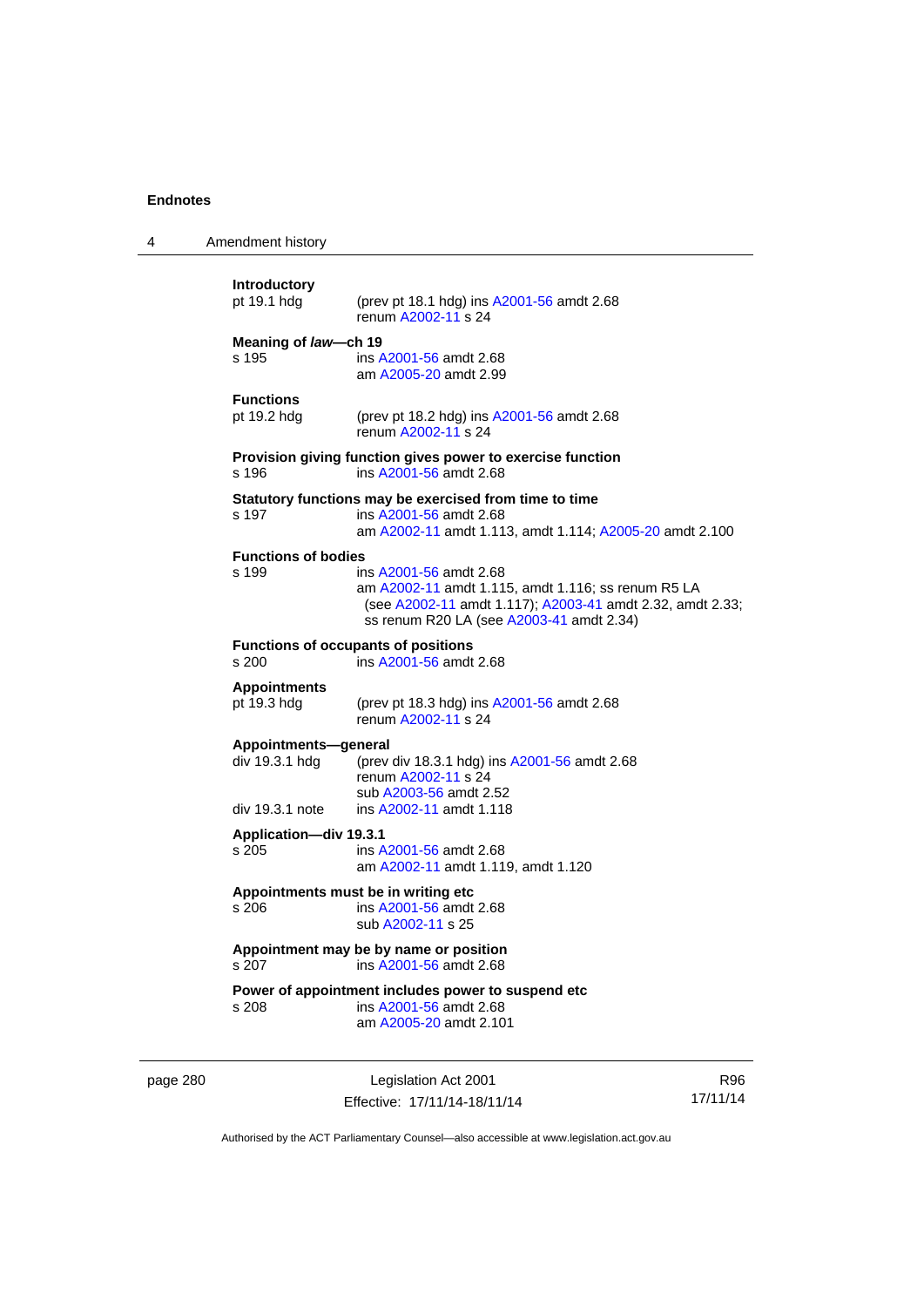**Power of appointment includes power to make acting appointment**  s 209 ins [A2001-56](http://www.legislation.act.gov.au/a/2001-56) amdt 2.68 **Resignation of appointment**  s 210 ins [A2001-56](http://www.legislation.act.gov.au/a/2001-56) amdt 2.68 **Appointment not affected by appointer changes**  s 211 ins [A2001-56](http://www.legislation.act.gov.au/a/2001-56) amdt 2.68 **Appointment not affected by defect etc**  s 212 ins [A2001-56](http://www.legislation.act.gov.au/a/2001-56) amdt 2.68 **Acting appointments**  (prev div 18.3.2 hdg) ins [A2001-56](http://www.legislation.act.gov.au/a/2001-56) amdt 2.68 renum [A2002-11](http://www.legislation.act.gov.au/a/2002-11) s 24 **Application—div 19.3.2**  s 215 ins [A2001-56](http://www.legislation.act.gov.au/a/2001-56) amdt 2.68 am [A2002-11](http://www.legislation.act.gov.au/a/2002-11) amdt 1.121, amdt 1.122 **Acting appointments must be in writing etc**  s 216 ins [A2001-56](http://www.legislation.act.gov.au/a/2001-56) amdt 2.68 sub [A2002-11](http://www.legislation.act.gov.au/a/2002-11) s 26 **Acting appointment may be made by name or position**  s 217 ins [A2001-56](http://www.legislation.act.gov.au/a/2001-56) amdt 2.68 **Instrument may provide when acting appointment has effect etc**  s 218 ins [A2001-56](http://www.legislation.act.gov.au/a/2001-56) amdt 2.68 **Appointer may decide terms of acting appointment etc**  s 219 ins [A2001-56](http://www.legislation.act.gov.au/a/2001-56) amdt 2.68 am [A2002-11](http://www.legislation.act.gov.au/a/2002-11) amdt 1.123 **Appointee may exercise functions under acting appointment etc**  s 220 ins [A2001-56](http://www.legislation.act.gov.au/a/2001-56) amdt 2.68 **How long does an acting appointment operate?**  s 221 ins [A2001-56](http://www.legislation.act.gov.au/a/2001-56) amdt 2.68 am [A2002-11](http://www.legislation.act.gov.au/a/2002-11) amdt 1.124 **Resignation of acting appointment**  s 222 ins [A2001-56](http://www.legislation.act.gov.au/a/2001-56) amdt 2.68 **Effect of acting appointment on substantive appointment etc**  s 223 ins [A2001-56](http://www.legislation.act.gov.au/a/2001-56) amdt 2.68 **Acting appointment not affected by appointer changes**  s 224 ins [A2001-56](http://www.legislation.act.gov.au/a/2001-56) amdt 2.68 **Acting appointment not affected by defect etc**  s 225 ins [A2001-56](http://www.legislation.act.gov.au/a/2001-56) amdt 2.68

R96 17/11/14

Legislation Act 2001 Effective: 17/11/14-18/11/14 page 281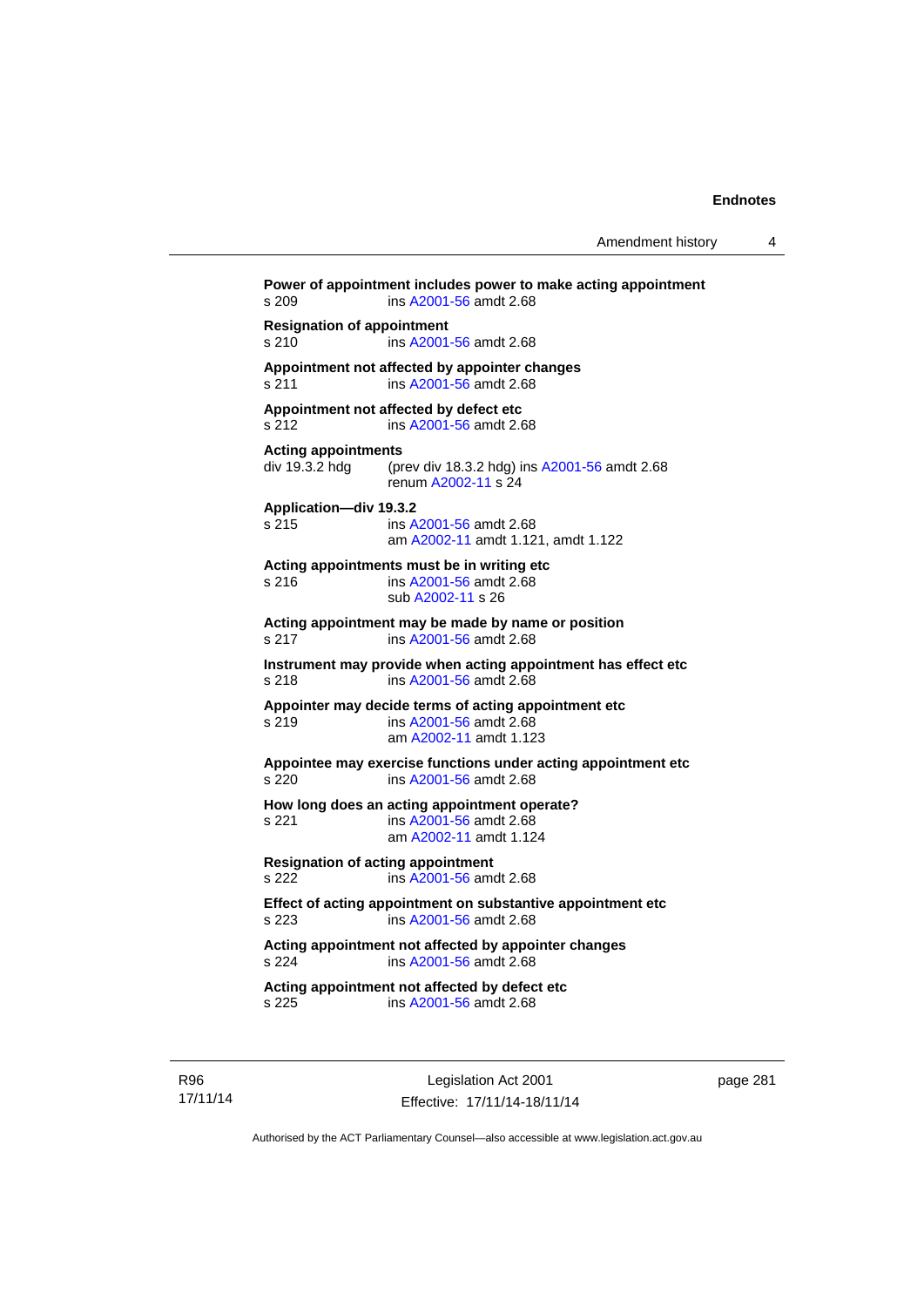4 Amendment history

```
Standing acting arrangements<br>div 19.3.2A hdg ins A2003-41
                 A2003-41 amdt 2.35
Application—div 19.3.2A 
s 225A ins A2003-41 amdt 2.35 
Person acting under standing acting arrangement may exercise 
functions etc 
A2005-20 amdt 2.102<br>s 225B ins A2003-41 amdt 2.35
                 A2003-41 amdt 2.35
Appointments—Assembly consultation 
A2002-11 s 27
Meaning of statutory position—div 19.3.3 
                 s 226 ins A2002-11 s 27 
Application—div 19.3.3 
s 227 ins A2002-11 s 27 
                  am A2002-49 amdt 2.34; A2004-28 amdt 3.32 
                 (3), (4) exp 22 December 2004 (s 227 (4) and see A2004-28, 
                  NI2004-486)
                  am A2007-3 amdt 2.1 
Consultation with appropriate Assembly committee 
s 228 ins A2002-11 s 27 
Appointment is disallowable instrument 
A2002-49 amdt 2.35<br>s 229 sub A2002-11 s 27
                 A2002-11 s 27
Delegations 
pt 19.4 hdg (prev pt 18.4 hdg) ins A2001-56 amdt 2.68 
                  renum A2002-11 s 24 
Application—pt 19.4 generally 
s 230 ins A2001-56 amdt 2.68 
                  am A2002-11 amdt 1.125; A2005-20 amdt 2.103, amdt 2.104 
Application—pt 19.4 to subdelegations 
s 231 ins A2001-56 amdt 2.68 
                  am A2002-11 amdt 1.126; A2003-56 amdt 2.53, amdt 2.54 
Delegation must be in writing etc 
s 232 ins A2001-56 amdt 2.68 
Delegation may be made by name or position 
s 233 ins A2001-56 amdt 2.68 
Instrument may provide when delegation has effect etc 
s 234 ins A2001-56 amdt 2.68 
                  am A2003-41 amdt 2.36
```
page 282 Legislation Act 2001 Effective: 17/11/14-18/11/14

R96 17/11/14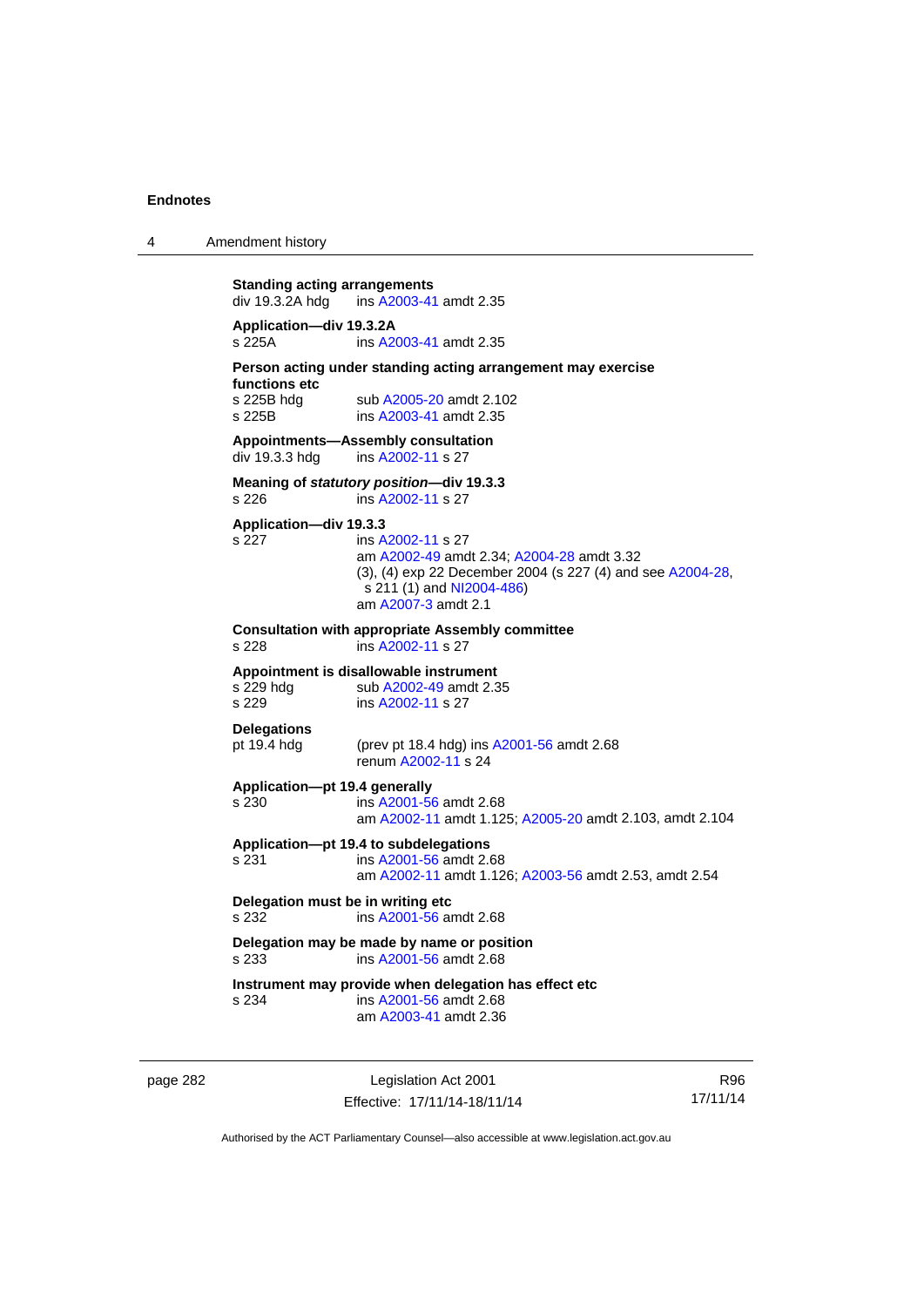| Amendment history |  |
|-------------------|--|
|-------------------|--|

**Delegation may be made to 2 or more delegates**  s 235 ins [A2001-56](http://www.legislation.act.gov.au/a/2001-56) amdt 2.68 **Power to delegate may not be delegated**<br>s 236 **ins A2001-56** amdt 2.68 s 236 ins [A2001-56](http://www.legislation.act.gov.au/a/2001-56) amdt 2.68 am [A2002-11](http://www.legislation.act.gov.au/a/2002-11) amdt 1.127 sub [A2003-56](http://www.legislation.act.gov.au/a/2003-56) amdt 2.55 **Delegation may be amended or revoked**  s 237 ins [A2001-56](http://www.legislation.act.gov.au/a/2001-56) amdt 2.68 am [A2005-20](http://www.legislation.act.gov.au/a/2005-20) amdt 2.105 **Appointer responsible for delegated function**  s 238 ins [A2001-56](http://www.legislation.act.gov.au/a/2001-56) amdt 2.68 **Exercise of delegation by delegate**  s 239 ins [A2001-56](http://www.legislation.act.gov.au/a/2001-56) amdt 2.68 am [A2002-49](http://www.legislation.act.gov.au/a/2002-49) amdt 2.36, amdt 2.37; [A2003-56](http://www.legislation.act.gov.au/a/2003-56) amdt 2.56 **Appointer may exercise delegated function**  s 240 ins [A2001-56](http://www.legislation.act.gov.au/a/2001-56) amdt 2.68 **Delegation not affected by appointer changes**  s 241 ins [A2001-56](http://www.legislation.act.gov.au/a/2001-56) amdt 2.68 **Delegation not affected by defect etc**<br>s 242 **ins A2001-56 amdt** s 242 ins [A2001-56](http://www.legislation.act.gov.au/a/2001-56) amdt 2.68 **Service of documents**  pt 19.5 hdg (prev pt 18.5 hdg) ins [A2001-56](http://www.legislation.act.gov.au/a/2001-56) amdt 2.68 renum [A2002-11](http://www.legislation.act.gov.au/a/2002-11) s 24 **Application—pt 19.5**  ins [A2001-56](http://www.legislation.act.gov.au/a/2001-56) amdt 2.68 **Definitions—pt 19.5**  s 246 ins [A2001-56](http://www.legislation.act.gov.au/a/2001-56) amdt 2.68 def *executive officer* am [A2011-22](http://www.legislation.act.gov.au/a/2011-22) amdt 1.277 def *home address* am [A2002-30](http://www.legislation.act.gov.au/a/2002-30) amdt 2.7 **Service of documents on individuals**  s 247 ins [A2001-56](http://www.legislation.act.gov.au/a/2001-56) amdt 2.68 am [A2002-49](http://www.legislation.act.gov.au/a/2002-49) amdt 2.38, amdt 2.39 **Service of documents on corporations**  s 248 ins [A2001-56](http://www.legislation.act.gov.au/a/2001-56) amdt 2.68 am [A2002-49](http://www.legislation.act.gov.au/a/2002-49) amdt 2.40, amdt 2.41 **Service of documents on agencies**  s 249 ins [A2001-56](http://www.legislation.act.gov.au/a/2001-56) amdt 2.68

R96 17/11/14

Legislation Act 2001 Effective: 17/11/14-18/11/14 page 283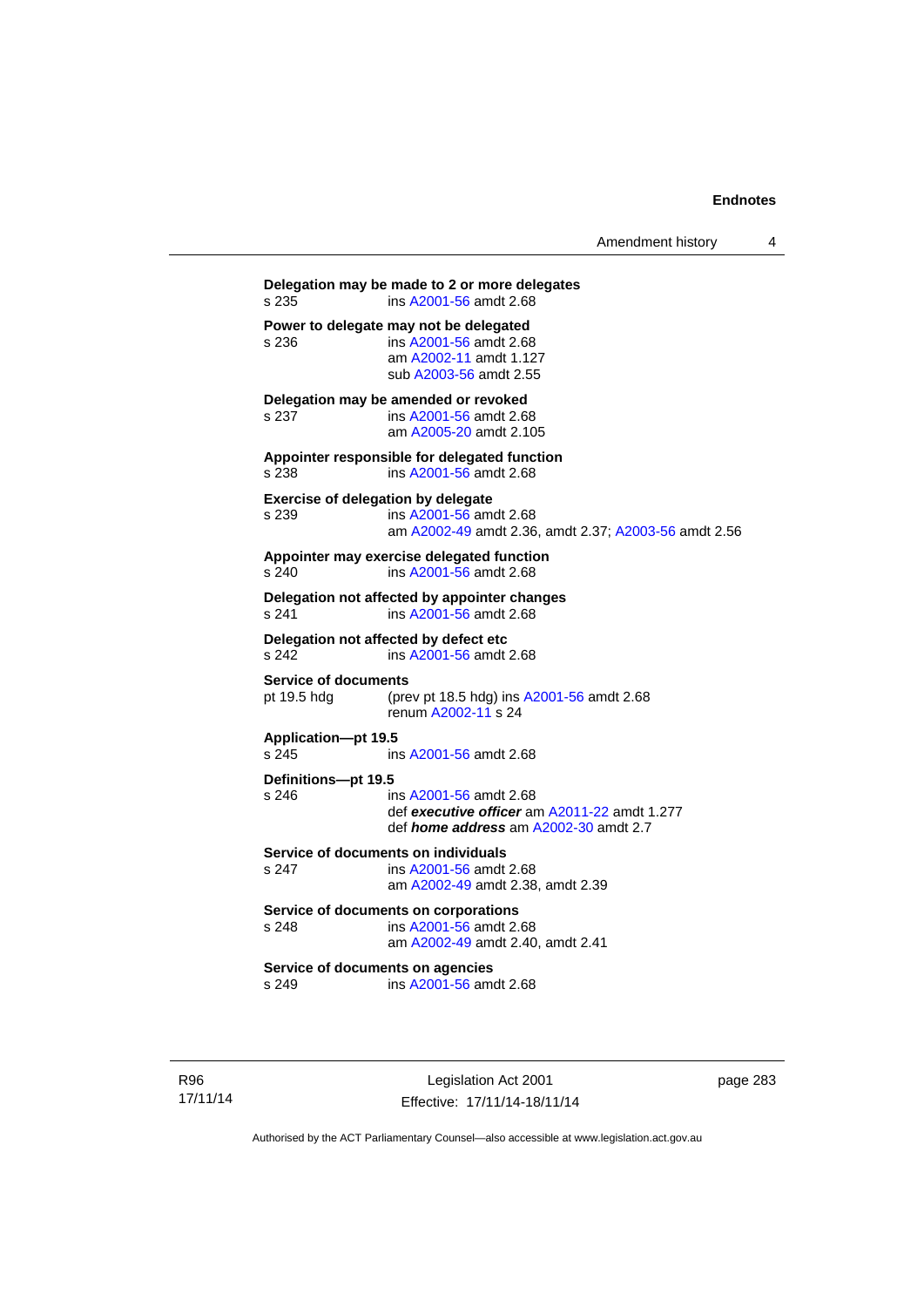| 4        | Amendment history                                  |                                                                                                                                                                            |                 |
|----------|----------------------------------------------------|----------------------------------------------------------------------------------------------------------------------------------------------------------------------------|-----------------|
|          | s 250 hdg<br>s 250                                 | When document taken to be served<br>sub A2005-20 amdt 2.106<br>ins A2001-56 amdt 2.68<br>am A2002-11 amdt 1.128; A2011-48 amdt 1.36                                        |                 |
|          | Other laws not affected etc<br>s 251               | ins A2001-56 amdt 2.68<br>am A2002-11 amdt 1.129                                                                                                                           |                 |
|          | s 252                                              | Powers of courts and tribunals not affected<br>ins A2001-56 amdt 2.68                                                                                                      |                 |
|          | pt 19.6 hdg                                        | <b>Functions of Executive and Ministers</b><br>ins A2002-11 s 29                                                                                                           |                 |
|          | <b>Exercise of functions of Executive</b><br>s 253 | ins A2002-11 s 29<br>am A2003-41 amdt 2.37; A2005-62 amdt 2.17                                                                                                             |                 |
|          | s.254                                              | Administration of matters not allocated<br>ins A2002-11 s 29                                                                                                               |                 |
|          | <b>Delegation by Minister</b><br>s 254A            | ins A2002-11 s 29                                                                                                                                                          |                 |
|          | <b>Other matters</b><br>pt 19.7 hdg                | (prev pt 18.6 hdg) ins A2001-56 amdt 2.68<br>sub A2002-11 s 28                                                                                                             |                 |
|          | <b>Forms</b><br>s 255                              | ins A2001-56 amdt 2.68<br>am A2002-11 amdt 1.130, amdt 1.131; A2002-49 amdt 2.42;<br>A2003-41 amdt 2.38; A2005-20 amdt 2.107, amdt 2.108;<br>A2006-42 amdt 2.12, amdt 2.19 |                 |
|          | s 256                                              | Production of records kept in computers etc<br>ins A2001-56 amdt 2.68<br>am A2005-20 amdt 2.109                                                                            |                 |
|          | s 260                                              | Delegation by parliamentary counsel<br>(prev s 119) renum A2001-56 amdt 2.67<br>om A2002-11 amdt 1.132                                                                     |                 |
|          | s 261                                              | <b>References to Administration Act 1989 etc</b><br>(prev s 120) renum A2001-56 amdt 2.67<br>om A2002-11 amdt 1.132                                                        |                 |
|          | <b>Regulation-making power</b><br>s 262            | (prev s 121) renum as s 262 and then s 302                                                                                                                                 |                 |
|          | <b>Application of s 28</b><br>s 263                | (prev s 122) renum A2001-56 amdt 2.67<br>exp 12 March 2002 (s 263 (2))                                                                                                     |                 |
| page 284 |                                                    | Legislation Act 2001<br>Effective: 17/11/14-18/11/14                                                                                                                       | R96<br>17/11/14 |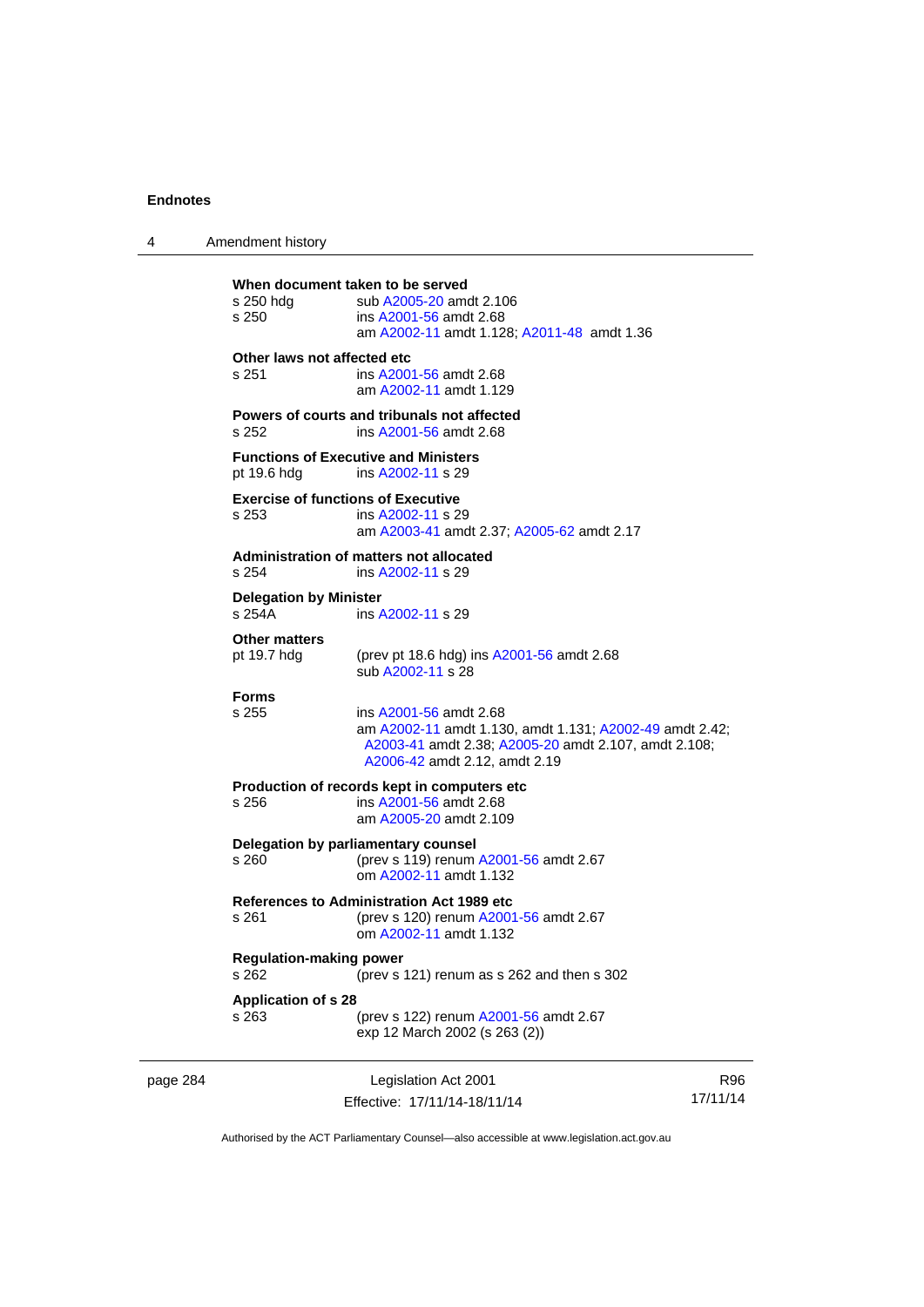**Application of s 47 (2) to (6)**  s 264 (prev s 122A) renum as s 264 and then s 304 **Application of s 61 and s 62**  s 265 (prev s 123) renum as s 265 and then s 305 **Application of s 69**  s 266 (prev s 124) renum [A2001-56](http://www.legislation.act.gov.au/a/2001-56) amdt 2.67 exp 12 March 2002 (s 266 (2)) **Transitional regulations**  s 267 (prev s 125) renum as s 267 and then s 306 **Modification of ch 20's operation**  s 268 (prev s 126) renum as s 268 and then s 307 **Status of certain instruments as disallowable instruments**  s 269 (prev s 127) renum as s 269 and then s 308 **Status of certain instruments as notifiable instruments**  s 270 (prev s 128) renum as s 270 and then s 309 **Compliance with authorisation or requirement to do something by notice in gazette**  s 271 (prev s 129) renum as s 271 and then s 310 **Commencement of Acts that refer to notification or notice in the gazette**  s 271B renum as s 311 **Commencement of registrable instruments that refer to notification or notice in the gazette**  s 271C renum as s 312 **Status of republications under Legislation (Republication) Act 1996**  s 272 (prev s 130) renum as s 272 and then s 313 **Transitional provisions about penalties** s 273 renum as s 314 **Status of certain determinations**  s 274 renum as s 315 **Miscellaneous**  ch 20 hdg (prev ch 13 hdg) renum as ch 20 hdg and then ch 21 hdg (prev ch 12 hdg) renum as ch 19 hdg [A2001-56](http://www.legislation.act.gov.au/a/2001-56) amdt 2.66 renum as ch 20 hdg [A2002-11](http://www.legislation.act.gov.au/a/2002-11) s 24 **Delegation by parliamentary counsel**  s 300 ins [A2002-11](http://www.legislation.act.gov.au/a/2002-11) amdt 1.132 am [A2004-60](http://www.legislation.act.gov.au/a/2004-60) amdt 1.175 **References to Administration Act 1989 etc**  s 301 ins [A2002-11](http://www.legislation.act.gov.au/a/2002-11) amdt 1.132

R96 17/11/14

Legislation Act 2001 Effective: 17/11/14-18/11/14 page 285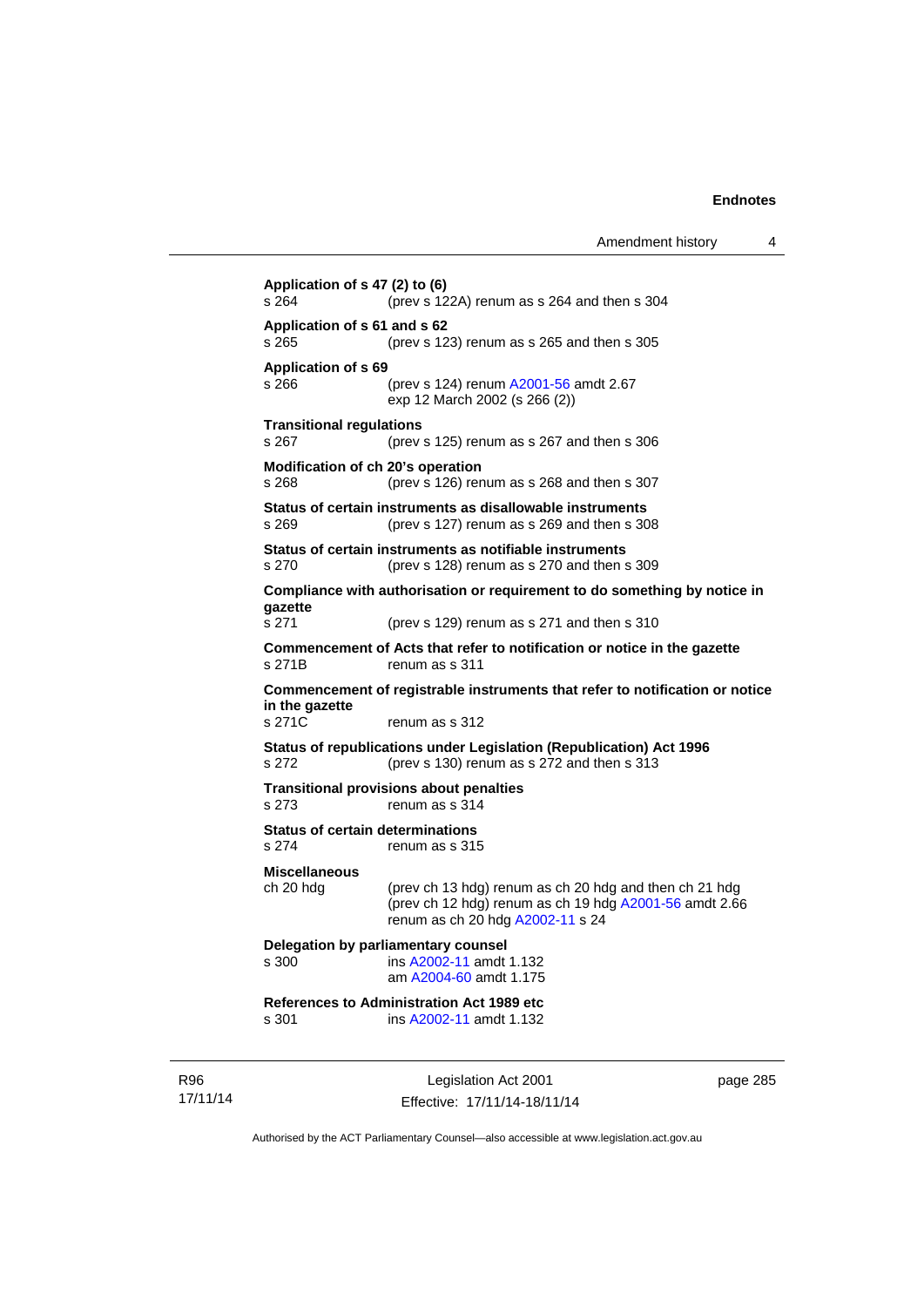| 4        | Amendment history                       |                                                                                                                                                                                                                              |          |
|----------|-----------------------------------------|------------------------------------------------------------------------------------------------------------------------------------------------------------------------------------------------------------------------------|----------|
|          | <b>Regulation-making power</b><br>s 302 | (prev s 121) renum as s 262 A2001-56 amdt 2.67                                                                                                                                                                               |          |
|          |                                         | renum as s 302 R5 LA (see A2002-11 amdt 1.133)<br>sub A2003-41 amdt 2.39<br>am A2006-42 amdt 2.19; A2011-28 amdt 2.18                                                                                                        |          |
|          | Transitional                            |                                                                                                                                                                                                                              |          |
|          | ch 21 hdg                               | (prev ch 13 hdg) renum as ch 20 hdg A2001-56 amdt 2.66<br>renum as ch 21 hdg A2002-11 s 24<br>om R29 LA                                                                                                                      |          |
|          |                                         | Transitional-meaning of optometrist                                                                                                                                                                                          |          |
|          | s 303                                   | ins A2005-9 amdt 1.1<br>exp 9 January 2007 (see the Health Professionals Act 2004<br>s 136 (1) (h)) (s 303 (2))                                                                                                              |          |
|          | Application of s 47 (2) to (6)          |                                                                                                                                                                                                                              |          |
|          | s 304 hdg                               | (prev s 122A hdg) renum as s 264 hdg and then s 304 hdg<br>sub A2002-11 amdt 1.134                                                                                                                                           |          |
|          | s 304                                   | (prev s 122A) ins A2001-44 amdt 1.2623<br>renum as s 264 A2001-56 amdt 2.67<br>am A2002-11 amdt 1.135                                                                                                                        |          |
|          |                                         | renum as s 304 R5 LA (see A2002-11 amdt 1.136)<br>exp 12 September 2004 (s 304 (4))                                                                                                                                          |          |
|          | Application of s 61 and s 62<br>s 305   | (prev s 123) renum as s 265 A2001-56 amdt 2.67<br>renum as s 305 R5 LA (see A2002-11 amdt 1.136)<br>exp 12 September 2002 (s 305 (3))                                                                                        |          |
|          | <b>Transitional regulations</b>         |                                                                                                                                                                                                                              |          |
|          | s 306                                   | (prev s 125) am A2001-44 amdt 1.2624<br>renum as s 267 A2001-56 amdt 2.67<br>am A2001-56 amdts 2.69-2.71; A2002-11<br>amdts 1.137-1.140<br>renum as s 306 R5 LA (see A2002-11 amdt 1.136)<br>exp 28 May 2003 (s 306 (5))     |          |
|          |                                         | Modification of ch 20's operation                                                                                                                                                                                            |          |
|          | s 307 hdg<br>s 307                      | (prev s 268 hdg) sub A2001-56 amdt 2.72<br>(prev s 126) renum as s 268 A2001-56 amdt 2.67<br>am A2002-11 amdt 1.141<br>renum as s 307 R5 LA (see A2002-11 amdt 1.13)<br>am A2002-49 amdt 2.54<br>exp 28 May 2003 (s 307 (2)) |          |
|          |                                         | Status of certain instruments as disallowable instruments                                                                                                                                                                    |          |
|          | s 308                                   | (prev s 127) renum as s 269 A2001-56 amdt 2.67<br>renum as s 308 R5 LA (see A2002-11 amdt 1.136)<br>exp 12 September 2004 (s 308 (4))                                                                                        |          |
| page 286 |                                         | Legislation Act 2001                                                                                                                                                                                                         | R96      |
|          |                                         | Effective: 17/11/14-18/11/14                                                                                                                                                                                                 | 17/11/14 |

Authorised by the ACT Parliamentary Counsel—also accessible at www.legislation.act.gov.au

Effective: 17/11/14-18/11/14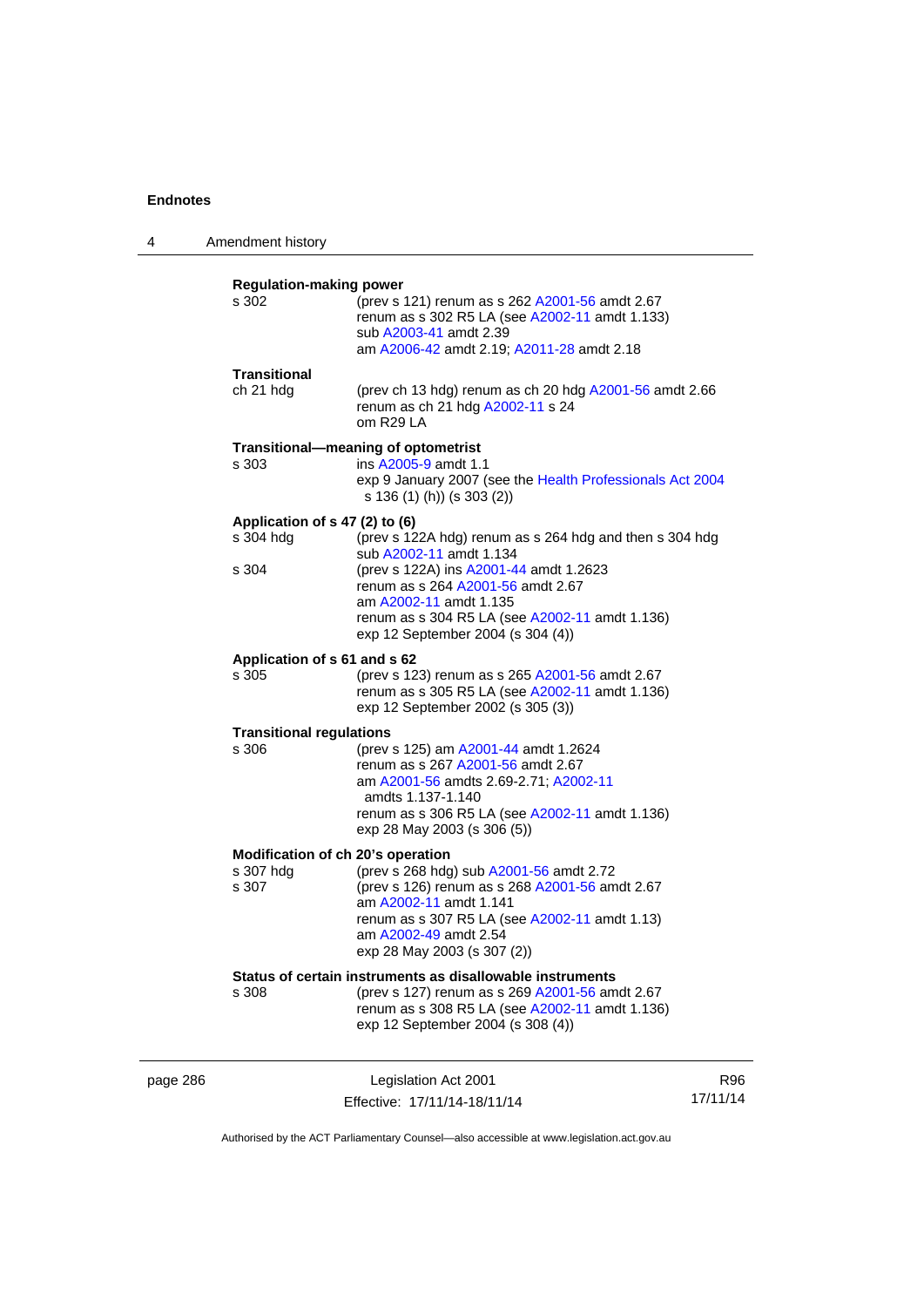|                                                  |                                                                                                                                                                                                              | Amendment history | 4 |
|--------------------------------------------------|--------------------------------------------------------------------------------------------------------------------------------------------------------------------------------------------------------------|-------------------|---|
|                                                  |                                                                                                                                                                                                              |                   |   |
| s 309                                            | Status of certain instruments as notifiable instruments<br>(prev s 128) renum as s 270 A2001-56 amdt 2.67<br>renum as s 309 R5 LA (see A2002-11 amdt 1.136)<br>exp 12 September 2004 (s 309 (7))             |                   |   |
| gazette                                          | Compliance with authorisation or requirement to do something by notice in                                                                                                                                    |                   |   |
| s 310                                            | (prev s 129) renum as s 271 A2001-56 amdt 2.67<br>am A2001-56 amdt 2.73<br>renum as s 310 R5 LA (see A2002-11 amdt 1.136)<br>exp 12 September 2004 (s 310 (5))                                               |                   |   |
| s 310A                                           | Application of s 89 to registrable instrument<br>ins A2003-56 amdt 2.57<br>exp 12 September 2004 (s 310A (2))                                                                                                |                   |   |
| s 311                                            | Commencement of Acts that refer to notification or notice in the gazette<br>(prev s 271B) ins as mod SL2001-34 reg 6<br>renum R5 LA (see A2002-11 amdt 1.136)<br>exp 13 September 2002 (s 311 (5))           |                   |   |
| in the gazette                                   | Commencement of registrable instruments that refer to notification or notice                                                                                                                                 |                   |   |
| s 312                                            | (prev s $271C$ ) ins as mod $SL2001-34$ reg 6<br>renum R5 LA (see A2002-11 amdt 1.136)<br>exp 13 September 2002 (s 312 (5))                                                                                  |                   |   |
| s 313                                            | Status of republications under Legislation (Republication) Act 1996<br>(prev s 130) renum as s 272 A2001-56 amdt 2.67<br>renum as s 313 R5 LA (see A2002-11 amdt 1.136)<br>exp 12 September 2004 (s 313 (3)) |                   |   |
| s 314                                            | <b>Transitional provisions about penalties</b><br>(prev s 273) ins A2001-56 amdt 2.74<br>renum R5 LA (see A2002-11 amdt 1.136)<br>exp 12 September 2003 (s 314 (5))                                          |                   |   |
| <b>Status of certain determinations</b><br>s 315 | (prev s 274) ins A2001-56 amdt 2.74<br>renum R5 LA (see A2002-11 amdt 1.136)<br>exp 12 September 2003 (s 315 (6))                                                                                            |                   |   |
| s 316                                            | <b>Delegations under Administration Act 1989</b><br>ins A2003-56 amdt 2.58<br>exp 12 September 2004 (s 316 (3))                                                                                              |                   |   |

Legislation Act 2001 Effective: 17/11/14-18/11/14 page 287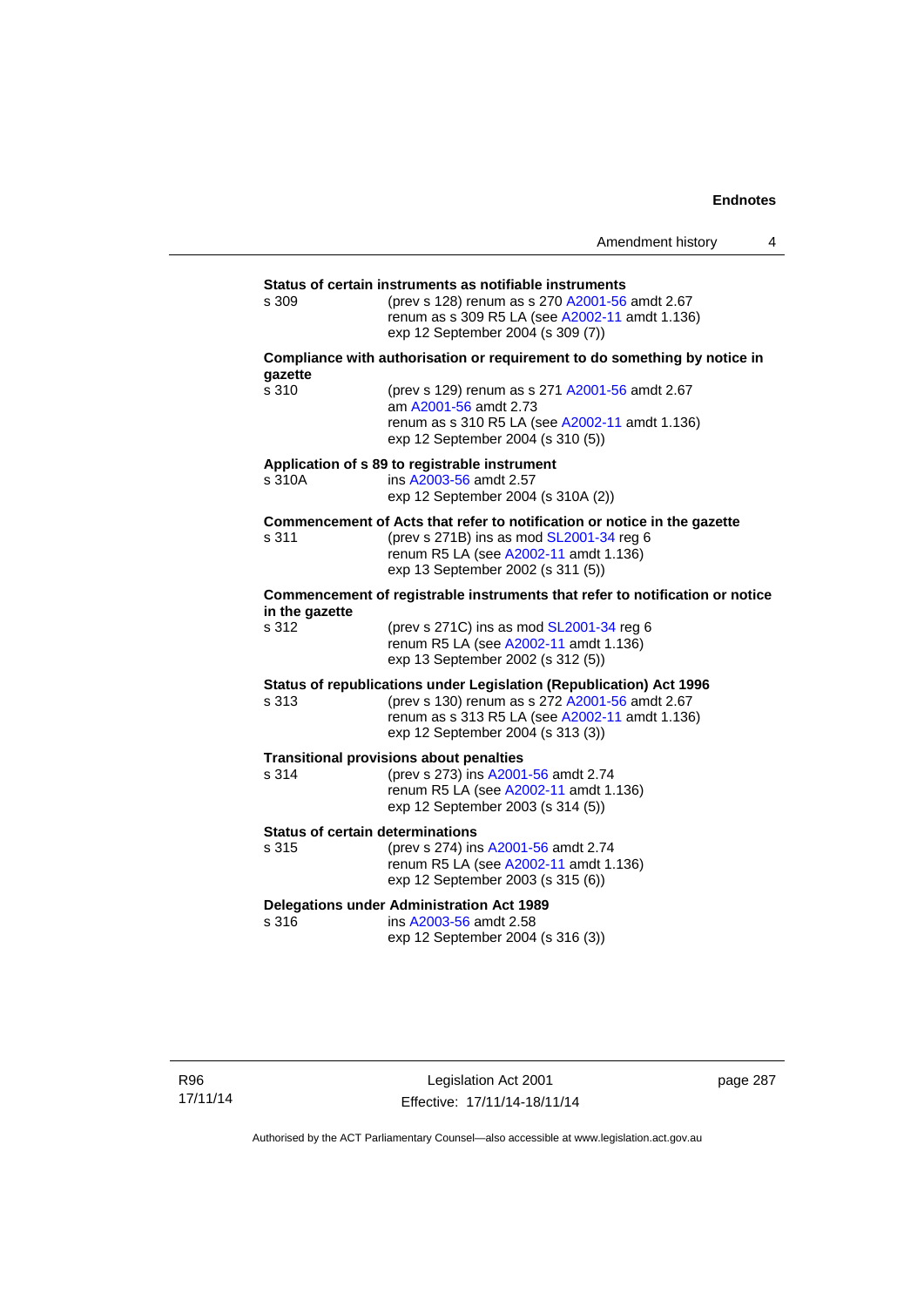| 4 | Amendment history |
|---|-------------------|
|---|-------------------|

| sch 1 pt 1.1 hdg<br>sch 1 pt 1.1                                               | Former NSW and UK Acts in force before establishment of Territory<br>(prev sch 1 pt 1 hdg) sub and renum A2001-56 amdt 2.75<br>am A2001-44 amdt 1.2625; A2001-56 amdts 2.76-2.79;<br>A2001-88 s 43 (2); A2002-40 amdt 3.28; items renum R11<br>LA (see A2002-40 amdt 3.29)<br>sub A2002-49 amdt 2.43<br>am A2003-56 amdt 2.59; items renum R21 LA (see A2003-56<br>amdt 2.60); A2004-17 amdt 2.10; items renum R30 LA (see<br>A2004-17 amdt 2.11); A2004-60 amdt 1.176; items renum<br>R31 LA (see A2004-60 amdt 1.177); A2006-38 amdt 1.9;<br>items renum R52 LA (see A2006-38 amdt 1.10); A2009-39<br>amdt 2.5; items renum R70 LA; A2009-50 s 50; items renum<br><b>R71 LA</b>                                                                             |
|--------------------------------------------------------------------------------|---------------------------------------------------------------------------------------------------------------------------------------------------------------------------------------------------------------------------------------------------------------------------------------------------------------------------------------------------------------------------------------------------------------------------------------------------------------------------------------------------------------------------------------------------------------------------------------------------------------------------------------------------------------------------------------------------------------------------------------------------------------|
|                                                                                |                                                                                                                                                                                                                                                                                                                                                                                                                                                                                                                                                                                                                                                                                                                                                               |
| sch 1 pt 1.2 hdg<br>sch 1 pt 1.2                                               | Former NSW Acts applied after establishment of Territory<br>(prev sch 1 pt 2 hdg) sub and renum A2001-56 amdt 2.80<br>am A2001-44 amdt 1.2626, amdt 1.2627; A2001-56<br>amdt 2.81; A2004-7 amdt 1.5; A2006-38 amdt 1.11; items<br>renum R52 LA (see A2006-38 amdt 1.12)                                                                                                                                                                                                                                                                                                                                                                                                                                                                                       |
|                                                                                |                                                                                                                                                                                                                                                                                                                                                                                                                                                                                                                                                                                                                                                                                                                                                               |
| Meaning of commonly-used terms<br>dict pt 1 hdg<br>dict pt 1 note<br>dict pt 1 | sub A2003-56 amdt 2.61<br>sub A2003-56 amdt 2.61<br>def <b>AAT</b> ins A2002-49 amdt 2.44<br>om A2008-37 amdt 1.297<br>def <b>ACAT</b> ins A2008-36 amdt 1.409<br>def Act sub A2001-56 amdt 2.82<br>am A2005-20 amdt 2.110<br>def ACT reloc from IA A2001-56 amdt 2.16<br>def <b>ADI</b> reloc from IA A2001-56 amdt 2.16<br>sub A2002-49 amdt 2.45<br>def administrative appeals tribunal reloc from IA A2001-56<br>amdt 2.16<br>om A2008-37 amdt 1.297<br>def <i>administrative unit</i> reloc from IA A2001-56 amdt 2.16<br>def <i>adult</i> reloc from IA A2001-56 amdt 2.16<br>def <i>affidavit</i> reloc from IA A2001-56 amdt 2.16<br>om A2005-53 amdt 1.95<br>def <b>ambulance service</b> reloc from IA A2001-56 amdt 2.16<br>sub A2004-28 amdt 3.33 |
|                                                                                | def <i>amend</i> sub A2001-56 amdt 2.82<br>am A2005-20 amdt 2.111, amdt 2.112<br>def appoint reloc from IA A2001-56 amdt 2.16                                                                                                                                                                                                                                                                                                                                                                                                                                                                                                                                                                                                                                 |
|                                                                                | def AS ins A2009-20 amdt 2.9                                                                                                                                                                                                                                                                                                                                                                                                                                                                                                                                                                                                                                                                                                                                  |
|                                                                                | def AS/NZS ins A2009-20 amdt 2.9                                                                                                                                                                                                                                                                                                                                                                                                                                                                                                                                                                                                                                                                                                                              |
|                                                                                | def asset reloc from IA A2001-56 amdt 2.16                                                                                                                                                                                                                                                                                                                                                                                                                                                                                                                                                                                                                                                                                                                    |
|                                                                                | def Attorney-General ins A2001-56 amdt 2.82                                                                                                                                                                                                                                                                                                                                                                                                                                                                                                                                                                                                                                                                                                                   |
|                                                                                |                                                                                                                                                                                                                                                                                                                                                                                                                                                                                                                                                                                                                                                                                                                                                               |

page 288 Legislation Act 2001 Effective: 17/11/14-18/11/14

R96 17/11/14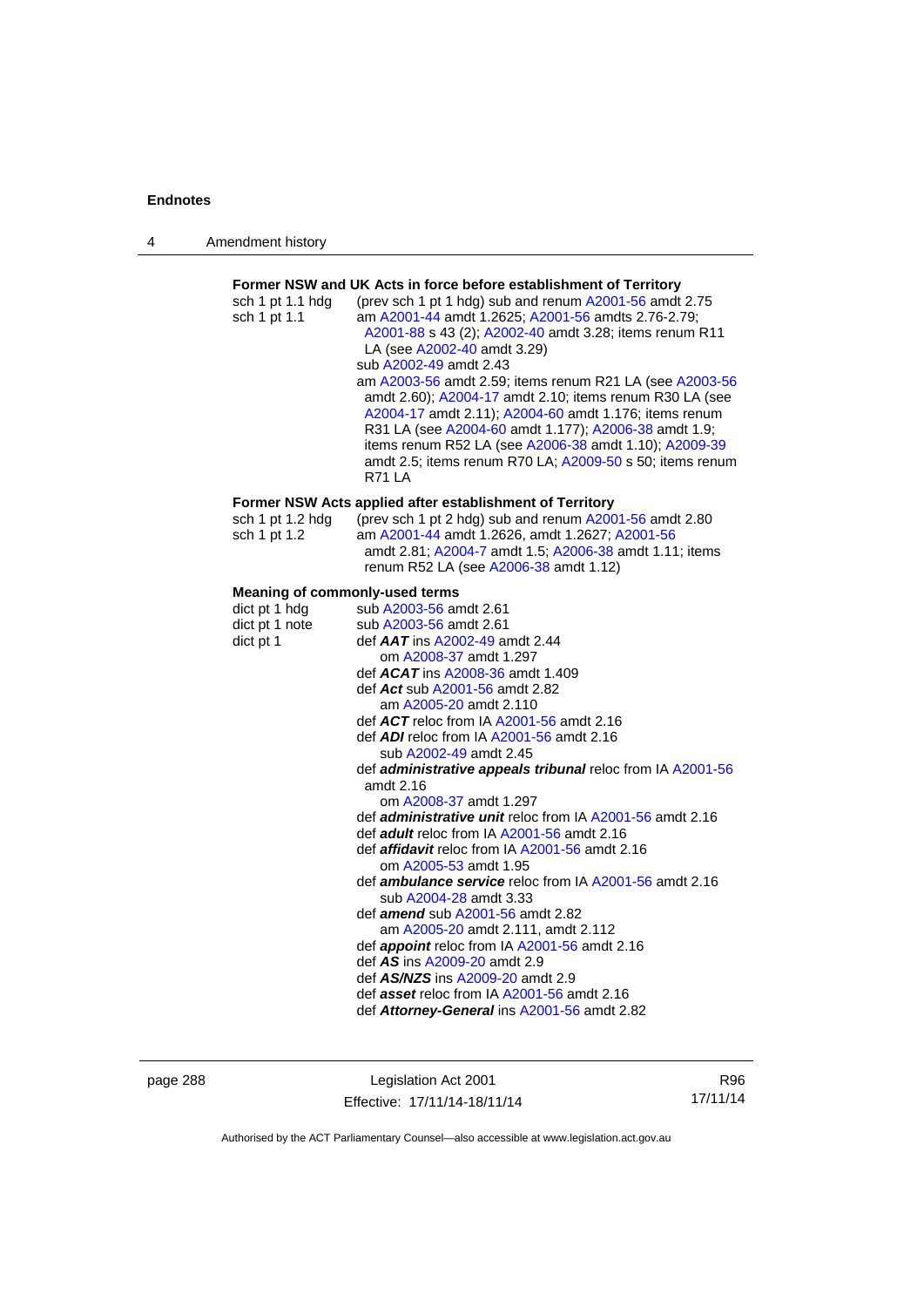| Amendment history |  |
|-------------------|--|
|-------------------|--|

 def *auditor-general* reloc from IA [A2001-56](http://www.legislation.act.gov.au/a/2001-56) amdt 2.16 sub [A2005-20](http://www.legislation.act.gov.au/a/2005-20) amdt 2.113 def *Australia* reloc from IA [A2001-56](http://www.legislation.act.gov.au/a/2001-56) amdt 2.16 def *Australian citizen* ins [A2012-21](http://www.legislation.act.gov.au/a/2012-21) amdt 2.1 def *Australian Consumer Law (ACT)* ins [A2010-54](http://www.legislation.act.gov.au/a/2010-54) amdt 3.38 def *Australian driver licence* reloc from IA [A2001-56](http://www.legislation.act.gov.au/a/2001-56) amdt 2.16 def *Australian/New Zealand Standard* ins [A2009-20](http://www.legislation.act.gov.au/a/2009-20) amdt 2.9 def *Australian Standard* ins [A2009-20](http://www.legislation.act.gov.au/a/2009-20) amdt 2.9 def *Australian Statistician* ins [A2005-20](http://www.legislation.act.gov.au/a/2005-20) amdt 2.114 def *authorised deposit-taking institution* reloc from IA [A2001-56](http://www.legislation.act.gov.au/a/2001-56) amdt 2.16 sub [A2002-49](http://www.legislation.act.gov.au/a/2002-49) amdt 2.46 def *bank* reloc from IA [A2001-56](http://www.legislation.act.gov.au/a/2001-56) amdt 2.16 def *bank holiday* ins [A2011-28](http://www.legislation.act.gov.au/a/2011-28) amdt 2.19 def *bankrupt or personally insolvent* ins [A2009-49](http://www.legislation.act.gov.au/a/2009-49) amdt 2.1 def *barrister* reloc from IA [A2001-56](http://www.legislation.act.gov.au/a/2001-56) amdt 2.16 def *body* reloc from IA [A2001-56](http://www.legislation.act.gov.au/a/2001-56) amdt 2.16 def *breach* reloc from IA [A2001-56](http://www.legislation.act.gov.au/a/2001-56) amdt 2.16 def *building code* ins [A2004-13](http://www.legislation.act.gov.au/a/2004-13) amdt 2.79 def *building society* reloc from IA [A2001-56](http://www.legislation.act.gov.au/a/2001-56) amdt 2.16 sub [A2003-56](http://www.legislation.act.gov.au/a/2003-56) amdt 2.62 def *business day* reloc from IA [A2001-56](http://www.legislation.act.gov.au/a/2001-56) amdt 2.16 am [A2011-28](http://www.legislation.act.gov.au/a/2011-28) amdt 2.20 def *by* ins [A2005-20](http://www.legislation.act.gov.au/a/2005-20) amdt 2.115 def *by-law* ins [A2005-20](http://www.legislation.act.gov.au/a/2005-20) amdt 2.116 def *by-laws* ins [A2002-11](http://www.legislation.act.gov.au/a/2002-11) amdt 1.142 om [A2005-20](http://www.legislation.act.gov.au/a/2005-20) amdt 2.116 def *calendar month* reloc from IA [A2001-56](http://www.legislation.act.gov.au/a/2001-56) amdt 2.16 def *calendar year* reloc from IA [A2001-56](http://www.legislation.act.gov.au/a/2001-56) amdt 2.16 def *change* reloc from IA [A2001-56](http://www.legislation.act.gov.au/a/2001-56) amdt 2.16 sub [A2006-42](http://www.legislation.act.gov.au/a/2006-42) amdt 2.13 def *chief executive* ins [A2001-56](http://www.legislation.act.gov.au/a/2001-56) amdt 2.82 om [A2011-22](http://www.legislation.act.gov.au/a/2011-22) amdt 1.278 def *chief fire control officer* ins [A2001-56](http://www.legislation.act.gov.au/a/2001-56) amdt 2.82 om [A2004-28](http://www.legislation.act.gov.au/a/2004-28) amdt 3.34 def *chief health officer* reloc from IA [A2001-56](http://www.legislation.act.gov.au/a/2001-56) amdt 2.16 def *Chief Justice* reloc from IA [A2001-56](http://www.legislation.act.gov.au/a/2001-56) amdt 2.16 def *Chief Magistrate* reloc from IA [A2001-56](http://www.legislation.act.gov.au/a/2001-56) amdt 2.16 def *Chief Minister* reloc from IA [A2001-56](http://www.legislation.act.gov.au/a/2001-56) amdt 2.16 def *chief officer (ambulance service)* ins [A2004-28](http://www.legislation.act.gov.au/a/2004-28) amdt 3.35 def *chief officer (fire and rescue)* ins [A2012-21](http://www.legislation.act.gov.au/a/2012-21) amdt 2.2 def *chief officer (fire brigade)* ins [A2004-28](http://www.legislation.act.gov.au/a/2004-28) amdt 3.35 om [A2012-21](http://www.legislation.act.gov.au/a/2012-21) amdt 2.2

R96 17/11/14

Legislation Act 2001 Effective: 17/11/14-18/11/14 page 289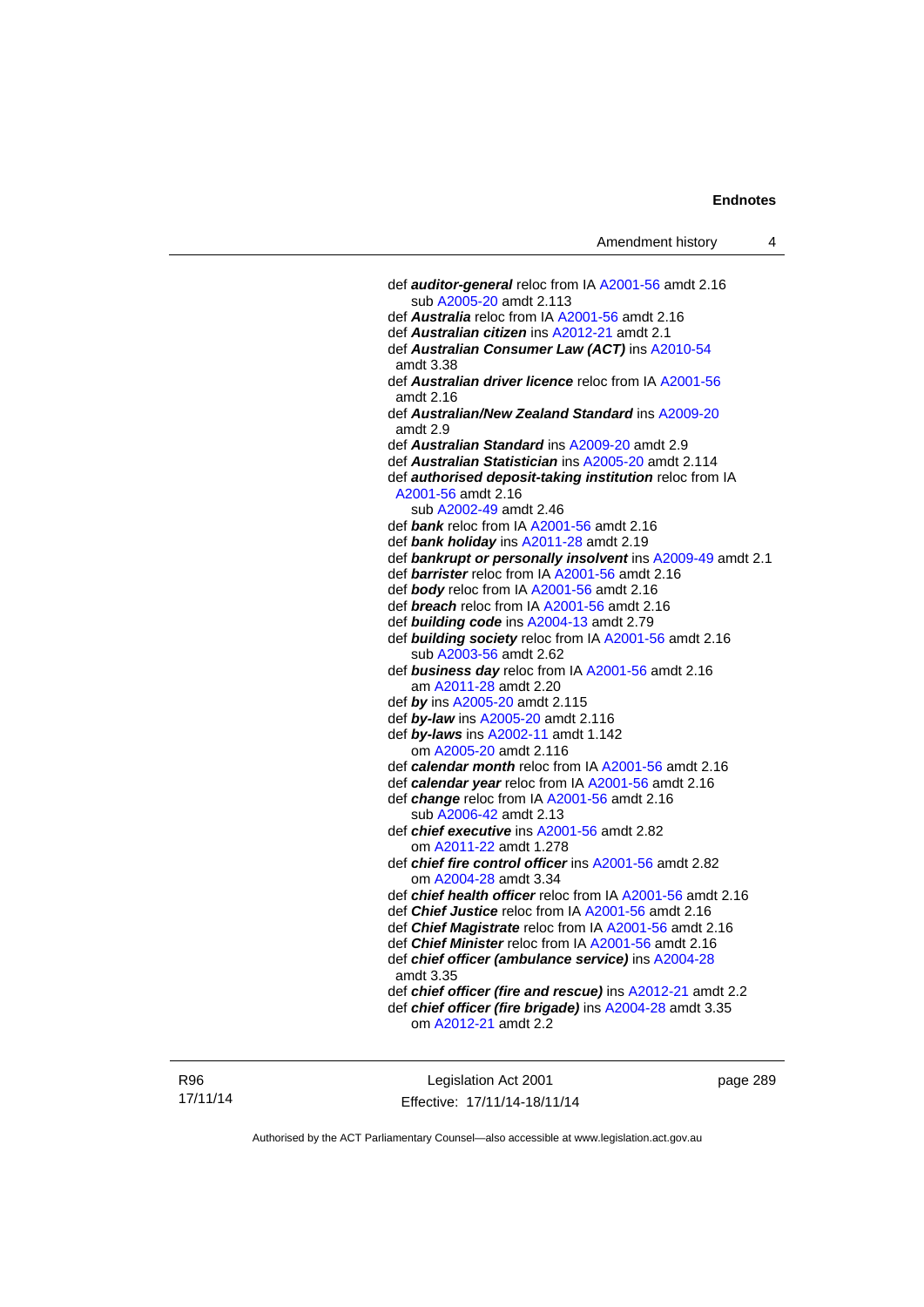| 4 | Amendment history |                                                                       |
|---|-------------------|-----------------------------------------------------------------------|
|   |                   |                                                                       |
|   |                   | def chief officer (rural fire service) ins A2004-28 amdt 3.35         |
|   |                   | def chief officer (SES) ins A2004-28 amdt 3.35                        |
|   |                   | def chief planning executive ins A2002-56 amdt 3.43                   |
|   |                   | sub A2005-20 amdt 2.117; A2007-25 amdt 1.96                           |
|   |                   | def chief police officer reloc from IA A2001-56 amdt 2.16             |
|   |                   | def <i>chief solicitor</i> ins A2004-42 amdt 2.39                     |
|   |                   | am A2011-30 amdt 1.8                                                  |
|   |                   | def <i>chief surveyor</i> ins A2007-33 amdt 1.9                       |
|   |                   | om A2010-6 amdt 1.10                                                  |
|   |                   | def <i>child</i> reloc from IA A2001-56 amdt 2.16                     |
|   |                   | def children and young people commissioner ins A2005-46<br>amdt $1.1$ |
|   |                   | def <i>Childrens Court</i> reloc from IA A2001-56 amdt 2.16           |
|   |                   | sub A2008-20 amdt 4.42                                                |
|   |                   | def city area reloc from IA A2001-56 amdt 2.16                        |
|   |                   | am A2005-20 amdt 2.118                                                |
|   |                   | def civil partner ins A2008-14 amdt 1.44                              |
|   |                   | def civil partnership ins A2008-14 amdt 1.44                          |
|   |                   | sub A2012-40 amdt 3.65                                                |
|   |                   | def civil union ins A2006-22 amdt 1.74 (A2006-22 rep before           |
|   |                   | commenced by disallowance (see Cwlth Gaz 2006 No S93))                |
|   |                   | ins A2012-40 amdt 3.66                                                |
|   |                   | sub A2013-39 amdt 2.37 (A2013-39 never effective (see                 |
|   |                   | Commonwealth v Australian Capital Territory [2013] HCA<br>(55)        |
|   |                   | def civil union partner ins A2012-40 amdt 3.66                        |
|   |                   | def <i>clerk</i> reloc from IA A2001-56 amdt 2.16                     |
|   |                   | am A2012-26 amdt 1.31                                                 |
|   |                   | def commencement sub A2001-56 amdt 2.82                               |
|   |                   | def commencement notice sub A2001-56 amdt 2.82                        |
|   |                   | def commissioner for fair trading reloc from IA A2001-56              |
|   |                   | amdt 2.16                                                             |
|   |                   | sub A2005-20 amdt 2.119                                               |
|   |                   | am A2010-54 amdt 3.39                                                 |
|   |                   | def commissioner for health complaints ins A2001-56                   |
|   |                   | amdt 2.82                                                             |
|   |                   | om A2005-41 amdt 1.110                                                |
|   |                   | def commissioner for housing reloc from IA A2001-56                   |
|   |                   | amdt 2.16                                                             |
|   |                   | om A2007-8 amdt 1.12                                                  |
|   |                   | def commissioner for land and planning reloc from IA                  |
|   |                   | A2001-56 amdt 2.16                                                    |
|   |                   | om A2002-56 amdt 3.44                                                 |
|   |                   | def commissioner for public administration reloc from IA              |
|   |                   | A2001-56 amdt 2.16                                                    |
|   |                   | def commissioner for revenue reloc from IA A2001-56                   |
|   |                   | amdt 2.16                                                             |
|   |                   |                                                                       |

page 290 Legislation Act 2001 Effective: 17/11/14-18/11/14

R96 17/11/14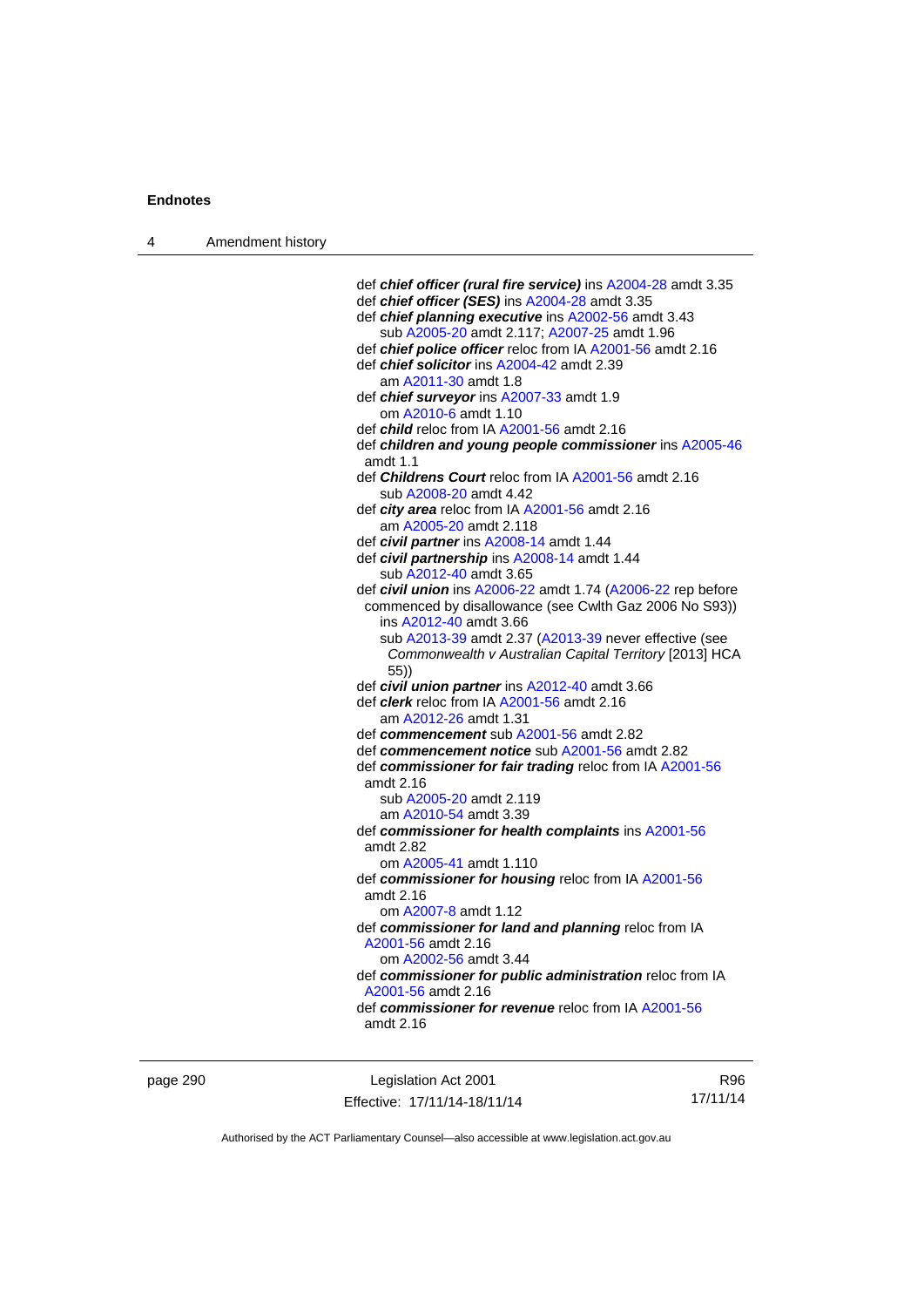def *commissioner for surveys* reloc from IA [A2001-56](http://www.legislation.act.gov.au/a/2001-56) amdt 2.16 om [A2007-33](http://www.legislation.act.gov.au/a/2007-33) amdt 1.10 def *commissioner for sustainability and the environment* ins [A2012-25](http://www.legislation.act.gov.au/a/2012-25) amdt 1.2 def *commissioner for the environment* ins [A2001-56](http://www.legislation.act.gov.au/a/2001-56) amdt 2.82 om [A2012-25](http://www.legislation.act.gov.au/a/2012-25) amdt 1.2 def *commissioner of police* reloc from IA [A2001-56](http://www.legislation.act.gov.au/a/2001-56) amdt 2.16 def *commit* ins [A2006-23](http://www.legislation.act.gov.au/a/2006-23) amdt 1.212 def *committed for trial* reloc from IA [A2001-56](http://www.legislation.act.gov.au/a/2001-56) amdt 2.16 om [A2006-23](http://www.legislation.act.gov.au/a/2006-23) amdt 1.212 def *Commonwealth* reloc from IA [A2001-56](http://www.legislation.act.gov.au/a/2001-56) amdt 2.16 def *Commonwealth country* reloc from IA [A2001-56](http://www.legislation.act.gov.au/a/2001-56) amdt 2.16 def *Commonwealth DPP* ins [A2005-20](http://www.legislation.act.gov.au/a/2005-20) amdt 2.120 def *Commonwealth gazette* reloc from IA [A2001-56](http://www.legislation.act.gov.au/a/2001-56) amdt 2.16 def *community advocate* reloc from IA [A2001-56](http://www.legislation.act.gov.au/a/2001-56) amdt 2.16 om [A2005-47](http://www.legislation.act.gov.au/a/2005-47) amdt 1.12 def *confer* reloc from IA [A2001-56](http://www.legislation.act.gov.au/a/2001-56) amdt 2.16 def *conservator of flora and fauna* reloc from IA [A2001-56](http://www.legislation.act.gov.au/a/2001-56) amdt 2.16 def *construction occupations registrar* ins [A2004-13](http://www.legislation.act.gov.au/a/2004-13) amdt 2.80 sub [A2005-20](http://www.legislation.act.gov.au/a/2005-20) amdt 2.121 def *consumer and trader tribunal* ins [A2003-16](http://www.legislation.act.gov.au/a/2003-16) s 70 om [A2008-36](http://www.legislation.act.gov.au/a/2008-36) amdt 1.410 def *Consumer Credit (Australian Capital Territory) Code* reloc from IA [A2001-56](http://www.legislation.act.gov.au/a/2001-56) amdt 2.16 om [A2010-40](http://www.legislation.act.gov.au/a/2010-40) amdt 1.25 def *Consumer Credit (Australian Capital Territory) Regulations* reloc from IA [A2001-56](http://www.legislation.act.gov.au/a/2001-56) amdt 2.16 om [A2010-40](http://www.legislation.act.gov.au/a/2010-40) amdt 1.25 def *contravene* reloc from IA [A2001-56](http://www.legislation.act.gov.au/a/2001-56) amdt 2.16 def *converted ordinance* reloc from IA [A2001-56](http://www.legislation.act.gov.au/a/2001-56) amdt 2.16 def *coroner* ins [A2014-18](http://www.legislation.act.gov.au/a/2014-18) amdt 2.1 def *Coroner's Court* reloc from IA [A2001-56](http://www.legislation.act.gov.au/a/2001-56) amdt 2.16 def *corporation* reloc from IA [A2001-56](http://www.legislation.act.gov.au/a/2001-56) amdt 2.16 def *Corporations Act* ins in IA 2001No 56 amdt 2.14 reloc from IA [A2001-56](http://www.legislation.act.gov.au/a/2001-56) amdt 2.16 def *correctional centre* ins [A2006-23](http://www.legislation.act.gov.au/a/2006-23) amdt 1.213 def *corrections officer* ins [A2006-23](http://www.legislation.act.gov.au/a/2006-23) amdt 1.213 def *Court of Appeal* ins [A2004-42](http://www.legislation.act.gov.au/a/2004-42) amdt 2.39 def *court of summary jurisdiction* reloc from IA [A2001-56](http://www.legislation.act.gov.au/a/2001-56) amdt 2.16

R96 17/11/14

Legislation Act 2001 Effective: 17/11/14-18/11/14 page 291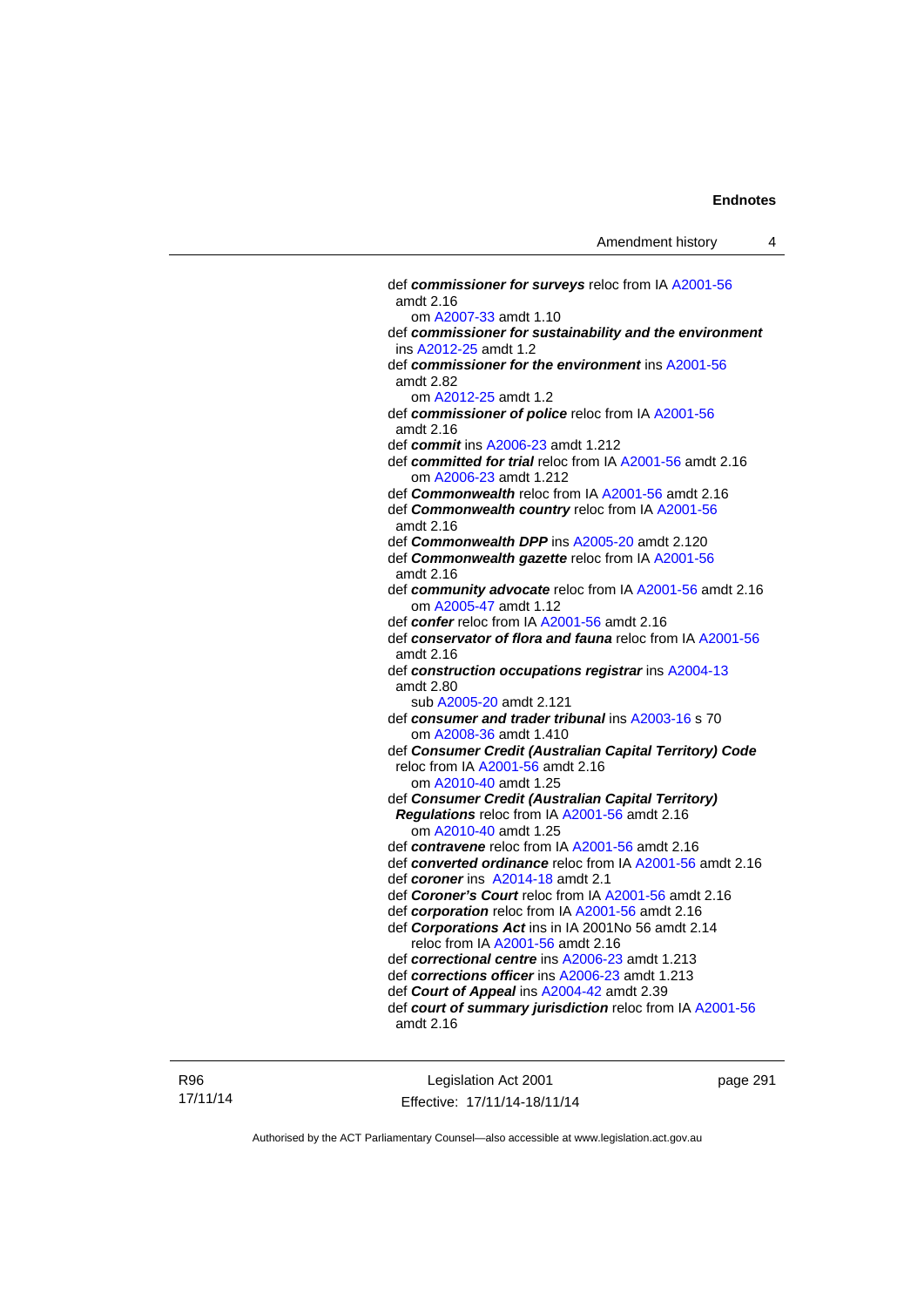| 4 | Amendment history |                                                                                                             |
|---|-------------------|-------------------------------------------------------------------------------------------------------------|
|   |                   |                                                                                                             |
|   |                   | def credit tribunal reloc from IA A2001-56 amdt 2.16                                                        |
|   |                   | sub A2005-20 amdt 2.122                                                                                     |
|   |                   | om A2008-36 amdt 1.410                                                                                      |
|   |                   | def credit union reloc from IA A2001-56 amdt 2.16                                                           |
|   |                   | sub A2003-56 amdt 2.63                                                                                      |
|   |                   | def <i>Criminal Code</i> ins A2002-51 amdt 1.27                                                             |
|   |                   | def <i>CrimTrac</i> ins A2011-52 amdt 2.1                                                                   |
|   |                   | def custodial escort ins A2002-30 amdt 2.8                                                                  |
|   |                   | om A2006-23 amdt 1.214                                                                                      |
|   |                   | def <i>daily newspaper</i> ins A2009-20 amdt 2.10                                                           |
|   |                   | def daylight reloc from IA A2001-56 amdt 2.16                                                               |
|   |                   | def definition ins A2001-56 amdt 2.82                                                                       |
|   |                   | def <b>dental prosthetist</b> reloc from IA A2001-56 amdt 2.16<br>sub A2004-39 amdt 3.1; A2010-10 amdt 2.69 |
|   |                   | def <b>dental technician</b> reloc from IA A2001-56 amdt 2.16                                               |
|   |                   | sub A2004-39 amdt 3.2                                                                                       |
|   |                   | om A2011-28 amdt 2.21                                                                                       |
|   |                   | def <b>dentist</b> reloc from IA A2001-56 amdt 2.16                                                         |
|   |                   | sub A2004-39 amdt 4.3; A2010-10 amdt 2.70                                                                   |
|   |                   | def Deputy Speaker ins A2005-20 amdt 2.123                                                                  |
|   |                   | def designation reloc from IA A2001-56 amdt 2.16                                                            |
|   |                   | def detention place ins A2008-20 amdt 2.22                                                                  |
|   |                   | def <b>director-general</b> ins A2011-22 amdt 1.279                                                         |
|   |                   | def director of corrective services ins A2002-30 amdt 2.8                                                   |
|   |                   | om A2006-23 amdt 1.215                                                                                      |
|   |                   | def director of public prosecutions (or DPP) reloc from IA                                                  |
|   |                   | A2001-56 amdt 2.16                                                                                          |
|   |                   | def disability and community services commissioner ins                                                      |
|   |                   | A2005-41 amdt 1.111                                                                                         |
|   |                   | def <i>disallowable instrument</i> sub A2001-56 amdt 2.82                                                   |
|   |                   | def <i>discrimination commissioner</i> reloc from IA A2001-56                                               |
|   |                   | amdt $2.16$                                                                                                 |
|   |                   | sub A2005-41 amdt 1.112                                                                                     |
|   |                   | def <i>discrimination tribunal</i> reloc from IA A2001-56 amdt 2.16                                         |
|   |                   | om A2008-36 amdt 1.410                                                                                      |
|   |                   | def <b>doctor</b> reloc from IA A2001-56 amdt 2.16                                                          |
|   |                   | sub A2004-39 amdt 5.13; A2010-10 amdt 2.71                                                                  |
|   |                   | def <b>document</b> reloc from IA A2001-56 amdt 2.16                                                        |
|   |                   | am A2003-56 amdt 2.64                                                                                       |
|   |                   | def domestic partner ins A2003-14 s 5                                                                       |
|   |                   | def domestic partnership ins A2003-14 s 5                                                                   |
|   |                   | def <b>DPP</b> ins A2002-49 amdt 2.47                                                                       |
|   |                   | def <i>driver licence</i> reloc from IA A2001-56 amdt 2.16                                                  |
|   |                   | def electoral commission reloc from IA A2001-56 amdt 2.16                                                   |
|   |                   | def electoral commissioner reloc from IA A2001-56<br>amdt 2.16                                              |
|   |                   |                                                                                                             |

page 292 **Legislation Act 2001** Effective: 17/11/14-18/11/14

R96 17/11/14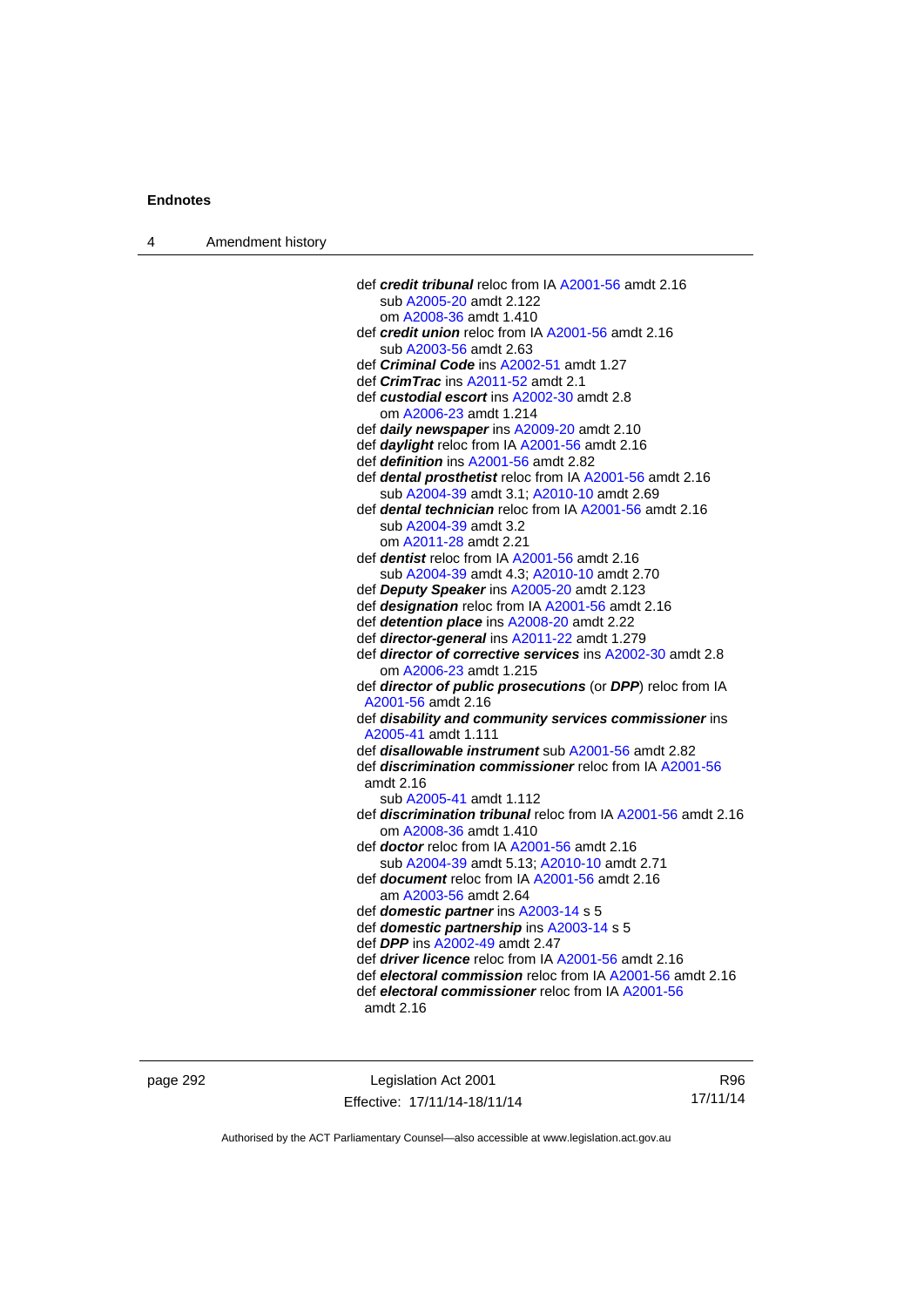def *emergency service* ins [A2004-28](http://www.legislation.act.gov.au/a/2004-28) amdt 3.35 sub [A2012-21](http://www.legislation.act.gov.au/a/2012-21) amdt 2.3 def *emergency services authority* ins [A2004-28](http://www.legislation.act.gov.au/a/2004-28) amdt 3.35 om [A2007-3](http://www.legislation.act.gov.au/a/2007-3) amdt 2.2 def *emergency services commissioner* ins [A2004-28](http://www.legislation.act.gov.au/a/2004-28) amdt 3.35 def *enactment* sub [A2001-56](http://www.legislation.act.gov.au/a/2001-56) amdt 2.82 def *enrolled nurse* ins [A2006-46](http://www.legislation.act.gov.au/a/2006-46) amdt 2.28 sub [A2010-10](http://www.legislation.act.gov.au/a/2010-10) amdt 2.72 def *entity* ins [A2001-56](http://www.legislation.act.gov.au/a/2001-56) amdt 2.82 def *environment protection authority* ins [A2002-11](http://www.legislation.act.gov.au/a/2002-11) amdt 1.142 def *establish* reloc from IA [A2001-56](http://www.legislation.act.gov.au/a/2001-56) amdt 2.16 def *estate* reloc from IA [A2001-56](http://www.legislation.act.gov.au/a/2001-56) amdt 2.16 def *Executive* reloc from IA [A2001-56](http://www.legislation.act.gov.au/a/2001-56) amdt 2.16 def *exercise* reloc from IA [A2001-56](http://www.legislation.act.gov.au/a/2001-56) amdt 2.16 def *expire* reloc from IA [A2001-56](http://www.legislation.act.gov.au/a/2001-56) amdt 2.16 def *external territory* reloc from IA [A2001-56](http://www.legislation.act.gov.au/a/2001-56) amdt 2.16 def *fail* reloc from IA [A2001-56](http://www.legislation.act.gov.au/a/2001-56) amdt 2.16 def *Federal Court* reloc from IA [A2001-56](http://www.legislation.act.gov.au/a/2001-56) amdt 2.16 def *file* reloc from IA [A2001-56](http://www.legislation.act.gov.au/a/2001-56) amdt 2.16 def *financial year* reloc from IA [A2001-56](http://www.legislation.act.gov.au/a/2001-56) amdt 2.16 def *fire and rescue* ins [A2012-21](http://www.legislation.act.gov.au/a/2012-21) amdt 2.4 def *fire brigade* reloc from IA [A2001-56](http://www.legislation.act.gov.au/a/2001-56) amdt 2.16 sub [A2004-28](http://www.legislation.act.gov.au/a/2004-28) amdt 3.36 om [A2012-21](http://www.legislation.act.gov.au/a/2012-21) amdt 2.5 def *fire commissioner* reloc from IA [A2001-56](http://www.legislation.act.gov.au/a/2001-56) amdt 2.16 om [A2004-28](http://www.legislation.act.gov.au/a/2004-28) amdt 3.37 def *for* ins [A2002-11](http://www.legislation.act.gov.au/a/2002-11) amdt 1.142 def *foreign country* reloc from IA [A2001-56](http://www.legislation.act.gov.au/a/2001-56) amdt 2.16 sub [A2006-42](http://www.legislation.act.gov.au/a/2006-42) amdt 2.14 def *former NSW Act* sub [A2001-56](http://www.legislation.act.gov.au/a/2001-56) amdt 2.82; [A2002-11](http://www.legislation.act.gov.au/a/2002-11) amdt 1.143 def *former UK Act* sub [A2001-56](http://www.legislation.act.gov.au/a/2001-56) amdt 2.82; [A2002-11](http://www.legislation.act.gov.au/a/2002-11) amdt 1.143 def *found guilty* reloc from IA [A2001-56](http://www.legislation.act.gov.au/a/2001-56) amdt 2.16 sub [A2002-49](http://www.legislation.act.gov.au/a/2002-49) amdt 2.48; [A2006-23](http://www.legislation.act.gov.au/a/2006-23) amdt 1.216 am [A2008-20](http://www.legislation.act.gov.au/a/2008-20) amdt 4.43 def *function* reloc from IA [A2001-56](http://www.legislation.act.gov.au/a/2001-56) amdt 2.16 def *gambling and racing commission* reloc from IA [A2001-56](http://www.legislation.act.gov.au/a/2001-56) amdt 2.16 def *gazette* reloc from IA [A2001-56](http://www.legislation.act.gov.au/a/2001-56) amdt 2.16 sub [A2009-49](http://www.legislation.act.gov.au/a/2009-49) amdt 2.2 def *give* reloc from IA [A2001-56](http://www.legislation.act.gov.au/a/2001-56) amdt 2.16 def *government printer* reloc from IA [A2001-56](http://www.legislation.act.gov.au/a/2001-56) amdt 2.16 def *government solicitor* reloc from IA [A2001-56](http://www.legislation.act.gov.au/a/2001-56) amdt 2.16 sub [A2011-30](http://www.legislation.act.gov.au/a/2011-30) amdt 1.9

R96 17/11/14

Legislation Act 2001 Effective: 17/11/14-18/11/14 page 293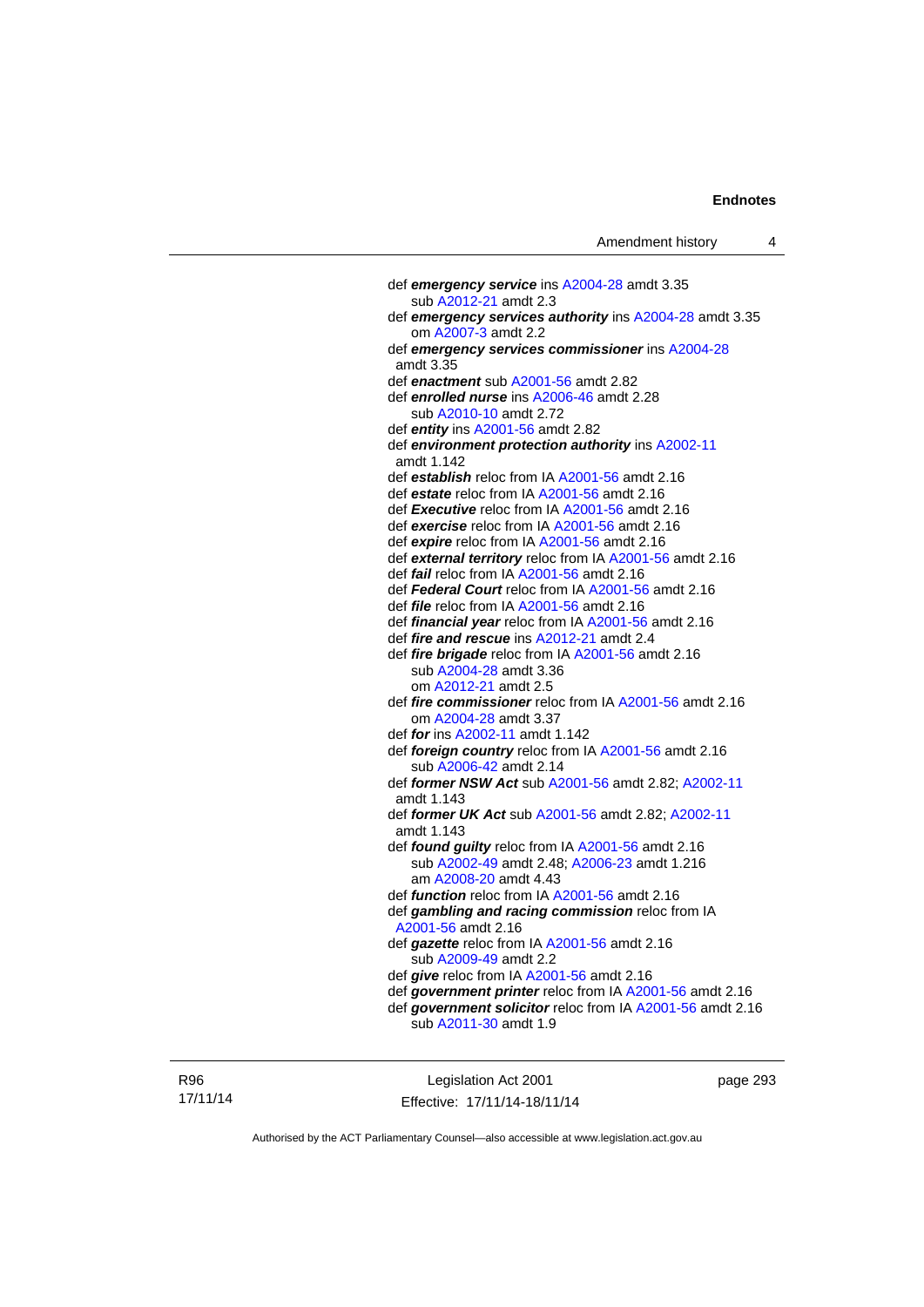| $\boldsymbol{\Lambda}$ | Amendment history |
|------------------------|-------------------|
|------------------------|-------------------|

 def *Governor* ins [A2001-56](http://www.legislation.act.gov.au/a/2001-56) amdt 2.82 def *Governor-General* ins [A2001-56](http://www.legislation.act.gov.au/a/2001-56) amdt 2.82 def *GST* ins [A2002-27](http://www.legislation.act.gov.au/a/2002-27) s 27 def *guardianship tribunal* reloc from IA [A2001-56](http://www.legislation.act.gov.au/a/2001-56) amdt 2.16 om [A2008-36](http://www.legislation.act.gov.au/a/2008-36) amdt 1.410 def *health practitioner* ins [A2010-10](http://www.legislation.act.gov.au/a/2010-10) amdt 2.73 def *Health Practitioner Regulation National Law (ACT)* ins [A2010-10](http://www.legislation.act.gov.au/a/2010-10) amdt 2.73 def *health services commissioner* ins [A2005-41](http://www.legislation.act.gov.au/a/2005-41) amdt 1.113 def *Heavy Vehicle National Law (ACT)* ins [A2013-52](http://www.legislation.act.gov.au/a/2013-52) s 6 def *heritage council* ins [A2004-57](http://www.legislation.act.gov.au/a/2004-57) amdt 1.53 def *heritage register* ins [A2004-57](http://www.legislation.act.gov.au/a/2004-57) amdt 1.53 def *High Court* reloc from IA [A2001-56](http://www.legislation.act.gov.au/a/2001-56) amdt 2.16 def *home address* ins [A2009-49](http://www.legislation.act.gov.au/a/2009-49) amdt 2.3 def *housing commissioner* ins [A2007-8](http://www.legislation.act.gov.au/a/2007-8) amdt 1.13 def *human rights commission* ins [A2005-41](http://www.legislation.act.gov.au/a/2005-41) amdt 1.113 def *human rights commissioner* ins [A2005-41](http://www.legislation.act.gov.au/a/2005-41) amdt 1.113 def *Imperial Act* reloc from IA [A2001-56](http://www.legislation.act.gov.au/a/2001-56) amdt 2.16 def *independent competition and regulatory commission* ins [A2004-42](http://www.legislation.act.gov.au/a/2004-42) amdt 2.39 def *indictable offence* ins [A2001-56](http://www.legislation.act.gov.au/a/2001-56) amdt 2.82 sub [A2002-11](http://www.legislation.act.gov.au/a/2002-11) amdt 1.144; [A2003-56](http://www.legislation.act.gov.au/a/2003-56) amdt 2.65 def *indictment* reloc from IA [A2001-56](http://www.legislation.act.gov.au/a/2001-56) amdt 2.16 def *individual* reloc from IA [A2001-56](http://www.legislation.act.gov.au/a/2001-56) amdt 2.16 def *Industrial Court* ins [A2013-43](http://www.legislation.act.gov.au/a/2013-43) amdt 1.3 def *information privacy commissioner* ins [A2014-49](http://www.legislation.act.gov.au/a/2014-49) amdt 1.26 def *infringement notice* ins [A2004-42](http://www.legislation.act.gov.au/a/2004-42) amdt 2.39 def *in relation to* ins [A2002-49](http://www.legislation.act.gov.au/a/2002-49) amdt 2.49 def *insolvent under administration* ins [A2003-56](http://www.legislation.act.gov.au/a/2003-56) amdt 2.66 om [A2005-20](http://www.legislation.act.gov.au/a/2005-20) amdt 2.124 def *institute of technology* ins [A2007-3](http://www.legislation.act.gov.au/a/2007-3) amdt 2.3 def *instrument* sub [A2001-56](http://www.legislation.act.gov.au/a/2001-56) amdt 2.82 def *interest* reloc from IA [A2001-56](http://www.legislation.act.gov.au/a/2001-56) amdt 2.16 def *internal territory* reloc from IA [A2001-56](http://www.legislation.act.gov.au/a/2001-56) amdt 2.16 def *intersex person* ins [A2003-14](http://www.legislation.act.gov.au/a/2003-14) s 5 def *Jervis Bay Territory* reloc from IA [A2001-56](http://www.legislation.act.gov.au/a/2001-56) amdt 2.16 def *judge* reloc from IA [A2001-56](http://www.legislation.act.gov.au/a/2001-56) amdt 2.16 am [A2002-11](http://www.legislation.act.gov.au/a/2002-11) amdt 1.145 def *Lake Burley Griffin* reloc from IA [A2001-56](http://www.legislation.act.gov.au/a/2001-56) amdt 2.16 def *Lake Ginninderra* reloc from IA [A2001-56](http://www.legislation.act.gov.au/a/2001-56) amdt 2.16 def *land* reloc from IA [A2001-56](http://www.legislation.act.gov.au/a/2001-56) amdt 2.16 def *land development agency* ins [A2002-56](http://www.legislation.act.gov.au/a/2002-56) amdt 3.45 sub [A2005-20](http://www.legislation.act.gov.au/a/2005-20) amdt 2.125; [A2007-25](http://www.legislation.act.gov.au/a/2007-25) amdt 1.97 def *law* reloc from IA [A2001-56](http://www.legislation.act.gov.au/a/2001-56) amdt 2.16 def *lawyer* reloc from IA [A2001-56](http://www.legislation.act.gov.au/a/2001-56) amdt 2.16 def *legal aid commission* ins [A2001-56](http://www.legislation.act.gov.au/a/2001-56) amdt 2.82

page 294 Legislation Act 2001 Effective: 17/11/14-18/11/14

R96 17/11/14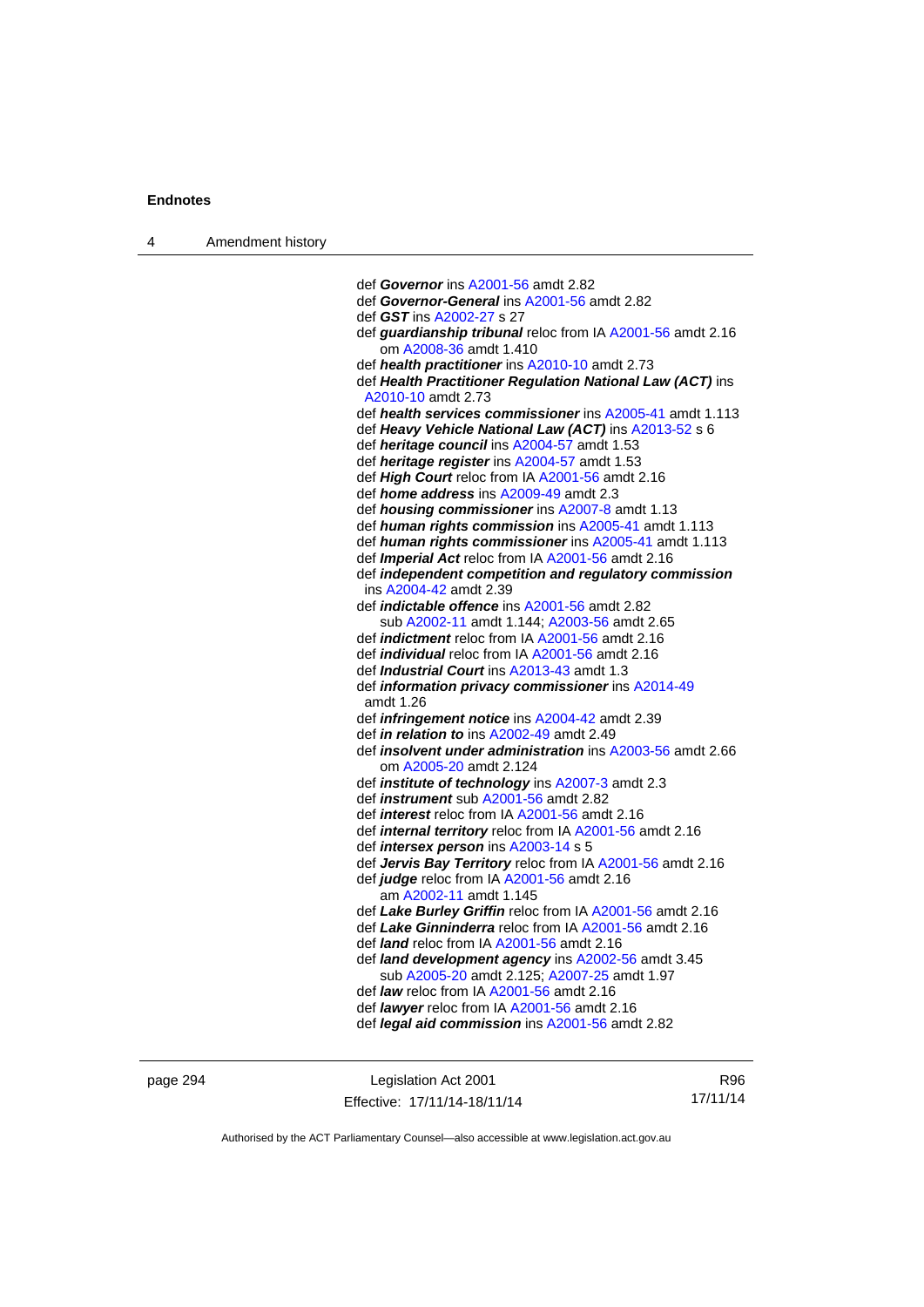| Amendment history |  |  |
|-------------------|--|--|
|-------------------|--|--|

 def *legal practitioner* reloc from IA [A2001-56](http://www.legislation.act.gov.au/a/2001-56) amdt 2.16 sub [A2006-25](http://www.legislation.act.gov.au/a/2006-25) amdt 2.16 def *Legislation Act* ins [A2002-49](http://www.legislation.act.gov.au/a/2002-49) amdt 2.50 def *Legislative Assembly* reloc from IA [A2001-56](http://www.legislation.act.gov.au/a/2001-56) amdt 2.16 def *legislative instrument* ins [A2006-42](http://www.legislation.act.gov.au/a/2006-42) amdt 2.15 def *liability* reloc from IA [A2001-56](http://www.legislation.act.gov.au/a/2001-56) amdt 2.16 def *magistrate* reloc from IA [A2001-56](http://www.legislation.act.gov.au/a/2001-56) amdt 2.16 def *Magistrates Court* reloc from IA [A2001-56](http://www.legislation.act.gov.au/a/2001-56) amdt 2.16 def *make* reloc from IA [A2001-56](http://www.legislation.act.gov.au/a/2001-56) amdt 2.16 def *making* sub [A2001-56](http://www.legislation.act.gov.au/a/2001-56) amdt 2.82 def *marriage* ins [A2013-39](http://www.legislation.act.gov.au/a/2013-39) amdt 2.38 ([A2013-39](http://www.legislation.act.gov.au/a/2013-39) never effective (see *Commonwealth v Australian Capital Territory* [2013] HCA 55)) def *master* reloc from IA [A2001-56](http://www.legislation.act.gov.au/a/2001-56) amdt 2.16 def may ins [A2001-56](http://www.legislation.act.gov.au/a/2001-56) amdt 2.82 def *medical practitioner* ins [A2001-56](http://www.legislation.act.gov.au/a/2001-56) amdt 2.82 def *mental health tribunal* reloc from IA [A2001-56](http://www.legislation.act.gov.au/a/2001-56) amdt 2.16 om [A2008-36](http://www.legislation.act.gov.au/a/2008-36) amdt 1.410 def *midnight* reloc from IA [A2001-56](http://www.legislation.act.gov.au/a/2001-56) amdt 2.16 def *midwife* ins [A2006-46](http://www.legislation.act.gov.au/a/2006-46) amdt 2.28 sub [A2010-10](http://www.legislation.act.gov.au/a/2010-10) amdt 2.74 def *Minister* ins [A2001-56](http://www.legislation.act.gov.au/a/2001-56) amdt 2.82 def *modification* reloc from IA [A2001-56](http://www.legislation.act.gov.au/a/2001-56) amdt 2.16 sub [A2006-42](http://www.legislation.act.gov.au/a/2006-42) amdt 2.16 def *month* reloc from IA [A2001-56](http://www.legislation.act.gov.au/a/2001-56) amdt 2.16 def *must* ins [A2001-56](http://www.legislation.act.gov.au/a/2001-56) amdt 2.82 def *name* reloc from IA [A2001-56](http://www.legislation.act.gov.au/a/2001-56) amdt 2.16 def *named month* reloc from IA [A2001-56](http://www.legislation.act.gov.au/a/2001-56) amdt 2.16 def *national capital authority* ins [A2002-11](http://www.legislation.act.gov.au/a/2002-11) amdt 1.146 def *national capital plan* ins [A2004-42](http://www.legislation.act.gov.au/a/2004-42) amdt 2.39 def *National Credit Code* ins [A2010-40](http://www.legislation.act.gov.au/a/2010-40) amdt 1.26 def *National Electricity (ACT) Law* ins [A2011-52](http://www.legislation.act.gov.au/a/2011-52) amdt 2.1 def *National Electricity (ACT) Regulation* ins [A2011-52](http://www.legislation.act.gov.au/a/2011-52) amdt 2.1 def *National Energy Retail Law (ACT)* ins [A2012-32](http://www.legislation.act.gov.au/a/2012-32) s 64 def *National Energy Retail Regulation (ACT)* ins [A2012-32](http://www.legislation.act.gov.au/a/2012-32) s 64 def *National Gas (ACT) Law* ins [A2008-15](http://www.legislation.act.gov.au/a/2008-15) amdt 2.11 def *National Gas (ACT) Regulation* ins [A2008-15](http://www.legislation.act.gov.au/a/2008-15) amdt 2.11 def *national land* reloc from IA [A2001-56](http://www.legislation.act.gov.au/a/2001-56) amdt 2.16 def *night* reloc from IA [A2001-56](http://www.legislation.act.gov.au/a/2001-56) amdt 2.16 def *Northern Territory* reloc from IA [A2001-56](http://www.legislation.act.gov.au/a/2001-56) amdt 2.16 def *notifiable instrument* sub [A2001-56](http://www.legislation.act.gov.au/a/2001-56) amdt 2.82 def *notification* sub [A2001-56](http://www.legislation.act.gov.au/a/2001-56) amdt 2.82 am [A2004-42](http://www.legislation.act.gov.au/a/2004-42) amdt 2.40; [A2006-42](http://www.legislation.act.gov.au/a/2006-42) amdt 2.18 def *notification day* sub [A2001-56](http://www.legislation.act.gov.au/a/2001-56) amdt 2.82 def *NSW Act* reloc from IA [A2001-56](http://www.legislation.act.gov.au/a/2001-56) amdt 2.16

R96 17/11/14

Legislation Act 2001 Effective: 17/11/14-18/11/14 page 295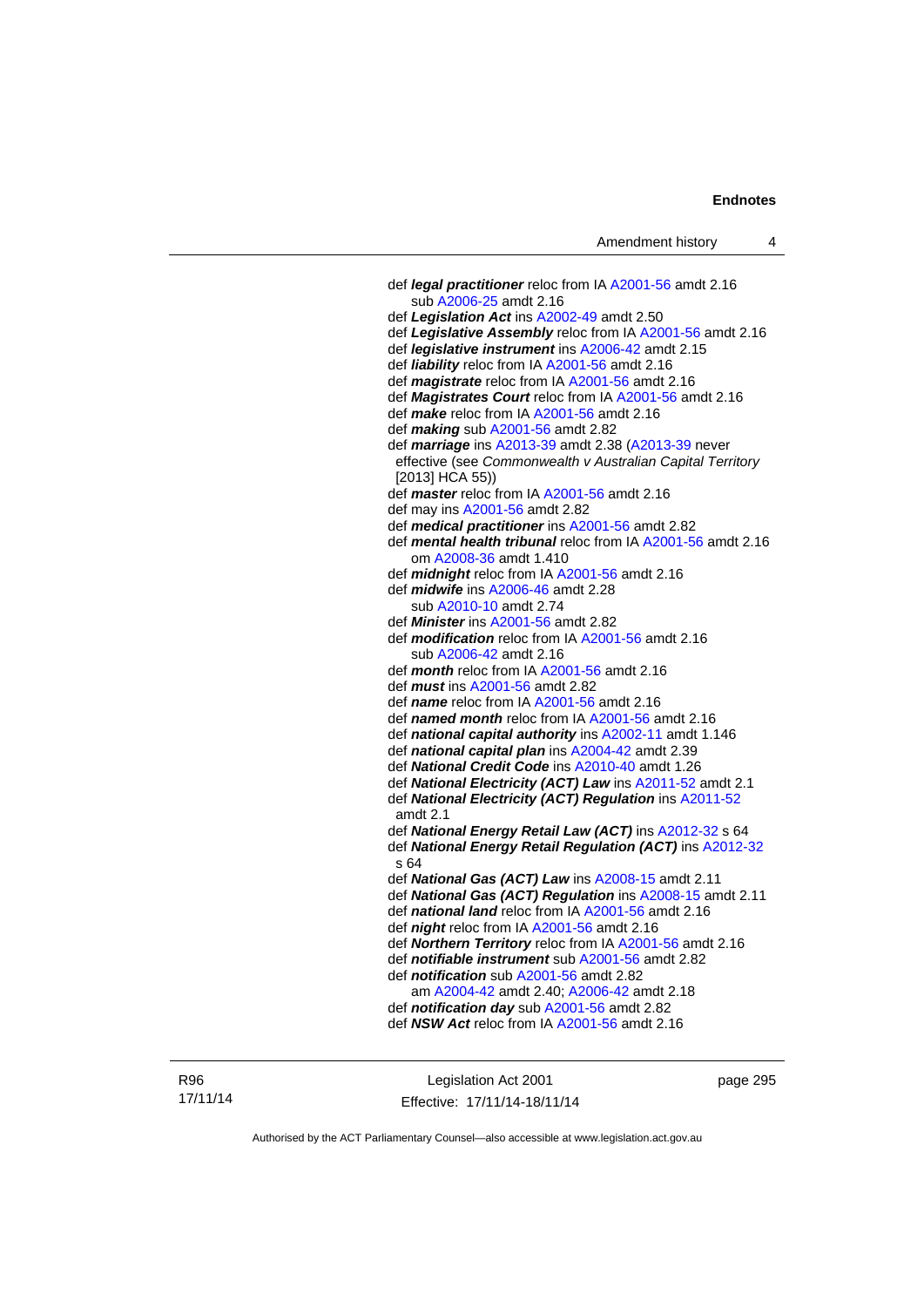| $\boldsymbol{\Lambda}$ | Amendment history |
|------------------------|-------------------|
|------------------------|-------------------|

| def NSW correctional centre ins A2006-23 amdt 1.217            |
|----------------------------------------------------------------|
| def <i>number</i> reloc from IA A2001-56 amdt 2.16             |
| def <i>nurse</i> reloc from IA A2001-56 amdt 2.16              |
| sub A2004-39 amdt 6.7; A2010-10 amdt 2.75                      |
| def <i>nurse practitioner</i> ins A2004-10 s 6                 |
| sub A2004-39 amdt 6.8; A2010-10 amdt 2.76                      |
|                                                                |
| def oath reloc from IA A2001-56 amdt 2.16                      |
| sub A2005-53 amdt 1.96                                         |
| am A2011-48 amdt 1.37                                          |
| def occupational discipline order ins A2008-36 amdt 1.411      |
| def occupy ins A2001-56 amdt 2.82                              |
| sub A2005-20 amdt 2.126                                        |
| def <i>office</i> reloc from IA A2001-56 amdt 2.16             |
| def office of fair trading reloc from IA A2001-56 amdt 2.16    |
| sub A2005-20 amdt 2.127                                        |
| om A2010-54 amdt 3.40                                          |
| def Office of the Legislative Assembly ins A2012-26            |
| amdt 1.32                                                      |
| def officer of the Assembly ins A2013-41 amdt 1.27             |
| def <i>official visitor</i> ins A2012-33 amdt 1.37             |
| def OH&S commissioner ins A2003-41 amdt 2.40                   |
| om A2009-28 amdt 2.21                                          |
| def <b>ombudsman</b> reloc from IA A2001-56 amdt 2.16          |
| def <i>omit</i> ins A2001-56 amdt 2.82                         |
| def optometrist ins A2005-9 amdt 1.2                           |
| note exp 9 January 2007 (see the Health Professionals          |
|                                                                |
| Act 2004 s 136 (1) (h)) (s 303 (2))<br>sub A2010-10 amdt 2.77  |
|                                                                |
| def <i>ordinance</i> reloc from IA A2001-56 amdt 2.16          |
| def parent ins A2004-1 amdt 1.22                               |
| def parliamentary counsel sub A2001-56 amdt 2.82               |
| def passing sub A2001-56 amdt 2.82                             |
| def penalty unit ins A2001-56 amdt 2.82                        |
| def person ins A2001-56 amdt 2.82                              |
| sub A2009-20 amdt 2.11                                         |
| def <i>pharmacist</i> reloc from IA A2001-56 amdt 2.16         |
| sub A2004-39 amdt 8.2; A2010-10 amdt 2.78                      |
| def planning and land authority ins A2002-56 amdt 3.47         |
| sub A2005-20 amdt 2.128; A2007-25 amdt 1.98                    |
| def planning and land council ins A2002-56 amdt 3.46           |
| sub A2005-20 amdt 2.129                                        |
| om A2006-30 amdt 1.70                                          |
| def <i>planning authority</i> reloc from IA A2001-56 amdt 2.16 |
| om A2002-56 amdt 3.47                                          |
| def <i>police officer</i> reloc from IA A2001-56 amdt 2.16     |
| def position reloc from IA A2001-56 amdt 2.16                  |
| def power reloc from IA A2001-56 amdt 2.16                     |
|                                                                |

page 296 **Legislation Act 2001** Effective: 17/11/14-18/11/14

R96 17/11/14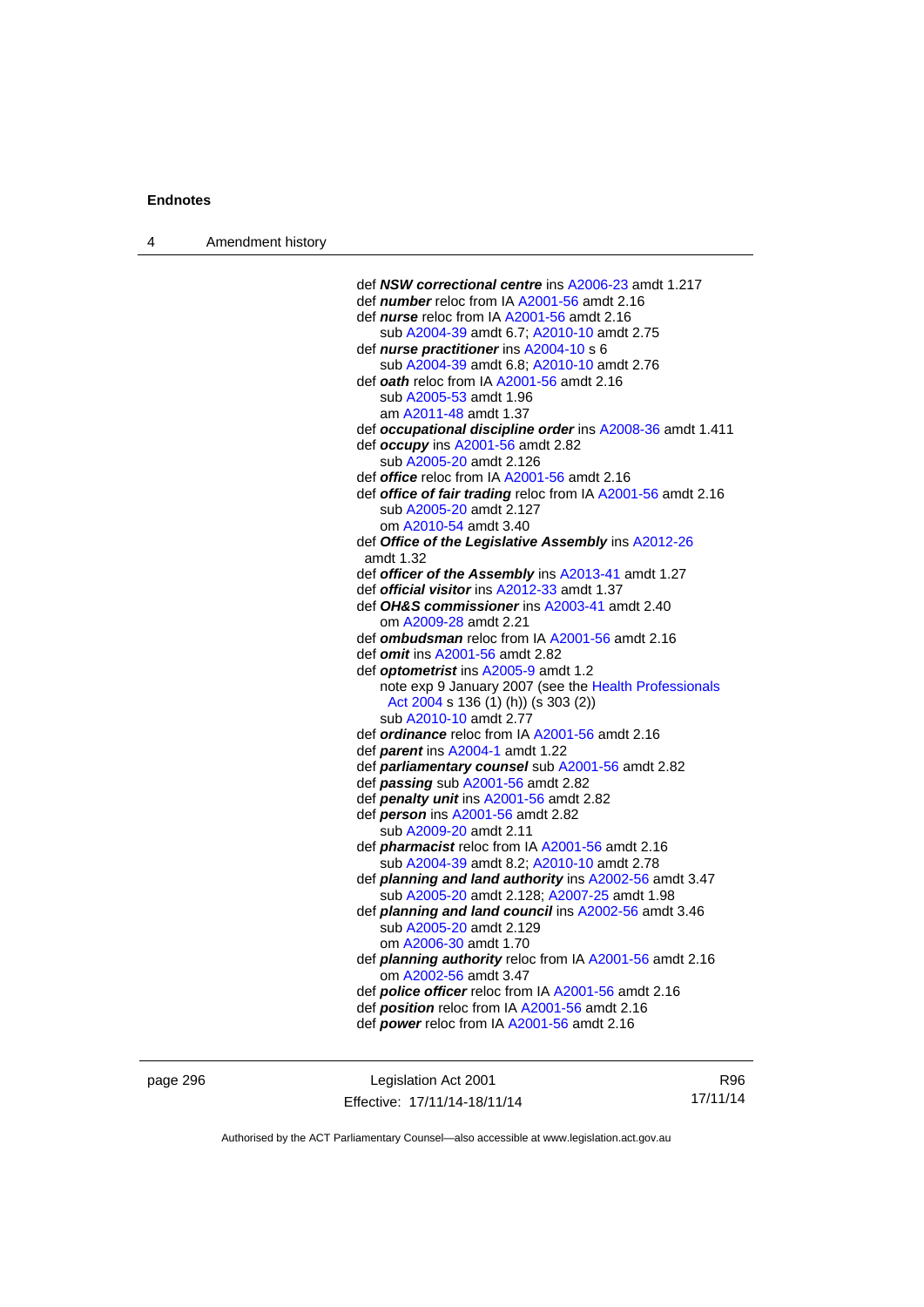| Amendment history |  |
|-------------------|--|
|-------------------|--|

| def prescribed reloc from IA A2001-56 amdt 2.16                                      |
|--------------------------------------------------------------------------------------|
| am A2002-49 amdt 2.51; A2005-20 amdt 2.130                                           |
| def <i>present</i> ins A2005-5 s 28                                                  |
| def privacy commissioner reloc from IA A2001-56 amdt 2.16                            |
| om A2014-49 amdt 1.27                                                                |
| def proceeding reloc from IA A2001-56 amdt 2.16                                      |
| def property reloc from IA A2001-56 amdt 2.16                                        |
| def <i>provision</i> sub A2001-56 amdt 2.82                                          |
| def <i>public advocate</i> ins A2005-47 amdt 1.13                                    |
| def <i>public employee</i> reloc from IA A2001-56 amdt 2.16                          |
| def public health officer reloc from IA A2001-56 amdt 2.16                           |
| sub A2005-20 amdt 2.131                                                              |
| def <i>public holiday</i> ins A2011-28 amdt 2.22                                     |
| def <i>public money</i> reloc from IA A2001-56 amdt 2.16                             |
| def <i>public servant</i> reloc from IA A2001-56 amdt 2.16                           |
| def <i>public</i> service reloc from IA A2001-56 amdt 2.16                           |
| def <i>public trustee</i> reloc from IA A2001-56 amdt 2.16                           |
| def <i>quarter</i> ins A2002-30 amdt 2.8                                             |
| def recognised transgender person ins A2003-14 s 5                                   |
| def registered surveyor reloc from IA A2001-56 amdt 2.16                             |
| am A2007-33 amdt 1.11                                                                |
| def registrable instrument sub A2001-56 amdt 2.82                                    |
| om A2006-42 amdt 2.17                                                                |
| def registrar reloc from IA A2001-56 amdt 2.16                                       |
| def registrar-general reloc from IA A2001-56 amdt 2.16                               |
| def registrar of firearms reloc from IA A2001-56 amdt 2.16                           |
| def registrar of liquor licences reloc from IA A2001-56                              |
| amdt 2.16                                                                            |
| om A2009-20 amdt 2.12                                                                |
| def regulations reloc from IA A2001-56 amdt 2.16                                     |
| om A2005-20 amdt 2.132                                                               |
| def regulation ins A2005-20 amdt 2.132<br>def remand centre ins A2002-30 amdt 2.8    |
|                                                                                      |
| om A2006-23 amdt 1.218                                                               |
| def remand centre administrator ins A2002-30 amdt 2.8                                |
| om A2006-23 amdt 1.218<br>def remuneration tribunal reloc from IA A2001-56 amdt 2.16 |
| def repeal sub A2001-56 amdt 2.82                                                    |
| pars renum A2002-11 amdt 1.147                                                       |
| am A2002-11 amdt 1.148; A2004-42 amdts 2.41-2.43;                                    |
| pars renum R27 LA (see A2004-42 amdt 2.44); A2005-20                                 |
| amdt 2.133, amdt 2.134                                                               |
| def residential tenancies tribunal reloc from IA A2001-56                            |
| amdt 2.16                                                                            |
| om A2008-36 amdt 1.412                                                               |
| def resident judge ins A2004-42 amdt 2.45                                            |
| def retrospectively reloc from dict, pt 2 A2005-20 amdt 2.148                        |
|                                                                                      |

R96 17/11/14

Legislation Act 2001 Effective: 17/11/14-18/11/14 page 297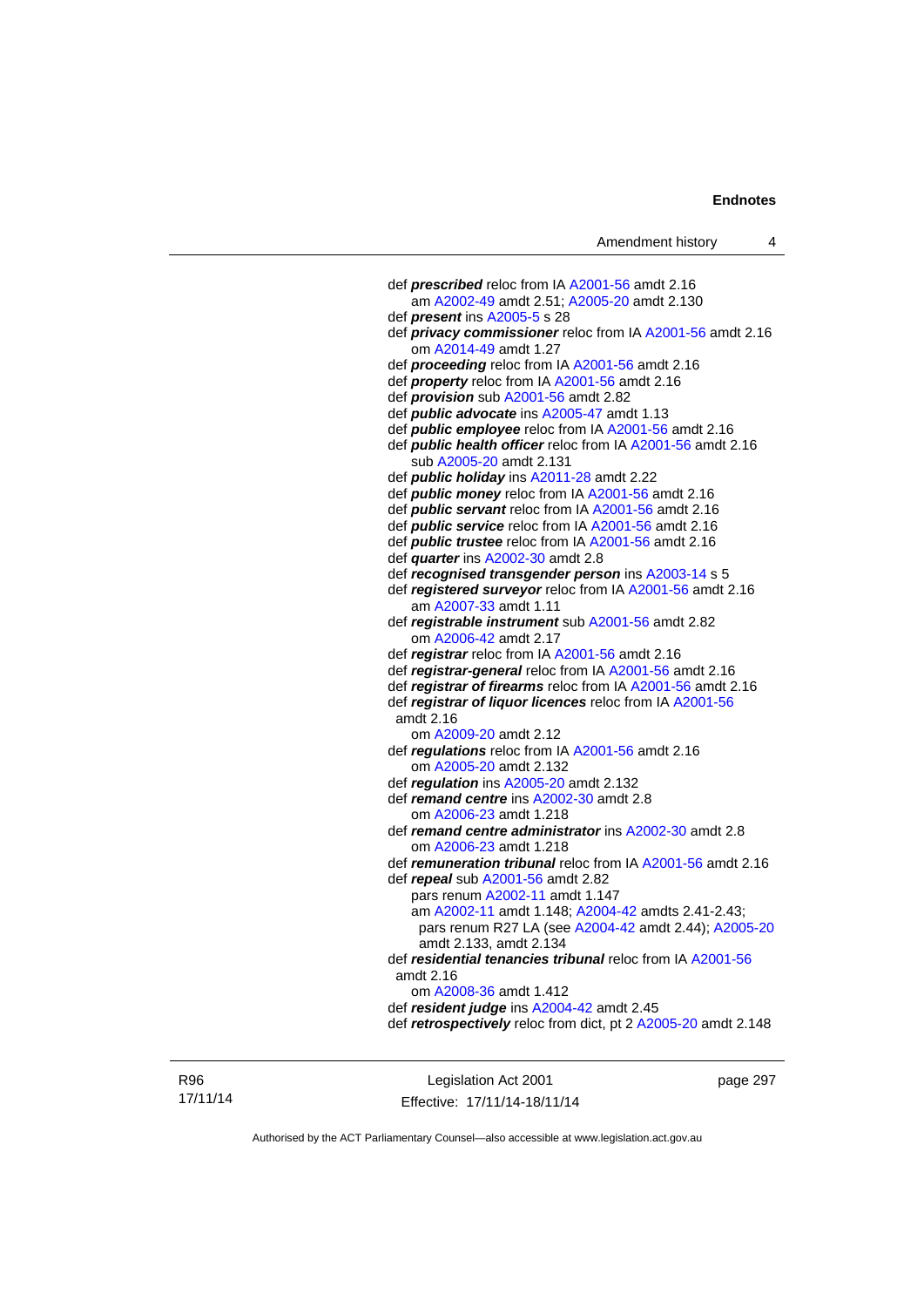| 4 | Amendment history |                                                                                                    |
|---|-------------------|----------------------------------------------------------------------------------------------------|
|   |                   |                                                                                                    |
|   |                   | def reviewable decision notice ins A2008-36 amdt 1.413                                             |
|   |                   | def road transport authority reloc from IA A2001-56                                                |
|   |                   | amdt 2.16<br>am A2011-22 amdt 1.280; A2011-49 amdt 1.10                                            |
|   |                   | def <i>rules</i> reloc from IA A2001-56 amdt 2.16                                                  |
|   |                   | sub A2002-11 amdt 1.149                                                                            |
|   |                   | am A2005-20 amdt 2.135                                                                             |
|   |                   | def rural firefighting service reloc from IA A2001-56                                              |
|   |                   | amdt 2.16                                                                                          |
|   |                   | om A2004-28 amdt 3.38                                                                              |
|   |                   | def <i>rural fire service</i> ins A2004-28 amdt 3.38                                               |
|   |                   | def see ins A2001-56 amdt 2.82                                                                     |
|   |                   | om A2009-20 amdt 2.13                                                                              |
|   |                   | def Self-Government Act reloc from IA A2001-56 amdt 2.16                                           |
|   |                   | def self-government day reloc from IA A2001-56 amdt 2.16                                           |
|   |                   | def sentence administration board ins A2002-30 amdt 2.8                                            |
|   |                   | sub A2006-23 amdt 1.219                                                                            |
|   |                   | def <b>SES</b> ins A2004-28 amdt 3.39                                                              |
|   |                   | def sign reloc from IA A2001-56 amdt 2.16                                                          |
|   |                   | def signpost definition ins A2009-20 amdt 2.14<br>def sitting day reloc from IA A2001-56 amdt 2.16 |
|   |                   | sub A2009-20 amdt 2.15                                                                             |
|   |                   | def Small Claims Court reloc from IA A2001-56 amdt 2.16                                            |
|   |                   | sub A2004-60 amdt 1.178                                                                            |
|   |                   | om A2008-36 amdt 1.414                                                                             |
|   |                   | def solicitor reloc from IA A2001-56 amdt 2.16                                                     |
|   |                   | def solicitor-general ins A2011-30 amdt 1.10                                                       |
|   |                   | def Speaker reloc from IA A2001-56 amdt 2.16                                                       |
|   |                   | def spouse ins A2013-39 amdt 2.38 (A2013-39 never effective                                        |
|   |                   | (see Commonwealth v Australian Capital Territory [2013]<br><b>HCA 55))</b>                         |
|   |                   | def Standards Australia reloc from IA A2001-56 amdt 2.16                                           |
|   |                   | am A2013-44 amdt 2.1                                                                               |
|   |                   | def State reloc from IA A2001-56 amdt 2.16                                                         |
|   |                   | def statutory declaration reloc from IA A2001-56 amdt 2.16                                         |
|   |                   | def statutory instrument sub A2001-56 amdt 2.82                                                    |
|   |                   | def statutory office-holder ins A2001-56 amdt 2.82<br>sub A2002-11 amdt 1.150                      |
|   |                   | def subordinate law sub A2001-56 amdt 2.82                                                         |
|   |                   | def summary offence ins A2001-56 amdt 2.82                                                         |
|   |                   | sub A2002-11 amdt 1.151; A2003-56 amdt 2.67                                                        |
|   |                   | def Supreme Court reloc from IA A2001-56 amdt 2.16                                                 |
|   |                   | def surveyor-general ins A2010-6 amdt 1.11                                                         |
|   |                   | def swear reloc from IA A2001-56 amdt 2.16                                                         |
|   |                   | sub A2005-53 amdt 1.97                                                                             |
|   |                   | def <i>take</i> ins A2005-53 amdt 1.98                                                             |
|   |                   |                                                                                                    |

page 298 Legislation Act 2001 Effective: 17/11/14-18/11/14

R96 17/11/14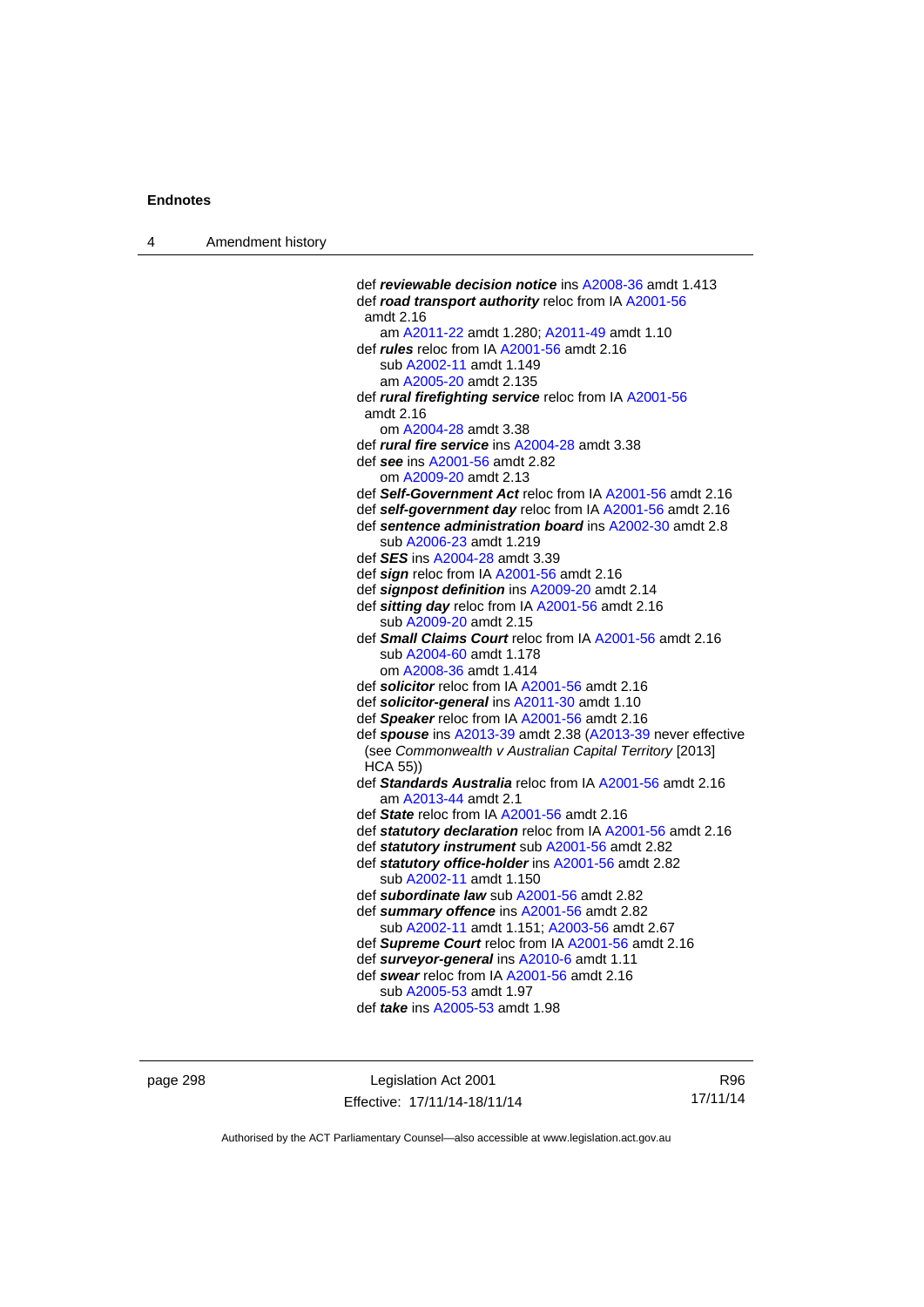def *tenancy tribunal* reloc from IA [A2001-56](http://www.legislation.act.gov.au/a/2001-56) amdt 2.16 om [A2002-49](http://www.legislation.act.gov.au/a/2002-49) amdt 2.52 def *territory authority* reloc from IA [A2001-56](http://www.legislation.act.gov.au/a/2001-56) amdt 2.16 sub [A2003-41](http://www.legislation.act.gov.au/a/2003-41) amdt 2.41; [A2008-28](http://www.legislation.act.gov.au/a/2008-28) amdt 2.1 def *territory instrumentality* ins [A2001-56](http://www.legislation.act.gov.au/a/2001-56) amdt 2.82 am [A2007-3](http://www.legislation.act.gov.au/a/2007-3) amdt 2.4 def *territory land* reloc from IA [A2001-56](http://www.legislation.act.gov.au/a/2001-56) amdt 2.16 def *territory law* ins [A2005-62](http://www.legislation.act.gov.au/a/2005-62) amdt 2.18 def *territory lease* ins [A2007-25](http://www.legislation.act.gov.au/a/2007-25) amdt 1.99 def *territory-owned corporation* reloc from IA [A2001-56](http://www.legislation.act.gov.au/a/2001-56) amdt 2.16 def *territory plan* reloc from IA [A2001-56](http://www.legislation.act.gov.au/a/2001-56) amdt 2.16 am [A2002-49](http://www.legislation.act.gov.au/a/2002-49) amdt 2.53 sub [A2007-25](http://www.legislation.act.gov.au/a/2007-25) amdt 1.100 def *the Territory* ins [A2001-56](http://www.legislation.act.gov.au/a/2001-56) amdt 2.82 def *transgender person* ins [A2003-14](http://www.legislation.act.gov.au/a/2003-14) s 5 def *transitional* reloc from IA [A2001-56](http://www.legislation.act.gov.au/a/2001-56) amdt 2.16 sub [A2005-20](http://www.legislation.act.gov.au/a/2005-20) amdt 2.136 def *Treasurer* ins [A2001-56](http://www.legislation.act.gov.au/a/2001-56) amdt 2.82 def *tribunal* sub [A2001-56](http://www.legislation.act.gov.au/a/2001-56) amdt 2.82 def *UK Act* reloc from IA [A2001-56](http://www.legislation.act.gov.au/a/2001-56) amdt 2.16 def *under* ins [A2001-52](http://www.legislation.act.gov.au/a/2001-52) amdt 2.82 sub [A2002-30](http://www.legislation.act.gov.au/a/2002-30) amdt 2.9 am [A2005-20](http://www.legislation.act.gov.au/a/2005-20) amdt 2.137, amdt 2.138 def *United Kingdom* reloc from IA [A2001-56](http://www.legislation.act.gov.au/a/2001-56) amdt 2.16 def *United Kingdom Parliament* reloc from IA [A2001-56](http://www.legislation.act.gov.au/a/2001-56) amdt 2.16 def *veterinary surgeon* reloc from IA [A2001-56](http://www.legislation.act.gov.au/a/2001-56) amdt 2.16 sub [A2004-39](http://www.legislation.act.gov.au/a/2004-39) amdt 11A.1 (as am by [A2005-28](http://www.legislation.act.gov.au/a/2005-28) amdt 1.61) def *will* ins [A2001-56](http://www.legislation.act.gov.au/a/2001-56) amdt 2.82 def *word* reloc from IA [A2001-56](http://www.legislation.act.gov.au/a/2001-56) amdt 2.16 def *working day* ins [A2002-11](http://www.legislation.act.gov.au/a/2002-11) amdt 1.152 sub [A2003-56](http://www.legislation.act.gov.au/a/2003-56) amdt 2.68 am [A2011-28](http://www.legislation.act.gov.au/a/2011-28) amdt 2.23 def *work safety commissioner* ins [A2009-28](http://www.legislation.act.gov.au/a/2009-28) amdt 2.22 sub [A2011-55](http://www.legislation.act.gov.au/a/2011-55) amdt 1.23 def *writing* reloc from IA [A2001-56](http://www.legislation.act.gov.au/a/2001-56) amdt 2.16 def *year* reloc from IA [A2001-56](http://www.legislation.act.gov.au/a/2001-56) amdt 2.16 **Terms for Legislation Act 2001 only**  dict pt 2 hdg sub  $A2003-56$  amdt  $2.69$ dict pt 2 note sub [A2003-56](http://www.legislation.act.gov.au/a/2003-56) amdt 2.69 dict pt 2 def *Act* ins [A2003-41](http://www.legislation.act.gov.au/a/2003-41) amdt 2.42 def *ACT law* ins [A2005-20](http://www.legislation.act.gov.au/a/2005-20) amdt 2.139

 def *administrator* ins [A2001-56](http://www.legislation.act.gov.au/a/2001-56) amdt 2.82 def *agency* ins [A2001-56](http://www.legislation.act.gov.au/a/2001-56) amdt 2.82 def *amend* ins [A2005-20](http://www.legislation.act.gov.au/a/2005-20) amdt 2.140

def *another jurisdiction* ins [A2005-20](http://www.legislation.act.gov.au/a/2005-20) amdt 2.141

R96 17/11/14 Legislation Act 2001 Effective: 17/11/14-18/11/14 page 299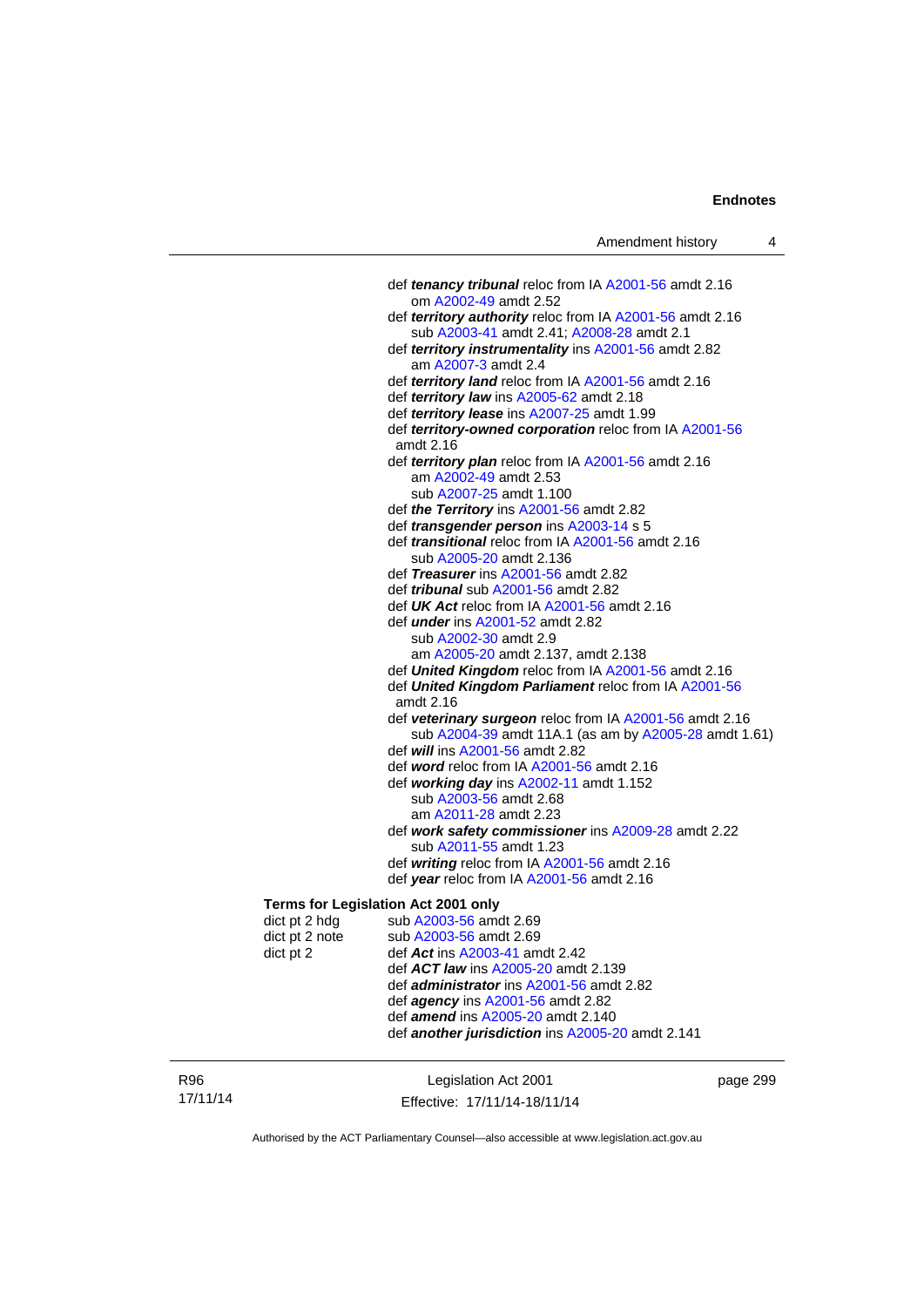| 4 | Amendment history |  |
|---|-------------------|--|
|---|-------------------|--|

| def <i>appointee</i> ins A2001-56 amdt 2.82                         |
|---------------------------------------------------------------------|
| am A2003-56 amdt 2.70                                               |
| def <i>appointer</i> ins A2001-56 amdt 2.82                         |
| am A2003-56 amdt 2.71                                               |
| def approved website sub A2001-56 amdt 2.82                         |
| def <b>authorised republication</b> sub A2001-56 amdt 2.82          |
| def <b>authorising law</b> sub A2001-56 amdt 2.82                   |
| def benefits sub A2001-56 amdt 2.82                                 |
| def business address ins A2001-56 amdt 2.82                         |
| def corporation ins A2001-56 amdt 2.82                              |
| def costs sub A2001-56 amdt 2.82                                    |
| def current legislative drafting practice sub A2001-56<br>amdt 2.82 |
| def delegate ins A2001-56 amdt 2.82                                 |
| def determinative provision ins A2002-11 amdt 1.153                 |
| def <i>document</i> ins A2001-56 amdt 2.82                          |
| def editorial amendment sub A2001-56 amdt 2.82                      |
| def email address ins A2001-56 amdt 2.82                            |
| def executive officer ins A2001-56 amdt 2.82                        |
| def fax number ins A2001-56 amdt 2.82                               |
| def <i>fee</i> sub A2001-56 amdt 2.82                               |
| def <i>home address</i> ins A2001-56 amdt 2.82                      |
| def <i>law</i> sub A2001-56 amdt 2.82                               |
| am A2002-11 amdt 1.154; pars renum A2002-11                         |
| amdt 1.155; A2003-41 amdt 2.43; pars renum R20 LA                   |
| (see A2003-41 amdt 2.44); A2005-20 amdt 2.142,                      |
| amdt 2.143; pars renum R34 LA (see A2005-20                         |
| amdt 2.144)                                                         |
| def law of another jurisdiction ins A2005-20 amdt 2.145             |
| def <i>legislative material</i> ins A2003-41 amdt 2.45              |
| def non-determinative provision ins A2002-11 amdt 1.156             |
| def provide sub A2001-56 amdt 2.82                                  |
| def referential term ins A2003-56 amdt 2.72                         |
| reloc to s 116 (2) A2005-20 amdt 2.146                              |
| def referential words sub A2001-56 amdt 2.82                        |
| om A2003-56 amdt 2.72                                               |
| def register sub A2001-56 amdt 2.82                                 |
| def repeal ins A2005-20 amdt 2.147                                  |
| def republication sub A2001-56 amdt 2.82; A2003-41<br>amdt 2.46     |
| def republication date sub A2001-56 amdt 2.82                       |
| def responsible ins A2001-56 amdt 2.82                              |
| def retrospectively ins A2003-56 amdt 2.73                          |
| reloc to dict, pt 1 A2005-20 amdt 2.148                             |
| def scrutiny committee principles sub A2001-56 amdt 2.82            |
|                                                                     |

page 300 **Legislation Act 2001** Effective: 17/11/14-18/11/14

R96 17/11/14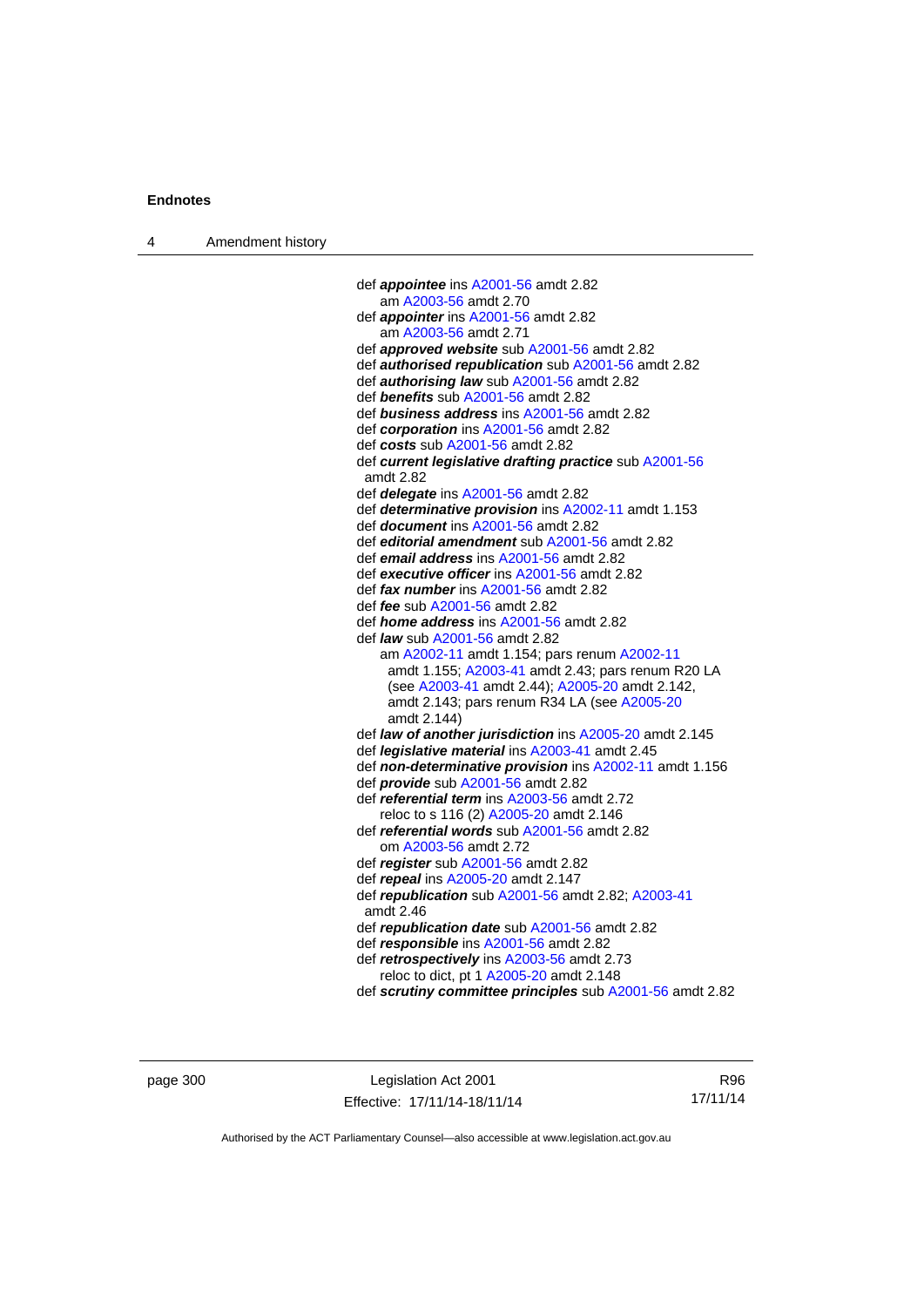Amendment history 4

 def *service* sub [A2001-56](http://www.legislation.act.gov.au/a/2001-56) amdt 2.82 def *working out the meaning of an Act* ins [A2003-41](http://www.legislation.act.gov.au/a/2003-41) amdt 2.47

R96 17/11/14

Legislation Act 2001 Effective: 17/11/14-18/11/14 page 301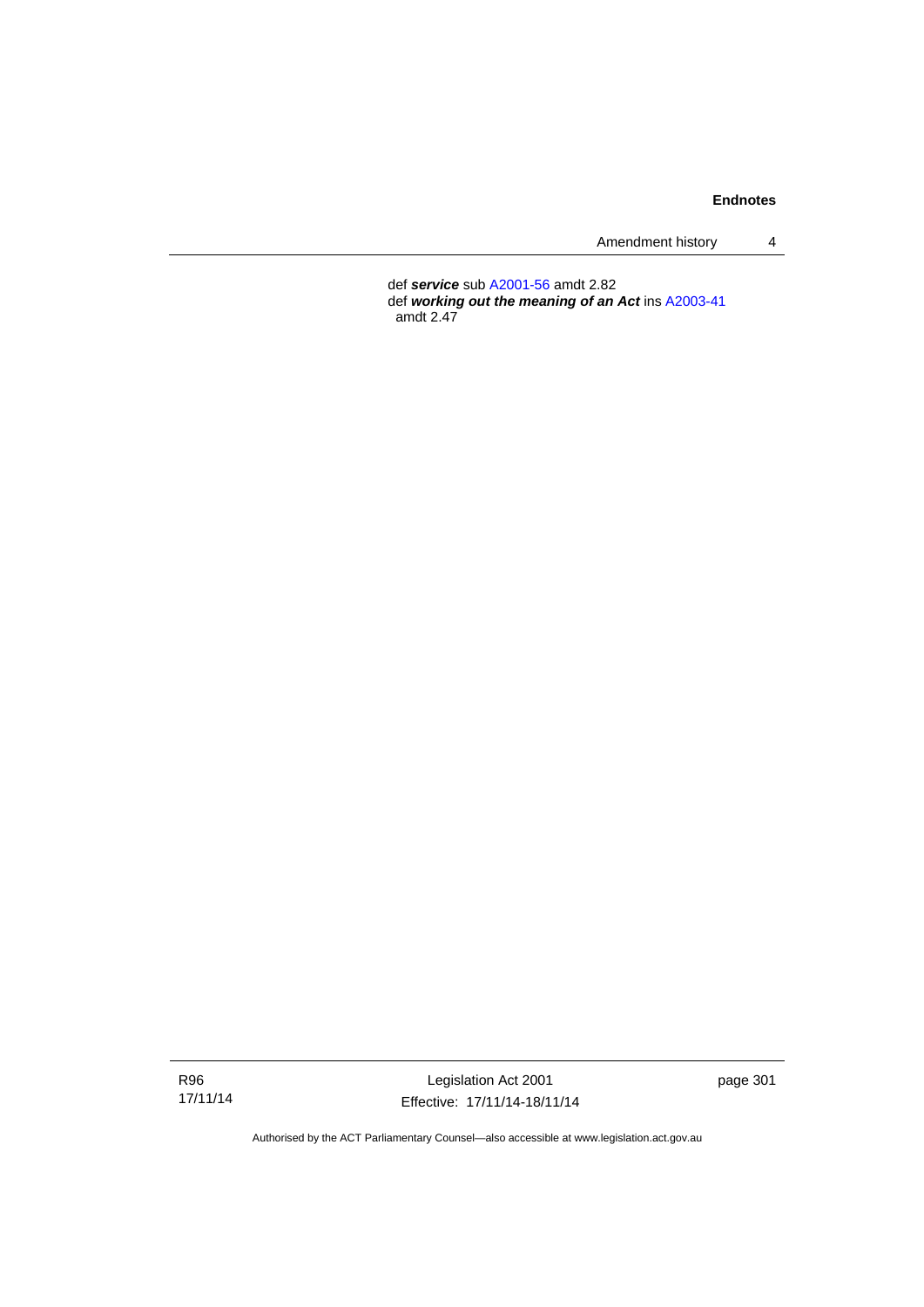# **5 Earlier republications**

Some earlier republications were not numbered. The number in column 1 refers to the publication order.

Since 12 September 2001 every authorised republication has been published in electronic pdf format on the ACT legislation register. A selection of authorised republications have also been published in printed format. These republications are marked with an asterisk (\*) in column 1. Electronic and printed versions of an authorised republication are identical.

| <b>Republication</b><br>No and date | <b>Effective</b>              | Last<br>amendment<br>made by | <b>Republication for</b>                                                              |
|-------------------------------------|-------------------------------|------------------------------|---------------------------------------------------------------------------------------|
| R <sub>0</sub> A<br>17 Sept 2002    | 12 Sept 2001-<br>12 Sept 2001 | A2001-56                     | amendments by<br>A2001-44, A2001-56<br>and retrospective<br>amendments by<br>A2002-30 |
| R <sub>1</sub><br>13 Sept 2001      | 13 Sept 2001-<br>13 Sept 2001 | SL2001-34                    | modification by<br>SL2001-34                                                          |
| R <sub>1</sub> (RI)<br>17 Sept 2001 | 13 Sept 2001-<br>13 Sept 2001 | SL2001-34                    | reissue for<br>retrospective<br>amendments by<br>A2002-30                             |
| R <sub>2</sub><br>14 Sept 2001      | 14 Sept 2001-<br>20 Feb 2002  | A2001-70                     | amendments by<br>A2001-70                                                             |
| R <sub>2</sub> (RI)<br>17 Sept 2002 | 14 Sept 2001-<br>20 Feb 2002  | A2001-70                     | reissue for<br>retrospective<br>amendments by<br>A2002-30                             |
| R <sub>3</sub><br>21 Feb 2002       | 21 Feb 2002-<br>12 Mar 2002   | A2001-88                     | changed endnotes<br>and editorial<br>changes                                          |
| R3 (RI)<br>17 Sept 2002             | 21 Feb 2002-<br>12 Mar 2002   | A2001-88                     | reissue for<br>retrospective<br>amendments by<br>A2002-30                             |
| R4<br>13 Mar 2002                   | 13 Mar 2002-<br>27 May 2002   | A2001-88                     | commenced expiry                                                                      |

page 302 Legislation Act 2001 Effective: 17/11/14-18/11/14

R96 17/11/14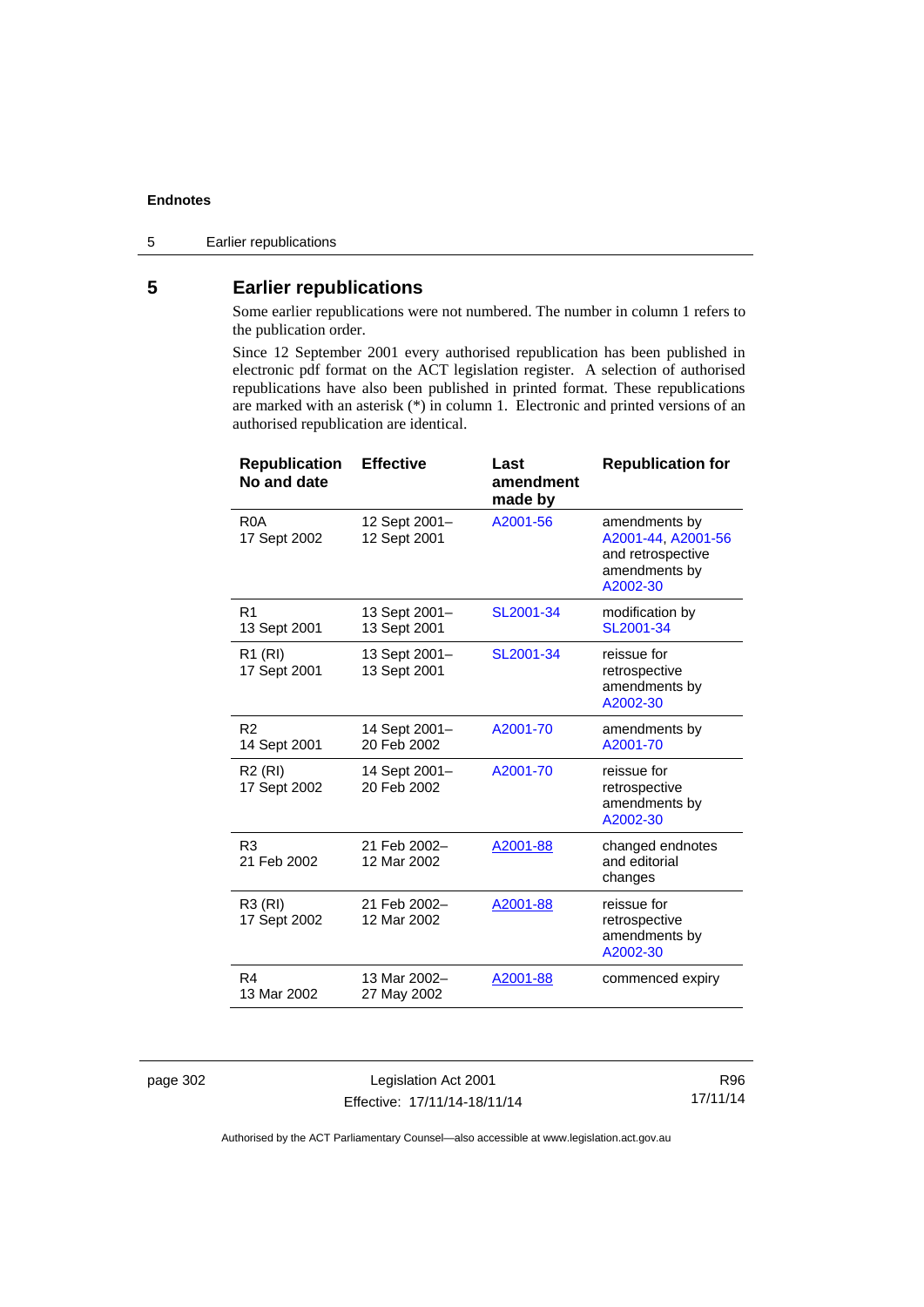Earlier republications 5

| <b>Republication</b><br>No and date | <b>Effective</b>              | Last<br>amendment<br>made by | <b>Republication for</b>                                  |
|-------------------------------------|-------------------------------|------------------------------|-----------------------------------------------------------|
| <b>R4 (RI)</b><br>17 Sept 2002      | 13 Mar 2002-<br>27 May 2002   | A2001-88                     | reissue for<br>retrospective<br>amendments by<br>A2002-30 |
| $R5*$<br>28 May 2002                | 28 May 2002-<br>30 June 2002  | A2002-11                     | amendments by<br>A2002-11                                 |
| <b>R5 (RI)</b><br>17 Sept 2002      | 28 May 2002-<br>30 June 2002  | A2002-11                     | reissue for<br>retrospective<br>amendments by<br>A2002-30 |
| R6<br>1 July 2002                   | 1 July 2002-<br>12 Sept 2002  | A2002-11                     | amendments by<br>A2001-88                                 |
| R6 (RI)<br>17 Sept 2002             | 1 July 2002-<br>12 Sept 2002  | A2002-11                     | reissue for<br>retrospective<br>amendments by<br>A2002-30 |
| R7<br>13 Sept 2002                  | 13 Sept 2002-<br>13 Sept 2002 | A2002-27                     | commenced expiry                                          |
| <b>R7 (RI)</b><br>17 Sept 2002      | 13 Sept 2002-<br>13 Sept 2002 | A2002-27                     | reissue for<br>retrospective<br>amendments by<br>A2002-30 |
| R8<br>14 Sept 2002                  | 14 Sept 2002-<br>16 Sept 2002 | A2002-27                     | commenced expiry                                          |
| R8 (RI)<br>17 Sept 2002             | 14 Sept 2002-<br>16 Sept 2002 | A2002-27                     | reissue for<br>retrospective<br>amendments by<br>A2002-30 |
| R9<br>17 Sept 2002                  | 17 Sept 2002-<br>6 Oct 2002   | A2002-30                     | amendments by<br>A2002-30                                 |
| R <sub>10</sub><br>7 Oct 2002       | 7 Oct 2002-<br>31 Oct 2002    | A2002-30                     | amendments by<br>A2002-27                                 |
| R11<br>1 Nov 2002                   | 1 Nov 2002-<br>31 Dec 2002    | A2002-40                     | amendments by<br>A2002-40                                 |
| R <sub>12</sub><br>1 Jan 2003       | 1 Jan 2003-<br>16 Jan 2003    | A2002-56                     | amendments by<br>A2002-51                                 |

### R96 17/11/14

Legislation Act 2001 Effective: 17/11/14-18/11/14 page 303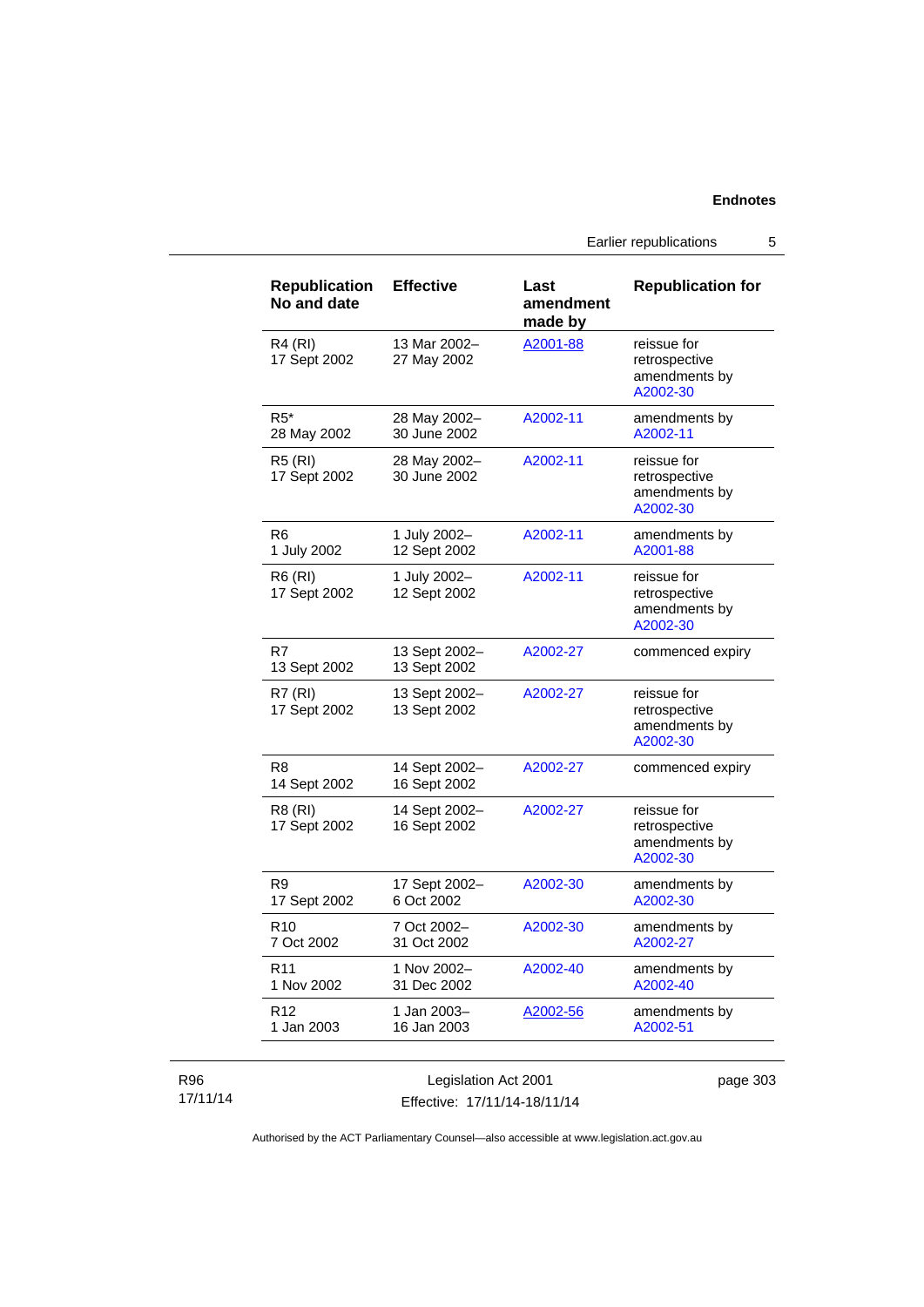| <b>Republication</b><br>No and date        | <b>Effective</b>             | Last<br>amendment<br>made by | <b>Republication for</b>                  |
|--------------------------------------------|------------------------------|------------------------------|-------------------------------------------|
| R <sub>13</sub>                            | 17 Jan 2003-                 | A2002-56                     | amendments by                             |
| 17 Jan 2003                                | 27 Mar 2003                  |                              | A2002-49                                  |
| R <sub>14</sub>                            | 28 Mar 2003-                 | A2003-14                     | amendments by                             |
| 28 Mar 2003                                | 9 Apr 2003                   |                              | A2003-14                                  |
| R <sub>15</sub>                            | 10 Apr 2003-                 | A2003-18                     | amendments by                             |
| 10 Apr 2003                                | 28 May 2003                  |                              | A2003-18                                  |
| R <sub>16</sub><br>29 May 2003             | 29 May 2003-<br>30 June 2003 | A2003-18                     | commenced expiry                          |
| R <sub>17</sub>                            | 1 July 2003-                 | A2003-18                     | amendments by                             |
| 1 July 2003                                | 2 Sept 2003                  |                              | A2002-56                                  |
| R <sub>18</sub><br>3 Sept 2003             | 3 Sept 2003-<br>12 Sept 2003 | A2003-18                     | commenced expiry                          |
| R <sub>19</sub><br>13 Sept 2003            | 13 Sept 2003-<br>8 Oct 2003  | A2003-41                     | commenced expiry                          |
| R <sub>20</sub> <sup>*</sup><br>9 Oct 2003 | 9 Oct 2003-<br>18 Dec 2003   | A2003-41                     | amendments by<br>A2003-16 and<br>A2003-41 |
| R <sub>21</sub>                            | 19 Dec 2003-                 | A2003-56                     | amendments by                             |
| 19 Dec 2003                                | 21 Mar 2004                  |                              | A2003-56                                  |
| R <sub>22</sub>                            | 22 Mar 2004-                 | A2004-10                     | amendments by                             |
| 22 Mar 2004                                | 4 Apr 2004                   |                              | A2004-1                                   |
| R <sub>23</sub>                            | 5 Apr 2004-                  | A2004-10                     | amendments by                             |
| 5 Apr 2004                                 | 26 May 2004                  |                              | A2004-7                                   |
| R <sub>24</sub>                            | 27 May 2004-                 | A2004-17                     | amendments by                             |
| 27 May 2004                                | 30 June 2004                 |                              | A2004-10                                  |
| R <sub>25</sub><br>1 July 2004             | 1 July 2004-<br>12 July 2004 | A2004-28                     | amendments by<br>A2004-5 and<br>A2004-28  |
| R <sub>26</sub>                            | 13 July 2004-                | A2004-32                     | amendments by                             |
| 13 July 2004                               | 24 Aug 2004                  |                              | A2004-32                                  |
| R27                                        | 25 Aug 2004-                 | A2004-42                     | amendments by                             |
| 25 Aug 2004                                | 31 Aug 2004                  |                              | A2004-42                                  |
| R <sub>28</sub>                            | 1 Sept 2004-                 | A2004-42                     | amendments by                             |
| 1 Sept 2004                                | 12 Sept 2004                 |                              | A2004-13                                  |

# 5 Earlier republications

| page 304 |
|----------|
|----------|

Legislation Act 2001 Effective: 17/11/14-18/11/14

R96 17/11/14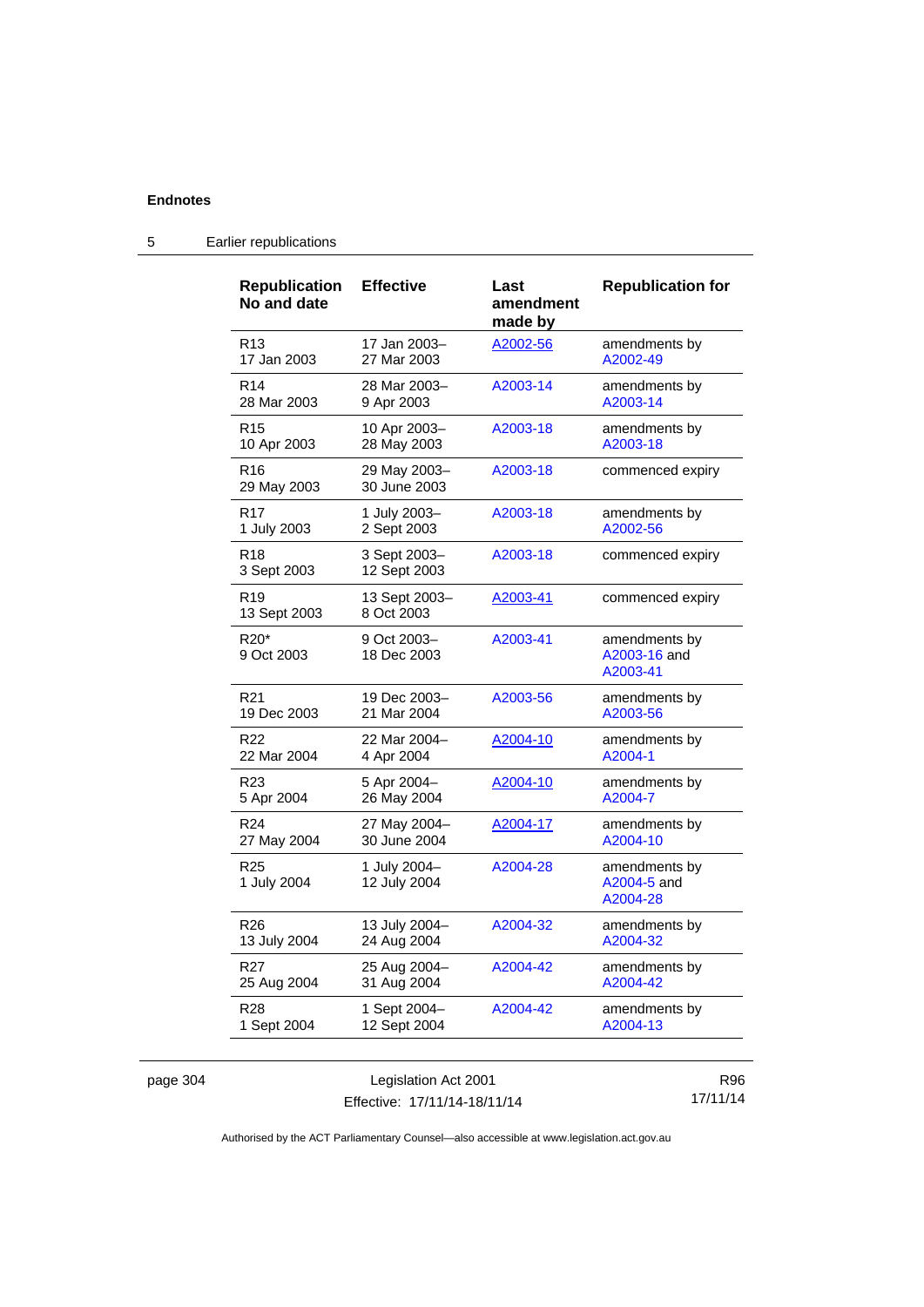Earlier republications 5

| <b>Republication</b><br>No and date | <b>Effective</b>             | Last<br>amendment<br>made by | <b>Republication for</b>                                     |
|-------------------------------------|------------------------------|------------------------------|--------------------------------------------------------------|
| R <sub>29</sub><br>13 Sept 2004     | 13 Sept 2004-<br>22 Dec 2004 | A2004-42                     | commenced expiry                                             |
| <b>R29A</b><br>23 Dec 2004          | 23 Dec 2004-<br>31 Dec 2004  | A2004-42                     | commenced expiry                                             |
| R30 (RI)<br>5 Jan 2005              | 1 Jan 2005-<br>9 Jan 2005    | A2004-60                     | amendments by<br>A2004-17<br>reissue for<br>commenced expiry |
| R31                                 | 10 Jan 2005-                 | A2004-60                     | amendments by                                                |
| 10 Jan 2005                         | 23 Feb 2005                  |                              | A2004-60                                                     |
| R32                                 | 24 Feb 2005-                 | A2005-5                      | amendments by                                                |
| 24 Feb 2005                         | 8 Mar 2005                   |                              | A2005-5                                                      |
| R33                                 | 9 Mar 2005-                  | A2005-5                      | amendments by                                                |
| 9 Mar 2005                          | 1 June 2005                  |                              | A2004-57                                                     |
| R34*                                | 2 June 2005-                 | A2005-20                     | amendments by                                                |
| 2 June 2005                         | 6 July 2005                  |                              | A2005-20                                                     |
| R35<br>7 July 2005                  | 7 July 2005-<br>7 Sept 2005  | A2005-20                     | amendments by<br>A2004-39 as am by<br>A2005-28               |
| R36                                 | 8 Sept 2005-                 | A2005-47                     | amendments by                                                |
| 8 Sept 2005                         | 13 Sept 2005                 |                              | A2005-44                                                     |
| R37                                 | 13 Sept 2005-                | A2005-47                     | amendments by                                                |
| 14 Sept 2005                        | 22 Nov 2005                  |                              | A2005-9                                                      |
| R38                                 | 23 Nov 2005-                 | A2005-53                     | amendments by                                                |
| 23 Nov 2005                         | 10 Jan 2006                  |                              | A2005-53                                                     |
| R39                                 | 11 Jan 2006-                 | A2005-62                     | amendments by                                                |
| 11 Jan 2006                         | 16 Jan 2006                  |                              | A2005-62                                                     |
| R40                                 | 17 Jan 2006-                 | A2005-62                     | amendments by                                                |
| 17 Jan 2006                         | 22 Feb 2006                  |                              | A2004-39                                                     |
| R41<br>23 Feb 2006                  | 23 Feb 2006-<br>28 Feb 2006  | A2006-3                      | updated endnotes as<br>amended by<br>A2006-3                 |

Legislation Act 2001 Effective: 17/11/14-18/11/14 page 305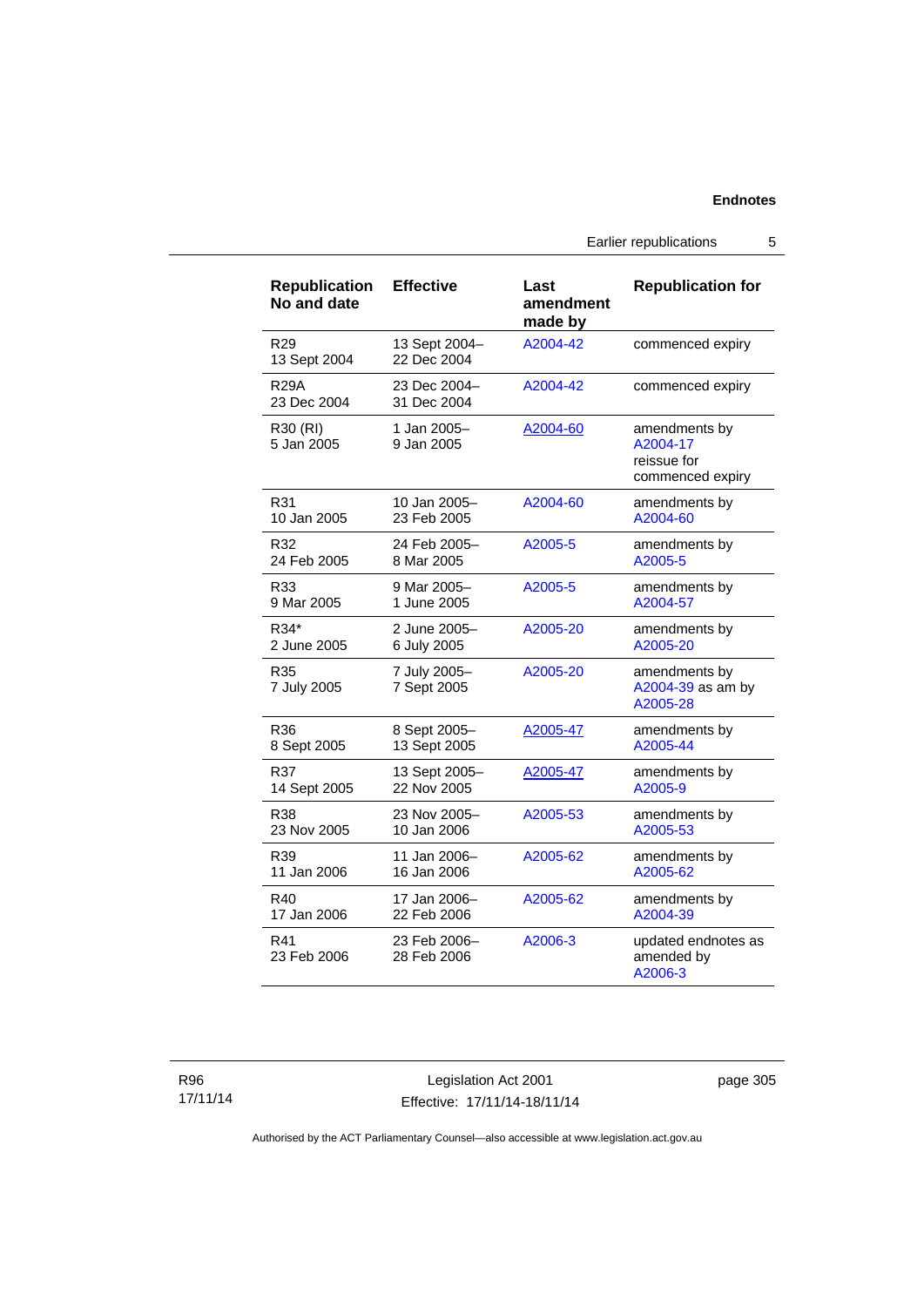| <b>Republication</b><br>No and date | <b>Effective</b>              | Last<br>amendment<br>made by | <b>Republication for</b>                                              |
|-------------------------------------|-------------------------------|------------------------------|-----------------------------------------------------------------------|
| R42<br>1 Mar 2006                   | 1 Mar 2006-<br>1 June 2006    | A2006-3                      | amendments by<br>A2005-47 as<br>amended bv<br>A2006-3                 |
| R43                                 | 2 June 2006-                  | A2006-23                     | amendments by                                                         |
| 2 June 2006                         | 15 June 2006                  |                              | A2006-23                                                              |
| R44<br>16 June 2006                 | 16 June 2006-<br>30 June 2006 | A2006-23                     | updated endnotes as<br>amended by<br>A2006-27                         |
| R45<br>1 July 2006                  | 1 July 2006-<br>31 Oct 2006   | A2006-30                     | amendments by<br>A2006-25 and<br>A2006-30                             |
| R46<br>1 Nov 2006                   | 1 Nov 2006-<br>15 Nov 2006    | A2006-42                     | amendments by<br>A2005-41 and<br>A2005-46 as<br>amended by<br>A2006-3 |
| R47                                 | 16 Nov 2006-                  | A2006-42                     | amendments by                                                         |
| 16 Nov 2006                         | 17 Nov 2006                   |                              | A2006-42                                                              |
| R48                                 | 18 Nov 2006-                  | A2006-46                     | amendments by                                                         |
| 18 Nov 2006                         | 8 Jan 2007                    |                              | A2006-46                                                              |
| R49                                 | 9 Jan 2007-                   | A2006-46                     | amendments by                                                         |
| 9 Jan 2007                          | 9 Jan 2007                    |                              | A2004-39                                                              |
| R <sub>50</sub><br>10 Jan 2007      | 10 Jan 2007-<br>11 Jan 2007   | A2006-46                     | commenced expiry                                                      |
| R <sub>51</sub> *<br>12 Jan 2007    | 12 Jan 2007-<br>27 Mar 2007   | A2006-46                     | commenced expiry                                                      |
| <b>R52</b>                          | 28 Mar 2007-                  | A2007-3                      | amendments by                                                         |
| 28 Mar 2007                         | 11 Apr 2007                   |                              | A2006-38                                                              |
| R <sub>53</sub>                     | 12 Apr 2007-                  | A2007-3                      | amendments by                                                         |
| 12 Apr 2007                         | 10 July 2007                  |                              | A2007-3                                                               |
| R <sub>54</sub>                     | 11 July 2007-                 | A2007-16                     | amendments by                                                         |
| 11 July 2007                        | 9 Nov 2007                    |                              | A2007-16                                                              |
| <b>R55</b>                          | 10 Nov 2007-                  | A2007-33                     | amendments by                                                         |
| 10 Nov 2007                         | 13 Nov 2007                   |                              | A2007-8                                                               |

# 5 Earlier republications

page 306 **Legislation Act 2001** Effective: 17/11/14-18/11/14

R96 17/11/14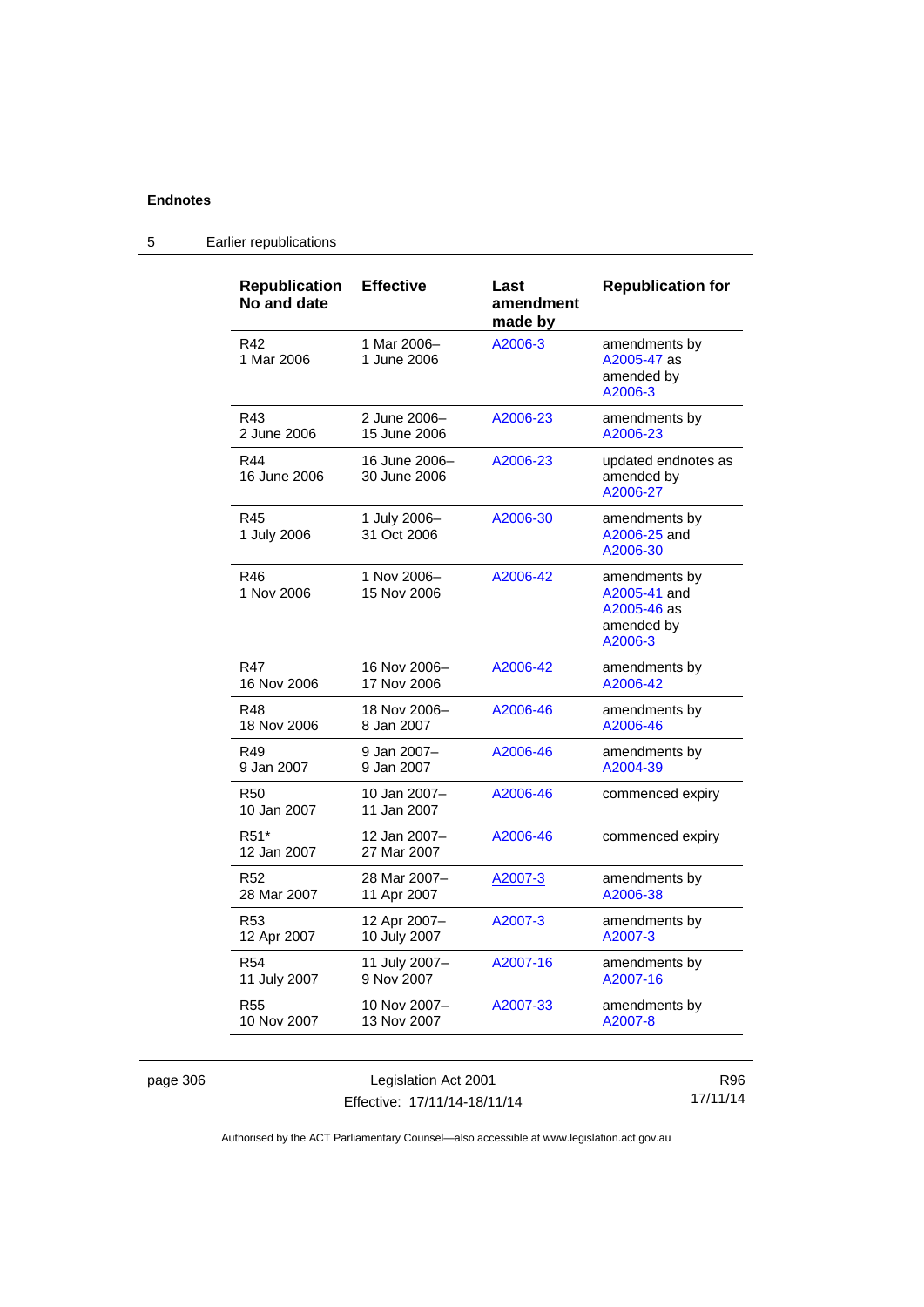Earlier republications 5

| <b>Republication</b><br>No and date | <b>Effective</b>           | Last<br>amendment<br>made by | <b>Republication for</b>                  |
|-------------------------------------|----------------------------|------------------------------|-------------------------------------------|
| <b>R56</b>                          | 14 Nov 2007-               | A2007-33                     | amendments by                             |
| 14 Nov 2007                         | 30 Mar 2008                |                              | A2007-33                                  |
| R57                                 | 31 Mar 2008-               | A2007-33                     | amendments by                             |
| 31 Mar 2008                         | 18 May 2008                |                              | A2007-25                                  |
| R58                                 | 19 May 2008-               | A2008-14                     | amendments by                             |
| 19 May 2008                         | 30 June 2008               |                              | A2008-14                                  |
| R <sub>59</sub>                     | 1 July 2008-               | A2008-15                     | amendments by                             |
| 1 July 2008                         | 25 Aug 2008                |                              | A2008-15                                  |
| R60                                 | 26 Aug 2008-               | A2008-28                     | amendments by                             |
| 26 Aug 2008                         | 8 Sept 2008                |                              | A2008-28                                  |
| R61                                 | 9 Sept 2008-               | A2008-44                     | amendments by                             |
| 9 Sept 2008                         | 1 Feb 2009                 |                              | A2008-20                                  |
| R62<br>2 Feb 2009                   | 2 Feb 2009-<br>26 Feb 2009 | A2008-44                     | amendments by<br>A2008-36 and<br>A2008-37 |
| R63                                 | 27 Feb 2009–               | A2008-44                     | amendments by                             |
| 27 Feb 2009                         | 29 May 2009                |                              | A2008-20                                  |
| R64                                 | 30 May 2009-               | A2008-44                     | amendments by                             |
| 30 May 2009                         | 21 Sept 2009               |                              | A2008-44                                  |
| R65                                 | 22 Sept 2009-              | A2009-28                     | amendments by                             |
| 22 Sept 2009                        | 30 Sept 2009               |                              | A2009-20                                  |
| R66                                 | 1 Oct 2009-                | A2009-28                     | amendments by                             |
| 1 Oct 2009                          | 20 Oct 2009                |                              | A2009-28                                  |
| R67                                 | 21 Oct 2009-               | A2009-35                     | amendments by                             |
| 21 Oct 2009                         | 16 Dec 2009                |                              | A2009-35                                  |
| <b>R68</b>                          | 17 Dec 2009-               | A2009-50                     | amendments by                             |
| 17 Dec 2009                         | 2 Mar 2010                 |                              | A2009-49                                  |
| R69                                 | 3 Mar 2010-                | A2010-6                      | amendments by                             |
| 3 Mar 2010                          | 21 Mar 2010                |                              | A2010-6                                   |
| <b>R70</b>                          | 22 Mar 2010-               | A2010-6                      | amendments by                             |
| 22 Mar 2010                         | 30 June 2010               |                              | A2009-39                                  |
| R71<br>1 July 2010                  | 1 July 2010-<br>5 Oct 2010 | A2010-10                     | amendments by<br>A2009-50 and<br>A2010-10 |

### R96 17/11/14

Legislation Act 2001 Effective: 17/11/14-18/11/14 page 307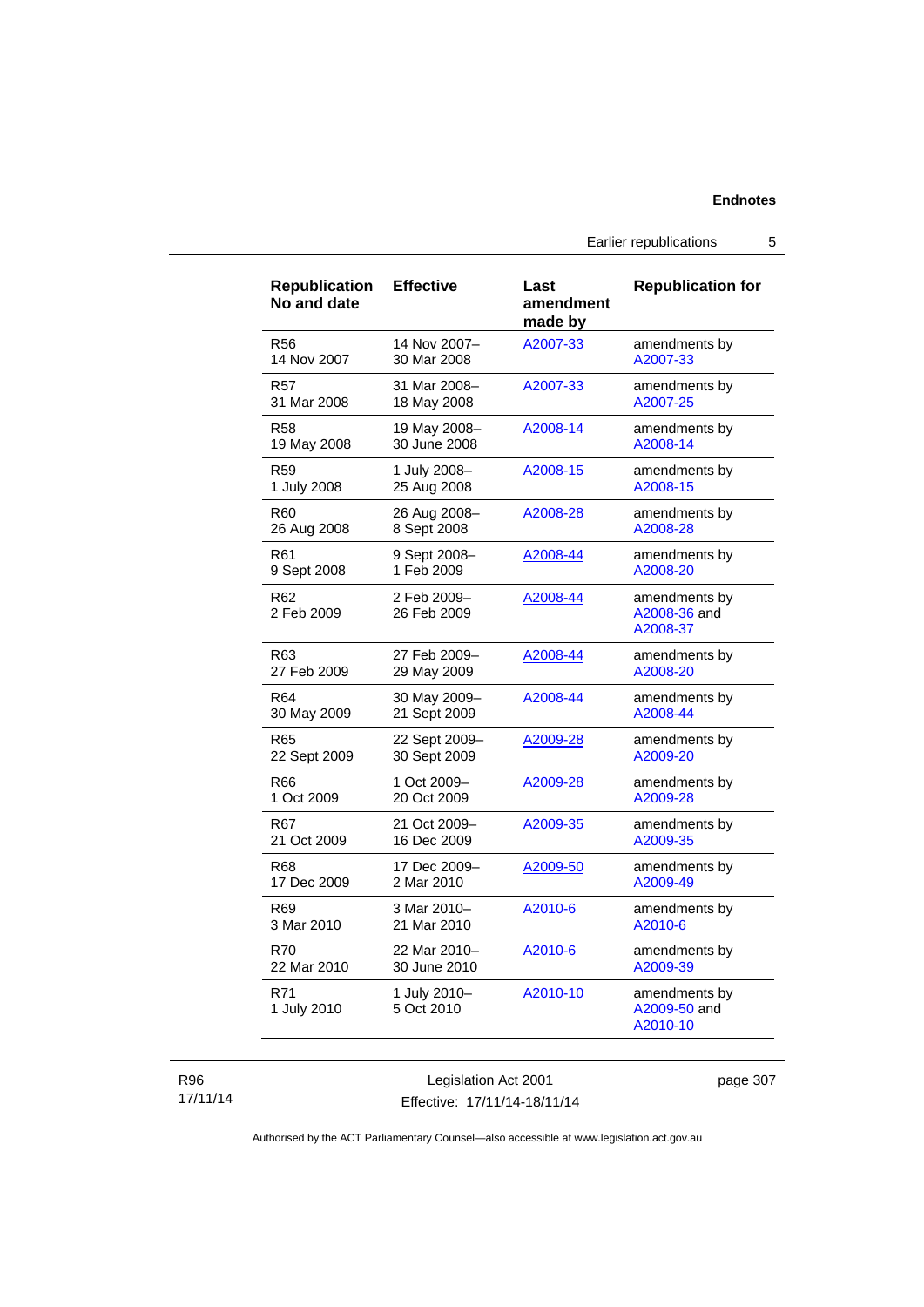| Republication<br>No and date | <b>Effective</b>             | Last<br>amendment<br>made by | <b>Republication for</b>                  |
|------------------------------|------------------------------|------------------------------|-------------------------------------------|
| R72                          | 6 Oct 2010-                  | A2010-40                     | amendments by                             |
| 6 Oct 2010                   | 31 Dec 2010                  |                              | A2010-40                                  |
| R73                          | 1 Jan 2011–                  | A2010-54                     | amendments by                             |
| 1 Jan 2011                   | 30 June 2011                 |                              | A2010-54                                  |
| R74                          | 1 July 2011-                 | A2011-22                     | amendments by                             |
| 1 July 2011                  | 30 Aug 2011                  |                              | A2011-22                                  |
| R75                          | 31 Aug 2011-                 | A2011-30                     | amendments by                             |
| 31 Aug 2011                  | 20 Sept 2011                 |                              | A2011-30                                  |
| R76                          | 21 Sept 2011-                | A2011-30                     | amendments by                             |
| 21 Sept 2011                 | 22 Nov 2011                  |                              | A2011-28                                  |
| R77                          | 23 Nov 2011-                 | A2011-49                     | amendments by                             |
| 23 Nov 2011                  | 11 Dec 2011                  |                              | A2011-49                                  |
| <b>R78</b>                   | 12 Dec 2011-                 | A2011-52                     | amendments by                             |
| 12 Dec 2011                  | 31 Dec 2011                  |                              | A2011-52                                  |
| R79                          | 1 Jan 2012–                  | A2011-55                     | amendments by                             |
| 1 Jan 2012                   | 29 Feb 2012                  |                              | A2011-55                                  |
| R80                          | 1 Mar 2012-                  | A2011-55                     | amendments by                             |
| 1 Mar 2012                   | 28 May 2012                  |                              | A2011-48                                  |
| R81                          | 29 May 2012-                 | A2012-25                     | amendments by                             |
| 29 May 2012                  | 4 June 2012                  |                              | A2012-25                                  |
| R82                          | 5 June 2012-                 | A2012-25                     | amendments by                             |
| 5 June 2012                  | 30 June 2012                 |                              | A2012-21                                  |
| R83<br>1 July 2012           | 1 July 2012-<br>10 Sept 2012 | A2012-32                     | amendments by<br>A2012-26 and<br>A2012-32 |
| R84                          | 11 Sept 2012-                | A2012-40                     | amendments by                             |
| 11 Sept 2012                 | 13 June 2013                 |                              | A2012-40                                  |
| R85                          | 14 June 2013-                | A2013-19                     | amendments by                             |
| 14 June 2013                 | 22 Aug 2013                  |                              | A2013-19                                  |
| R86                          | 23 Aug 2013-                 | A2013-30                     | amendments by                             |
| 23 Aug 2013                  | 31 Aug 2013                  |                              | A2013-30                                  |
| <b>R87</b>                   | 1 Sept 2013-                 | A2013-30                     | amendments by                             |
| 1 Sept 2013                  | 6 Nov 2013                   |                              | A2012-33                                  |

# 5 Earlier republications

page 308 Legislation Act 2001 Effective: 17/11/14-18/11/14

R96 17/11/14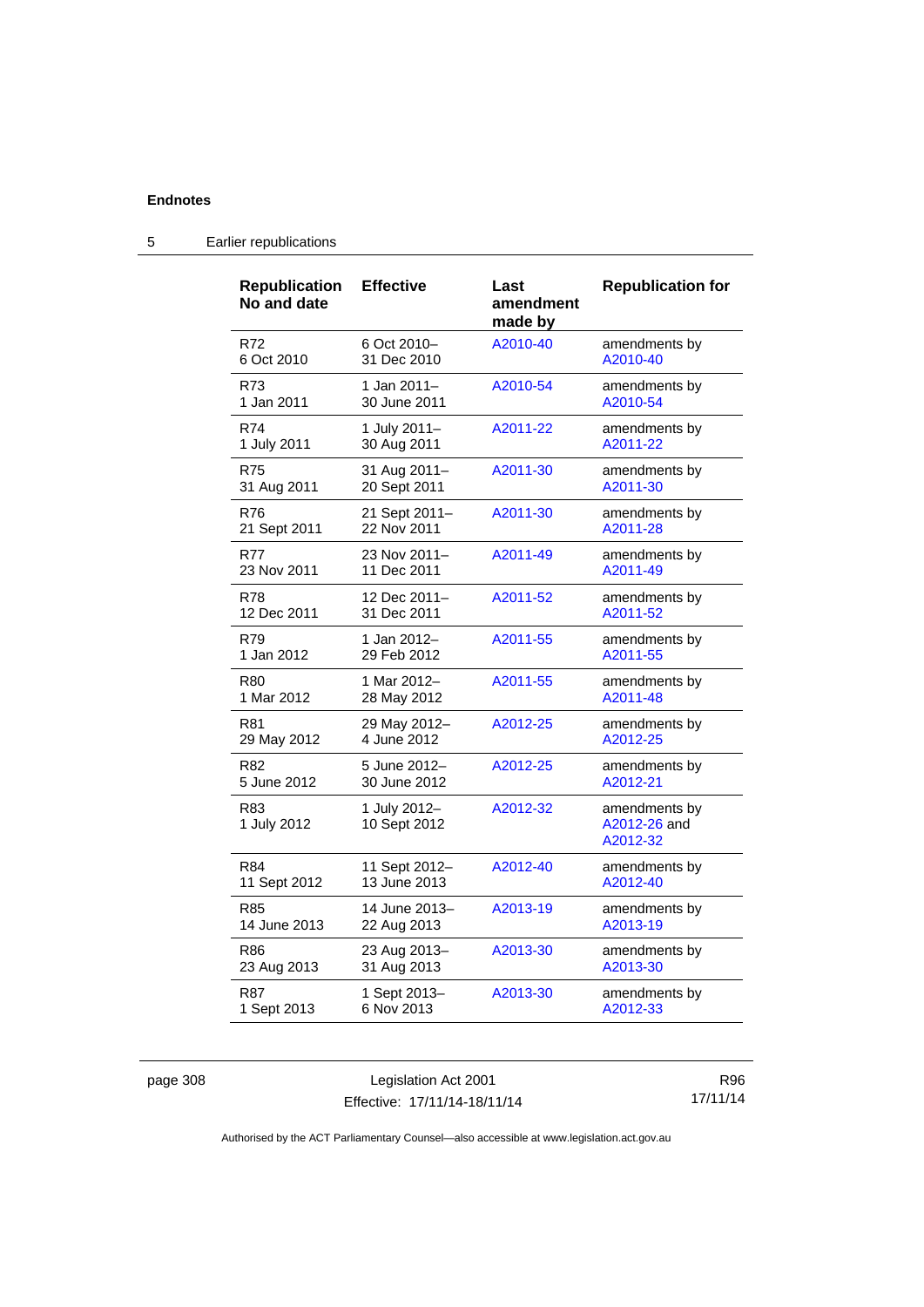## **Endnotes**

Earlier republications 5

| <b>Republication</b><br>No and date | <b>Effective</b>              | Last<br>amendment<br>made by     | <b>Republication for</b>                                                        |
|-------------------------------------|-------------------------------|----------------------------------|---------------------------------------------------------------------------------|
| R88<br>7 Nov 2013                   | never effective               | A2013-39<br>(never<br>effective) | amendments by<br>A2013-39                                                       |
| R88 (RI)<br>24 Feb 2014             | 7 Nov 2013-<br>7 Nov 2013     | A2013-39<br>(never<br>effective) | reissue because of<br>High Court decision<br>in relation to<br>A2013-39         |
| R89<br>8 Nov 2013                   | never effective               | A2013-43                         | amendments by<br>A2013-43                                                       |
| R89 (RI)<br>24 Feb 2014             | 8 Nov 2013-<br>24 Nov 2013    | A2013-43                         | reissue because of<br><b>High Court decision</b><br>in relation to<br>A2013-39  |
| R90<br>25 Nov 2013                  | never effective               | A2013-44                         | amendments by<br>A2013-44                                                       |
| R90 (RI)<br>24 Feb 2014             | 25 Nov 2013-<br>9 Feb 2014    | A2013-44                         | reissue because of<br><b>High Court decision</b><br>in relation to<br>A2013-39  |
| R91<br>10 Feb 2014                  | never effective               | A2013-52                         | removed from LR<br>because of High<br>Court decision in<br>relation to A2013-39 |
| R91 (RI)<br>24 Feb 2014             | 10 Feb 2014-<br>25 Apr 2014   | A2013-52                         | reissue because of<br><b>High Court decision</b><br>in relation to<br>A2013-39  |
| R92<br>26 Apr 2014                  | 26 Apr 2014-<br>9 June 2014   | A2014-8                          | amendments by<br>A2014-8                                                        |
| R93<br>10 June 2014                 | 10 June 2014-<br>30 June 2014 | A2014-18                         | amendments by<br>A2014-18                                                       |
| R94<br>1 July 2014                  | 1 July 2014-<br>22 Aug 2014   | A2014-18                         | amendments by<br>A2013-41                                                       |
| R95<br>23 Aug 2014                  | 23 Aug 2014-<br>16 Nov 2014   | A2014-37                         | amendments by<br>A2014-37                                                       |

R96 17/11/14

Legislation Act 2001 Effective: 17/11/14-18/11/14 page 309

Authorised by the ACT Parliamentary Counsel—also accessible at www.legislation.act.gov.au